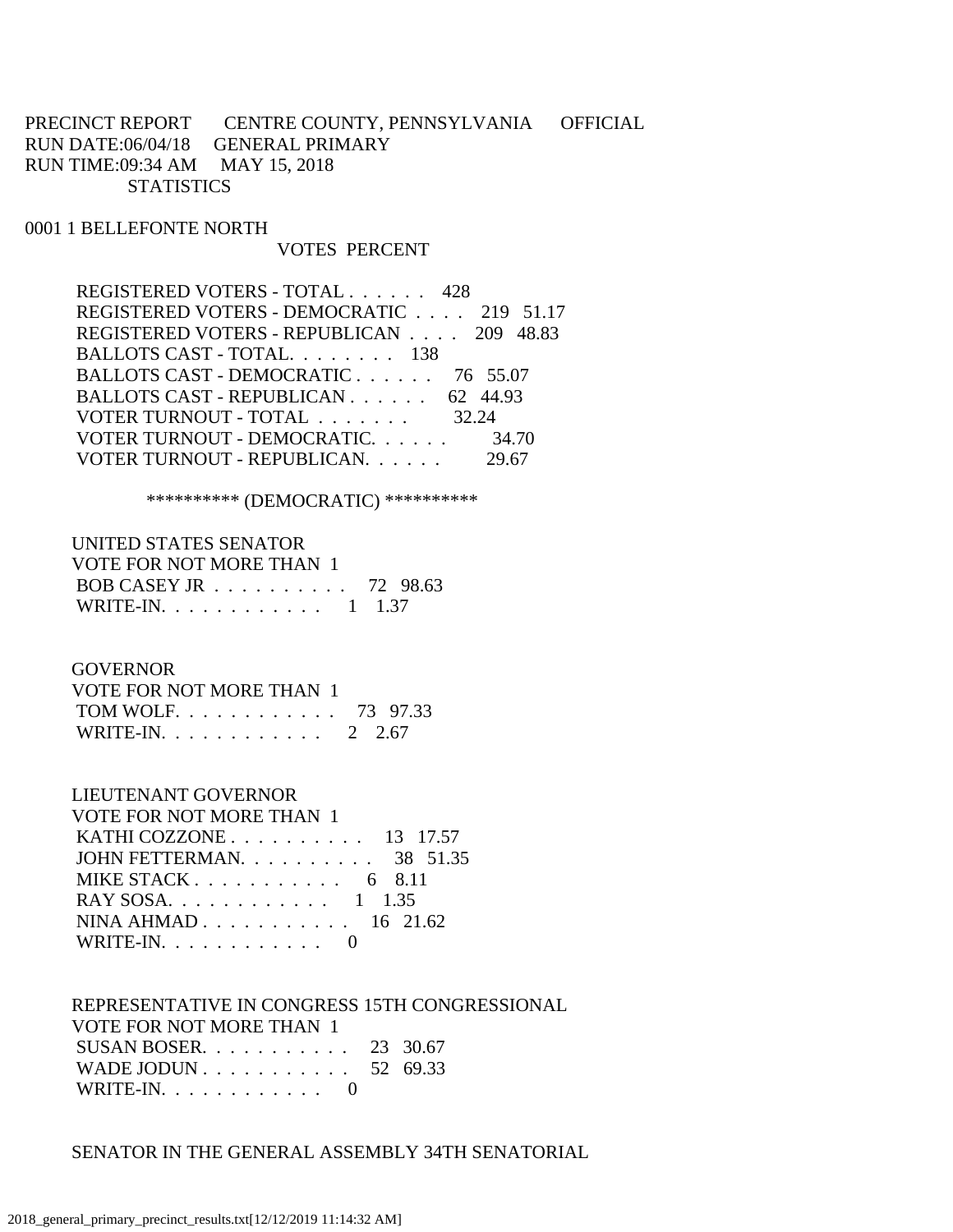VOTE FOR NOT MORE THAN 1 EZRA NANES . . . . . . . . . . . 72 98.63 WRITE-IN. . . . . . . . . . . . 1 1.37

 REPRESENTATIVE IN THE GENERAL ASSEMBLY 171ST LEGISLATIVE VOTE FOR NOT MORE THAN 1 ERIN MCCRACKEN. . . . . . . . . . 74 98.67 WRITE-IN. . . . . . . . . . . . 1 1.33

 MEMBER DEMOCRATIC STATE COMMITTEE VOTE FOR NOT MORE THAN 3 JOANNE TOSTI-VASEY . . . . . . . . 63 34.24 LAURA SHADLE . . . . . . . . . . 55 29.89 DAVID LOMISON . . . . . . . . . . 65 35.33 WRITE-IN. . . . . . . . . . . . 1 .54

 DEMOCRATIC COMMITTEE PERSON 1 BELLEFONTE NORTH (PREC-00 VOTE FOR NOT MORE THAN 2 WRITE-IN. . . . . . . . . . . . . 6 100.00

\*\*\*\*\*\*\*\*\*\* (REPUBLICAN) \*\*\*\*\*\*\*\*\*\*

| UNITED STATES SENATOR                               |  |
|-----------------------------------------------------|--|
| VOTE FOR NOT MORE THAN 1                            |  |
| JIM CHRISTIANA. $\ldots$ 25 44.64                   |  |
| LOU BARLETTA $\ldots \ldots \ldots \ldots$ 30 53.57 |  |
| WRITE-IN. 1 1.79                                    |  |

### GOVERNOR

| VOTE FOR NOT MORE THAN 1          |  |  |
|-----------------------------------|--|--|
| SCOTT R WAGNER. $\ldots$ 31 50.00 |  |  |
| PAUL MANGO 16 25.81               |  |  |
| LAURA ELLSWORTH $\ldots$ 14 22.58 |  |  |
| WRITE-IN. 1 1.61                  |  |  |

#### LIEUTENANT GOVERNOR

| <b>VOTE FOR NOT MORE THAN 1</b>                         |  |
|---------------------------------------------------------|--|
| <b>KATHY CODER.</b> 7 12.28                             |  |
| DIANA IREY VAUGHAN 3 5.26                               |  |
| JEFF BARTOS. 31 54.39                                   |  |
| $PEG LUKSIK \ldots \ldots \ldots \ldots 15 \quad 26.32$ |  |
| WRITE-IN. 1 1.75                                        |  |

 REPRESENTATIVE IN CONGRESS 15TH CONGRESSIONAL VOTE FOR NOT MORE THAN 1 GLENN GT THOMPSON. . . . . . . . . 54 100.00 WRITE-IN. . . . . . . . . . . . 0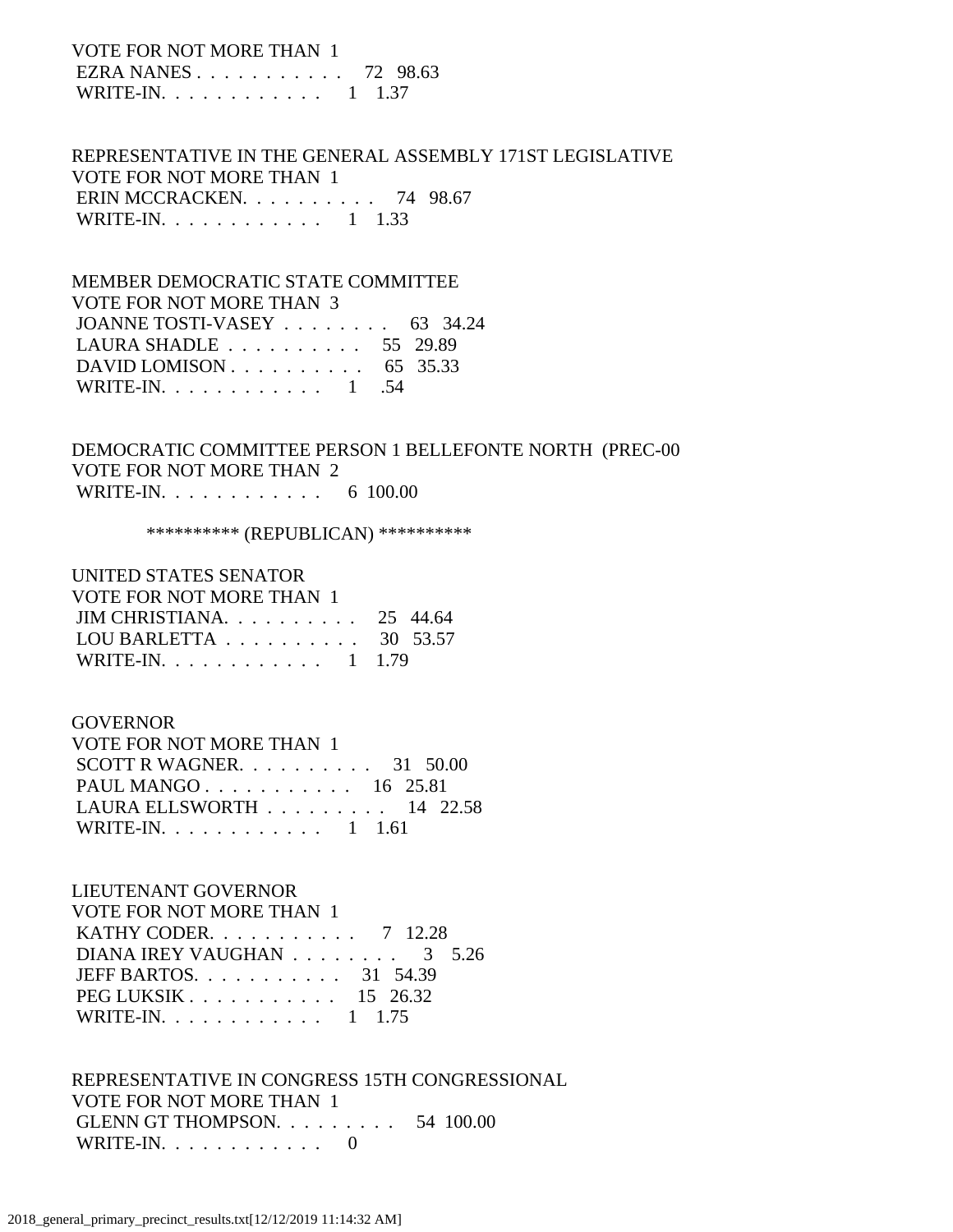### SENATOR IN THE GENERAL ASSEMBLY 34TH SENATORIAL VOTE FOR NOT MORE THAN 1 JACOB D CORMAN III . . . . . . . . 54 93.10 WRITE-IN. . . . . . . . . . . . 4 6.90

## REPRESENTATIVE IN THE GENERAL ASSEMBLY 171ST LEGISLATIVE VOTE FOR NOT MORE THAN 1 KERRY A BENNINGHOFF . . . . . . . . . 58 98.31 WRITE-IN. . . . . . . . . . . . 1 1.69

### MEMBER REPUBLICAN STATE COMMITTEE

| VOTE FOR NOT MORE THAN 4                             |  |
|------------------------------------------------------|--|
| CAROL GINGRICH. 37 24.34                             |  |
| JUDITH WILSON $\ldots \ldots \ldots \ldots$ 31 20.39 |  |
| RICHARD E SMEAD $\ldots \ldots \ldots$ 49 32.24      |  |
| STEVEN T MILLER $\ldots \ldots \ldots$ 33 21.71      |  |
| WRITE-IN. 2 1.32                                     |  |

#### COUNTY REPUBLICAN COMMITTEE CHAIRMAN VOTE FOR NOT MORE THAN 1

| KRISTINE ENG $28 \quad 49.12$                      |  |  |
|----------------------------------------------------|--|--|
| DEBORAH DEB FLAVIN $\ldots \ldots \ldots$ 28 49.12 |  |  |
| WRITE-IN. 1 1.75                                   |  |  |

## COUNTY REPUBLICAN COMMITTEE VICE CHAIR VOTE FOR NOT MORE THAN 1 RUSSELL P BROOKS . . . . . . . . . 49 98.00 WRITE-IN. . . . . . . . . . . . . 1 2.00

## PRECINCT REPORT CENTRE COUNTY, PENNSYLVANIA OFFICIAL RUN DATE:06/04/18 GENERAL PRIMARY RUN TIME:09:34 AM MAY 15, 2018 **STATISTICS**

### 0002 2 BELLEFONTE NORTHEAST VOTES PERCENT

| REGISTERED VOTERS - TOTAL 746            |       |
|------------------------------------------|-------|
| REGISTERED VOTERS - DEMOCRATIC 289 38.74 |       |
| REGISTERED VOTERS - REPUBLICAN 457 61.26 |       |
| BALLOTS CAST - TOTAL. 246                |       |
| BALLOTS CAST - DEMOCRATIC 100 40.65      |       |
| BALLOTS CAST - REPUBLICAN 146 59.35      |       |
| VOTER TURNOUT - TOTAL 32.98              |       |
| VOTER TURNOUT - DEMOCRATIC.              | 34.60 |
| VOTER TURNOUT - REPUBLICAN.              | 31.95 |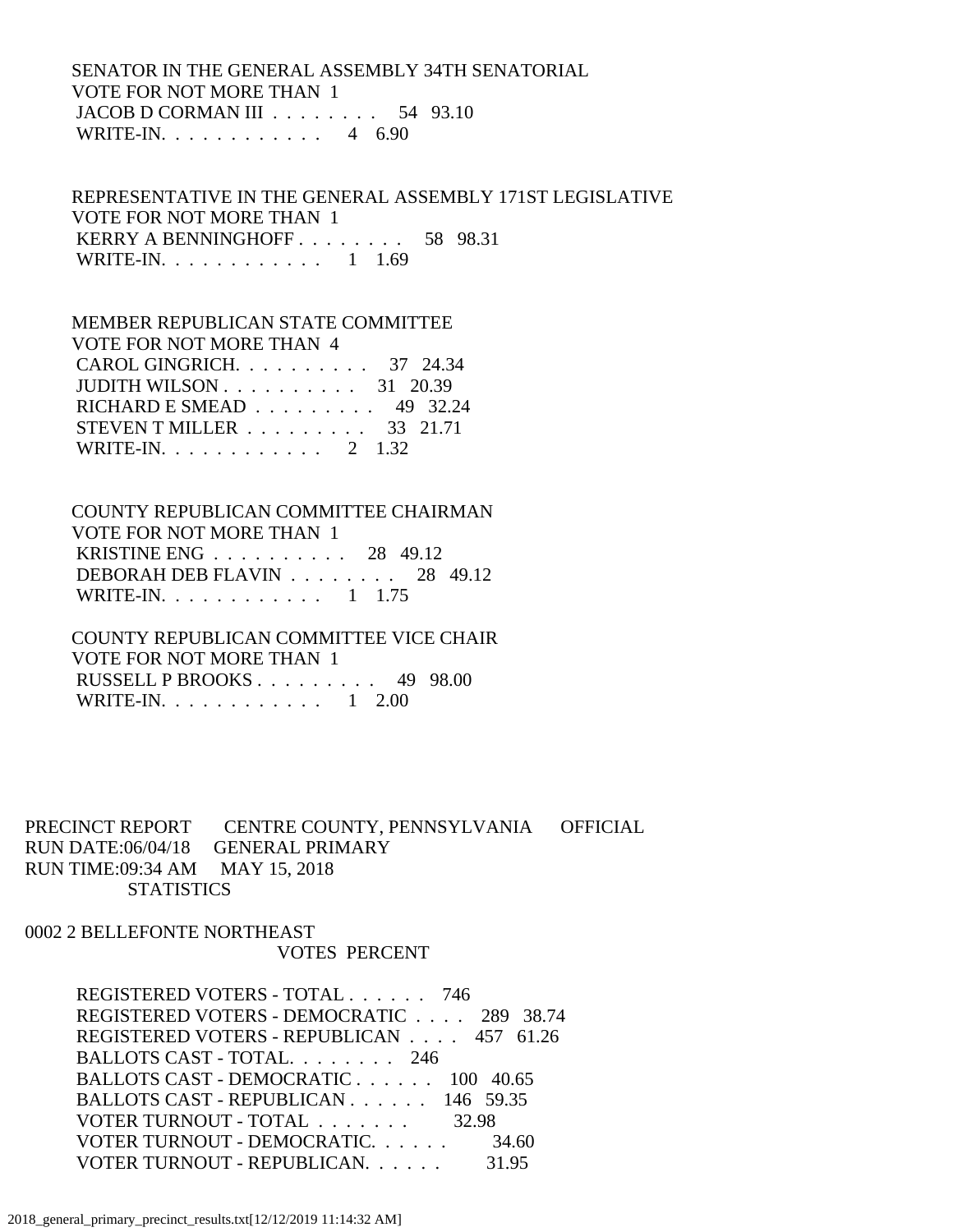#### \*\*\*\*\*\*\*\*\*\* (DEMOCRATIC) \*\*\*\*\*\*\*\*\*\*

 UNITED STATES SENATOR VOTE FOR NOT MORE THAN 1 BOB CASEY JR . . . . . . . . . . 90 100.00 WRITE-IN. . . . . . . . . . . . 0

#### GOVERNOR

| VOTE FOR NOT MORE THAN 1 |  |
|--------------------------|--|
| TOM WOLF. 85 100.00      |  |
| WRITE-IN. $\ldots$ 0     |  |

### LIEUTENANT GOVERNOR

| VOTE FOR NOT MORE THAN 1                                |
|---------------------------------------------------------|
| KATHI COZZONE $\ldots$ $\ldots$ $\ldots$ 20 21.51       |
| JOHN FETTERMAN. 43 46.24                                |
| MIKE STACK $\ldots$ $\ldots$ $\ldots$ $\ldots$ 11 11.83 |
| RAY SOSA. 2 2.15                                        |
| NINA AHMAD 17 18.28                                     |
| WRITE-IN. $\ldots$ 0                                    |
|                                                         |

# REPRESENTATIVE IN CONGRESS 15TH CONGRESSIONAL VOTE FOR NOT MORE THAN 1

| SUSAN BOSER. $\ldots$ 37 38.95 |  |
|--------------------------------|--|
| WADE JODUN 58 61.05            |  |
| WRITE-IN. $\ldots$ 0           |  |

### SENATOR IN THE GENERAL ASSEMBLY 34TH SENATORIAL VOTE FOR NOT MORE THAN 1 EZRA NANES . . . . . . . . . . . 92 100.00 WRITE-IN.  $\ldots$  . . . . . . . . 0

 REPRESENTATIVE IN THE GENERAL ASSEMBLY 171ST LEGISLATIVE VOTE FOR NOT MORE THAN 1 ERIN MCCRACKEN. . . . . . . . . . . 91 100.00 WRITE-IN. . . . . . . . . . . . 0

### MEMBER DEMOCRATIC STATE COMMITTEE

 VOTE FOR NOT MORE THAN 3 JOANNE TOSTI-VASEY . . . . . . . . 74 33.94 LAURA SHADLE . . . . . . . . . . 67 30.73 DAVID LOMISON . . . . . . . . . . 76 34.86 WRITE-IN. . . . . . . . . . . . 1 .46

### DEMOCRATIC COMMITTEE PERSON 2 BELLEFONTE NORTHEAST (PRE VOTE FOR NOT MORE THAN 2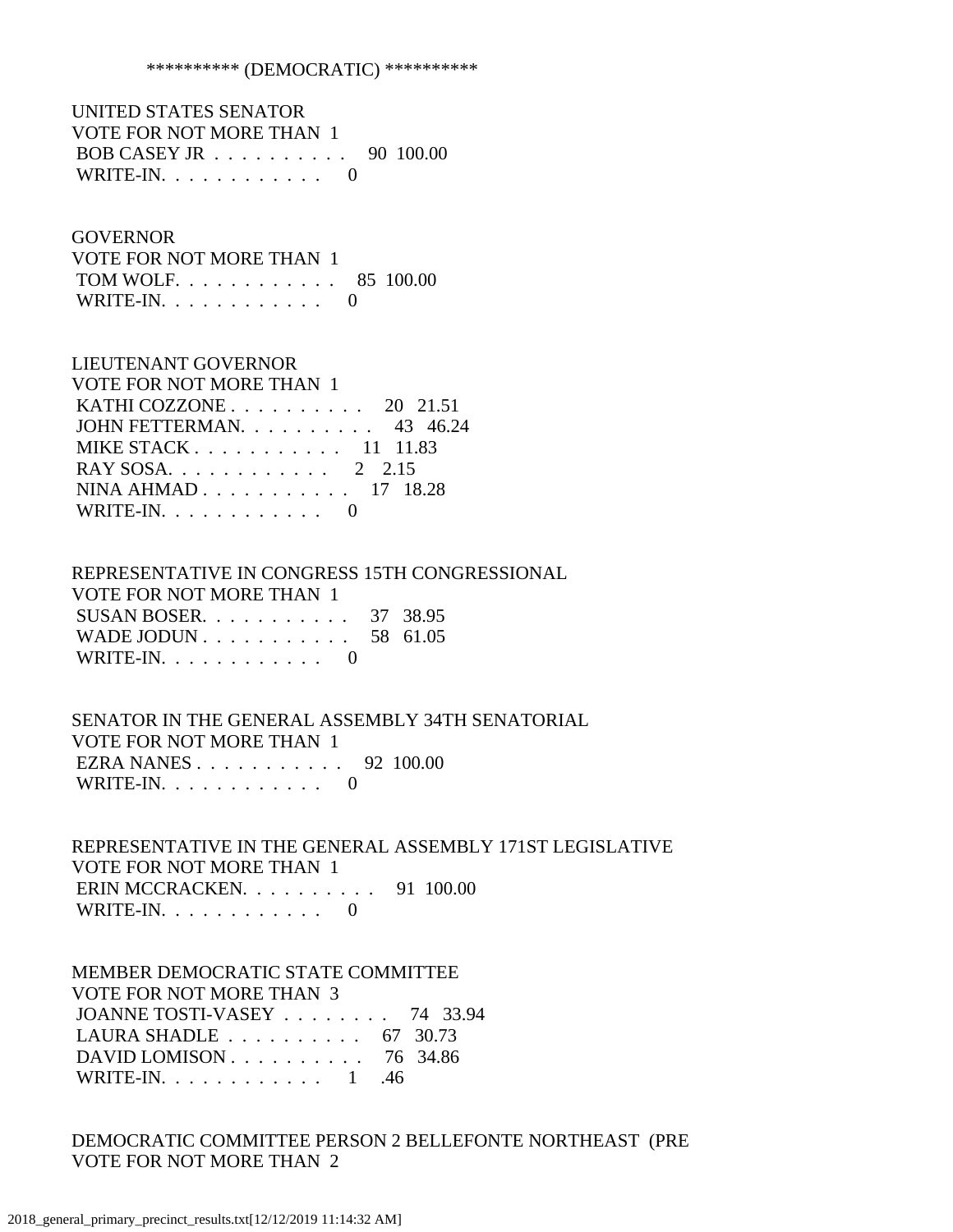### WRITE-IN. . . . . . . . . . . . 5 100.00

### \*\*\*\*\*\*\*\*\*\*\*\* (REPUBLICAN) \*\*\*\*\*\*\*\*\*\*\*

| UNITED STATES SENATOR                               |  |
|-----------------------------------------------------|--|
| VOTE FOR NOT MORE THAN 1                            |  |
| JIM CHRISTIANA. $\ldots$ 52 40.63                   |  |
| LOU BARLETTA $\ldots \ldots \ldots \ldots$ 76 59.38 |  |
| WRITE-IN. $\ldots$ 0                                |  |

#### **GOVERNOR**

| VOTE FOR NOT MORE THAN 1                        |  |  |
|-------------------------------------------------|--|--|
| SCOTT R WAGNER. $\ldots$ 65 45.77               |  |  |
| PAUL MANGO 42 29.58                             |  |  |
| LAURA ELLSWORTH $\ldots \ldots \ldots$ 35 24.65 |  |  |
| WRITE-IN. $\ldots$ 0                            |  |  |

### LIEUTENANT GOVERNOR

| VOTE FOR NOT MORE THAN 1                           |
|----------------------------------------------------|
| KATHY CODER. 22 16.54                              |
| DIANA IREY VAUGHAN $\ldots \ldots \ldots 21$ 15.79 |
| JEFF BARTOS. $\ldots$ 56 42.11                     |
| PEG LUKSIK $\ldots$ 34 25.56                       |
| WRITE-IN. $\ldots$ 0                               |

# REPRESENTATIVE IN CONGRESS 15TH CONGRESSIONAL VOTE FOR NOT MORE THAN 1 GLENN GT THOMPSON. . . . . . . . . 122 96.83 WRITE-IN. . . . . . . . . . . . 4 3.17

### SENATOR IN THE GENERAL ASSEMBLY 34TH SENATORIAL VOTE FOR NOT MORE THAN 1 JACOB D CORMAN III . . . . . . . . 120 98.36 WRITE-IN. . . . . . . . . . . . 2 1.64

## REPRESENTATIVE IN THE GENERAL ASSEMBLY 171ST LEGISLATIVE VOTE FOR NOT MORE THAN 1 KERRY A BENNINGHOFF . . . . . . . . 130 100.00 WRITE-IN. . . . . . . . . . . . 0

### MEMBER REPUBLICAN STATE COMMITTEE

| VOTE FOR NOT MORE THAN 4                                |  |
|---------------------------------------------------------|--|
| CAROL GINGRICH. $\ldots$ 97 25.00                       |  |
| JUDITH WILSON $\ldots \ldots \ldots \ldots$ 87 22.42    |  |
| RICHARD E SMEAD $\ldots \ldots \ldots \ldots$ 108 27.84 |  |
| STEVEN T MILLER $\ldots \ldots \ldots$ 95 24.48         |  |
| WRITE-IN. $\ldots$ 1 . 26                               |  |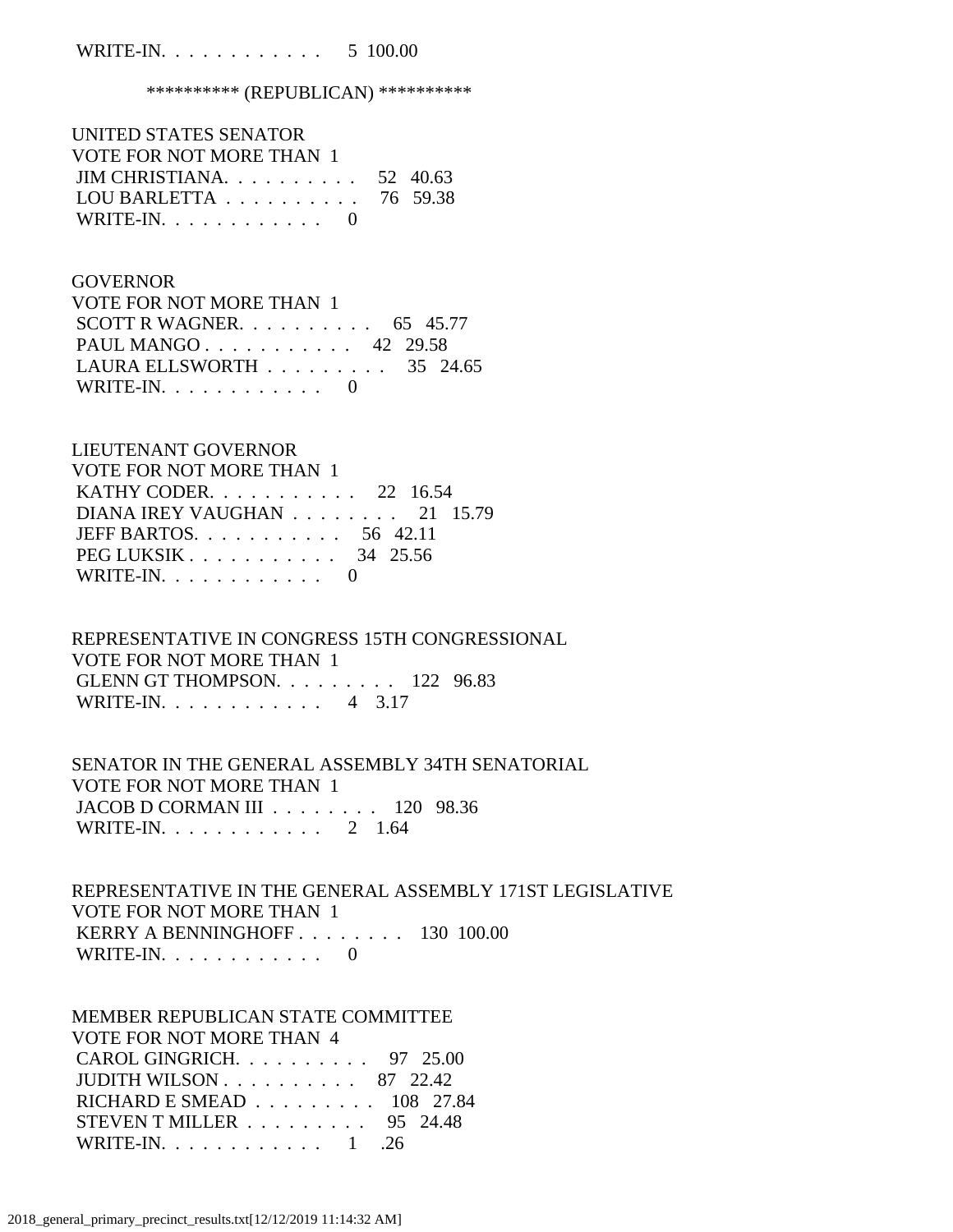COUNTY REPUBLICAN COMMITTEE CHAIRMAN VOTE FOR NOT MORE THAN 1 KRISTINE ENG . . . . . . . . . . 59 45.04 DEBORAH DEB FLAVIN . . . . . . . . 72 54.96 WRITE-IN. . . . . . . . . . . . 0

 COUNTY REPUBLICAN COMMITTEE VICE CHAIR VOTE FOR NOT MORE THAN 1 RUSSELL P BROOKS . . . . . . . . . 118 98.33 WRITE-IN. . . . . . . . . . . . 2 1.67

PRECINCT REPORT CENTRE COUNTY, PENNSYLVANIA OFFICIAL RUN DATE:06/04/18 GENERAL PRIMARY RUN TIME:09:34 AM MAY 15, 2018 **STATISTICS** 

0003 3 BELLEFONTE SOUTH

#### VOTES PERCENT

| REGISTERED VOTERS - TOTAL 541            |       |
|------------------------------------------|-------|
| REGISTERED VOTERS - DEMOCRATIC 292 53.97 |       |
| REGISTERED VOTERS - REPUBLICAN 249 46.03 |       |
| BALLOTS CAST - TOTAL. 113                |       |
| BALLOTS CAST - DEMOCRATIC 62 54.87       |       |
| BALLOTS CAST - REPUBLICAN 51 45.13       |       |
| VOTER TURNOUT - TOTAL 20.89              |       |
| VOTER TURNOUT - DEMOCRATIC 21.23         |       |
| VOTER TURNOUT - REPUBLICAN.              | 20.48 |

\*\*\*\*\*\*\*\*\*\* (DEMOCRATIC) \*\*\*\*\*\*\*\*\*\*

UNITED STATES SENATOR

| VOTE FOR NOT MORE THAN 1                            |  |
|-----------------------------------------------------|--|
| BOB CASEY JR $\ldots \ldots \ldots \ldots$ 59 98.33 |  |
| WRITE-IN. 1 1.67                                    |  |

### GOVERNOR

| VOTE FOR NOT MORE THAN 1 |  |
|--------------------------|--|
| TOM WOLF 55 96.49        |  |
| WRITE-IN. 2 3.51         |  |

 LIEUTENANT GOVERNOR VOTE FOR NOT MORE THAN 1 KATHI COZZONE . . . . . . . . . . 11 18.97

| JOHN FETTERMAN. $\ldots$ 27 46.55 |  |
|-----------------------------------|--|
| MIKE STACK 4 $6.90$               |  |
| RAY SOSA 5 8.62                   |  |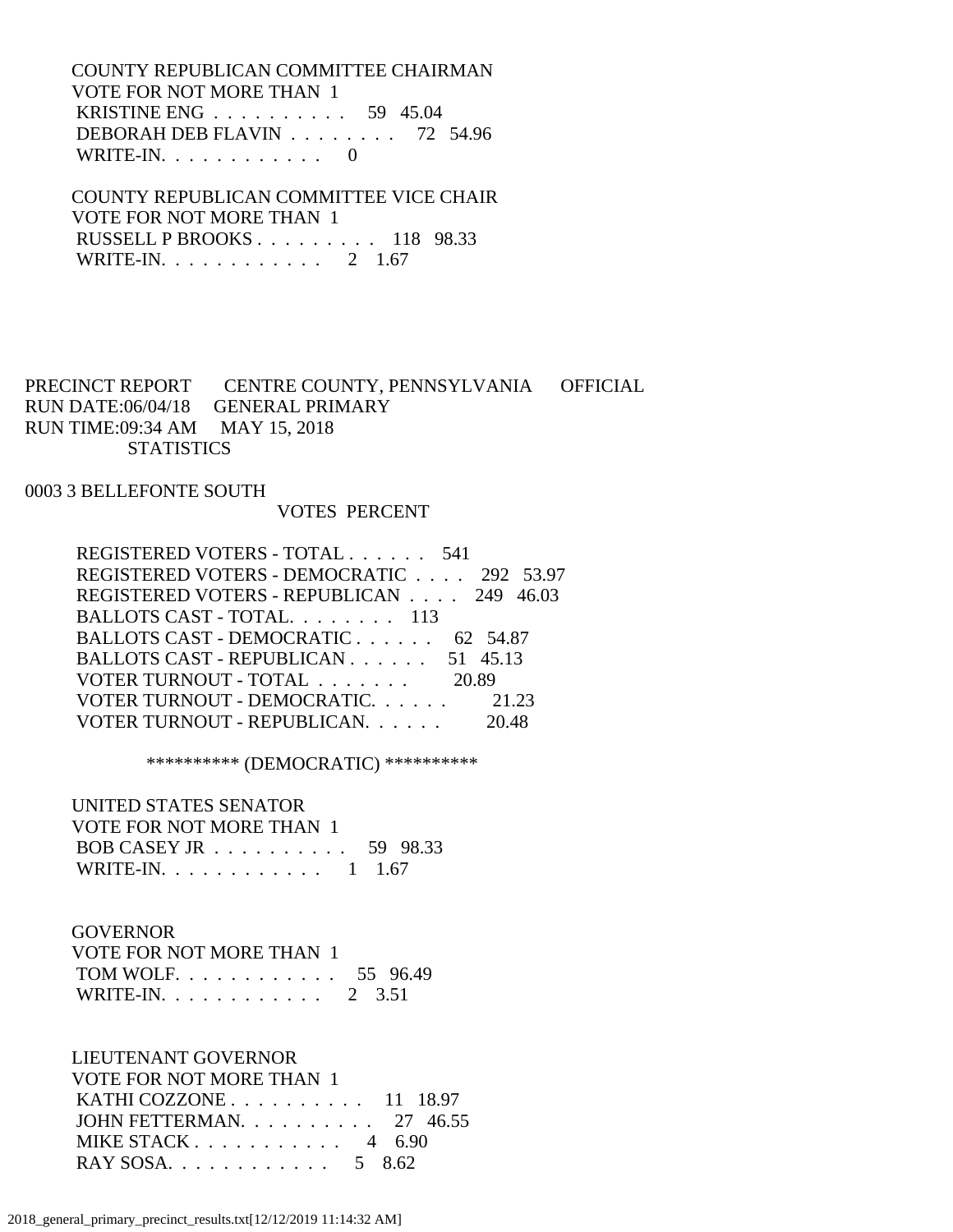NINA AHMAD . . . . . . . . . . . 10 17.24 WRITE-IN. . . . . . . . . . . . 1 1.72

 REPRESENTATIVE IN CONGRESS 15TH CONGRESSIONAL VOTE FOR NOT MORE THAN 1 SUSAN BOSER. . . . . . . . . . . 26 42.62 WADE JODUN . . . . . . . . . . . . 34 55.74 WRITE-IN. . . . . . . . . . . . 1 1.64

 SENATOR IN THE GENERAL ASSEMBLY 34TH SENATORIAL VOTE FOR NOT MORE THAN 1 EZRA NANES . . . . . . . . . . . 58 98.31 WRITE-IN. . . . . . . . . . . . 1 1.69

 REPRESENTATIVE IN THE GENERAL ASSEMBLY 171ST LEGISLATIVE VOTE FOR NOT MORE THAN 1 ERIN MCCRACKEN. . . . . . . . . . 61 100.00 WRITE-IN. . . . . . . . . . . . 0

 MEMBER DEMOCRATIC STATE COMMITTEE VOTE FOR NOT MORE THAN 3 JOANNE TOSTI-VASEY . . . . . . . . 51 34.69 LAURA SHADLE . . . . . . . . . . 42 28.57 DAVID LOMISON . . . . . . . . . . . 52 35.37 WRITE-IN. . . . . . . . . . . . 2 1.36

 DEMOCRATIC COMMITTEE PERSON 3 BELLEFONTE SOUTH (PREC-00 VOTE FOR NOT MORE THAN 2 WRITE-IN. . . . . . . . . . . . 7 100.00

\*\*\*\*\*\*\*\*\*\* (REPUBLICAN) \*\*\*\*\*\*\*\*\*\*

 UNITED STATES SENATOR VOTE FOR NOT MORE THAN 1 JIM CHRISTIANA. . . . . . . . . . 31 64.58 LOU BARLETTA . . . . . . . . . . 17 35.42 WRITE-IN.  $\ldots$  . . . . . . . . . 0

**GOVERNOR**  VOTE FOR NOT MORE THAN 1 SCOTT R WAGNER. . . . . . . . . . 25 50.00 PAUL MANGO . . . . . . . . . . . 11 22.00 LAURA ELLSWORTH . . . . . . . . . 14 28.00 WRITE-IN.  $\ldots$  . . . . . . . . 0

 LIEUTENANT GOVERNOR VOTE FOR NOT MORE THAN 1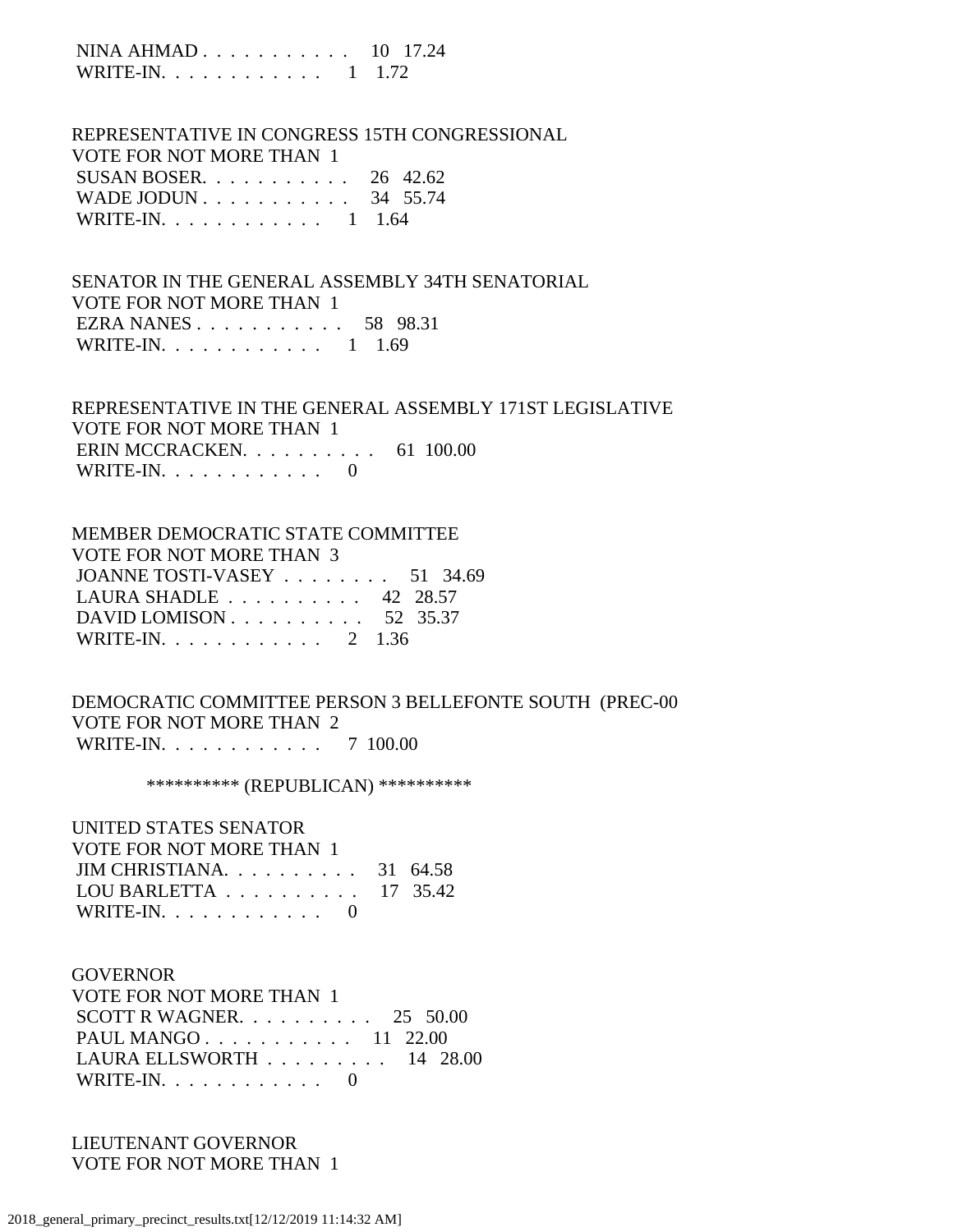KATHY CODER. . . . . . . . . . . 9 19.57 DIANA IREY VAUGHAN . . . . . . . . 4 8.70 JEFF BARTOS. . . . . . . . . . . 19 41.30 PEG LUKSIK . . . . . . . . . . . 14 30.43 WRITE-IN.  $\ldots$  . . . . . . . . . 0

 REPRESENTATIVE IN CONGRESS 15TH CONGRESSIONAL VOTE FOR NOT MORE THAN 1 GLENN GT THOMPSON. . . . . . . . . 45 97.83 WRITE-IN. . . . . . . . . . . . 1 2.17

 SENATOR IN THE GENERAL ASSEMBLY 34TH SENATORIAL VOTE FOR NOT MORE THAN 1 JACOB D CORMAN III . . . . . . . . 44 95.65 WRITE-IN. . . . . . . . . . . . 2 4.35

 REPRESENTATIVE IN THE GENERAL ASSEMBLY 171ST LEGISLATIVE VOTE FOR NOT MORE THAN 1 KERRY A BENNINGHOFF . . . . . . . . 47 100.00 WRITE-IN. . . . . . . . . . . . 0

#### MEMBER REPUBLICAN STATE COMMITTEE

| VOTE FOR NOT MORE THAN 4                          |  |
|---------------------------------------------------|--|
| CAROL GINGRICH. $\ldots$ 29 23.02                 |  |
| JUDITH WILSON $\ldots$ $\ldots$ $\ldots$ 30 23.81 |  |
| RICHARD E SMEAD $\ldots \ldots \ldots$ 36 28.57   |  |
| STEVEN T MILLER $\ldots \ldots \ldots$ 29 23.02   |  |
| WRITE-IN. 2 1.59                                  |  |

 COUNTY REPUBLICAN COMMITTEE CHAIRMAN VOTE FOR NOT MORE THAN 1 KRISTINE ENG . . . . . . . . . . 23 57.50 DEBORAH DEB FLAVIN . . . . . . . . 17 42.50 WRITE-IN.  $\ldots$  . . . . . . . . . 0

 COUNTY REPUBLICAN COMMITTEE VICE CHAIR VOTE FOR NOT MORE THAN 1 RUSSELL P BROOKS . . . . . . . . . 39 97.50 WRITE-IN. . . . . . . . . . . . 1 2.50

PRECINCT REPORT CENTRE COUNTY, PENNSYLVANIA OFFICIAL RUN DATE:06/04/18 GENERAL PRIMARY RUN TIME:09:34 AM MAY 15, 2018 **STATISTICS**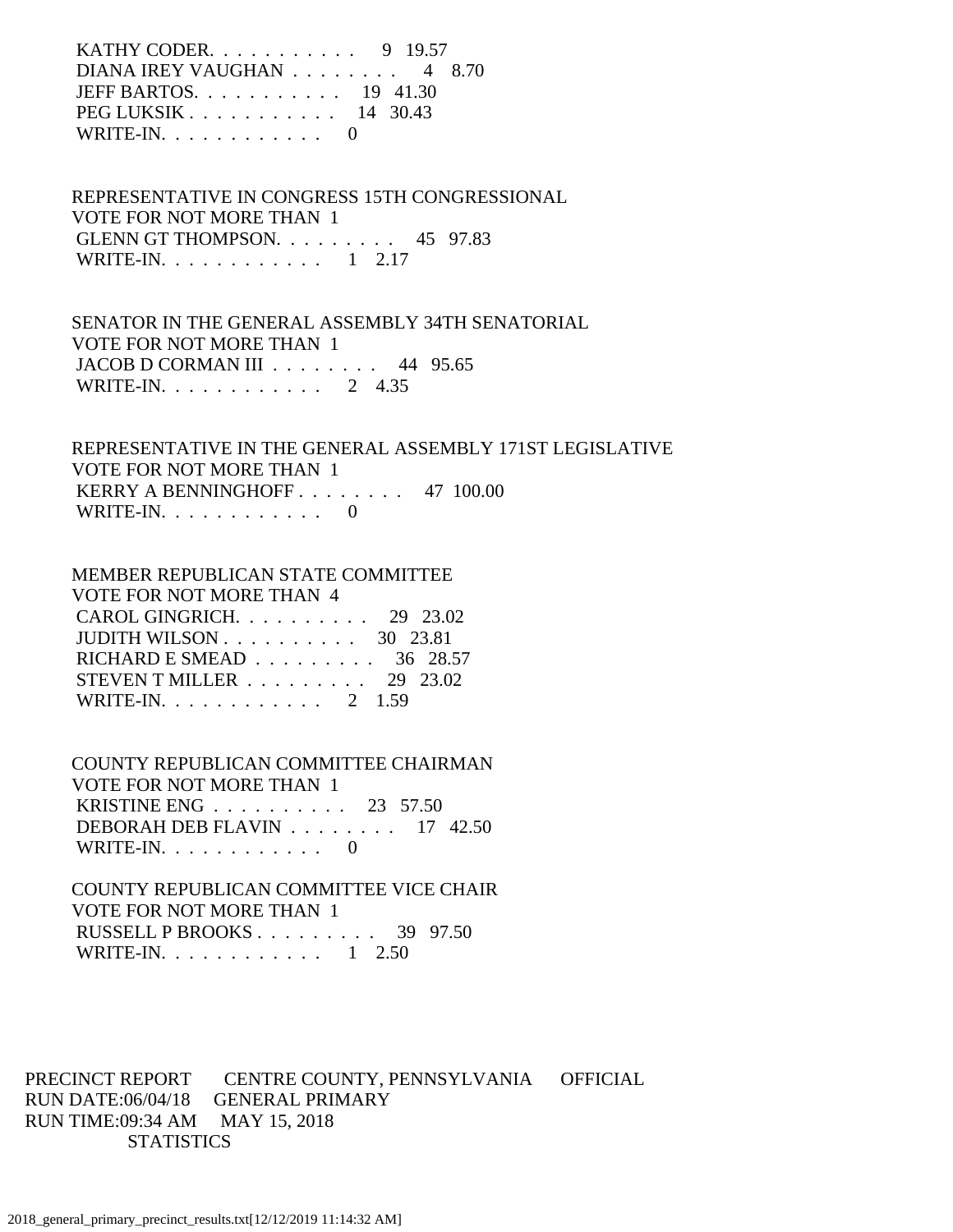### 0004 4 BELLEFONTE SOUTHEAST VOTES PERCENT

| REGISTERED VOTERS - TOTAL 842            |  |
|------------------------------------------|--|
| REGISTERED VOTERS - DEMOCRATIC 355 42.16 |  |
| REGISTERED VOTERS - REPUBLICAN 487 57.84 |  |
| BALLOTS CAST - TOTAL. 196                |  |
| BALLOTS CAST - DEMOCRATIC 83 42.35       |  |
| BALLOTS CAST - REPUBLICAN 113 57.65      |  |
| VOTER TURNOUT - TOTAL 23.28              |  |
| VOTER TURNOUT - DEMOCRATIC 23.38         |  |
| VOTER TURNOUT - REPUBLICAN.              |  |

#### \*\*\*\*\*\*\*\*\*\* (DEMOCRATIC) \*\*\*\*\*\*\*\*\*\*

| UNITED STATES SENATOR    |  |
|--------------------------|--|
| VOTE FOR NOT MORE THAN 1 |  |
| BOB CASEY JR 80 98.77    |  |
| WRITE-IN. 1 1.23         |  |

### GOVERNOR

| VOTE FOR NOT MORE THAN 1 |  |
|--------------------------|--|
| TOM WOLF 74 97.37        |  |
| WRITE-IN. 2 2.63         |  |

## LIEUTENANT GOVERNOR

| <b>VOTE FOR NOT MORE THAN 1</b>                            |
|------------------------------------------------------------|
| KATHI COZZONE $\ldots$ $\ldots$ $\ldots$ $\ldots$ 15 19.23 |
| JOHN FETTERMAN. 29 37.18                                   |
| MIKE STACK $\ldots$ $\ldots$ $\ldots$ $\ldots$ 11 14.10    |
| RAY SOSA. 8 10.26                                          |
| NINA AHMAD 15 19.23                                        |
| WRITE-IN. $\ldots$ 0                                       |
|                                                            |

# REPRESENTATIVE IN CONGRESS 15TH CONGRESSIONAL VOTE FOR NOT MORE THAN 1 SUSAN BOSER. . . . . . . . . . . 24 30.00 WADE JODUN . . . . . . . . . . . 56 70.00

| WRITE-IN. $\ldots$ |  |  |  |  |  |  |
|--------------------|--|--|--|--|--|--|
|                    |  |  |  |  |  |  |

## SENATOR IN THE GENERAL ASSEMBLY 34TH SENATORIAL VOTE FOR NOT MORE THAN 1 EZRA NANES . . . . . . . . . . . 77 95.06 WRITE-IN. . . . . . . . . . . . 4 4.94

## REPRESENTATIVE IN THE GENERAL ASSEMBLY 171ST LEGISLATIVE VOTE FOR NOT MORE THAN 1 ERIN MCCRACKEN. . . . . . . . . . 77 97.47 WRITE-IN. . . . . . . . . . . . 2 2.53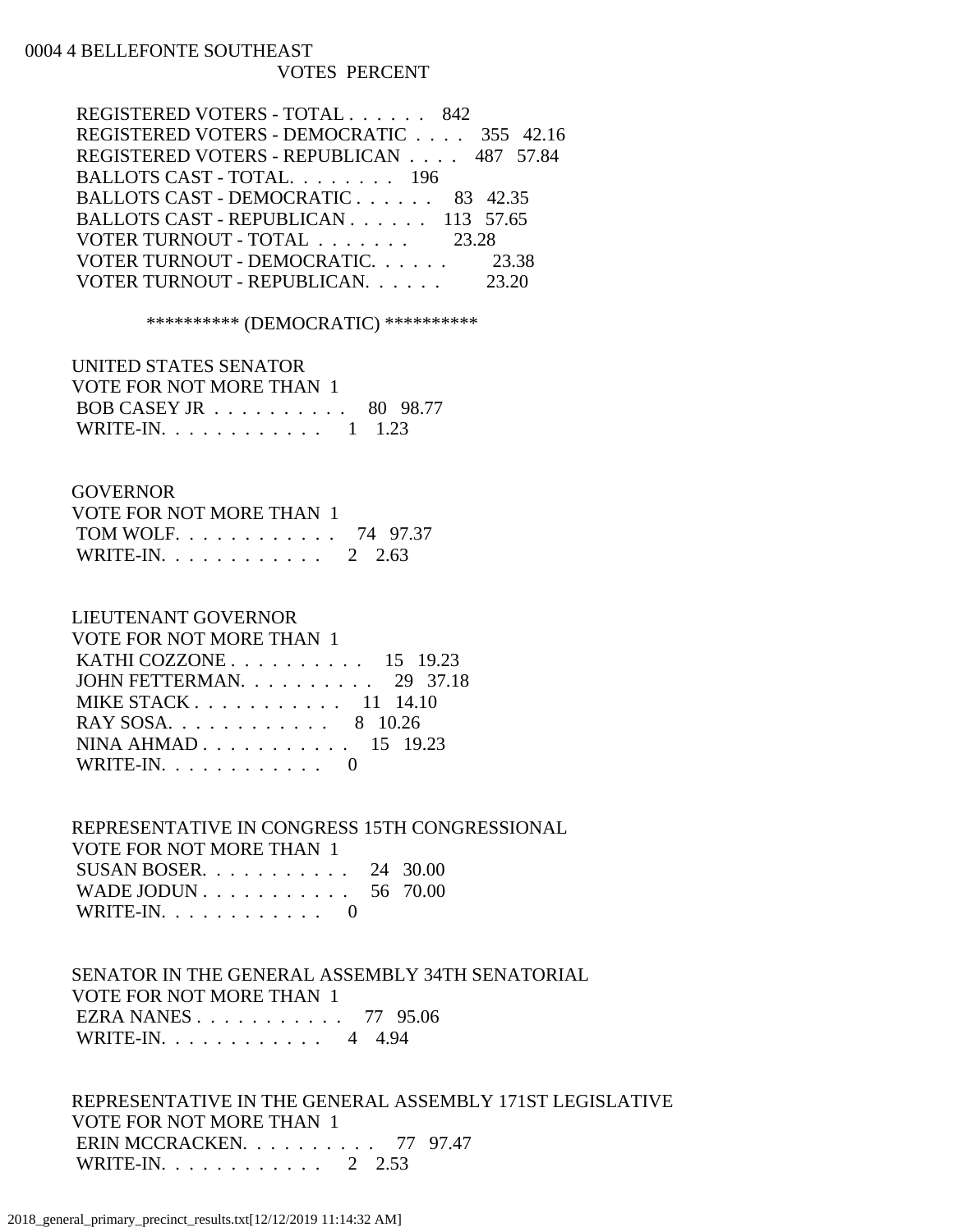MEMBER DEMOCRATIC STATE COMMITTEE VOTE FOR NOT MORE THAN 3 JOANNE TOSTI-VASEY . . . . . . . . 59 33.15 LAURA SHADLE . . . . . . . . . . 51 28.65 DAVID LOMISON . . . . . . . . . . 68 38.20 WRITE-IN.  $\ldots$  . . . . . . . . . 0

 DEMOCRATIC COMMITTEE PERSON 4 BELLEFONTE SOUTHEAST (PRE VOTE FOR NOT MORE THAN 2 WRITE-IN. . . . . . . . . . . . 8 100.00

\*\*\*\*\*\*\*\*\*\*\* (REPUBLICAN) \*\*\*\*\*\*\*\*\*\*\*

 UNITED STATES SENATOR VOTE FOR NOT MORE THAN 1 JIM CHRISTIANA. . . . . . . . . . 43 40.95 LOU BARLETTA . . . . . . . . . . 60 57.14 WRITE-IN. . . . . . . . . . . . 2 1.90

#### GOVERNOR

| VOTE FOR NOT MORE THAN 1                        |  |  |
|-------------------------------------------------|--|--|
| SCOTT R WAGNER. $\ldots$ 52 47.71               |  |  |
| PAUL MANGO 29 26.61                             |  |  |
| LAURA ELLSWORTH $\ldots \ldots \ldots$ 28 25.69 |  |  |
| WRITE-IN. $\ldots$ 0                            |  |  |

#### LIEUTENANT GOVERNOR

| <b>VOTE FOR NOT MORE THAN 1</b>  |
|----------------------------------|
| KATHY CODER. $\ldots$ 19 18.10   |
| DIANA IREY VAUGHAN 15 14.29      |
| JEFF BARTOS. $\ldots$ , 51 48.57 |
| PEG LUKSIK 18 17.14              |
| WRITE-IN. 2 1.90                 |

 REPRESENTATIVE IN CONGRESS 15TH CONGRESSIONAL VOTE FOR NOT MORE THAN 1 GLENN GT THOMPSON. . . . . . . . . 100 99.01 WRITE-IN. . . . . . . . . . . . 1 .99

 SENATOR IN THE GENERAL ASSEMBLY 34TH SENATORIAL VOTE FOR NOT MORE THAN 1 JACOB D CORMAN III . . . . . . . . 95 97.94 WRITE-IN. . . . . . . . . . . . 2 2.06

 REPRESENTATIVE IN THE GENERAL ASSEMBLY 171ST LEGISLATIVE VOTE FOR NOT MORE THAN 1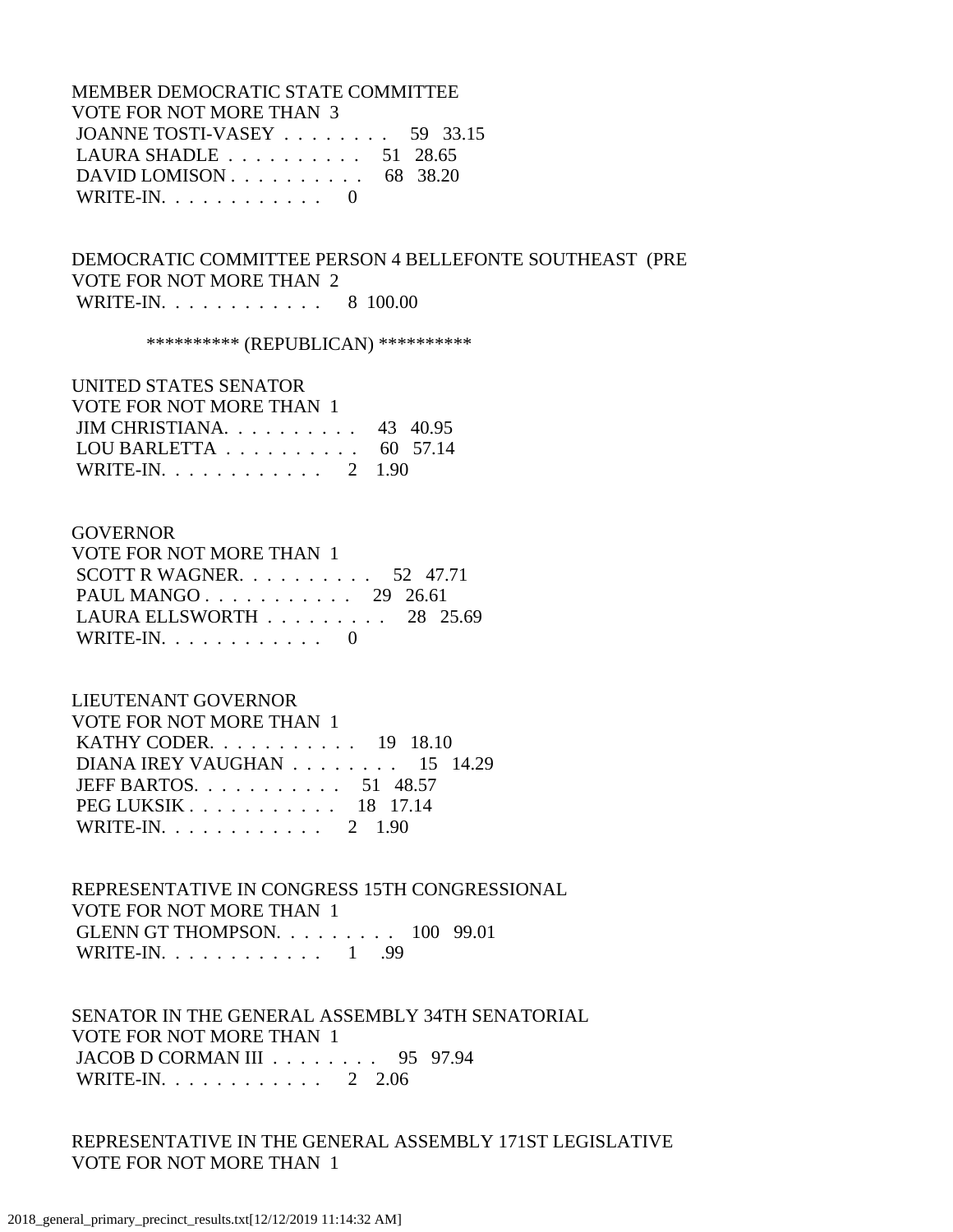KERRY A BENNINGHOFF . . . . . . . . 106 100.00 WRITE-IN.  $\ldots$  . . . . . . . . 0

# MEMBER REPUBLICAN STATE COMMITTEE

| VOTE FOR NOT MORE THAN 4                            |  |
|-----------------------------------------------------|--|
| CAROL GINGRICH. $\ldots$ 64 22.61                   |  |
| JUDITH WILSON $\ldots$ $\ldots$ $\ldots$ 52 18.37   |  |
| RICHARD E SMEAD $\ldots \ldots \ldots$ 97 34.28     |  |
| STEVEN T MILLER $\ldots \ldots \ldots$ 68 24.03     |  |
| WRITE-IN. $\ldots$ $\ldots$ $\ldots$ $\ldots$ 2 .71 |  |

### COUNTY REPUBLICAN COMMITTEE CHAIRMAN VOTE FOR NOT MORE THAN 1 KRISTINE ENG . . . . . . . . . . 40 38.46 DEBORAH DEB FLAVIN . . . . . . . . 64 61.54 WRITE-IN. . . . . . . . . . . . 0

 COUNTY REPUBLICAN COMMITTEE VICE CHAIR VOTE FOR NOT MORE THAN 1 RUSSELL P BROOKS . . . . . . . . . 102 100.00 WRITE-IN.  $\ldots$  . . . . . . . . . 0

### PRECINCT REPORT CENTRE COUNTY, PENNSYLVANIA OFFICIAL RUN DATE:06/04/18 GENERAL PRIMARY RUN TIME:09:34 AM MAY 15, 2018 **STATISTICS**

0005 5 BELLEFONTE WEST

### VOTES PERCENT

| REGISTERED VOTERS - TOTAL 1092           |       |
|------------------------------------------|-------|
| REGISTERED VOTERS - DEMOCRATIC 614 56.23 |       |
| REGISTERED VOTERS - REPUBLICAN 478 43.77 |       |
| BALLOTS CAST - TOTAL. 258                |       |
| BALLOTS CAST - DEMOCRATIC 145 56.20      |       |
| BALLOTS CAST - REPUBLICAN 113 43.80      |       |
| VOTER TURNOUT - TOTAL 23.63              |       |
| VOTER TURNOUT - DEMOCRATIC.              | 23.62 |
| VOTER TURNOUT - REPUBLICAN.              |       |

#### \*\*\*\*\*\*\*\*\*\* (DEMOCRATIC) \*\*\*\*\*\*\*\*\*\*

 UNITED STATES SENATOR VOTE FOR NOT MORE THAN 1 BOB CASEY JR . . . . . . . . . . 133 99.25 WRITE-IN. . . . . . . . . . . . . 1 .75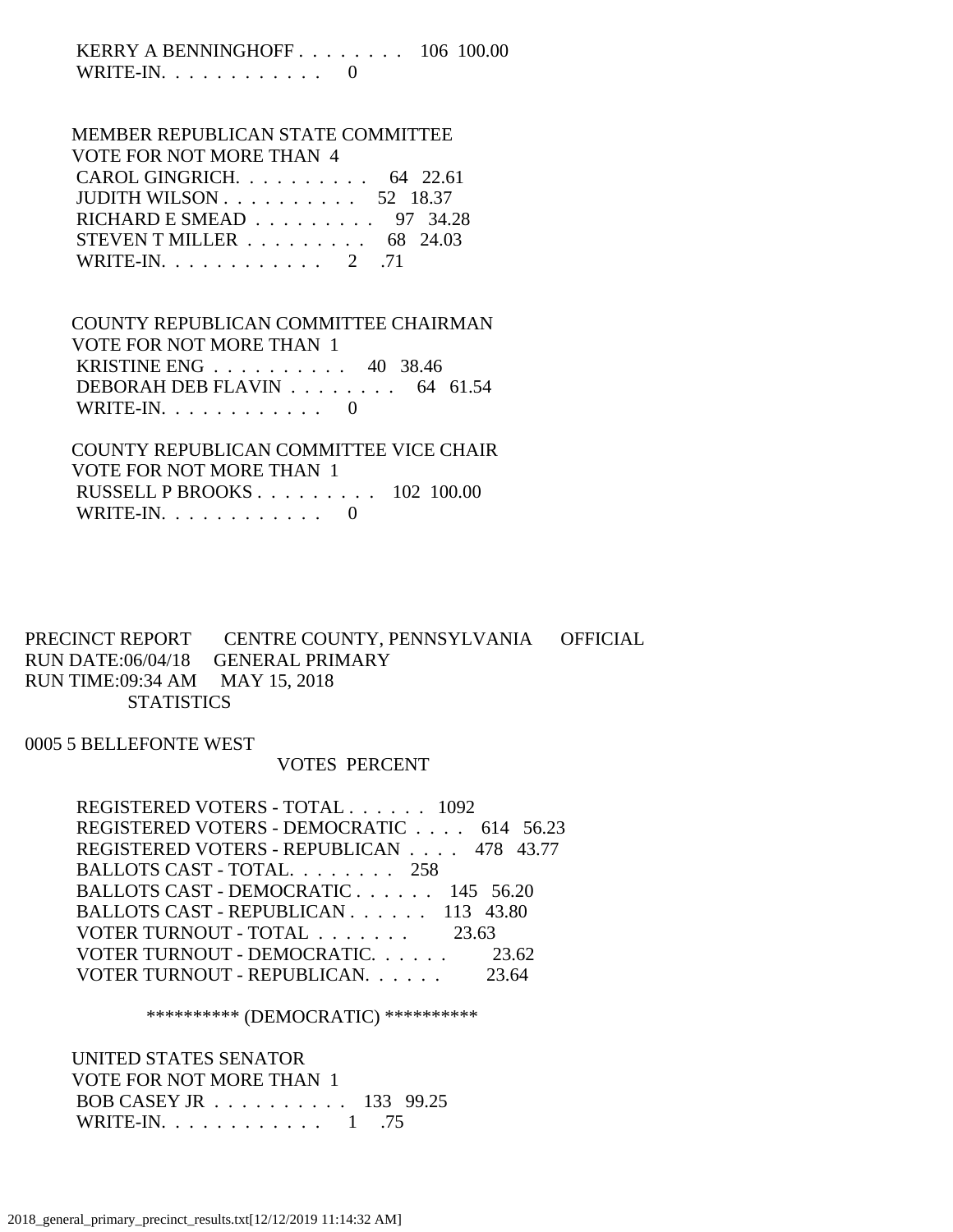GOVERNOR VOTE FOR NOT MORE THAN 1 TOM WOLF. . . . . . . . . . . . 138 99.28 WRITE-IN. . . . . . . . . . . . 1 .72

# LIEUTENANT GOVERNOR

| VOTE FOR NOT MORE THAN 1                          |  |
|---------------------------------------------------|--|
| KATHI COZZONE $\ldots$ $\ldots$ $\ldots$ 24 18.05 |  |
| JOHN FETTERMAN. $\ldots$ 58 43.61                 |  |
| MIKE STACK $10$ 7.52                              |  |
| RAY SOSA. 5 3.76                                  |  |
| NINA AHMAD 36 27.07                               |  |
| WRITE-IN. $\ldots$ 0                              |  |

 REPRESENTATIVE IN CONGRESS 15TH CONGRESSIONAL VOTE FOR NOT MORE THAN 1 SUSAN BOSER. . . . . . . . . . . 46 33.09 WADE JODUN . . . . . . . . . . . 91 65.47

| WRITE-IN. $\ldots$ |  |  |  |  |  |  | 2 1.44 |  |
|--------------------|--|--|--|--|--|--|--------|--|
|                    |  |  |  |  |  |  |        |  |

## SENATOR IN THE GENERAL ASSEMBLY 34TH SENATORIAL VOTE FOR NOT MORE THAN 1 EZRA NANES . . . . . . . . . . . 134 98.53 WRITE-IN. . . . . . . . . . . . 2 1.47

 REPRESENTATIVE IN THE GENERAL ASSEMBLY 171ST LEGISLATIVE VOTE FOR NOT MORE THAN 1 ERIN MCCRACKEN. . . . . . . . . . 132 99.25 WRITE-IN. . . . . . . . . . . . 1 .75

 MEMBER DEMOCRATIC STATE COMMITTEE VOTE FOR NOT MORE THAN 3 JOANNE TOSTI-VASEY . . . . . . . . 111 36.63 LAURA SHADLE . . . . . . . . . . 88 29.04 DAVID LOMISON . . . . . . . . . . 102 33.66 WRITE-IN. . . . . . . . . . . . 2 .66

## DEMOCRATIC COMMITTEE PERSON 5 BELLEFONTE WEST (PREC-000 VOTE FOR NOT MORE THAN 2 WRITE-IN. . . . . . . . . . . . 25 100.00

### \*\*\*\*\*\*\*\*\*\* (REPUBLICAN) \*\*\*\*\*\*\*\*\*\*

 UNITED STATES SENATOR VOTE FOR NOT MORE THAN 1 JIM CHRISTIANA. . . . . . . . . . 42 38.53 LOU BARLETTA . . . . . . . . . . 65 59.63 WRITE-IN. . . . . . . . . . . . 2 1.83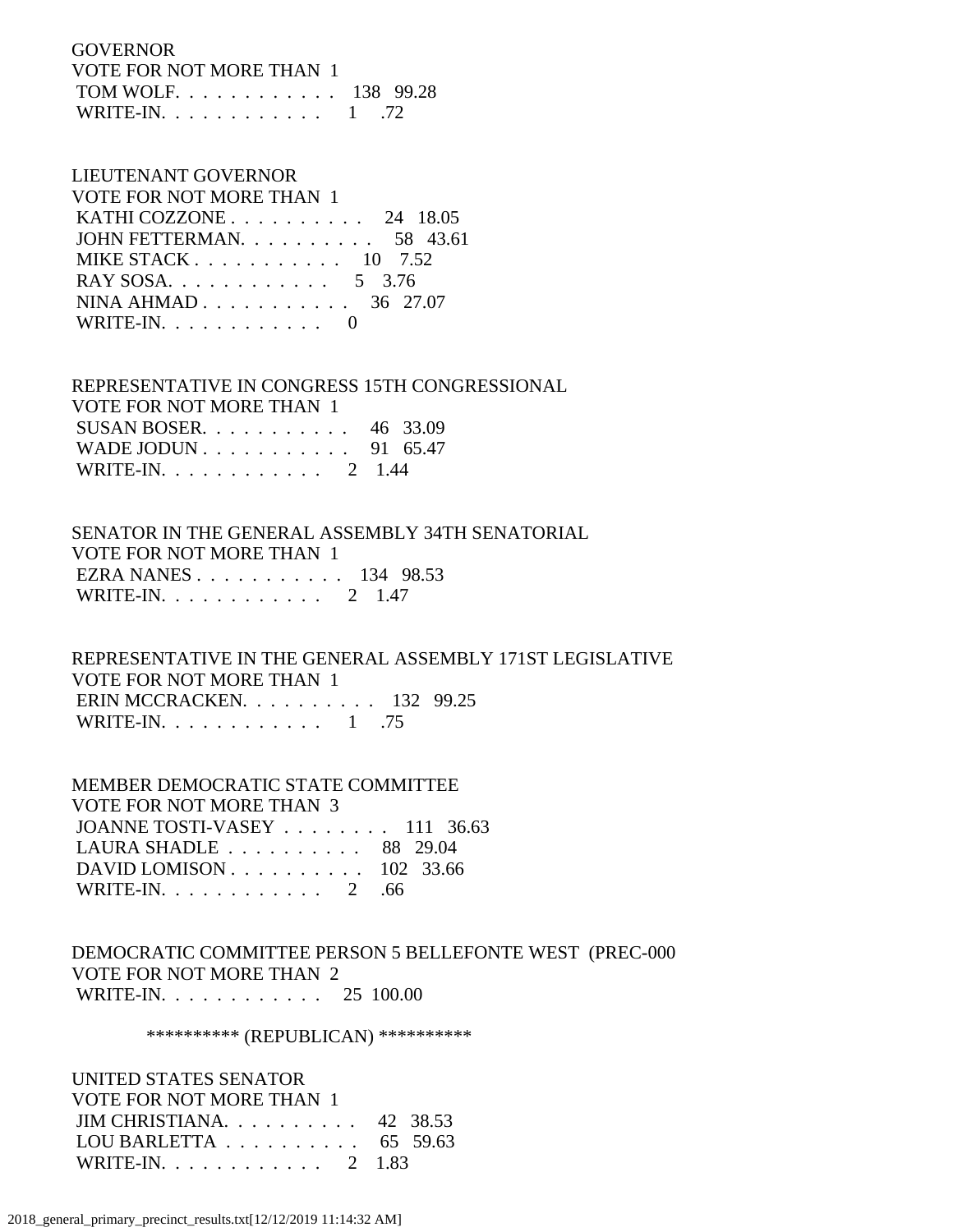GOVERNOR VOTE FOR NOT MORE THAN 1 SCOTT R WAGNER. . . . . . . . . . 60 55.05 PAUL MANGO . . . . . . . . . . . 30 27.52 LAURA ELLSWORTH . . . . . . . . . 18 16.51 WRITE-IN. . . . . . . . . . . . 1 .92

# LIEUTENANT GOVERNOR VOTE FOR NOT MORE THAN 1 KATHY CODER. . . . . . . . . . . 20 19.42 DIANA IREY VAUGHAN . . . . . . . . 24 23.30 JEFF BARTOS. . . . . . . . . . . 37 35.92 PEG LUKSIK . . . . . . . . . . . 21 20.39 WRITE-IN. . . . . . . . . . . . 1 .97

 REPRESENTATIVE IN CONGRESS 15TH CONGRESSIONAL VOTE FOR NOT MORE THAN 1 GLENN GT THOMPSON. . . . . . . . . 99 94.29 WRITE-IN. . . . . . . . . . . . . 6 5.71

 SENATOR IN THE GENERAL ASSEMBLY 34TH SENATORIAL VOTE FOR NOT MORE THAN 1 JACOB D CORMAN III . . . . . . . . 99 95.19 WRITE-IN. . . . . . . . . . . . 5 4.81

 REPRESENTATIVE IN THE GENERAL ASSEMBLY 171ST LEGISLATIVE VOTE FOR NOT MORE THAN 1 KERRY A BENNINGHOFF . . . . . . . . 103 99.04 WRITE-IN. . . . . . . . . . . . 1 .96

 MEMBER REPUBLICAN STATE COMMITTEE VOTE FOR NOT MORE THAN 4 CAROL GINGRICH. . . . . . . . . . 75 23.81 JUDITH WILSON . . . . . . . . . . 73 23.17 RICHARD E SMEAD . . . . . . . . . 84 26.67 STEVEN T MILLER . . . . . . . . . 79 25.08 WRITE-IN. . . . . . . . . . . . 4 1.27

 COUNTY REPUBLICAN COMMITTEE CHAIRMAN VOTE FOR NOT MORE THAN 1 KRISTINE ENG . . . . . . . . . . 42 42.00 DEBORAH DEB FLAVIN . . . . . . . . 58 58.00 WRITE-IN. . . . . . . . . . . . 0

 COUNTY REPUBLICAN COMMITTEE VICE CHAIR VOTE FOR NOT MORE THAN 1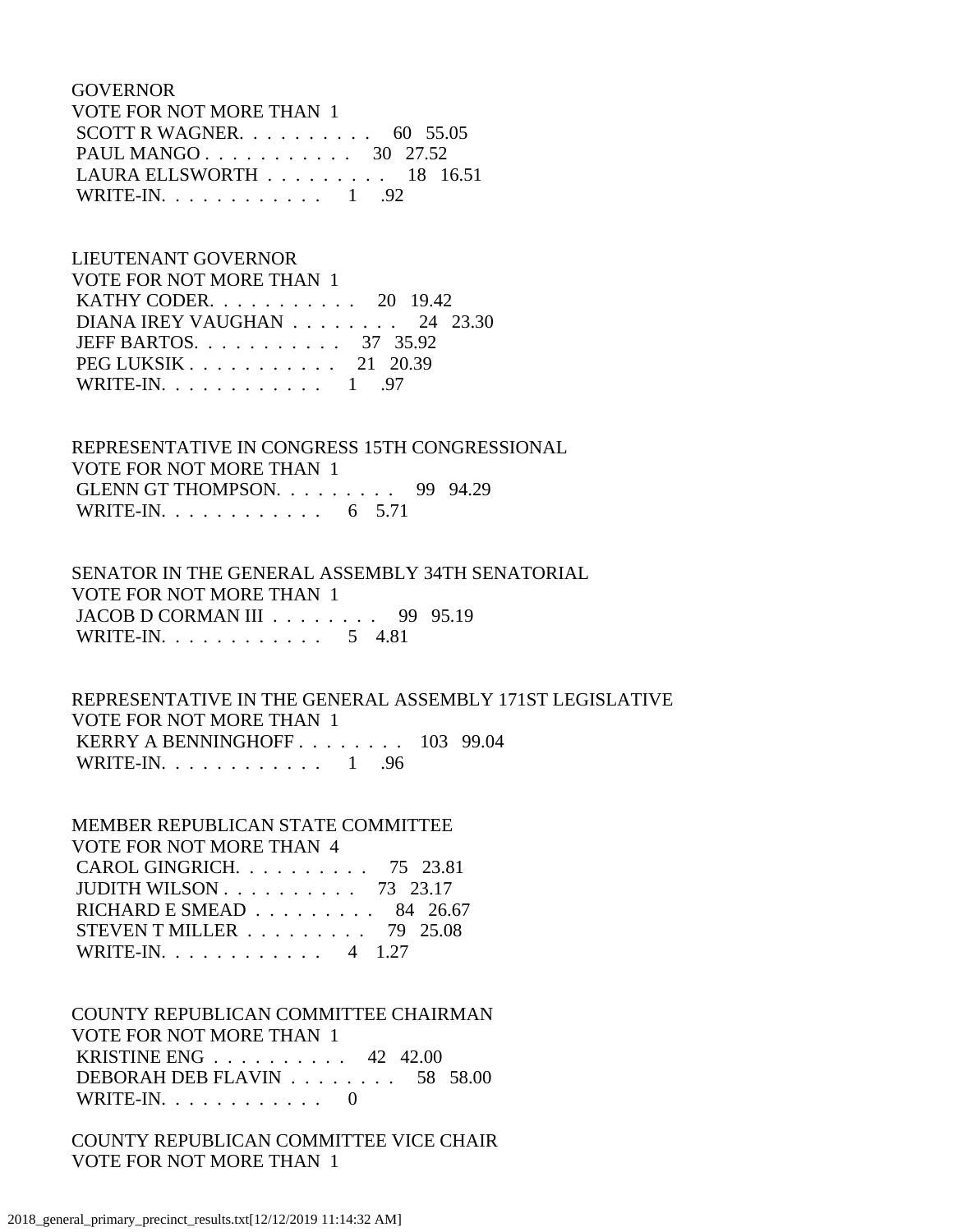### RUSSELL P BROOKS . . . . . . . . . 102 100.00 WRITE-IN.  $\ldots$  . . . . . . . . . 0

# PRECINCT REPORT CENTRE COUNTY, PENNSYLVANIA OFFICIAL RUN DATE:06/04/18 GENERAL PRIMARY RUN TIME:09:34 AM MAY 15, 2018 **STATISTICS**

### 0006 6 CENTRE HALL

#### VOTES PERCENT

| REGISTERED VOTERS - TOTAL 730            |       |
|------------------------------------------|-------|
| REGISTERED VOTERS - DEMOCRATIC 278 38.08 |       |
| REGISTERED VOTERS - REPUBLICAN 452 61.92 |       |
| BALLOTS CAST - TOTAL. 178                |       |
| BALLOTS CAST - DEMOCRATIC 64 35.96       |       |
| BALLOTS CAST - REPUBLICAN 114 64.04      |       |
| VOTER TURNOUT - TOTAL 24.38              |       |
| VOTER TURNOUT - DEMOCRATIC 23.02         |       |
| VOTER TURNOUT - REPUBLICAN.              | 25.22 |

# \*\*\*\*\*\*\*\*\*\* (DEMOCRATIC) \*\*\*\*\*\*\*\*\*\*

# UNITED STATES SENATOR VOTE FOR NOT MORE THAN 1 BOB CASEY JR . . . . . . . . . . 60 100.00 WRITE-IN.  $\ldots$  . . . . . . . . . 0

### GOVERNOR

| VOTE FOR NOT MORE THAN 1 |  |
|--------------------------|--|
| TOM WOLF 57 98.28        |  |
| WRITE-IN. 1 1.72         |  |

### LIEUTENANT GOVERNOR

| VOTE FOR NOT MORE THAN 1                          |  |
|---------------------------------------------------|--|
| KATHI COZZONE $\ldots$ $\ldots$ $\ldots$ 17 27.42 |  |
| JOHN FETTERMAN. $\ldots$ 27 43.55                 |  |
| MIKE STACK 4 $6.45$                               |  |
| RAY SOSA. 3 4.84                                  |  |
| NINA AHMAD 11 17.74                               |  |
| WRITE-IN. $\ldots$ 0                              |  |

### REPRESENTATIVE IN CONGRESS 12TH CONGRESSIONAL VOTE FOR NOT MORE THAN 1 JUDY HERSCHEL . . . . . . . . . . 11 17.74 MARC FRIEDENBERG . . . . . . . . . 51 82.26 WRITE-IN.  $\ldots$  . . . . . . . . . 0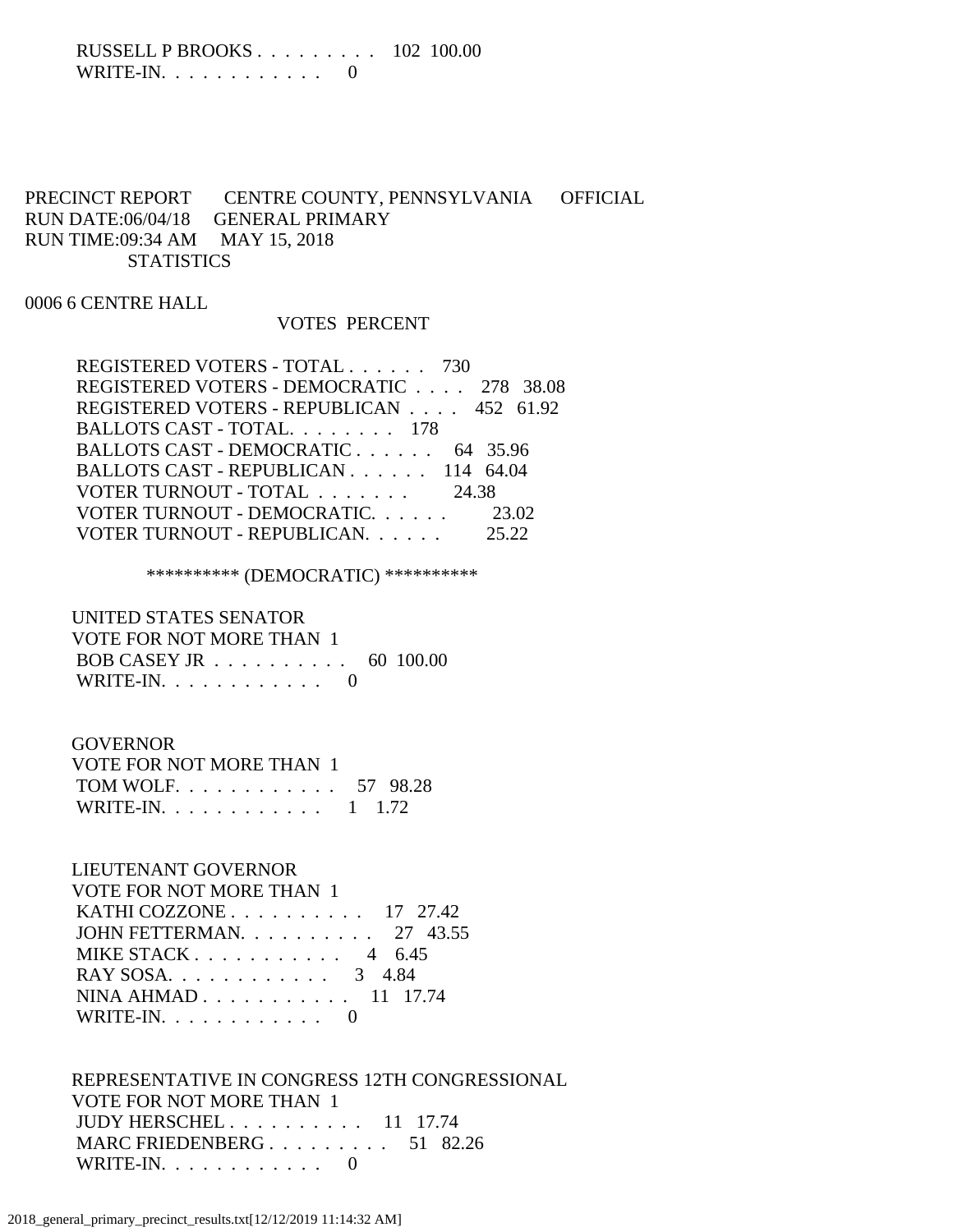### SENATOR IN THE GENERAL ASSEMBLY 34TH SENATORIAL VOTE FOR NOT MORE THAN 1 EZRA NANES . . . . . . . . . . . 60 100.00 WRITE-IN.  $\ldots$  . . . . . . . . . 0

 REPRESENTATIVE IN THE GENERAL ASSEMBLY 171ST LEGISLATIVE VOTE FOR NOT MORE THAN 1 ERIN MCCRACKEN. . . . . . . . . . 56 98.25 WRITE-IN. . . . . . . . . . . . . 1 1.75

### MEMBER DEMOCRATIC STATE COMMITTEE

| VOTE FOR NOT MORE THAN 3                            |  |
|-----------------------------------------------------|--|
| JOANNE TOSTI-VASEY $\ldots$ 46 35.38                |  |
| LAURA SHADLE $\ldots \ldots \ldots \ldots$ 38 29.23 |  |
| DAVID LOMISON $\ldots$ 45 34.62                     |  |
| WRITE-IN. 1 .77                                     |  |

### DEMOCRATIC COMMITTEE PERSON 6 CENTRE HALL (PREC-0006) VOTE FOR NOT MORE THAN 2 WRITE-IN. . . . . . . . . . . . 1 100.00

\*\*\*\*\*\*\*\*\*\* (REPUBLICAN) \*\*\*\*\*\*\*\*\*\*

 UNITED STATES SENATOR VOTE FOR NOT MORE THAN 1 JIM CHRISTIANA. . . . . . . . . . 47 48.45 LOU BARLETTA . . . . . . . . . . 50 51.55 WRITE-IN.  $\ldots$  . . . . . . . . 0

#### GOVERNOR

| VOTE FOR NOT MORE THAN 1             |  |  |
|--------------------------------------|--|--|
| SCOTT R WAGNER. $\ldots$ 59 54.63    |  |  |
| PAUL MANGO 28 25.93                  |  |  |
| LAURA ELLSWORTH $\ldots$ ,  21 19.44 |  |  |
| WRITE-IN. $\ldots$ 0                 |  |  |

### LIEUTENANT GOVERNOR

| <b>VOTE FOR NOT MORE THAN 1</b>                         |  |
|---------------------------------------------------------|--|
| KATHY CODER. 17 17.00                                   |  |
| DIANA IREY VAUGHAN 8 8.00                               |  |
| JEFF BARTOS. $\ldots$ 51 51.00                          |  |
| PEG LUKSIK $\ldots$ $\ldots$ $\ldots$ $\ldots$ 24 24.00 |  |
| WRITE-IN. $\ldots$ 0                                    |  |

 REPRESENTATIVE IN CONGRESS 12TH CONGRESSIONAL VOTE FOR NOT MORE THAN 1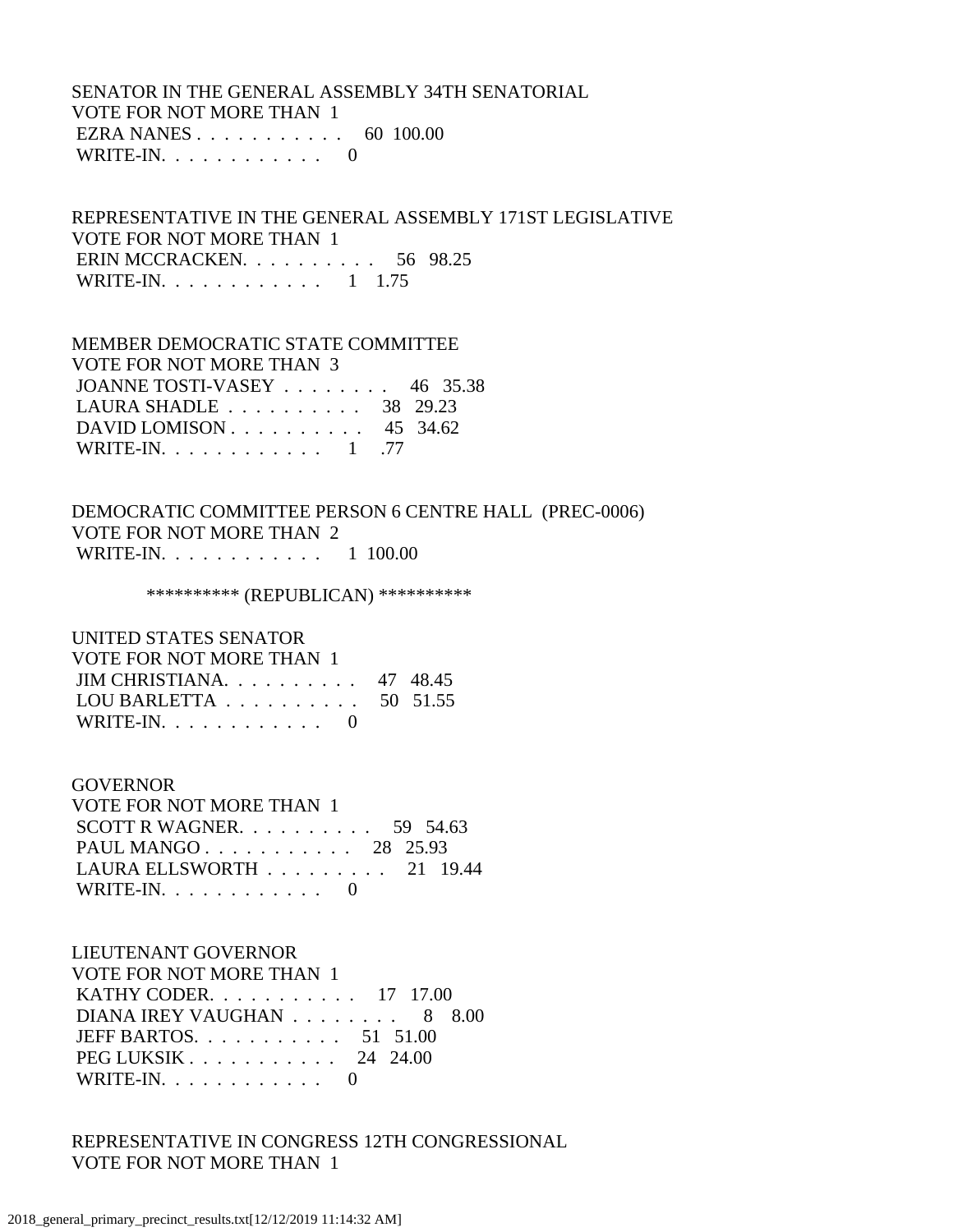DOUG MCLINKO . . . . . . . . . . 40 38.46 TOM MARINO . . . . . . . . . . . 64 61.54 WRITE-IN.  $\ldots$  . . . . . . . . . 0

 SENATOR IN THE GENERAL ASSEMBLY 34TH SENATORIAL VOTE FOR NOT MORE THAN 1 JACOB D CORMAN III . . . . . . . . 107 100.00 WRITE-IN.  $\ldots$  . . . . . . . . . 0

 REPRESENTATIVE IN THE GENERAL ASSEMBLY 171ST LEGISLATIVE VOTE FOR NOT MORE THAN 1 KERRY A BENNINGHOFF . . . . . . . . 103 100.00 WRITE-IN. . . . . . . . . . . . 0

### MEMBER REPUBLICAN STATE COMMITTEE VOTE FOR NOT MORE THAN 4 CAROL GINGRICH. . . . . . . . . . 88 31.88 JUDITH WILSON . . . . . . . . . . 59 21.38 RICHARD E SMEAD . . . . . . . . . 61 22.10 STEVEN T MILLER . . . . . . . . . 68 24.64 WRITE-IN.  $\ldots$  . . . . . . . . . 0

### COUNTY REPUBLICAN COMMITTEE CHAIRMAN VOTE FOR NOT MORE THAN 1 KRISTINE ENG . . . . . . . . . . 52 52.53 DEBORAH DEB FLAVIN . . . . . . . . 47 47.47 WRITE-IN.  $\ldots$  . . . . . . . . 0

### COUNTY REPUBLICAN COMMITTEE VICE CHAIR VOTE FOR NOT MORE THAN 1 RUSSELL P BROOKS . . . . . . . . . 100 100.00 WRITE-IN. . . . . . . . . . . . 0

PRECINCT REPORT CENTRE COUNTY, PENNSYLVANIA OFFICIAL RUN DATE:06/04/18 GENERAL PRIMARY RUN TIME:09:34 AM MAY 15, 2018 **STATISTICS** 

#### 0007 7 HOWARD BORO

#### VOTES PERCENT

 REGISTERED VOTERS - TOTAL . . . . . . 408 REGISTERED VOTERS - DEMOCRATIC . . . . 157 38.48 REGISTERED VOTERS - REPUBLICAN . . . . 251 61.52 BALLOTS CAST - TOTAL. . . . . . . . 118 BALLOTS CAST - DEMOCRATIC . . . . . . 45 38.14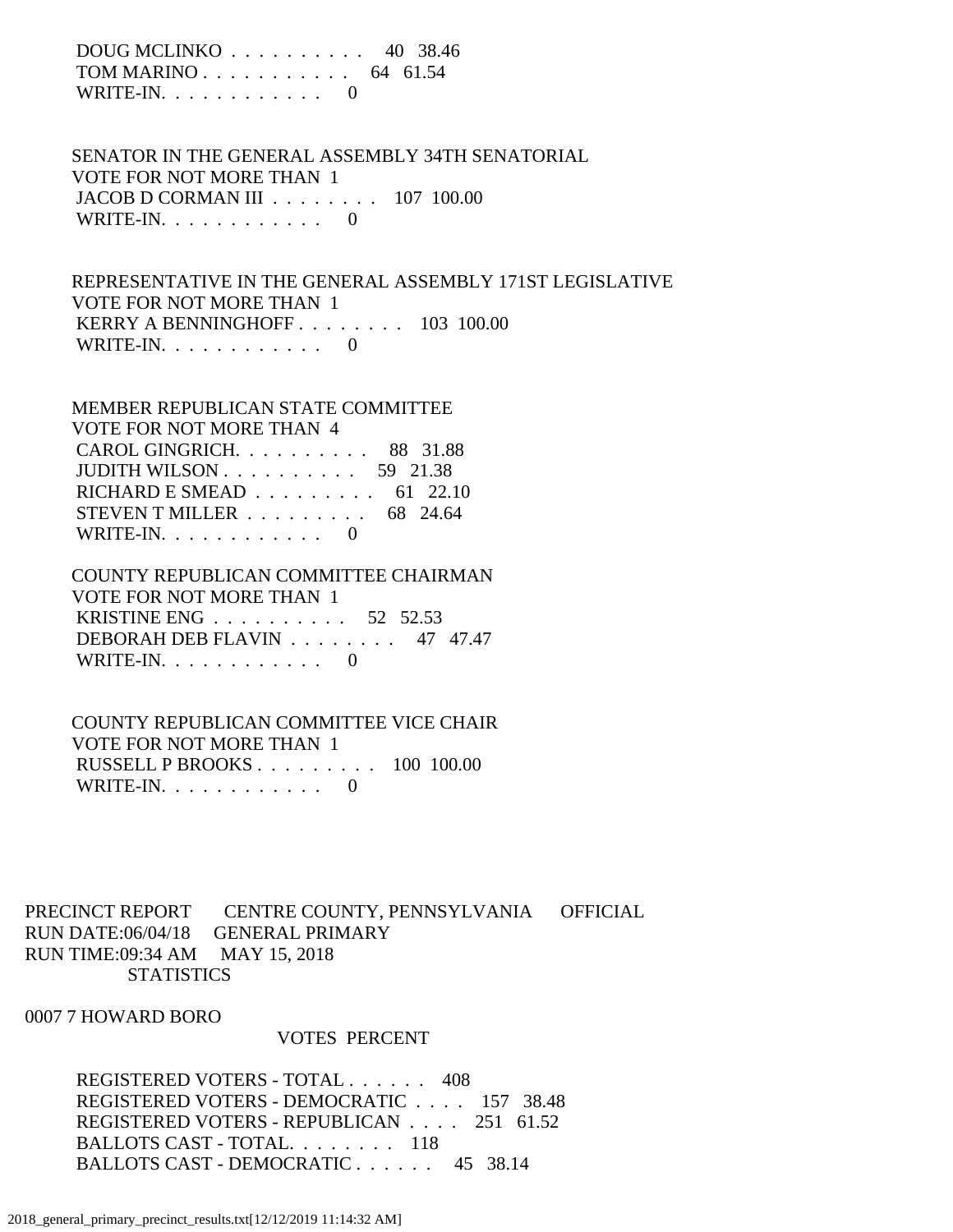| BALLOTS CAST - REPUBLICAN 73 61.86 |        |
|------------------------------------|--------|
| VOTER TURNOUT - TOTAL              | 28.92  |
| VOTER TURNOUT - DEMOCRATIC.        | -28.66 |
| VOTER TURNOUT - REPUBLICAN.        | 29.08  |

\*\*\*\*\*\*\*\*\*\* (DEMOCRATIC) \*\*\*\*\*\*\*\*\*\*

 UNITED STATES SENATOR VOTE FOR NOT MORE THAN 1 BOB CASEY JR . . . . . . . . . . 40 100.00 WRITE-IN. . . . . . . . . . . . 0

#### GOVERNOR

| VOTE FOR NOT MORE THAN 1 |  |
|--------------------------|--|
| TOM WOLF. 39 100.00      |  |
| WRITE-IN. $\ldots$       |  |

#### LIEUTENANT GOVERNOR

| <b>VOTE FOR NOT MORE THAN 1</b>                     |  |
|-----------------------------------------------------|--|
| KATHI COZZONE $\ldots \ldots \ldots \ldots$ 7 17.50 |  |
| JOHN FETTERMAN. $\ldots$ 21 52.50                   |  |
| MIKE STACK $1, 2.50$                                |  |
| RAY SOSA. 2 5.00                                    |  |
|                                                     |  |
| WRITE-IN. $\ldots$ 0                                |  |

# REPRESENTATIVE IN CONGRESS 15TH CONGRESSIONAL

| VOTE FOR NOT MORE THAN 1 |  |
|--------------------------|--|
| SUSAN BOSER 9 20.93      |  |
| WADE JODUN 34 79.07      |  |
| WRITE-IN. $\ldots$ 0     |  |

# SENATOR IN THE GENERAL ASSEMBLY 34TH SENATORIAL VOTE FOR NOT MORE THAN 1

 EZRA NANES . . . . . . . . . . . 39 100.00 WRITE-IN. . . . . . . . . . . . 0

### REPRESENTATIVE IN THE GENERAL ASSEMBLY 76TH LEGISLATIVE VOTE FOR NOT MORE THAN 1 MIKE HANNA . . . . . . . . . . . . 39 100.00 WRITE-IN. . . . . . . . . . . . 0

 MEMBER DEMOCRATIC STATE COMMITTEE VOTE FOR NOT MORE THAN 3 JOANNE TOSTI-VASEY . . . . . . . . 30 32.61 LAURA SHADLE . . . . . . . . . . 25 27.17 DAVID LOMISON . . . . . . . . . . 37 40.22 WRITE-IN. . . . . . . . . . . . 0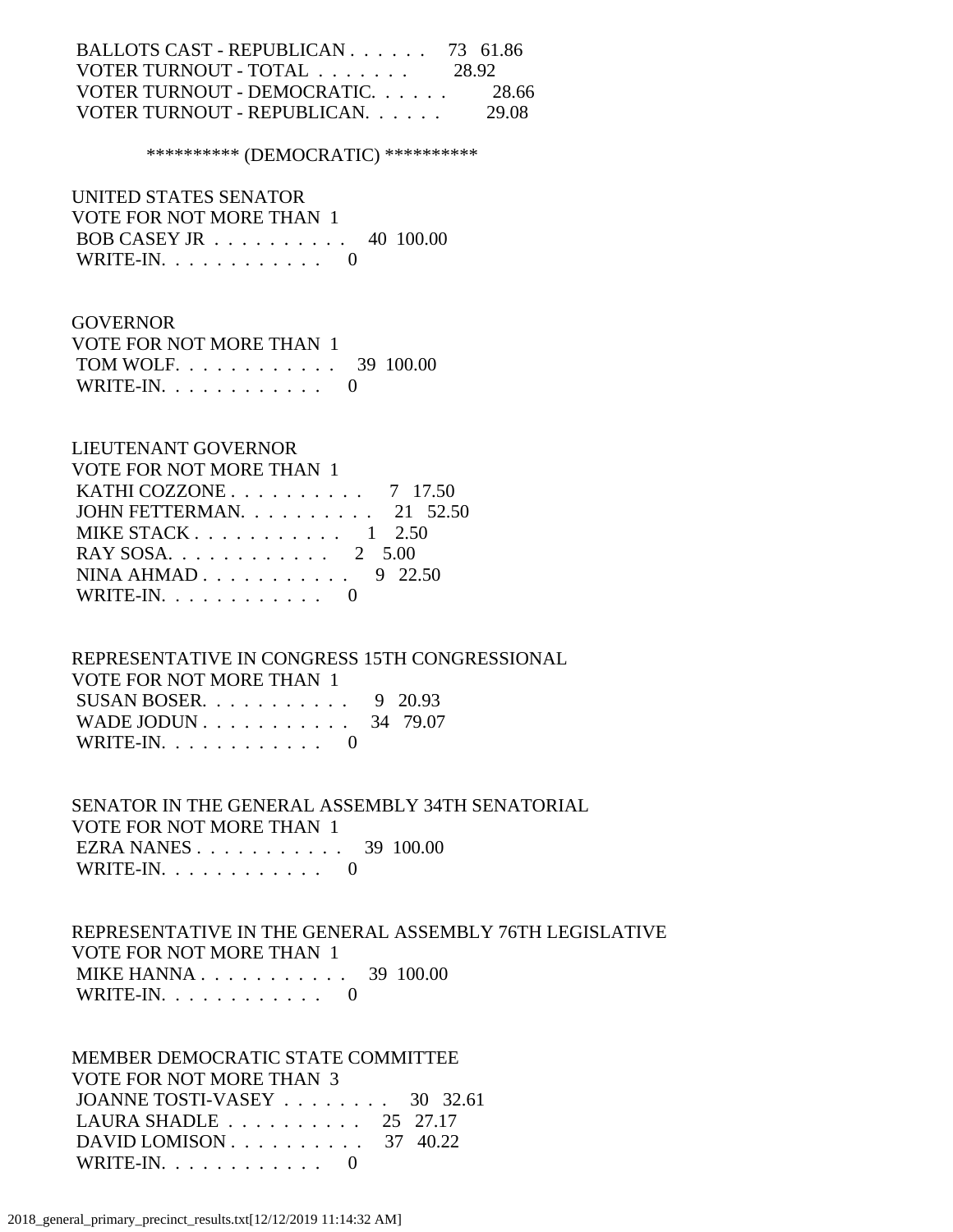### DEMOCRATIC COMMITTEE PERSON 7 HOWARD BORO (PREC-0007) VOTE FOR NOT MORE THAN 2 WRITE-IN. . . . . . . . . . . . 1 100.00

#### \*\*\*\*\*\*\*\*\*\*\* (REPUBLICAN) \*\*\*\*\*\*\*\*\*\*\*

#### UNITED STATES SENATOR

| VOTE FOR NOT MORE THAN 1                     |  |
|----------------------------------------------|--|
| JIM CHRISTIANA 32 43.84                      |  |
| LOU BARLETTA $\ldots \ldots \ldots$ 41 56.16 |  |
| WRITE-IN. $\ldots$ 0                         |  |

#### GOVERNOR

| VOTE FOR NOT MORE THAN 1          |  |  |
|-----------------------------------|--|--|
| SCOTT R WAGNER. $\ldots$ 47 64.38 |  |  |
| PAUL MANGO 14 19.18               |  |  |
| LAURA ELLSWORTH $\ldots$ 12 16.44 |  |  |
| WRITE-IN. $\ldots$ 0              |  |  |

### LIEUTENANT GOVERNOR

| VOTE FOR NOT MORE THAN 1       |
|--------------------------------|
| KATHY CODER. $\ldots$ 11 16.18 |
| DIANA IREY VAUGHAN 7 10.29     |
| JEFF BARTOS. 33 48.53          |
| PEG LUKSIK $\ldots$ 17 25.00   |
| WRITE-IN. $\ldots$ 0           |
|                                |

 REPRESENTATIVE IN CONGRESS 15TH CONGRESSIONAL VOTE FOR NOT MORE THAN 1 GLENN GT THOMPSON. . . . . . . . . 70 98.59 WRITE-IN. . . . . . . . . . . . 1 1.41

 SENATOR IN THE GENERAL ASSEMBLY 34TH SENATORIAL VOTE FOR NOT MORE THAN 1 JACOB D CORMAN III . . . . . . . . 68 97.14 WRITE-IN. . . . . . . . . . . . 2 2.86

 REPRESENTATIVE IN THE GENERAL ASSEMBLY 76TH LEGISLATIVE VOTE FOR NOT MORE THAN 1 STEPHANIE BOROWICZ . . . . . . . . 60 98.36 WRITE-IN. . . . . . . . . . . . 1 1.64

 MEMBER REPUBLICAN STATE COMMITTEE VOTE FOR NOT MORE THAN 4 CAROL GINGRICH. . . . . . . . . . 46 24.47 JUDITH WILSON . . . . . . . . . . 41 21.81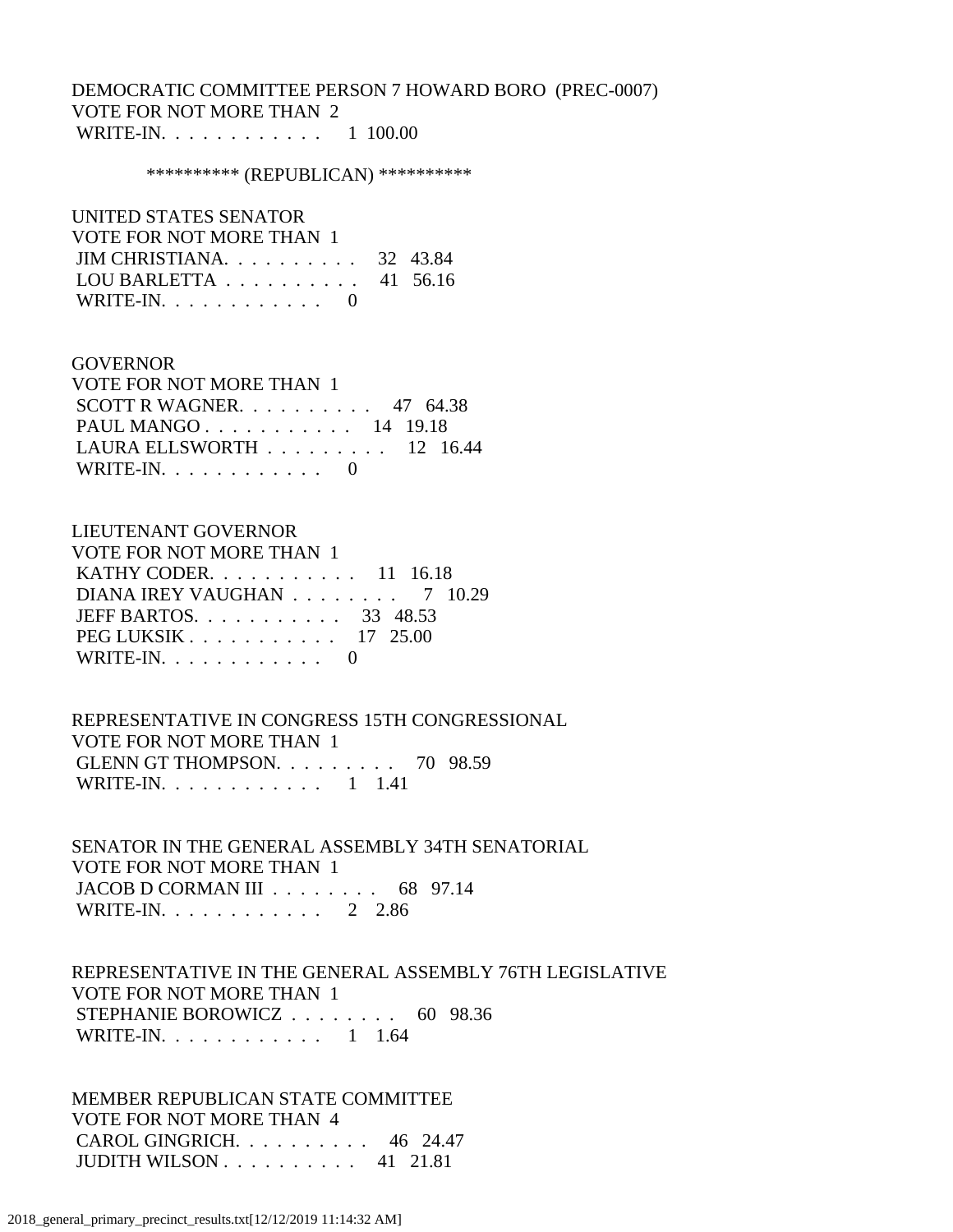RICHARD E SMEAD . . . . . . . . . 47 25.00 STEVEN T MILLER . . . . . . . . . 54 28.72 WRITE-IN.  $\ldots$  . . . . . . . . . 0

 COUNTY REPUBLICAN COMMITTEE CHAIRMAN VOTE FOR NOT MORE THAN 1 KRISTINE ENG . . . . . . . . . . 42 64.62 DEBORAH DEB FLAVIN . . . . . . . . 23 35.38 WRITE-IN.  $\ldots$  . . . . . . . . . 0

 COUNTY REPUBLICAN COMMITTEE VICE CHAIR VOTE FOR NOT MORE THAN 1 RUSSELL P BROOKS . . . . . . . . . 65 100.00 WRITE-IN. . . . . . . . . . . . 0

PRECINCT REPORT CENTRE COUNTY, PENNSYLVANIA OFFICIAL RUN DATE:06/04/18 GENERAL PRIMARY RUN TIME:09:34 AM MAY 15, 2018 **STATISTICS** 

0008 8 MILESBURG

#### VOTES PERCENT

| REGISTERED VOTERS - DEMOCRATIC 243 42.71 |
|------------------------------------------|
| REGISTERED VOTERS - REPUBLICAN 326 57.29 |
|                                          |
|                                          |
|                                          |
|                                          |
|                                          |
|                                          |
|                                          |

\*\*\*\*\*\*\*\*\*\* (DEMOCRATIC) \*\*\*\*\*\*\*\*\*\*

 UNITED STATES SENATOR VOTE FOR NOT MORE THAN 1 BOB CASEY JR . . . . . . . . . . 51 100.00 WRITE-IN. . . . . . . . . . . . 0

**GOVERNOR**  VOTE FOR NOT MORE THAN 1 TOM WOLF. . . . . . . . . . . . 48 100.00 WRITE-IN.  $\ldots$  . . . . . . . . 0

 LIEUTENANT GOVERNOR VOTE FOR NOT MORE THAN 1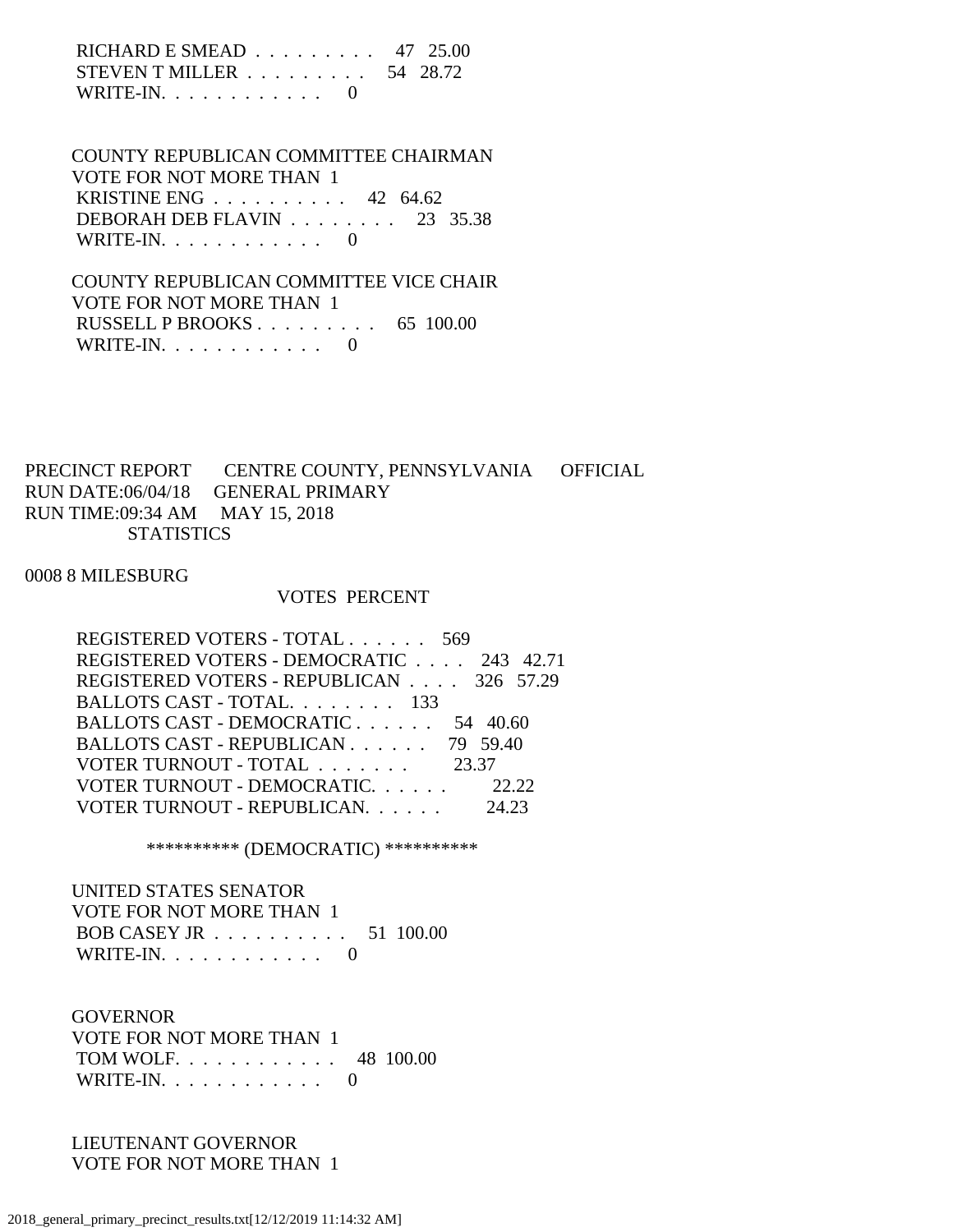| KATHI COZZONE $\ldots$ $\ldots$ $\ldots$ 13 28.89 |  |
|---------------------------------------------------|--|
| JOHN FETTERMAN. 25 55.56                          |  |
| MIKE STACK $2 \quad 4.44$                         |  |
| RAY SOSA. 3 6.67                                  |  |
| NINA AHMAD $2, 4.44$                              |  |
| WRITE-IN. $\ldots$ 0                              |  |
|                                                   |  |

 REPRESENTATIVE IN CONGRESS 15TH CONGRESSIONAL VOTE FOR NOT MORE THAN 1 SUSAN BOSER. . . . . . . . . . . 11 21.57 WADE JODUN . . . . . . . . . . . 40 78.43 WRITE-IN.  $\ldots$  . . . . . . . . 0

 SENATOR IN THE GENERAL ASSEMBLY 34TH SENATORIAL VOTE FOR NOT MORE THAN 1 EZRA NANES . . . . . . . . . . . 46 100.00 WRITE-IN. . . . . . . . . . . . 0

 REPRESENTATIVE IN THE GENERAL ASSEMBLY 76TH LEGISLATIVE VOTE FOR NOT MORE THAN 1 MIKE HANNA . . . . . . . . . . . . 51 100.00 WRITE-IN.  $\ldots$  . . . . . . . . 0

 MEMBER DEMOCRATIC STATE COMMITTEE VOTE FOR NOT MORE THAN 3 JOANNE TOSTI-VASEY . . . . . . . . 34 29.57 LAURA SHADLE . . . . . . . . . . 39 33.91 DAVID LOMISON . . . . . . . . . . 42 36.52 WRITE-IN.  $\ldots$  . . . . . . . . 0

 DEMOCRATIC COMMITTEE PERSON 8 MILESBURG (PREC-0008) VOTE FOR NOT MORE THAN 2 WRITE-IN. . . . . . . . . . . . 4 100.00

\*\*\*\*\*\*\*\*\*\*\* (REPUBLICAN) \*\*\*\*\*\*\*\*\*\*\*

 UNITED STATES SENATOR VOTE FOR NOT MORE THAN 1 JIM CHRISTIANA. . . . . . . . . . 25 34.72 LOU BARLETTA . . . . . . . . . . 46 63.89 WRITE-IN. . . . . . . . . . . . 1 1.39

 GOVERNOR VOTE FOR NOT MORE THAN 1 SCOTT R WAGNER. . . . . . . . . . 35 44.87 PAUL MANGO . . . . . . . . . . . 27 34.62 LAURA ELLSWORTH . . . . . . . . . 15 19.23 WRITE-IN. . . . . . . . . . . . 1 1.28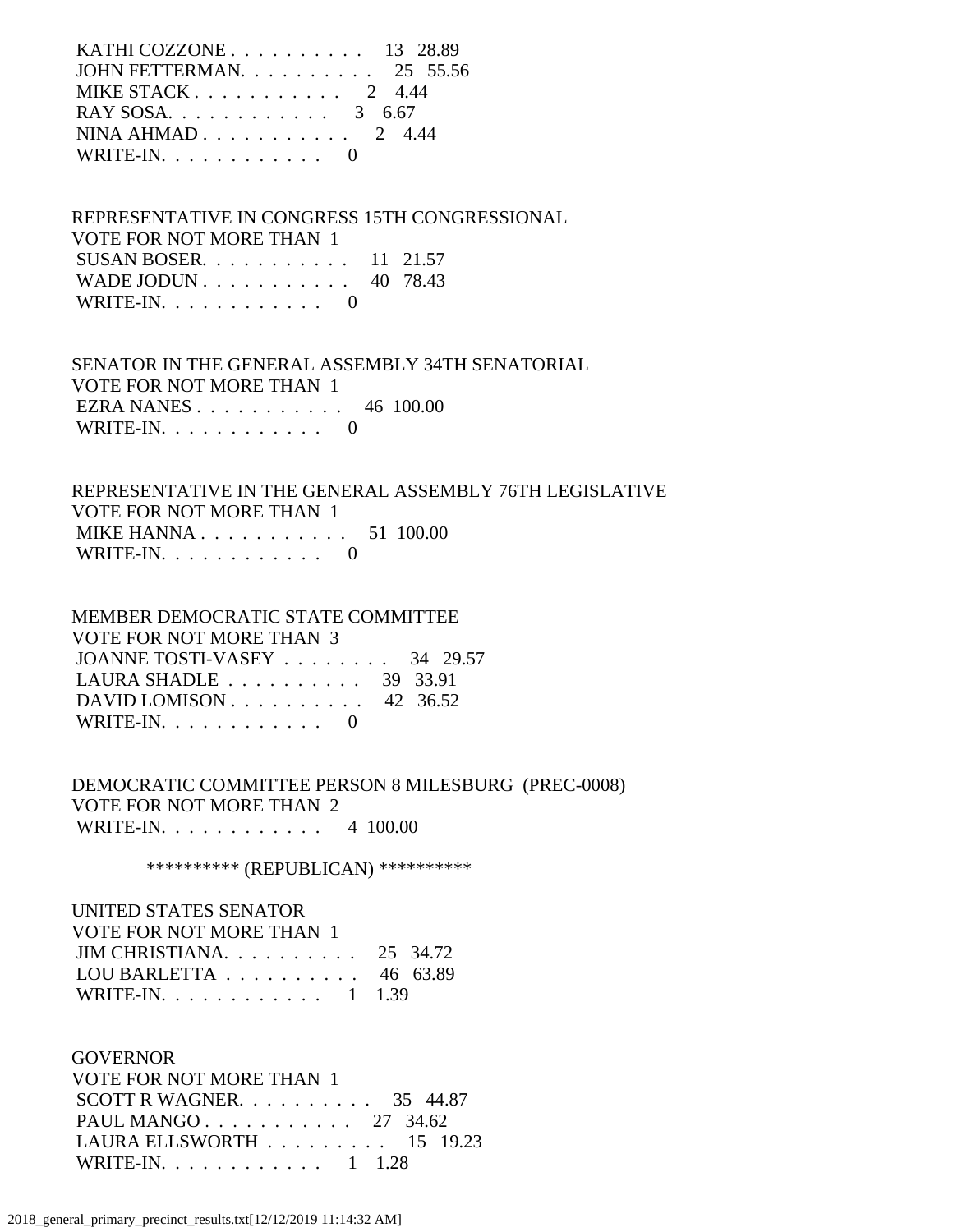LIEUTENANT GOVERNOR VOTE FOR NOT MORE THAN 1 KATHY CODER. . . . . . . . . . . 17 23.29 DIANA IREY VAUGHAN . . . . . . . . 6 8.22 JEFF BARTOS. . . . . . . . . . . 38 52.05 PEG LUKSIK . . . . . . . . . . . 12 16.44 WRITE-IN.  $\ldots$  . . . . . . . . 0

 REPRESENTATIVE IN CONGRESS 15TH CONGRESSIONAL VOTE FOR NOT MORE THAN 1 GLENN GT THOMPSON. . . . . . . . . 69 100.00 WRITE-IN. . . . . . . . . . . . 0

 SENATOR IN THE GENERAL ASSEMBLY 34TH SENATORIAL VOTE FOR NOT MORE THAN 1 JACOB D CORMAN III . . . . . . . . 70 100.00 WRITE-IN.  $\ldots$  . . . . . . . . . 0

 REPRESENTATIVE IN THE GENERAL ASSEMBLY 76TH LEGISLATIVE VOTE FOR NOT MORE THAN 1 STEPHANIE BOROWICZ . . . . . . . . 63 100.00 WRITE-IN.  $\ldots$  . . . . . . . . 0

 MEMBER REPUBLICAN STATE COMMITTEE VOTE FOR NOT MORE THAN 4 CAROL GINGRICH. . . . . . . . . . 47 23.50 JUDITH WILSON . . . . . . . . . . 43 21.50 RICHARD E SMEAD . . . . . . . . . 46 23.00 STEVEN T MILLER . . . . . . . . . 62 31.00 WRITE-IN. . . . . . . . . . . . 2 1.00

 COUNTY REPUBLICAN COMMITTEE CHAIRMAN VOTE FOR NOT MORE THAN 1 KRISTINE ENG . . . . . . . . . . 36 57.14 DEBORAH DEB FLAVIN . . . . . . . . 27 42.86 WRITE-IN. . . . . . . . . . . . 0

 COUNTY REPUBLICAN COMMITTEE VICE CHAIR VOTE FOR NOT MORE THAN 1 RUSSELL P BROOKS . . . . . . . . . 66 98.51 WRITE-IN. . . . . . . . . . . . 1 1.49

PRECINCT REPORT CENTRE COUNTY, PENNSYLVANIA OFFICIAL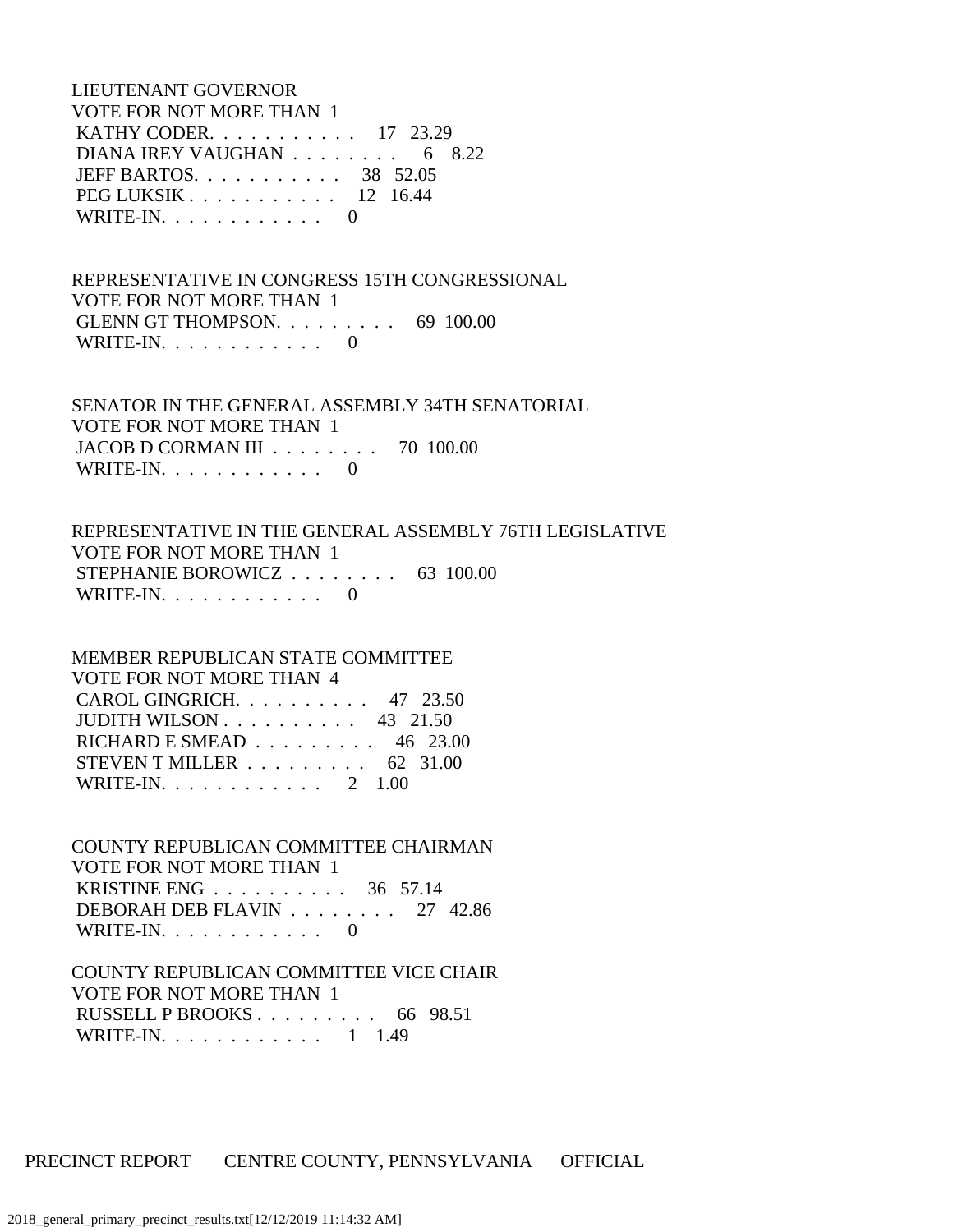## RUN DATE:06/04/18 GENERAL PRIMARY RUN TIME:09:34 AM MAY 15, 2018 **STATISTICS**

#### 0009 9 MILLHEIM

#### VOTES PERCENT

| REGISTERED VOTERS - TOTAL 483            |       |
|------------------------------------------|-------|
| REGISTERED VOTERS - DEMOCRATIC 236 48.86 |       |
| REGISTERED VOTERS - REPUBLICAN 247 51.14 |       |
| BALLOTS CAST - TOTAL. 162                |       |
| BALLOTS CAST - DEMOCRATIC 102 62.96      |       |
| BALLOTS CAST - REPUBLICAN 60 37.04       |       |
| VOTER TURNOUT - TOTAL 33.54              |       |
| VOTER TURNOUT - DEMOCRATIC. 43.22        |       |
| VOTER TURNOUT - REPUBLICAN.              | 24.29 |
|                                          |       |

\*\*\*\*\*\*\*\*\*\* (DEMOCRATIC) \*\*\*\*\*\*\*\*\*\*

#### UNITED STATES SENATOR

| VOTE FOR NOT MORE THAN 1 |  |
|--------------------------|--|
| BOB CASEY JR 92 97.87    |  |
| WRITE-IN. 2 2.13         |  |

#### GOVERNOR

| VOTE FOR NOT MORE THAN 1 |  |
|--------------------------|--|
| TOM WOLF. 85 97.70       |  |
| WRITE-IN. 2 2.30         |  |

## LIEUTENANT GOVERNOR

| VOTE FOR NOT MORE THAN 1                          |  |
|---------------------------------------------------|--|
| KATHI COZZONE $\ldots$ $\ldots$ $\ldots$ 19 21.11 |  |
| JOHN FETTERMAN. 42 46.67                          |  |
| MIKE STACK $3 \quad 3.33$                         |  |
| RAY SOSA. 4 4.44                                  |  |
| NINA AHMAD 20 22.22                               |  |
| WRITE-IN. 2 2.22                                  |  |

### REPRESENTATIVE IN CONGRESS 12TH CONGRESSIONAL VOTE FOR NOT MORE THAN 1 JUDY HERSCHEL . . . . . . . . . . 29 30.53 MARC FRIEDENBERG . . . . . . . . . 65 68.42 WRITE-IN. . . . . . . . . . . . 1 1.05

 SENATOR IN THE GENERAL ASSEMBLY 34TH SENATORIAL VOTE FOR NOT MORE THAN 1 EZRA NANES . . . . . . . . . . . 88 100.00 WRITE-IN. . . . . . . . . . . . 0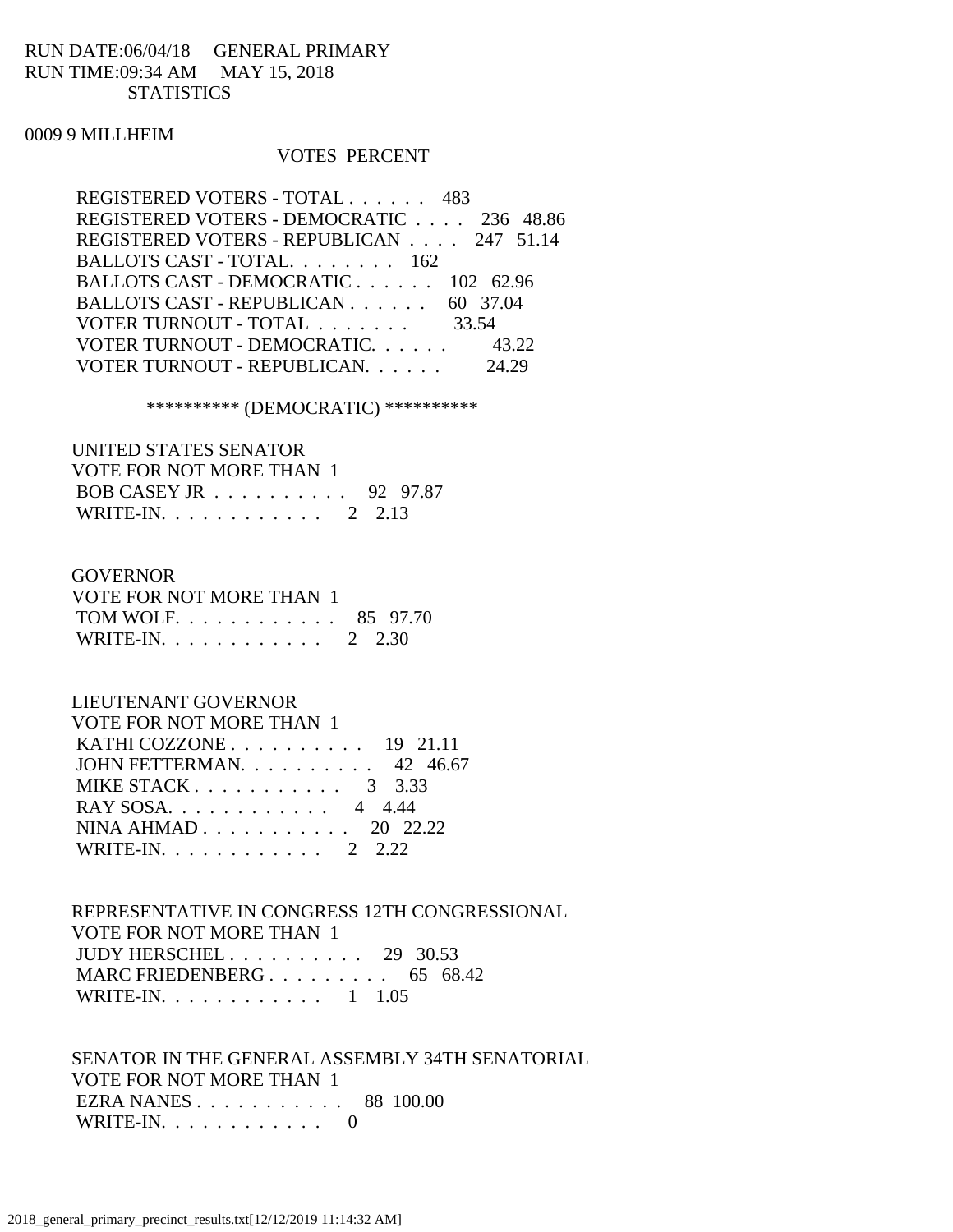## REPRESENTATIVE IN THE GENERAL ASSEMBLY 171ST LEGISLATIVE VOTE FOR NOT MORE THAN 1 ERIN MCCRACKEN. . . . . . . . . . 76 92.68 WRITE-IN. . . . . . . . . . . . . 6 7.32

## MEMBER DEMOCRATIC STATE COMMITTEE VOTE FOR NOT MORE THAN 3 JOANNE TOSTI-VASEY . . . . . . . . 74 35.75 LAURA SHADLE . . . . . . . . . . 73 35.27

DAVID LOMISON . . . . . . . . . . . 60 28.99 WRITE-IN.  $\ldots$  . . . . . . . . . 0

 DEMOCRATIC COMMITTEE PERSON 9 MILLHEIM (PREC-0009) VOTE FOR NOT MORE THAN 2 KATHERINE BLUME . . . . . . . . . 88 94.62 WRITE-IN. . . . . . . . . . . . . 5 5.38

\*\*\*\*\*\*\*\*\*\*\*\* (REPUBLICAN) \*\*\*\*\*\*\*\*\*\*\*

# UNITED STATES SENATOR VOTE FOR NOT MORE THAN 1

| <u>VOILI ON NOI MONLIIIIN T</u>              |  |
|----------------------------------------------|--|
| JIM CHRISTIANA $24$ 42.86                    |  |
| LOU BARLETTA $\ldots \ldots \ldots$ 32 57.14 |  |
| WRITE-IN.                                    |  |

# GOVERNOR

| VOTE FOR NOT MORE THAN 1                        |  |  |
|-------------------------------------------------|--|--|
| SCOTT R WAGNER. $\ldots$ 32 54.24               |  |  |
| PAUL MANGO 15 25.42                             |  |  |
| LAURA ELLSWORTH $\ldots \ldots \ldots 11$ 18.64 |  |  |
| WRITE-IN. 1 1.69                                |  |  |

# LIEUTENANT GOVERNOR

| VOTE FOR NOT MORE THAN 1       |  |
|--------------------------------|--|
| KATHY CODER. $\ldots$ 9 16.98  |  |
| DIANA IREY VAUGHAN 3 5.66      |  |
| JEFF BARTOS. $\ldots$ 30 56.60 |  |
| PEG LUKSIK 11 20.75            |  |
| WRITE-IN. $\ldots$ 0           |  |

# REPRESENTATIVE IN CONGRESS 12TH CONGRESSIONAL VOTE FOR NOT MORE THAN 1 DOUG MCLINKO . . . . . . . . . . 15 26.79

| TOM MARINO 41 73.21  |  |  |  |  |  |  |
|----------------------|--|--|--|--|--|--|
| WRITE-IN. $\ldots$ 0 |  |  |  |  |  |  |

# SENATOR IN THE GENERAL ASSEMBLY 34TH SENATORIAL VOTE FOR NOT MORE THAN 1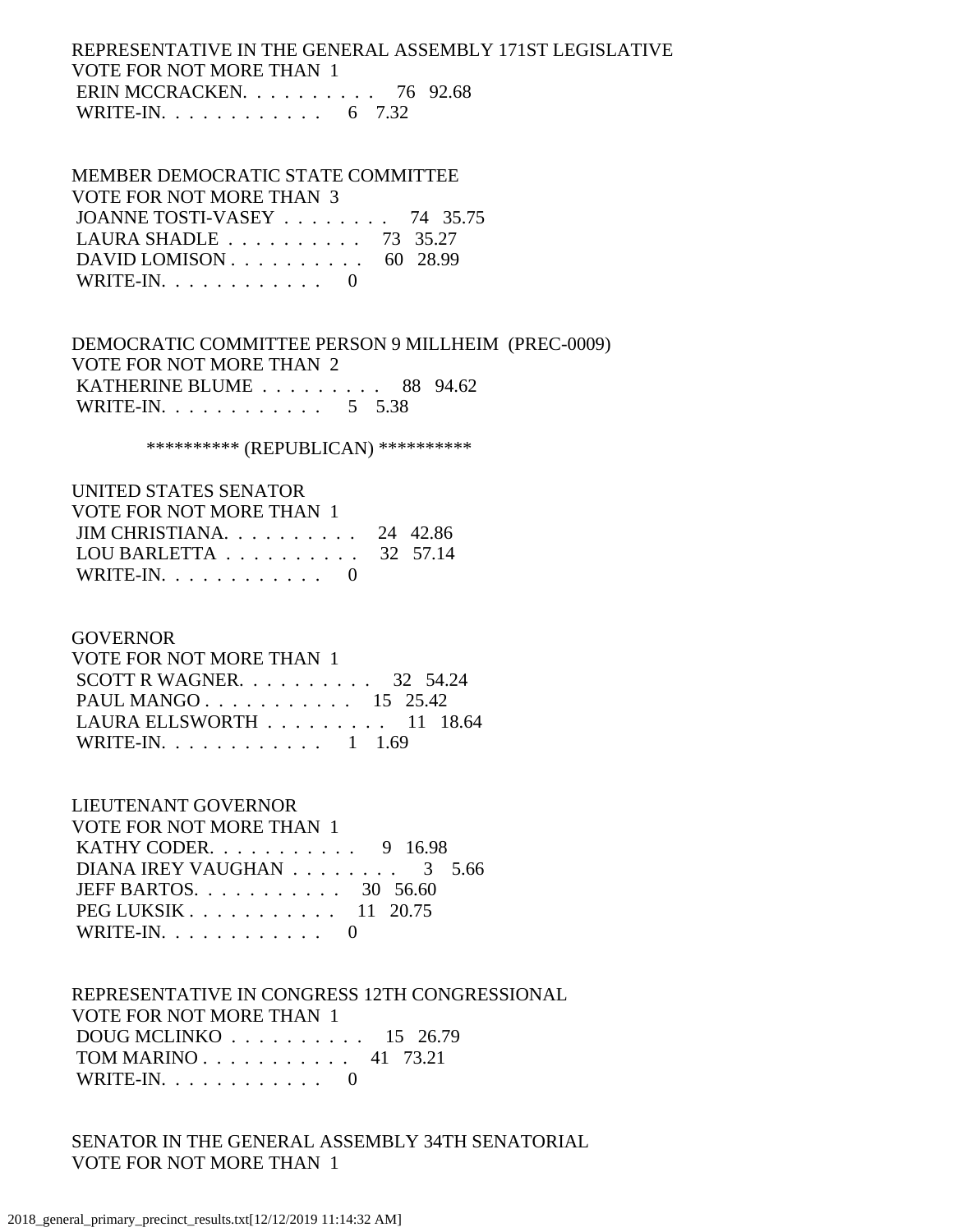JACOB D CORMAN III . . . . . . . . 52 96.30 WRITE-IN. . . . . . . . . . . . 2 3.70

 REPRESENTATIVE IN THE GENERAL ASSEMBLY 171ST LEGISLATIVE VOTE FOR NOT MORE THAN 1 KERRY A BENNINGHOFF . . . . . . . . 56 98.25 WRITE-IN. . . . . . . . . . . . 1 1.75

 MEMBER REPUBLICAN STATE COMMITTEE VOTE FOR NOT MORE THAN 4 CAROL GINGRICH. . . . . . . . . . 44 31.43 JUDITH WILSON . . . . . . . . . . 29 20.71 RICHARD E SMEAD . . . . . . . . . 34 24.29 STEVEN T MILLER . . . . . . . . . 33 23.57 WRITE-IN. . . . . . . . . . . . 0

 COUNTY REPUBLICAN COMMITTEE CHAIRMAN VOTE FOR NOT MORE THAN 1 KRISTINE ENG . . . . . . . . . . 25 45.45 DEBORAH DEB FLAVIN . . . . . . . . 30 54.55 WRITE-IN.  $\ldots$  . . . . . . . . 0

 COUNTY REPUBLICAN COMMITTEE VICE CHAIR VOTE FOR NOT MORE THAN 1 RUSSELL P BROOKS . . . . . . . . . 50 100.00 WRITE-IN. . . . . . . . . . . . 0

PRECINCT REPORT CENTRE COUNTY, PENNSYLVANIA OFFICIAL RUN DATE:06/04/18 GENERAL PRIMARY RUN TIME:09:34 AM MAY 15, 2018 **STATISTICS** 

0010 10 PHILIPSBURG 1ST WARD VOTES PERCENT

> REGISTERED VOTERS - TOTAL . . . . . . 490 REGISTERED VOTERS - DEMOCRATIC . . . . 186 37.96 REGISTERED VOTERS - REPUBLICAN . . . . 304 62.04 BALLOTS CAST - TOTAL. . . . . . . . 135 BALLOTS CAST - DEMOCRATIC . . . . . . 55 40.74 BALLOTS CAST - REPUBLICAN . . . . . . 80 59.26 VOTER TURNOUT - TOTAL . . . . . . . 27.55 VOTER TURNOUT - DEMOCRATIC. . . . . . 29.57 VOTER TURNOUT - REPUBLICAN. . . . . . 26.32

> > \*\*\*\*\*\*\*\*\*\* (DEMOCRATIC) \*\*\*\*\*\*\*\*\*\*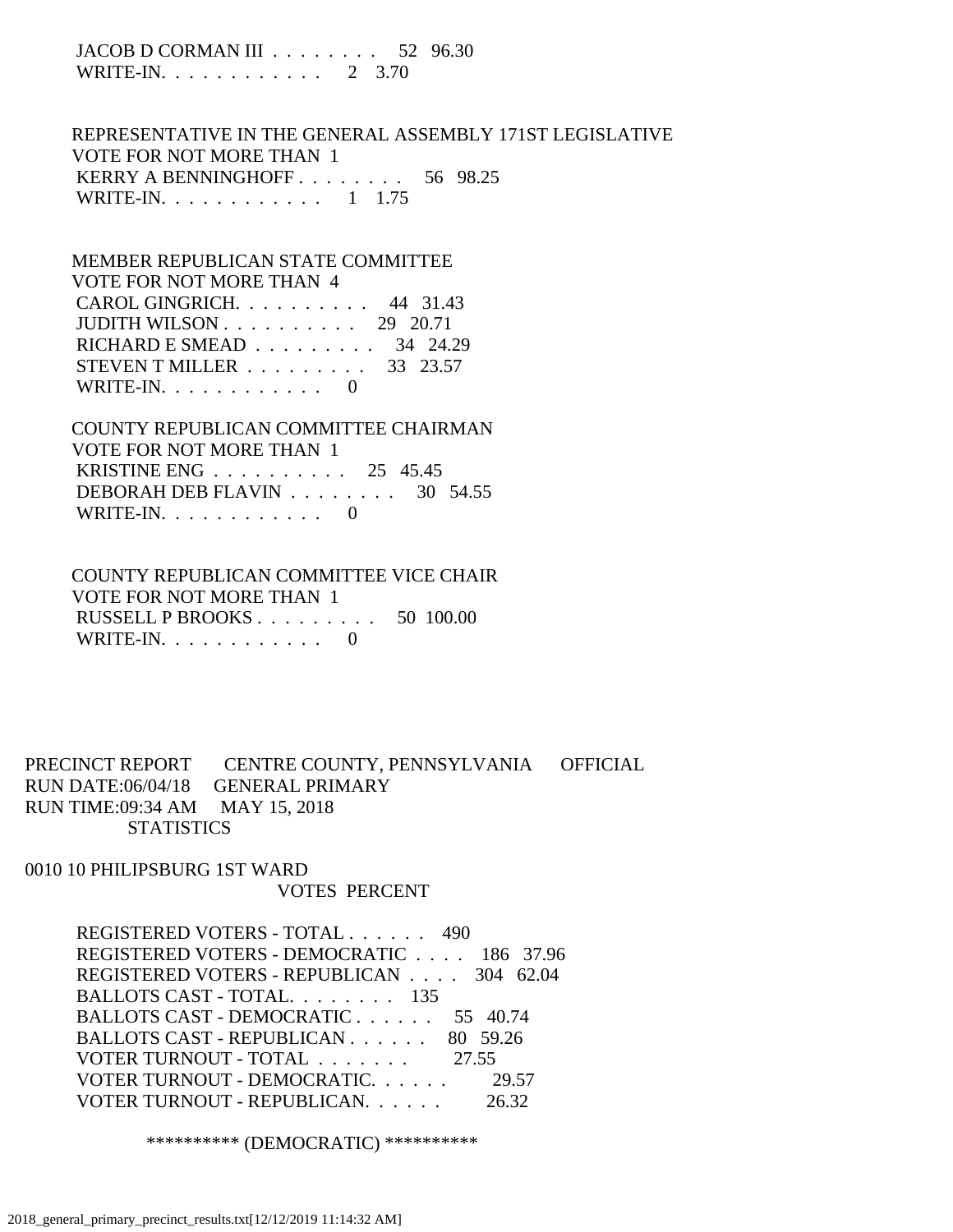### UNITED STATES SENATOR VOTE FOR NOT MORE THAN 1 BOB CASEY JR . . . . . . . . . . 49 96.08 WRITE-IN. . . . . . . . . . . . 2 3.92

#### GOVERNOR

| VOTE FOR NOT MORE THAN 1 |  |
|--------------------------|--|
| TOM WOLF 47 95.92        |  |
| WRITE-IN. 2 4.08         |  |

# LIEUTENANT GOVERNOR

| VOTE FOR NOT MORE THAN 1                          |  |
|---------------------------------------------------|--|
| KATHI COZZONE $\ldots$ $\ldots$ $\ldots$ 14 26.42 |  |
| JOHN FETTERMAN. $\ldots$ 26 49.06                 |  |
| MIKE STACK $3\quad 5.66$                          |  |
| RAY SOSA. 3 5.66                                  |  |
| NINA AHMAD 6 11.32                                |  |
| WRITE-IN. 1 1.89                                  |  |

# REPRESENTATIVE IN CONGRESS 15TH CONGRESSIONAL VOTE FOR NOT MORE THAN 1

| SUSAN BOSER. $\ldots$ 23 45.10 |  |  |  |  |  |  |
|--------------------------------|--|--|--|--|--|--|
| WADE JODUN 28 54.90            |  |  |  |  |  |  |
| WRITE-IN. $\ldots$ 0           |  |  |  |  |  |  |

## SENATOR IN THE GENERAL ASSEMBLY 34TH SENATORIAL VOTE FOR NOT MORE THAN 1 EZRA NANES . . . . . . . . . . . 49 98.00 WRITE-IN. . . . . . . . . . . . 1 2.00

### REPRESENTATIVE IN THE GENERAL ASSEMBLY 77TH LEGISLATIVE VOTE FOR NOT MORE THAN 1 H SCOTT CONKLIN . . . . . . . . . 52 98.11 WRITE-IN. . . . . . . . . . . . . 1 1.89

### MEMBER DEMOCRATIC STATE COMMITTEE VOTE FOR NOT MORE THAN 3 JOANNE TOSTI-VASEY . . . . . . . . 30 30.30 LAURA SHADLE . . . . . . . . . . 34 34.34 DAVID LOMISON . . . . . . . . . . 35 35.35 WRITE-IN. . . . . . . . . . . . 0

# DEMOCRATIC COMMITTEE PERSON 10 PHILIPSBURG 1ST WARD (PR VOTE FOR NOT MORE THAN 2 WRITE-IN. . . . . . . . . . . . 1 100.00

#### \*\*\*\*\*\*\*\*\*\*\* (REPUBLICAN) \*\*\*\*\*\*\*\*\*\*\*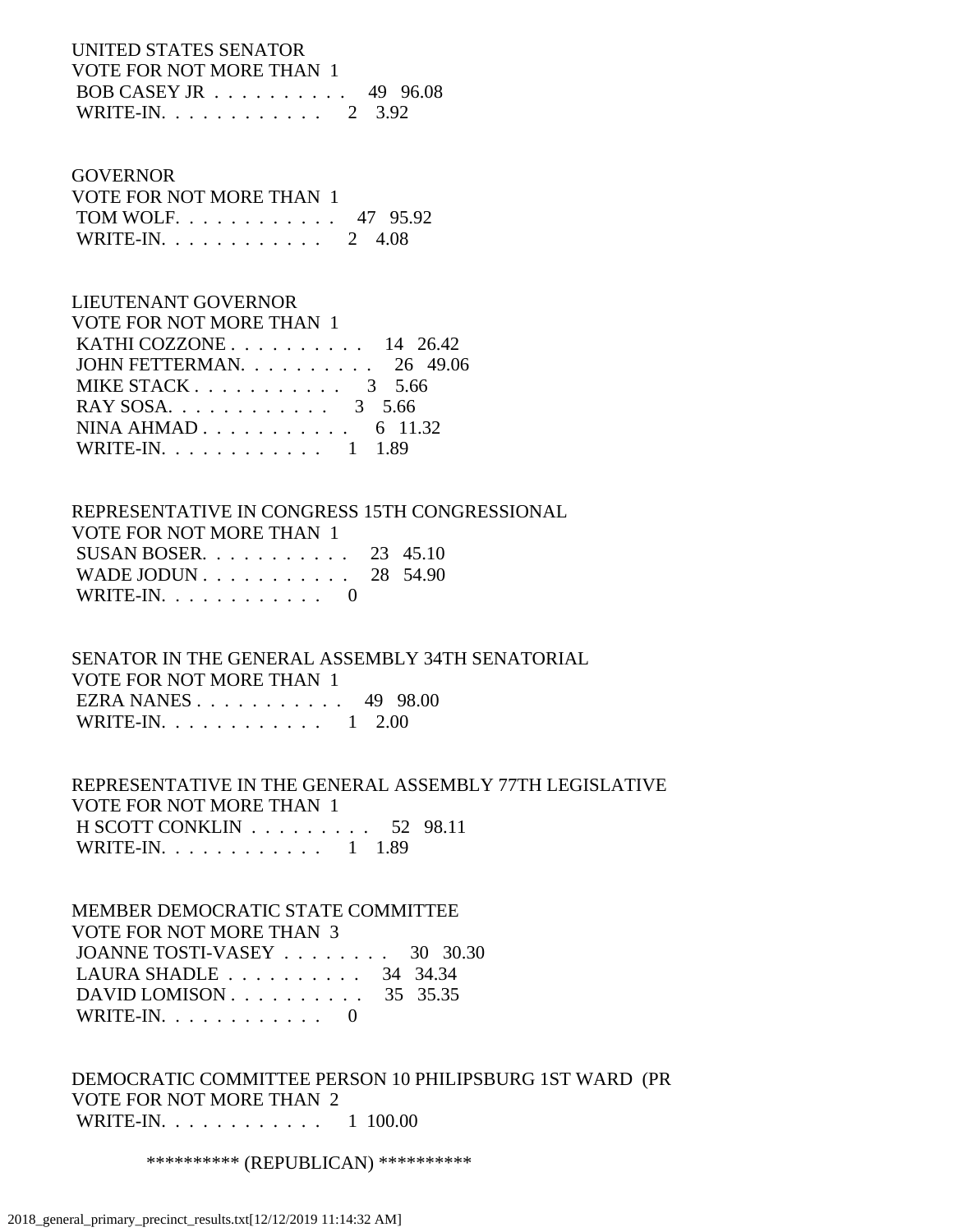UNITED STATES SENATOR VOTE FOR NOT MORE THAN 1 JIM CHRISTIANA. . . . . . . . . . 31 44.93 LOU BARLETTA . . . . . . . . . . 37 53.62 WRITE-IN. . . . . . . . . . . . 1 1.45

### GOVERNOR

| VOTE FOR NOT MORE THAN 1                        |  |  |
|-------------------------------------------------|--|--|
| SCOTT R WAGNER. $\ldots$ 43 55.13               |  |  |
| PAUL MANGO 12 15.38                             |  |  |
| LAURA ELLSWORTH $\ldots \ldots \ldots$ 22 28.21 |  |  |
| WRITE-IN. 1 1.28                                |  |  |

## LIEUTENANT GOVERNOR

| <b>VOTE FOR NOT MORE THAN 1</b> |  |
|---------------------------------|--|
| KATHY CODER. 17 23.94           |  |
| DIANA IREY VAUGHAN 4 5.63       |  |
| JEFF BARTOS. $\ldots$ 36 50.70  |  |
| PEG LUKSIK $14$ 19.72           |  |
| WRITE-IN. $\ldots$ 0            |  |

### REPRESENTATIVE IN CONGRESS 15TH CONGRESSIONAL VOTE FOR NOT MORE THAN 1 GLENN GT THOMPSON. . . . . . . . . 67 97.10 WRITE-IN. . . . . . . . . . . . 2 2.90

### SENATOR IN THE GENERAL ASSEMBLY 34TH SENATORIAL VOTE FOR NOT MORE THAN 1 JACOB D CORMAN III . . . . . . . . 70 100.00 WRITE-IN.  $\ldots$  . . . . . . . . 0

 REPRESENTATIVE IN THE GENERAL ASSEMBLY 77TH LEGISLATIVE VOTE FOR NOT MORE THAN 1 WRITE-IN. . . . . . . . . . . . 29 100.00

#### MEMBER REPUBLICAN STATE COMMITTEE VOTE FOR NOT MORE THAN 4

| VOI'E FOR NOT MORE THAN 4                         |  |
|---------------------------------------------------|--|
| CAROL GINGRICH. $\ldots$ 45 25.14                 |  |
| JUDITH WILSON $\ldots$ $\ldots$ $\ldots$ 42 23.46 |  |
| RICHARD E SMEAD $\ldots \ldots \ldots$ 40 22.35   |  |
| STEVEN T MILLER $\ldots \ldots \ldots 51$ 28.49   |  |
| WRITE-IN. 1 .56                                   |  |
|                                                   |  |

# COUNTY REPUBLICAN COMMITTEE CHAIRMAN VOTE FOR NOT MORE THAN 1 KRISTINE ENG . . . . . . . . . . 39 52.70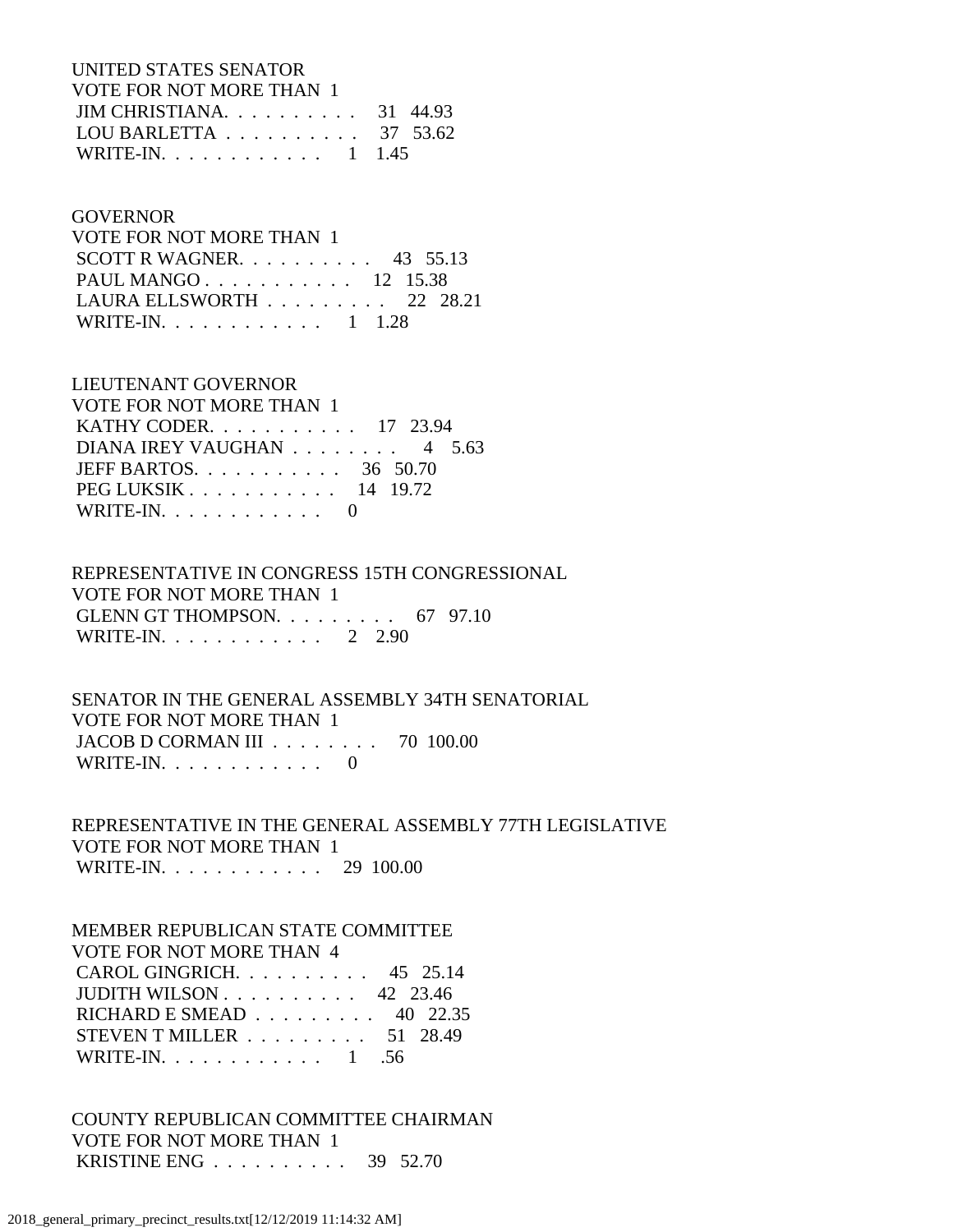DEBORAH DEB FLAVIN . . . . . . . . 35 47.30 WRITE-IN.  $\ldots$  . . . . . . . . . 0

 COUNTY REPUBLICAN COMMITTEE VICE CHAIR VOTE FOR NOT MORE THAN 1 RUSSELL P BROOKS . . . . . . . . . 61 100.00 WRITE-IN. . . . . . . . . . . . 0

# PRECINCT REPORT CENTRE COUNTY, PENNSYLVANIA OFFICIAL RUN DATE:06/04/18 GENERAL PRIMARY RUN TIME:09:34 AM MAY 15, 2018 **STATISTICS**

0011 11 PHILIPSBURG 2ND WARD VOTES PERCENT

| REGISTERED VOTERS - TOTAL 497            |       |
|------------------------------------------|-------|
| REGISTERED VOTERS - DEMOCRATIC 221 44.47 |       |
| REGISTERED VOTERS - REPUBLICAN 276 55.53 |       |
| BALLOTS CAST - TOTAL. 106                |       |
| BALLOTS CAST - DEMOCRATIC 40 37.74       |       |
| BALLOTS CAST - REPUBLICAN 66 62.26       |       |
| VOTER TURNOUT - TOTAL 21.33              |       |
| VOTER TURNOUT - DEMOCRATIC. 18.10        |       |
| VOTER TURNOUT - REPUBLICAN.              | 23.91 |

\*\*\*\*\*\*\*\*\*\* (DEMOCRATIC) \*\*\*\*\*\*\*\*\*\*

UNITED STATES SENATOR

| VOTE FOR NOT MORE THAN 1 |  |
|--------------------------|--|
| BOB CASEY JR 35 94.59    |  |
| WRITE-IN. 2 5.41         |  |

#### **GOVERNOR**

| VOTE FOR NOT MORE THAN 1 |  |
|--------------------------|--|
| TOM WOLF 34 94.44        |  |
| WRITE-IN. 2 5.56         |  |

# LIEUTENANT GOVERNOR

| <b>VOTE FOR NOT MORE THAN 1</b>                            |  |
|------------------------------------------------------------|--|
| KATHI COZZONE $\ldots$ $\ldots$ $\ldots$ $\ldots$ 10 28.57 |  |
| JOHN FETTERMAN. $\ldots$ 14 40.00                          |  |
| MIKE STACK 4 11.43                                         |  |
|                                                            |  |
| NINA AHMAD 6 17.14                                         |  |
| WRITE-IN. 1 2.86                                           |  |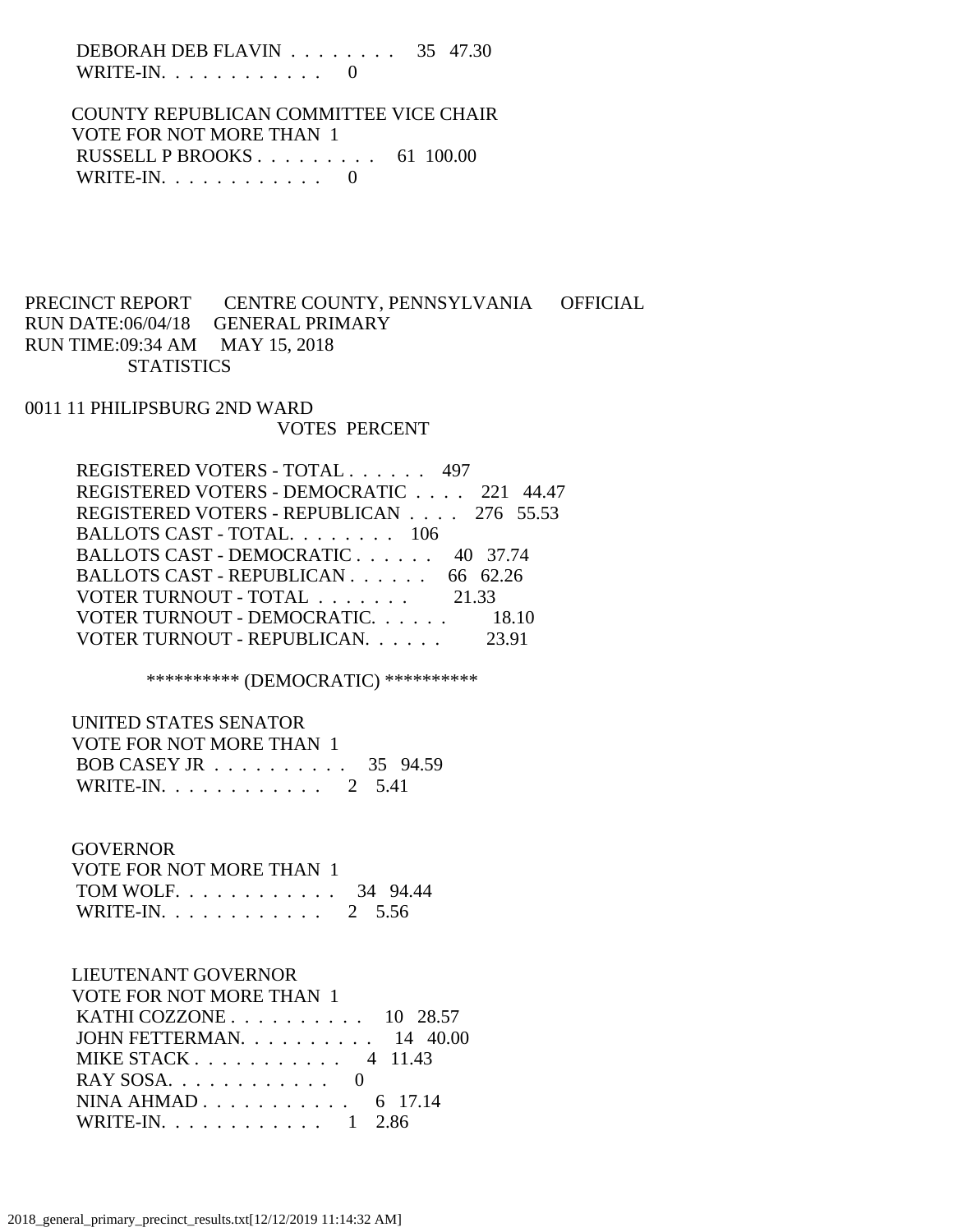REPRESENTATIVE IN CONGRESS 15TH CONGRESSIONAL VOTE FOR NOT MORE THAN 1 SUSAN BOSER. . . . . . . . . . . 12 32.43 WADE JODUN . . . . . . . . . . . 24 64.86 WRITE-IN. . . . . . . . . . . . 1 2.70

 SENATOR IN THE GENERAL ASSEMBLY 34TH SENATORIAL VOTE FOR NOT MORE THAN 1 EZRA NANES . . . . . . . . . . . 38 97.44 WRITE-IN. . . . . . . . . . . . 1 2.56

 REPRESENTATIVE IN THE GENERAL ASSEMBLY 77TH LEGISLATIVE VOTE FOR NOT MORE THAN 1 H SCOTT CONKLIN . . . . . . . . . 38 97.44 WRITE-IN. . . . . . . . . . . . 1 2.56

 MEMBER DEMOCRATIC STATE COMMITTEE VOTE FOR NOT MORE THAN 3 JOANNE TOSTI-VASEY . . . . . . . . 28 33.33 LAURA SHADLE . . . . . . . . . . 26 30.95 DAVID LOMISON . . . . . . . . . . 26 30.95 WRITE-IN. . . . . . . . . . . . 4 4.76

 DEMOCRATIC COMMITTEE PERSON 11 PHILIPSBURG 2ND WARD (PR VOTE FOR NOT MORE THAN 2 WRITE-IN. . . . . . . . . . . . 9 100.00

\*\*\*\*\*\*\*\*\*\*\* (REPUBLICAN) \*\*\*\*\*\*\*\*\*\*\*

| UNITED STATES SENATOR                               |  |
|-----------------------------------------------------|--|
| VOTE FOR NOT MORE THAN 1                            |  |
| JIM CHRISTIANA $25\quad 40.32$                      |  |
| LOU BARLETTA $\ldots \ldots \ldots \ldots$ 37 59.68 |  |
| WRITE-IN. $\ldots$ 0                                |  |

#### **GOVERNOR**

| VOTE FOR NOT MORE THAN 1             |  |  |
|--------------------------------------|--|--|
| SCOTT R WAGNER. $\ldots$ 32 49.23    |  |  |
| PAUL MANGO 22 33.85                  |  |  |
| LAURA ELLSWORTH $\ldots$ ,  10 15.38 |  |  |
| WRITE-IN. 1 1.54                     |  |  |

 LIEUTENANT GOVERNOR VOTE FOR NOT MORE THAN 1 KATHY CODER. . . . . . . . . . . 17 26.98 DIANA IREY VAUGHAN . . . . . . . . 3 4.76 JEFF BARTOS. . . . . . . . . . . 31 49.21 PEG LUKSIK . . . . . . . . . . . 12 19.05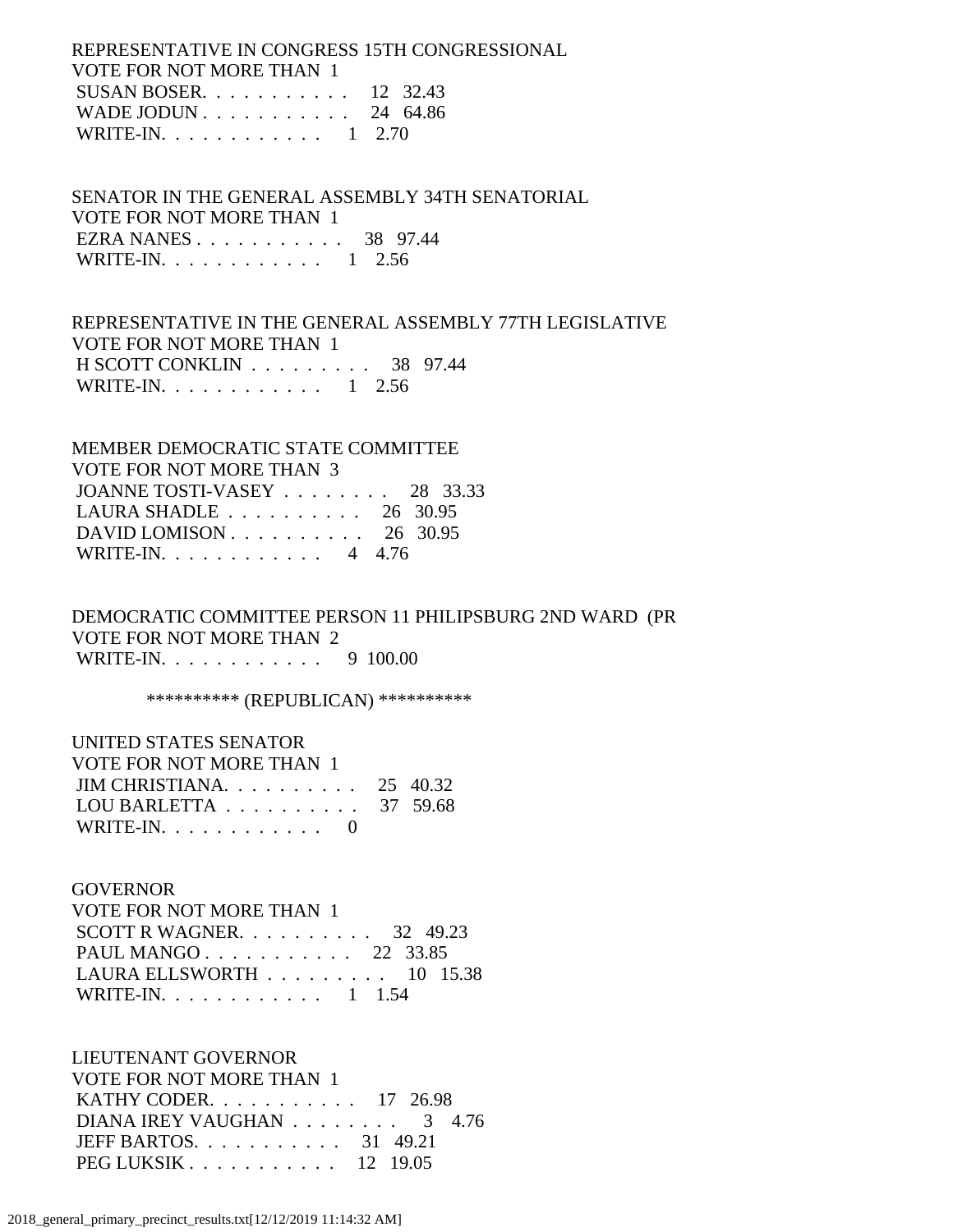WRITE-IN. . . . . . . . . . . . 0

 REPRESENTATIVE IN CONGRESS 15TH CONGRESSIONAL VOTE FOR NOT MORE THAN 1 GLENN GT THOMPSON. . . . . . . . . 62 98.41 WRITE-IN. . . . . . . . . . . . 1 1.59

 SENATOR IN THE GENERAL ASSEMBLY 34TH SENATORIAL VOTE FOR NOT MORE THAN 1 JACOB D CORMAN III . . . . . . . . 60 93.75 WRITE-IN. . . . . . . . . . . . 4 6.25

 REPRESENTATIVE IN THE GENERAL ASSEMBLY 77TH LEGISLATIVE VOTE FOR NOT MORE THAN 1 WRITE-IN. . . . . . . . . . . . 11 100.00

 MEMBER REPUBLICAN STATE COMMITTEE VOTE FOR NOT MORE THAN 4 CAROL GINGRICH. . . . . . . . . . 44 21.89 JUDITH WILSON . . . . . . . . . . 48 23.88 RICHARD E SMEAD . . . . . . . . . 52 25.87 STEVEN T MILLER . . . . . . . . . 56 27.86 WRITE-IN. . . . . . . . . . . . . 1 .50

 COUNTY REPUBLICAN COMMITTEE CHAIRMAN VOTE FOR NOT MORE THAN 1 KRISTINE ENG . . . . . . . . . . 39 61.90 DEBORAH DEB FLAVIN . . . . . . . . 23 36.51 WRITE-IN. . . . . . . . . . . . 1 1.59

 COUNTY REPUBLICAN COMMITTEE VICE CHAIR VOTE FOR NOT MORE THAN 1 RUSSELL P BROOKS . . . . . . . . . 61 98.39 WRITE-IN. . . . . . . . . . . . 1 1.61

PRECINCT REPORT CENTRE COUNTY, PENNSYLVANIA OFFICIAL RUN DATE:06/04/18 GENERAL PRIMARY RUN TIME:09:34 AM MAY 15, 2018 **STATISTICS** 

0012 12 PHILIPSBURG 3RD WARD VOTES PERCENT

> REGISTERED VOTERS - TOTAL . . . . . . 400 REGISTERED VOTERS - DEMOCRATIC . . . . 200 50.00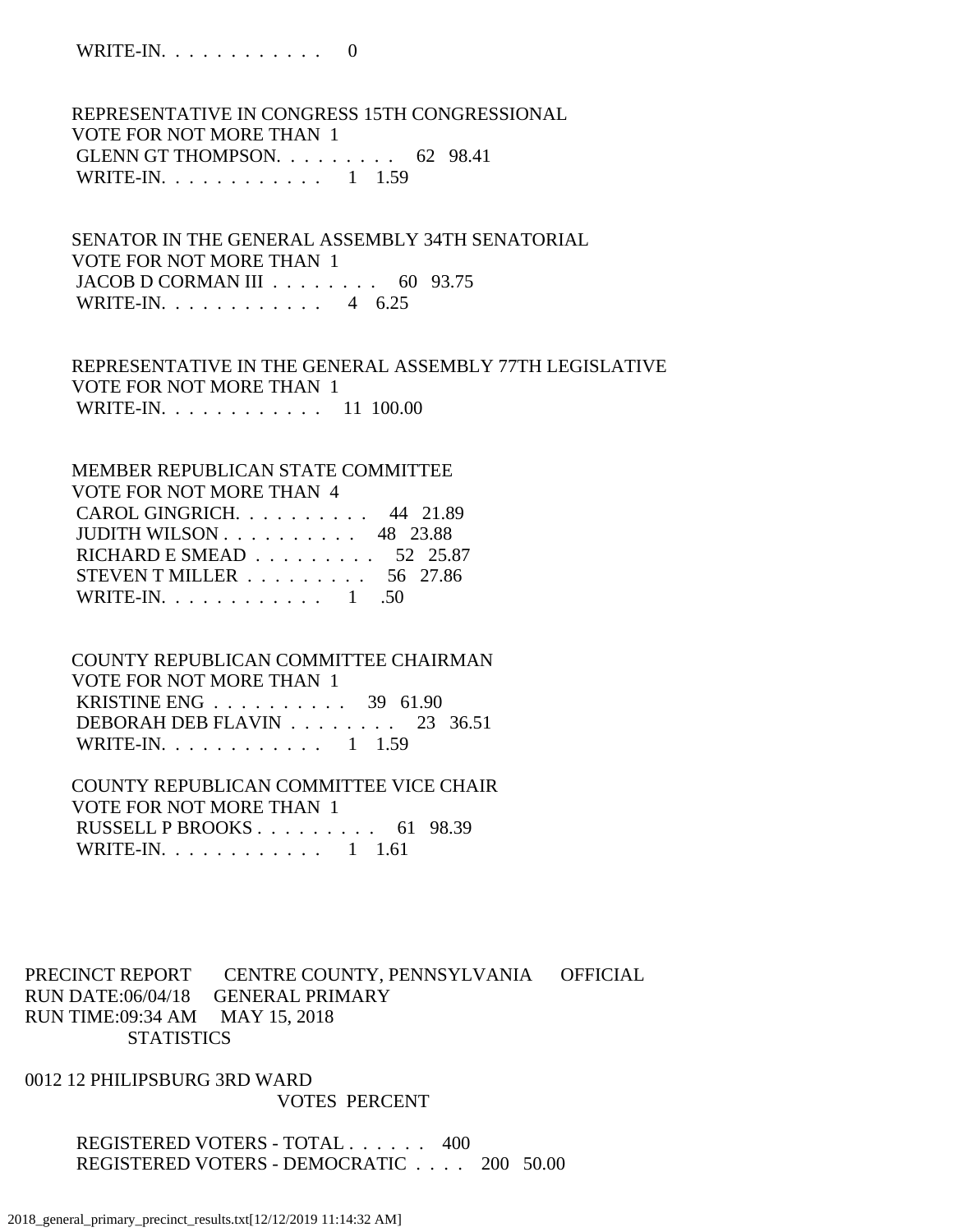REGISTERED VOTERS - REPUBLICAN . . . . 200 50.00 BALLOTS CAST - TOTAL. . . . . . . . . 62 BALLOTS CAST - DEMOCRATIC . . . . . . 35 56.45 BALLOTS CAST - REPUBLICAN . . . . . . 27 43.55 VOTER TURNOUT - TOTAL . . . . . . . 15.50 VOTER TURNOUT - DEMOCRATIC. . . . . . . 17.50 VOTER TURNOUT - REPUBLICAN. . . . . . 13.50

\*\*\*\*\*\*\*\*\*\* (DEMOCRATIC) \*\*\*\*\*\*\*\*\*\*

 UNITED STATES SENATOR VOTE FOR NOT MORE THAN 1 BOB CASEY JR . . . . . . . . . . 32 96.97 WRITE-IN. . . . . . . . . . . . 1 3.03

#### GOVERNOR

| VOTE FOR NOT MORE THAN 1 |  |
|--------------------------|--|
| TOM WOLF 31 93.94        |  |
| WRITE-IN. 2 $6.06$       |  |

### LIEUTENANT GOVERNOR

| VOTE FOR NOT MORE THAN 1                            |  |
|-----------------------------------------------------|--|
| KATHI COZZONE $\ldots \ldots \ldots \ldots$ 9 28.13 |  |
| JOHN FETTERMAN. $\ldots$ 13 40.63                   |  |
| MIKE STACK $2 \quad 6.25$                           |  |
| RAY SOSA. 2 6.25                                    |  |
| NINA AHMAD 6 18.75                                  |  |
| WRITE-IN. $\ldots$ 0                                |  |

 REPRESENTATIVE IN CONGRESS 15TH CONGRESSIONAL VOTE FOR NOT MORE THAN 1 SUSAN BOSER. . . . . . . . . . . 10 30.30 WADE JODUN . . . . . . . . . . . 23 69.70 WRITE-IN.  $\ldots$  . . . . . . . . . 0

 SENATOR IN THE GENERAL ASSEMBLY 34TH SENATORIAL VOTE FOR NOT MORE THAN 1 EZRA NANES . . . . . . . . . . . 34 100.00 WRITE-IN. . . . . . . . . . . . 0

 REPRESENTATIVE IN THE GENERAL ASSEMBLY 77TH LEGISLATIVE VOTE FOR NOT MORE THAN 1 H SCOTT CONKLIN . . . . . . . . . 34 97.14 WRITE-IN. . . . . . . . . . . . 1 2.86

 MEMBER DEMOCRATIC STATE COMMITTEE VOTE FOR NOT MORE THAN 3 JOANNE TOSTI-VASEY . . . . . . . . 24 36.92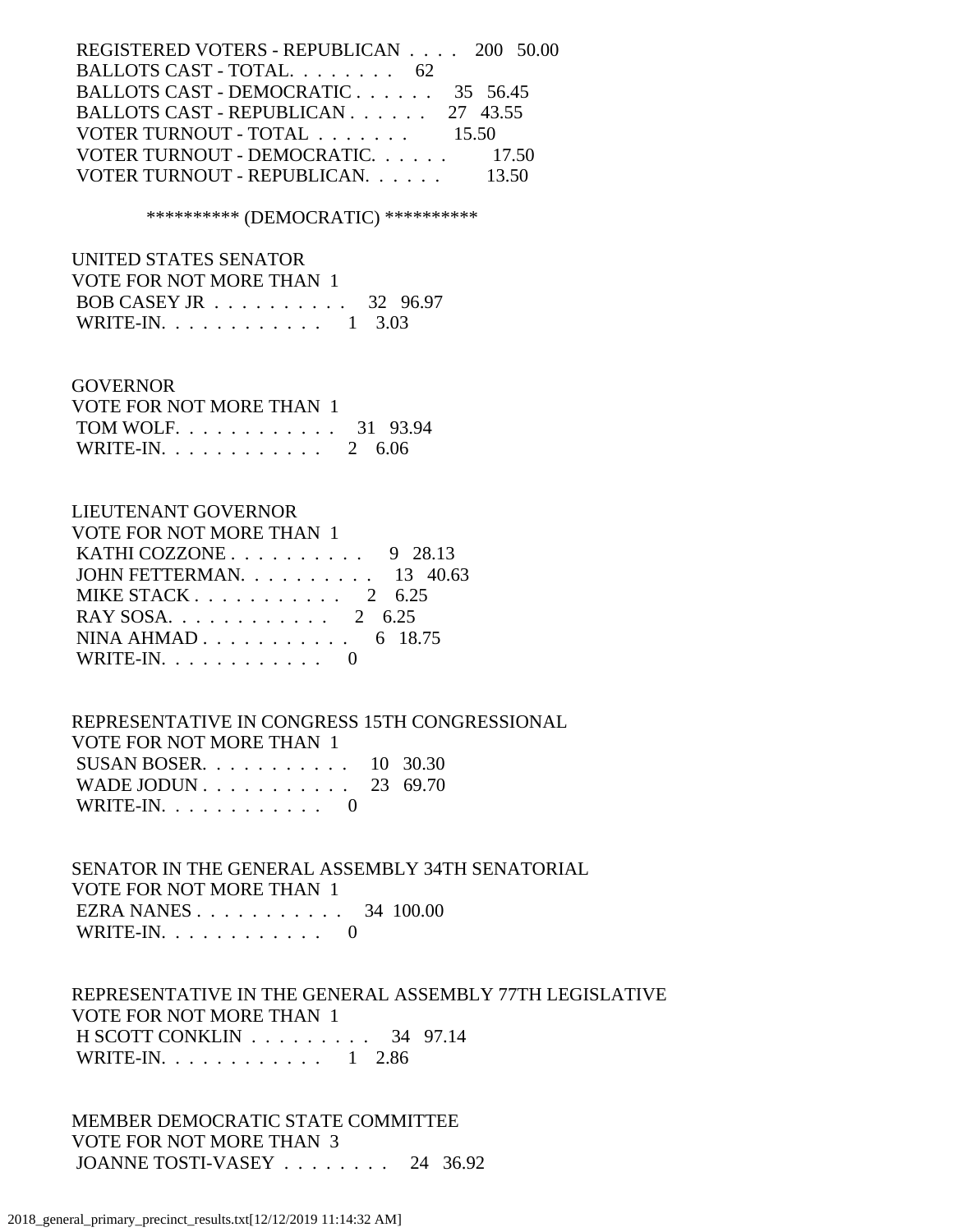| LAURA SHADLE $\ldots \ldots \ldots \ldots$ 23 35.38 |  |
|-----------------------------------------------------|--|
| DAVID LOMISON $\ldots$ 18 27.69                     |  |
| WRITE-IN. $\ldots$ 0                                |  |

 DEMOCRATIC COMMITTEE PERSON 12 PHILIPSBURG 3RD WARD (PR VOTE FOR NOT MORE THAN 2 WRITE-IN. . . . . . . . . . . . 3 100.00

\*\*\*\*\*\*\*\*\*\*\* (REPUBLICAN) \*\*\*\*\*\*\*\*\*\*\*

 UNITED STATES SENATOR VOTE FOR NOT MORE THAN 1 JIM CHRISTIANA. . . . . . . . . . 8 32.00 LOU BARLETTA . . . . . . . . . . 17 68.00 WRITE-IN.  $\ldots$  . . . . . . . . . 0

#### **GOVERNOR**

| VOTE FOR NOT MORE THAN 1                       |  |  |
|------------------------------------------------|--|--|
| SCOTT R WAGNER. $\ldots$ 19 70.37              |  |  |
| PAUL MANGO 4 $14.81$                           |  |  |
| LAURA ELLSWORTH $\ldots \ldots \ldots$ 3 11.11 |  |  |
| WRITE-IN. 1 3.70                               |  |  |

### LIEUTENANT GOVERNOR

| VOTE FOR NOT MORE THAN 1                         |  |  |
|--------------------------------------------------|--|--|
| KATHY CODER. $\ldots$ 2 8.00                     |  |  |
| DIANA IREY VAUGHAN $\ldots \ldots \ldots 1$ 4.00 |  |  |
| JEFF BARTOS. $\ldots$ 19 76.00                   |  |  |
| PEG LUKSIK 3 12.00                               |  |  |
| WRITE-IN. $\ldots$ 0                             |  |  |

 REPRESENTATIVE IN CONGRESS 15TH CONGRESSIONAL VOTE FOR NOT MORE THAN 1 GLENN GT THOMPSON. . . . . . . . . 24 92.31 WRITE-IN. . . . . . . . . . . . 2 7.69

 SENATOR IN THE GENERAL ASSEMBLY 34TH SENATORIAL VOTE FOR NOT MORE THAN 1 JACOB D CORMAN III . . . . . . . . 24 96.00 WRITE-IN. . . . . . . . . . . . . 1 4.00

 REPRESENTATIVE IN THE GENERAL ASSEMBLY 77TH LEGISLATIVE VOTE FOR NOT MORE THAN 1 WRITE-IN. . . . . . . . . . . . 4 100.00

 MEMBER REPUBLICAN STATE COMMITTEE VOTE FOR NOT MORE THAN 4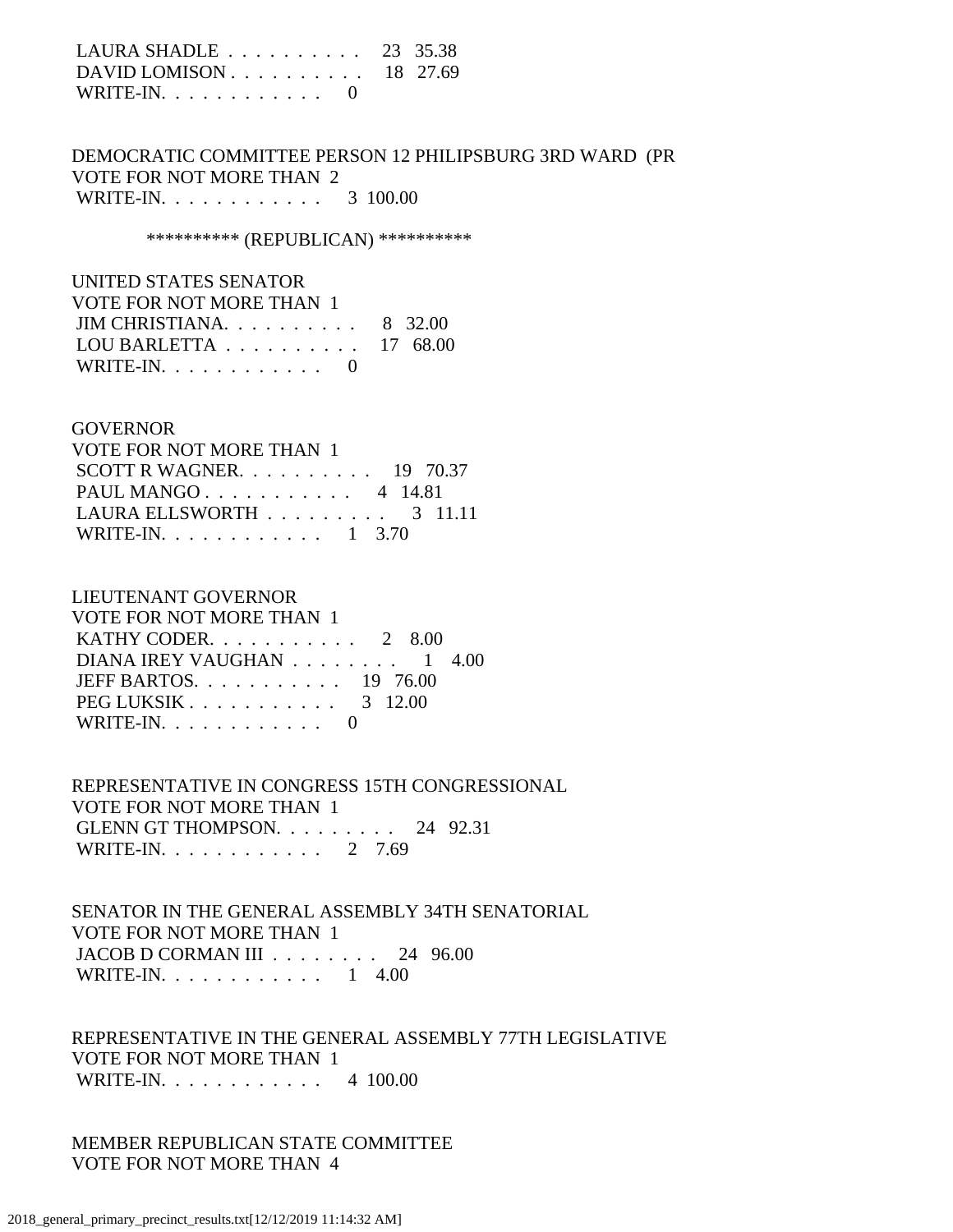| CAROL GINGRICH. $\ldots$ 15 23.08                          |  |
|------------------------------------------------------------|--|
| JUDITH WILSON $\ldots$ $\ldots$ $\ldots$ $\ldots$ 13 20.00 |  |
| RICHARD E SMEAD $\ldots \ldots \ldots \ldots$ 17 26.15     |  |
| STEVEN T MILLER $\ldots \ldots \ldots 20$ 30.77            |  |
| WRITE-IN. $\ldots$ 0                                       |  |

 COUNTY REPUBLICAN COMMITTEE CHAIRMAN VOTE FOR NOT MORE THAN 1 KRISTINE ENG . . . . . . . . . . 14 51.85 DEBORAH DEB FLAVIN . . . . . . . . 13 48.15 WRITE-IN.  $\ldots$  . . . . . . . . . 0

 COUNTY REPUBLICAN COMMITTEE VICE CHAIR VOTE FOR NOT MORE THAN 1 RUSSELL P BROOKS . . . . . . . . . 22 100.00 WRITE-IN. . . . . . . . . . . . 0

PRECINCT REPORT CENTRE COUNTY, PENNSYLVANIA OFFICIAL RUN DATE:06/04/18 GENERAL PRIMARY RUN TIME:09:34 AM MAY 15, 2018 **STATISTICS** 

0013 13 PORT MATILDA

#### VOTES PERCENT

| REGISTERED VOTERS - TOTAL 301            |       |
|------------------------------------------|-------|
| REGISTERED VOTERS - DEMOCRATIC 105 34.88 |       |
| REGISTERED VOTERS - REPUBLICAN 196 65.12 |       |
| BALLOTS CAST - TOTAL. 79                 |       |
| BALLOTS CAST - DEMOCRATIC 32 40.51       |       |
| BALLOTS CAST - REPUBLICAN 47 59.49       |       |
| VOTER TURNOUT - TOTAL                    | 26.25 |
| VOTER TURNOUT - DEMOCRATIC.              | 30.48 |
| VOTER TURNOUT - REPUBLICAN.              | 23.98 |
|                                          |       |

\*\*\*\*\*\*\*\*\*\* (DEMOCRATIC) \*\*\*\*\*\*\*\*\*\*

 UNITED STATES SENATOR VOTE FOR NOT MORE THAN 1 BOB CASEY JR . . . . . . . . . . 31 100.00 WRITE-IN. . . . . . . . . . . . 0

**GOVERNOR**  VOTE FOR NOT MORE THAN 1 TOM WOLF. . . . . . . . . . . . 26 92.86 WRITE-IN. . . . . . . . . . . . 2 7.14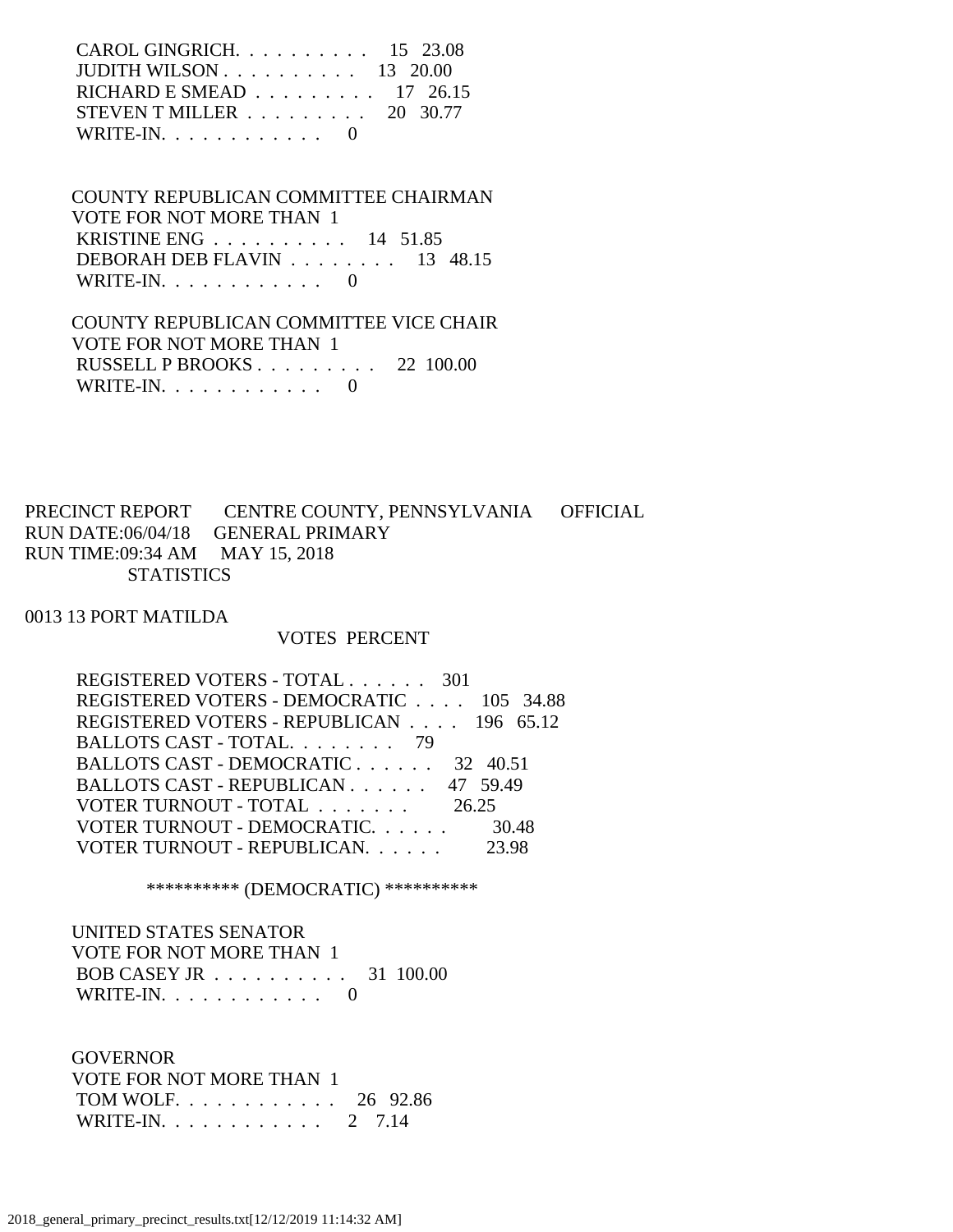LIEUTENANT GOVERNOR VOTE FOR NOT MORE THAN 1 KATHI COZZONE . . . . . . . . . . . 6 20.69 JOHN FETTERMAN. . . . . . . . . . 12 41.38 MIKE STACK . . . . . . . . . . . . 5 17.24 RAY SOSA. . . . . . . . . . . . 1 3.45 NINA AHMAD . . . . . . . . . . . 5 17.24 WRITE-IN. . . . . . . . . . . . 0

 REPRESENTATIVE IN CONGRESS 15TH CONGRESSIONAL VOTE FOR NOT MORE THAN 1 SUSAN BOSER. . . . . . . . . . . 11 34.38 WADE JODUN . . . . . . . . . . . 21 65.63 WRITE-IN.  $\ldots$  . . . . . . . . 0

 SENATOR IN THE GENERAL ASSEMBLY 34TH SENATORIAL VOTE FOR NOT MORE THAN 1 EZRA NANES . . . . . . . . . . . 31 100.00 WRITE-IN. . . . . . . . . . . . 0

 REPRESENTATIVE IN THE GENERAL ASSEMBLY 81ST LEGISLATIVE VOTE FOR NOT MORE THAN 1 RICK ROGERS. . . . . . . . . . . 29 100.00 WRITE-IN.  $\ldots$  . . . . . . . . . 0

 MEMBER DEMOCRATIC STATE COMMITTEE VOTE FOR NOT MORE THAN 3 JOANNE TOSTI-VASEY . . . . . . . . 24 31.58 LAURA SHADLE . . . . . . . . . . 28 36.84 DAVID LOMISON . . . . . . . . . . 24 31.58 WRITE-IN. . . . . . . . . . . . 0

 DEMOCRATIC COMMITTEE PERSON 13 PORT MATILDA (PREC-0013) VOTE FOR NOT MORE THAN 2 WRITE-IN. . . . . . . . . . . . 2 100.00

\*\*\*\*\*\*\*\*\*\*\* (REPUBLICAN) \*\*\*\*\*\*\*\*\*\*\*

 UNITED STATES SENATOR VOTE FOR NOT MORE THAN 1 JIM CHRISTIANA. . . . . . . . . . 20 46.51 LOU BARLETTA . . . . . . . . . . 23 53.49 WRITE-IN.  $\ldots$  . . . . . . . . 0

 GOVERNOR VOTE FOR NOT MORE THAN 1 SCOTT R WAGNER. . . . . . . . . . 19 43.18 PAUL MANGO . . . . . . . . . . . 13 29.55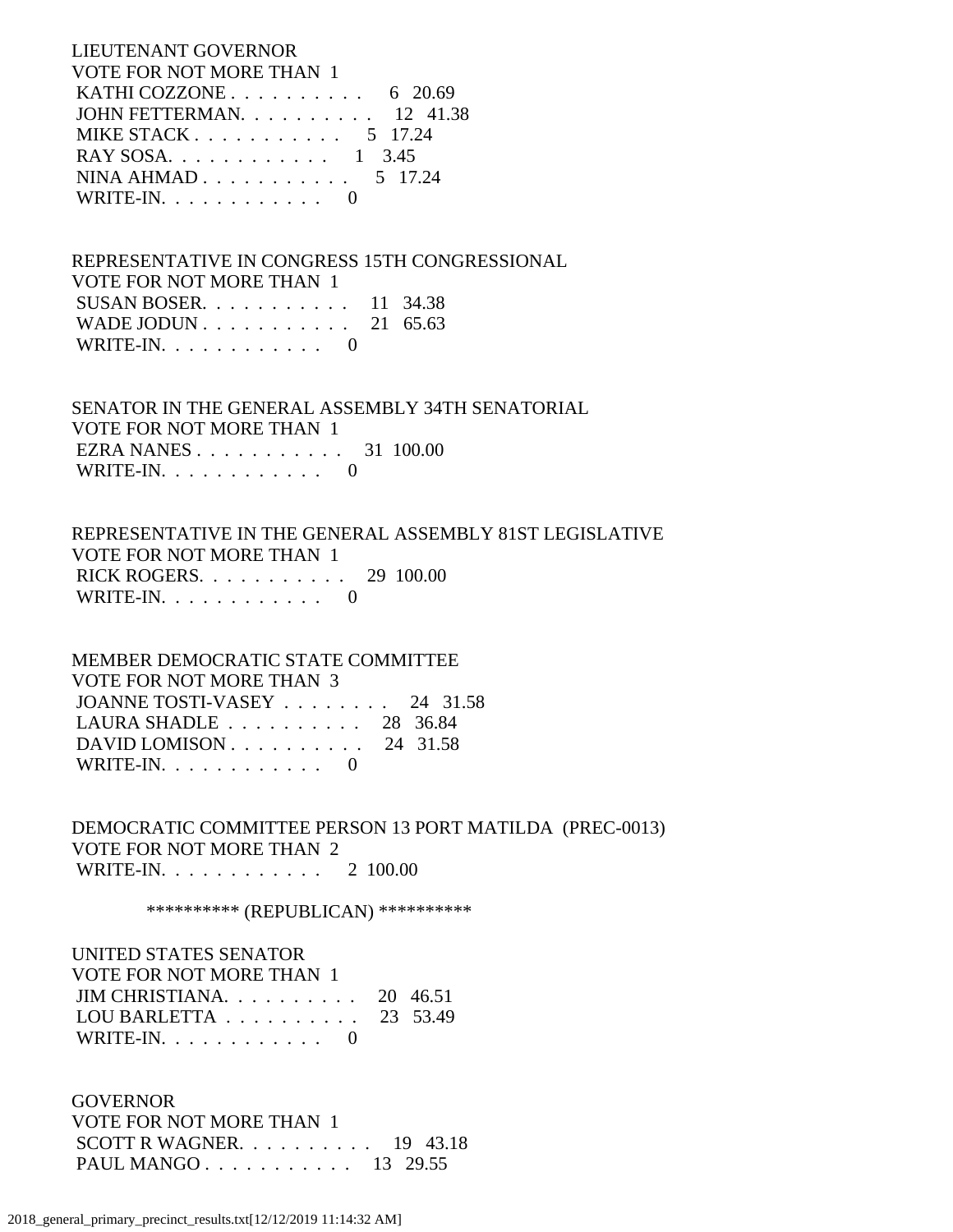LAURA ELLSWORTH . . . . . . . . . 12 27.27 WRITE-IN.  $\ldots$  . . . . . . . . 0

 LIEUTENANT GOVERNOR VOTE FOR NOT MORE THAN 1 KATHY CODER. . . . . . . . . . . 5 12.20 DIANA IREY VAUGHAN . . . . . . . . . 5 12.20 JEFF BARTOS. . . . . . . . . . . 19 46.34 PEG LUKSIK . . . . . . . . . . . 12 29.27 WRITE-IN.  $\ldots$  . . . . . . . . 0

 REPRESENTATIVE IN CONGRESS 15TH CONGRESSIONAL VOTE FOR NOT MORE THAN 1 GLENN GT THOMPSON. . . . . . . . . 42 100.00 WRITE-IN.  $\ldots$  . . . . . . . . . 0

 SENATOR IN THE GENERAL ASSEMBLY 34TH SENATORIAL VOTE FOR NOT MORE THAN 1 JACOB D CORMAN III . . . . . . . . 39 100.00 WRITE-IN.  $\ldots$  . . . . . . . . . 0

 REPRESENTATIVE IN THE GENERAL ASSEMBLY 81ST LEGISLATIVE VOTE FOR NOT MORE THAN 1 RICH IRVIN . . . . . . . . . . . 42 100.00 WRITE-IN.  $\ldots$  . . . . . . . . . 0

#### MEMBER REPUBLICAN STATE COMMITTEE VOTE FOR NOT MORE THAN 4

| CAROL GINGRICH. 28 23.93                        |  |
|-------------------------------------------------|--|
|                                                 |  |
| JUDITH WILSON $\ldots$ 29 24.79                 |  |
| RICHARD E SMEAD $\ldots \ldots \ldots$ 31 26.50 |  |
| STEVEN T MILLER $\ldots \ldots \ldots$ 29 24.79 |  |
| WRITE-IN. $\ldots$ 0                            |  |

 COUNTY REPUBLICAN COMMITTEE CHAIRMAN VOTE FOR NOT MORE THAN 1 KRISTINE ENG . . . . . . . . . . 23 60.53 DEBORAH DEB FLAVIN . . . . . . . . 15 39.47 WRITE-IN.  $\ldots$  . . . . . . . . . 0

 COUNTY REPUBLICAN COMMITTEE VICE CHAIR VOTE FOR NOT MORE THAN 1 RUSSELL P BROOKS . . . . . . . . . 38 100.00 WRITE-IN.  $\ldots$  . . . . . . . . . 0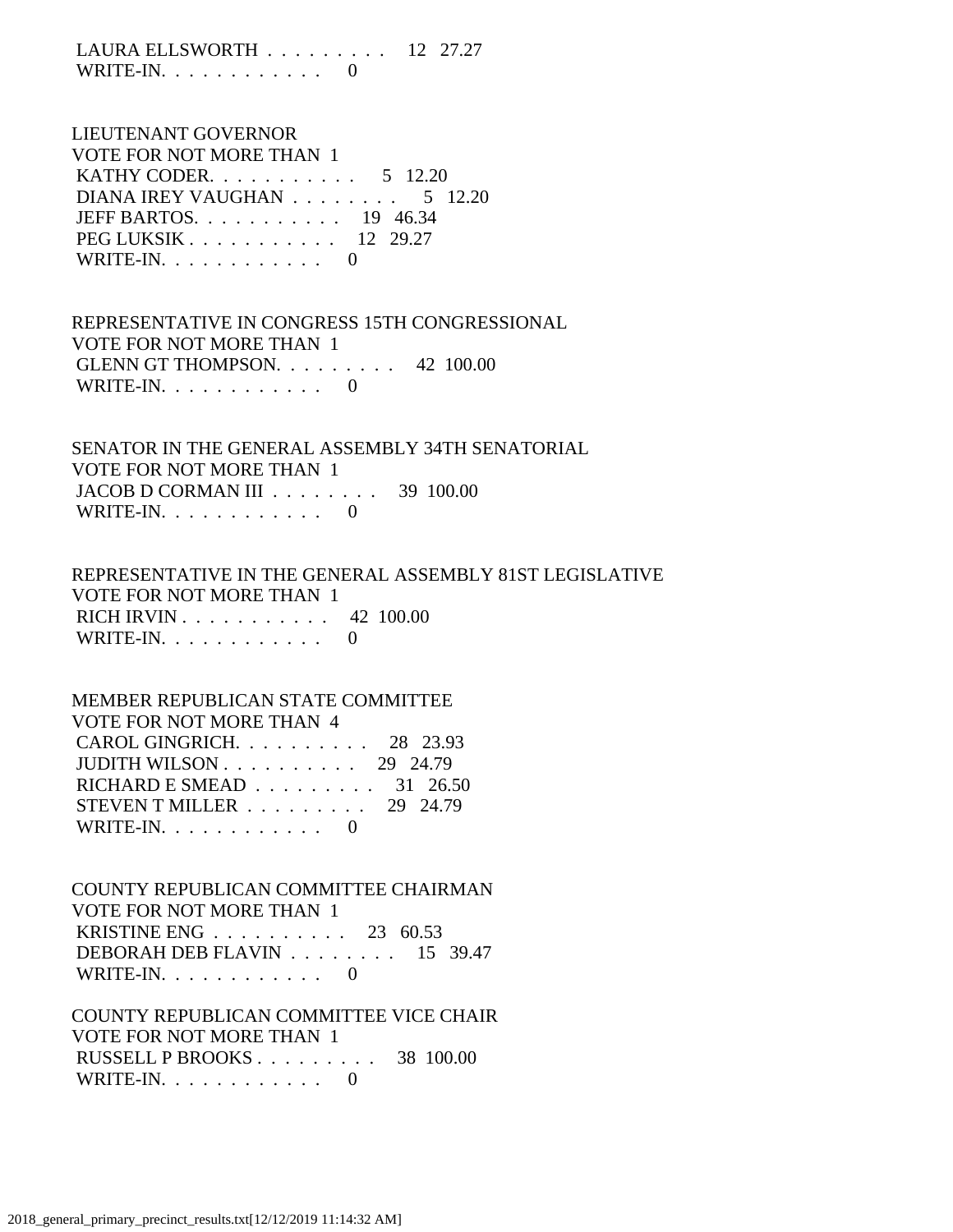## PRECINCT REPORT CENTRE COUNTY, PENNSYLVANIA OFFICIAL RUN DATE:06/04/18 GENERAL PRIMARY RUN TIME:09:34 AM MAY 15, 2018 **STATISTICS**

### 0014 14 SNOW SHOE BORO

#### VOTES PERCENT

| REGISTERED VOTERS - TOTAL 371            |
|------------------------------------------|
| REGISTERED VOTERS - DEMOCRATIC 132 35.58 |
| REGISTERED VOTERS - REPUBLICAN 239 64.42 |
| BALLOTS CAST - TOTAL. 90                 |
| BALLOTS CAST - DEMOCRATIC 26 28.89       |
| BALLOTS CAST - REPUBLICAN 64 71.11       |
| VOTER TURNOUT - TOTAL 24.26              |
| VOTER TURNOUT - DEMOCRATIC. 19.70        |
| VOTER TURNOUT - REPUBLICAN.<br>26.78     |

\*\*\*\*\*\*\*\*\*\* (DEMOCRATIC) \*\*\*\*\*\*\*\*\*\*

| UNITED STATES SENATOR    |  |
|--------------------------|--|
| VOTE FOR NOT MORE THAN 1 |  |
| BOB CASEY JR 23 100.00   |  |
| WRITE-IN. $\ldots$ 0     |  |

#### **GOVERNOR**

| VOTE FOR NOT MORE THAN 1 |  |
|--------------------------|--|
| TOM WOLF. 20 100.00      |  |
| WRITE-IN. $\ldots$ 0     |  |

#### LIEUTENANT GOVERNOR

| <b>VOTE FOR NOT MORE THAN 1</b>                  |  |
|--------------------------------------------------|--|
| KATHI COZZONE $\ldots$ $\ldots$ $\ldots$ 5 23.81 |  |
| JOHN FETTERMAN. $\ldots$ 9 42.86                 |  |
| MIKE STACK 4 19.05                               |  |
| RAY SOSA 2 9.52                                  |  |
| NINA AHMAD $1 \quad 4.76$                        |  |
| WRITE-IN. $\ldots$ 0                             |  |
|                                                  |  |

# REPRESENTATIVE IN CONGRESS 15TH CONGRESSIONAL

| VOTE FOR NOT MORE THAN 1 |  |
|--------------------------|--|
| SUSAN BOSER 7 30.43      |  |
| WADE JODUN 16 69.57      |  |
| WRITE-IN. $\ldots$ 0     |  |

 SENATOR IN THE GENERAL ASSEMBLY 34TH SENATORIAL VOTE FOR NOT MORE THAN 1 EZRA NANES . . . . . . . . . . . 22 100.00 WRITE-IN.  $\ldots$  . . . . . . . . . 0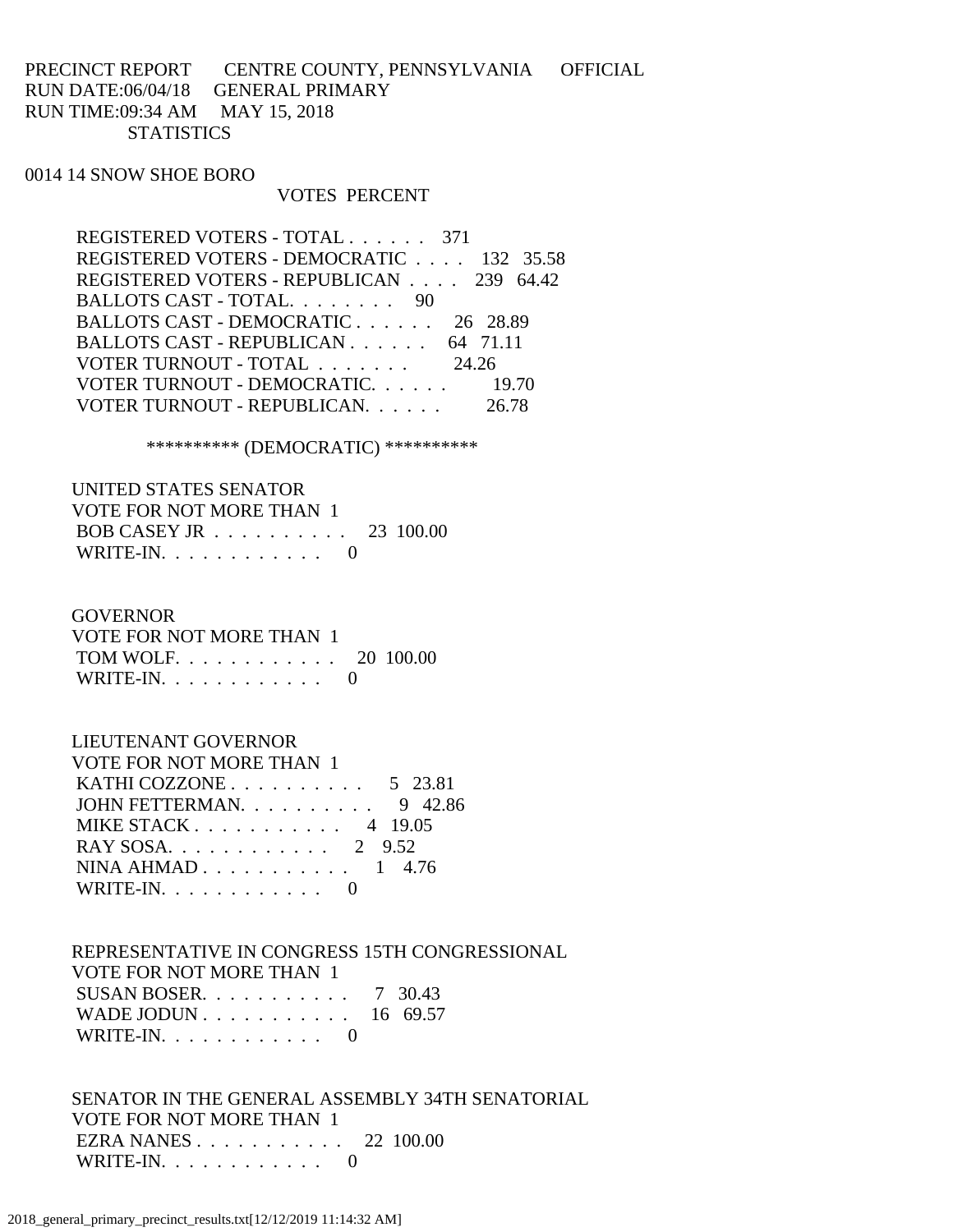# REPRESENTATIVE IN THE GENERAL ASSEMBLY 76TH LEGISLATIVE VOTE FOR NOT MORE THAN 1 MIKE HANNA . . . . . . . . . . . 26 100.00 WRITE-IN. . . . . . . . . . . . 0

 MEMBER DEMOCRATIC STATE COMMITTEE VOTE FOR NOT MORE THAN 3 JOANNE TOSTI-VASEY . . . . . . . . 16 30.19 LAURA SHADLE . . . . . . . . . . 17 32.08 DAVID LOMISON . . . . . . . . . . 20 37.74 WRITE-IN.  $\ldots$  . . . . . . . . . 0

 DEMOCRATIC COMMITTEE PERSON 14 SNOW SHOE BORO (PREC-001 VOTE FOR NOT MORE THAN 2 WRITE-IN. . . . . . . . . . . . . 1 100.00

\*\*\*\*\*\*\*\*\*\* (REPUBLICAN) \*\*\*\*\*\*\*\*\*\*

| UNITED STATES SENATOR                        |  |
|----------------------------------------------|--|
| VOTE FOR NOT MORE THAN 1                     |  |
| JIM CHRISTIANA. $\ldots$ 25 44.64            |  |
| LOU BARLETTA $\ldots \ldots \ldots 31$ 55.36 |  |
| WRITE-IN. $\ldots$                           |  |

GOVERNOR

| VOTE FOR NOT MORE THAN 1                       |  |  |
|------------------------------------------------|--|--|
| SCOTT R WAGNER. $\ldots$ 44 70.97              |  |  |
| PAUL MANGO $10$ 16.13                          |  |  |
| LAURA ELLSWORTH $\ldots \ldots \ldots$ 8 12.90 |  |  |
| WRITE-IN. $\ldots$ 0                           |  |  |

 LIEUTENANT GOVERNOR VOTE FOR NOT MORE THAN 1 KATHY CODER. . . . . . . . . . . 10 17.54 DIANA IREY VAUGHAN . . . . . . . . . 6 10.53 JEFF BARTOS. . . . . . . . . . . 31 54.39 PEG LUKSIK . . . . . . . . . . . . 10 17.54 WRITE-IN.  $\ldots$  . . . . . . . . . 0

 REPRESENTATIVE IN CONGRESS 15TH CONGRESSIONAL VOTE FOR NOT MORE THAN 1 GLENN GT THOMPSON. . . . . . . . . 59 100.00 WRITE-IN. . . . . . . . . . . . 0

 SENATOR IN THE GENERAL ASSEMBLY 34TH SENATORIAL VOTE FOR NOT MORE THAN 1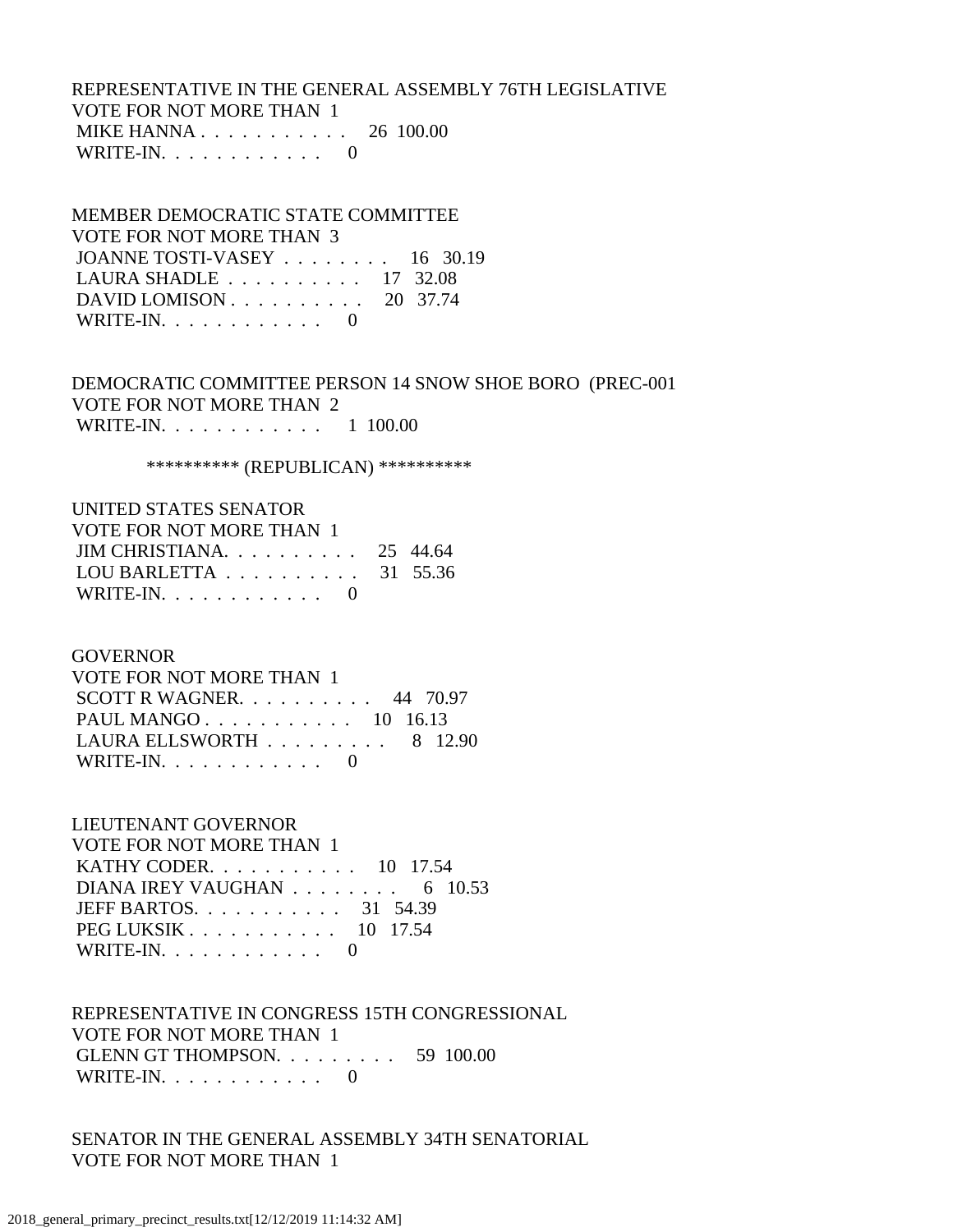JACOB D CORMAN III . . . . . . . . 58 100.00 WRITE-IN.  $\ldots$  . . . . . . . . 0

 REPRESENTATIVE IN THE GENERAL ASSEMBLY 76TH LEGISLATIVE VOTE FOR NOT MORE THAN 1 STEPHANIE BOROWICZ . . . . . . . . 54 98.18 WRITE-IN. . . . . . . . . . . . 1 1.82

 MEMBER REPUBLICAN STATE COMMITTEE VOTE FOR NOT MORE THAN 4 CAROL GINGRICH. . . . . . . . . . 45 25.00 JUDITH WILSON . . . . . . . . . . 41 22.78 RICHARD E SMEAD . . . . . . . . . 43 23.89 STEVEN T MILLER . . . . . . . . . 51 28.33 WRITE-IN.  $\ldots$  . . . . . . . . 0

 COUNTY REPUBLICAN COMMITTEE CHAIRMAN VOTE FOR NOT MORE THAN 1 KRISTINE ENG . . . . . . . . . . 28 49.12 DEBORAH DEB FLAVIN . . . . . . . . 29 50.88 WRITE-IN. . . . . . . . . . . . 0

 COUNTY REPUBLICAN COMMITTEE VICE CHAIR VOTE FOR NOT MORE THAN 1 RUSSELL P BROOKS . . . . . . . . . 58 100.00 WRITE-IN. . . . . . . . . . . . 0

PRECINCT REPORT CENTRE COUNTY, PENNSYLVANIA OFFICIAL RUN DATE:06/04/18 GENERAL PRIMARY RUN TIME:09:34 AM MAY 15, 2018 **STATISTICS** 

0015 15 RUSH NORTH CENTRAL VOTES PERCENT

> REGISTERED VOTERS - TOTAL . . . . . . 214 REGISTERED VOTERS - DEMOCRATIC . . . . 94 43.93 REGISTERED VOTERS - REPUBLICAN . . . . 120 56.07 BALLOTS CAST - TOTAL. . . . . . . . 48 BALLOTS CAST - DEMOCRATIC . . . . . . 21 43.75 BALLOTS CAST - REPUBLICAN . . . . . . 27 56.25 VOTER TURNOUT - TOTAL . . . . . . . 22.43 VOTER TURNOUT - DEMOCRATIC. . . . . . 22.34 VOTER TURNOUT - REPUBLICAN. . . . . . 22.50

> > \*\*\*\*\*\*\*\*\*\* (DEMOCRATIC) \*\*\*\*\*\*\*\*\*\*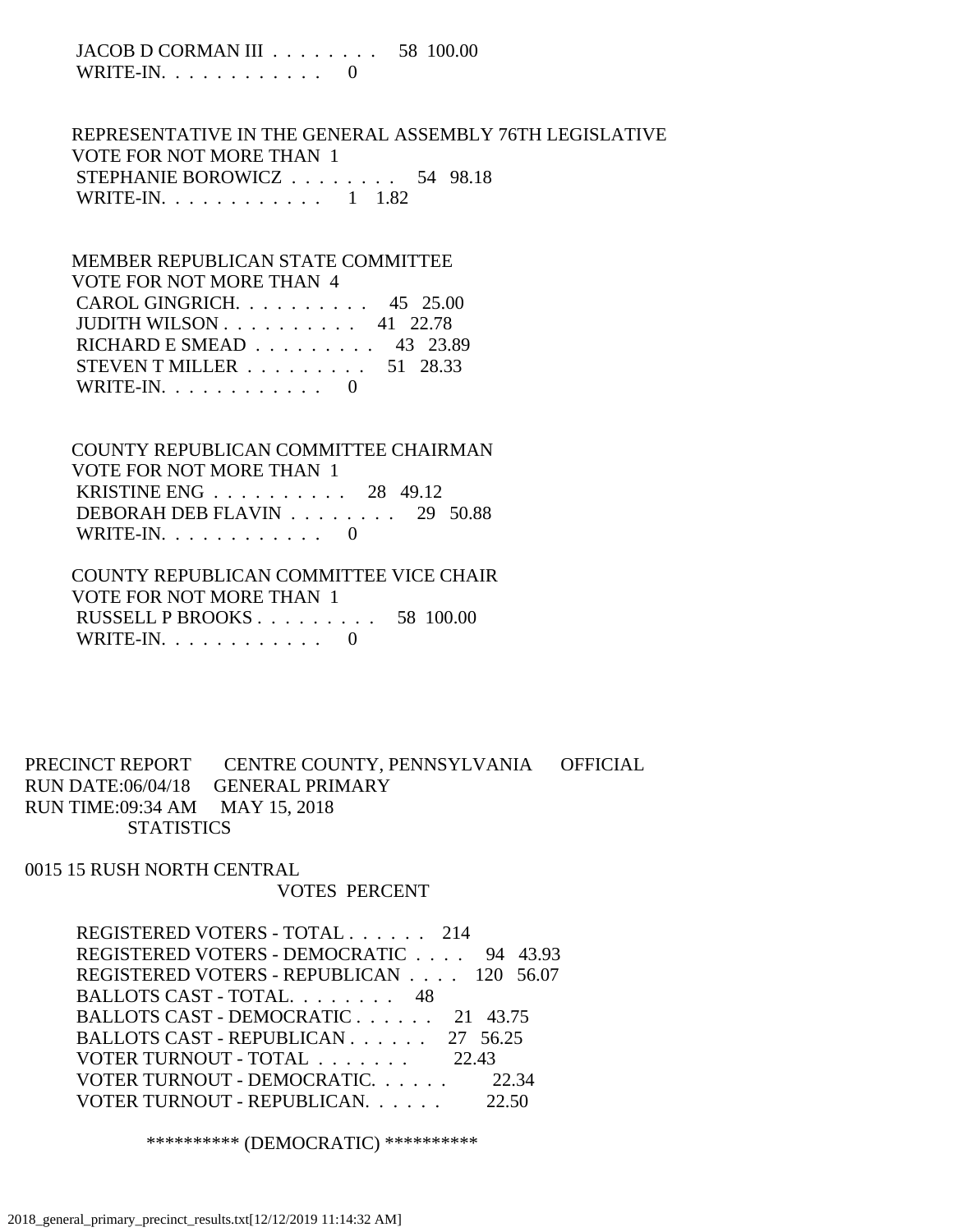# UNITED STATES SENATOR VOTE FOR NOT MORE THAN 1 BOB CASEY JR . . . . . . . . . . 18 100.00 WRITE-IN.  $\ldots$  . . . . . . . . 0

## GOVERNOR

| VOTE FOR NOT MORE THAN 1 |  |
|--------------------------|--|
| TOM WOLF. 14 87.50       |  |
| WRITE-IN. 2 12.50        |  |

# LIEUTENANT GOVERNOR

| <b>VOTE FOR NOT MORE THAN 1</b>   |  |
|-----------------------------------|--|
| KATHI COZZONE $1\quad 5.88$       |  |
| JOHN FETTERMAN. $\ldots$ 13 76.47 |  |
| MIKE STACK $1, 5.88$              |  |
|                                   |  |
| NINA AHMAD $1\quad 5.88$          |  |
| WRITE-IN. 1 5.88                  |  |
|                                   |  |

# REPRESENTATIVE IN CONGRESS 15TH CONGRESSIONAL VOTE FOR NOT MORE THAN 1 SUSAN BOSER. . . . . . . . . . . 5 27.78 WADE JODUN . . . . . . . . . . . 11 61.11 WRITE-IN. . . . . . . . . . . . 2 11.11

 SENATOR IN THE GENERAL ASSEMBLY 34TH SENATORIAL VOTE FOR NOT MORE THAN 1 EZRA NANES . . . . . . . . . . . 14 87.50 WRITE-IN. . . . . . . . . . . . 2 12.50

# REPRESENTATIVE IN THE GENERAL ASSEMBLY 77TH LEGISLATIVE VOTE FOR NOT MORE THAN 1 H SCOTT CONKLIN . . . . . . . . . 18 100.00 WRITE-IN.  $\ldots$  . . . . . . . . . 0

# MEMBER DEMOCRATIC STATE COMMITTEE VOTE FOR NOT MORE THAN 3 JOANNE TOSTI-VASEY . . . . . . . . 4 16.00 LAURA SHADLE . . . . . . . . . . 7 28.00 DAVID LOMISON . . . . . . . . . . 13 52.00 WRITE-IN. . . . . . . . . . . . . 1 4.00

 DEMOCRATIC COMMITTEE PERSON 15 RUSH NORTH CENTRAL (PREC VOTE FOR NOT MORE THAN 2 WRITE-IN. . . . . . . . . . . . 2 100.00

\*\*\*\*\*\*\*\*\*\*\* (REPUBLICAN) \*\*\*\*\*\*\*\*\*\*\*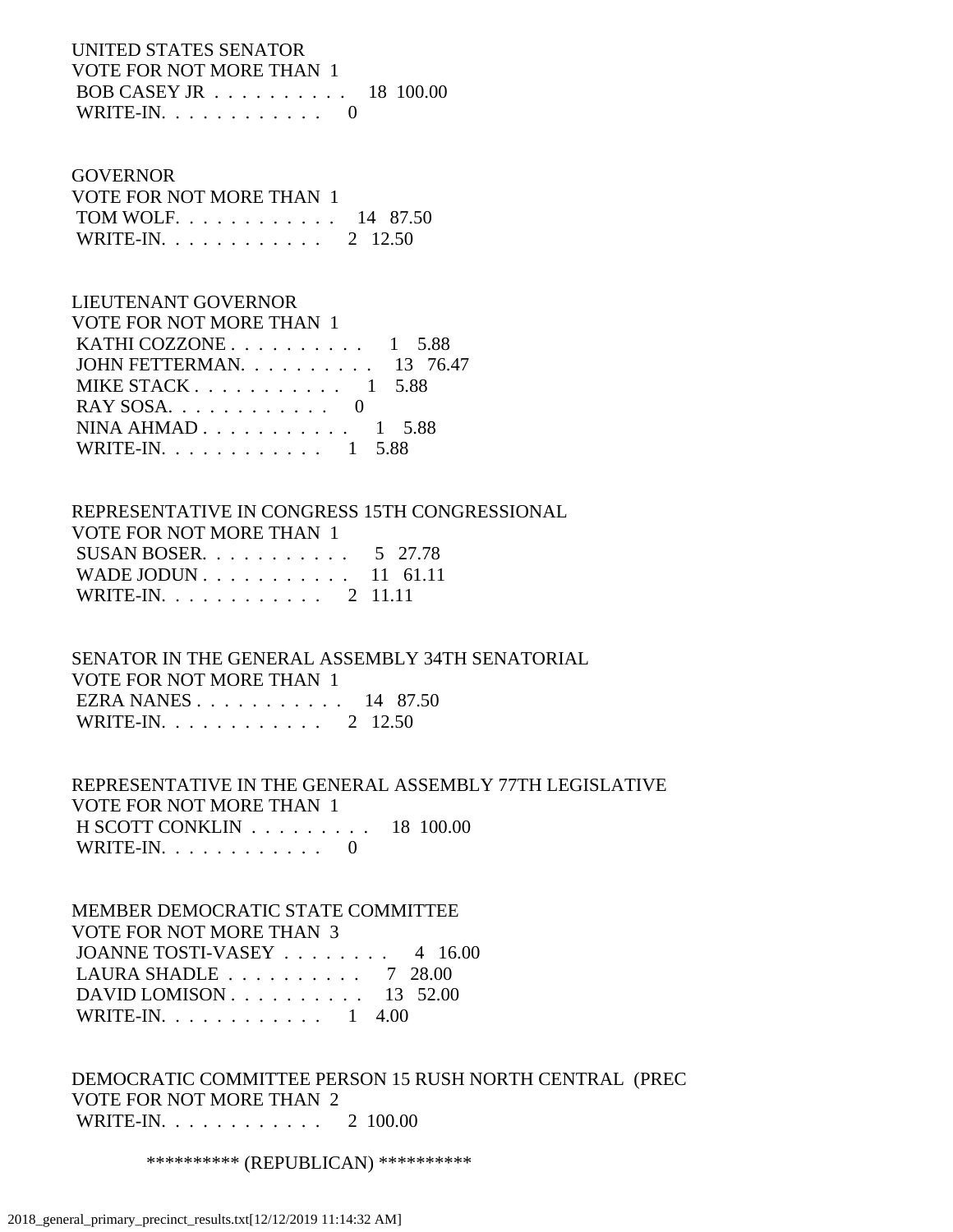UNITED STATES SENATOR VOTE FOR NOT MORE THAN 1 JIM CHRISTIANA. . . . . . . . . . 9 45.00 LOU BARLETTA . . . . . . . . . . 10 50.00 WRITE-IN. . . . . . . . . . . . . 1 5.00

#### GOVERNOR

| VOTE FOR NOT MORE THAN 1                       |  |  |
|------------------------------------------------|--|--|
| SCOTT R WAGNER. $\ldots$ 17 65.38              |  |  |
| PAUL MANGO 3 11.54                             |  |  |
| LAURA ELLSWORTH $\ldots \ldots \ldots 5$ 19.23 |  |  |
| WRITE-IN. 1 3.85                               |  |  |

# LIEUTENANT GOVERNOR

| VOTE FOR NOT MORE THAN 1                               |  |
|--------------------------------------------------------|--|
| KATHY CODER. 5 20.83                                   |  |
| DIANA IREY VAUGHAN $\ldots \ldots \ldots$ 3 12.50      |  |
| JEFF BARTOS. $\ldots$ , 11 45.83                       |  |
| PEG LUKSIK $\ldots$ $\ldots$ $\ldots$ $\ldots$ 5 20.83 |  |
| WRITE-IN. $\ldots$ 0                                   |  |

# REPRESENTATIVE IN CONGRESS 15TH CONGRESSIONAL VOTE FOR NOT MORE THAN 1

 GLENN GT THOMPSON. . . . . . . . . 24 100.00 WRITE-IN. . . . . . . . . . . . 0

## SENATOR IN THE GENERAL ASSEMBLY 34TH SENATORIAL VOTE FOR NOT MORE THAN 1 JACOB D CORMAN III . . . . . . . . 23 100.00 WRITE-IN.  $\ldots$  . . . . . . . . 0

 REPRESENTATIVE IN THE GENERAL ASSEMBLY 77TH LEGISLATIVE VOTE FOR NOT MORE THAN 1 WRITE-IN. . . . . . . . . . . . 3 100.00

## MEMBER REPUBLICAN STATE COMMITTEE VOTE FOR NOT MORE THAN 4

| CAROL GINGRICH. $\ldots$ 9 23.68                       |  |
|--------------------------------------------------------|--|
| JUDITH WILSON $\ldots \ldots \ldots \ldots$ 9 23.68    |  |
| RICHARD E SMEAD $\ldots \ldots \ldots \ldots$ 10 26.32 |  |
| STEVEN T MILLER $\ldots \ldots \ldots \ldots$ 10 26.32 |  |
| WRITE-IN. $\ldots$ 0                                   |  |

# COUNTY REPUBLICAN COMMITTEE CHAIRMAN VOTE FOR NOT MORE THAN 1 KRISTINE ENG . . . . . . . . . . 13 61.90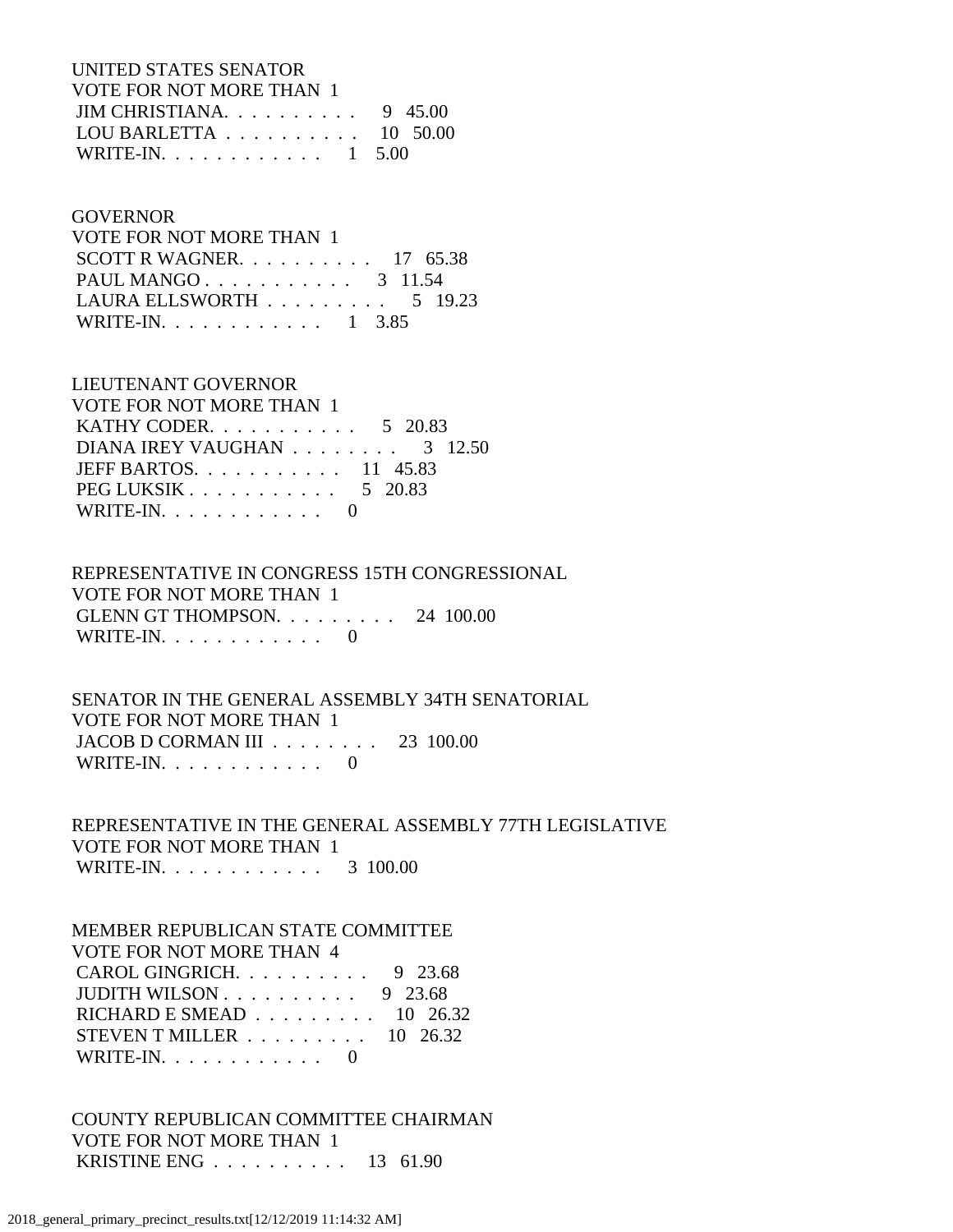DEBORAH DEB FLAVIN . . . . . . . . 8 38.10 WRITE-IN.  $\ldots$  . . . . . . . . . 0

 COUNTY REPUBLICAN COMMITTEE VICE CHAIR VOTE FOR NOT MORE THAN 1 RUSSELL P BROOKS . . . . . . . . . 18 100.00 WRITE-IN.  $\ldots$  . . . . . . . . . 0

# PRECINCT REPORT CENTRE COUNTY, PENNSYLVANIA OFFICIAL RUN DATE:06/04/18 GENERAL PRIMARY RUN TIME:09:34 AM MAY 15, 2018 **STATISTICS**

0016 16 SC NORTH

#### VOTES PERCENT

| REGISTERED VOTERS - TOTAL 649            |  |
|------------------------------------------|--|
| REGISTERED VOTERS - DEMOCRATIC 501 77.20 |  |
| REGISTERED VOTERS - REPUBLICAN 148 22.80 |  |
| BALLOTS CAST - TOTAL. 279                |  |
| BALLOTS CAST - DEMOCRATIC 239 85.66      |  |
| BALLOTS CAST - REPUBLICAN 40 14.34       |  |
| VOTER TURNOUT - TOTAL 42.99              |  |
| VOTER TURNOUT - DEMOCRATIC. 47.70        |  |
| VOTER TURNOUT - REPUBLICAN.              |  |
|                                          |  |

\*\*\*\*\*\*\*\*\*\* (DEMOCRATIC) \*\*\*\*\*\*\*\*\*\*

UNITED STATES SENATOR

| VOTE FOR NOT MORE THAN 1 |  |
|--------------------------|--|
| BOB CASEY JR 220 100.00  |  |
| WRITE-IN. $\ldots$ 0     |  |

## **GOVERNOR**

| VOTE FOR NOT MORE THAN 1 |  |
|--------------------------|--|
| TOM WOLF. 221 99.55      |  |
| WRITE-IN. $\ldots$ 1 .45 |  |

## LIEUTENANT GOVERNOR

| VOTE FOR NOT MORE THAN 1                          |  |
|---------------------------------------------------|--|
| KATHI COZZONE $\ldots$ $\ldots$ $\ldots$ 32 14.81 |  |
| JOHN FETTERMAN. $\ldots$ 86 39.81                 |  |
| MIKE STACK 17 7.87                                |  |
| RAY SOSA. 3 1.39                                  |  |
| NINA AHMAD $78$ 36.11                             |  |
| WRITE-IN. $\ldots$ 0                              |  |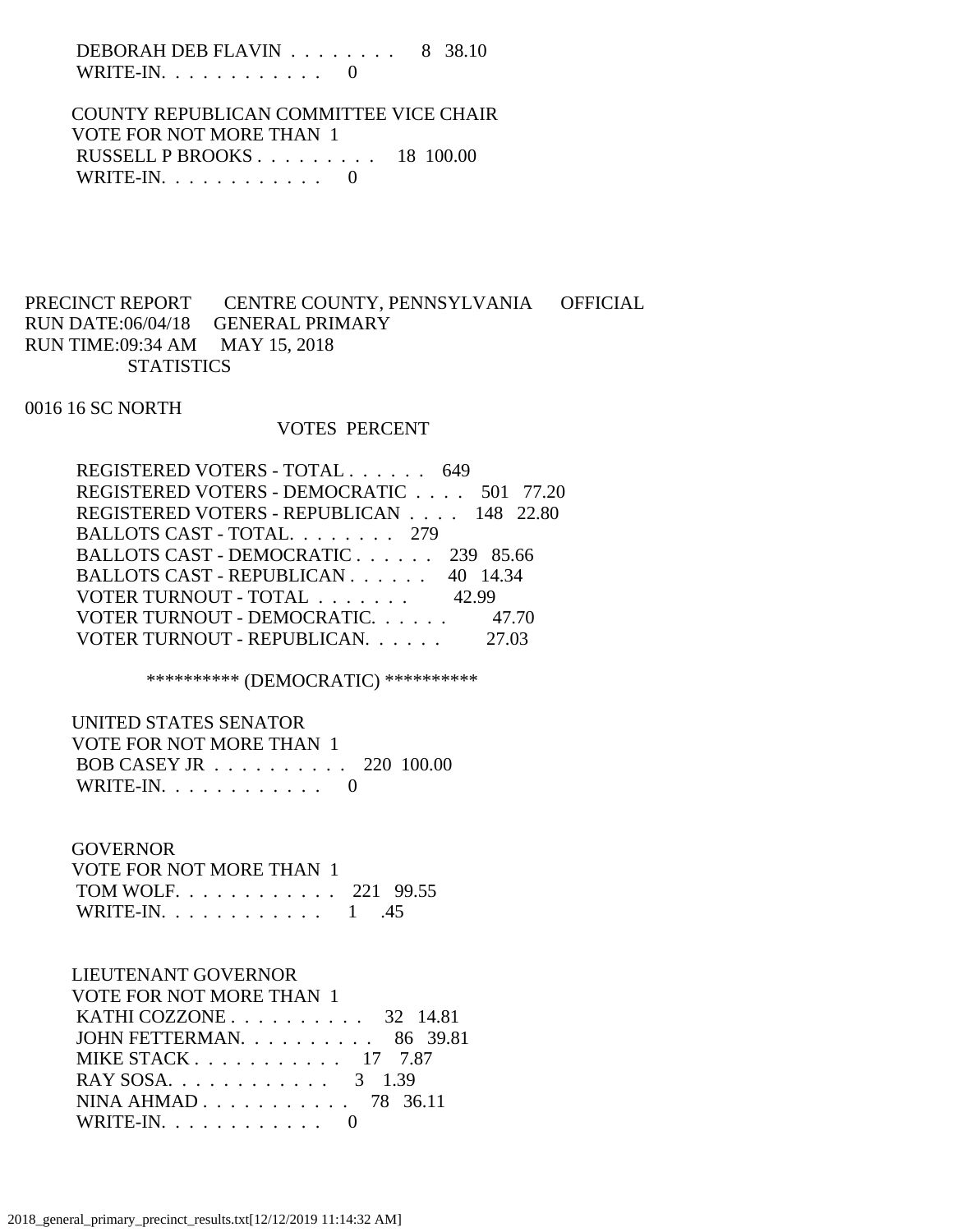REPRESENTATIVE IN CONGRESS 12TH CONGRESSIONAL VOTE FOR NOT MORE THAN 1 JUDY HERSCHEL . . . . . . . . . . 32 13.56 MARC FRIEDENBERG . . . . . . . . . 204 86.44 WRITE-IN.  $\ldots$  . . . . . . . . . 0

 SENATOR IN THE GENERAL ASSEMBLY 34TH SENATORIAL VOTE FOR NOT MORE THAN 1 EZRA NANES . . . . . . . . . . . 229 100.00 WRITE-IN. . . . . . . . . . . . 0

 REPRESENTATIVE IN THE GENERAL ASSEMBLY 77TH LEGISLATIVE VOTE FOR NOT MORE THAN 1 H SCOTT CONKLIN . . . . . . . . . 213 100.00 WRITE-IN.  $\ldots$  . . . . . . . . 0

 MEMBER DEMOCRATIC STATE COMMITTEE VOTE FOR NOT MORE THAN 3 JOANNE TOSTI-VASEY . . . . . . . . 174 33.40 LAURA SHADLE . . . . . . . . . . 185 35.51 DAVID LOMISON . . . . . . . . . . 162 31.09 WRITE-IN.  $\ldots$  . . . . . . . . 0

 DEMOCRATIC COMMITTEE PERSON 16 SC NORTH (PREC-0016) VOTE FOR NOT MORE THAN 2 HELEN ANN DUMAS . . . . . . . . . 195 51.18 CHARLES DUMAS . . . . . . . . . . 184 48.29 WRITE-IN. . . . . . . . . . . . 2 .52

\*\*\*\*\*\*\*\*\*\* (REPUBLICAN) \*\*\*\*\*\*\*\*\*\*

| UNITED STATES SENATOR                        |  |
|----------------------------------------------|--|
| VOTE FOR NOT MORE THAN 1                     |  |
| JIM CHRISTIANA 9 27.27                       |  |
| LOU BARLETTA $\ldots \ldots \ldots 23$ 69.70 |  |
| WRITE-IN. 1 3.03                             |  |

## GOVERNOR

| VOTE FOR NOT MORE THAN 1                        |  |  |
|-------------------------------------------------|--|--|
| SCOTT R WAGNER. $\ldots$ 12 32.43               |  |  |
| PAUL MANGO 13 35.14                             |  |  |
| LAURA ELLSWORTH $\ldots \ldots \ldots 11$ 29.73 |  |  |
| WRITE-IN. 1 2.70                                |  |  |
|                                                 |  |  |

 LIEUTENANT GOVERNOR VOTE FOR NOT MORE THAN 1 KATHY CODER. . . . . . . . . . . 7 20.00 DIANA IREY VAUGHAN . . . . . . . . 6 17.14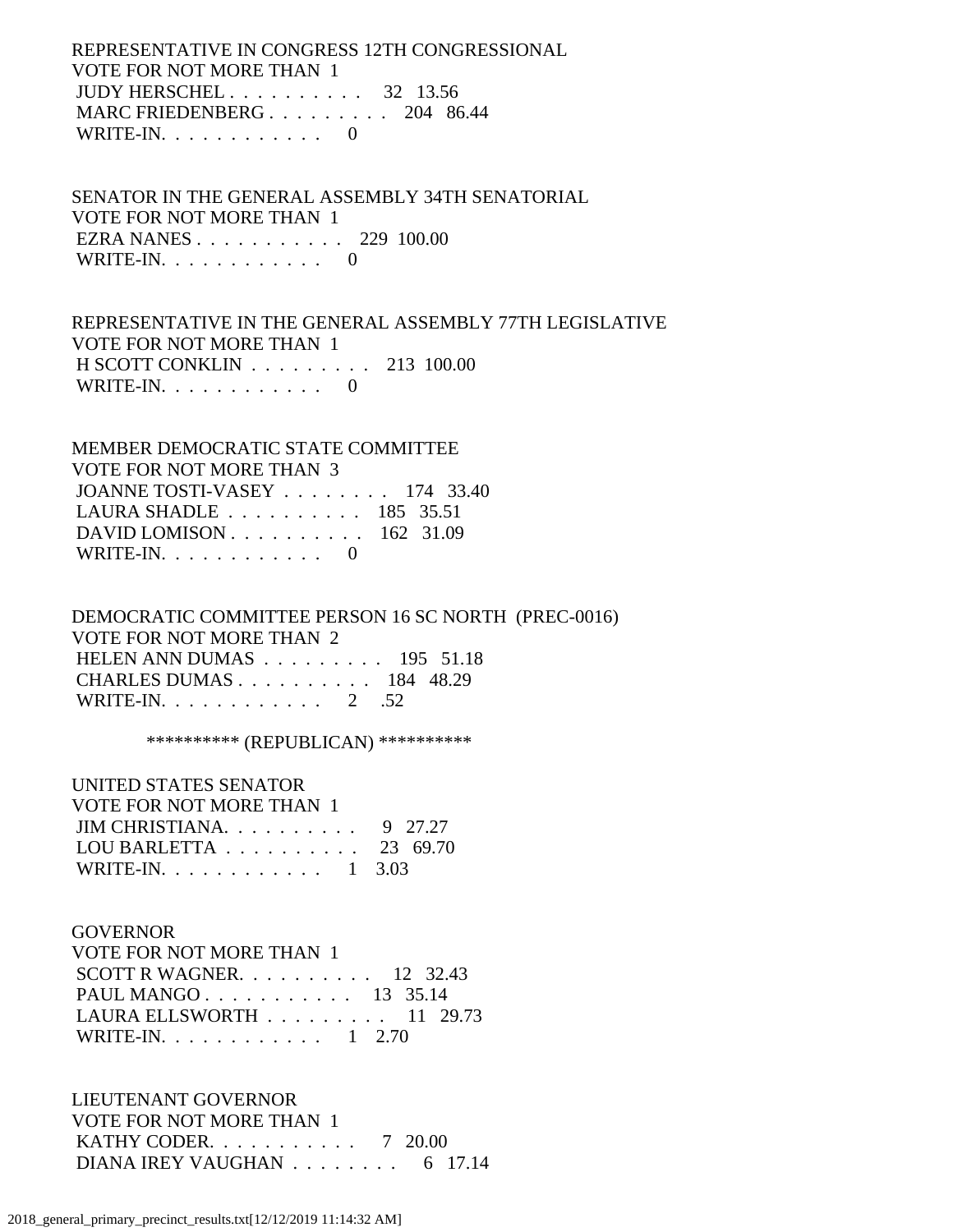| JEFF BARTOS. $\ldots$ 10 28.57                          |  |
|---------------------------------------------------------|--|
| PEG LUKSIK $\ldots$ $\ldots$ $\ldots$ $\ldots$ 11 31.43 |  |
| WRITE-IN. $\ldots$ 1 2.86                               |  |

 REPRESENTATIVE IN CONGRESS 12TH CONGRESSIONAL VOTE FOR NOT MORE THAN 1 DOUG MCLINKO . . . . . . . . . . 8 23.53 TOM MARINO . . . . . . . . . . . 25 73.53 WRITE-IN. . . . . . . . . . . . 1 2.94

 SENATOR IN THE GENERAL ASSEMBLY 34TH SENATORIAL VOTE FOR NOT MORE THAN 1 JACOB D CORMAN III . . . . . . . . 34 97.14 WRITE-IN. . . . . . . . . . . . 1 2.86

 REPRESENTATIVE IN THE GENERAL ASSEMBLY 77TH LEGISLATIVE VOTE FOR NOT MORE THAN 1 WRITE-IN. . . . . . . . . . . . . 6 100.00

#### MEMBER REPUBLICAN STATE COMMITTEE

| VOTE FOR NOT MORE THAN 4                                   |  |
|------------------------------------------------------------|--|
| CAROL GINGRICH. $\ldots$ 23 23.47                          |  |
| JUDITH WILSON $\ldots$ $\ldots$ $\ldots$ $\ldots$ 29 29.59 |  |
| RICHARD E SMEAD $\ldots \ldots \ldots$ 22 22.45            |  |
| STEVEN T MILLER $\ldots \ldots \ldots 24$ 24.49            |  |
| WRITE-IN. $\ldots$ 0                                       |  |

 COUNTY REPUBLICAN COMMITTEE CHAIRMAN VOTE FOR NOT MORE THAN 1 KRISTINE ENG . . . . . . . . . . 19 57.58 DEBORAH DEB FLAVIN . . . . . . . . 14 42.42 WRITE-IN.  $\ldots$  . . . . . . . . . 0

 COUNTY REPUBLICAN COMMITTEE VICE CHAIR VOTE FOR NOT MORE THAN 1 RUSSELL P BROOKS . . . . . . . . . 29 100.00 WRITE-IN.  $\ldots$  . . . . . . . . . 0

PRECINCT REPORT CENTRE COUNTY, PENNSYLVANIA OFFICIAL RUN DATE:06/04/18 GENERAL PRIMARY RUN TIME:09:34 AM MAY 15, 2018 **STATISTICS** 

0017 17 SC NORTHEAST

#### VOTES PERCENT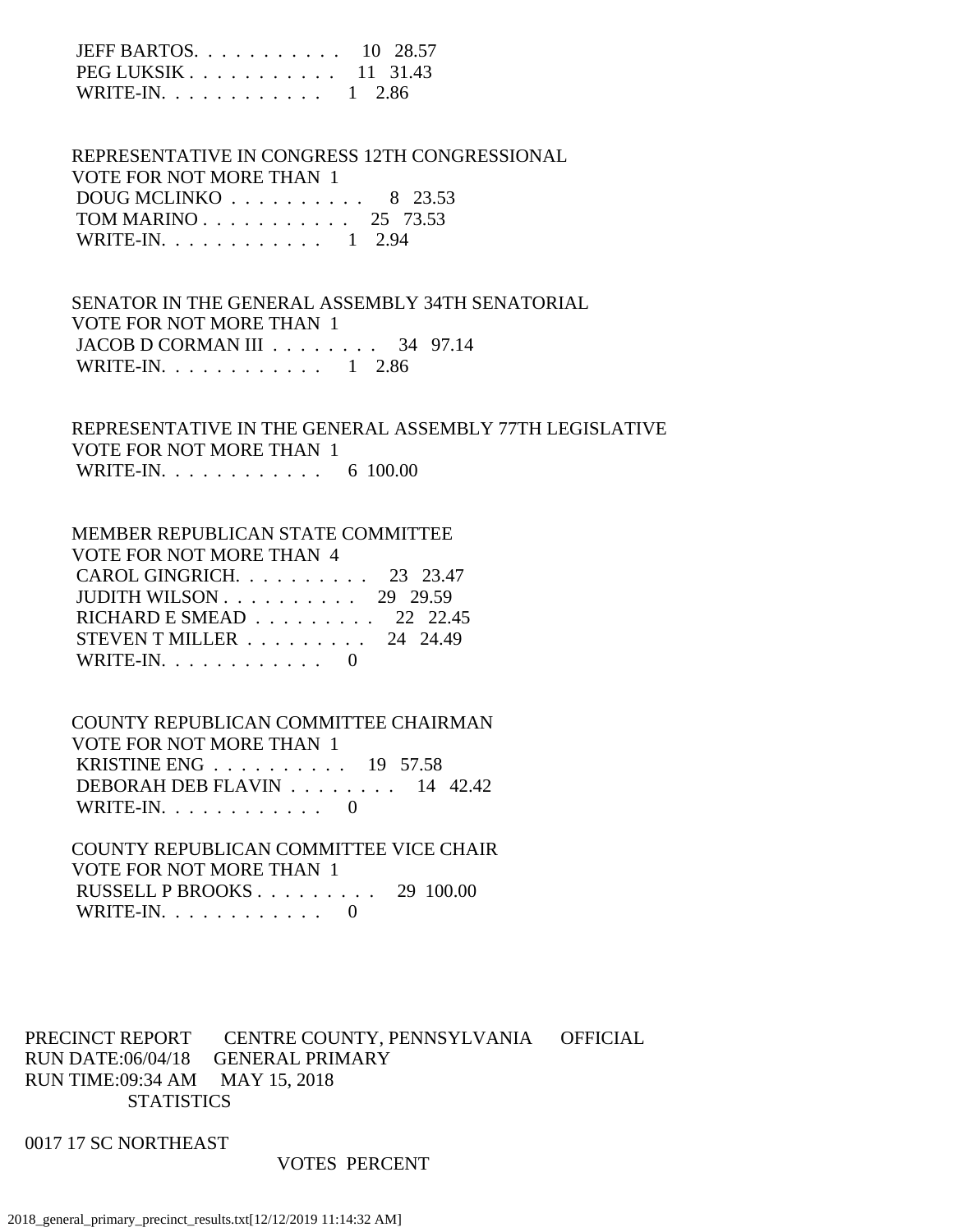| REGISTERED VOTERS - DEMOCRATIC 452 72.09 |
|------------------------------------------|
| REGISTERED VOTERS - REPUBLICAN 175 27.91 |
|                                          |
| BALLOTS CAST - DEMOCRATIC 161 82.99      |
|                                          |
|                                          |
| 35.62                                    |
|                                          |
|                                          |

\*\*\*\*\*\*\*\*\*\* (DEMOCRATIC) \*\*\*\*\*\*\*\*\*\*

| UNITED STATES SENATOR                                |  |
|------------------------------------------------------|--|
| VOTE FOR NOT MORE THAN 1                             |  |
| BOB CASEY JR $\ldots \ldots \ldots \ldots 156$ 99.36 |  |
| WRITE-IN. $\ldots$ 1 .64                             |  |

#### **GOVERNOR**

| VOTE FOR NOT MORE THAN 1 |  |
|--------------------------|--|
| TOM WOLF. 152 99.35      |  |
| WRITE-IN. $\ldots$ 1 .65 |  |

#### LIEUTENANT GOVERNOR

| VOTE FOR NOT MORE THAN 1                          |  |
|---------------------------------------------------|--|
| KATHI COZZONE $\ldots$ $\ldots$ $\ldots$ 22 14.86 |  |
| JOHN FETTERMAN. $\ldots$ 63 42.57                 |  |
| MIKE STACK $5 \quad 3.38$                         |  |
| RAY SOSA. 2 1.35                                  |  |
| NINA AHMAD 55 37.16                               |  |
| WRITE-IN. $\ldots$ 1                              |  |

# REPRESENTATIVE IN CONGRESS 12TH CONGRESSIONAL VOTE FOR NOT MORE THAN 1 JUDY HERSCHEL . . . . . . . . . . 25 15.72 MARC FRIEDENBERG . . . . . . . . . 133 83.65 WRITE-IN. . . . . . . . . . . . . 1 .63

 SENATOR IN THE GENERAL ASSEMBLY 34TH SENATORIAL VOTE FOR NOT MORE THAN 1 EZRA NANES . . . . . . . . . . . 145 97.97 WRITE-IN. . . . . . . . . . . . . 3 2.03

 REPRESENTATIVE IN THE GENERAL ASSEMBLY 77TH LEGISLATIVE VOTE FOR NOT MORE THAN 1 H SCOTT CONKLIN . . . . . . . . . 142 98.61 WRITE-IN. . . . . . . . . . . . 2 1.39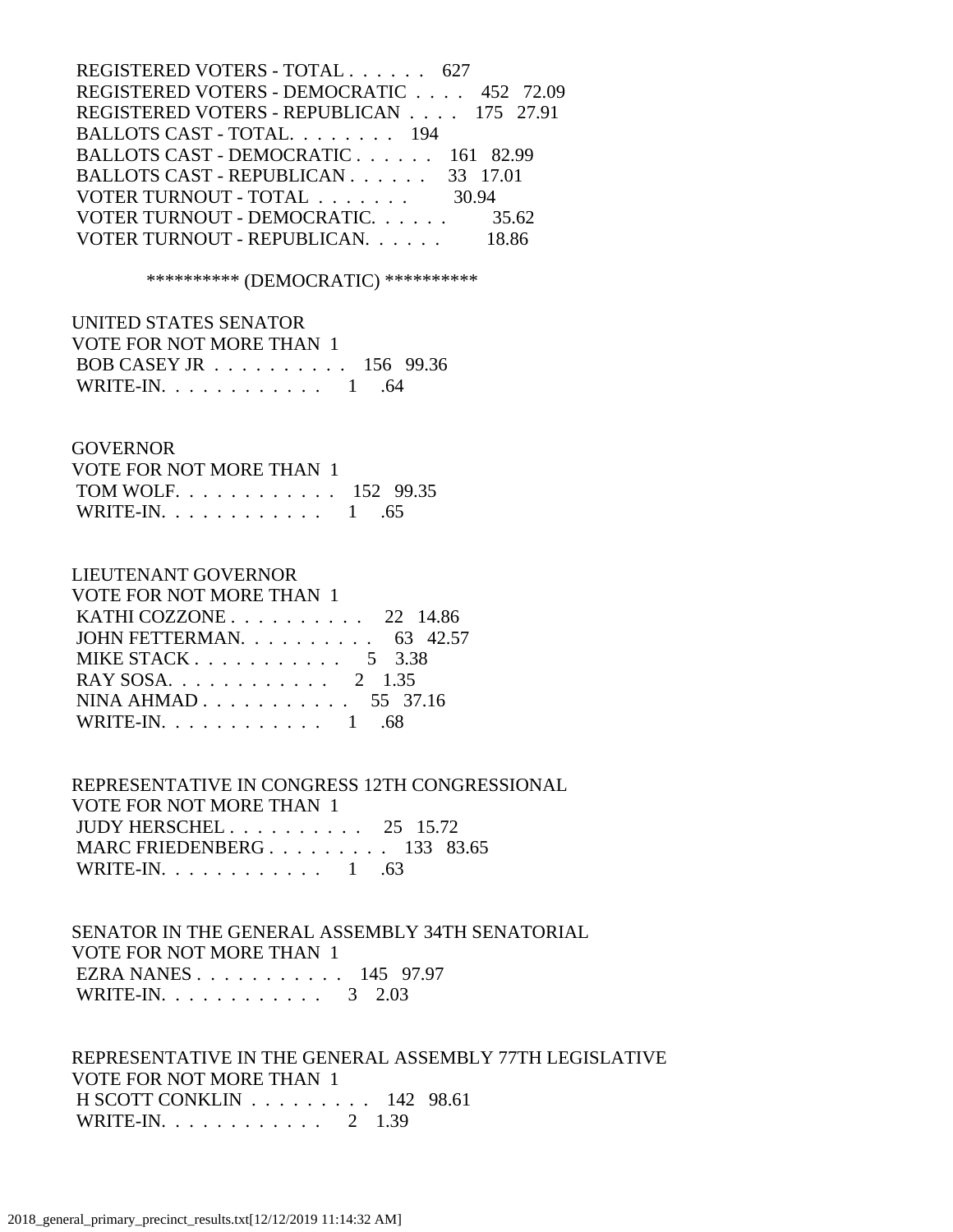MEMBER DEMOCRATIC STATE COMMITTEE VOTE FOR NOT MORE THAN 3 JOANNE TOSTI-VASEY . . . . . . . . 113 32.47 LAURA SHADLE . . . . . . . . . . 126 36.21 DAVID LOMISON . . . . . . . . . . 103 29.60 WRITE-IN. . . . . . . . . . . . . 6 1.72

 DEMOCRATIC COMMITTEE PERSON 17 SC NORTHEAST (PREC-0017) VOTE FOR NOT MORE THAN 2 KARL MARTIN REICHARD. . . . . . . . 106 45.30 CATHERINE DAULER . . . . . . . . . 124 52.99 WRITE-IN. . . . . . . . . . . . 4 1.71

\*\*\*\*\*\*\*\*\*\* (REPUBLICAN) \*\*\*\*\*\*\*\*\*\*

## UNITED STATES SENATOR VOTE FOR NOT MORE THAN 1 JIM CHRISTIANA. . . . . . . . . . 11 37.93 LOU BARLETTA . . . . . . . . . . 16 55.17

WRITE-IN. . . . . . . . . . . . 2 6.90

#### **GOVERNOR**

| VOTE FOR NOT MORE THAN 1                       |  |  |
|------------------------------------------------|--|--|
| SCOTT R WAGNER. $\ldots$ 11 36.67              |  |  |
| PAUL MANGO 10 33.33                            |  |  |
| LAURA ELLSWORTH $\ldots \ldots \ldots$ 7 23.33 |  |  |
| WRITE-IN. 2 6.67                               |  |  |

## LIEUTENANT GOVERNOR

| VOTE FOR NOT MORE THAN 1                          |  |
|---------------------------------------------------|--|
| KATHY CODER. $\ldots$ 7 24.14                     |  |
| DIANA IREY VAUGHAN $\ldots \ldots \ldots$ 6 20.69 |  |
| JEFF BARTOS. $\ldots$ 12 41.38                    |  |
| PEG LUKSIK 2 6.90                                 |  |
| WRITE-IN. 2 6.90                                  |  |

 REPRESENTATIVE IN CONGRESS 12TH CONGRESSIONAL VOTE FOR NOT MORE THAN 1 DOUG MCLINKO . . . . . . . . . . 12 38.71 TOM MARINO . . . . . . . . . . . 18 58.06 WRITE-IN. . . . . . . . . . . . 1 3.23

 SENATOR IN THE GENERAL ASSEMBLY 34TH SENATORIAL VOTE FOR NOT MORE THAN 1 JACOB D CORMAN III . . . . . . . . 25 92.59 WRITE-IN. . . . . . . . . . . . 2 7.41

## REPRESENTATIVE IN THE GENERAL ASSEMBLY 77TH LEGISLATIVE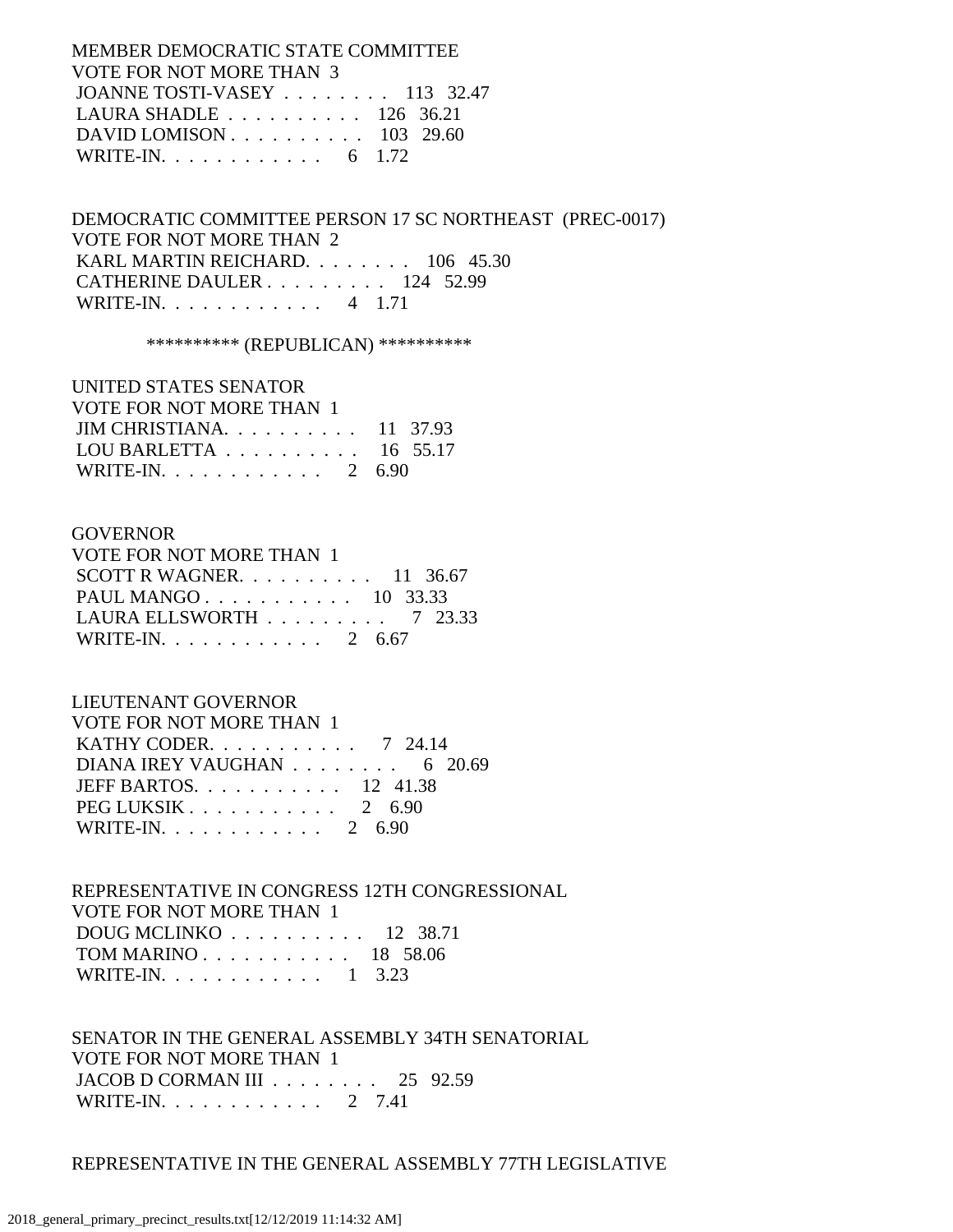#### VOTE FOR NOT MORE THAN 1 WRITE-IN. . . . . . . . . . . . 1 100.00

#### MEMBER REPUBLICAN STATE COMMITTEE VOTE FOR NOT MORE THAN 4

| CAROL GINGRICH. $\ldots$ 17 23.29                      |  |
|--------------------------------------------------------|--|
| JUDITH WILSON $\ldots \ldots \ldots \ldots 20$ 27.40   |  |
| RICHARD E SMEAD 17 23.29                               |  |
| STEVEN T MILLER $\ldots \ldots \ldots \ldots$ 18 24.66 |  |
| WRITE-IN. 1 1.37                                       |  |
|                                                        |  |

# COUNTY REPUBLICAN COMMITTEE CHAIRMAN VOTE FOR NOT MORE THAN 1 KRISTINE ENG . . . . . . . . . . 16 57.14 DEBORAH DEB FLAVIN . . . . . . . . 12 42.86 WRITE-IN.  $\ldots$  . . . . . . . . 0

# COUNTY REPUBLICAN COMMITTEE VICE CHAIR VOTE FOR NOT MORE THAN 1 RUSSELL P BROOKS . . . . . . . . . 22 100.00 WRITE-IN. . . . . . . . . . . . 0

## PRECINCT REPORT CENTRE COUNTY, PENNSYLVANIA OFFICIAL RUN DATE:06/04/18 GENERAL PRIMARY RUN TIME:09:34 AM MAY 15, 2018 **STATISTICS**

## 0018 18 SC NORTHWEST

## VOTES PERCENT

| REGISTERED VOTERS - TOTAL 1702            |      |
|-------------------------------------------|------|
| REGISTERED VOTERS - DEMOCRATIC 1093 64.22 |      |
| REGISTERED VOTERS - REPUBLICAN 609 35.78  |      |
| BALLOTS CAST - TOTAL. 76                  |      |
| BALLOTS CAST - DEMOCRATIC 65 85.53        |      |
| BALLOTS CAST - REPUBLICAN 11 14.47        |      |
| VOTER TURNOUT - TOTAL                     | 4.47 |
| VOTER TURNOUT - DEMOCRATIC.               | 5.95 |
| VOTER TURNOUT - REPUBLICAN.               |      |

## \*\*\*\*\*\*\*\*\*\* (DEMOCRATIC) \*\*\*\*\*\*\*\*\*\*

# UNITED STATES SENATOR VOTE FOR NOT MORE THAN 1 BOB CASEY JR . . . . . . . . . . 63 100.00 WRITE-IN.  $\ldots$  . . . . . . . . . 0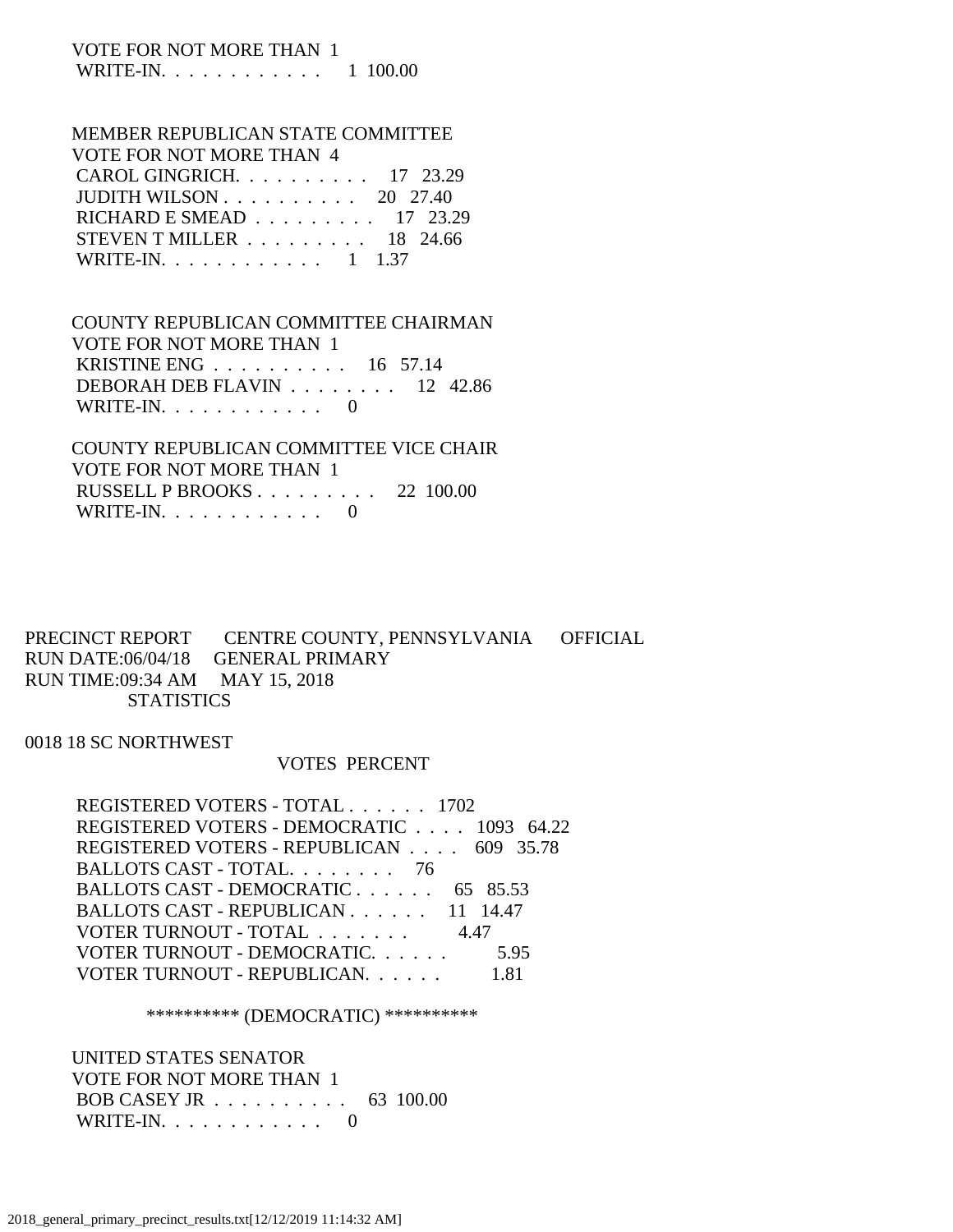**GOVERNOR**  VOTE FOR NOT MORE THAN 1 TOM WOLF. . . . . . . . . . . . 62 100.00 WRITE-IN.  $\ldots$  . . . . . . . . 0

#### LIEUTENANT GOVERNOR VOTE FOR NOT MORE THAN 1

| VOIE FOR NOT MORE THAN T                         |  |  |
|--------------------------------------------------|--|--|
| KATHI COZZONE $\ldots$ $\ldots$ $\ldots$ 8 13.33 |  |  |
| JOHN FETTERMAN. $\ldots$ 25 41.67                |  |  |
| MIKE STACK 5 8.33                                |  |  |
| RAY SOSA. 1 1.67                                 |  |  |
| NINA AHMAD 21 35.00                              |  |  |
| WRITE-IN. $\ldots$ 0                             |  |  |

 REPRESENTATIVE IN CONGRESS 12TH CONGRESSIONAL VOTE FOR NOT MORE THAN 1 JUDY HERSCHEL . . . . . . . . . . 27 41.54 MARC FRIEDENBERG . . . . . . . . . 38 58.46 WRITE-IN.  $\ldots$  . . . . . . . . 0

 SENATOR IN THE GENERAL ASSEMBLY 34TH SENATORIAL VOTE FOR NOT MORE THAN 1 EZRA NANES . . . . . . . . . . . 60 98.36 WRITE-IN. . . . . . . . . . . . 1 1.64

 REPRESENTATIVE IN THE GENERAL ASSEMBLY 77TH LEGISLATIVE VOTE FOR NOT MORE THAN 1 H SCOTT CONKLIN . . . . . . . . . 59 96.72 WRITE-IN. . . . . . . . . . . . 2 3.28

 MEMBER DEMOCRATIC STATE COMMITTEE VOTE FOR NOT MORE THAN 3 JOANNE TOSTI-VASEY . . . . . . . . 48 34.53 LAURA SHADLE . . . . . . . . . . 52 37.41 DAVID LOMISON . . . . . . . . . . 39 28.06 WRITE-IN. . . . . . . . . . . . 0

 DEMOCRATIC COMMITTEE PERSON 18 SC NORTHWEST (PREC-0018) VOTE FOR NOT MORE THAN 2 MALCOLM WOOLLEN . . . . . . . . . 54 91.53 WRITE-IN. . . . . . . . . . . . . 5 8.47

\*\*\*\*\*\*\*\*\*\* (REPUBLICAN) \*\*\*\*\*\*\*\*\*\*

 UNITED STATES SENATOR VOTE FOR NOT MORE THAN 1 JIM CHRISTIANA. . . . . . . . . . 5 45.45 LOU BARLETTA . . . . . . . . . . 6 54.55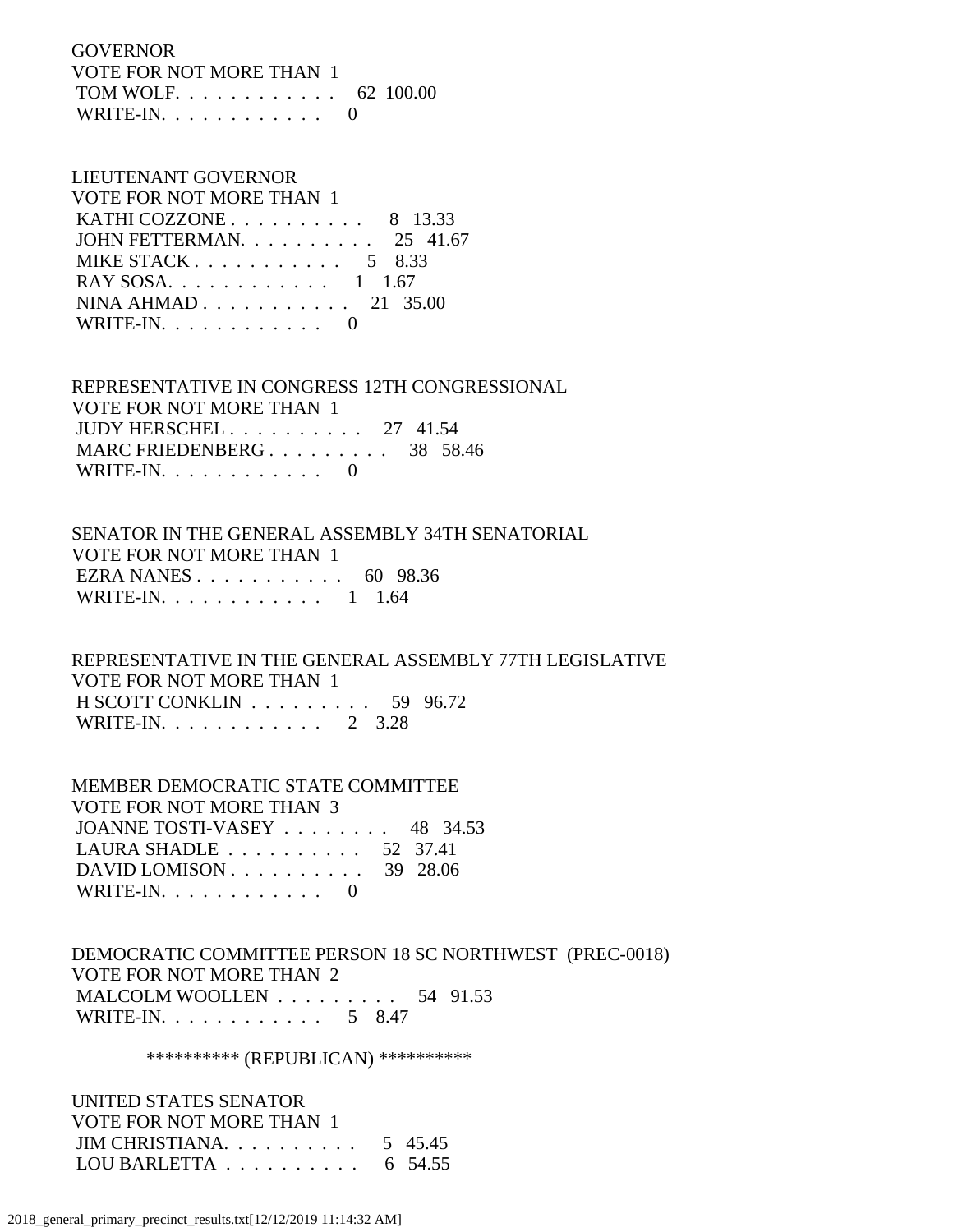| <b>GOVERNOR</b>                                    |  |
|----------------------------------------------------|--|
| VOTE FOR NOT MORE THAN 1                           |  |
| SCOTT R WAGNER. $\ldots$ $\ldots$ $\ldots$ 6 54.55 |  |
| PAUL MANGO 4 36.36                                 |  |
| LAURA ELLSWORTH $\ldots \ldots \ldots 1$ 9.09      |  |
| WRITE-IN. $\ldots$ 0                               |  |

 LIEUTENANT GOVERNOR VOTE FOR NOT MORE THAN 1 KATHY CODER. . . . . . . . . . . 0 DIANA IREY VAUGHAN . . . . . . . . 2 18.18 JEFF BARTOS. . . . . . . . . . . 7 63.64 PEG LUKSIK . . . . . . . . . . . 2 18.18 WRITE-IN.  $\ldots$  . . . . . . . . 0

 REPRESENTATIVE IN CONGRESS 12TH CONGRESSIONAL VOTE FOR NOT MORE THAN 1 DOUG MCLINKO . . . . . . . . . . 4 36.36 TOM MARINO . . . . . . . . . . . 7 63.64 WRITE-IN.  $\ldots$  . . . . . . . . 0

 SENATOR IN THE GENERAL ASSEMBLY 34TH SENATORIAL VOTE FOR NOT MORE THAN 1 JACOB D CORMAN III . . . . . . . . 10 100.00 WRITE-IN. . . . . . . . . . . . 0

# REPRESENTATIVE IN THE GENERAL ASSEMBLY 77TH LEGISLATIVE VOTE FOR NOT MORE THAN 1 WRITE-IN.  $\ldots$  . . . . . . . . . 0

 MEMBER REPUBLICAN STATE COMMITTEE VOTE FOR NOT MORE THAN 4 CAROL GINGRICH. . . . . . . . . . 5 25.00 JUDITH WILSON . . . . . . . . . . 5 25.00 RICHARD E SMEAD . . . . . . . . . 6 30.00 STEVEN T MILLER  $\ldots \ldots \ldots$  4 20.00 WRITE-IN. . . . . . . . . . . . 0

 COUNTY REPUBLICAN COMMITTEE CHAIRMAN VOTE FOR NOT MORE THAN 1 KRISTINE ENG . . . . . . . . . . 2 40.00 DEBORAH DEB FLAVIN . . . . . . . . 3 60.00 WRITE-IN.  $\ldots$  . . . . . . . . 0

COUNTY REPUBLICAN COMMITTEE VICE CHAIR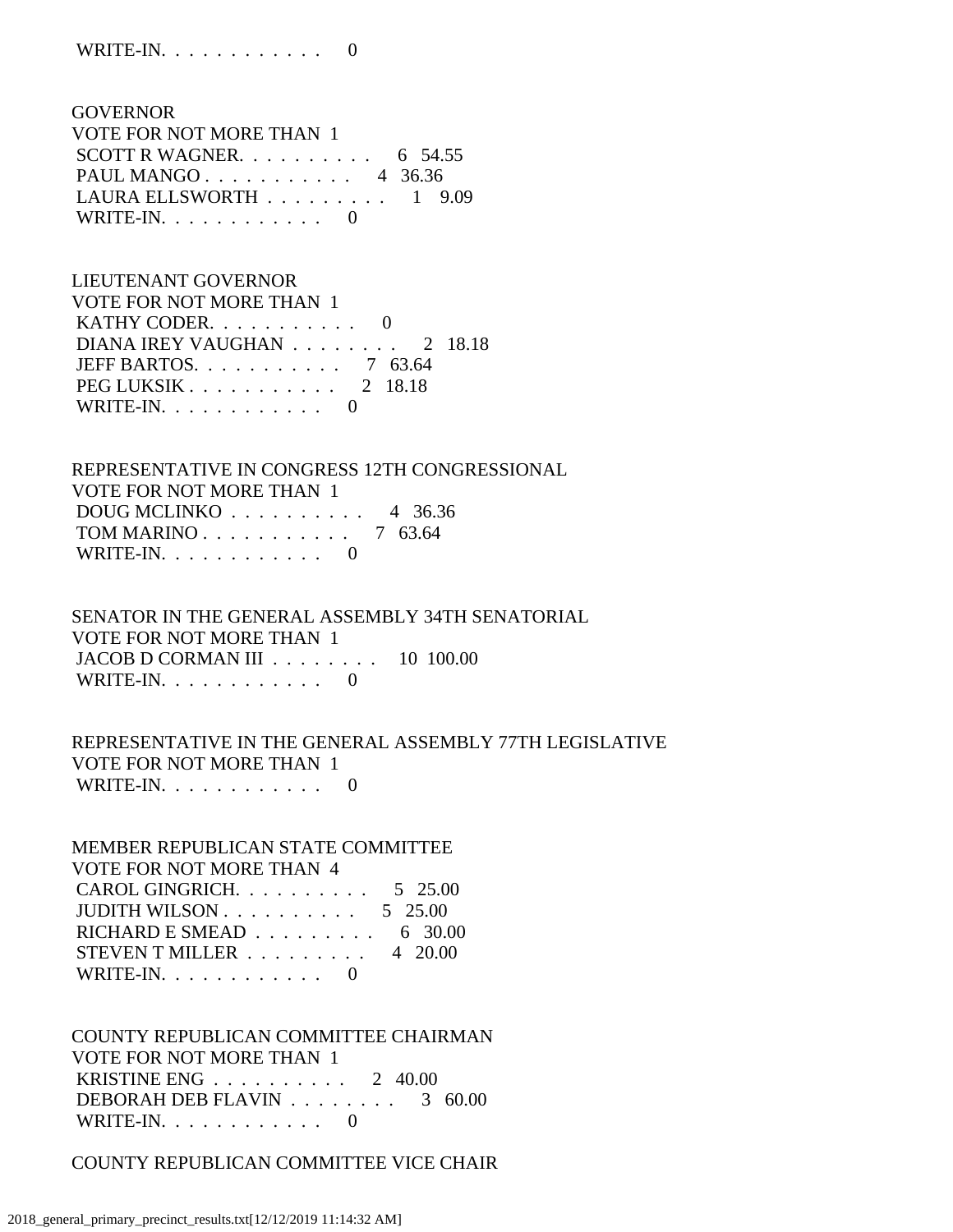VOTE FOR NOT MORE THAN 1 RUSSELL P BROOKS . . . . . . . . . 6 100.00 WRITE-IN.  $\ldots$  . . . . . . . . . 0

# PRECINCT REPORT CENTRE COUNTY, PENNSYLVANIA OFFICIAL RUN DATE:06/04/18 GENERAL PRIMARY RUN TIME:09:34 AM MAY 15, 2018 **STATISTICS**

0019 19 SC SOUTH 1

## VOTES PERCENT

| REGISTERED VOTERS - TOTAL 1483            |       |
|-------------------------------------------|-------|
| REGISTERED VOTERS - DEMOCRATIC 1049 70.73 |       |
| REGISTERED VOTERS - REPUBLICAN 434 29.27  |       |
| BALLOTS CAST - TOTAL. 217                 |       |
| BALLOTS CAST - DEMOCRATIC 168 77.42       |       |
| BALLOTS CAST - REPUBLICAN 49 22.58        |       |
| VOTER TURNOUT - TOTAL 14.63               |       |
| VOTER TURNOUT - DEMOCRATIC.               | 16.02 |
| VOTER TURNOUT - REPUBLICAN.               |       |

\*\*\*\*\*\*\*\*\*\* (DEMOCRATIC) \*\*\*\*\*\*\*\*\*\*

 UNITED STATES SENATOR VOTE FOR NOT MORE THAN 1 BOB CASEY JR . . . . . . . . . . 159 99.38 WRITE-IN. . . . . . . . . . . . . 1 .63

 GOVERNOR VOTE FOR NOT MORE THAN 1 TOM WOLF. . . . . . . . . . . . 160 98.77 WRITE-IN. . . . . . . . . . . . 2 1.23

 LIEUTENANT GOVERNOR VOTE FOR NOT MORE THAN 1 KATHI COZZONE . . . . . . . . . . 21 13.13 JOHN FETTERMAN. . . . . . . . . . 63 39.38 MIKE STACK . . . . . . . . . . . 11 6.88 RAY SOSA. . . . . . . . . . . . . 3 1.88 NINA AHMAD . . . . . . . . . . . 61 38.13 WRITE-IN.  $\ldots$  . . . . . . . . . 1 .63

 REPRESENTATIVE IN CONGRESS 12TH CONGRESSIONAL VOTE FOR NOT MORE THAN 1 JUDY HERSCHEL . . . . . . . . . . 40 23.95 MARC FRIEDENBERG . . . . . . . . . 126 75.45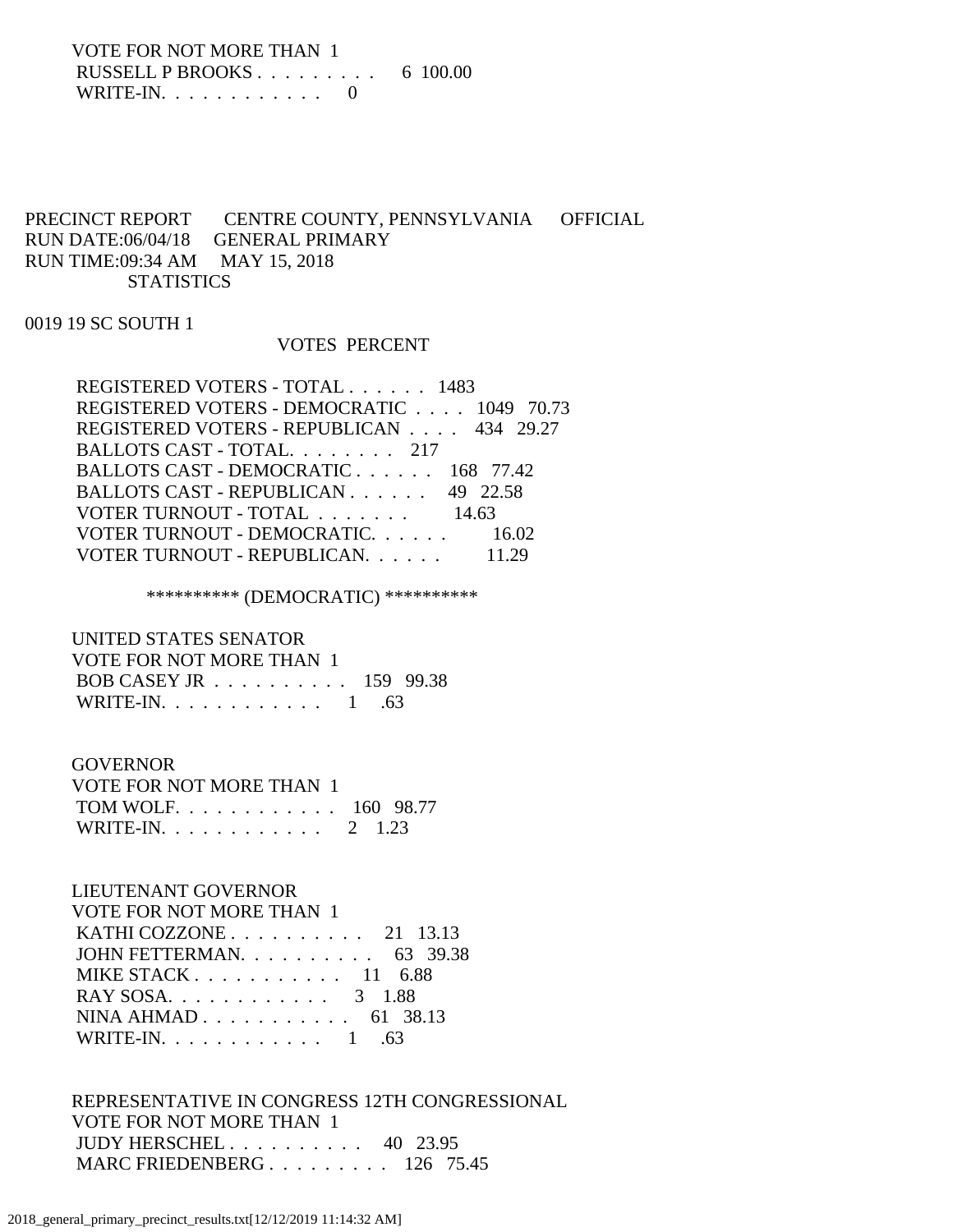WRITE-IN. . . . . . . . . . . . 1 .60

 SENATOR IN THE GENERAL ASSEMBLY 34TH SENATORIAL VOTE FOR NOT MORE THAN 1 EZRA NANES . . . . . . . . . . . 157 99.37 WRITE-IN.  $\ldots$  . . . . . . . . . 1 .63

 REPRESENTATIVE IN THE GENERAL ASSEMBLY 77TH LEGISLATIVE VOTE FOR NOT MORE THAN 1 H SCOTT CONKLIN . . . . . . . . . 157 98.13 WRITE-IN. . . . . . . . . . . . 3 1.88

 MEMBER DEMOCRATIC STATE COMMITTEE VOTE FOR NOT MORE THAN 3 JOANNE TOSTI-VASEY . . . . . . . . 116 32.22 LAURA SHADLE . . . . . . . . . . 130 36.11 DAVID LOMISON . . . . . . . . . . 113 31.39 WRITE-IN. . . . . . . . . . . . . 1 .28

 DEMOCRATIC COMMITTEE PERSON 19 SC SOUTH 1 (PREC-0019) VOTE FOR NOT MORE THAN 2 MARGARET PEG DOBRINSKA . . . . . . . 147 96.08 WRITE-IN. . . . . . . . . . . . . 6 3.92

\*\*\*\*\*\*\*\*\*\*\* (REPUBLICAN) \*\*\*\*\*\*\*\*\*\*\*

 UNITED STATES SENATOR VOTE FOR NOT MORE THAN 1 JIM CHRISTIANA. . . . . . . . . . 26 57.78 LOU BARLETTA . . . . . . . . . . 19 42.22 WRITE-IN.  $\ldots$  . . . . . . . . 0

#### GOVERNOR

 VOTE FOR NOT MORE THAN 1 SCOTT R WAGNER. . . . . . . . . . 18 37.50 PAUL MANGO . . . . . . . . . . . 10 20.83 LAURA ELLSWORTH . . . . . . . . . 20 41.67 WRITE-IN. . . . . . . . . . . . 0

#### LIEUTENANT GOVERNOR

 VOTE FOR NOT MORE THAN 1 KATHY CODER. . . . . . . . . . . 14 31.11 DIANA IREY VAUGHAN . . . . . . . . 7 15.56 JEFF BARTOS. . . . . . . . . . . 12 26.67 PEG LUKSIK . . . . . . . . . . . 12 26.67 WRITE-IN.  $\ldots$  . . . . . . . . 0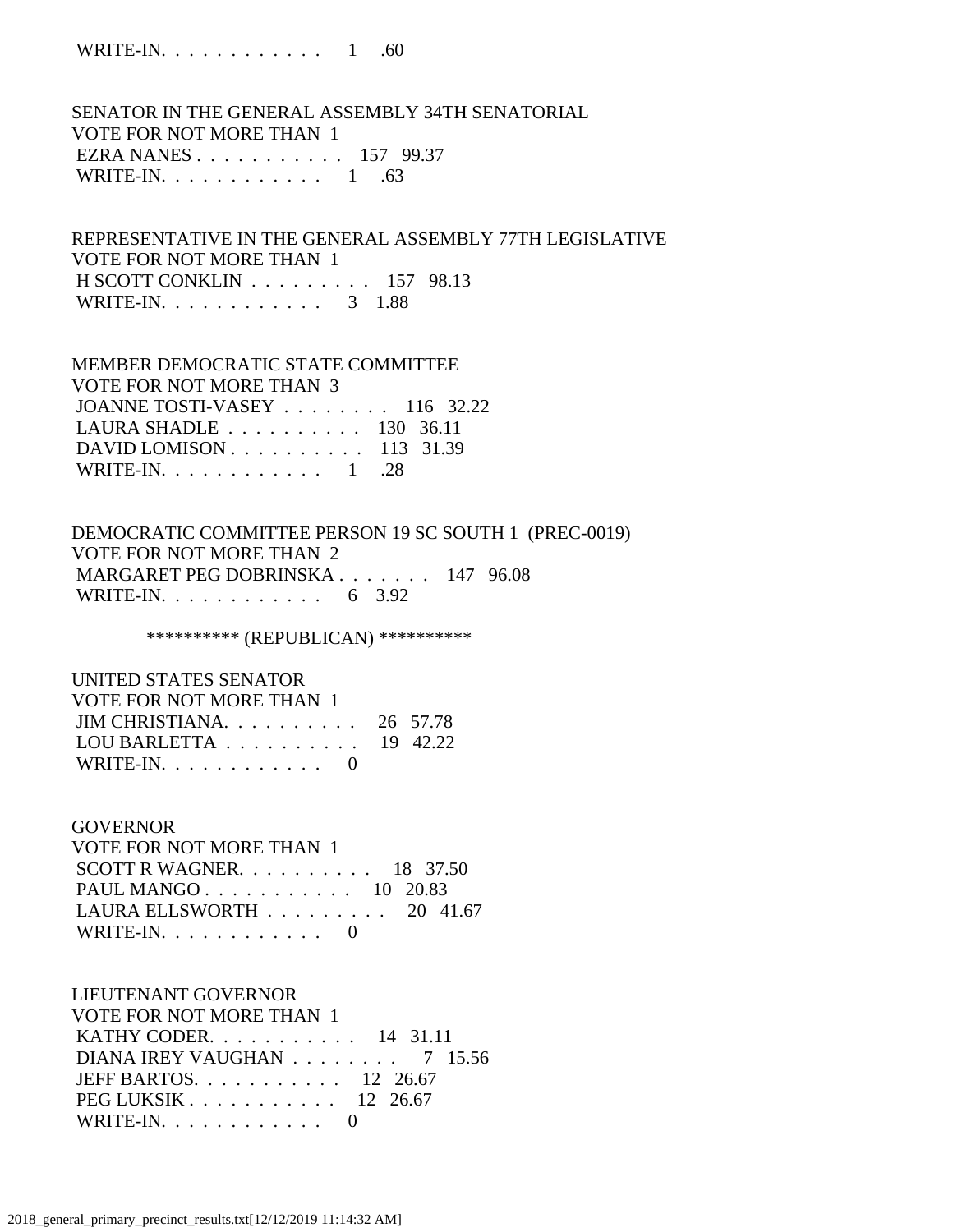REPRESENTATIVE IN CONGRESS 12TH CONGRESSIONAL VOTE FOR NOT MORE THAN 1 DOUG MCLINKO . . . . . . . . . . 16 37.21 TOM MARINO . . . . . . . . . . . 26 60.47 WRITE-IN. . . . . . . . . . . . 1 2.33

 SENATOR IN THE GENERAL ASSEMBLY 34TH SENATORIAL VOTE FOR NOT MORE THAN 1 JACOB D CORMAN III . . . . . . . . 42 97.67 WRITE-IN. . . . . . . . . . . . 1 2.33

 REPRESENTATIVE IN THE GENERAL ASSEMBLY 77TH LEGISLATIVE VOTE FOR NOT MORE THAN 1 WRITE-IN. . . . . . . . . . . . . 3 100.00

| MEMBER REPUBLICAN STATE COMMITTEE                      |  |
|--------------------------------------------------------|--|
| VOTE FOR NOT MORE THAN 4                               |  |
| CAROL GINGRICH. $\ldots$ 25 21.55                      |  |
| JUDITH WILSON $\ldots$ $\ldots$ $\ldots$ 32 27.59      |  |
| RICHARD E SMEAD $\ldots \ldots \ldots \ldots$ 30 25.86 |  |
| STEVEN T MILLER $\ldots \ldots \ldots 29$ 25.00        |  |
| WRITE-IN. $\ldots$ 0                                   |  |

# COUNTY REPUBLICAN COMMITTEE CHAIRMAN VOTE FOR NOT MORE THAN 1 KRISTINE ENG . . . . . . . . . . 29 74.36 DEBORAH DEB FLAVIN . . . . . . . . 10 25.64

WRITE-IN.  $\ldots$  . . . . . . . . . 0

# COUNTY REPUBLICAN COMMITTEE VICE CHAIR VOTE FOR NOT MORE THAN 1

 RUSSELL P BROOKS . . . . . . . . . 37 100.00 WRITE-IN. . . . . . . . . . . . 0

PRECINCT REPORT CENTRE COUNTY, PENNSYLVANIA OFFICIAL RUN DATE:06/04/18 GENERAL PRIMARY RUN TIME:09:34 AM MAY 15, 2018 **STATISTICS** 

0020 20 SC SOUTH 2

## VOTES PERCENT

 REGISTERED VOTERS - TOTAL . . . . . . 1164 REGISTERED VOTERS - DEMOCRATIC . . . . 753 64.69 REGISTERED VOTERS - REPUBLICAN . . . . 411 35.31 BALLOTS CAST - TOTAL. . . . . . . . 435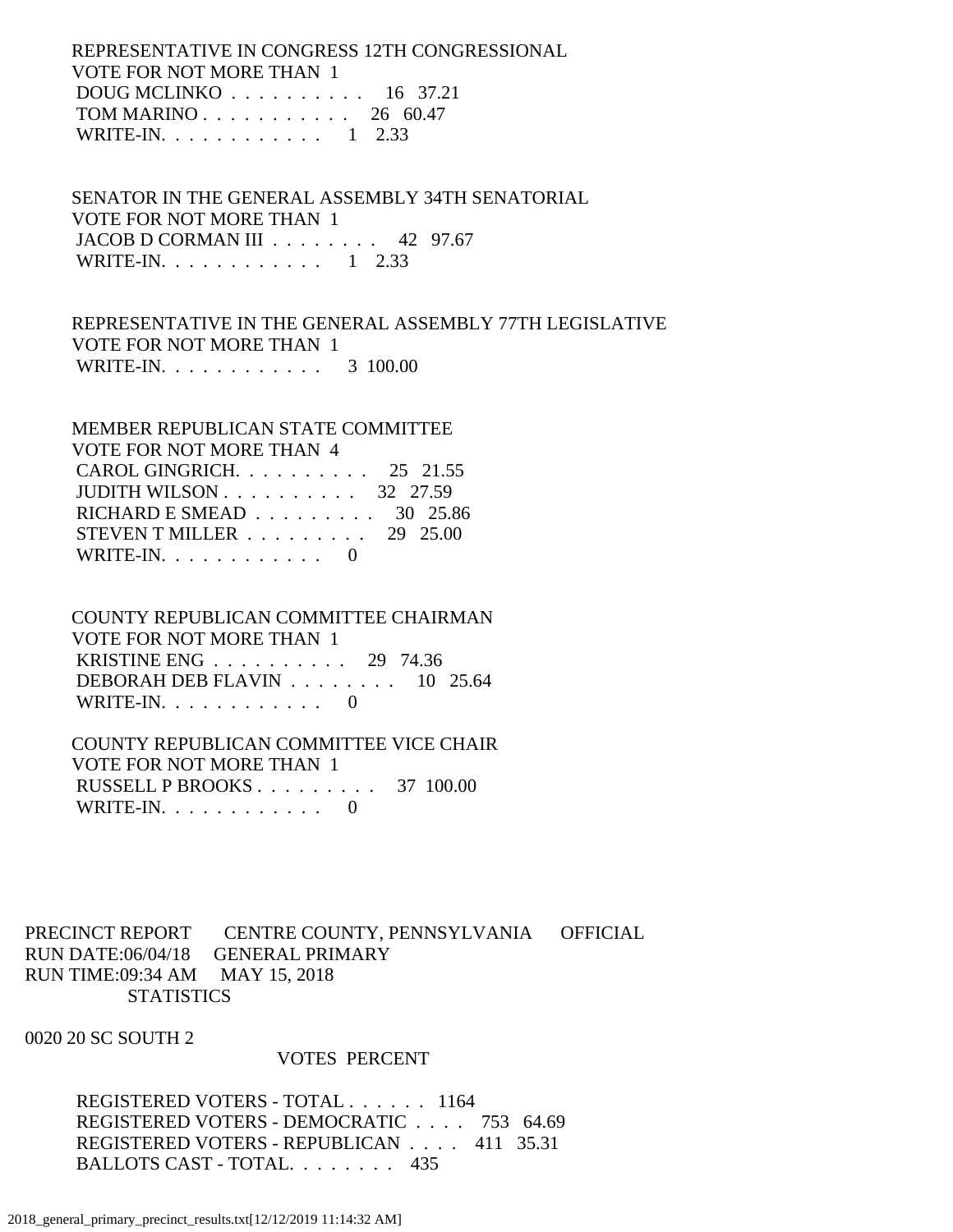| BALLOTS CAST - DEMOCRATIC 312 71.72                |       |
|----------------------------------------------------|-------|
| BALLOTS CAST - REPUBLICAN 123 28.28                |       |
| VOTER TURNOUT - TOTAL $\ldots \ldots \ldots$ 37.37 |       |
| VOTER TURNOUT - DEMOCRATIC.                        | 41.43 |
| VOTER TURNOUT - REPUBLICAN.                        | 29.93 |

#### \*\*\*\*\*\*\*\*\*\* (DEMOCRATIC) \*\*\*\*\*\*\*\*\*\*

 UNITED STATES SENATOR VOTE FOR NOT MORE THAN 1 BOB CASEY JR . . . . . . . . . . 300 99.67 WRITE-IN. . . . . . . . . . . . 1 .33

# **GOVERNOR**  VOTE FOR NOT MORE THAN 1 TOM WOLF. . . . . . . . . . . . 297 99.66

| WRITE-IN. $\ldots$ |  |  |  |  |  |  |  |  |  |  |  |  |  |  |  |
|--------------------|--|--|--|--|--|--|--|--|--|--|--|--|--|--|--|
|--------------------|--|--|--|--|--|--|--|--|--|--|--|--|--|--|--|

# LIEUTENANT GOVERNOR

| VOTE FOR NOT MORE THAN 1        |
|---------------------------------|
| KATHI COZZONE $\ldots$ 46 15.70 |
| JOHN FETTERMAN. 102 34.81       |
| MIKE STACK $62.05$              |
| RAY SOSA. 8 2.73                |
| NINA AHMAD 130 44.37            |
| WRITE-IN. 1 .34                 |
|                                 |

## REPRESENTATIVE IN CONGRESS 12TH CONGRESSIONAL VOTE FOR NOT MORE THAN 1 JUDY HERSCHEL . . . . . . . . . . 78 25.32 MARC FRIEDENBERG . . . . . . . . . 230 74.68 WRITE-IN.  $\ldots$  . . . . . . . . 0

 SENATOR IN THE GENERAL ASSEMBLY 34TH SENATORIAL VOTE FOR NOT MORE THAN 1 EZRA NANES . . . . . . . . . . . 284 100.00 WRITE-IN.  $\ldots$  . . . . . . . . . 0

# REPRESENTATIVE IN THE GENERAL ASSEMBLY 77TH LEGISLATIVE VOTE FOR NOT MORE THAN 1 H SCOTT CONKLIN . . . . . . . . . 287 99.31 WRITE-IN. . . . . . . . . . . . . 2 .69

 MEMBER DEMOCRATIC STATE COMMITTEE VOTE FOR NOT MORE THAN 3 JOANNE TOSTI-VASEY . . . . . . . . 228 33.68 LAURA SHADLE . . . . . . . . . . 247 36.48 DAVID LOMISON . . . . . . . . . . 199 29.39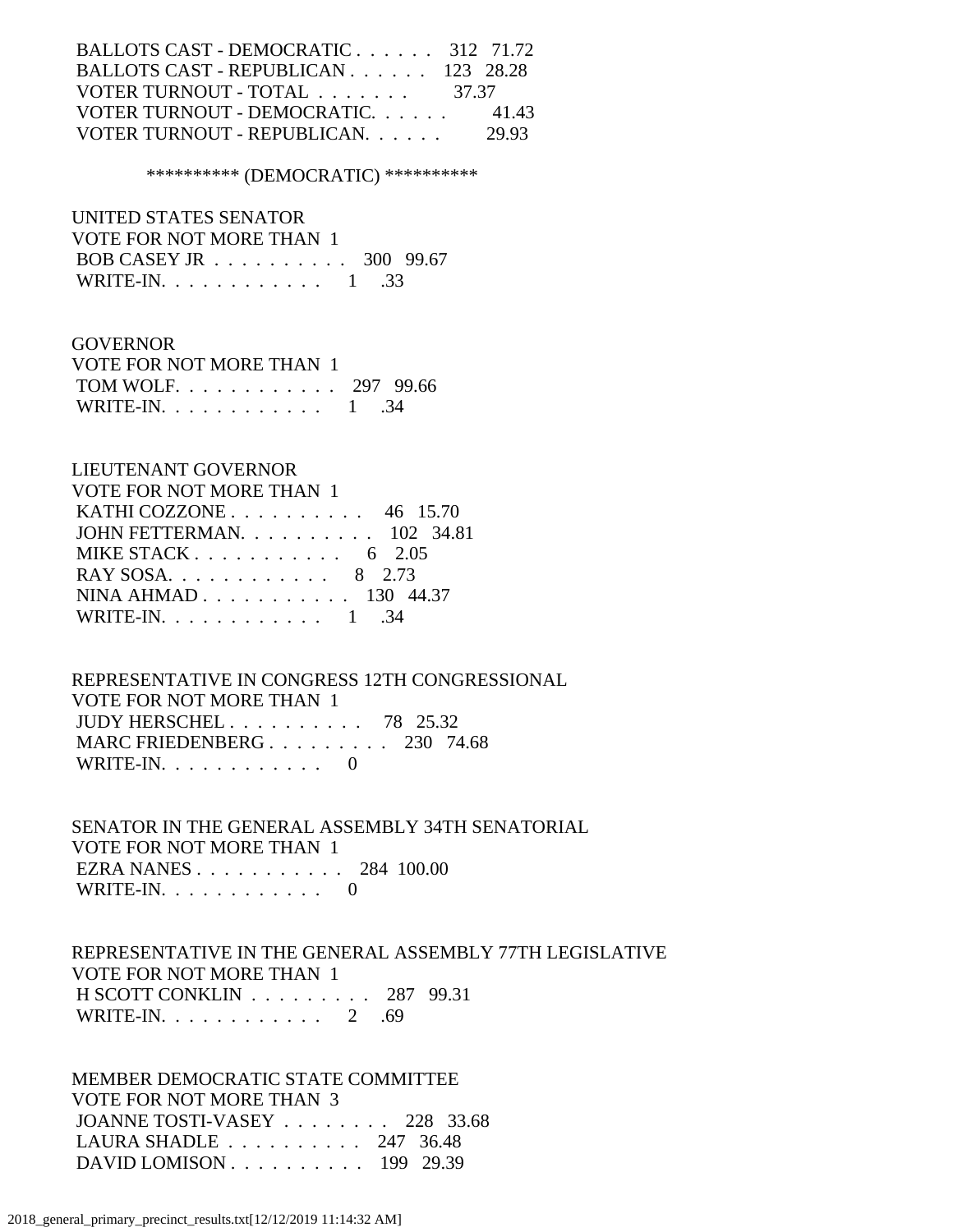DEMOCRATIC COMMITTEE PERSON 20 SC SOUTH 2 (PREC-0020) VOTE FOR NOT MORE THAN 2 ARTHUR E GOLDSCHMIDT JR. . . . . . . 284 94.67 WRITE-IN. . . . . . . . . . . . 16 5.33

\*\*\*\*\*\*\*\*\*\* (REPUBLICAN) \*\*\*\*\*\*\*\*\*\*

| UNITED STATES SENATOR                               |  |
|-----------------------------------------------------|--|
| VOTE FOR NOT MORE THAN 1                            |  |
| $JIM$ CHRISTIANA. 41 36.94                          |  |
| LOU BARLETTA $\ldots \ldots \ldots \ldots$ 66 59.46 |  |
| WRITE-IN. 4 3.60                                    |  |

#### GOVERNOR

| VOTE FOR NOT MORE THAN 1                        |  |  |
|-------------------------------------------------|--|--|
| SCOTT R WAGNER. $\ldots$ 43 35.54               |  |  |
| PAUL MANGO 30 24.79                             |  |  |
| LAURA ELLSWORTH $\ldots \ldots \ldots$ 47 38.84 |  |  |
| WRITE-IN. $\ldots$ 1 .83                        |  |  |

#### LIEUTENANT GOVERNOR

| VOTE FOR NOT MORE THAN 1                                |  |
|---------------------------------------------------------|--|
| KATHY CODER. 31 27.93                                   |  |
| DIANA IREY VAUGHAN $\ldots \ldots \ldots$ 20 18.02      |  |
| JEFF BARTOS. $\ldots$ 40 36.04                          |  |
| PEG LUKSIK $\ldots$ $\ldots$ $\ldots$ $\ldots$ 20 18.02 |  |
| WRITE-IN. $\ldots$ 0                                    |  |

 REPRESENTATIVE IN CONGRESS 12TH CONGRESSIONAL VOTE FOR NOT MORE THAN 1 DOUG MCLINKO . . . . . . . . . . 38 34.86 TOM MARINO . . . . . . . . . . . 69 63.30 WRITE-IN. . . . . . . . . . . . 2 1.83

 SENATOR IN THE GENERAL ASSEMBLY 34TH SENATORIAL VOTE FOR NOT MORE THAN 1 JACOB D CORMAN III . . . . . . . . 104 97.20 WRITE-IN. . . . . . . . . . . . . 3 2.80

 REPRESENTATIVE IN THE GENERAL ASSEMBLY 77TH LEGISLATIVE VOTE FOR NOT MORE THAN 1 WRITE-IN. . . . . . . . . . . . 13 100.00

 MEMBER REPUBLICAN STATE COMMITTEE VOTE FOR NOT MORE THAN 4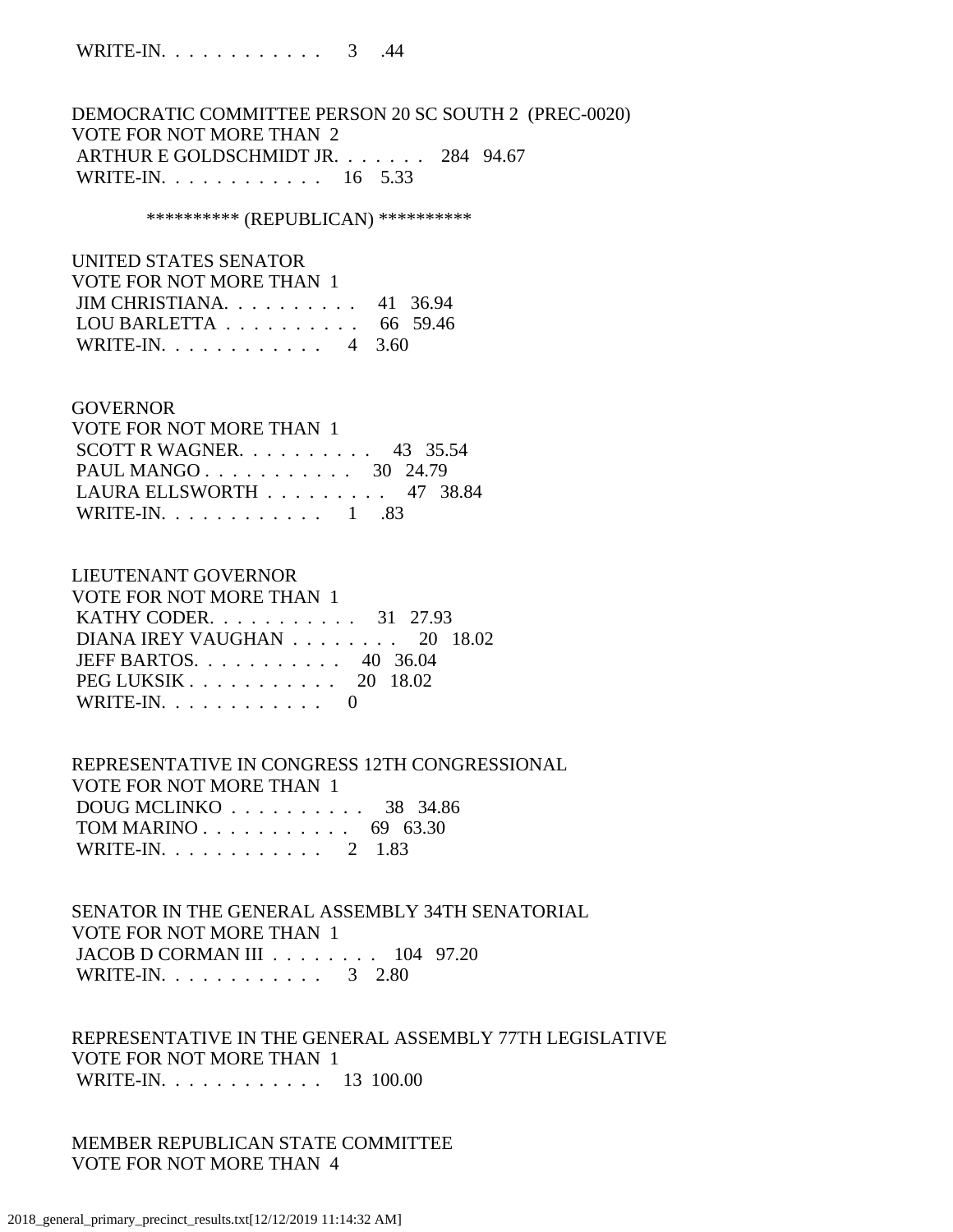| CAROL GINGRICH. $\ldots$ 79 24.31                      |  |
|--------------------------------------------------------|--|
| JUDITH WILSON $\ldots$ $\ldots$ $\ldots$ 83 25.54      |  |
| RICHARD E SMEAD $\ldots \ldots \ldots \ldots$ 81 24.92 |  |
| STEVEN T MILLER $\ldots \ldots \ldots$ 77 23.69        |  |
| WRITE-IN. 5 1.54                                       |  |

 COUNTY REPUBLICAN COMMITTEE CHAIRMAN VOTE FOR NOT MORE THAN 1 KRISTINE ENG . . . . . . . . . . 49 48.51 DEBORAH DEB FLAVIN . . . . . . . . 51 50.50 WRITE-IN. . . . . . . . . . . . . 1 .99

 COUNTY REPUBLICAN COMMITTEE VICE CHAIR VOTE FOR NOT MORE THAN 1 RUSSELL P BROOKS . . . . . . . . . 94 96.91 WRITE-IN. . . . . . . . . . . . . 3 3.09

PRECINCT REPORT CENTRE COUNTY, PENNSYLVANIA OFFICIAL RUN DATE:06/04/18 GENERAL PRIMARY RUN TIME:09:34 AM MAY 15, 2018 **STATISTICS** 

0021 21 SC SOUTHEAST

#### VOTES PERCENT

| REGISTERED VOTERS - TOTAL 919            |       |
|------------------------------------------|-------|
| REGISTERED VOTERS - DEMOCRATIC 639 69.53 |       |
| REGISTERED VOTERS - REPUBLICAN 280 30.47 |       |
| BALLOTS CAST - TOTAL. 302                |       |
| BALLOTS CAST - DEMOCRATIC 247 81.79      |       |
| BALLOTS CAST - REPUBLICAN 55 18.21       |       |
| VOTER TURNOUT - TOTAL 32.86              |       |
| VOTER TURNOUT - DEMOCRATIC.              | 38.65 |
| VOTER TURNOUT - REPUBLICAN.              |       |
|                                          |       |

\*\*\*\*\*\*\*\*\*\* (DEMOCRATIC) \*\*\*\*\*\*\*\*\*\*

| UNITED STATES SENATOR    |  |
|--------------------------|--|
| VOTE FOR NOT MORE THAN 1 |  |
| BOB CASEY JR 238 99.58   |  |
| WRITE-IN. $\ldots$ 1 .42 |  |

**GOVERNOR**  VOTE FOR NOT MORE THAN 1 TOM WOLF. . . . . . . . . . . . 236 99.16 WRITE-IN. . . . . . . . . . . . 2 .84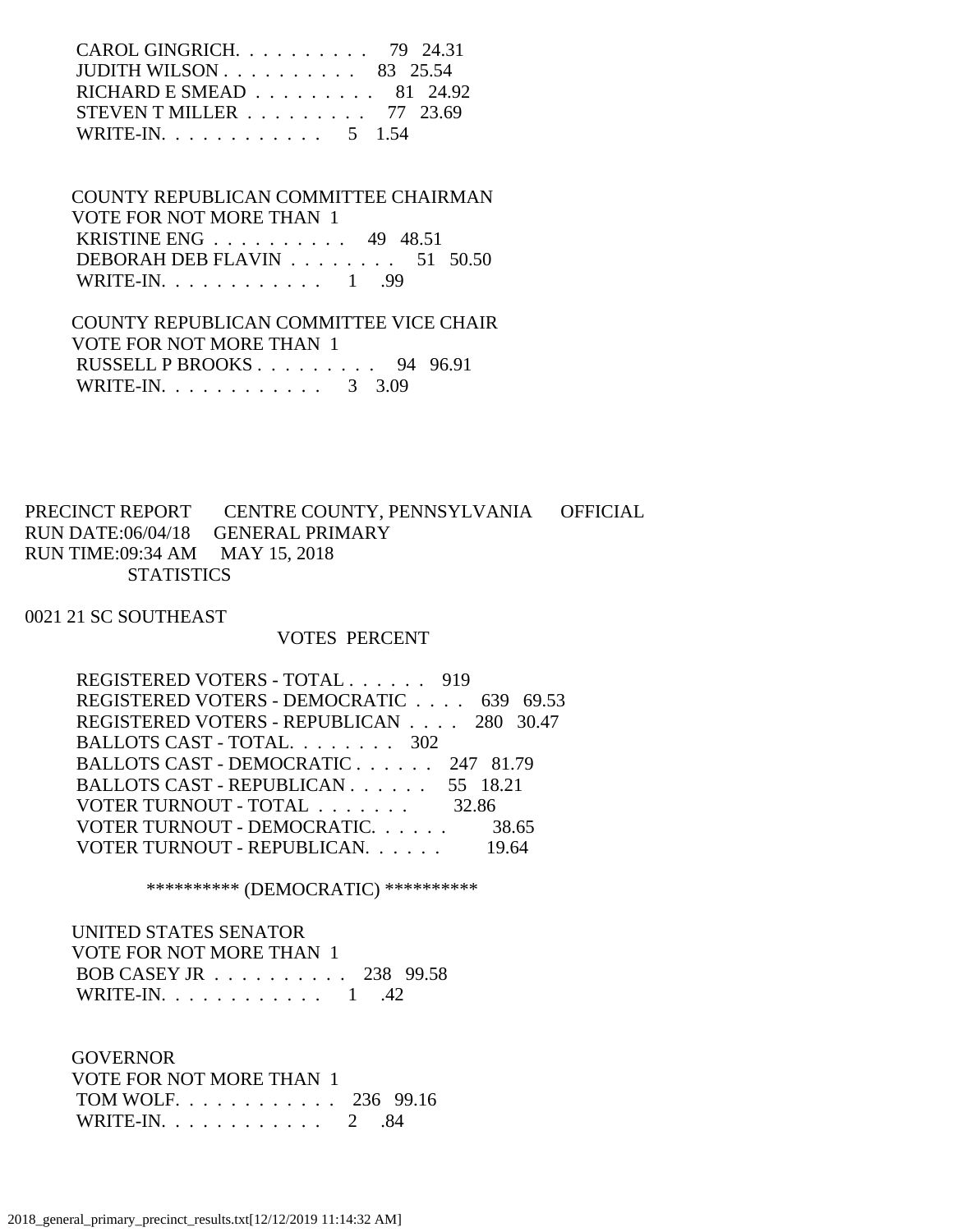LIEUTENANT GOVERNOR VOTE FOR NOT MORE THAN 1 KATHI COZZONE . . . . . . . . . . 29 12.45 JOHN FETTERMAN. . . . . . . . . . 104 44.64 MIKE STACK . . . . . . . . . . . 10 4.29 RAY SOSA. . . . . . . . . . . . . 5 2.15 NINA AHMAD . . . . . . . . . . . 84 36.05 WRITE-IN. . . . . . . . . . . . 1 .43

 REPRESENTATIVE IN CONGRESS 12TH CONGRESSIONAL VOTE FOR NOT MORE THAN 1 JUDY HERSCHEL . . . . . . . . . . 45 18.44 MARC FRIEDENBERG . . . . . . . . . 198 81.15 WRITE-IN. . . . . . . . . . . . 1 .41

 SENATOR IN THE GENERAL ASSEMBLY 34TH SENATORIAL VOTE FOR NOT MORE THAN 1 EZRA NANES . . . . . . . . . . . 230 99.57 WRITE-IN. . . . . . . . . . . . 1 .43

 REPRESENTATIVE IN THE GENERAL ASSEMBLY 77TH LEGISLATIVE VOTE FOR NOT MORE THAN 1 H SCOTT CONKLIN . . . . . . . . . 222 99.11 WRITE-IN. . . . . . . . . . . . . 2 .89

 MEMBER DEMOCRATIC STATE COMMITTEE VOTE FOR NOT MORE THAN 3 JOANNE TOSTI-VASEY . . . . . . . . 183 33.64 LAURA SHADLE . . . . . . . . . . 195 35.85 DAVID LOMISON . . . . . . . . . . 163 29.96 WRITE-IN. . . . . . . . . . . . 3 .55

 DEMOCRATIC COMMITTEE PERSON 21 SC SOUTHEAST (PREC-0021) VOTE FOR NOT MORE THAN 2 JESSE L BARLOW. . . . . . . . . . 210 91.30 WRITE-IN. . . . . . . . . . . . 20 8.70

\*\*\*\*\*\*\*\*\*\* (REPUBLICAN) \*\*\*\*\*\*\*\*\*\*

 UNITED STATES SENATOR VOTE FOR NOT MORE THAN 1 JIM CHRISTIANA. . . . . . . . . . 16 29.63 LOU BARLETTA . . . . . . . . . . 37 68.52 WRITE-IN. . . . . . . . . . . . 1 1.85

**GOVERNOR**  VOTE FOR NOT MORE THAN 1 SCOTT R WAGNER. . . . . . . . . . 19 36.54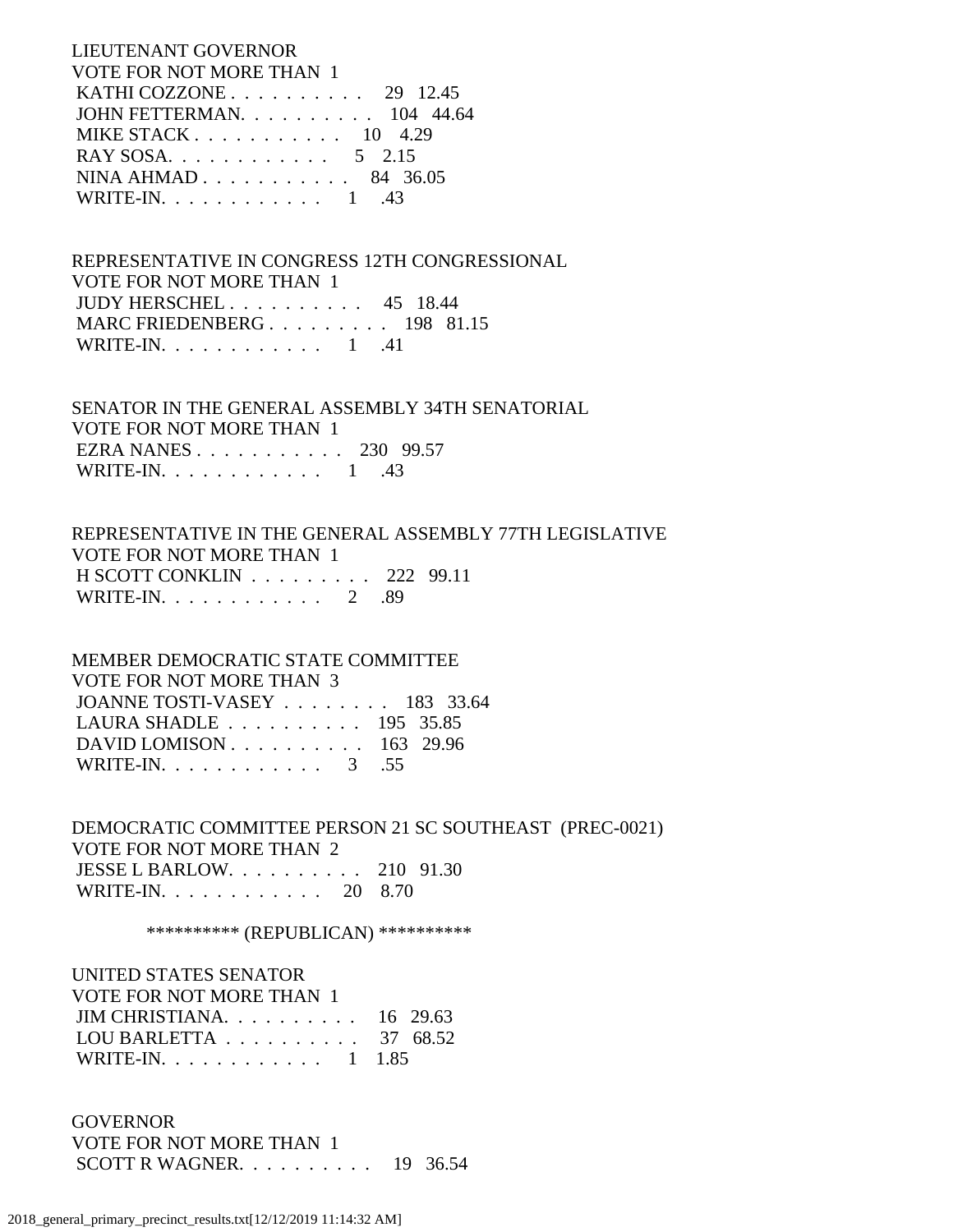PAUL MANGO . . . . . . . . . . . 13 25.00 LAURA ELLSWORTH . . . . . . . . . 19 36.54 WRITE-IN. . . . . . . . . . . . 1 1.92

# LIEUTENANT GOVERNOR VOTE FOR NOT MORE THAN 1 KATHY CODER. . . . . . . . . . . 9 18.37 DIANA IREY VAUGHAN . . . . . . . . 10 20.41 JEFF BARTOS. . . . . . . . . . . 22 44.90 PEG LUKSIK . . . . . . . . . . . 7 14.29 WRITE-IN. . . . . . . . . . . . 1 2.04

 REPRESENTATIVE IN CONGRESS 12TH CONGRESSIONAL VOTE FOR NOT MORE THAN 1 DOUG MCLINKO . . . . . . . . . . 17 35.42 TOM MARINO . . . . . . . . . . . 29 60.42 WRITE-IN. . . . . . . . . . . . . 2 4.17

 SENATOR IN THE GENERAL ASSEMBLY 34TH SENATORIAL VOTE FOR NOT MORE THAN 1 JACOB D CORMAN III . . . . . . . . 46 95.83 WRITE-IN. . . . . . . . . . . . 2 4.17

 REPRESENTATIVE IN THE GENERAL ASSEMBLY 77TH LEGISLATIVE VOTE FOR NOT MORE THAN 1 WRITE-IN. . . . . . . . . . . . . 6 100.00

#### MEMBER REPUBLICAN STATE COMMITTEE VOTE FOR NOT MORE THAN 4

| VOIETON NOI MONE HIAN 4                              |                                                 |
|------------------------------------------------------|-------------------------------------------------|
| CAROL GINGRICH. $\ldots$ 39 23.21                    |                                                 |
| JUDITH WILSON $\ldots \ldots \ldots \ldots$ 42 25.00 |                                                 |
|                                                      | RICHARD E SMEAD $\ldots \ldots \ldots$ 44 26.19 |
| STEVEN T MILLER $\ldots \ldots \ldots$ 40 23.81      |                                                 |
| WRITE-IN. 3 1.79                                     |                                                 |

 COUNTY REPUBLICAN COMMITTEE CHAIRMAN VOTE FOR NOT MORE THAN 1 KRISTINE ENG . . . . . . . . . . 34 70.83 DEBORAH DEB FLAVIN . . . . . . . . 14 29.17 WRITE-IN. . . . . . . . . . . . 0

 COUNTY REPUBLICAN COMMITTEE VICE CHAIR VOTE FOR NOT MORE THAN 1 RUSSELL P BROOKS . . . . . . . . . 46 100.00 WRITE-IN. . . . . . . . . . . . 0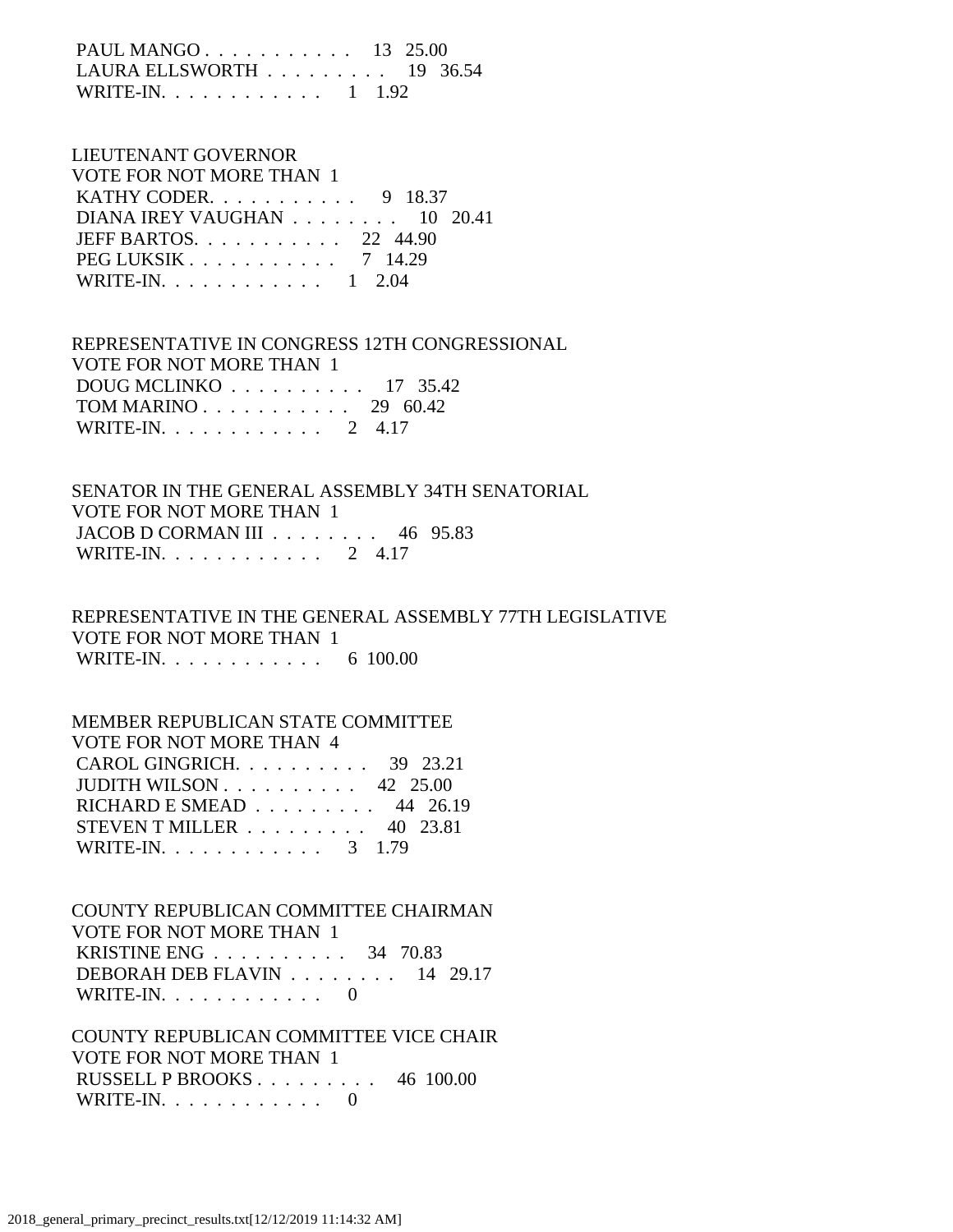# PRECINCT REPORT CENTRE COUNTY, PENNSYLVANIA OFFICIAL RUN DATE:06/04/18 GENERAL PRIMARY RUN TIME:09:34 AM MAY 15, 2018 **STATISTICS**

# 0022 22 SC SOUTH CENTRAL 1

## VOTES PERCENT

| REGISTERED VOTERS - TOTAL 625            |          |
|------------------------------------------|----------|
| REGISTERED VOTERS - DEMOCRATIC 430 68.80 |          |
| REGISTERED VOTERS - REPUBLICAN 195 31.20 |          |
| BALLOTS CAST - TOTAL. 60                 |          |
| BALLOTS CAST - DEMOCRATIC                | 49 81.67 |
| BALLOTS CAST - REPUBLICAN 11 18.33       |          |
| VOTER TURNOUT - TOTAL                    | 9.60     |
| VOTER TURNOUT - DEMOCRATIC.              | 11.40    |
| VOTER TURNOUT - REPUBLICAN.              |          |

\*\*\*\*\*\*\*\*\*\* (DEMOCRATIC) \*\*\*\*\*\*\*\*\*\*

| UNITED STATES SENATOR                                |  |
|------------------------------------------------------|--|
| VOTE FOR NOT MORE THAN 1                             |  |
| BOB CASEY JR $\ldots \ldots \ldots \ldots 46$ 100.00 |  |
| WRITE-IN. $\ldots$ 0                                 |  |

#### **GOVERNOR**

| VOTE FOR NOT MORE THAN 1 |  |
|--------------------------|--|
| TOM WOLF 46 100.00       |  |
| WRITE-IN. $\ldots$ 0     |  |

# LIEUTENANT GOVERNOR

| VOTE FOR NOT MORE THAN 1                            |  |
|-----------------------------------------------------|--|
| KATHI COZZONE $\ldots \ldots \ldots \ldots 5$ 10.64 |  |
| JOHN FETTERMAN. 23 48.94                            |  |
| MIKE STACK 4 8.51                                   |  |
|                                                     |  |
| NINA AHMAD $15$ 31.91                               |  |
| WRITE-IN. $\ldots$ 0                                |  |

# REPRESENTATIVE IN CONGRESS 12TH CONGRESSIONAL VOTE FOR NOT MORE THAN 1 JUDY HERSCHEL . . . . . . . . . . 17 36.17 MARC FRIEDENBERG . . . . . . . . . 30 63.83 WRITE-IN. . . . . . . . . . . . 0

 SENATOR IN THE GENERAL ASSEMBLY 34TH SENATORIAL VOTE FOR NOT MORE THAN 1 EZRA NANES . . . . . . . . . . . 43 100.00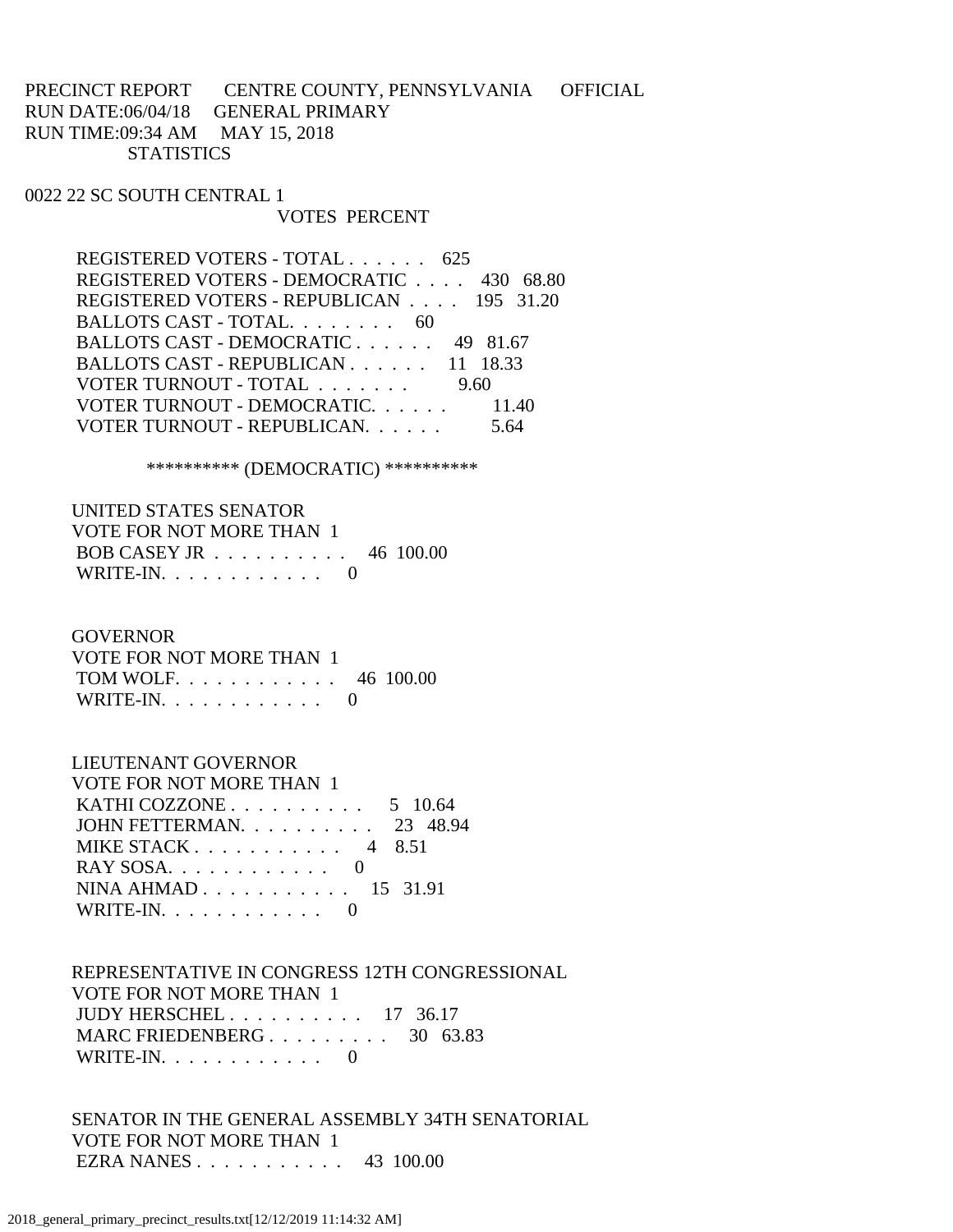REPRESENTATIVE IN THE GENERAL ASSEMBLY 77TH LEGISLATIVE VOTE FOR NOT MORE THAN 1 H SCOTT CONKLIN . . . . . . . . . 41 100.00 WRITE-IN.  $\ldots$  . . . . . . . . 0

# MEMBER DEMOCRATIC STATE COMMITTEE VOTE FOR NOT MORE THAN 3 JOANNE TOSTI-VASEY . . . . . . . . 35 33.98 LAURA SHADLE . . . . . . . . . . 38 36.89 DAVID LOMISON . . . . . . . . . . 30 29.13 WRITE-IN.  $\ldots$  . . . . . . . . 0

# DEMOCRATIC COMMITTEE PERSON 22 SC SOUTH CENTRAL 1 (PREC VOTE FOR NOT MORE THAN 2 WRITE-IN. . . . . . . . . . . . 7 100.00

\*\*\*\*\*\*\*\*\*\* (REPUBLICAN) \*\*\*\*\*\*\*\*\*\*

# UNITED STATES SENATOR VOTE FOR NOT MORE THAN 1 JIM CHRISTIANA. . . . . . . . . . 5 50.00 LOU BARLETTA . . . . . . . . . . 5 50.00 WRITE-IN.  $\ldots$  . . . . . . . . 0

## GOVERNOR

| VOTE FOR NOT MORE THAN 1            |  |
|-------------------------------------|--|
| SCOTT R WAGNER. $\ldots$ 2 18.18    |  |
| PAUL MANGO 5 45.45                  |  |
| LAURA ELLSWORTH $\ldots$ ,  4 36.36 |  |
| WRITE-IN. $\ldots$ 0                |  |

# LIEUTENANT GOVERNOR

| VOTE FOR NOT MORE THAN 1                          |
|---------------------------------------------------|
| KATHY CODER. $\ldots$ 2 20.00                     |
| DIANA IREY VAUGHAN $\ldots \ldots \ldots$ 6 60.00 |
| JEFF BARTOS. $\ldots$ , 2 20.00                   |
| PEG LUKSIK                                        |
| WRITE-IN. $\ldots$ 0                              |

# REPRESENTATIVE IN CONGRESS 12TH CONGRESSIONAL VOTE FOR NOT MORE THAN 1 DOUG MCLINKO . . . . . . . . . . 3 30.00 TOM MARINO . . . . . . . . . . . 7 70.00 WRITE-IN.  $\ldots$  . . . . . . . . 0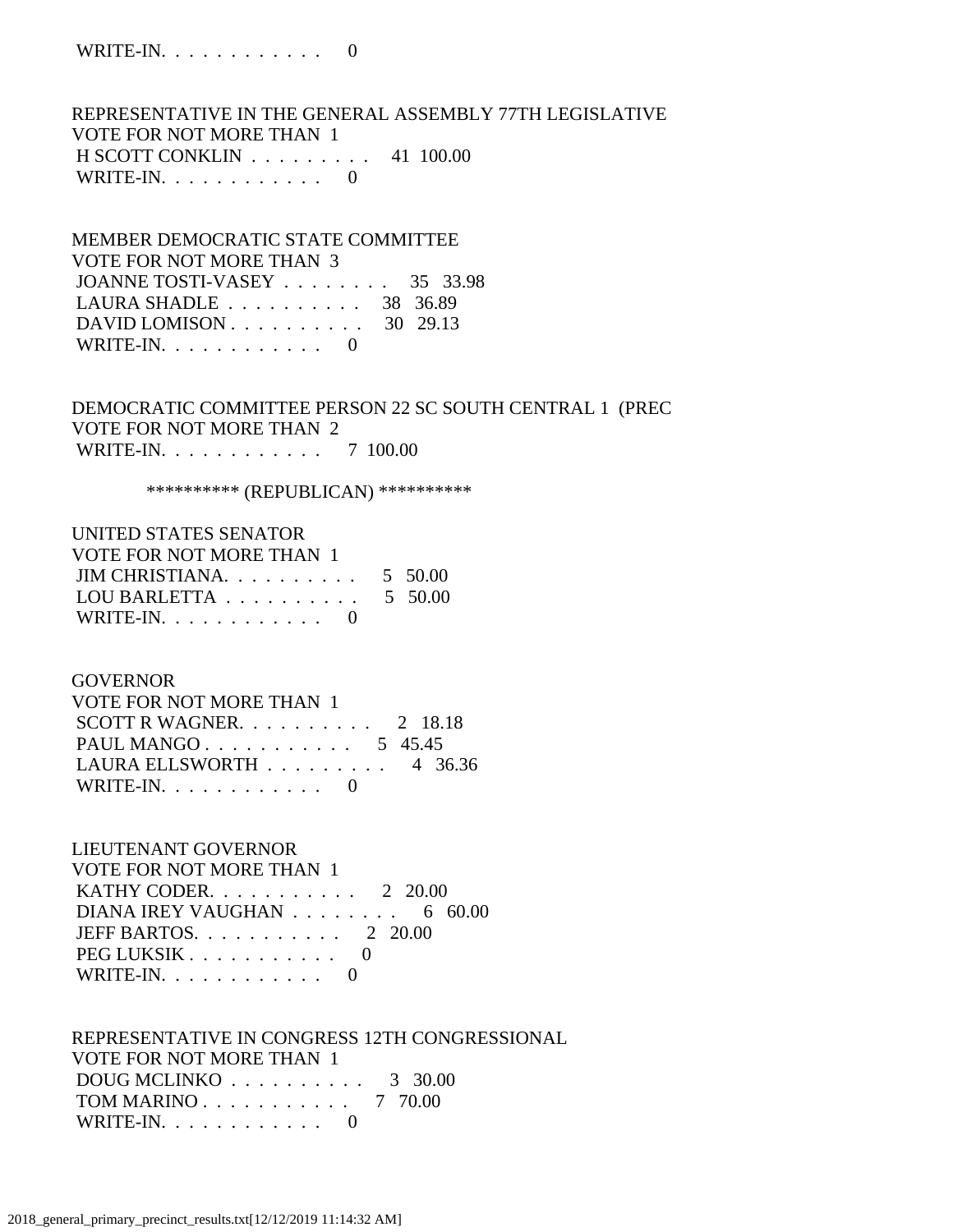# SENATOR IN THE GENERAL ASSEMBLY 34TH SENATORIAL VOTE FOR NOT MORE THAN 1 JACOB D CORMAN III . . . . . . . . 8 80.00 WRITE-IN. . . . . . . . . . . . 2 20.00

 REPRESENTATIVE IN THE GENERAL ASSEMBLY 77TH LEGISLATIVE VOTE FOR NOT MORE THAN 1 WRITE-IN. . . . . . . . . . . . 1 100.00

 MEMBER REPUBLICAN STATE COMMITTEE VOTE FOR NOT MORE THAN 4 CAROL GINGRICH. . . . . . . . . . 7 23.33 JUDITH WILSON  $\ldots$  . . . . . . . . 8 26.67 RICHARD E SMEAD . . . . . . . . . 7 23.33 STEVEN T MILLER  $\ldots \ldots \ldots \ldots$  8 26.67 WRITE-IN.  $\ldots$  . . . . . . . . 0

 COUNTY REPUBLICAN COMMITTEE CHAIRMAN VOTE FOR NOT MORE THAN 1 KRISTINE ENG . . . . . . . . . . 3 30.00 DEBORAH DEB FLAVIN . . . . . . . . 7 70.00 WRITE-IN.  $\ldots$  . . . . . . . . 0

 COUNTY REPUBLICAN COMMITTEE VICE CHAIR VOTE FOR NOT MORE THAN 1 RUSSELL P BROOKS . . . . . . . . . 8 100.00 WRITE-IN. . . . . . . . . . . . 0

PRECINCT REPORT CENTRE COUNTY, PENNSYLVANIA OFFICIAL RUN DATE:06/04/18 GENERAL PRIMARY RUN TIME:09:34 AM MAY 15, 2018 **STATISTICS** 

0023 23 SC SOUTH CENTRAL 2 VOTES PERCENT

> REGISTERED VOTERS - TOTAL . . . . . . 754 REGISTERED VOTERS - DEMOCRATIC . . . . 539 71.49 REGISTERED VOTERS - REPUBLICAN . . . . 215 28.51 BALLOTS CAST - TOTAL. . . . . . . . 194 BALLOTS CAST - DEMOCRATIC . . . . . . 158 81.44 BALLOTS CAST - REPUBLICAN . . . . . . 36 18.56 VOTER TURNOUT - TOTAL . . . . . . . 25.73 VOTER TURNOUT - DEMOCRATIC. . . . . . 29.31 VOTER TURNOUT - REPUBLICAN. . . . . . 16.74

> > \*\*\*\*\*\*\*\*\*\* (DEMOCRATIC) \*\*\*\*\*\*\*\*\*\*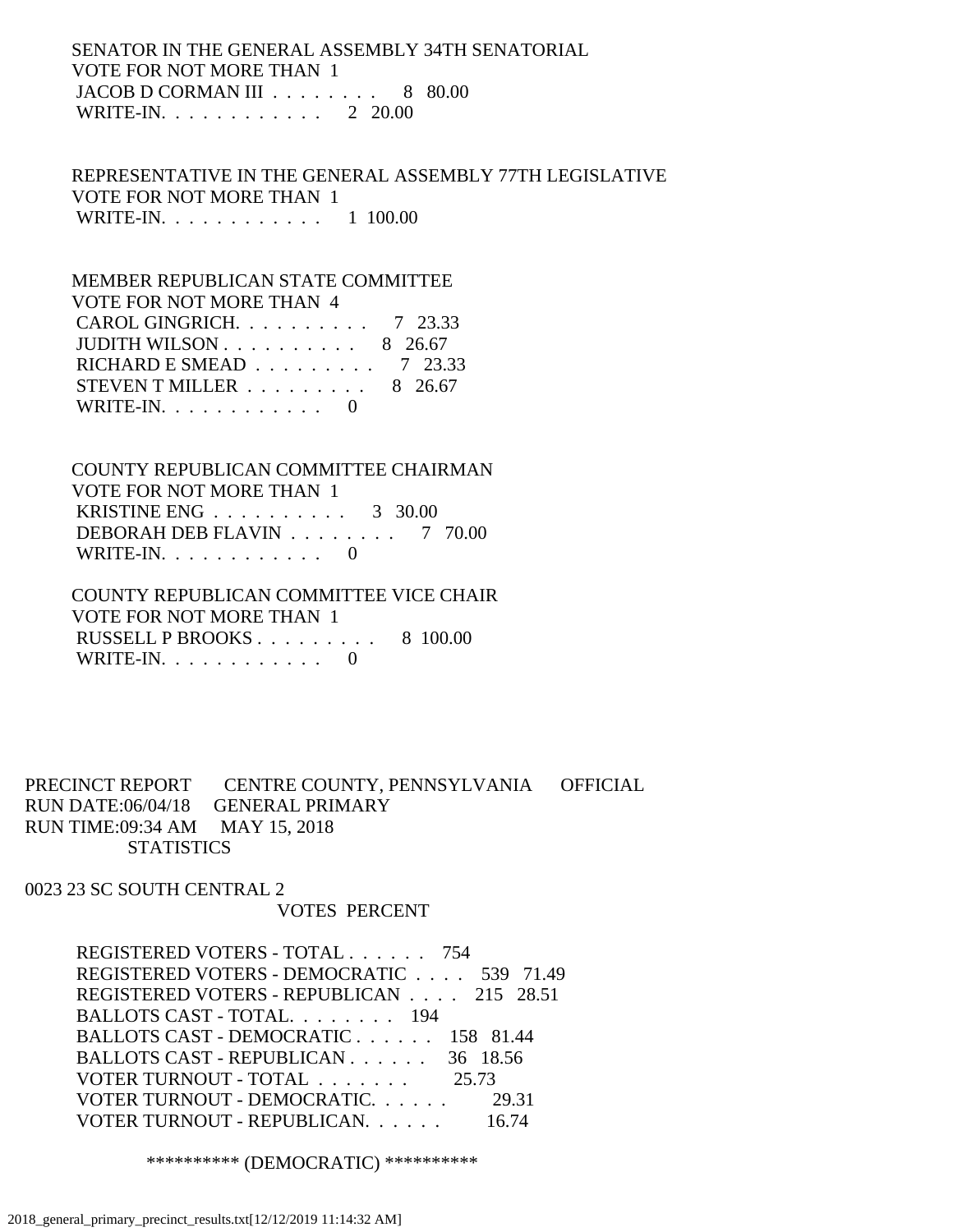## UNITED STATES SENATOR VOTE FOR NOT MORE THAN 1 BOB CASEY JR . . . . . . . . . . 147 99.32 WRITE-IN. . . . . . . . . . . . . 1 .68

#### **GOVERNOR**

| VOTE FOR NOT MORE THAN 1 |  |
|--------------------------|--|
| TOM WOLF. 142 97.93      |  |
| WRITE-IN. 3 2.07         |  |

## LIEUTENANT GOVERNOR

| VOTE FOR NOT MORE THAN 1                          |  |
|---------------------------------------------------|--|
| KATHI COZZONE $\ldots$ $\ldots$ $\ldots$ 21 14.19 |  |
| JOHN FETTERMAN. 59 39.86                          |  |
| MIKE STACK $10 \quad 6.76$                        |  |
| RAY SOSA. 2 1.35                                  |  |
| NINA AHMAD 54 36.49                               |  |
| WRITE-IN. 2 1.35                                  |  |

# REPRESENTATIVE IN CONGRESS 12TH CONGRESSIONAL VOTE FOR NOT MORE THAN 1 JUDY HERSCHEL . . . . . . . . . . 36 22.78 MARC FRIEDENBERG . . . . . . . . . 121 76.58 WRITE-IN. . . . . . . . . . . . 1 .63

 SENATOR IN THE GENERAL ASSEMBLY 34TH SENATORIAL VOTE FOR NOT MORE THAN 1 EZRA NANES . . . . . . . . . . . 144 99.31 WRITE-IN.  $\ldots$  . . . . . . . . . 1 .69

# REPRESENTATIVE IN THE GENERAL ASSEMBLY 77TH LEGISLATIVE VOTE FOR NOT MORE THAN 1 H SCOTT CONKLIN . . . . . . . . . 143 99.31 WRITE-IN. . . . . . . . . . . . . 1 .69

#### MEMBER DEMOCRATIC STATE COMMITTEE VOTE FOR NOT MORE THAN 3 JOANNE TOSTI-VASEY . . . . . . . . 129 34.58

| JOANNE TOSTI-VASEY 129 34.38                         |  |
|------------------------------------------------------|--|
| LAURA SHADLE $\ldots \ldots \ldots \ldots 129$ 34.58 |  |
| DAVID LOMISON $\ldots$ 114 30.56                     |  |
| WRITE-IN. 1 . 27                                     |  |
|                                                      |  |

 DEMOCRATIC COMMITTEE PERSON 23 SC SOUTH CENTRAL 2 (PREC VOTE FOR NOT MORE THAN 2 ROBERT G MELTON . . . . . . . . . 125 48.45 TERRY W MELTON. . . . . . . . . . 130 50.39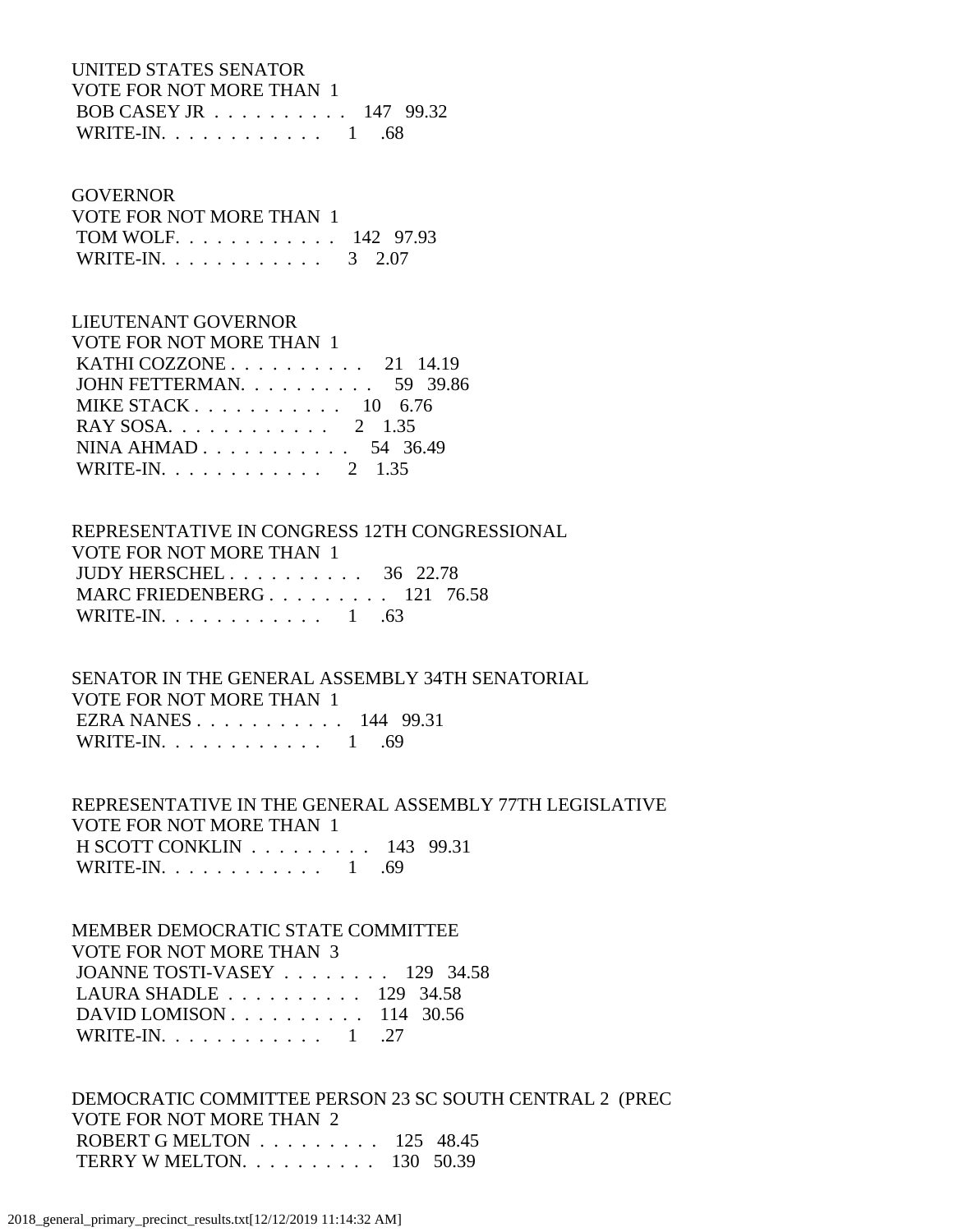## WRITE-IN. . . . . . . . . . . . . 3 1.16

## \*\*\*\*\*\*\*\*\*\*\*\* (REPUBLICAN) \*\*\*\*\*\*\*\*\*\*\*

| UNITED STATES SENATOR                        |  |
|----------------------------------------------|--|
| VOTE FOR NOT MORE THAN 1                     |  |
| JIM CHRISTIANA. $\ldots$ 12 35.29            |  |
| LOU BARLETTA $\ldots \ldots \ldots 22$ 64.71 |  |
| WRITE-IN. $\ldots$ 0                         |  |

## **GOVERNOR**

| VOTE FOR NOT MORE THAN 1                        |  |  |
|-------------------------------------------------|--|--|
| SCOTT R WAGNER. $\ldots$ 10 27.78               |  |  |
| PAUL MANGO 10 27.78                             |  |  |
| LAURA ELLSWORTH $\ldots \ldots \ldots$ 16 44.44 |  |  |
| WRITE-IN. $\ldots$ 0                            |  |  |

#### LIEUTENANT GOVERNOR

| <b>VOTE FOR NOT MORE THAN 1</b> |
|---------------------------------|
| KATHY CODER. 12 34.29           |
| DIANA IREY VAUGHAN 2 5.71       |
| JEFF BARTOS. $\ldots$ 19 54.29  |
| $PEG LUKSIK 2 5.71$             |
| WRITE-IN. $\ldots$ 0            |

# REPRESENTATIVE IN CONGRESS 12TH CONGRESSIONAL VOTE FOR NOT MORE THAN 1 DOUG MCLINKO . . . . . . . . . . 21 63.64 TOM MARINO . . . . . . . . . . . 11 33.33 WRITE-IN. . . . . . . . . . . . 1 3.03

## SENATOR IN THE GENERAL ASSEMBLY 34TH SENATORIAL VOTE FOR NOT MORE THAN 1 JACOB D CORMAN III . . . . . . . . 28 96.55 WRITE-IN. . . . . . . . . . . . 1 3.45

## REPRESENTATIVE IN THE GENERAL ASSEMBLY 77TH LEGISLATIVE VOTE FOR NOT MORE THAN 1 WRITE-IN. . . . . . . . . . . . 3 100.00

## MEMBER REPUBLICAN STATE COMMITTEE VOTE FOR NOT MORE THAN 4

| CAROL GINGRICH. 21 21.88                               |  |
|--------------------------------------------------------|--|
| JUDITH WILSON $\ldots \ldots \ldots \ldots 26$ 27.08   |  |
| RICHARD E SMEAD $\ldots \ldots \ldots \ldots$ 26 27.08 |  |
| STEVEN T MILLER $\ldots \ldots \ldots$ 23 23.96        |  |
| WRITE-IN. $\ldots$ 0                                   |  |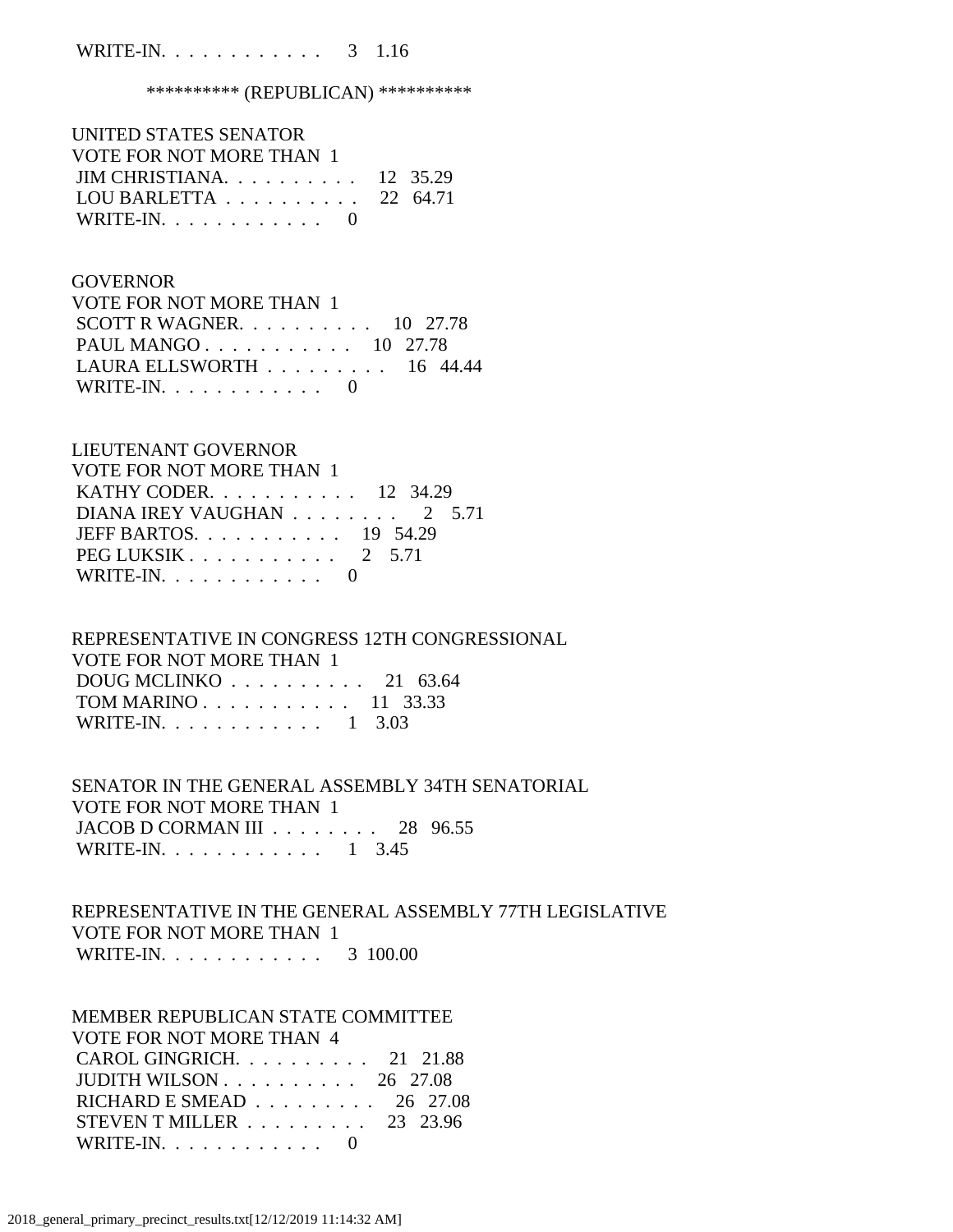COUNTY REPUBLICAN COMMITTEE CHAIRMAN VOTE FOR NOT MORE THAN 1 KRISTINE ENG . . . . . . . . . . 16 47.06 DEBORAH DEB FLAVIN . . . . . . . . 17 50.00 WRITE-IN. . . . . . . . . . . . 1 2.94

 COUNTY REPUBLICAN COMMITTEE VICE CHAIR VOTE FOR NOT MORE THAN 1 RUSSELL P BROOKS . . . . . . . . . 29 100.00 WRITE-IN.  $\ldots$  . . . . . . . . . 0

PRECINCT REPORT CENTRE COUNTY, PENNSYLVANIA OFFICIAL RUN DATE:06/04/18 GENERAL PRIMARY RUN TIME:09:34 AM MAY 15, 2018 **STATISTICS** 

0024 24 SC EAST 1

#### VOTES PERCENT

 REGISTERED VOTERS - TOTAL . . . . . . 2256 REGISTERED VOTERS - DEMOCRATIC . . . . 1193 52.88 REGISTERED VOTERS - REPUBLICAN . . . . 1063 47.12 BALLOTS CAST - TOTAL. . . . . . . . 4 BALLOTS CAST - DEMOCRATIC . . . . . . 4 100.00 BALLOTS CAST - REPUBLICAN . . . . . . 0 VOTER TURNOUT - TOTAL . . . . . . . . . . 18 VOTER TURNOUT - DEMOCRATIC. . . . . . . . . . . . 34 VOTER TURNOUT - REPUBLICAN. . . . . .

\*\*\*\*\*\*\*\*\*\* (DEMOCRATIC) \*\*\*\*\*\*\*\*\*\*

 UNITED STATES SENATOR VOTE FOR NOT MORE THAN 1 BOB CASEY JR . . . . . . . . . . 4 100.00 WRITE-IN. . . . . . . . . . . . 0

#### GOVERNOR

| VOTE FOR NOT MORE THAN 1 |  |
|--------------------------|--|
| TOM WOLF. 4 100.00       |  |
| WRITE-IN. $\ldots$ 0     |  |

 LIEUTENANT GOVERNOR VOTE FOR NOT MORE THAN 1 KATHI COZZONE . . . . . . . . . . 0 JOHN FETTERMAN. . . . . . . . . . . 3 75.00 MIKE STACK . . . . . . . . . . . 0 RAY SOSA. . . . . . . . . . . . 0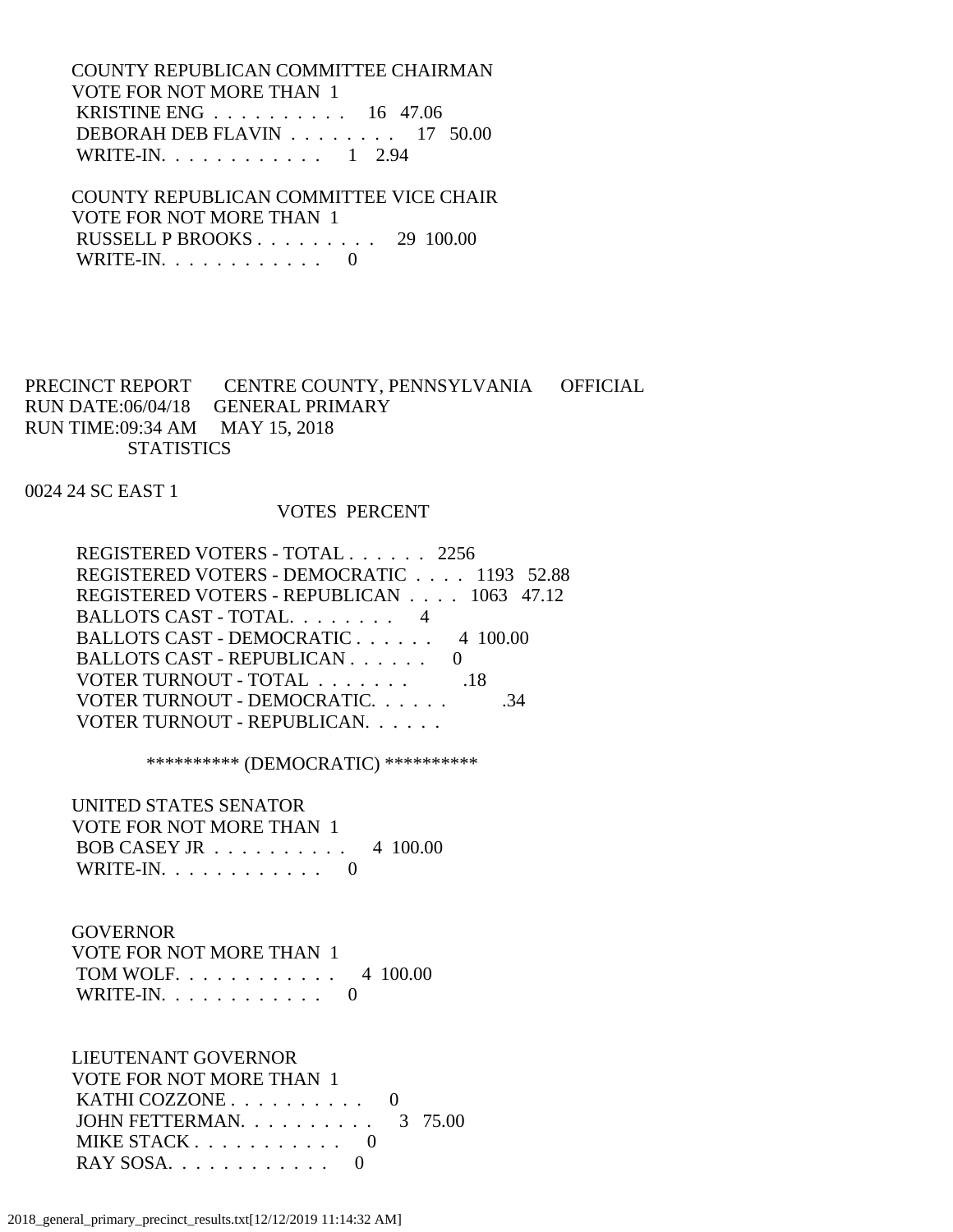NINA AHMAD . . . . . . . . . . . . 1 25.00 WRITE-IN. . . . . . . . . . . . 0

 REPRESENTATIVE IN CONGRESS 12TH CONGRESSIONAL VOTE FOR NOT MORE THAN 1 JUDY HERSCHEL . . . . . . . . . . 2 50.00 MARC FRIEDENBERG . . . . . . . . . 2 50.00 WRITE-IN.  $\ldots$  . . . . . . . . . 0

 SENATOR IN THE GENERAL ASSEMBLY 34TH SENATORIAL VOTE FOR NOT MORE THAN 1 EZRA NANES . . . . . . . . . . . 4 100.00 WRITE-IN.  $\ldots$  . . . . . . . . 0

 REPRESENTATIVE IN THE GENERAL ASSEMBLY 77TH LEGISLATIVE VOTE FOR NOT MORE THAN 1 H SCOTT CONKLIN . . . . . . . . . 3 75.00 WRITE-IN. . . . . . . . . . . . 1 25.00

# MEMBER DEMOCRATIC STATE COMMITTEE VOTE FOR NOT MORE THAN 3 JOANNE TOSTI-VASEY . . . . . . . . 2 28.57 LAURA SHADLE . . . . . . . . . . . 3 42.86 DAVID LOMISON . . . . . . . . . . 2 28.57 WRITE-IN. . . . . . . . . . . . 0

 DEMOCRATIC COMMITTEE PERSON 24 SC EAST 1 (PREC-0024) VOTE FOR NOT MORE THAN 2 ANTHONY ZARZYCKI . . . . . . . . . 4 100.00 WRITE-IN. . . . . . . . . . . . 0

\*\*\*\*\*\*\*\*\*\* (REPUBLICAN) \*\*\*\*\*\*\*\*\*\*

# UNITED STATES SENATOR

| <b>VOTE FOR NOT MORE THAN 1</b> |          |
|---------------------------------|----------|
| JIM CHRISTIANA.                 | $\theta$ |
| LOU BARLETTA                    | ()       |
| WRITE-IN. $\ldots$ 0            |          |

#### GOVERNOR

| VOTE FOR NOT MORE THAN 1                         |       |
|--------------------------------------------------|-------|
| SCOTT R WAGNER. $\ldots$ 0                       |       |
| PAUL MANGO $\ldots$ $\ldots$ $\ldots$ $\ldots$ 0 |       |
| LAURA ELLSWORTH                                  | - ( ) |
| WRITE-IN. $\ldots$ 0                             |       |

#### LIEUTENANT GOVERNOR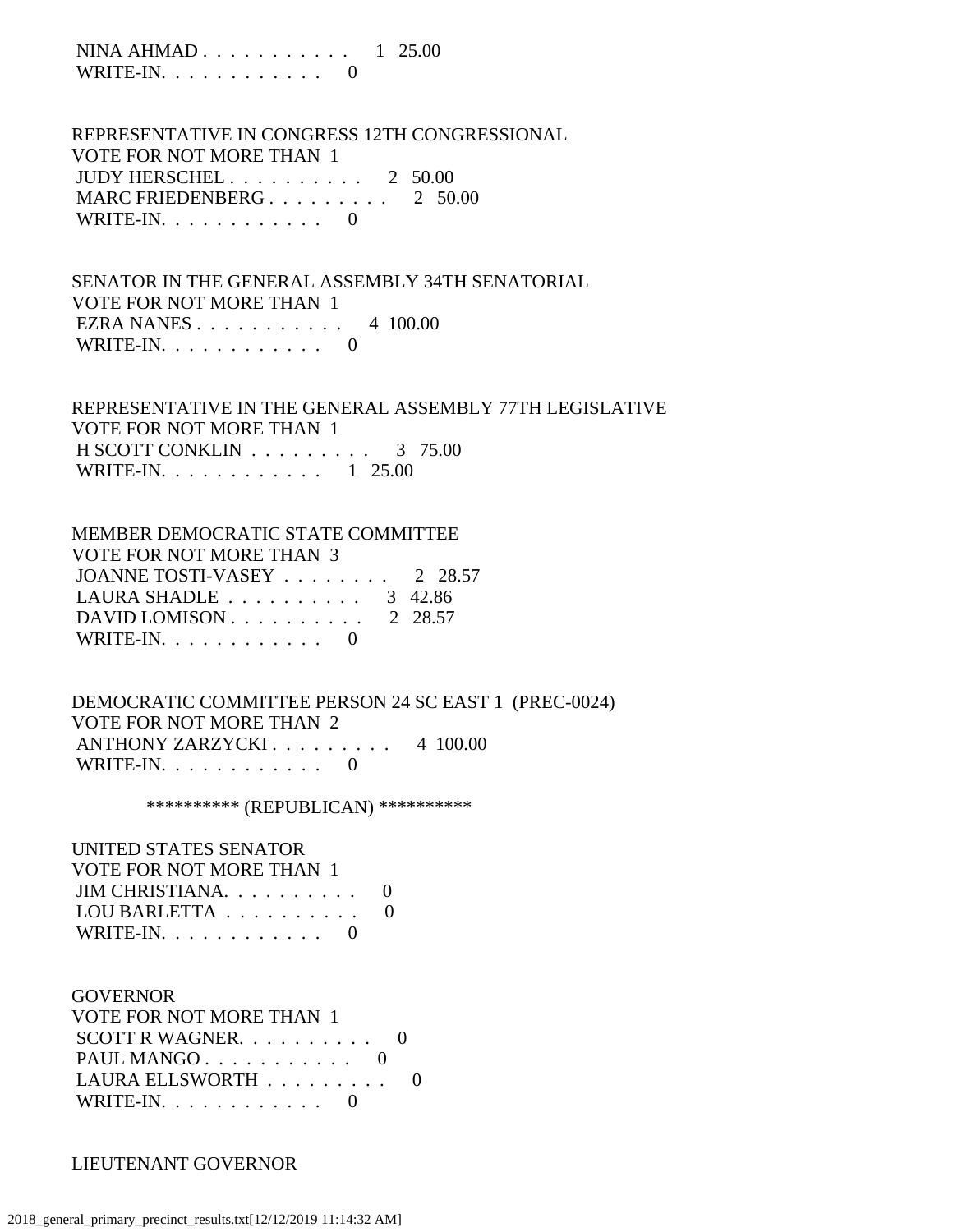VOTE FOR NOT MORE THAN 1 KATHY CODER. . . . . . . . . . . 0 DIANA IREY VAUGHAN . . . . . . . . 0 JEFF BARTOS. . . . . . . . . . . 0 PEG LUKSIK . . . . . . . . . . . 0 WRITE-IN.  $\ldots$  . . . . . . . . 0

 REPRESENTATIVE IN CONGRESS 12TH CONGRESSIONAL VOTE FOR NOT MORE THAN 1 DOUG MCLINKO . . . . . . . . . . 0 TOM MARINO . . . . . . . . . . . 0 WRITE-IN.  $\ldots$  . . . . . . . . 0

 SENATOR IN THE GENERAL ASSEMBLY 34TH SENATORIAL VOTE FOR NOT MORE THAN 1 JACOB D CORMAN III . . . . . . . . 0 WRITE-IN. . . . . . . . . . . . 0

 REPRESENTATIVE IN THE GENERAL ASSEMBLY 77TH LEGISLATIVE VOTE FOR NOT MORE THAN 1 WRITE-IN.  $\ldots$  . . . . . . . . . 0

 MEMBER REPUBLICAN STATE COMMITTEE VOTE FOR NOT MORE THAN 4 CAROL GINGRICH. . . . . . . . . . 0 JUDITH WILSON . . . . . . . . . . 0 RICHARD E SMEAD . . . . . . . . . 0 STEVEN T MILLER . . . . . . . . . 0 WRITE-IN.  $\ldots$  . . . . . . . . 0

 COUNTY REPUBLICAN COMMITTEE CHAIRMAN VOTE FOR NOT MORE THAN 1 KRISTINE ENG . . . . . . . . . . 0 DEBORAH DEB FLAVIN . . . . . . . . 0 WRITE-IN. . . . . . . . . . . . 0

 COUNTY REPUBLICAN COMMITTEE VICE CHAIR VOTE FOR NOT MORE THAN 1 RUSSELL P BROOKS . . . . . . . . . 0 WRITE-IN. . . . . . . . . . . . 0

PRECINCT REPORT CENTRE COUNTY, PENNSYLVANIA OFFICIAL RUN DATE:06/04/18 GENERAL PRIMARY RUN TIME:09:34 AM MAY 15, 2018 **STATISTICS**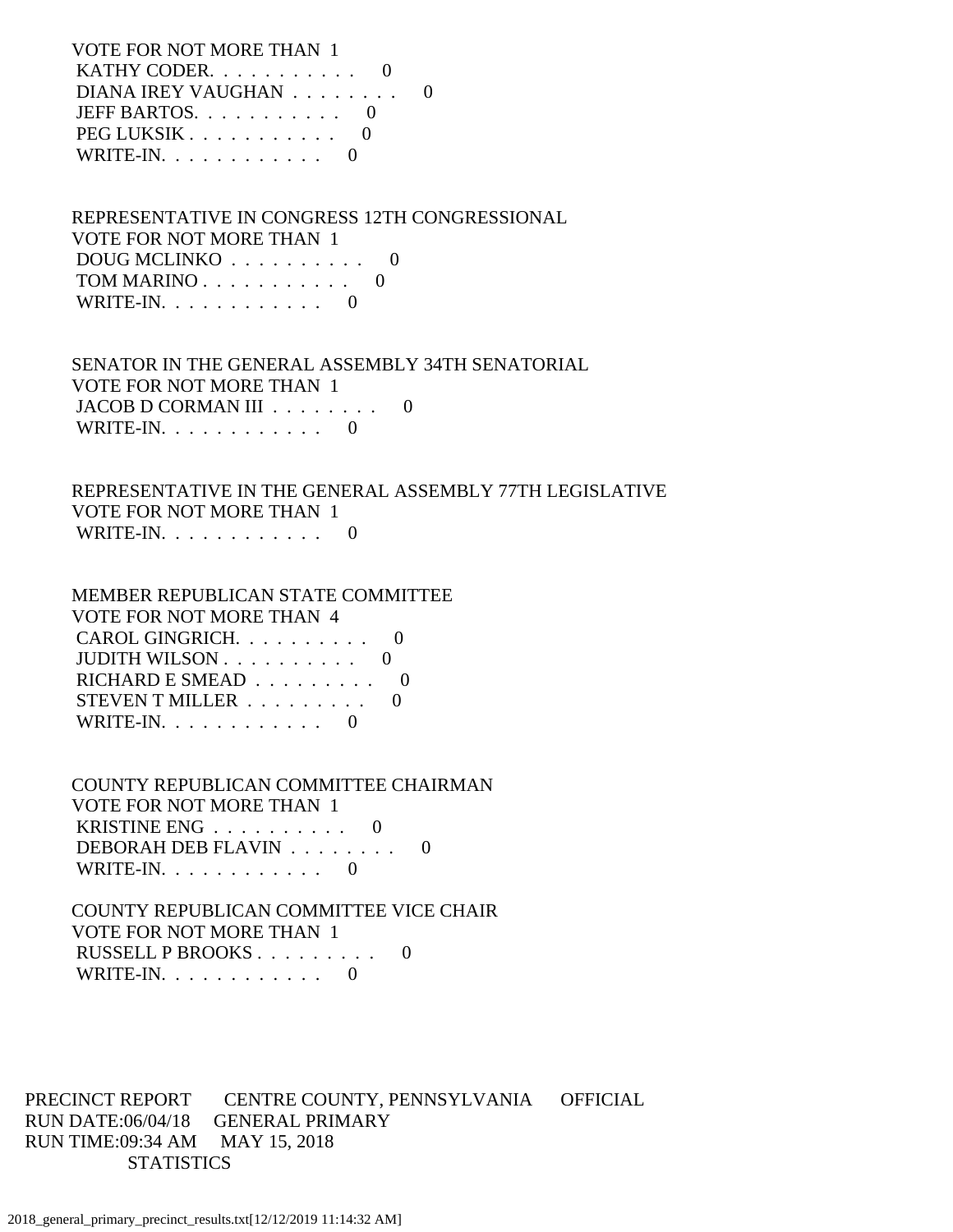# VOTES PERCENT

| REGISTERED VOTERS - TOTAL 1840            |     |
|-------------------------------------------|-----|
| REGISTERED VOTERS - DEMOCRATIC 1226 66.63 |     |
| REGISTERED VOTERS - REPUBLICAN 614 33.37  |     |
| BALLOTS CAST - TOTAL. 10                  |     |
| BALLOTS CAST - DEMOCRATIC 7 70.00         |     |
| BALLOTS CAST - REPUBLICAN 3 30.00         |     |
| VOTER TURNOUT - TOTAL                     | .54 |
| VOTER TURNOUT - DEMOCRATIC.               | -57 |
| VOTER TURNOUT - REPUBLICAN.               |     |
|                                           |     |

\*\*\*\*\*\*\*\*\*\* (DEMOCRATIC) \*\*\*\*\*\*\*\*\*\*

 UNITED STATES SENATOR VOTE FOR NOT MORE THAN 1 BOB CASEY JR . . . . . . . . . . 7 100.00 WRITE-IN.  $\ldots$  . . . . . . . . 0

#### GOVERNOR

| VOTE FOR NOT MORE THAN 1 |  |
|--------------------------|--|
| TOM WOLF. 7 100.00       |  |
| WRITE-IN. $\ldots$ 0     |  |

#### LIEUTENANT GOVERNOR

| VOTE FOR NOT MORE THAN 1                    |  |
|---------------------------------------------|--|
| KATHI COZZONE $\ldots \ldots \ldots \ldots$ |  |
| JOHN FETTERMAN. $\ldots$ 5 71.43            |  |
| MIKE STACK $1 \quad 14.29$                  |  |
|                                             |  |
| NINA AHMAD $1 \t14.29$                      |  |
| WRITE-IN. $\ldots$ 0                        |  |
|                                             |  |

# REPRESENTATIVE IN CONGRESS 12TH CONGRESSIONAL VOTE FOR NOT MORE THAN 1 JUDY HERSCHEL . . . . . . . . . . 1 14.29 MARC FRIEDENBERG . . . . . . . . . 6 85.71 WRITE-IN. . . . . . . . . . . . 0

# SENATOR IN THE GENERAL ASSEMBLY 34TH SENATORIAL VOTE FOR NOT MORE THAN 1 EZRA NANES . . . . . . . . . . . 7 100.00 WRITE-IN. . . . . . . . . . . . 0

 REPRESENTATIVE IN THE GENERAL ASSEMBLY 77TH LEGISLATIVE VOTE FOR NOT MORE THAN 1 H SCOTT CONKLIN . . . . . . . . . 6 100.00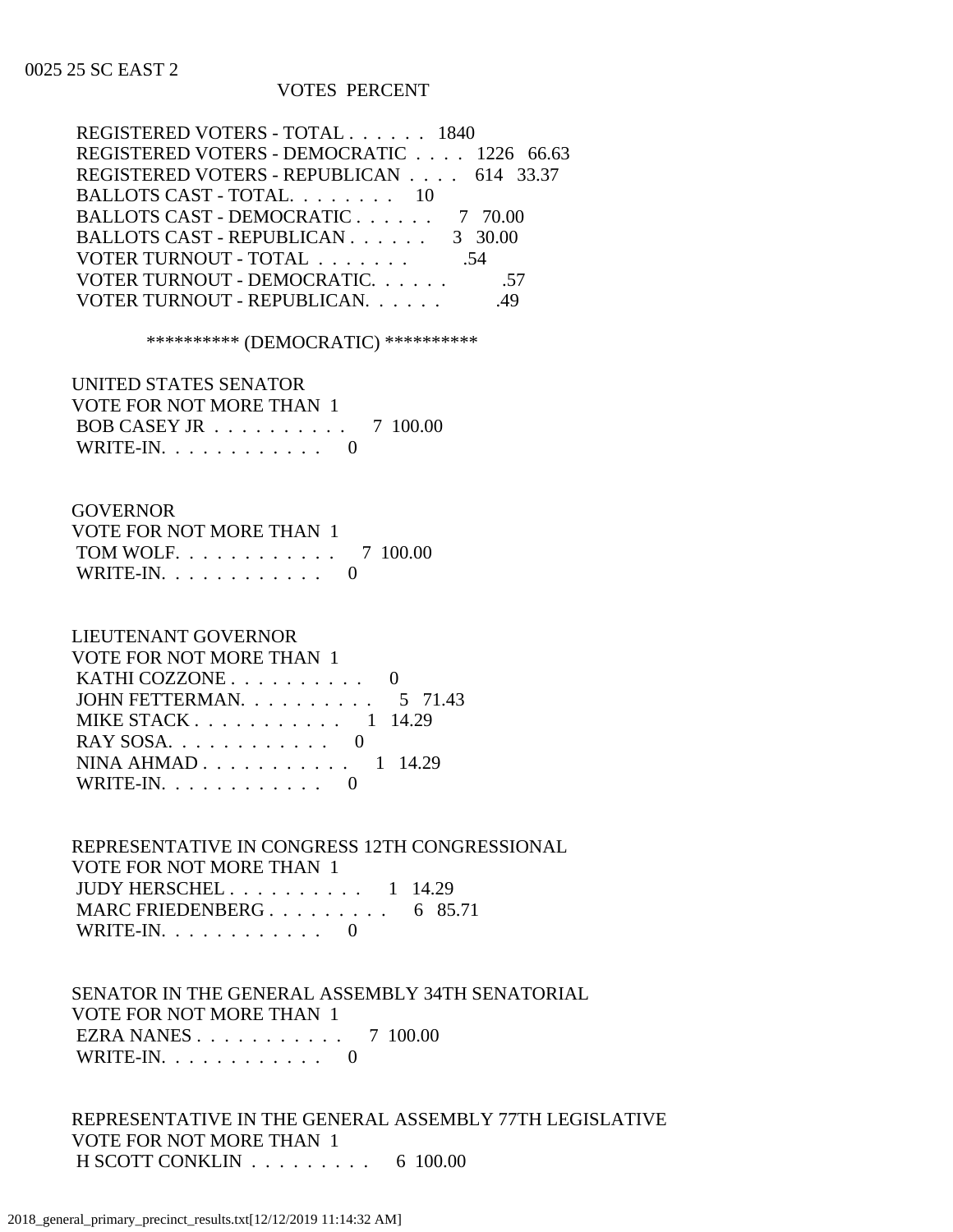# MEMBER DEMOCRATIC STATE COMMITTEE VOTE FOR NOT MORE THAN 3 JOANNE TOSTI-VASEY . . . . . . . . 5 31.25 LAURA SHADLE . . . . . . . . . . 6 37.50 DAVID LOMISON . . . . . . . . . . 5 31.25 WRITE-IN. . . . . . . . . . . . 0

 DEMOCRATIC COMMITTEE PERSON 25 SC EAST 2 (PREC-0025) VOTE FOR NOT MORE THAN 2 SAMIA CAMPBELL. . . . . . . . . . 7 87.50 WRITE-IN. . . . . . . . . . . . . 1 12.50

\*\*\*\*\*\*\*\*\*\* (REPUBLICAN) \*\*\*\*\*\*\*\*\*\*

| UNITED STATES SENATOR                              |  |
|----------------------------------------------------|--|
| VOTE FOR NOT MORE THAN 1                           |  |
| JIM CHRISTIANA. $\ldots$ . 0                       |  |
| LOU BARLETTA $\ldots \ldots \ldots \ldots 1$ 50.00 |  |
| WRITE-IN. 1 50.00                                  |  |

#### GOVERNOR

| VOTE FOR NOT MORE THAN 1               |  |
|----------------------------------------|--|
| SCOTT R WAGNER. $\ldots$ 3 100.00      |  |
|                                        |  |
| LAURA ELLSWORTH $\ldots \ldots \ldots$ |  |
| WRITE-IN. $\ldots$ 0                   |  |

# LIEUTENANT GOVERNOR

| VOTE FOR NOT MORE THAN 1       |  |
|--------------------------------|--|
| KATHY CODER. $\ldots$ 0        |  |
| DIANA IREY VAUGHAN             |  |
| JEFF BARTOS. $\ldots$ 3 100.00 |  |
| PEG LUKSIK                     |  |
| WRITE-IN. $\ldots$ 0           |  |

 REPRESENTATIVE IN CONGRESS 12TH CONGRESSIONAL VOTE FOR NOT MORE THAN 1 DOUG MCLINKO . . . . . . . . . . 1 33.33 TOM MARINO . . . . . . . . . . . 2 66.67 WRITE-IN. . . . . . . . . . . . 0

 SENATOR IN THE GENERAL ASSEMBLY 34TH SENATORIAL VOTE FOR NOT MORE THAN 1 JACOB D CORMAN III . . . . . . . . 3 100.00 WRITE-IN. . . . . . . . . . . . 0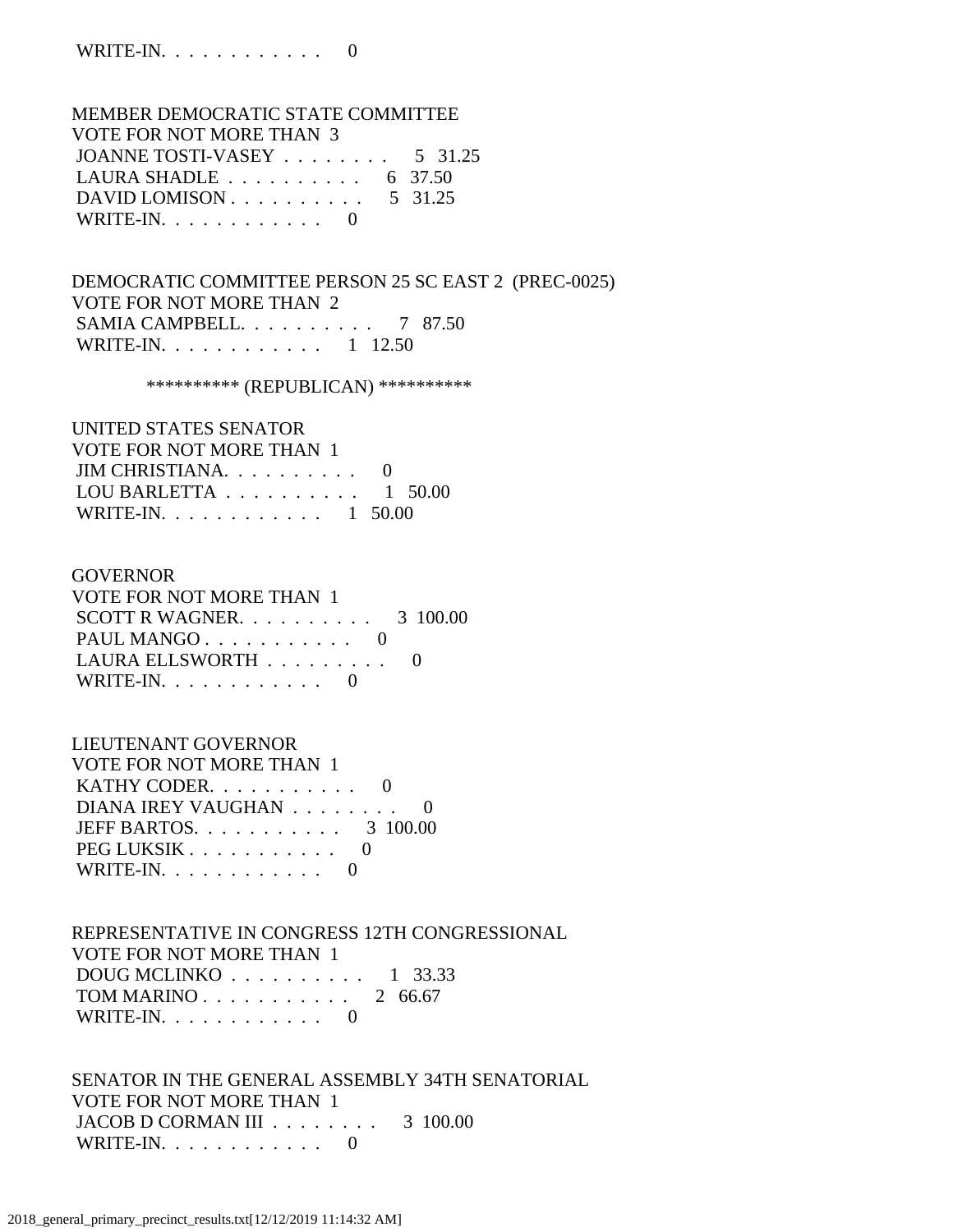# REPRESENTATIVE IN THE GENERAL ASSEMBLY 77TH LEGISLATIVE VOTE FOR NOT MORE THAN 1 WRITE-IN. . . . . . . . . . . . 1 100.00

# MEMBER REPUBLICAN STATE COMMITTEE

| VOTE FOR NOT MORE THAN 4                            |  |
|-----------------------------------------------------|--|
| CAROL GINGRICH. $\ldots$ 3 42.86                    |  |
| JUDITH WILSON $\ldots \ldots \ldots \ldots 1$ 14.29 |  |
| RICHARD E SMEAD $\ldots \ldots \ldots 2$ 28.57      |  |
| STEVEN T MILLER $\ldots \ldots \ldots 1$ 14.29      |  |
| WRITE-IN. $\ldots$ 0                                |  |

# COUNTY REPUBLICAN COMMITTEE CHAIRMAN VOTE FOR NOT MORE THAN 1 KRISTINE ENG . . . . . . . . . . 1 33.33 DEBORAH DEB FLAVIN . . . . . . . . 2 66.67 WRITE-IN.  $\ldots$  . . . . . . . . . 0

 COUNTY REPUBLICAN COMMITTEE VICE CHAIR VOTE FOR NOT MORE THAN 1 RUSSELL P BROOKS . . . . . . . . . 3 100.00 WRITE-IN.  $\ldots$  . . . . . . . . 0

PRECINCT REPORT CENTRE COUNTY, PENNSYLVANIA OFFICIAL RUN DATE:06/04/18 GENERAL PRIMARY RUN TIME:09:34 AM MAY 15, 2018 STATISTICS

0026 26 SC EAST 3

## VOTES PERCENT

 REGISTERED VOTERS - TOTAL . . . . . . 2483 REGISTERED VOTERS - DEMOCRATIC . . . . 1468 59.12 REGISTERED VOTERS - REPUBLICAN . . . . 1015 40.88 BALLOTS CAST - TOTAL. . . . . . . . 62 BALLOTS CAST - DEMOCRATIC . . . . . . 55 88.71 BALLOTS CAST - REPUBLICAN . . . . . . 7 11.29 VOTER TURNOUT - TOTAL . . . . . . . 2.50 VOTER TURNOUT - DEMOCRATIC. . . . . . 3.75 VOTER TURNOUT - REPUBLICAN. . . . . . .69

\*\*\*\*\*\*\*\*\*\* (DEMOCRATIC) \*\*\*\*\*\*\*\*\*\*

 UNITED STATES SENATOR VOTE FOR NOT MORE THAN 1 BOB CASEY JR . . . . . . . . . . 53 100.00 WRITE-IN. . . . . . . . . . . . 0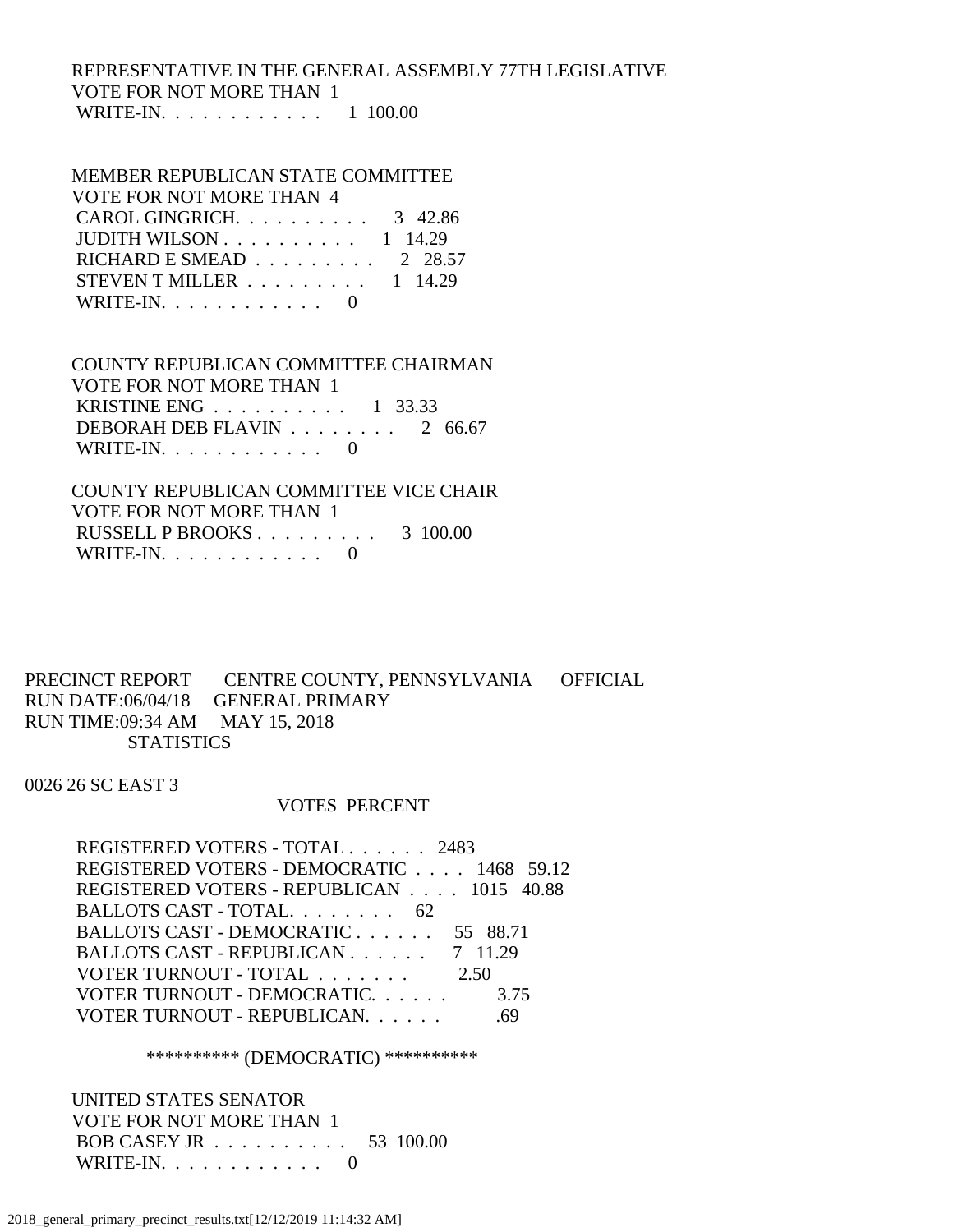GOVERNOR VOTE FOR NOT MORE THAN 1 TOM WOLF. . . . . . . . . . . . 54 100.00 WRITE-IN. . . . . . . . . . . . 0

# LIEUTENANT GOVERNOR VOTE FOR NOT MORE THAN 1 KATHI COZZONE . . . . . . . . . . . 6 11.54 JOHN FETTERMAN. . . . . . . . . . 22 42.31 MIKE STACK . . . . . . . . . . . 2 3.85 RAY SOSA. . . . . . . . . . . . 1 1.92 NINA AHMAD . . . . . . . . . . . 21 40.38 WRITE-IN. . . . . . . . . . . . 0

 REPRESENTATIVE IN CONGRESS 12TH CONGRESSIONAL VOTE FOR NOT MORE THAN 1 JUDY HERSCHEL . . . . . . . . . . 6 10.91 MARC FRIEDENBERG . . . . . . . . . 49 89.09 WRITE-IN. . . . . . . . . . . . 0

# SENATOR IN THE GENERAL ASSEMBLY 34TH SENATORIAL VOTE FOR NOT MORE THAN 1 EZRA NANES . . . . . . . . . . . 52 100.00 WRITE-IN.  $\ldots$  . . . . . . . . 0

# REPRESENTATIVE IN THE GENERAL ASSEMBLY 77TH LEGISLATIVE VOTE FOR NOT MORE THAN 1 H SCOTT CONKLIN . . . . . . . . . 51 100.00 WRITE-IN.  $\ldots$  . . . . . . . . . 0

 MEMBER DEMOCRATIC STATE COMMITTEE VOTE FOR NOT MORE THAN 3 JOANNE TOSTI-VASEY . . . . . . . . 36 32.43 LAURA SHADLE . . . . . . . . . . 45 40.54 DAVID LOMISON . . . . . . . . . . 30 27.03 WRITE-IN. . . . . . . . . . . . 0

 DEMOCRATIC COMMITTEE PERSON 26 SC EAST 3 (PREC-0026) VOTE FOR NOT MORE THAN 2 WRITE-IN. . . . . . . . . . . . 2 100.00

\*\*\*\*\*\*\*\*\*\*\* (REPUBLICAN) \*\*\*\*\*\*\*\*\*\*\*

 UNITED STATES SENATOR VOTE FOR NOT MORE THAN 1 JIM CHRISTIANA. . . . . . . . . . 3 42.86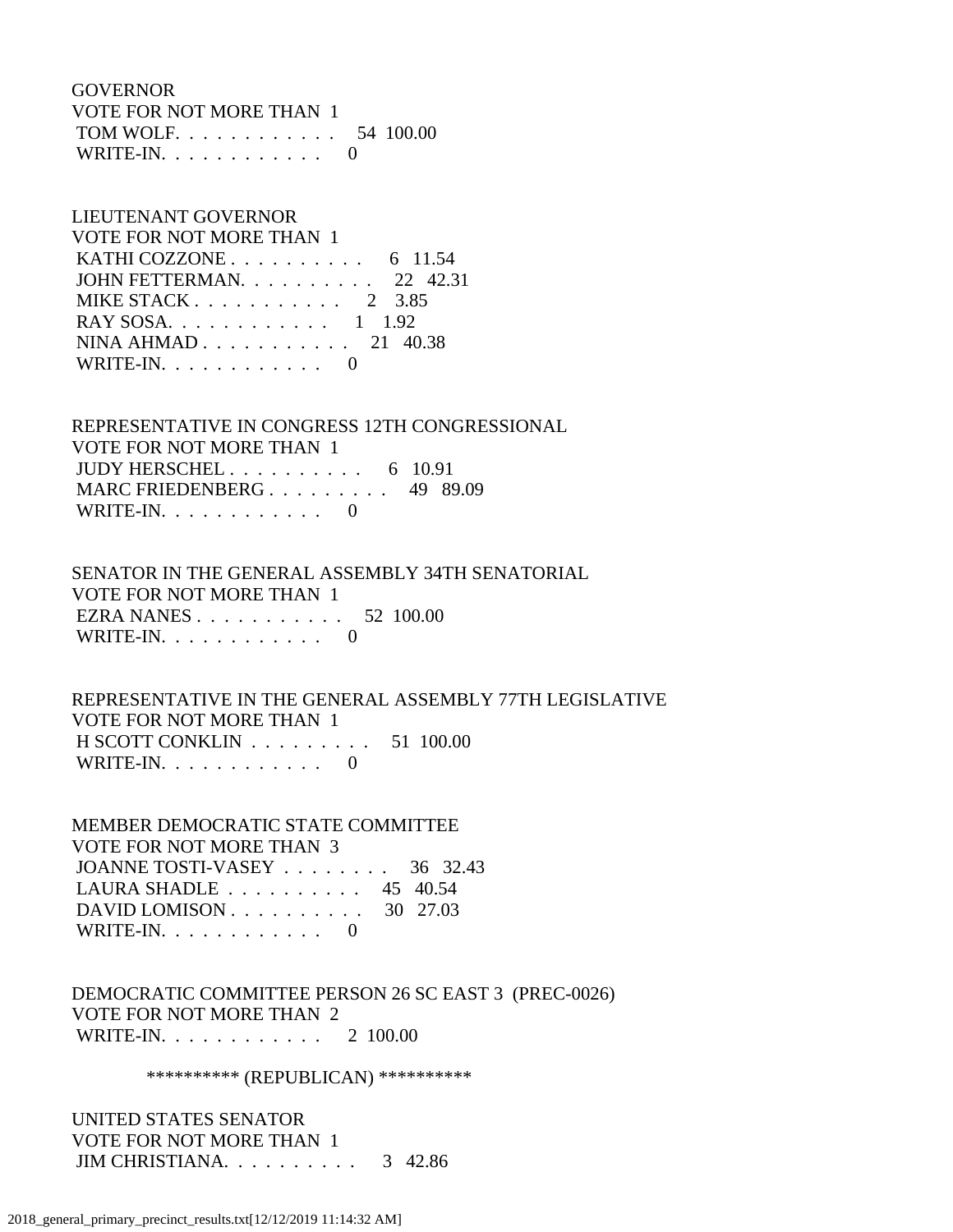LOU BARLETTA . . . . . . . . . . 4 57.14 WRITE-IN.  $\ldots$  . . . . . . . . 0

# GOVERNOR VOTE FOR NOT MORE THAN 1 SCOTT R WAGNER. . . . . . . . . . 3 42.86 PAUL MANGO . . . . . . . . . . . 2 28.57 LAURA ELLSWORTH . . . . . . . . . 2 28.57 WRITE-IN. . . . . . . . . . . . 0

# LIEUTENANT GOVERNOR VOTE FOR NOT MORE THAN 1 KATHY CODER. . . . . . . . . . . 4 57.14 DIANA IREY VAUGHAN . . . . . . . . 0 JEFF BARTOS. . . . . . . . . . . 1 14.29 PEG LUKSIK . . . . . . . . . . . 2 28.57 WRITE-IN.  $\ldots$  . . . . . . . . . 0

 REPRESENTATIVE IN CONGRESS 12TH CONGRESSIONAL VOTE FOR NOT MORE THAN 1 DOUG MCLINKO . . . . . . . . . . 3 42.86 TOM MARINO . . . . . . . . . . . 4 57.14 WRITE-IN. . . . . . . . . . . . 0

 SENATOR IN THE GENERAL ASSEMBLY 34TH SENATORIAL VOTE FOR NOT MORE THAN 1 JACOB D CORMAN III . . . . . . . . 7 100.00 WRITE-IN.  $\ldots$  . . . . . . . . 0

 REPRESENTATIVE IN THE GENERAL ASSEMBLY 77TH LEGISLATIVE VOTE FOR NOT MORE THAN 1 WRITE-IN.  $\ldots$  . . . . . . . . 0

 MEMBER REPUBLICAN STATE COMMITTEE VOTE FOR NOT MORE THAN 4 CAROL GINGRICH. . . . . . . . . . 6 24.00 JUDITH WILSON . . . . . . . . . . 6 24.00 RICHARD E SMEAD . . . . . . . . . 7 28.00 STEVEN T MILLER  $\ldots \ldots \ldots \ldots$  6 24.00 WRITE-IN. . . . . . . . . . . . 0

 COUNTY REPUBLICAN COMMITTEE CHAIRMAN VOTE FOR NOT MORE THAN 1 KRISTINE ENG . . . . . . . . . . 3 50.00 DEBORAH DEB FLAVIN . . . . . . . . 3 50.00 WRITE-IN. . . . . . . . . . . . 0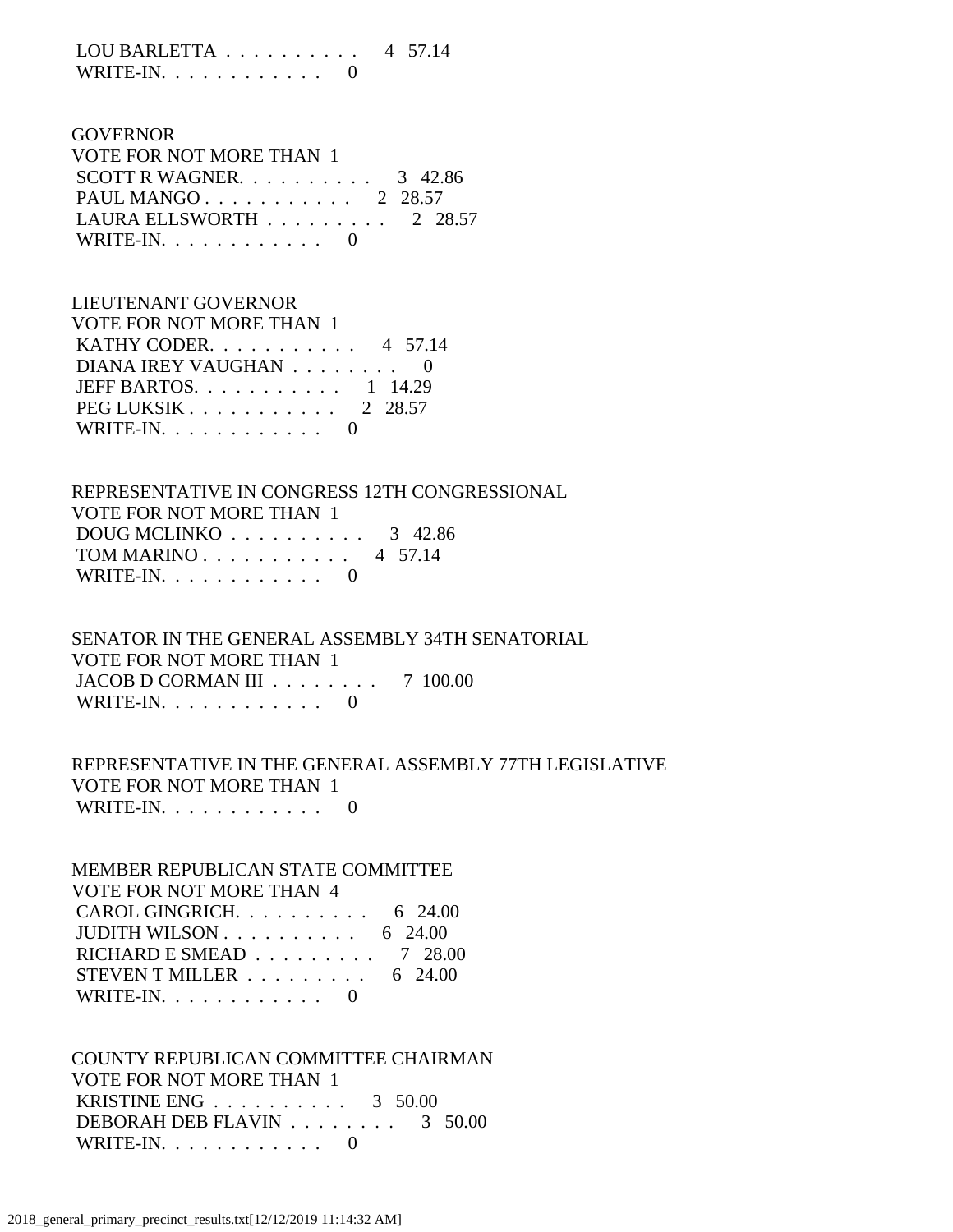COUNTY REPUBLICAN COMMITTEE VICE CHAIR VOTE FOR NOT MORE THAN 1 RUSSELL P BROOKS . . . . . . . . . 5 100.00 WRITE-IN.  $\ldots$  . . . . . . . . . 0

# PRECINCT REPORT CENTRE COUNTY, PENNSYLVANIA OFFICIAL RUN DATE:06/04/18 GENERAL PRIMARY RUN TIME:09:34 AM MAY 15, 2018 **STATISTICS**

# 0027 27 SC EAST 4

#### VOTES PERCENT

| REGISTERED VOTERS - TOTAL 2405            |     |
|-------------------------------------------|-----|
| REGISTERED VOTERS - DEMOCRATIC 1465 60.91 |     |
| REGISTERED VOTERS - REPUBLICAN 940 39.09  |     |
| BALLOTS CAST - TOTAL. 9                   |     |
| BALLOTS CAST - DEMOCRATIC 9 100.00        |     |
| BALLOTS CAST - REPUBLICAN                 |     |
| VOTER TURNOUT - TOTAL                     | -37 |
| VOTER TURNOUT - DEMOCRATIC.               |     |
| VOTER TURNOUT - REPUBLICAN.               |     |

# \*\*\*\*\*\*\*\*\*\* (DEMOCRATIC) \*\*\*\*\*\*\*\*\*\*

 UNITED STATES SENATOR VOTE FOR NOT MORE THAN 1 BOB CASEY JR . . . . . . . . . . 9 100.00 WRITE-IN. . . . . . . . . . . . 0

#### GOVERNOR

| VOTE FOR NOT MORE THAN 1 |  |
|--------------------------|--|
| TOM WOLF. 9 100.00       |  |
| WRITE-IN. $\ldots$ 0     |  |

# LIEUTENANT GOVERNOR

| <b>VOTE FOR NOT MORE THAN 1</b>                  |  |
|--------------------------------------------------|--|
| KATHI COZZONE $\ldots$ $\ldots$ $\ldots$ 2 22.22 |  |
| JOHN FETTERMAN. $\ldots$ 4 44.44                 |  |
| MIKE STACK $2\quad 22.22$                        |  |
|                                                  |  |
| NINA AHMAD $1$ 11.11                             |  |
| WRITE-IN. $\ldots$ 0                             |  |

# REPRESENTATIVE IN CONGRESS 12TH CONGRESSIONAL VOTE FOR NOT MORE THAN 1 JUDY HERSCHEL . . . . . . . . . . 1 11.11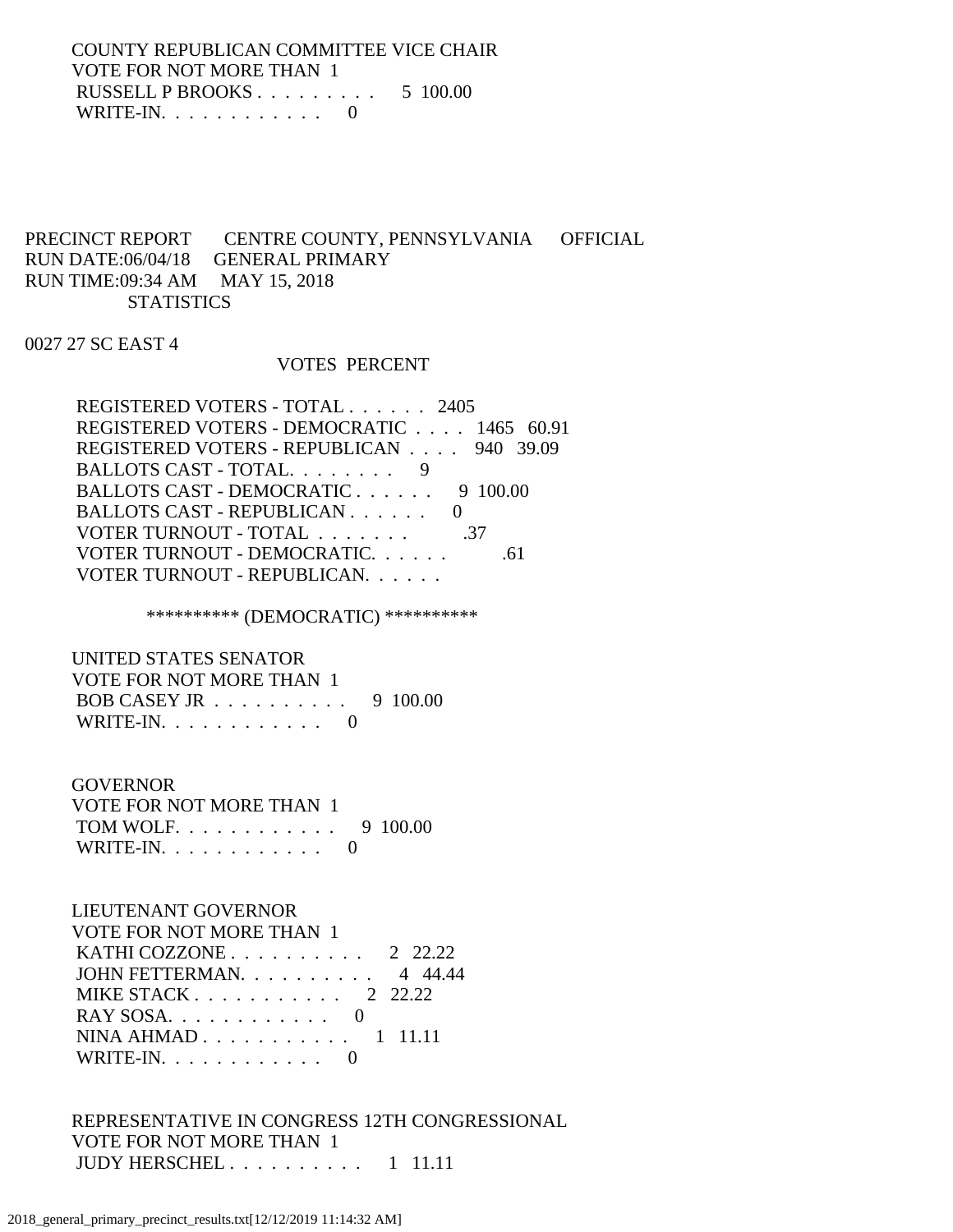MARC FRIEDENBERG . . . . . . . . . 8 88.89 WRITE-IN.  $\ldots$  . . . . . . . . 0

 SENATOR IN THE GENERAL ASSEMBLY 34TH SENATORIAL VOTE FOR NOT MORE THAN 1 EZRA NANES . . . . . . . . . . . 8 100.00 WRITE-IN. . . . . . . . . . . . 0

 REPRESENTATIVE IN THE GENERAL ASSEMBLY 77TH LEGISLATIVE VOTE FOR NOT MORE THAN 1 H SCOTT CONKLIN . . . . . . . . . 8 100.00 WRITE-IN.  $\ldots$  . . . . . . . . . 0

# MEMBER DEMOCRATIC STATE COMMITTEE VOTE FOR NOT MORE THAN 3 JOANNE TOSTI-VASEY . . . . . . . . . 5 31.25 LAURA SHADLE . . . . . . . . . . 5 31.25 DAVID LOMISON . . . . . . . . . . 3 18.75 WRITE-IN. . . . . . . . . . . . . 3 18.75

# DEMOCRATIC COMMITTEE PERSON 27 SC EAST 4 (PREC-0027) VOTE FOR NOT MORE THAN 2 FREDERICK PURNELL. . . . . . . . . 8 88.89 WRITE-IN. . . . . . . . . . . . 1 11.11

\*\*\*\*\*\*\*\*\*\* (REPUBLICAN) \*\*\*\*\*\*\*\*\*\*

| UNITED STATES SENATOR        |  |
|------------------------------|--|
| VOTE FOR NOT MORE THAN 1     |  |
| JIM CHRISTIANA. $\ldots$ . 0 |  |
| LOU BARLETTA                 |  |
| WRITE-IN. $\ldots$           |  |

## **GOVERNOR**

| VOTE FOR NOT MORE THAN 1   |       |
|----------------------------|-------|
| SCOTT R WAGNER. $\ldots$ 0 |       |
|                            |       |
| LAURA ELLSWORTH            | - ( ) |
| WRITE-IN. $\ldots$ 0       |       |

#### LIEUTENANT GOVERNOR

| VOTE FOR NOT MORE THAN 1  |  |
|---------------------------|--|
| KATHY CODER. $\ldots$ . 0 |  |
| DIANA IREY VAUGHAN        |  |
| JEFF BARTOS. $\ldots$ . 0 |  |
| PEG LUKSIK                |  |
| WRITE-IN. $\ldots$ 0      |  |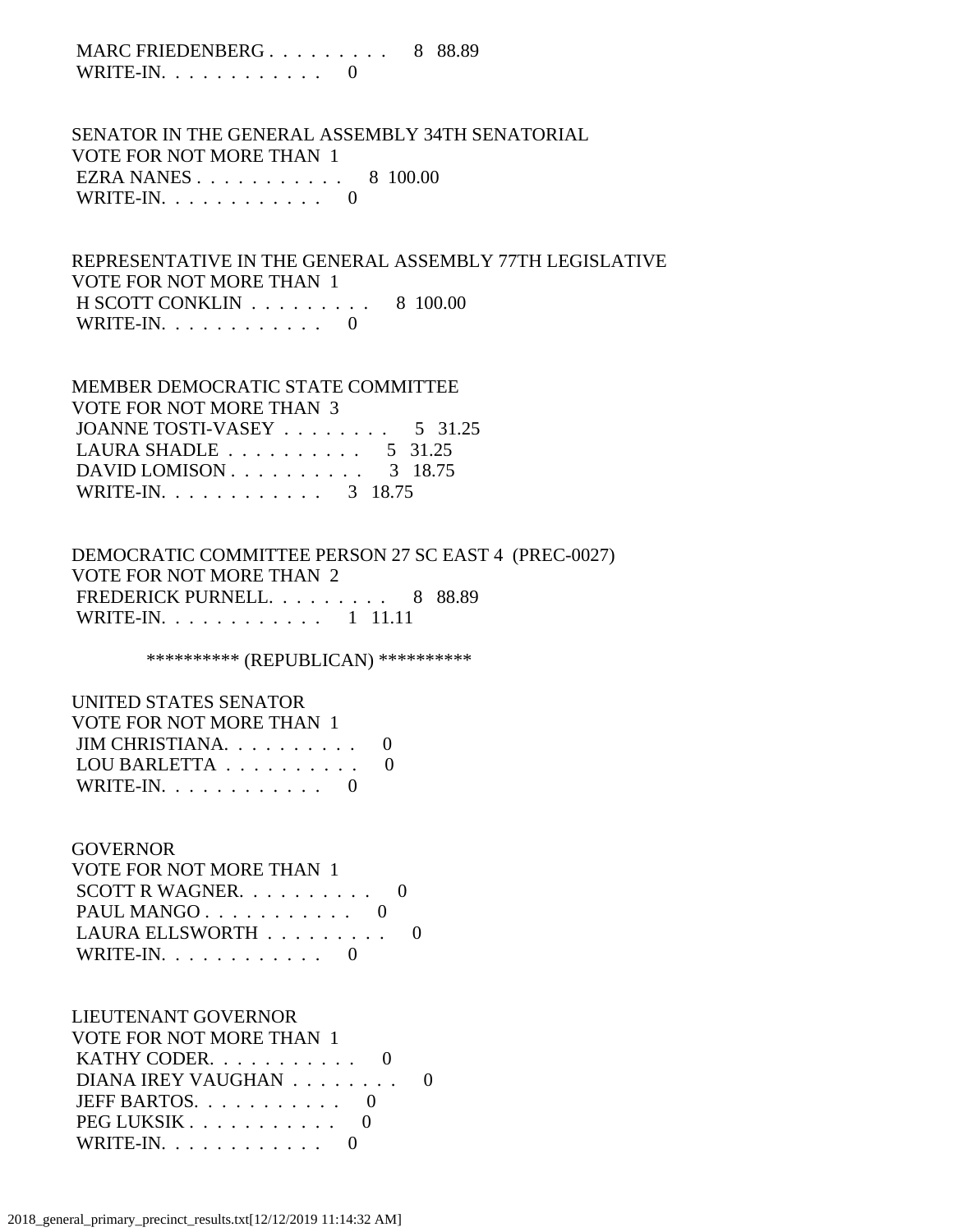REPRESENTATIVE IN CONGRESS 12TH CONGRESSIONAL VOTE FOR NOT MORE THAN 1  $DOUG MCLINKO$  . . . . . . . . . 0 TOM MARINO . . . . . . . . . . . 0 WRITE-IN.  $\ldots$  . . . . . . . . 0

 SENATOR IN THE GENERAL ASSEMBLY 34TH SENATORIAL VOTE FOR NOT MORE THAN 1 JACOB D CORMAN III . . . . . . . . 0 WRITE-IN. . . . . . . . . . . . 0

 REPRESENTATIVE IN THE GENERAL ASSEMBLY 77TH LEGISLATIVE VOTE FOR NOT MORE THAN 1 WRITE-IN. . . . . . . . . . . . 0

 MEMBER REPUBLICAN STATE COMMITTEE VOTE FOR NOT MORE THAN 4 CAROL GINGRICH. . . . . . . . . . 0 JUDITH WILSON . . . . . . . . . . 0 RICHARD E SMEAD  $\ldots$ , . . . . . . 0 STEVEN T MILLER . . . . . . . . . 0 WRITE-IN.  $\ldots$  . . . . . . . . 0

# COUNTY REPUBLICAN COMMITTEE CHAIRMAN VOTE FOR NOT MORE THAN 1 KRISTINE ENG . . . . . . . . . . 0 DEBORAH DEB FLAVIN . . . . . . . . 0 WRITE-IN.  $\ldots$  . . . . . . . . 0

# COUNTY REPUBLICAN COMMITTEE VICE CHAIR VOTE FOR NOT MORE THAN 1 RUSSELL P BROOKS . . . . . . . . . 0 WRITE-IN. . . . . . . . . . . . 0

# PRECINCT REPORT CENTRE COUNTY, PENNSYLVANIA OFFICIAL RUN DATE:06/04/18 GENERAL PRIMARY RUN TIME:09:34 AM MAY 15, 2018 **STATISTICS**

0028 28 SC EAST CENTRAL 1

# VOTES PERCENT

 REGISTERED VOTERS - TOTAL . . . . . . 1259 REGISTERED VOTERS - DEMOCRATIC . . . . 791 62.83 REGISTERED VOTERS - REPUBLICAN . . . . 468 37.17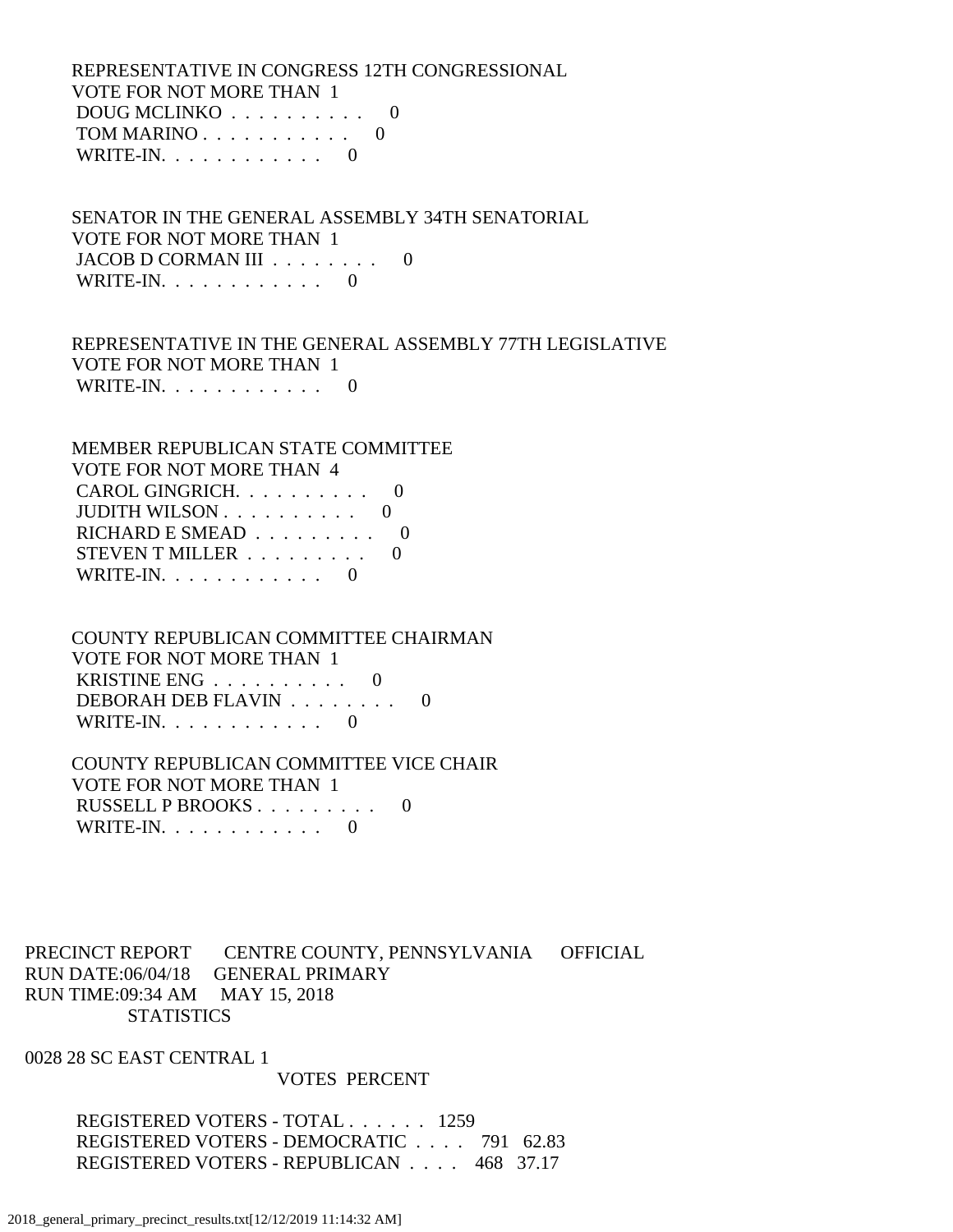| BALLOTS CAST - TOTAL. 17           |        |
|------------------------------------|--------|
| BALLOTS CAST - DEMOCRATIC 15 88.24 |        |
| BALLOTS CAST - REPUBLICAN 2 11.76  |        |
| VOTER TURNOUT - TOTAL              | - 1.35 |
| VOTER TURNOUT - DEMOCRATIC.        | 1.90   |
| VOTER TURNOUT - REPUBLICAN.        | -43    |
|                                    |        |

\*\*\*\*\*\*\*\*\*\* (DEMOCRATIC) \*\*\*\*\*\*\*\*\*\*

 UNITED STATES SENATOR VOTE FOR NOT MORE THAN 1 BOB CASEY JR . . . . . . . . . . 14 100.00 WRITE-IN.  $\ldots$  . . . . . . . . 0

**GOVERNOR**  VOTE FOR NOT MORE THAN 1 TOM WOLF. . . . . . . . . . . . 14 100.00 WRITE-IN. . . . . . . . . . . . 0

# LIEUTENANT GOVERNOR VOTE FOR NOT MORE THAN 1 KATHI COZZONE . . . . . . . . . . 1 7.14 JOHN FETTERMAN. . . . . . . . . . 9 64.29 MIKE STACK . . . . . . . . . . . 1 7.14 RAY SOSA. . . . . . . . . . . . 0 NINA AHMAD . . . . . . . . . . . 3 21.43 WRITE-IN. . . . . . . . . . . . 0

 REPRESENTATIVE IN CONGRESS 12TH CONGRESSIONAL VOTE FOR NOT MORE THAN 1 JUDY HERSCHEL . . . . . . . . . . 4 26.67 MARC FRIEDENBERG . . . . . . . . . 11 73.33 WRITE-IN. . . . . . . . . . . . 0

 SENATOR IN THE GENERAL ASSEMBLY 34TH SENATORIAL VOTE FOR NOT MORE THAN 1 EZRA NANES . . . . . . . . . . . 14 100.00 WRITE-IN.  $\ldots$  . . . . . . . . . 0

 REPRESENTATIVE IN THE GENERAL ASSEMBLY 77TH LEGISLATIVE VOTE FOR NOT MORE THAN 1 H SCOTT CONKLIN . . . . . . . . . 13 100.00 WRITE-IN.  $\ldots$  . . . . . . . . 0

 MEMBER DEMOCRATIC STATE COMMITTEE VOTE FOR NOT MORE THAN 3 JOANNE TOSTI-VASEY . . . . . . . . 14 38.89 LAURA SHADLE . . . . . . . . . . 10 27.78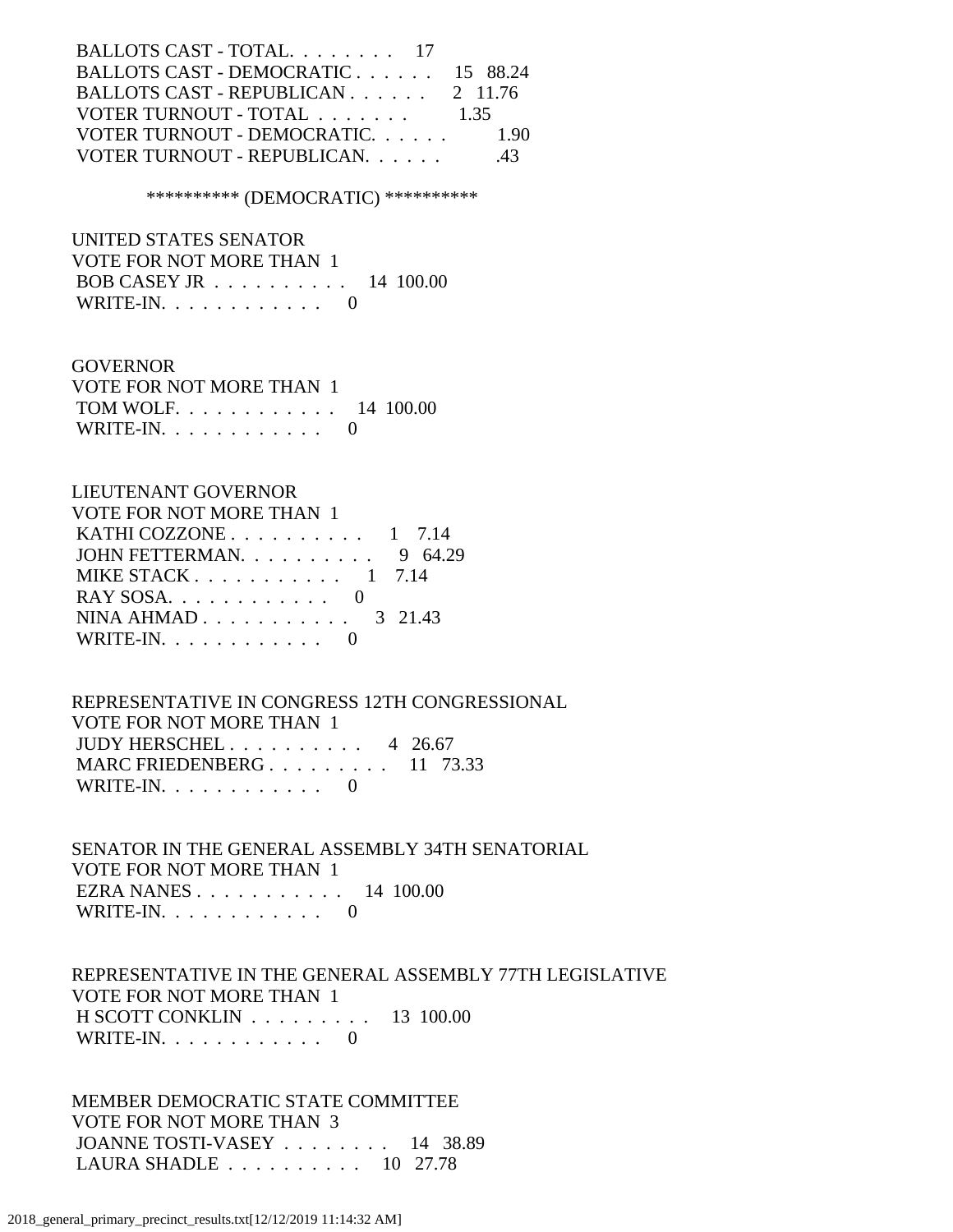DAVID LOMISON . . . . . . . . . . 12 33.33 WRITE-IN.  $\ldots$  . . . . . . . . 0

 DEMOCRATIC COMMITTEE PERSON 28 SC EAST CENTRAL 1 (PREC- VOTE FOR NOT MORE THAN 2 CHARLES RYAN . . . . . . . . . . 13 100.00 WRITE-IN.  $\ldots$  . . . . . . . . . 0

\*\*\*\*\*\*\*\*\*\*\* (REPUBLICAN) \*\*\*\*\*\*\*\*\*\*\*

| UNITED STATES SENATOR                        |  |
|----------------------------------------------|--|
| VOTE FOR NOT MORE THAN 1                     |  |
| JIM CHRISTIANA. $\ldots$ . 0                 |  |
| LOU BARLETTA $\ldots \ldots \ldots 2$ 100.00 |  |
| WRITE-IN. $\ldots$ 0                         |  |

#### GOVERNOR

| VOTE FOR NOT MORE THAN 1               |  |
|----------------------------------------|--|
| SCOTT R WAGNER. $\ldots$ 1 50.00       |  |
| PAUL MANGO $1, 50.00$                  |  |
| LAURA ELLSWORTH $\ldots \ldots \ldots$ |  |
| WRITE-IN. $\ldots$ 0                   |  |

#### LIEUTENANT GOVERNOR

| VOTE FOR NOT MORE THAN 1                                 |  |
|----------------------------------------------------------|--|
| KATHY CODER. $\ldots$ . 0                                |  |
| DIANA IREY VAUGHAN $\ldots \ldots \ldots \ldots$ 1 50.00 |  |
| JEFF BARTOS. $\ldots$ 1 50.00                            |  |
| PEG LUKSIK                                               |  |
| WRITE-IN. $\ldots$ 0                                     |  |

### REPRESENTATIVE IN CONGRESS 12TH CONGRESSIONAL VOTE FOR NOT MORE THAN 1 DOUG MCLINKO . . . . . . . . . . 1 50.00 TOM MARINO . . . . . . . . . . . 1 50.00 WRITE-IN. . . . . . . . . . . . 0

 SENATOR IN THE GENERAL ASSEMBLY 34TH SENATORIAL VOTE FOR NOT MORE THAN 1 JACOB D CORMAN III . . . . . . . . 2 100.00 WRITE-IN.  $\ldots$  . . . . . . . . . 0

 REPRESENTATIVE IN THE GENERAL ASSEMBLY 77TH LEGISLATIVE VOTE FOR NOT MORE THAN 1 WRITE-IN. . . . . . . . . . . . 0

### MEMBER REPUBLICAN STATE COMMITTEE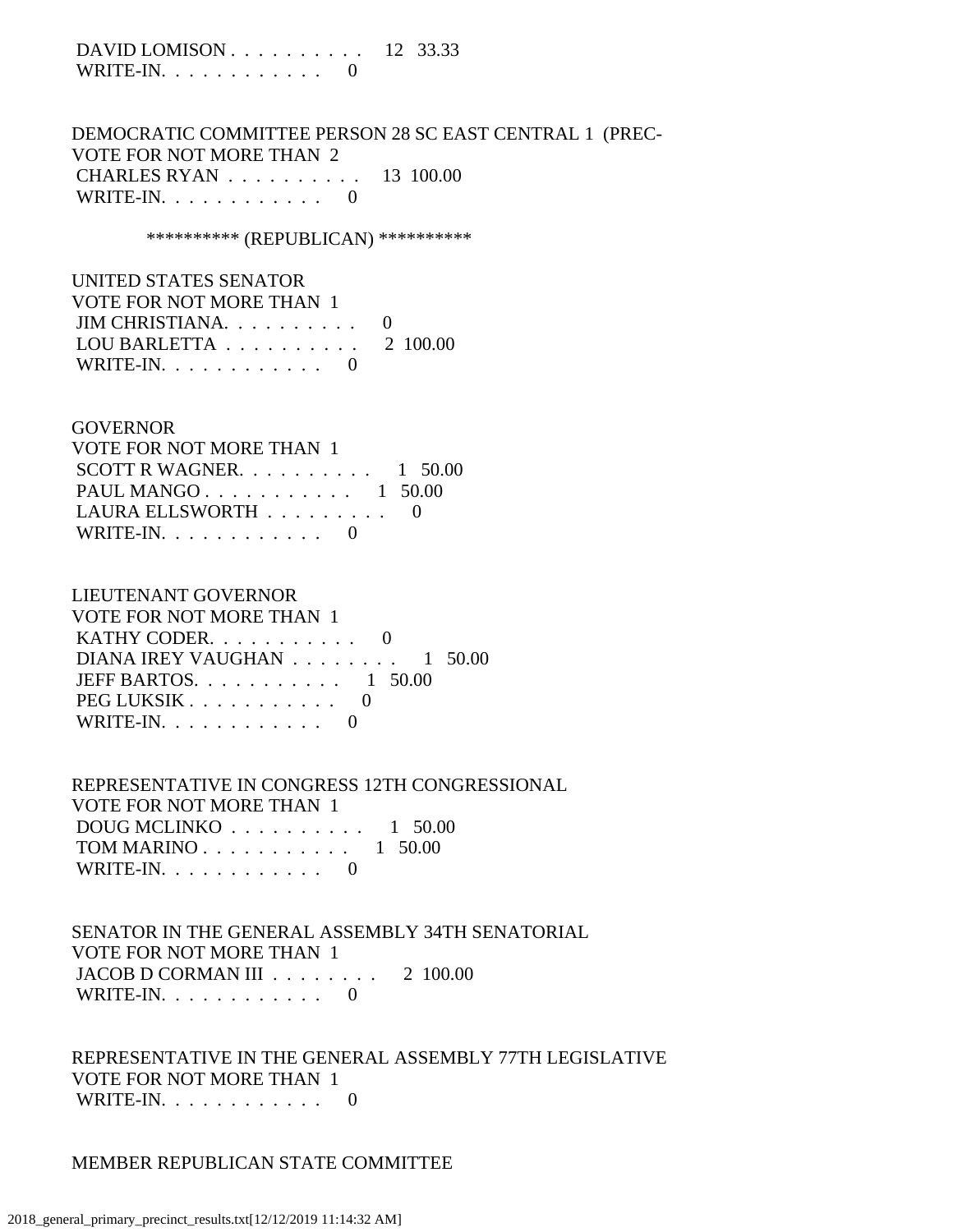### VOTE FOR NOT MORE THAN 4 CAROL GINGRICH. . . . . . . . . . 1 33.33 JUDITH WILSON . . . . . . . . . . 1 33.33 RICHARD E SMEAD  $\ldots \ldots \ldots$  0 STEVEN T MILLER  $\ldots$  . . . . . . . 1 33.33 WRITE-IN.  $\ldots$  . . . . . . . . 0

## COUNTY REPUBLICAN COMMITTEE CHAIRMAN VOTE FOR NOT MORE THAN 1 KRISTINE ENG . . . . . . . . . . 2 100.00 DEBORAH DEB FLAVIN . . . . . . . . 0 WRITE-IN.  $\ldots$  . . . . . . . . 0

### COUNTY REPUBLICAN COMMITTEE VICE CHAIR VOTE FOR NOT MORE THAN 1 RUSSELL P BROOKS . . . . . . . . . 2 100.00 WRITE-IN. . . . . . . . . . . . 0

### PRECINCT REPORT CENTRE COUNTY, PENNSYLVANIA OFFICIAL RUN DATE:06/04/18 GENERAL PRIMARY RUN TIME:09:34 AM MAY 15, 2018 **STATISTICS**

0029 29 SC EAST CENTRAL 2

### VOTES PERCENT

| REGISTERED VOTERS - TOTAL 1289           |         |
|------------------------------------------|---------|
| REGISTERED VOTERS - DEMOCRATIC 704 54.62 |         |
| REGISTERED VOTERS - REPUBLICAN 585 45.38 |         |
| BALLOTS CAST - TOTAL. 46                 |         |
| BALLOTS CAST - DEMOCRATIC 37 80.43       |         |
| BALLOTS CAST - REPUBLICAN                | 9 19.57 |
| VOTER TURNOUT - TOTAL                    | 3.57    |
| VOTER TURNOUT - DEMOCRATIC.              | 5.26    |
| VOTER TURNOUT - REPUBLICAN.              |         |

\*\*\*\*\*\*\*\*\*\* (DEMOCRATIC) \*\*\*\*\*\*\*\*\*\*

 UNITED STATES SENATOR VOTE FOR NOT MORE THAN 1 BOB CASEY JR . . . . . . . . . . 34 100.00 WRITE-IN. . . . . . . . . . . . 0

# GOVERNOR

 VOTE FOR NOT MORE THAN 1 TOM WOLF. . . . . . . . . . . . 34 100.00 WRITE-IN. . . . . . . . . . . . 0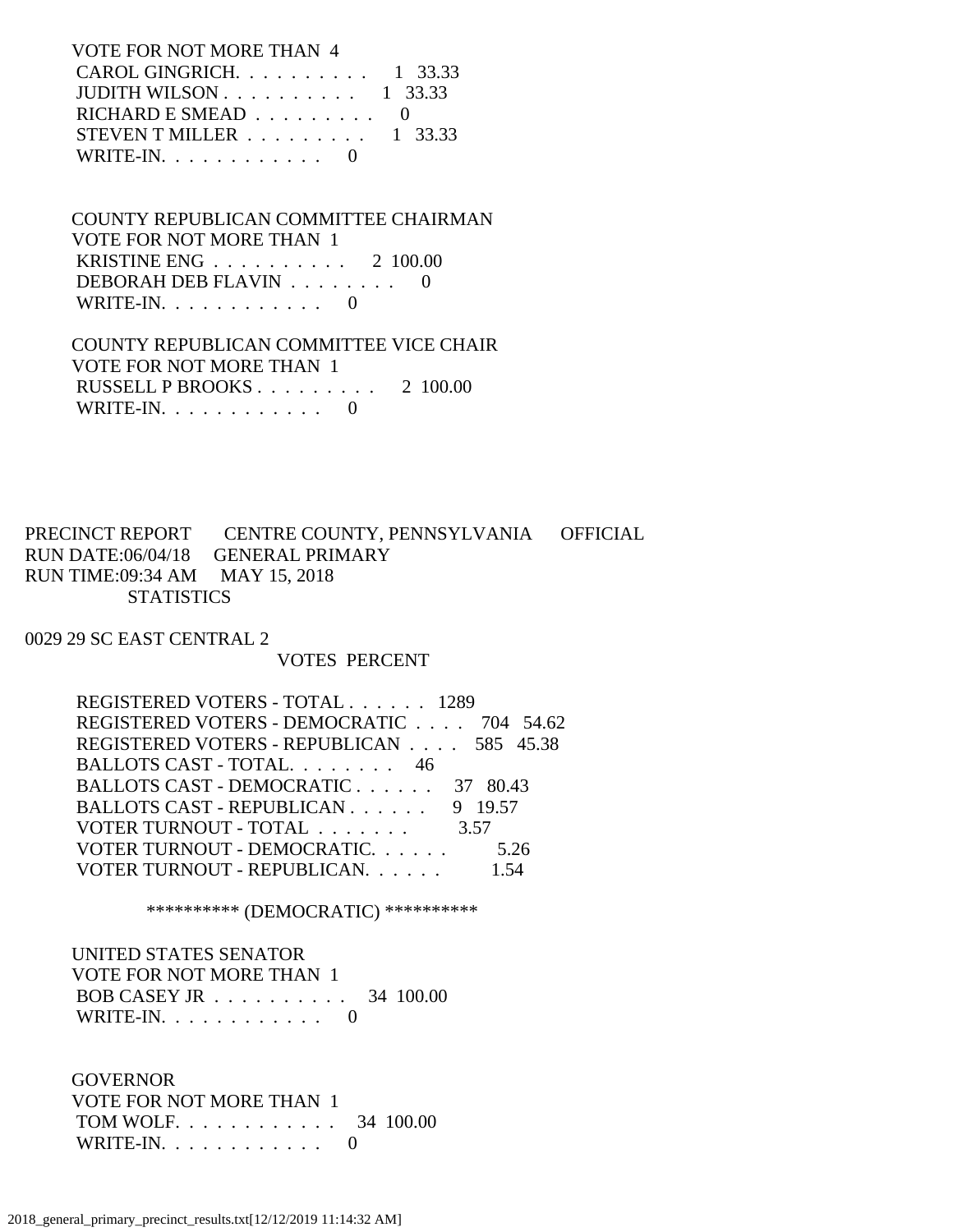LIEUTENANT GOVERNOR VOTE FOR NOT MORE THAN 1 **KATHI COZZONE .** . . . . . . . . . . 2 5.71 JOHN FETTERMAN. . . . . . . . . . 20 57.14 MIKE STACK . . . . . . . . . . . 2 5.71 RAY SOSA. . . . . . . . . . . . 0 NINA AHMAD . . . . . . . . . . . 11 31.43 WRITE-IN.  $\ldots$  . . . . . . . . 0

 REPRESENTATIVE IN CONGRESS 12TH CONGRESSIONAL VOTE FOR NOT MORE THAN 1 JUDY HERSCHEL . . . . . . . . . . 7 19.44 MARC FRIEDENBERG . . . . . . . . . 29 80.56 WRITE-IN.  $\ldots$  . . . . . . . . 0

 SENATOR IN THE GENERAL ASSEMBLY 34TH SENATORIAL VOTE FOR NOT MORE THAN 1 EZRA NANES . . . . . . . . . . . 35 100.00 WRITE-IN.  $\ldots$  . . . . . . . . 0

 REPRESENTATIVE IN THE GENERAL ASSEMBLY 77TH LEGISLATIVE VOTE FOR NOT MORE THAN 1 H SCOTT CONKLIN . . . . . . . . . 36 100.00 WRITE-IN.  $\ldots$  . . . . . . . . . 0

 MEMBER DEMOCRATIC STATE COMMITTEE VOTE FOR NOT MORE THAN 3 JOANNE TOSTI-VASEY . . . . . . . . 28 32.56 LAURA SHADLE . . . . . . . . . . 33 38.37 DAVID LOMISON . . . . . . . . . . 25 29.07 WRITE-IN.  $\ldots$  . . . . . . . . 0

 DEMOCRATIC COMMITTEE PERSON 29 SC EAST CENTRAL 2 (PREC- VOTE FOR NOT MORE THAN 2 WRITE-IN. . . . . . . . . . . . 5 100.00

\*\*\*\*\*\*\*\*\*\* (REPUBLICAN) \*\*\*\*\*\*\*\*\*\*

 UNITED STATES SENATOR VOTE FOR NOT MORE THAN 1 JIM CHRISTIANA. . . . . . . . . . 3 37.50 LOU BARLETTA  $\ldots$  . . . . . . . . 5 62.50 WRITE-IN. . . . . . . . . . . . 0

 GOVERNOR VOTE FOR NOT MORE THAN 1 SCOTT R WAGNER. . . . . . . . . . 3 33.33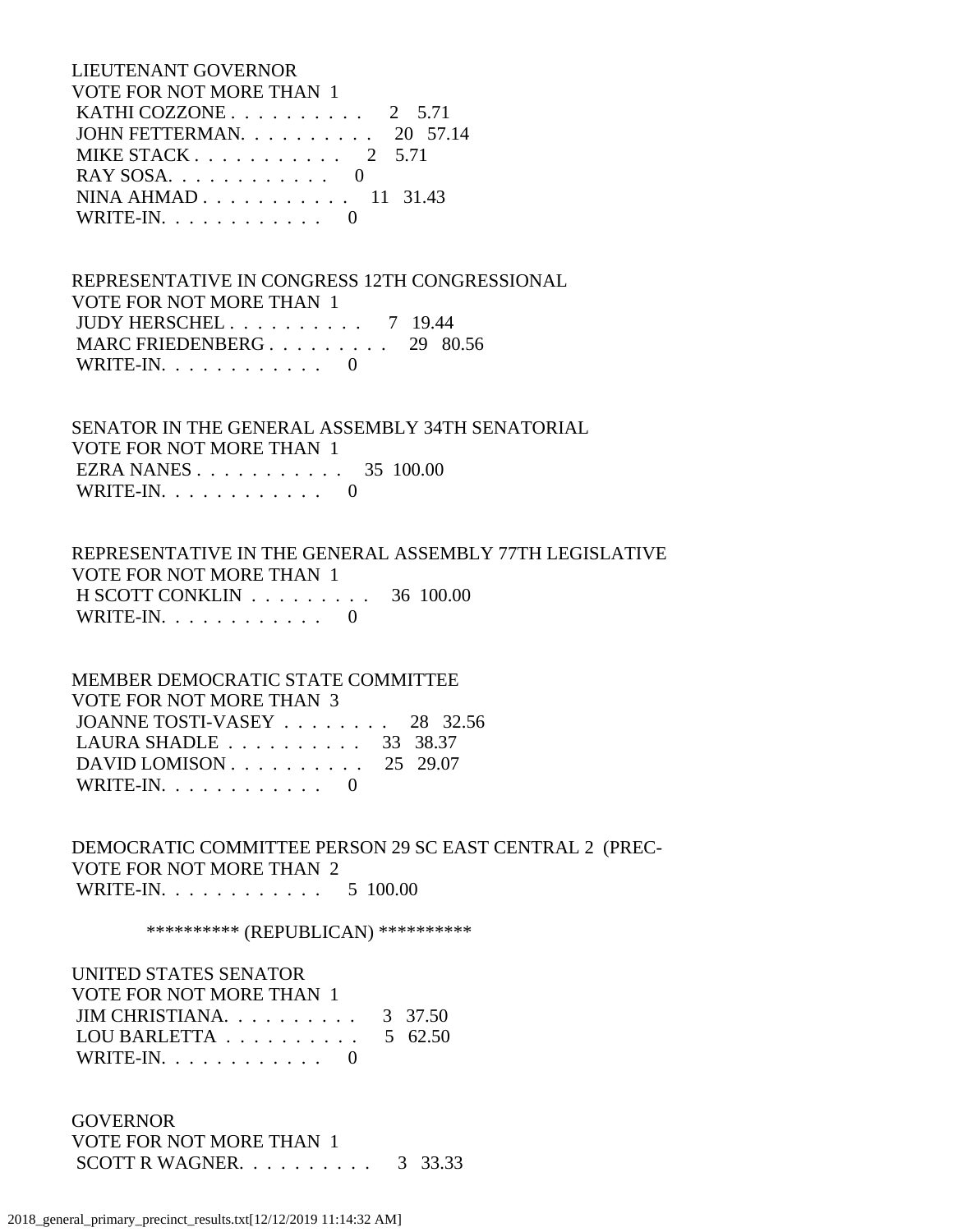PAUL MANGO . . . . . . . . . . . 4 44.44 LAURA ELLSWORTH . . . . . . . . . 2 22.22 WRITE-IN.  $\ldots$  . . . . . . . . . 0

### LIEUTENANT GOVERNOR VOTE FOR NOT MORE THAN 1 KATHY CODER. . . . . . . . . . . 1 14.29 DIANA IREY VAUGHAN . . . . . . . . 2 28.57 JEFF BARTOS. . . . . . . . . . . 3 42.86 PEG LUKSIK . . . . . . . . . . . . 1 14.29 WRITE-IN.  $\ldots$  . . . . . . . . . 0

 REPRESENTATIVE IN CONGRESS 12TH CONGRESSIONAL VOTE FOR NOT MORE THAN 1 DOUG MCLINKO . . . . . . . . . . 3 37.50 TOM MARINO . . . . . . . . . . . . 5 62.50 WRITE-IN. . . . . . . . . . . . 0

 SENATOR IN THE GENERAL ASSEMBLY 34TH SENATORIAL VOTE FOR NOT MORE THAN 1 JACOB D CORMAN III . . . . . . . . 8 88.89 WRITE-IN. . . . . . . . . . . . 1 11.11

 REPRESENTATIVE IN THE GENERAL ASSEMBLY 77TH LEGISLATIVE VOTE FOR NOT MORE THAN 1 WRITE-IN. . . . . . . . . . . . 1 100.00

## MEMBER REPUBLICAN STATE COMMITTEE VOTE FOR NOT MORE THAN 4 CAROL GINGRICH. . . . . . . . . . 5 25.00 JUDITH WILSON . . . . . . . . . . 4 20.00 RICHARD E SMEAD  $\ldots$ , . . . . . . 4 20.00 STEVEN T MILLER  $\ldots \ldots \ldots$  6 30.00 WRITE-IN. . . . . . . . . . . . 1 5.00

 COUNTY REPUBLICAN COMMITTEE CHAIRMAN VOTE FOR NOT MORE THAN 1 KRISTINE ENG . . . . . . . . . . 5 62.50 DEBORAH DEB FLAVIN . . . . . . . . 2 25.00 WRITE-IN. . . . . . . . . . . . 1 12.50

 COUNTY REPUBLICAN COMMITTEE VICE CHAIR VOTE FOR NOT MORE THAN 1 RUSSELL P BROOKS . . . . . . . . . 6 85.71 WRITE-IN. . . . . . . . . . . . 1 14.29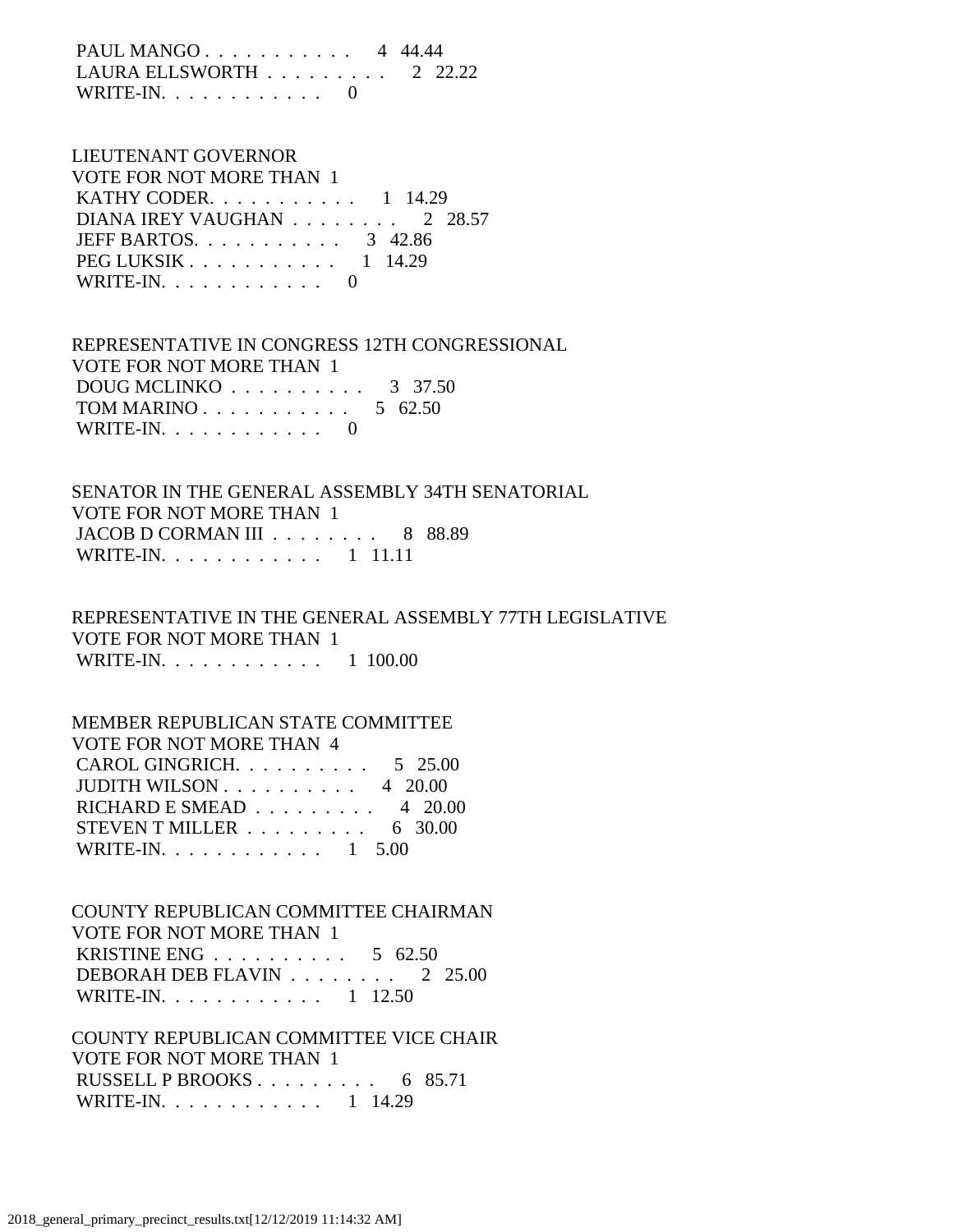PRECINCT REPORT CENTRE COUNTY, PENNSYLVANIA OFFICIAL RUN DATE:06/04/18 GENERAL PRIMARY RUN TIME:09:34 AM MAY 15, 2018 **STATISTICS** 

0030 30 SC EAST CENTRAL 3

#### VOTES PERCENT

| REGISTERED VOTERS - TOTAL 819            |          |
|------------------------------------------|----------|
| REGISTERED VOTERS - DEMOCRATIC 477 58.24 |          |
| REGISTERED VOTERS - REPUBLICAN 342 41.76 |          |
| BALLOTS CAST - TOTAL. 39                 |          |
| BALLOTS CAST - DEMOCRATIC                | 29 74.36 |
| BALLOTS CAST - REPUBLICAN 10 25.64       |          |
| VOTER TURNOUT - TOTAL 4.76               |          |
| VOTER TURNOUT - DEMOCRATIC.              | 6.08     |
| VOTER TURNOUT - REPUBLICAN.              | 292      |
|                                          |          |

\*\*\*\*\*\*\*\*\*\* (DEMOCRATIC) \*\*\*\*\*\*\*\*\*\*

| UNITED STATES SENATOR    |  |
|--------------------------|--|
| VOTE FOR NOT MORE THAN 1 |  |
| BOB CASEY JR 27 96.43    |  |
| WRITE-IN. 1 3.57         |  |

**GOVERNOR** 

| VOTE FOR NOT MORE THAN 1 |  |
|--------------------------|--|
| TOM WOLF. 28 100.00      |  |
| WRITE-IN. $\ldots$ 0     |  |

LIEUTENANT GOVERNOR

| VOTE FOR NOT MORE THAN 1                         |  |
|--------------------------------------------------|--|
| KATHI COZZONE $\ldots$ $\ldots$ $\ldots$ 8 28.57 |  |
| JOHN FETTERMAN. $\ldots$ 13 46.43                |  |
| MIKE STACK $\ldots$ $\ldots$ $\ldots$ $\ldots$ 0 |  |
|                                                  |  |
| NINA AHMAD 7 25.00                               |  |
| WRITE-IN. $\ldots$ 0                             |  |

 REPRESENTATIVE IN CONGRESS 12TH CONGRESSIONAL VOTE FOR NOT MORE THAN 1 JUDY HERSCHEL . . . . . . . . . . 7 25.00 MARC FRIEDENBERG . . . . . . . . . 21 75.00 WRITE-IN. . . . . . . . . . . . 0

 SENATOR IN THE GENERAL ASSEMBLY 34TH SENATORIAL VOTE FOR NOT MORE THAN 1 EZRA NANES . . . . . . . . . . . 25 100.00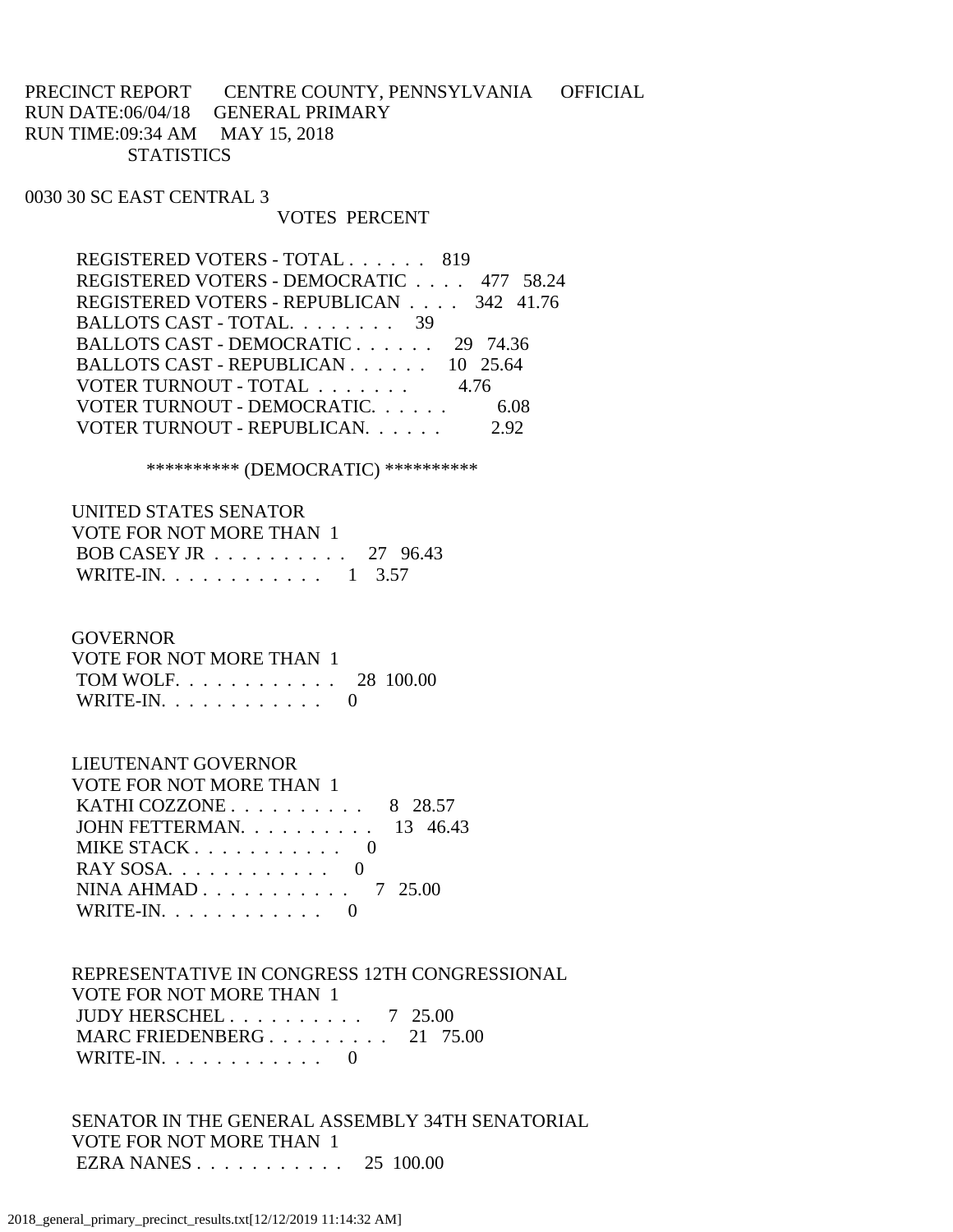REPRESENTATIVE IN THE GENERAL ASSEMBLY 77TH LEGISLATIVE VOTE FOR NOT MORE THAN 1 H SCOTT CONKLIN . . . . . . . . . 27 100.00 WRITE-IN.  $\ldots$  . . . . . . . . 0

### MEMBER DEMOCRATIC STATE COMMITTEE VOTE FOR NOT MORE THAN 3 JOANNE TOSTI-VASEY . . . . . . . . 24 34.78 LAURA SHADLE . . . . . . . . . . 24 34.78 DAVID LOMISON . . . . . . . . . . 21 30.43 WRITE-IN.  $\ldots$  . . . . . . . . 0

### DEMOCRATIC COMMITTEE PERSON 30 SC EAST CENTRAL 3 (PREC- VOTE FOR NOT MORE THAN 2 WRITE-IN. . . . . . . . . . . . 8 100.00

#### \*\*\*\*\*\*\*\*\*\* (REPUBLICAN) \*\*\*\*\*\*\*\*\*\*

| UNITED STATES SENATOR                              |  |
|----------------------------------------------------|--|
| <b>VOTE FOR NOT MORE THAN 1</b>                    |  |
| JIM CHRISTIANA $1$ 11.11                           |  |
| LOU BARLETTA $\ldots \ldots \ldots \ldots$ 8 88.89 |  |
| WRITE-IN. $\ldots$ 0                               |  |

#### **GOVERNOR**

| VOTE FOR NOT MORE THAN 1                       |  |
|------------------------------------------------|--|
| SCOTT R WAGNER. $\ldots$ 3 30.00               |  |
| PAUL MANGO $3 \quad 30.00$                     |  |
| LAURA ELLSWORTH $\ldots \ldots \ldots$ 4 40.00 |  |
| WRITE-IN. $\ldots$ 0                           |  |

## LIEUTENANT GOVERNOR

| VOTE FOR NOT MORE THAN 1                         |  |
|--------------------------------------------------|--|
| KATHY CODER. $\ldots$ . 0                        |  |
| DIANA IREY VAUGHAN 0                             |  |
| JEFF BARTOS 5 55.56                              |  |
| $PEG LUKSIK \ldots \ldots \ldots \ldots 4$ 44.44 |  |
| WRITE-IN. $\ldots$ 0                             |  |

### REPRESENTATIVE IN CONGRESS 12TH CONGRESSIONAL VOTE FOR NOT MORE THAN 1 DOUG MCLINKO . . . . . . . . . . 0 TOM MARINO . . . . . . . . . . . 8 100.00 WRITE-IN. . . . . . . . . . . . 0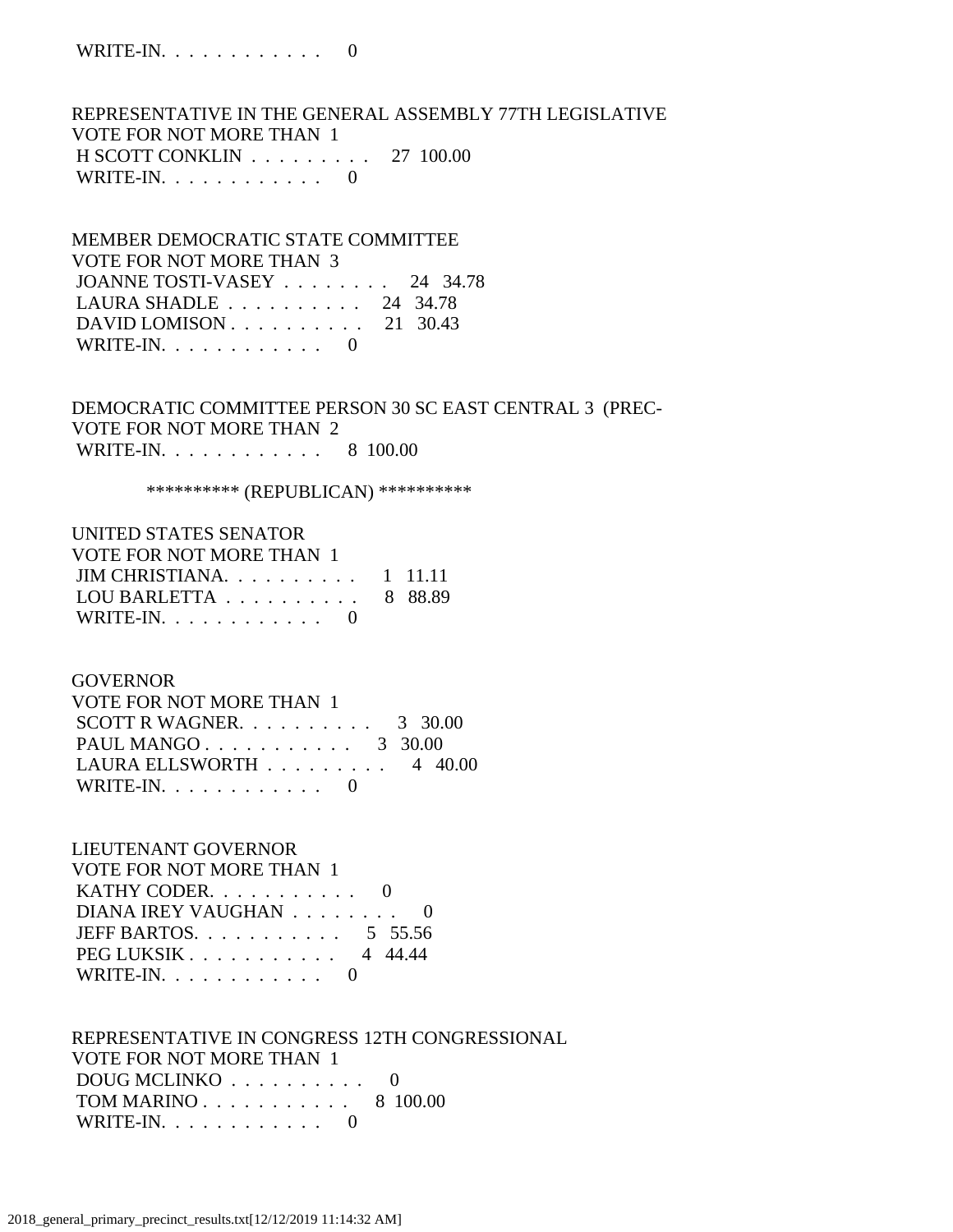### SENATOR IN THE GENERAL ASSEMBLY 34TH SENATORIAL VOTE FOR NOT MORE THAN 1 JACOB D CORMAN III . . . . . . . . 9 100.00 WRITE-IN.  $\ldots$  . . . . . . . . 0

 REPRESENTATIVE IN THE GENERAL ASSEMBLY 77TH LEGISLATIVE VOTE FOR NOT MORE THAN 1 WRITE-IN. . . . . . . . . . . . 1 100.00

## MEMBER REPUBLICAN STATE COMMITTEE VOTE FOR NOT MORE THAN 4 CAROL GINGRICH. . . . . . . . . . 6 28.57 JUDITH WILSON . . . . . . . . . . 5 23.81 RICHARD E SMEAD  $\ldots$ , . . . . . . . 6 28.57 STEVEN T MILLER  $\ldots \ldots \ldots$  4 19.05 WRITE-IN.  $\ldots$  . . . . . . . . 0

 COUNTY REPUBLICAN COMMITTEE CHAIRMAN VOTE FOR NOT MORE THAN 1 KRISTINE ENG . . . . . . . . . . 5 55.56 DEBORAH DEB FLAVIN . . . . . . . . 4 44.44 WRITE-IN.  $\ldots$  . . . . . . . . 0

 COUNTY REPUBLICAN COMMITTEE VICE CHAIR VOTE FOR NOT MORE THAN 1 RUSSELL P BROOKS . . . . . . . . . 8 100.00 WRITE-IN. . . . . . . . . . . . 0

PRECINCT REPORT CENTRE COUNTY, PENNSYLVANIA OFFICIAL RUN DATE:06/04/18 GENERAL PRIMARY RUN TIME:09:34 AM MAY 15, 2018 **STATISTICS** 

0031 31 SC WEST 1

### VOTES PERCENT

 REGISTERED VOTERS - TOTAL . . . . . . 646 REGISTERED VOTERS - DEMOCRATIC . . . . 476 73.68 REGISTERED VOTERS - REPUBLICAN . . . . 170 26.32 BALLOTS CAST - TOTAL. . . . . . . . 231 BALLOTS CAST - DEMOCRATIC . . . . . . 189 81.82 BALLOTS CAST - REPUBLICAN . . . . . . 42 18.18 VOTER TURNOUT - TOTAL . . . . . . . . 35.76 VOTER TURNOUT - DEMOCRATIC. . . . . . 39.71 VOTER TURNOUT - REPUBLICAN. . . . . . 24.71

\*\*\*\*\*\*\*\*\*\* (DEMOCRATIC) \*\*\*\*\*\*\*\*\*\*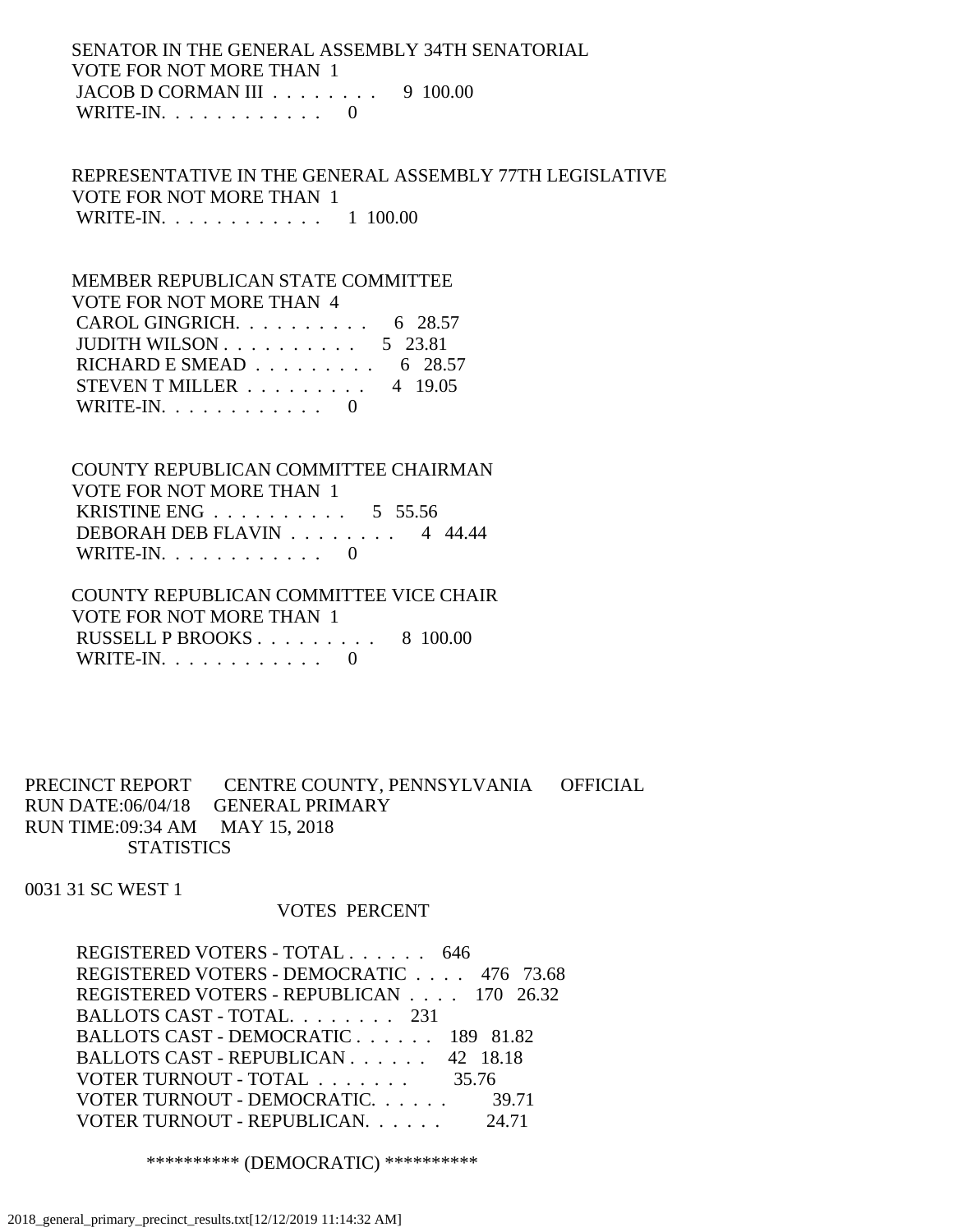### UNITED STATES SENATOR VOTE FOR NOT MORE THAN 1 BOB CASEY JR . . . . . . . . . . 181 98.91 WRITE-IN. . . . . . . . . . . . 2 1.09

#### **GOVERNOR**

 VOTE FOR NOT MORE THAN 1 TOM WOLF. . . . . . . . . . . . 185 100.00 WRITE-IN.  $\ldots$  . . . . . . . . 0

### LIEUTENANT GOVERNOR

| VOTE FOR NOT MORE THAN 1                            |  |
|-----------------------------------------------------|--|
| KATHI COZZONE $\ldots \ldots \ldots \ldots$ 16 9.25 |  |
| JOHN FETTERMAN. $\ldots$ 80 46.24                   |  |
| MIKE STACK 5 2.89                                   |  |
| RAY SOSA 3 1.73                                     |  |
| NINA AHMAD 69 39.88                                 |  |
| WRITE-IN. $\ldots$ 0                                |  |

### REPRESENTATIVE IN CONGRESS 12TH CONGRESSIONAL VOTE FOR NOT MORE THAN 1 JUDY HERSCHEL . . . . . . . . . . 29 15.43 MARC FRIEDENBERG . . . . . . . . . 159 84.57 WRITE-IN.  $\ldots$  . . . . . . . . . 0

 SENATOR IN THE GENERAL ASSEMBLY 34TH SENATORIAL VOTE FOR NOT MORE THAN 1 EZRA NANES . . . . . . . . . . . 186 99.47 WRITE-IN. . . . . . . . . . . . 1 .53

 REPRESENTATIVE IN THE GENERAL ASSEMBLY 77TH LEGISLATIVE VOTE FOR NOT MORE THAN 1 H SCOTT CONKLIN . . . . . . . . . 173 99.43 WRITE-IN. . . . . . . . . . . . 1 .57

## MEMBER DEMOCRATIC STATE COMMITTEE VOTE FOR NOT MORE THAN 3 JOANNE TOSTI-VASEY . . . . . . . . 112 31.37 LAURA SHADLE . . . . . . . . . . 136 38.10 DAVID LOMISON . . . . . . . . . . 105 29.41 WRITE-IN. . . . . . . . . . . . 4 1.12

 DEMOCRATIC COMMITTEE PERSON 31 SC WEST 1 (PREC-0031) VOTE FOR NOT MORE THAN 2 JAMES A LEOUS . . . . . . . . . . 168 94.38 WRITE-IN. . . . . . . . . . . . 10 5.62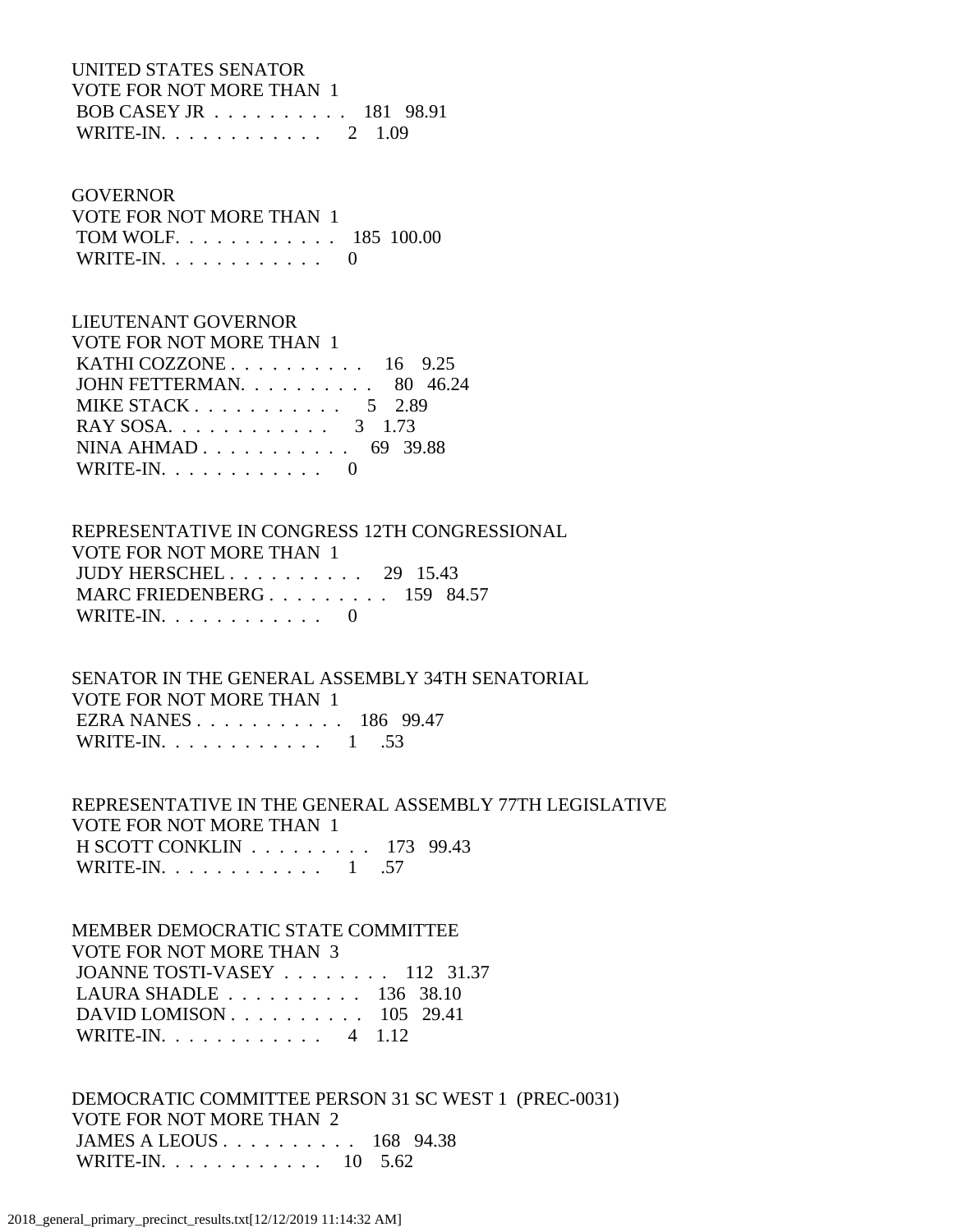| UNITED STATES SENATOR                               |  |
|-----------------------------------------------------|--|
| VOTE FOR NOT MORE THAN 1                            |  |
| JIM CHRISTIANA. $\ldots$ 14 33.33                   |  |
| LOU BARLETTA $\ldots \ldots \ldots \ldots$ 28 66.67 |  |
| WRITE-IN. $\ldots$ 0                                |  |

### **GOVERNOR**

| VOTE FOR NOT MORE THAN 1                        |  |  |
|-------------------------------------------------|--|--|
| SCOTT R WAGNER. $\ldots$ 13 31.71               |  |  |
| PAUL MANGO 15 36.59                             |  |  |
| LAURA ELLSWORTH $\ldots \ldots \ldots$ 13 31.71 |  |  |
| WRITE-IN. $\ldots$ 0                            |  |  |

### LIEUTENANT GOVERNOR

| VOTE FOR NOT MORE THAN 1                           |  |
|----------------------------------------------------|--|
| KATHY CODER. $\ldots$ 8 20.51                      |  |
| DIANA IREY VAUGHAN $\ldots \ldots \ldots 11$ 28.21 |  |
| JEFF BARTOS. $\ldots$ 7 17.95                      |  |
| PEG LUKSIK 13 33.33                                |  |
| WRITE-IN. $\ldots$ 0                               |  |

### REPRESENTATIVE IN CONGRESS 12TH CONGRESSIONAL VOTE FOR NOT MORE THAN 1 DOUG MCLINKO . . . . . . . . . . 16 39.02 TOM MARINO . . . . . . . . . . . 24 58.54

| WRITE-IN. $\ldots$ |  |  |  |  |  |  | $1 \quad 2.44$ |
|--------------------|--|--|--|--|--|--|----------------|
|                    |  |  |  |  |  |  |                |

### SENATOR IN THE GENERAL ASSEMBLY 34TH SENATORIAL VOTE FOR NOT MORE THAN 1 JACOB D CORMAN III . . . . . . . . 38 100.00 WRITE-IN. . . . . . . . . . . .  $0$

### REPRESENTATIVE IN THE GENERAL ASSEMBLY 77TH LEGISLATIVE VOTE FOR NOT MORE THAN 1 WRITE-IN. . . . . . . . . . . . . 1 100.00

#### MEMBER REPUBLICAN STATE COMMITTEE

| VOTE FOR NOT MORE THAN 4                             |  |
|------------------------------------------------------|--|
| CAROL GINGRICH. 27 22.69                             |  |
| JUDITH WILSON $\ldots \ldots \ldots \ldots$ 32 26.89 |  |
| RICHARD E SMEAD $\ldots$ 28 23.53                    |  |
| STEVEN T MILLER $\ldots \ldots \ldots 29$ 24.37      |  |
| WRITE-IN. 3 2.52                                     |  |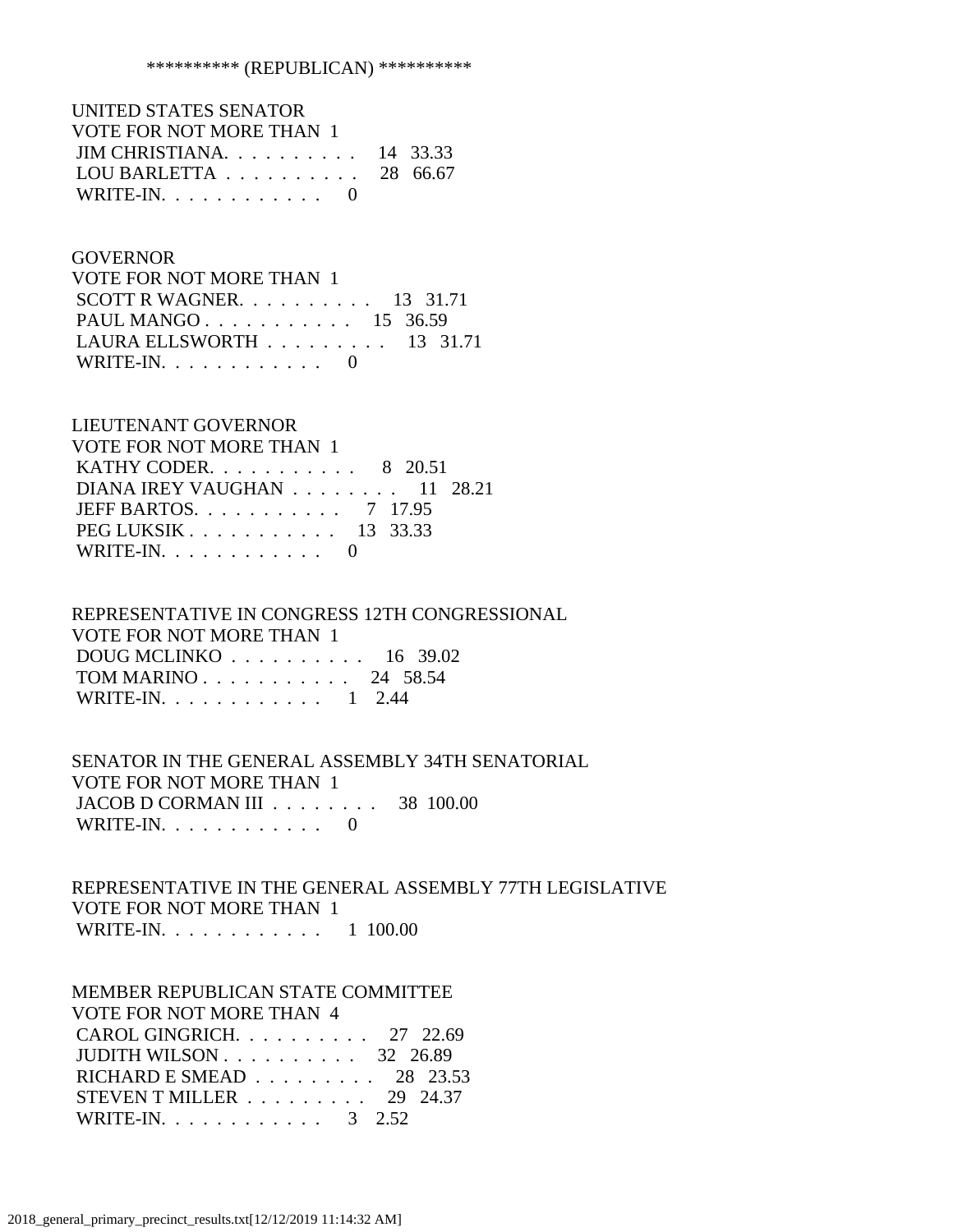COUNTY REPUBLICAN COMMITTEE CHAIRMAN VOTE FOR NOT MORE THAN 1 KRISTINE ENG . . . . . . . . . . 26 74.29 DEBORAH DEB FLAVIN . . . . . . . . 9 25.71 WRITE-IN. . . . . . . . . . . . 0

 COUNTY REPUBLICAN COMMITTEE VICE CHAIR VOTE FOR NOT MORE THAN 1 RUSSELL P BROOKS . . . . . . . . . 32 100.00 WRITE-IN.  $\ldots$  . . . . . . . . . 0

PRECINCT REPORT CENTRE COUNTY, PENNSYLVANIA OFFICIAL RUN DATE:06/04/18 GENERAL PRIMARY RUN TIME:09:34 AM MAY 15, 2018 **STATISTICS** 

0032 32 SC WEST 2

### VOTES PERCENT

| REGISTERED VOTERS - TOTAL 722            |       |
|------------------------------------------|-------|
| REGISTERED VOTERS - DEMOCRATIC 437 60.53 |       |
| REGISTERED VOTERS - REPUBLICAN 285 39.47 |       |
| BALLOTS CAST - TOTAL 264                 |       |
| BALLOTS CAST - DEMOCRATIC 178 67.42      |       |
| BALLOTS CAST - REPUBLICAN 86 32.58       |       |
| VOTER TURNOUT - TOTAL 36.57              |       |
| VOTER TURNOUT - DEMOCRATIC 40.73         |       |
| VOTER TURNOUT - REPUBLICAN.              | 30.18 |

\*\*\*\*\*\*\*\*\*\* (DEMOCRATIC) \*\*\*\*\*\*\*\*\*\*

 UNITED STATES SENATOR VOTE FOR NOT MORE THAN 1 BOB CASEY JR . . . . . . . . . . 171 98.28 WRITE-IN. . . . . . . . . . . . . 3 1.72

#### GOVERNOR

| VOTE FOR NOT MORE THAN 1  |  |
|---------------------------|--|
| TOM WOLF. 170 98.84       |  |
| WRITE-IN. $\ldots$ 2 1.16 |  |

LIEUTENANT GOVERNOR

| VOTE FOR NOT MORE THAN 1        |  |
|---------------------------------|--|
| KATHI COZZONE $\ldots$ 28 16.67 |  |
| JOHN FETTERMAN. 55 32.74        |  |
| MIKE STACK $14$ 8.33            |  |
| RAY SOSA. 1 .60                 |  |
| NINA AHMAD 69 41.07             |  |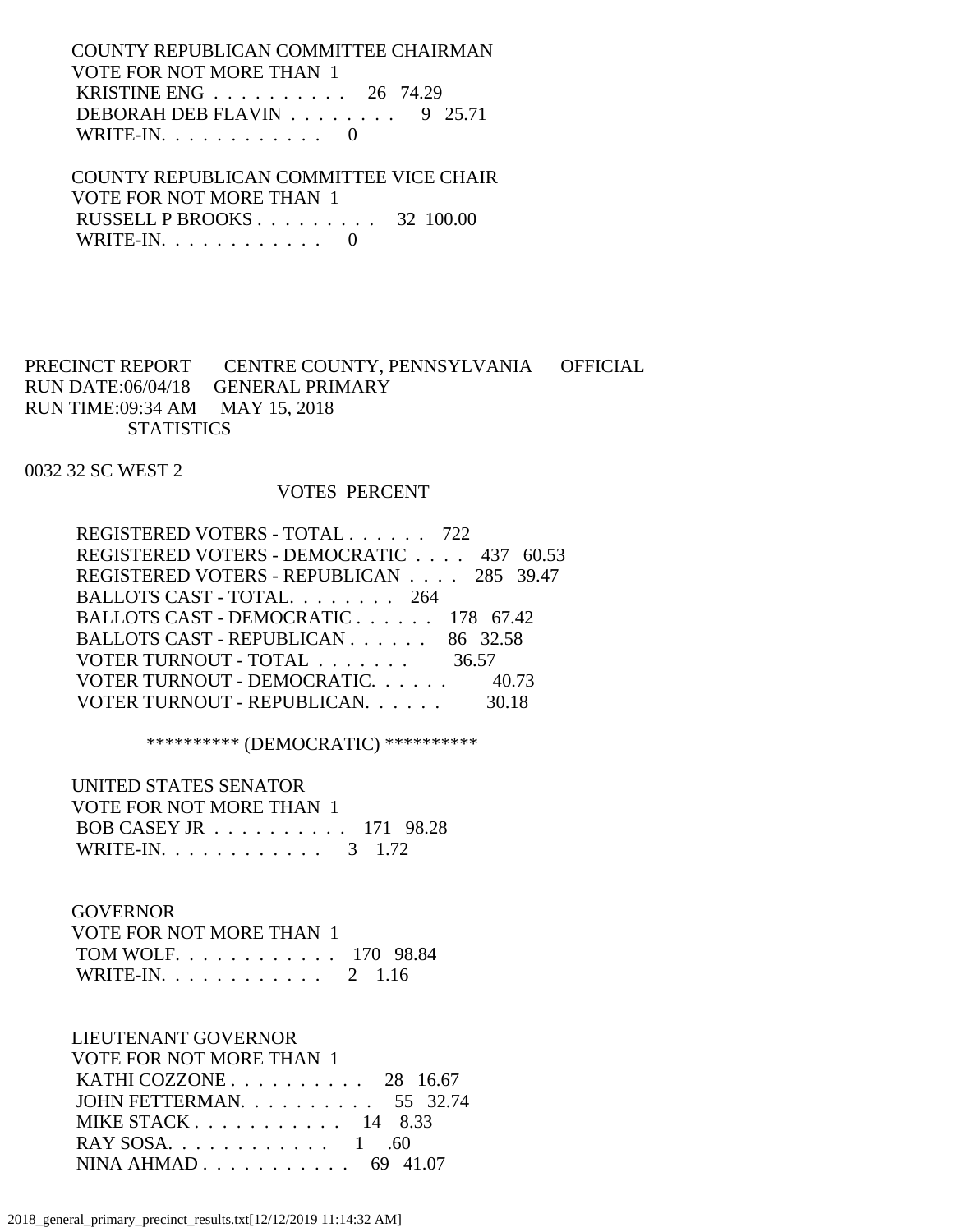WRITE-IN. . . . . . . . . . . . 1 .60

 REPRESENTATIVE IN CONGRESS 12TH CONGRESSIONAL VOTE FOR NOT MORE THAN 1 JUDY HERSCHEL . . . . . . . . . . 21 11.80 MARC FRIEDENBERG . . . . . . . . . 155 87.08 WRITE-IN. . . . . . . . . . . . 2 1.12

 SENATOR IN THE GENERAL ASSEMBLY 34TH SENATORIAL VOTE FOR NOT MORE THAN 1 EZRA NANES . . . . . . . . . . . 171 99.42 WRITE-IN. . . . . . . . . . . . 1 .58

 REPRESENTATIVE IN THE GENERAL ASSEMBLY 77TH LEGISLATIVE VOTE FOR NOT MORE THAN 1 H SCOTT CONKLIN . . . . . . . . . 167 99.40 WRITE-IN. . . . . . . . . . . . . 1 .60

 MEMBER DEMOCRATIC STATE COMMITTEE VOTE FOR NOT MORE THAN 3 JOANNE TOSTI-VASEY . . . . . . . . 124 32.12 LAURA SHADLE . . . . . . . . . . 148 38.34 DAVID LOMISON . . . . . . . . . . 114 29.53 WRITE-IN.  $\ldots$  . . . . . . . . . 0

 DEMOCRATIC COMMITTEE PERSON 32 SC WEST 2 (PREC-0032) VOTE FOR NOT MORE THAN 2 KATHLEEN MCKINNON-LACHMAN . . . . . . 126 49.03 JAMES HYNES. . . . . . . . . . . 38 14.79 PAUL HALLACHER. . . . . . . . . . 93 36.19 WRITE-IN.  $\ldots$  . . . . . . . . . 0

\*\*\*\*\*\*\*\*\*\*\* (REPUBLICAN) \*\*\*\*\*\*\*\*\*\*\*

 UNITED STATES SENATOR VOTE FOR NOT MORE THAN 1 JIM CHRISTIANA. . . . . . . . . . 34 41.98 LOU BARLETTA . . . . . . . . . . 47 58.02 WRITE-IN.  $\ldots$  . . . . . . . . 0

 GOVERNOR VOTE FOR NOT MORE THAN 1 SCOTT R WAGNER. . . . . . . . . . 38 46.91 PAUL MANGO . . . . . . . . . . . 26 32.10 LAURA ELLSWORTH . . . . . . . . . 17 20.99 WRITE-IN.  $\ldots$  . . . . . . . . 0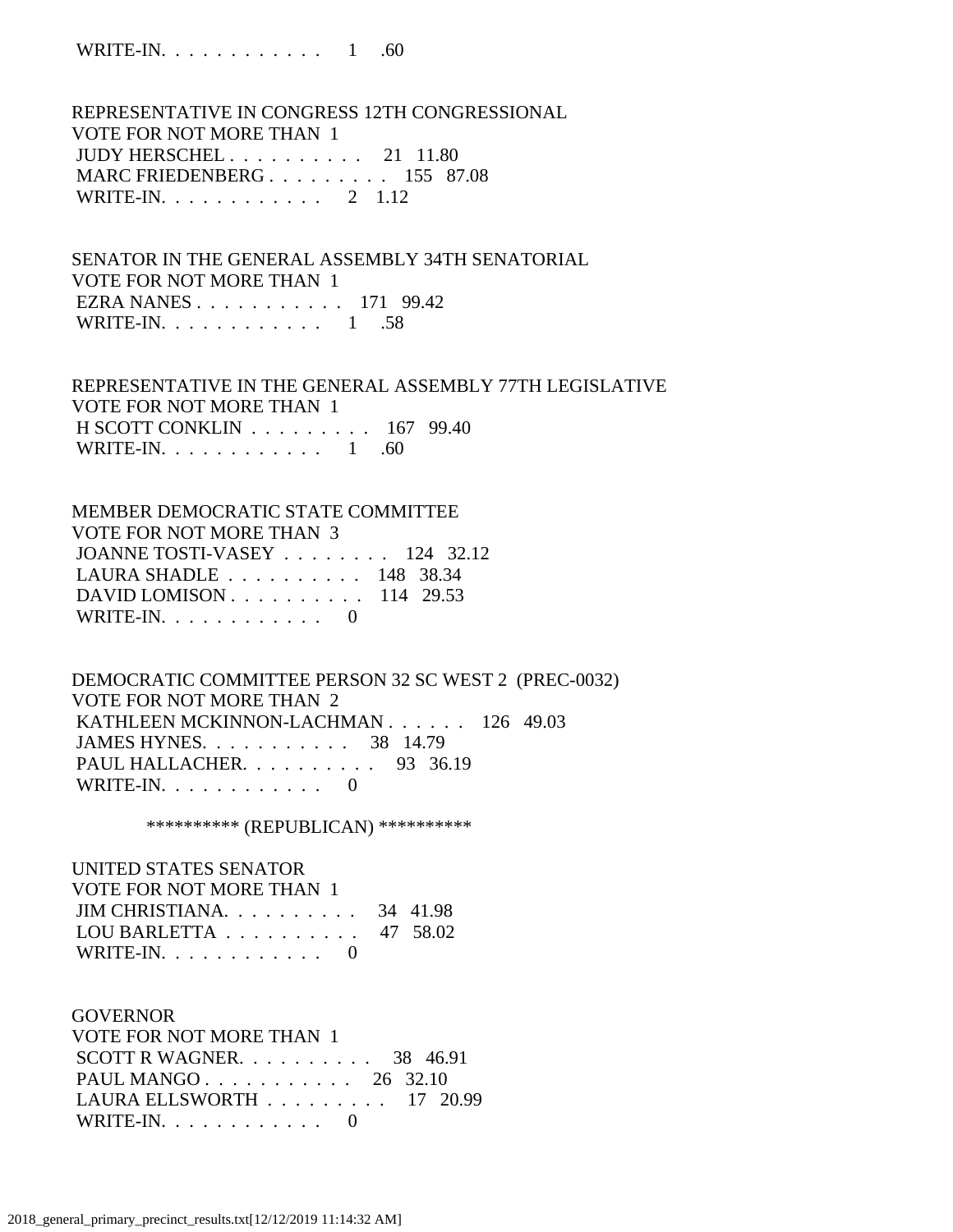LIEUTENANT GOVERNOR VOTE FOR NOT MORE THAN 1 KATHY CODER. . . . . . . . . . . 25 31.65 DIANA IREY VAUGHAN . . . . . . . . 8 10.13 JEFF BARTOS. . . . . . . . . . . 24 30.38 PEG LUKSIK . . . . . . . . . . . 22 27.85 WRITE-IN.  $\ldots$  . . . . . . . . 0

 REPRESENTATIVE IN CONGRESS 12TH CONGRESSIONAL VOTE FOR NOT MORE THAN 1 DOUG MCLINKO . . . . . . . . . . 27 35.53 TOM MARINO . . . . . . . . . . . 49 64.47 WRITE-IN.  $\ldots$  . . . . . . . . 0

 SENATOR IN THE GENERAL ASSEMBLY 34TH SENATORIAL VOTE FOR NOT MORE THAN 1 JACOB D CORMAN III . . . . . . . . 76 100.00 WRITE-IN. . . . . . . . . . . . 0

 REPRESENTATIVE IN THE GENERAL ASSEMBLY 77TH LEGISLATIVE VOTE FOR NOT MORE THAN 1 WRITE-IN. . . . . . . . . . . . 5 100.00

 MEMBER REPUBLICAN STATE COMMITTEE VOTE FOR NOT MORE THAN 4 CAROL GINGRICH. . . . . . . . . . 58 24.58 JUDITH WILSON . . . . . . . . . . 59 25.00 RICHARD E SMEAD . . . . . . . . . 61 25.85 STEVEN T MILLER . . . . . . . . . 58 24.58 WRITE-IN.  $\ldots$  . . . . . . . . . 0

 COUNTY REPUBLICAN COMMITTEE CHAIRMAN VOTE FOR NOT MORE THAN 1 KRISTINE ENG . . . . . . . . . . 33 48.53 DEBORAH DEB FLAVIN . . . . . . . . 35 51.47 WRITE-IN.  $\ldots$  . . . . . . . . 0

 COUNTY REPUBLICAN COMMITTEE VICE CHAIR VOTE FOR NOT MORE THAN 1 RUSSELL P BROOKS . . . . . . . . . 68 100.00 WRITE-IN. . . . . . . . . . . . 0

PRECINCT REPORT CENTRE COUNTY, PENNSYLVANIA OFFICIAL RUN DATE:06/04/18 GENERAL PRIMARY RUN TIME:09:34 AM MAY 15, 2018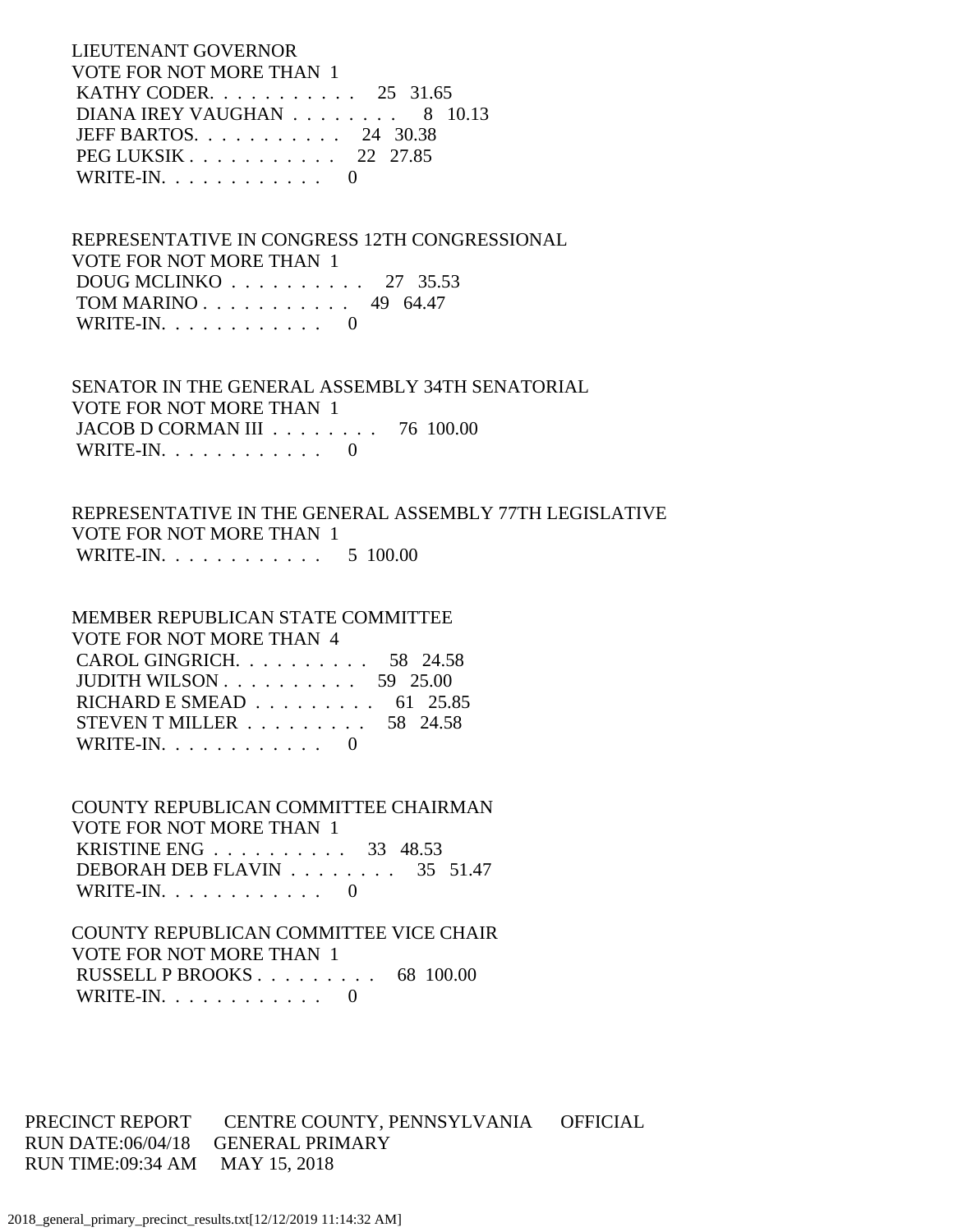#### **STATISTICS**

#### 0033 33 SC WEST CENTRAL 1

#### VOTES PERCENT

| REGISTERED VOTERS - TOTAL 897            |  |
|------------------------------------------|--|
| REGISTERED VOTERS - DEMOCRATIC 520 57.97 |  |
| REGISTERED VOTERS - REPUBLICAN 377 42.03 |  |
| BALLOTS CAST - TOTAL. 6                  |  |
| BALLOTS CAST - DEMOCRATIC<br>3 50.00     |  |
| BALLOTS CAST - REPUBLICAN<br>3 50.00     |  |
| VOTER TURNOUT - TOTAL<br>.67             |  |
| VOTER TURNOUT - DEMOCRATIC.<br>.58       |  |
| VOTER TURNOUT - REPUBLICAN.              |  |
|                                          |  |

\*\*\*\*\*\*\*\*\*\* (DEMOCRATIC) \*\*\*\*\*\*\*\*\*\*

 UNITED STATES SENATOR VOTE FOR NOT MORE THAN 1 BOB CASEY JR . . . . . . . . . . 3 100.00 WRITE-IN.  $\ldots$  . . . . . . . . . 0

### **GOVERNOR**

| VOTE FOR NOT MORE THAN 1 |  |
|--------------------------|--|
| TOM WOLF. 3 100.00       |  |
| WRITE-IN. $\ldots$ 0     |  |

### LIEUTENANT GOVERNOR

| VOTE FOR NOT MORE THAN 1                         |  |
|--------------------------------------------------|--|
| KATHI COZZONE $\ldots \ldots \ldots \ldots$      |  |
| JOHN FETTERMAN. $\ldots$ 1 33.33                 |  |
| MIKE STACK $\ldots$ $\ldots$ $\ldots$ $\ldots$ 0 |  |
|                                                  |  |
| NINA AHMAD $2\,66.67$                            |  |
| WRITE-IN. $\ldots$ 0                             |  |

 REPRESENTATIVE IN CONGRESS 12TH CONGRESSIONAL VOTE FOR NOT MORE THAN 1 JUDY HERSCHEL . . . . . . . . . . 0 MARC FRIEDENBERG . . . . . . . . . 2 100.00 WRITE-IN. . . . . . . . . . . . 0

 SENATOR IN THE GENERAL ASSEMBLY 34TH SENATORIAL VOTE FOR NOT MORE THAN 1 EZRA NANES . . . . . . . . . . . 2 100.00 WRITE-IN.  $\ldots$  . . . . . . . . . 0

 REPRESENTATIVE IN THE GENERAL ASSEMBLY 77TH LEGISLATIVE VOTE FOR NOT MORE THAN 1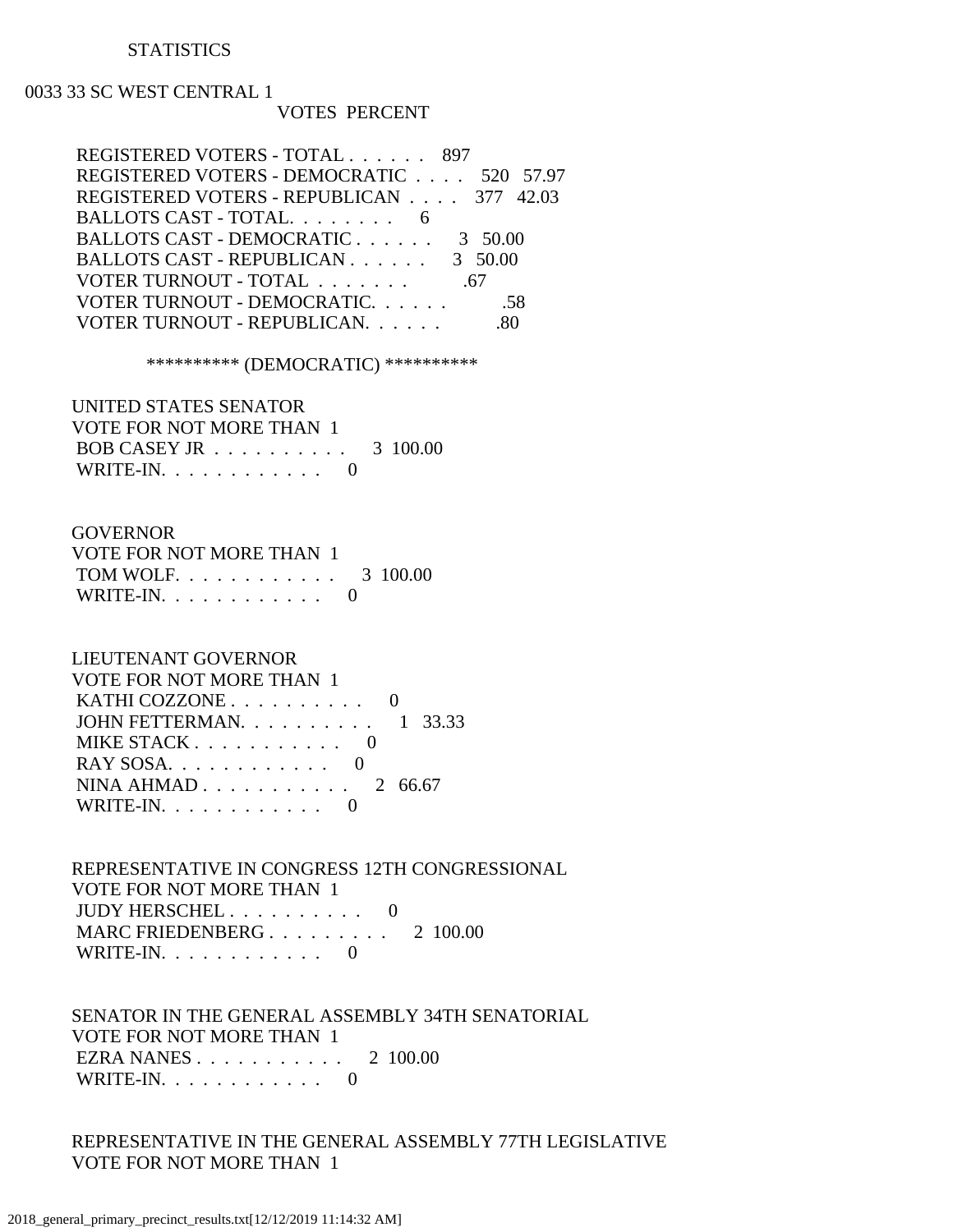H SCOTT CONKLIN . . . . . . . . . 2 100.00 WRITE-IN.  $\ldots$  . . . . . . . . . 0

## MEMBER DEMOCRATIC STATE COMMITTEE VOTE FOR NOT MORE THAN 3 JOANNE TOSTI-VASEY . . . . . . . . 2 33.33 LAURA SHADLE . . . . . . . . . . 2 33.33 DAVID LOMISON . . . . . . . . . . 2 33.33

WRITE-IN.  $\ldots$  . . . . . . . . . 0

## DEMOCRATIC COMMITTEE PERSON 33 SC WEST CENTRAL 1 (PREC- VOTE FOR NOT MORE THAN 2 WRITE-IN. . . . . . . . . . . . 1 100.00

\*\*\*\*\*\*\*\*\*\* (REPUBLICAN) \*\*\*\*\*\*\*\*\*\*

| UNITED STATES SENATOR             |  |
|-----------------------------------|--|
| VOTE FOR NOT MORE THAN 1          |  |
| JIM CHRISTIANA. $\ldots$ 2 100.00 |  |
| LOU BARLETTA                      |  |
| WRITE-IN. $\ldots$ 0              |  |

### GOVERNOR

| VOTE FOR NOT MORE THAN 1                                    |  |
|-------------------------------------------------------------|--|
| SCOTT R WAGNER. $\ldots$ $\ldots$ $\ldots$ $\ldots$ 2 66.67 |  |
| PAUL MANGO $0$                                              |  |
| LAURA ELLSWORTH $\ldots \ldots \ldots 1$ 33.33              |  |
| WRITE-IN. $\ldots$ 0                                        |  |

## LIEUTENANT GOVERNOR

| VOTE FOR NOT MORE THAN 1      |  |
|-------------------------------|--|
| KATHY CODER. 0                |  |
| DIANA IREY VAUGHAN 0          |  |
| JEFF BARTOS. $\ldots$ 2 66.67 |  |
| PEG LUKSIK 1 33.33            |  |
| WRITE-IN. $\ldots$ 0          |  |

 REPRESENTATIVE IN CONGRESS 12TH CONGRESSIONAL VOTE FOR NOT MORE THAN 1 DOUG MCLINKO . . . . . . . . . . 0 TOM MARINO . . . . . . . . . . . 2 100.00 WRITE-IN. . . . . . . . . . . . 0

 SENATOR IN THE GENERAL ASSEMBLY 34TH SENATORIAL VOTE FOR NOT MORE THAN 1 JACOB D CORMAN III . . . . . . . . 3 100.00 WRITE-IN. . . . . . . . . . . . 0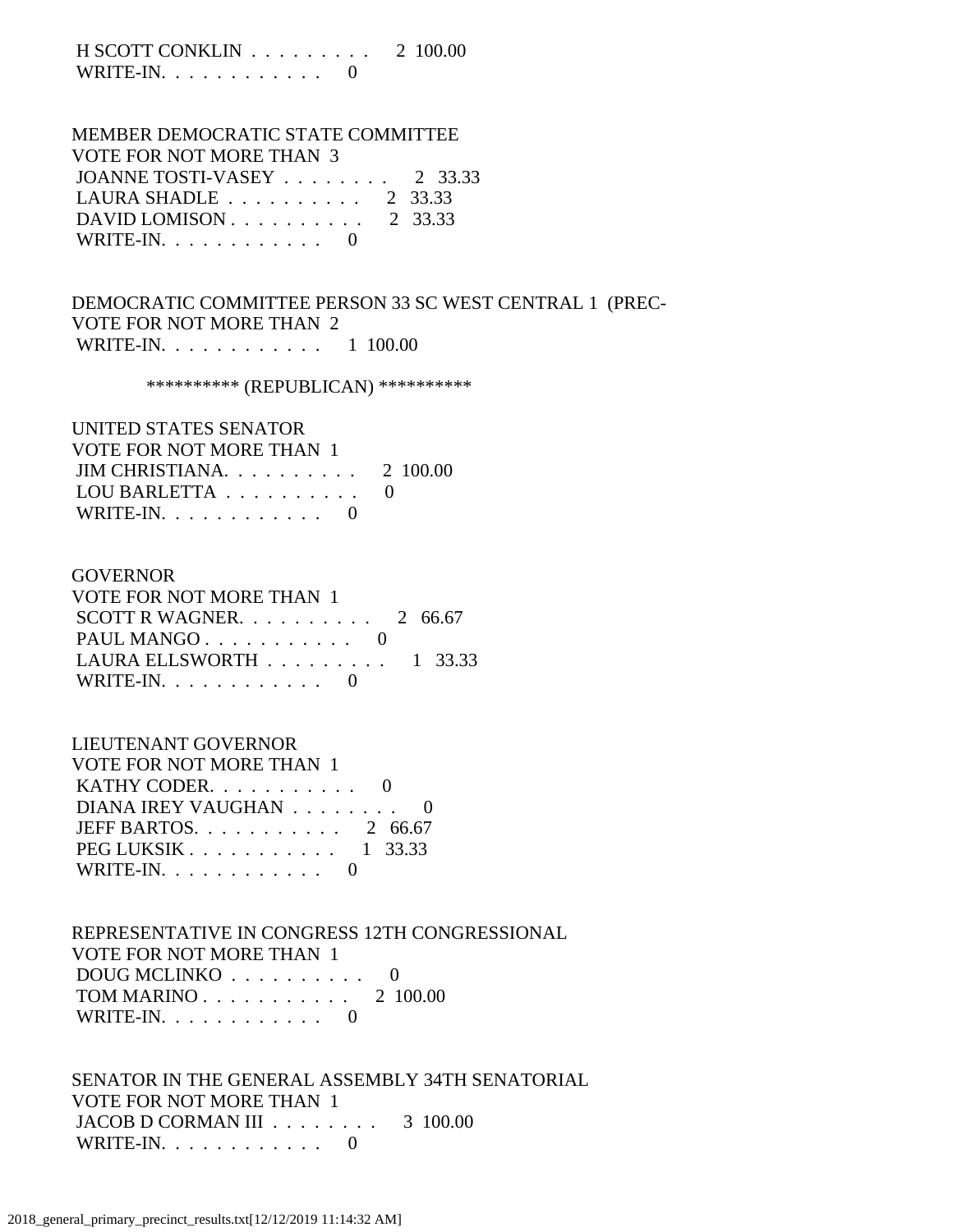## REPRESENTATIVE IN THE GENERAL ASSEMBLY 77TH LEGISLATIVE VOTE FOR NOT MORE THAN 1 WRITE-IN.  $\ldots$  . . . . . . . . 0

## MEMBER REPUBLICAN STATE COMMITTEE VOTE FOR NOT MORE THAN 4 CAROL GINGRICH. . . . . . . . . . 1 50.00 JUDITH WILSON . . . . . . . . . . 0 RICHARD E SMEAD . . . . . . . . . 0

STEVEN T MILLER . . . . . . . . . 1 50.00 WRITE-IN.  $\ldots$  . . . . . . . . 0

### COUNTY REPUBLICAN COMMITTEE CHAIRMAN VOTE FOR NOT MORE THAN 1 KRISTINE ENG  $\ldots$  . . . . . . . . 1 50.00 DEBORAH DEB FLAVIN . . . . . . . . 1 50.00 WRITE-IN.  $\ldots$  . . . . . . . . . 0

 COUNTY REPUBLICAN COMMITTEE VICE CHAIR VOTE FOR NOT MORE THAN 1 RUSSELL P BROOKS . . . . . . . . . 3 100.00 WRITE-IN.  $\ldots$  . . . . . . . . 0

PRECINCT REPORT CENTRE COUNTY, PENNSYLVANIA OFFICIAL RUN DATE:06/04/18 GENERAL PRIMARY RUN TIME:09:34 AM MAY 15, 2018 **STATISTICS** 

0034 34 SC WEST CENTRAL 2

### VOTES PERCENT

 REGISTERED VOTERS - TOTAL . . . . . . 1336 REGISTERED VOTERS - DEMOCRATIC . . . . 791 59.21 REGISTERED VOTERS - REPUBLICAN . . . . 545 40.79 BALLOTS CAST - TOTAL. . . . . . . . 47 BALLOTS CAST - DEMOCRATIC . . . . . . 45 95.74 BALLOTS CAST - REPUBLICAN . . . . . . 2 4.26 VOTER TURNOUT - TOTAL . . . . . . . . 3.52 VOTER TURNOUT - DEMOCRATIC. . . . . . . . 5.69 VOTER TURNOUT - REPUBLICAN. . . . . . . . . . . 37

\*\*\*\*\*\*\*\*\*\* (DEMOCRATIC) \*\*\*\*\*\*\*\*\*\*

 UNITED STATES SENATOR VOTE FOR NOT MORE THAN 1 BOB CASEY JR . . . . . . . . . . 44 97.78 WRITE-IN. . . . . . . . . . . . 1 2.22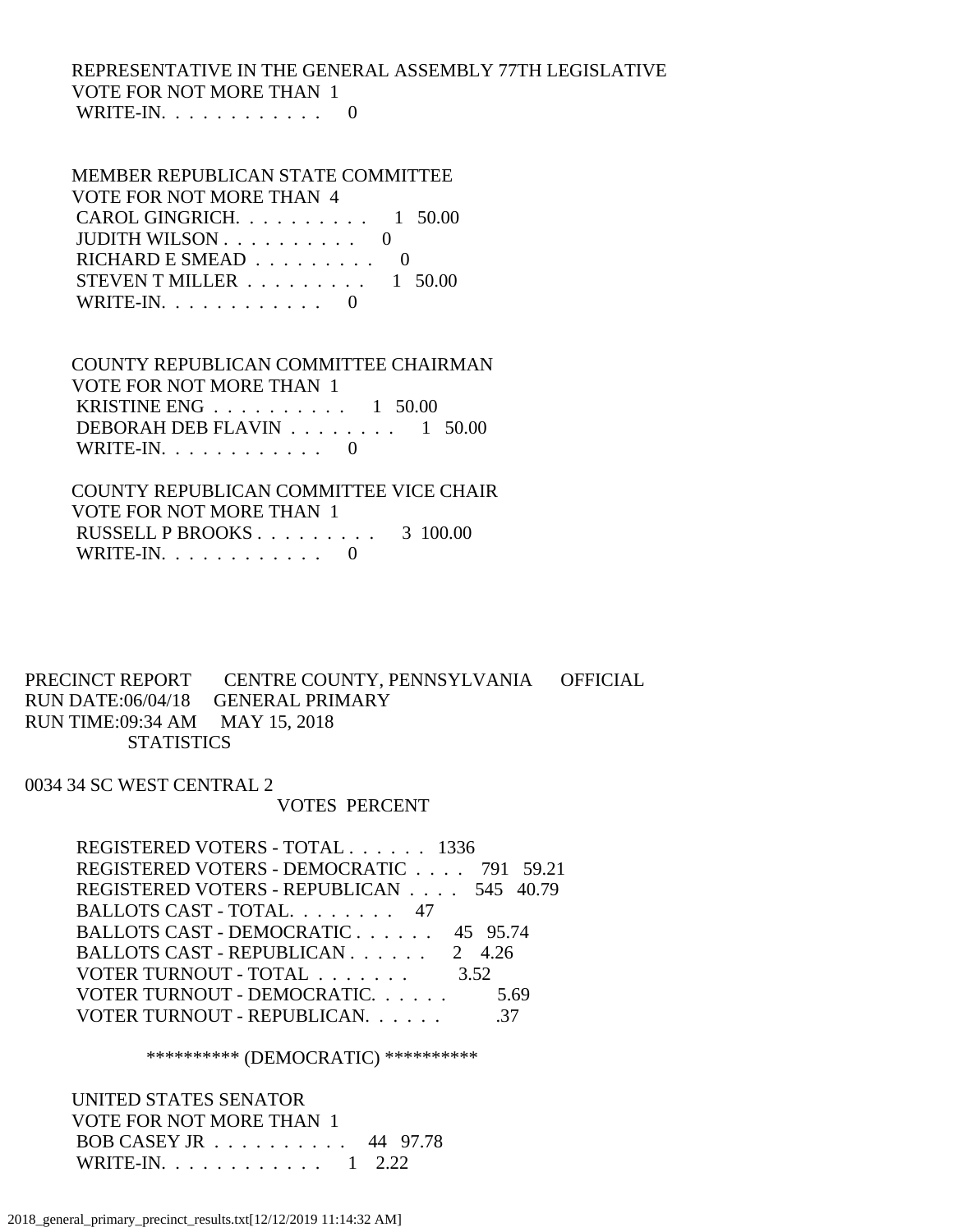GOVERNOR

| VOTE FOR NOT MORE THAN 1 |  |
|--------------------------|--|
| TOM WOLF 43 97.73        |  |
| WRITE-IN. 1 2.27         |  |

### LIEUTENANT GOVERNOR

| <b>VOTE FOR NOT MORE THAN 1</b>                       |  |
|-------------------------------------------------------|--|
| KATHI COZZONE $\ldots \ldots \ldots \ldots$ 3 7.50    |  |
| JOHN FETTERMAN. $\ldots$ 19 47.50                     |  |
| MIKE STACK $\ldots$ $\ldots$ $\ldots$ $\ldots$ 3 7.50 |  |
| RAY SOSA. 1 2.50                                      |  |
| NINA AHMAD 14 35.00                                   |  |
| WRITE-IN. $\ldots$ 0                                  |  |

## REPRESENTATIVE IN CONGRESS 12TH CONGRESSIONAL

 VOTE FOR NOT MORE THAN 1 JUDY HERSCHEL . . . . . . . . . . 10 22.73 MARC FRIEDENBERG . . . . . . . . . 33 75.00 WRITE-IN. . . . . . . . . . . . 1 2.27

### SENATOR IN THE GENERAL ASSEMBLY 34TH SENATORIAL VOTE FOR NOT MORE THAN 1 EZRA NANES . . . . . . . . . . . 40 97.56 WRITE-IN. . . . . . . . . . . . 1 2.44

## REPRESENTATIVE IN THE GENERAL ASSEMBLY 77TH LEGISLATIVE VOTE FOR NOT MORE THAN 1 H SCOTT CONKLIN . . . . . . . . . 38 97.44 WRITE-IN. . . . . . . . . . . . 1 2.56

 MEMBER DEMOCRATIC STATE COMMITTEE VOTE FOR NOT MORE THAN 3 JOANNE TOSTI-VASEY . . . . . . . . 30 31.25 LAURA SHADLE . . . . . . . . . . 34 35.42 DAVID LOMISON . . . . . . . . . . 29 30.21 WRITE-IN. . . . . . . . . . . . . 3 3.13

 DEMOCRATIC COMMITTEE PERSON 34 SC WEST CENTRAL 2 (PREC- VOTE FOR NOT MORE THAN 2 WRITE-IN. . . . . . . . . . . . 20 100.00

\*\*\*\*\*\*\*\*\*\*\* (REPUBLICAN) \*\*\*\*\*\*\*\*\*\*\*

 UNITED STATES SENATOR VOTE FOR NOT MORE THAN 1 JIM CHRISTIANA. . . . . . . . . . 0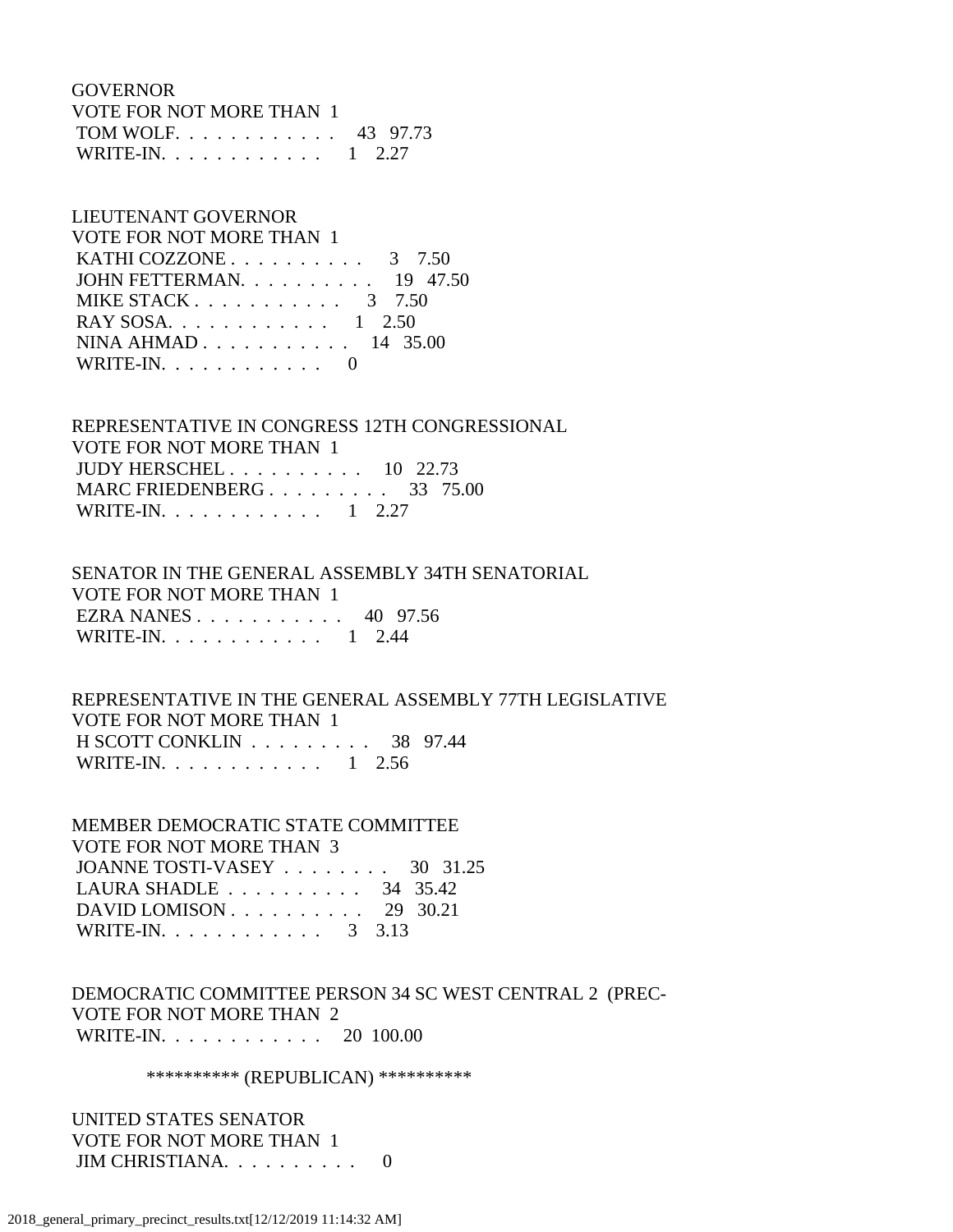LOU BARLETTA . . . . . . . . . . 1 100.00 WRITE-IN. . . . . . . . . . . . 0

| <b>GOVERNOR</b>                        |  |
|----------------------------------------|--|
| <b>VOTE FOR NOT MORE THAN 1</b>        |  |
| SCOTT R WAGNER. $\ldots$ 0             |  |
| PAUL MANGO 1 100.00                    |  |
| LAURA ELLSWORTH $\ldots \ldots \ldots$ |  |
| WRITE-IN. $\ldots$ 0                   |  |

| LIEUTENANT GOVERNOR            |  |
|--------------------------------|--|
| VOTE FOR NOT MORE THAN 1       |  |
| KATHY CODER. $\ldots$ 0        |  |
| DIANA IREY VAUGHAN             |  |
| JEFF BARTOS. $\ldots$ 1 100.00 |  |
| PEG LUKSIK                     |  |
| WRITE-IN. $\ldots$ 0           |  |

 REPRESENTATIVE IN CONGRESS 12TH CONGRESSIONAL VOTE FOR NOT MORE THAN 1 DOUG MCLINKO . . . . . . . . . . 0 TOM MARINO . . . . . . . . . . . 1 100.00 WRITE-IN. . . . . . . . . . . . 0

 SENATOR IN THE GENERAL ASSEMBLY 34TH SENATORIAL VOTE FOR NOT MORE THAN 1 JACOB D CORMAN III . . . . . . . . 1 100.00 WRITE-IN.  $\ldots$  . . . . . . . . . 0

 REPRESENTATIVE IN THE GENERAL ASSEMBLY 77TH LEGISLATIVE VOTE FOR NOT MORE THAN 1 WRITE-IN. . . . . . . . . . . . 0

 MEMBER REPUBLICAN STATE COMMITTEE VOTE FOR NOT MORE THAN 4 CAROL GINGRICH. . . . . . . . . . 1 33.33 JUDITH WILSON . . . . . . . . . . 1 33.33 RICHARD E SMEAD . . . . . . . . . 1 33.33 STEVEN T MILLER . . . . . . . . . 0 WRITE-IN.  $\ldots$  . . . . . . . . . 0

 COUNTY REPUBLICAN COMMITTEE CHAIRMAN VOTE FOR NOT MORE THAN 1 KRISTINE ENG . . . . . . . . . . 0 DEBORAH DEB FLAVIN . . . . . . . . 1 100.00 WRITE-IN. . . . . . . . . . . . 0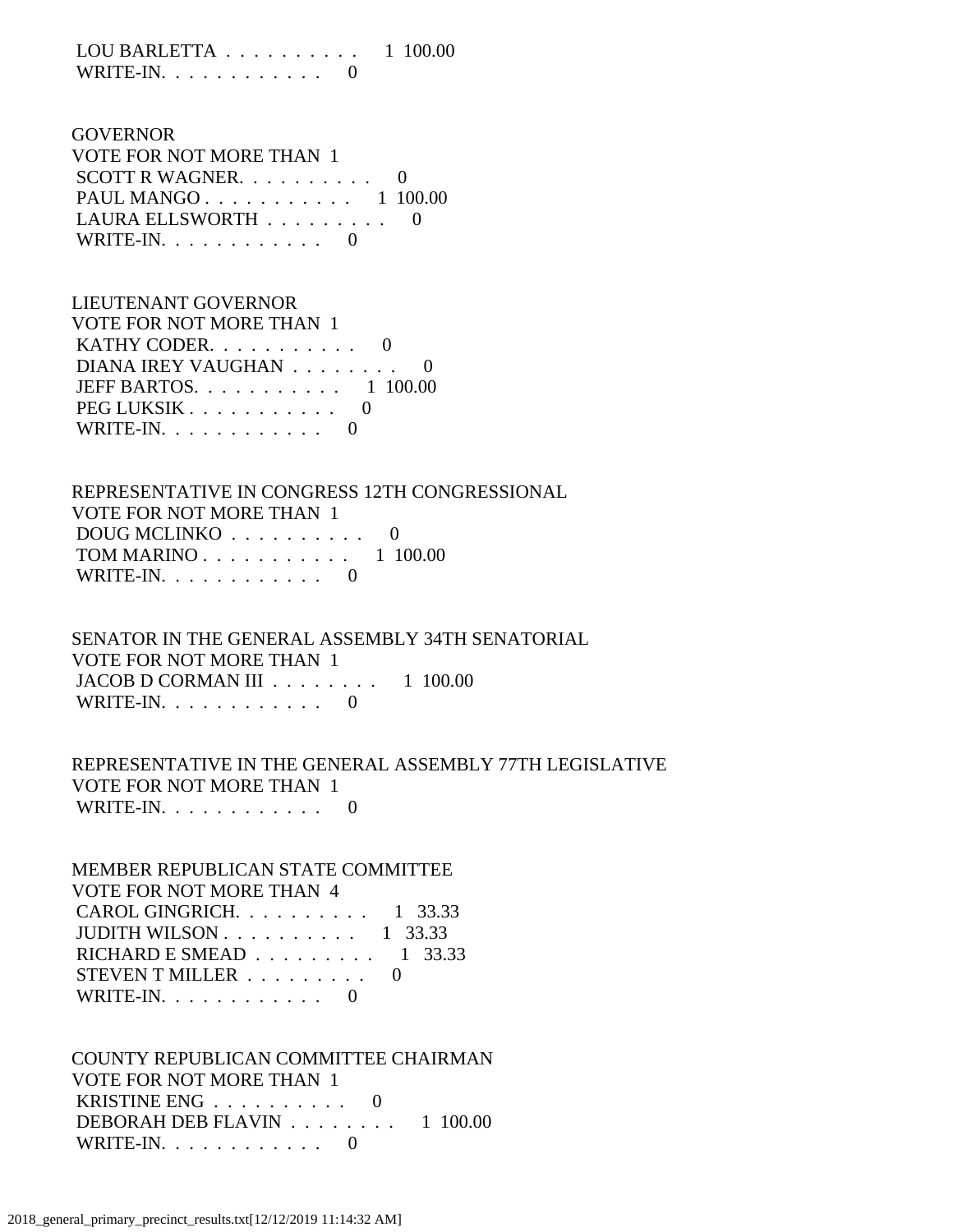COUNTY REPUBLICAN COMMITTEE VICE CHAIR VOTE FOR NOT MORE THAN 1 RUSSELL P BROOKS . . . . . . . . . 1 100.00 WRITE-IN.  $\ldots$  . . . . . . . . . 0

### PRECINCT REPORT CENTRE COUNTY, PENNSYLVANIA OFFICIAL RUN DATE:06/04/18 GENERAL PRIMARY RUN TIME:09:34 AM MAY 15, 2018 **STATISTICS**

### 0035 35 UNIONVILLE

#### VOTES PERCENT

| REGISTERED VOTERS - TOTAL 164            |       |
|------------------------------------------|-------|
| REGISTERED VOTERS - DEMOCRATIC 57 34.76  |       |
| REGISTERED VOTERS - REPUBLICAN 107 65.24 |       |
| BALLOTS CAST - TOTAL. 55                 |       |
| BALLOTS CAST - DEMOCRATIC 17 30.91       |       |
| BALLOTS CAST - REPUBLICAN 38 69.09       |       |
| VOTER TURNOUT - TOTAL                    | 33.54 |
| VOTER TURNOUT - DEMOCRATIC.              | 29.82 |
| VOTER TURNOUT - REPUBLICAN.              | 35.51 |
|                                          |       |

\*\*\*\*\*\*\*\*\*\* (DEMOCRATIC) \*\*\*\*\*\*\*\*\*\*

 UNITED STATES SENATOR VOTE FOR NOT MORE THAN 1 BOB CASEY JR . . . . . . . . . . 12 100.00 WRITE-IN.  $\ldots$  . . . . . . . . . 0

#### GOVERNOR

| VOTE FOR NOT MORE THAN 1 |  |
|--------------------------|--|
| TOM WOLF. 10 100.00      |  |
| WRITE-IN. $\ldots$ 0     |  |

## LIEUTENANT GOVERNOR

| VOTE FOR NOT MORE THAN 1                            |  |
|-----------------------------------------------------|--|
| KATHI COZZONE $\ldots \ldots \ldots \ldots 5$ 35.71 |  |
| JOHN FETTERMAN. $\ldots$ 5 35.71                    |  |
| MIKE STACK $1 \quad 7.14$                           |  |
|                                                     |  |
| NINA AHMAD $3\quad 21.43$                           |  |
| WRITE-IN. $\ldots$ 0                                |  |

 REPRESENTATIVE IN CONGRESS 15TH CONGRESSIONAL VOTE FOR NOT MORE THAN 1 SUSAN BOSER. . . . . . . . . . . 7 50.00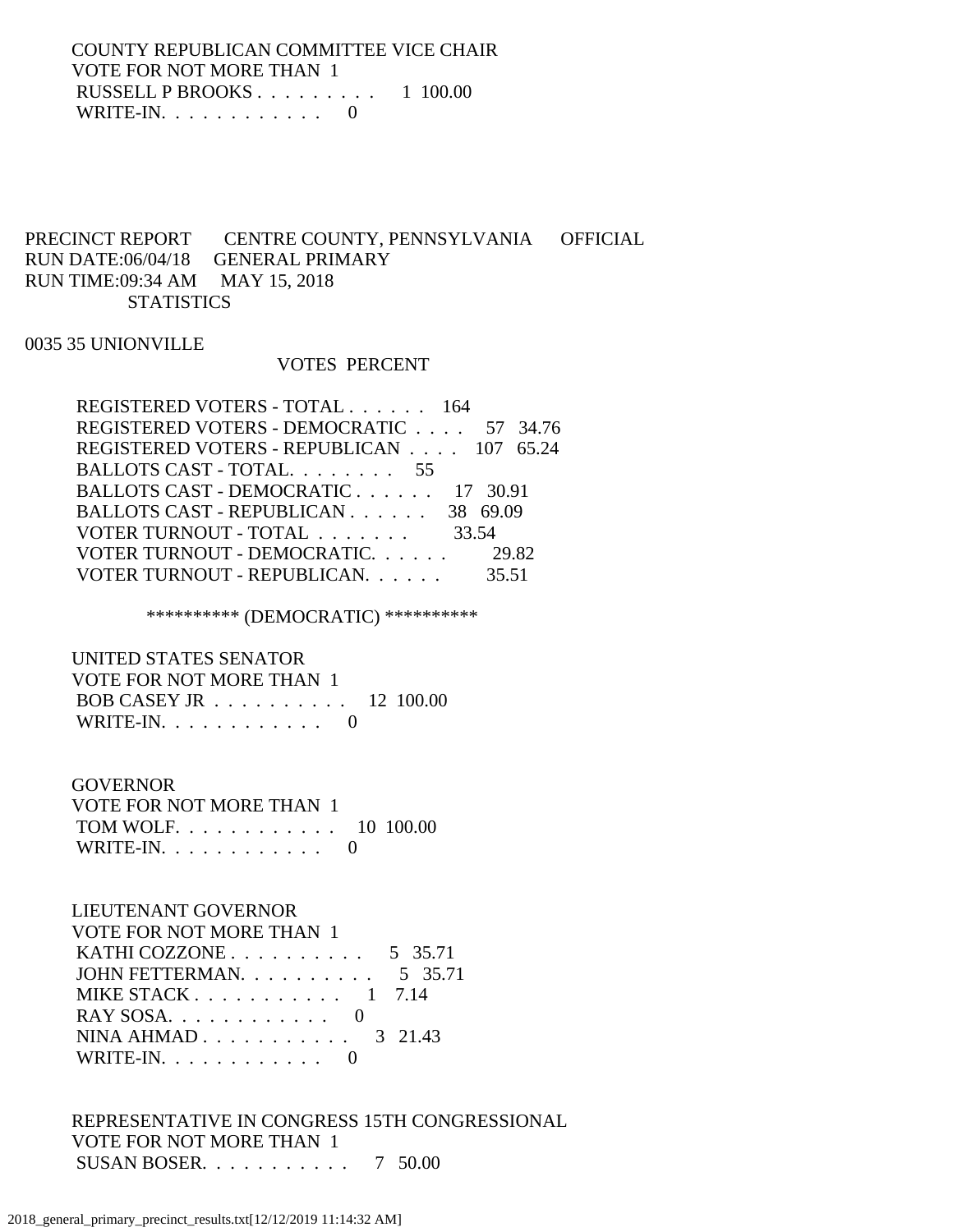WADE JODUN . . . . . . . . . . . 7 50.00 WRITE-IN.  $\ldots$  . . . . . . . . 0

 SENATOR IN THE GENERAL ASSEMBLY 34TH SENATORIAL VOTE FOR NOT MORE THAN 1 EZRA NANES . . . . . . . . . . . 13 100.00 WRITE-IN. . . . . . . . . . . . 0

 REPRESENTATIVE IN THE GENERAL ASSEMBLY 76TH LEGISLATIVE VOTE FOR NOT MORE THAN 1 MIKE HANNA . . . . . . . . . . . . 15 100.00 WRITE-IN.  $\ldots$  . . . . . . . . 0

 MEMBER DEMOCRATIC STATE COMMITTEE VOTE FOR NOT MORE THAN 3 JOANNE TOSTI-VASEY . . . . . . . . 9 31.03 LAURA SHADLE . . . . . . . . . . 9 31.03 DAVID LOMISON . . . . . . . . . . 11 37.93 WRITE-IN.  $\ldots$  . . . . . . . . 0

 DEMOCRATIC COMMITTEE PERSON 35 UNIONVILLE (PREC-0035) VOTE FOR NOT MORE THAN 2 WRITE-IN. . . . . . . . . . . . 1 100.00

\*\*\*\*\*\*\*\*\*\*\* (REPUBLICAN) \*\*\*\*\*\*\*\*\*\*\*

 UNITED STATES SENATOR VOTE FOR NOT MORE THAN 1 JIM CHRISTIANA. . . . . . . . . . 21 65.63 LOU BARLETTA . . . . . . . . . . 11 34.38 WRITE-IN. . . . . . . . . . . . 0

#### GOVERNOR

 VOTE FOR NOT MORE THAN 1 SCOTT R WAGNER. . . . . . . . . . 16 44.44 PAUL MANGO . . . . . . . . . . . 14 38.89 LAURA ELLSWORTH . . . . . . . . . 6 16.67 WRITE-IN.  $\ldots$  . . . . . . . . . 0

### LIEUTENANT GOVERNOR

 VOTE FOR NOT MORE THAN 1 KATHY CODER. . . . . . . . . . . 4 12.50 DIANA IREY VAUGHAN . . . . . . . . . 5 15.63 JEFF BARTOS. . . . . . . . . . . 19 59.38 PEG LUKSIK . . . . . . . . . . . 4 12.50 WRITE-IN.  $\ldots$  . . . . . . . . 0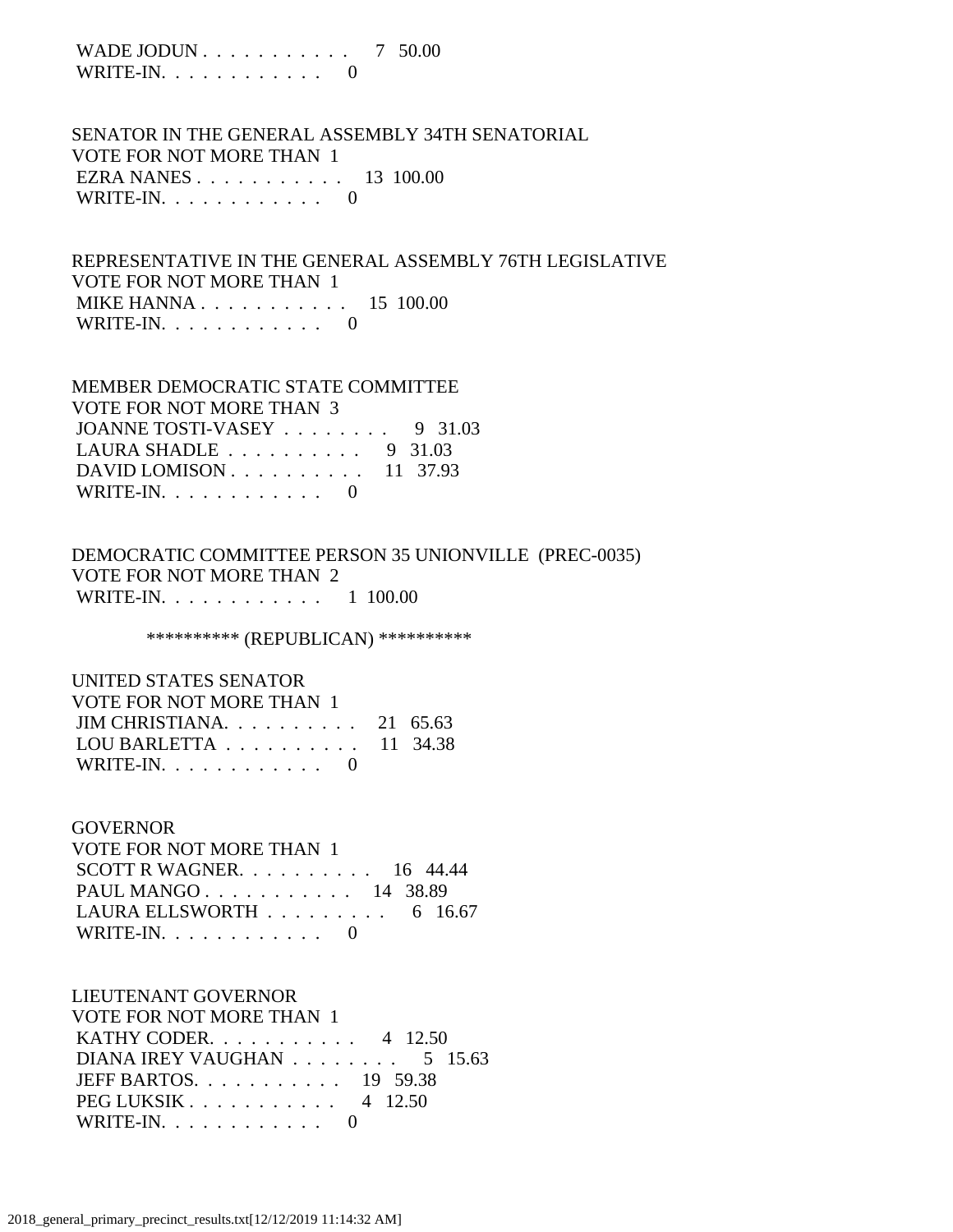REPRESENTATIVE IN CONGRESS 15TH CONGRESSIONAL VOTE FOR NOT MORE THAN 1 GLENN GT THOMPSON. . . . . . . . . 35 100.00 WRITE-IN.  $\ldots$  . . . . . . . . 0

 SENATOR IN THE GENERAL ASSEMBLY 34TH SENATORIAL VOTE FOR NOT MORE THAN 1 JACOB D CORMAN III . . . . . . . . 33 100.00 WRITE-IN.  $\ldots$  . . . . . . . . . 0

 REPRESENTATIVE IN THE GENERAL ASSEMBLY 76TH LEGISLATIVE VOTE FOR NOT MORE THAN 1 STEPHANIE BOROWICZ . . . . . . . . 29 100.00 WRITE-IN.  $\ldots$  . . . . . . . . 0

 MEMBER REPUBLICAN STATE COMMITTEE VOTE FOR NOT MORE THAN 4 CAROL GINGRICH. . . . . . . . . . 24 25.81 JUDITH WILSON . . . . . . . . . . 21 22.58 RICHARD E SMEAD . . . . . . . . . 22 23.66 STEVEN T MILLER . . . . . . . . . 26 27.96 WRITE-IN.  $\ldots$  . . . . . . . . 0

 COUNTY REPUBLICAN COMMITTEE CHAIRMAN VOTE FOR NOT MORE THAN 1 KRISTINE ENG . . . . . . . . . . 21 63.64 DEBORAH DEB FLAVIN . . . . . . . . 12 36.36 WRITE-IN.  $\ldots$  . . . . . . . . . 0

 COUNTY REPUBLICAN COMMITTEE VICE CHAIR VOTE FOR NOT MORE THAN 1 RUSSELL P BROOKS . . . . . . . . . 30 100.00 WRITE-IN. . . . . . . . . . . . 0

PRECINCT REPORT CENTRE COUNTY, PENNSYLVANIA OFFICIAL RUN DATE:06/04/18 GENERAL PRIMARY RUN TIME:09:34 AM MAY 15, 2018 **STATISTICS** 

0036 36 BENNER NORTH

#### VOTES PERCENT

 REGISTERED VOTERS - TOTAL . . . . . . 1117 REGISTERED VOTERS - DEMOCRATIC . . . . 398 35.63 REGISTERED VOTERS - REPUBLICAN . . . . 719 64.37 BALLOTS CAST - TOTAL. . . . . . . . 252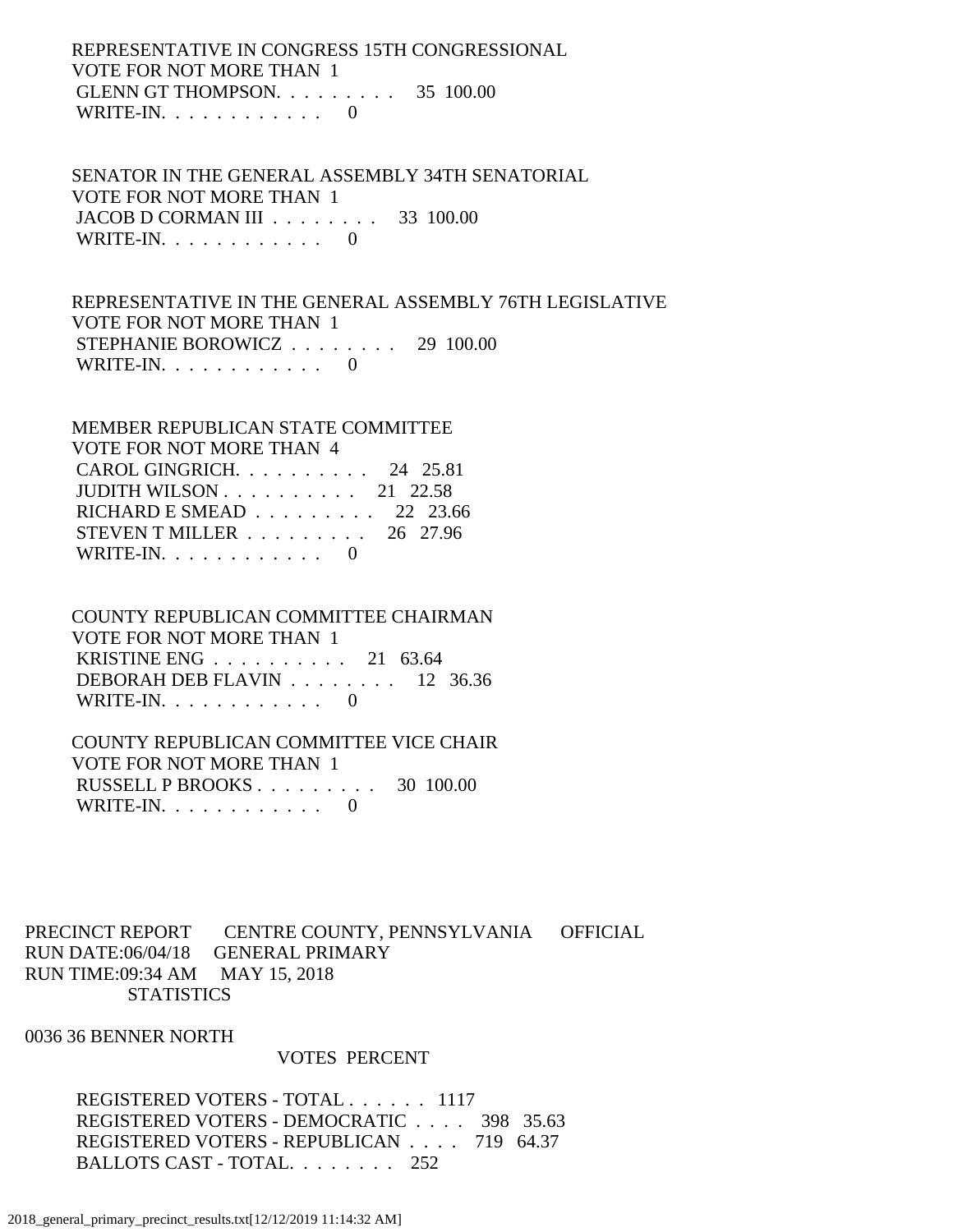| BALLOTS CAST - DEMOCRATIC 92 36.51  |       |
|-------------------------------------|-------|
| BALLOTS CAST - REPUBLICAN 160 63.49 |       |
| VOTER TURNOUT - TOTAL 22.56         |       |
| VOTER TURNOUT - DEMOCRATIC          | 23.12 |
| VOTER TURNOUT - REPUBLICAN.         | 22.25 |

### \*\*\*\*\*\*\*\*\*\* (DEMOCRATIC) \*\*\*\*\*\*\*\*\*\*

 UNITED STATES SENATOR VOTE FOR NOT MORE THAN 1

| BOB CASEY JR 81 98.78 |                |
|-----------------------|----------------|
| WRITE-IN. $\ldots$    | $1 \quad 1.22$ |

### GOVERNOR

| VOTE FOR NOT MORE THAN 1  |  |
|---------------------------|--|
| TOM WOLF 78 95.12         |  |
| WRITE-IN. $\ldots$ 4 4.88 |  |

### LIEUTENANT GOVERNOR

| VOTE FOR NOT MORE THAN 1                                |
|---------------------------------------------------------|
| KATHI COZZONE $\ldots$ $\ldots$ $\ldots$ 22 25.58       |
| JOHN FETTERMAN 42 48.84                                 |
| MIKE STACK $\ldots$ $\ldots$ $\ldots$ $\ldots$ 10 11.63 |
| RAY SOSA. 2 2.33                                        |
| NINA AHMAD 10 11.63                                     |
| WRITE-IN. $\ldots$ 0                                    |
|                                                         |

### REPRESENTATIVE IN CONGRESS 15TH CONGRESSIONAL

| VOTE FOR NOT MORE THAN 1       |  |
|--------------------------------|--|
| SUSAN BOSER. $\ldots$ 31 34.44 |  |
| WADE JODUN 57 63.33            |  |
| WRITE-IN. 2 2.22               |  |

## SENATOR IN THE GENERAL ASSEMBLY 34TH SENATORIAL VOTE FOR NOT MORE THAN 1 EZRA NANES . . . . . . . . . . . 81 98.78

WRITE-IN. . . . . . . . . . . . 1 1.22

### REPRESENTATIVE IN THE GENERAL ASSEMBLY 76TH LEGISLATIVE VOTE FOR NOT MORE THAN 1 MIKE HANNA . . . . . . . . . . . 83 100.00 WRITE-IN. . . . . . . . . . . . 0

### MEMBER DEMOCRATIC STATE COMMITTEE VOTE FOR NOT MORE THAN 3 JOANNE TOSTI-VASEY . . . . . . . . 63 34.24 LAURA SHADLE . . . . . . . . . . 55 29.89 DAVID LOMISON . . . . . . . . . . 61 33.15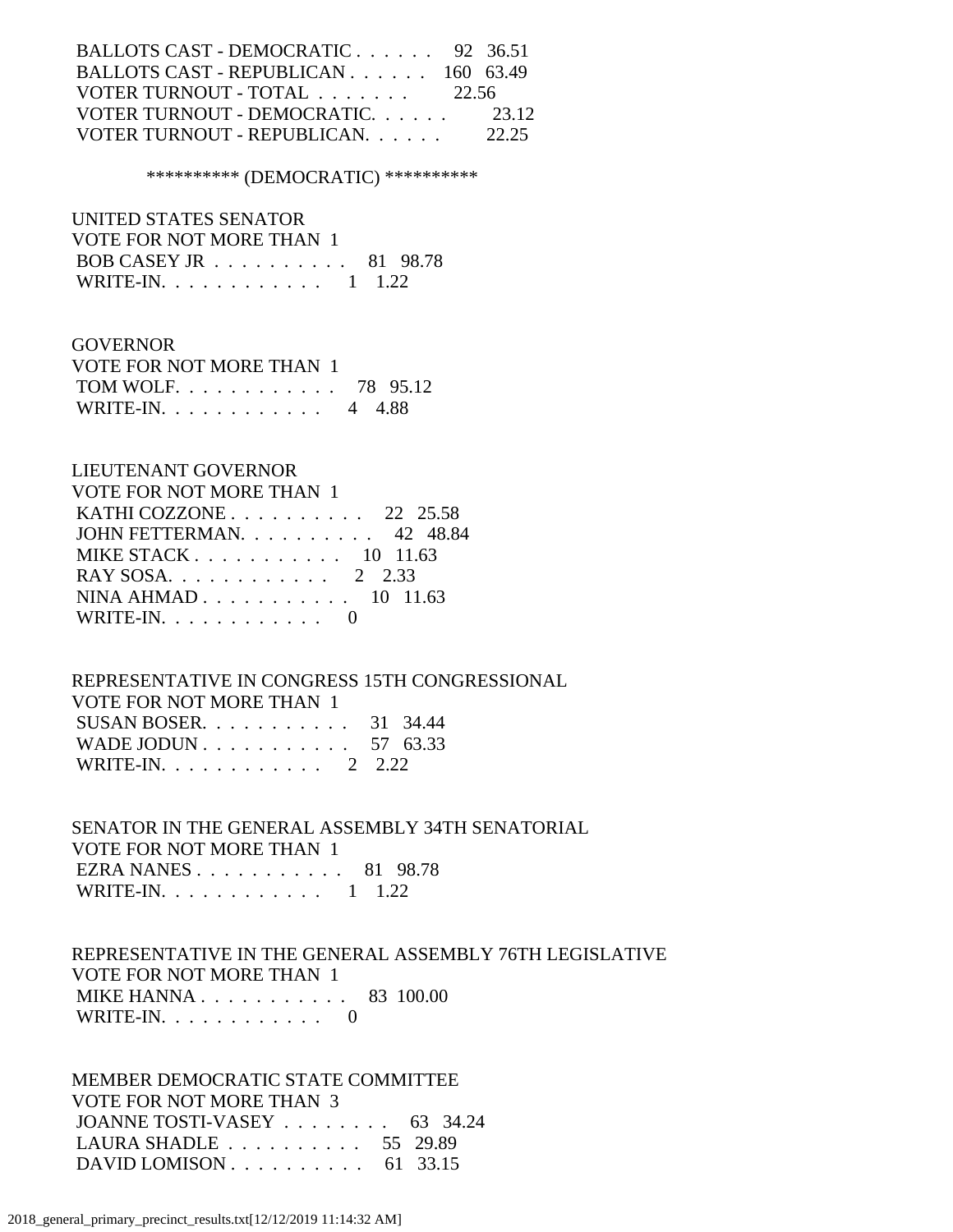DEMOCRATIC COMMITTEE PERSON 36 BENNER NORTH (PREC-0036) VOTE FOR NOT MORE THAN 2 WRITE-IN. . . . . . . . . . . . . 6 100.00

#### \*\*\*\*\*\*\*\*\*\*\* (REPUBLICAN) \*\*\*\*\*\*\*\*\*\*\*

| UNITED STATES SENATOR                               |  |
|-----------------------------------------------------|--|
| VOTE FOR NOT MORE THAN 1                            |  |
| JIM CHRISTIANA. $\ldots$ 69 46.94                   |  |
| LOU BARLETTA $\ldots \ldots \ldots \ldots$ 78 53.06 |  |
| WRITE-IN. $\ldots$ 0                                |  |

#### **GOVERNOR**

| VOTE FOR NOT MORE THAN 1                        |  |  |
|-------------------------------------------------|--|--|
| SCOTT R WAGNER. $\ldots$ 89 55.63               |  |  |
| PAUL MANGO 40 25.00                             |  |  |
| LAURA ELLSWORTH $\ldots \ldots \ldots$ 31 19.38 |  |  |
| WRITE-IN. $\ldots$ 0                            |  |  |

#### LIEUTENANT GOVERNOR

| VOTE FOR NOT MORE THAN 1       |  |
|--------------------------------|--|
| KATHY CODER. 37 24.34          |  |
| DIANA IREY VAUGHAN 18 11.84    |  |
| JEFF BARTOS. $\ldots$ 65 42.76 |  |
| $PEG LUKSIK 31 20.39$          |  |
| WRITE-IN. 1 .66                |  |

 REPRESENTATIVE IN CONGRESS 15TH CONGRESSIONAL VOTE FOR NOT MORE THAN 1 GLENN GT THOMPSON. . . . . . . . . 139 100.00 WRITE-IN. . . . . . . . . . . . 0

 SENATOR IN THE GENERAL ASSEMBLY 34TH SENATORIAL VOTE FOR NOT MORE THAN 1 JACOB D CORMAN III . . . . . . . . 137 96.48 WRITE-IN. . . . . . . . . . . . . 5 3.52

### REPRESENTATIVE IN THE GENERAL ASSEMBLY 76TH LEGISLATIVE VOTE FOR NOT MORE THAN 1 STEPHANIE BOROWICZ . . . . . . . . 139 99.29 WRITE-IN. . . . . . . . . . . . . 1 .71

 MEMBER REPUBLICAN STATE COMMITTEE VOTE FOR NOT MORE THAN 4 CAROL GINGRICH. . . . . . . . . . 106 24.15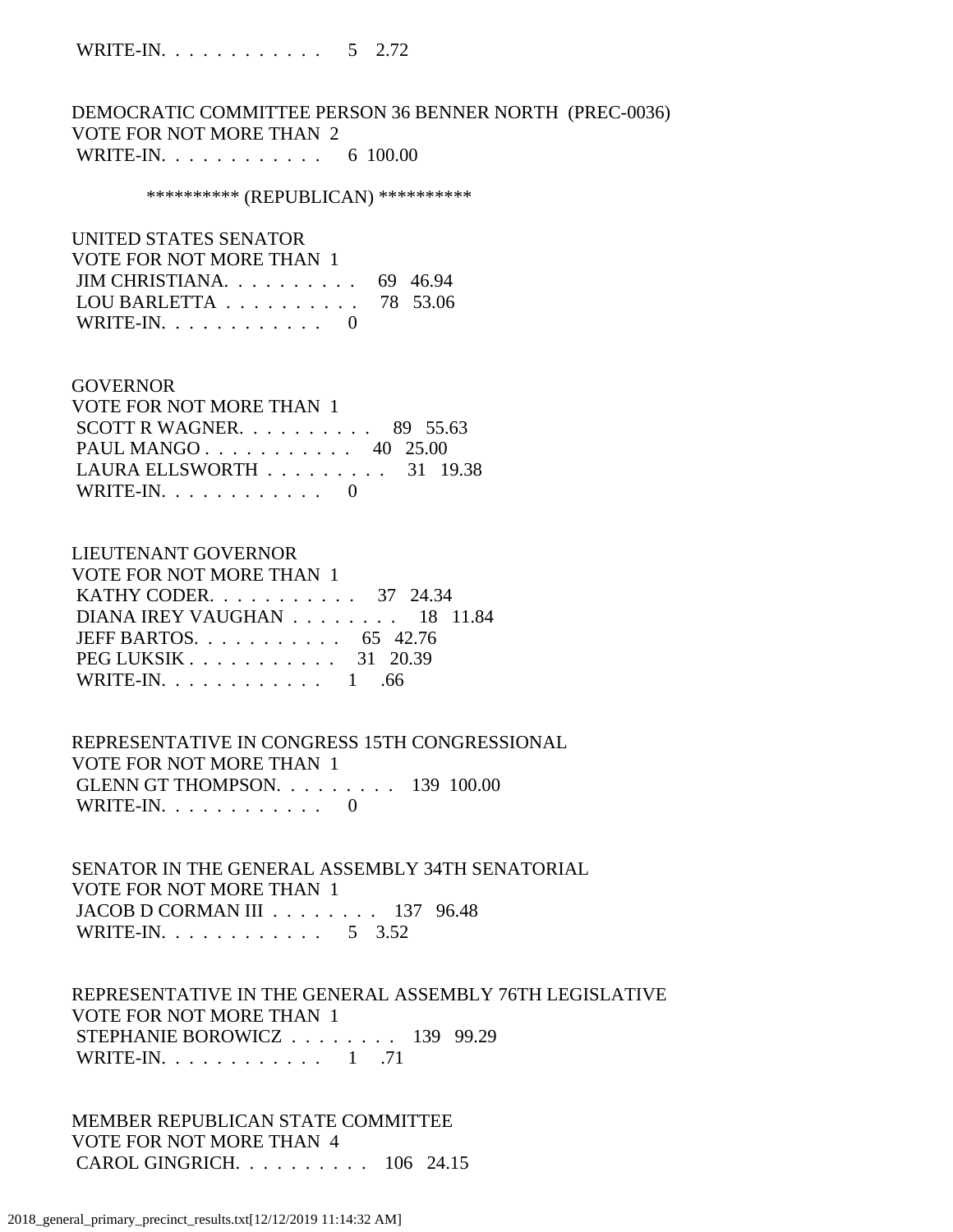| JUDITH WILSON $\ldots$ $\ldots$ $\ldots$ 97 22.10       |  |
|---------------------------------------------------------|--|
| RICHARD E SMEAD $\ldots \ldots \ldots \ldots$ 119 27.11 |  |
| STEVEN T MILLER $\ldots \ldots \ldots 110$ 25.06        |  |
| WRITE-IN. 7 1.59                                        |  |

### COUNTY REPUBLICAN COMMITTEE CHAIRMAN VOTE FOR NOT MORE THAN 1 KRISTINE ENG . . . . . . . . . . 77 52.03 DEBORAH DEB FLAVIN . . . . . . . . 70 47.30 WRITE-IN. . . . . . . . . . . . . 1 .68

 COUNTY REPUBLICAN COMMITTEE VICE CHAIR VOTE FOR NOT MORE THAN 1 RUSSELL P BROOKS . . . . . . . . . 136 99.27 WRITE-IN.  $\ldots$  . . . . . . . . . 1 .73

PRECINCT REPORT CENTRE COUNTY, PENNSYLVANIA OFFICIAL RUN DATE:06/04/18 GENERAL PRIMARY RUN TIME:09:34 AM MAY 15, 2018 **STATISTICS** 

#### 0037 37 BENNER SOUTH

#### VOTES PERCENT

| REGISTERED VOTERS - TOTAL 1562           |       |
|------------------------------------------|-------|
| REGISTERED VOTERS - DEMOCRATIC 588 37.64 |       |
| REGISTERED VOTERS - REPUBLICAN 974 62.36 |       |
| BALLOTS CAST - TOTAL. 362                |       |
| BALLOTS CAST - DEMOCRATIC 137 37.85      |       |
| BALLOTS CAST - REPUBLICAN 225 62.15      |       |
| VOTER TURNOUT - TOTAL 23.18              |       |
| VOTER TURNOUT - DEMOCRATIC 23.30         |       |
| VOTER TURNOUT - REPUBLICAN.              | 23.10 |

\*\*\*\*\*\*\*\*\*\* (DEMOCRATIC) \*\*\*\*\*\*\*\*\*\*

 UNITED STATES SENATOR VOTE FOR NOT MORE THAN 1 BOB CASEY JR . . . . . . . . . . 125 98.43 WRITE-IN. . . . . . . . . . . . 2 1.57

 GOVERNOR VOTE FOR NOT MORE THAN 1 TOM WOLF. . . . . . . . . . . . 124 97.64 WRITE-IN. . . . . . . . . . . . . 3 2.36

### LIEUTENANT GOVERNOR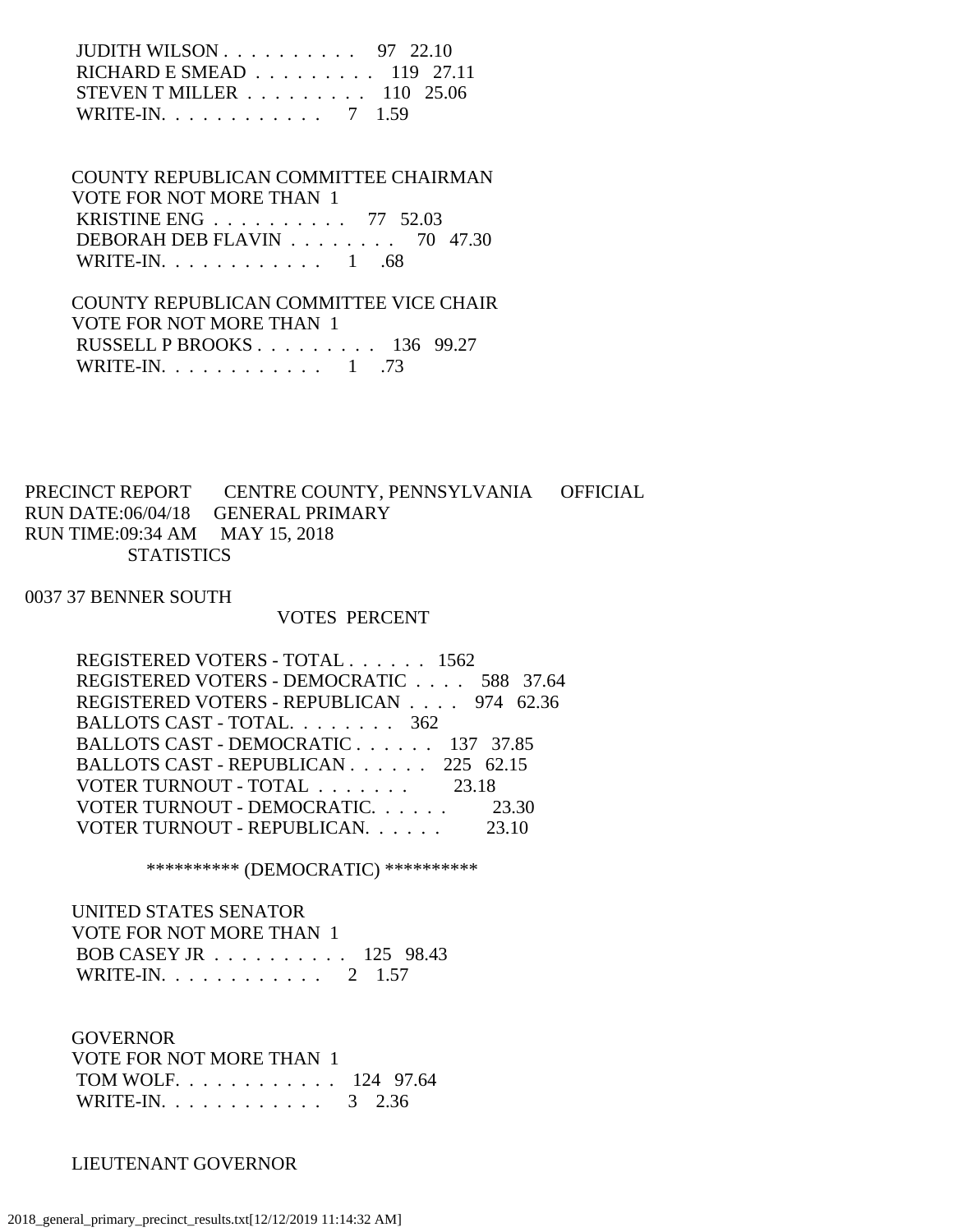VOTE FOR NOT MORE THAN 1 KATHI COZZONE . . . . . . . . . . 34 26.98 JOHN FETTERMAN. . . . . . . . . . 41 32.54 MIKE STACK . . . . . . . . . . . 13 10.32 RAY SOSA. . . . . . . . . . . . . 5 3.97 NINA AHMAD . . . . . . . . . . . 33 26.19 WRITE-IN.  $\ldots$  . . . . . . . . 0

 REPRESENTATIVE IN CONGRESS 15TH CONGRESSIONAL VOTE FOR NOT MORE THAN 1 SUSAN BOSER. . . . . . . . . . . 39 29.10 WADE JODUN . . . . . . . . . . . 94 70.15 WRITE-IN. . . . . . . . . . . . 1 .75

 SENATOR IN THE GENERAL ASSEMBLY 34TH SENATORIAL VOTE FOR NOT MORE THAN 1 EZRA NANES . . . . . . . . . . . 124 99.20 WRITE-IN. . . . . . . . . . . . . 1 .80

 REPRESENTATIVE IN THE GENERAL ASSEMBLY 76TH LEGISLATIVE VOTE FOR NOT MORE THAN 1 MIKE HANNA . . . . . . . . . . . 125 100.00 WRITE-IN. . . . . . . . . . . . 0

 MEMBER DEMOCRATIC STATE COMMITTEE VOTE FOR NOT MORE THAN 3 JOANNE TOSTI-VASEY . . . . . . . . 107 34.19 LAURA SHADLE . . . . . . . . . . 98 31.31 DAVID LOMISON . . . . . . . . . . 108 34.50 WRITE-IN.  $\ldots$  . . . . . . . . 0

 DEMOCRATIC COMMITTEE PERSON 37 BENNER SOUTH (PREC-0037) VOTE FOR NOT MORE THAN 2 WRITE-IN. . . . . . . . . . . . 5 100.00

\*\*\*\*\*\*\*\*\*\*\* (REPUBLICAN) \*\*\*\*\*\*\*\*\*\*\*

 UNITED STATES SENATOR VOTE FOR NOT MORE THAN 1 JIM CHRISTIANA. . . . . . . . . . 85 41.46 LOU BARLETTA . . . . . . . . . . 120 58.54 WRITE-IN. . . . . . . . . . . . 0

**GOVERNOR**  VOTE FOR NOT MORE THAN 1 SCOTT R WAGNER.  $\ldots$  . . . . . . 92 41.07 PAUL MANGO . . . . . . . . . . . 104 46.43 LAURA ELLSWORTH . . . . . . . . . 28 12.50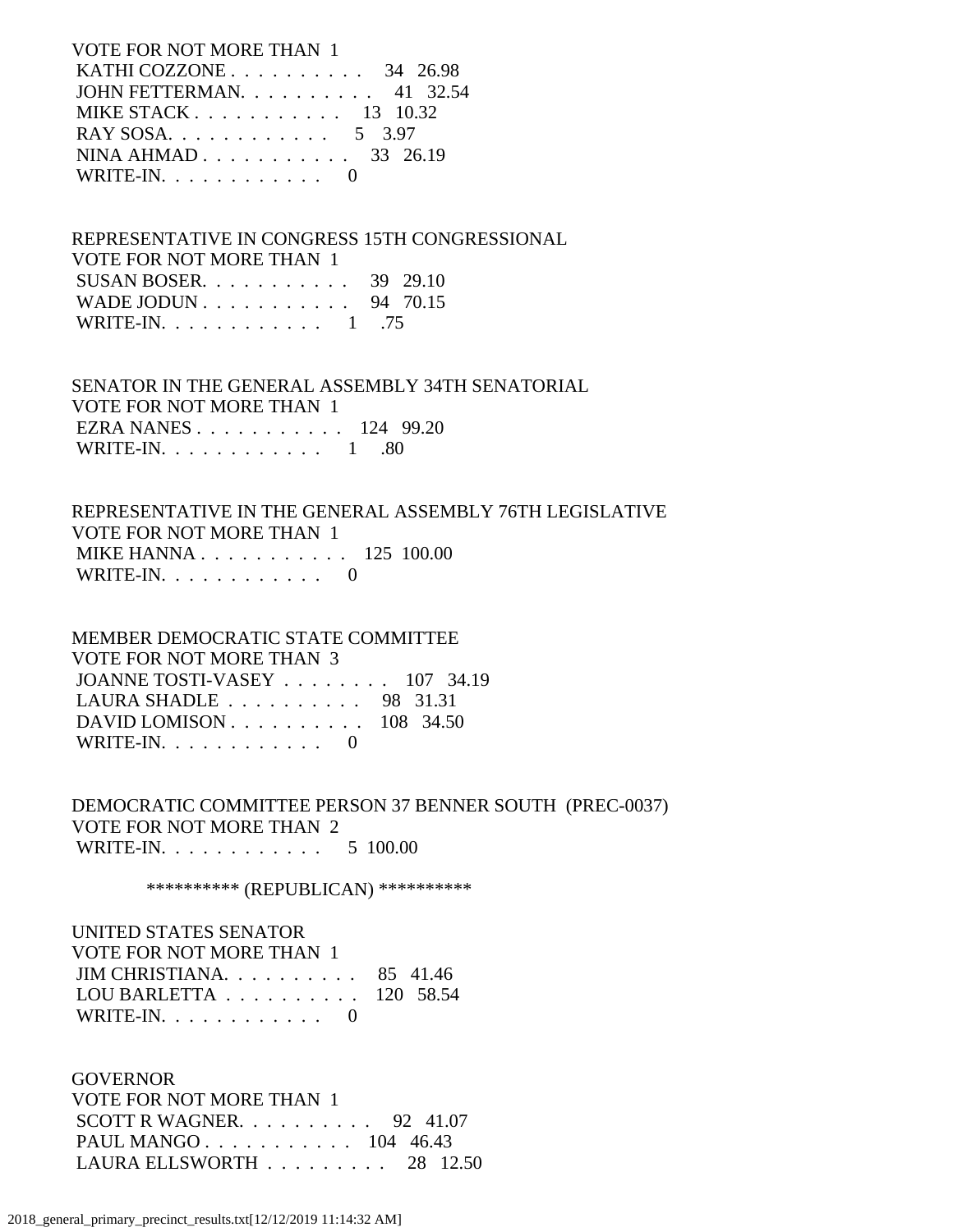LIEUTENANT GOVERNOR VOTE FOR NOT MORE THAN 1 KATHY CODER. . . . . . . . . . . 35 16.67 DIANA IREY VAUGHAN . . . . . . . . 37 17.62 JEFF BARTOS. . . . . . . . . . . 86 40.95 PEG LUKSIK . . . . . . . . . . . . 52 24.76 WRITE-IN. . . . . . . . . . . . 0

 REPRESENTATIVE IN CONGRESS 15TH CONGRESSIONAL VOTE FOR NOT MORE THAN 1 GLENN GT THOMPSON. . . . . . . . . 201 98.53 WRITE-IN. . . . . . . . . . . . . 3 1.47

 SENATOR IN THE GENERAL ASSEMBLY 34TH SENATORIAL VOTE FOR NOT MORE THAN 1 JACOB D CORMAN III . . . . . . . . 195 97.99 WRITE-IN. . . . . . . . . . . . 4 2.01

 REPRESENTATIVE IN THE GENERAL ASSEMBLY 76TH LEGISLATIVE VOTE FOR NOT MORE THAN 1 STEPHANIE BOROWICZ . . . . . . . . 195 98.48 WRITE-IN. . . . . . . . . . . . 3 1.52

## MEMBER REPUBLICAN STATE COMMITTEE VOTE FOR NOT MORE THAN 4 CAROL GINGRICH. . . . . . . . . . 156 24.72 JUDITH WILSON . . . . . . . . . . 143 22.66 RICHARD E SMEAD . . . . . . . . . 180 28.53 STEVEN T MILLER . . . . . . . . . 149 23.61 WRITE-IN. . . . . . . . . . . . . 3 .48

 COUNTY REPUBLICAN COMMITTEE CHAIRMAN VOTE FOR NOT MORE THAN 1 KRISTINE ENG . . . . . . . . . . 127 61.95 DEBORAH DEB FLAVIN . . . . . . . . 78 38.05 WRITE-IN. . . . . . . . . . . . 0

### COUNTY REPUBLICAN COMMITTEE VICE CHAIR VOTE FOR NOT MORE THAN 1 RUSSELL P BROOKS . . . . . . . . . 193 100.00 WRITE-IN. . . . . . . . . . . . 0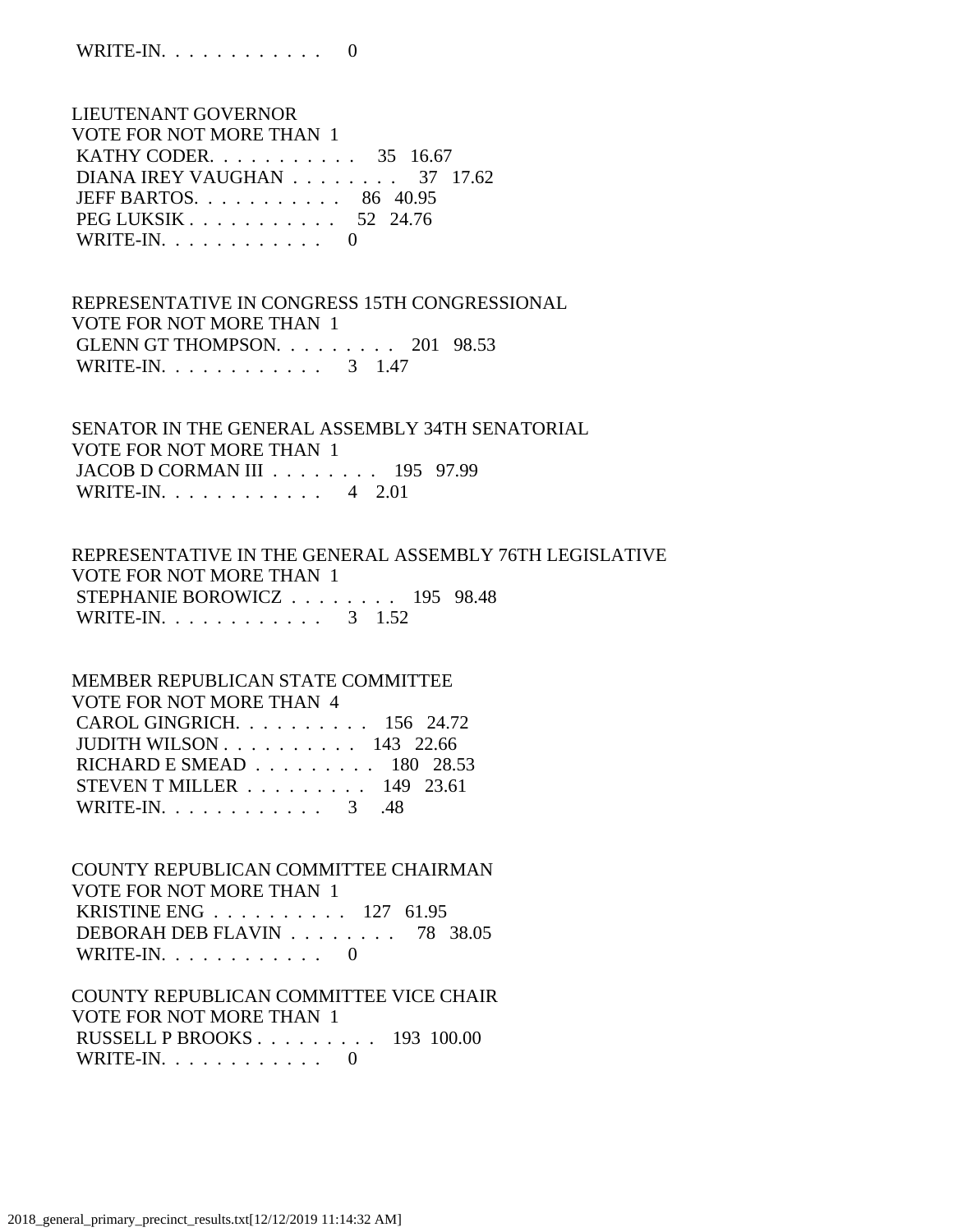## PRECINCT REPORT CENTRE COUNTY, PENNSYLVANIA OFFICIAL RUN DATE:06/04/18 GENERAL PRIMARY RUN TIME:09:34 AM MAY 15, 2018 **STATISTICS**

### 0038 38 BOGGS EAST

#### VOTES PERCENT

| REGISTERED VOTERS - TOTAL 640            |          |
|------------------------------------------|----------|
| REGISTERED VOTERS - DEMOCRATIC 236 36.88 |          |
| REGISTERED VOTERS - REPUBLICAN 404 63.13 |          |
| BALLOTS CAST - TOTAL. 150                |          |
| BALLOTS CAST - DEMOCRATIC                | 51 34.00 |
| BALLOTS CAST - REPUBLICAN                | 99 66.00 |
| VOTER TURNOUT - TOTAL                    | 23.44    |
| VOTER TURNOUT - DEMOCRATIC.              | 21.61    |
| VOTER TURNOUT - REPUBLICAN.              | 24.50    |
|                                          |          |

### \*\*\*\*\*\*\*\*\*\* (DEMOCRATIC) \*\*\*\*\*\*\*\*\*\*

| UNITED STATES SENATOR                                |  |
|------------------------------------------------------|--|
| VOTE FOR NOT MORE THAN 1                             |  |
| BOB CASEY JR $\ldots \ldots \ldots \ldots$ 44 100.00 |  |
| WRITE-IN. $\ldots$ 0                                 |  |

#### **GOVERNOR**

| VOTE FOR NOT MORE THAN 1 |  |
|--------------------------|--|
| TOM WOLF 41 97.62        |  |
| WRITE-IN. 1 2.38         |  |

## LIEUTENANT GOVERNOR

| <b>VOTE FOR NOT MORE THAN 1</b>                     |  |
|-----------------------------------------------------|--|
| KATHI COZZONE $\ldots \ldots \ldots \ldots$ 8 17.39 |  |
| JOHN FETTERMAN. 21 45.65                            |  |
| MIKE STACK 8 17.39                                  |  |
| RAY SOSA. 4 8.70                                    |  |
| NINA AHMAD 4 8.70                                   |  |
| WRITE-IN. 1 2.17                                    |  |
|                                                     |  |

### REPRESENTATIVE IN CONGRESS 15TH CONGRESSIONAL VOTE FOR NOT MORE THAN 1 SUSAN BOSER. . . . . . . . . . . 9 20.00 WADE JODUN . . . . . . . . . . . . 36 80.00 WRITE-IN. . . . . . . . . . . . 0

 SENATOR IN THE GENERAL ASSEMBLY 34TH SENATORIAL VOTE FOR NOT MORE THAN 1 EZRA NANES . . . . . . . . . . . 42 100.00 WRITE-IN. . . . . . . . . . . . 0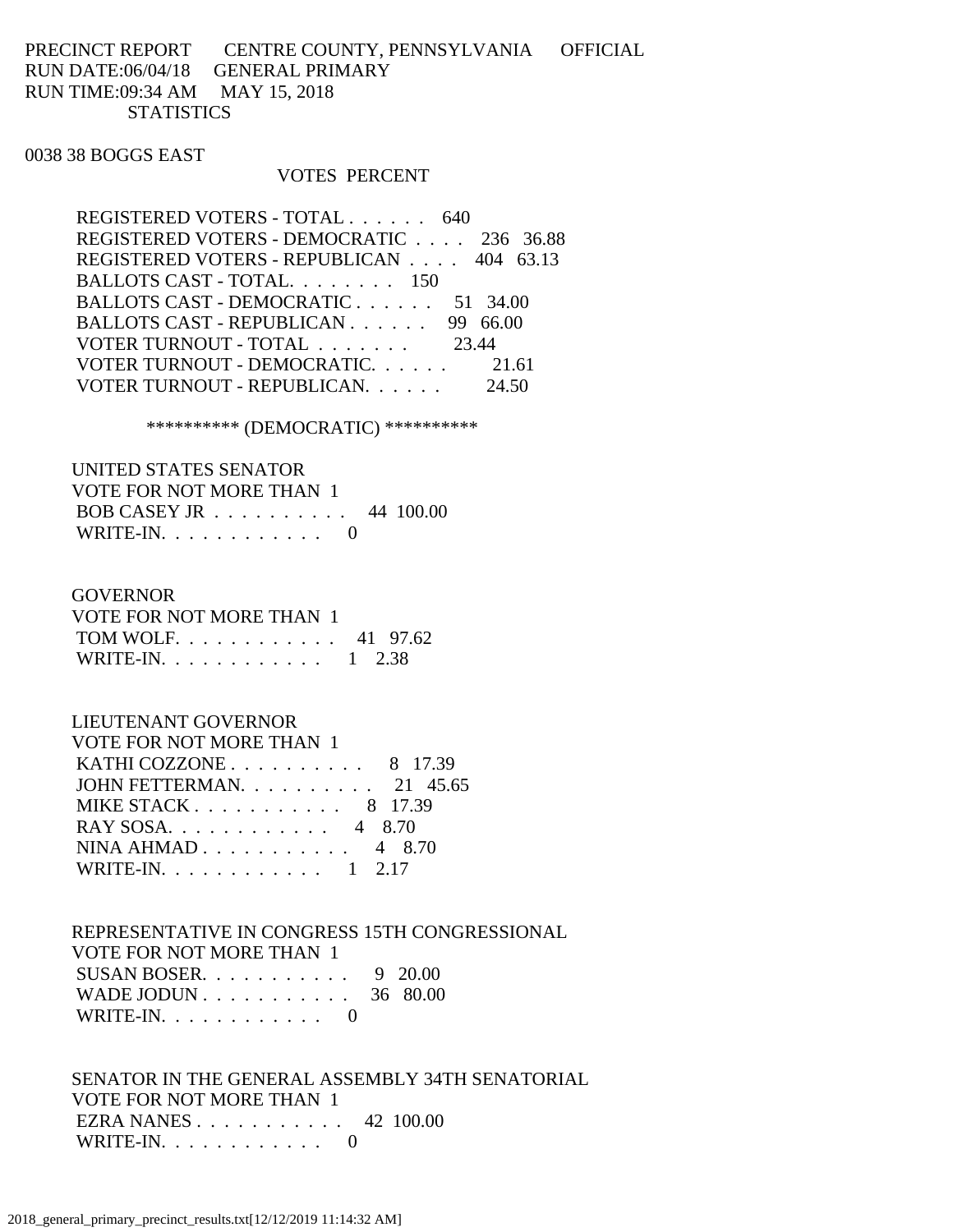## REPRESENTATIVE IN THE GENERAL ASSEMBLY 76TH LEGISLATIVE VOTE FOR NOT MORE THAN 1 MIKE HANNA . . . . . . . . . . . 48 100.00 WRITE-IN.  $\ldots$  . . . . . . . . . 0

### MEMBER DEMOCRATIC STATE COMMITTEE

| VOTE FOR NOT MORE THAN 3                            |  |
|-----------------------------------------------------|--|
| JOANNE TOSTI-VASEY 37 33.94                         |  |
| LAURA SHADLE $\ldots \ldots \ldots \ldots$ 28 25.69 |  |
| DAVID LOMISON $\ldots$ 43 39.45                     |  |
| WRITE-IN. $\ldots$ 1 .92                            |  |

 DEMOCRATIC COMMITTEE PERSON 38 BOGGS EAST (PREC-0038) VOTE FOR NOT MORE THAN 2 WRITE-IN. . . . . . . . . . . . 7 100.00

\*\*\*\*\*\*\*\*\*\* (REPUBLICAN) \*\*\*\*\*\*\*\*\*\*

#### UNITED STATES SENATOR VOTE FOR NOT MORE THAN 1

| VOTE FOR NOT MORE THAN T                            |  |
|-----------------------------------------------------|--|
| JIM CHRISTIANA. $\ldots$ 36 40.00                   |  |
| LOU BARLETTA $\ldots \ldots \ldots \ldots 54$ 60.00 |  |
| WRITE-IN. $\ldots$ 0                                |  |

### GOVERNOR

| VOTE FOR NOT MORE THAN 1          |  |  |
|-----------------------------------|--|--|
| SCOTT R WAGNER. $\ldots$ 52 54.17 |  |  |
| PAUL MANGO 22 22.92               |  |  |
| LAURA ELLSWORTH 21 21.88          |  |  |
| WRITE-IN. 1 1.04                  |  |  |

### LIEUTENANT GOVERNOR

| <b>VOTE FOR NOT MORE THAN 1</b>                    |
|----------------------------------------------------|
| KATHY CODER. 17 18.48                              |
| DIANA IREY VAUGHAN $\ldots \ldots \ldots 12$ 13.04 |
| JEFF BARTOS. 44 47.83                              |
| $PEG LUKSIK 18 19.57$                              |
| WRITE-IN. 1 1.09                                   |

### REPRESENTATIVE IN CONGRESS 15TH CONGRESSIONAL VOTE FOR NOT MORE THAN 1 GLENN GT THOMPSON. . . . . . . . . 84 97.67 WRITE-IN. . . . . . . . . . . . 2 2.33

 SENATOR IN THE GENERAL ASSEMBLY 34TH SENATORIAL VOTE FOR NOT MORE THAN 1 JACOB D CORMAN III . . . . . . . . 85 98.84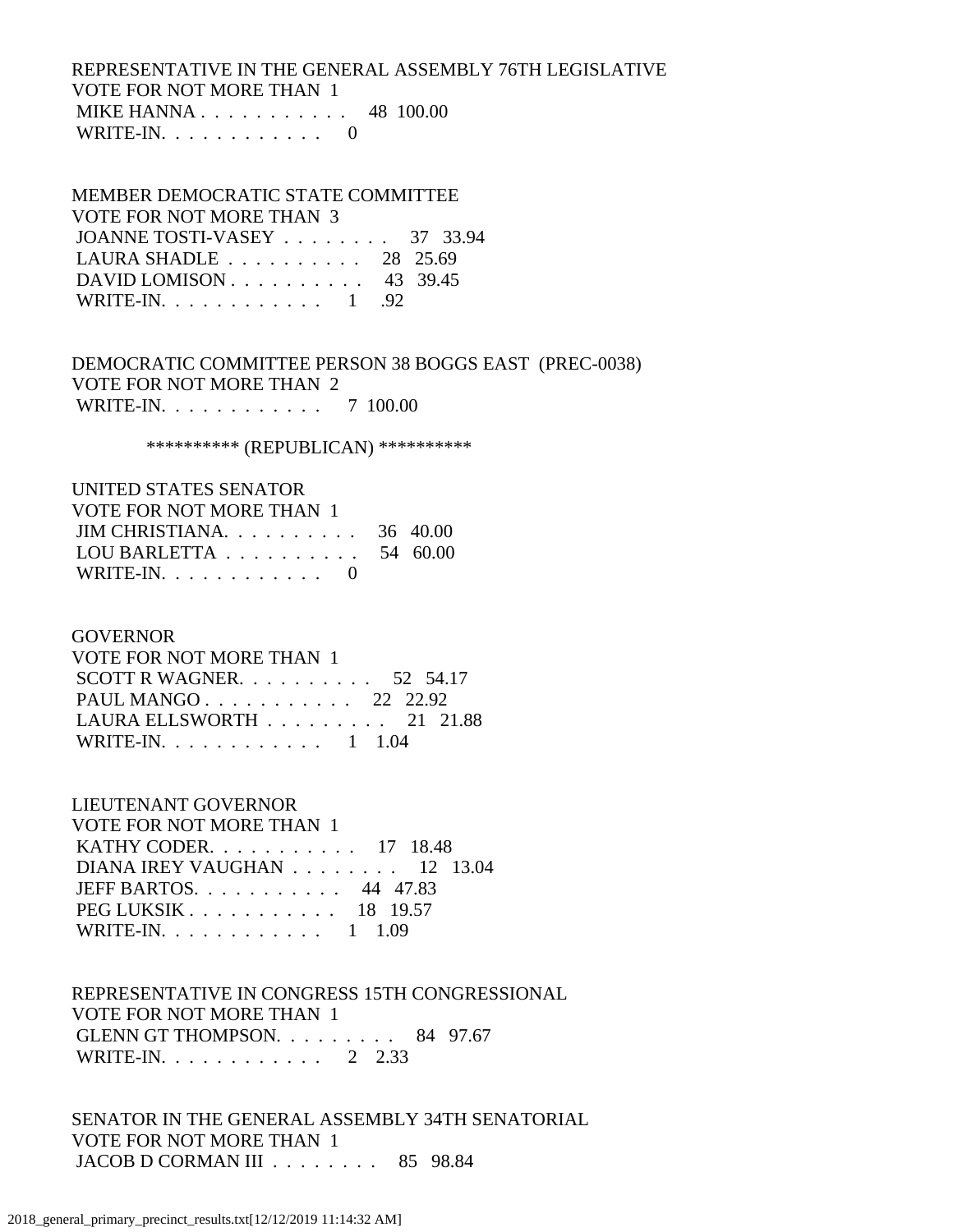REPRESENTATIVE IN THE GENERAL ASSEMBLY 76TH LEGISLATIVE VOTE FOR NOT MORE THAN 1 STEPHANIE BOROWICZ . . . . . . . . 81 98.78 WRITE-IN. . . . . . . . . . . . 1 1.22

 MEMBER REPUBLICAN STATE COMMITTEE VOTE FOR NOT MORE THAN 4 CAROL GINGRICH. . . . . . . . . . 56 23.24 JUDITH WILSON . . . . . . . . . . 53 21.99 RICHARD E SMEAD . . . . . . . . . 52 21.58 STEVEN T MILLER . . . . . . . . . 80 33.20 WRITE-IN.  $\ldots$  . . . . . . . . 0

 COUNTY REPUBLICAN COMMITTEE CHAIRMAN VOTE FOR NOT MORE THAN 1 KRISTINE ENG . . . . . . . . . . 50 58.82 DEBORAH DEB FLAVIN . . . . . . . . 35 41.18 WRITE-IN.  $\ldots$  . . . . . . . . . 0

 COUNTY REPUBLICAN COMMITTEE VICE CHAIR VOTE FOR NOT MORE THAN 1 RUSSELL P BROOKS . . . . . . . . . 76 100.00 WRITE-IN.  $\ldots$  . . . . . . . . 0

PRECINCT REPORT CENTRE COUNTY, PENNSYLVANIA OFFICIAL RUN DATE:06/04/18 GENERAL PRIMARY RUN TIME:09:34 AM MAY 15, 2018 **STATISTICS** 

0039 39 BOGGS WEST

#### VOTES PERCENT

REGISTERED VOTERS - TOTAL . . . . . . 891 REGISTERED VOTERS - DEMOCRATIC . . . . 344 38.61 REGISTERED VOTERS - REPUBLICAN . . . . 547 61.39 BALLOTS CAST - TOTAL. . . . . . . . 173 BALLOTS CAST - DEMOCRATIC . . . . . . 59 34.10 BALLOTS CAST - REPUBLICAN . . . . . . 114 65.90 VOTER TURNOUT - TOTAL . . . . . . . 19.42 VOTER TURNOUT - DEMOCRATIC. . . . . . 17.15 VOTER TURNOUT - REPUBLICAN. . . . . . 20.84

\*\*\*\*\*\*\*\*\*\* (DEMOCRATIC) \*\*\*\*\*\*\*\*\*\*

UNITED STATES SENATOR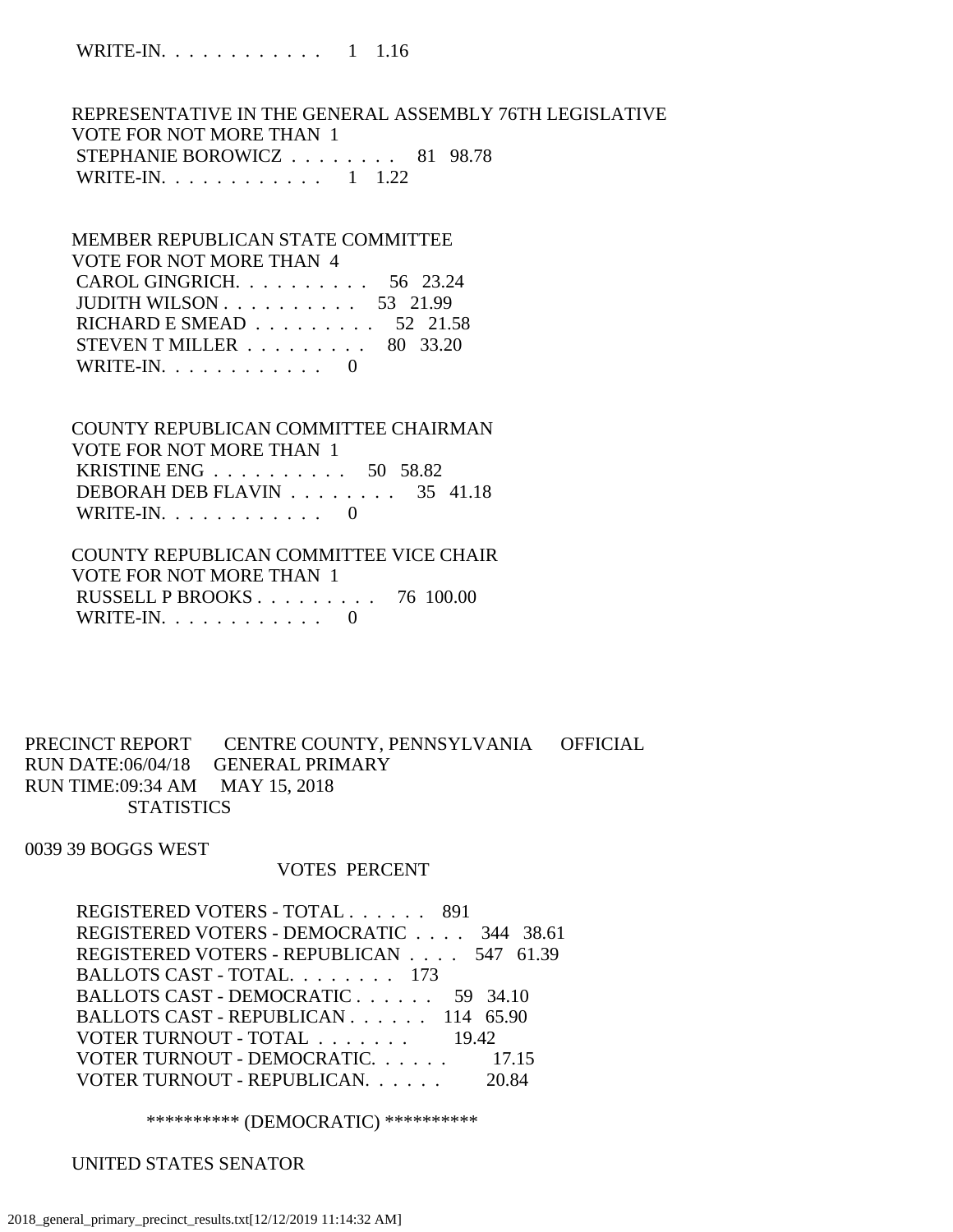VOTE FOR NOT MORE THAN 1 BOB CASEY JR . . . . . . . . . . 55 98.21

| WRITE-IN. $\ldots$ |  |  |  |  |  |  |  |  |  |  |  |  |  | $1 \quad 1.79$ |  |
|--------------------|--|--|--|--|--|--|--|--|--|--|--|--|--|----------------|--|
|--------------------|--|--|--|--|--|--|--|--|--|--|--|--|--|----------------|--|

#### **GOVERNOR**

| VOTE FOR NOT MORE THAN 1 |  |
|--------------------------|--|
| TOM WOLF 47 97.92        |  |
| WRITE-IN. 1 2.08         |  |

#### LIEUTENANT GOVERNOR

| <b>VOTE FOR NOT MORE THAN 1</b>                   |
|---------------------------------------------------|
| KATHI COZZONE $\ldots$ $\ldots$ $\ldots$ 22 37.93 |
| JOHN FETTERMAN. $\ldots$ 27 46.55                 |
| MIKE STACK $1 \quad 1.72$                         |
| RAY SOSA. $\ldots$ 4 6.90                         |
| NINA AHMAD 4 6.90                                 |
| WRITE-IN. $\ldots$ 0                              |

## REPRESENTATIVE IN CONGRESS 15TH CONGRESSIONAL VOTE FOR NOT MORE THAN 1 SUSAN BOSER. . . . . . . . . . . 15 25.42 WADE JODUN . . . . . . . . . . . 44 74.58 WRITE-IN. . . . . . . . . . . . 0

 SENATOR IN THE GENERAL ASSEMBLY 34TH SENATORIAL VOTE FOR NOT MORE THAN 1 EZRA NANES . . . . . . . . . . . 54 100.00 WRITE-IN.  $\ldots$  . . . . . . . . . 0

## REPRESENTATIVE IN THE GENERAL ASSEMBLY 76TH LEGISLATIVE VOTE FOR NOT MORE THAN 1 MIKE HANNA . . . . . . . . . . . . 53 100.00 WRITE-IN. . . . . . . . . . . . 0

 MEMBER DEMOCRATIC STATE COMMITTEE VOTE FOR NOT MORE THAN 3 JOANNE TOSTI-VASEY . . . . . . . . 36 32.43 LAURA SHADLE . . . . . . . . . . 30 27.03 DAVID LOMISON . . . . . . . . . . 45 40.54 WRITE-IN. . . . . . . . . . . . 0

### DEMOCRATIC COMMITTEE PERSON 39 BOGGS WEST (PREC-0039) VOTE FOR NOT MORE THAN 2 WRITE-IN. . . . . . . . . . . . 2 100.00

\*\*\*\*\*\*\*\*\*\* (REPUBLICAN) \*\*\*\*\*\*\*\*\*\*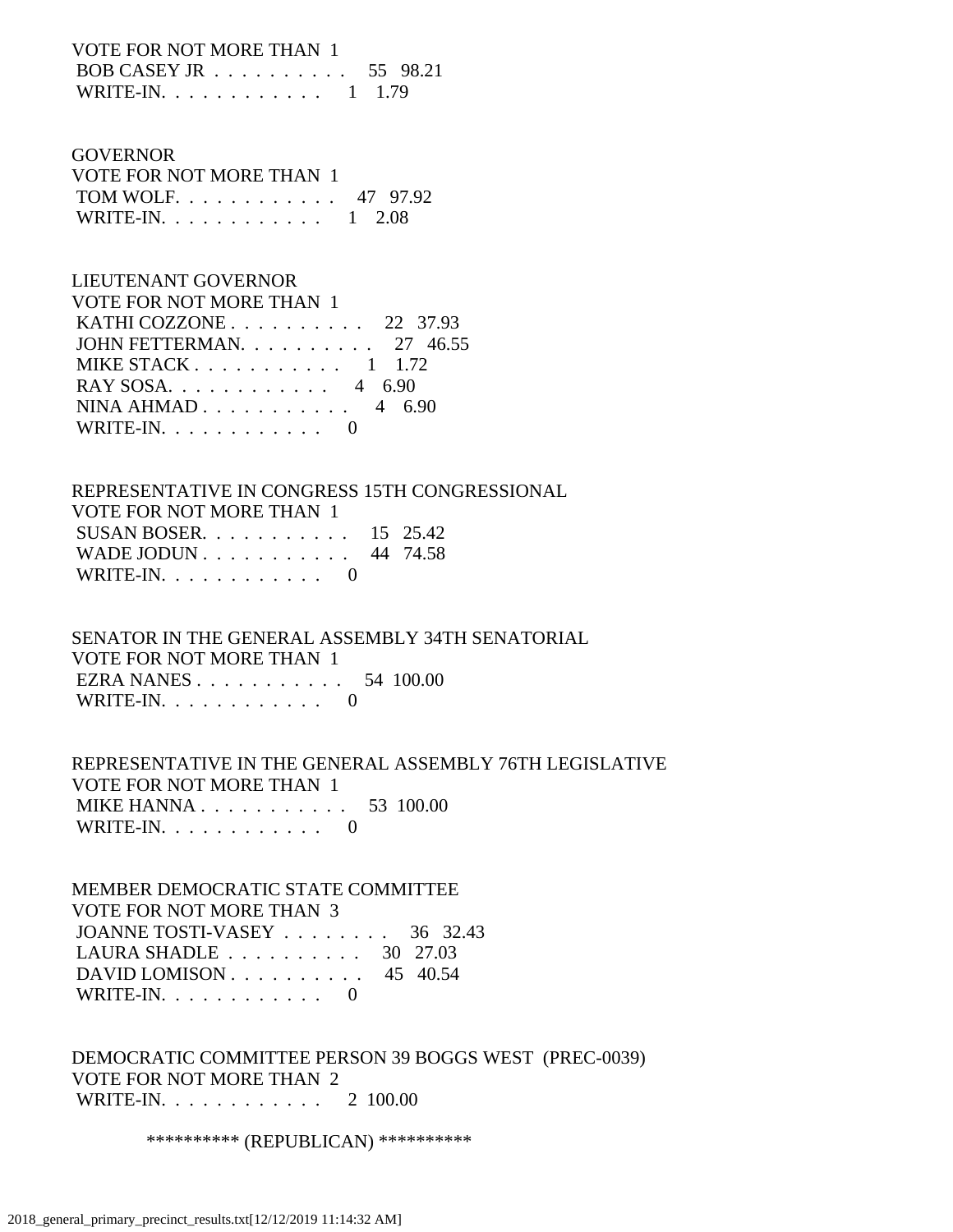UNITED STATES SENATOR VOTE FOR NOT MORE THAN 1 JIM CHRISTIANA. . . . . . . . . . 38 36.19 LOU BARLETTA . . . . . . . . . . 67 63.81 WRITE-IN.  $\ldots$  . . . . . . . . 0

#### GOVERNOR

 VOTE FOR NOT MORE THAN 1 SCOTT R WAGNER. . . . . . . . . . 56 51.38 PAUL MANGO . . . . . . . . . . . . 33 30.28 LAURA ELLSWORTH . . . . . . . . . 20 18.35 WRITE-IN. . . . . . . . . . . . 0

 LIEUTENANT GOVERNOR VOTE FOR NOT MORE THAN 1 KATHY CODER. . . . . . . . . . . 22 21.78 DIANA IREY VAUGHAN . . . . . . . . 12 11.88 JEFF BARTOS. . . . . . . . . . . 46 45.54 PEG LUKSIK . . . . . . . . . . . 21 20.79 WRITE-IN.  $\ldots$  . . . . . . . . 0

 REPRESENTATIVE IN CONGRESS 15TH CONGRESSIONAL VOTE FOR NOT MORE THAN 1 GLENN GT THOMPSON. . . . . . . . . 106 98.15 WRITE-IN. . . . . . . . . . . . 2 1.85

 SENATOR IN THE GENERAL ASSEMBLY 34TH SENATORIAL VOTE FOR NOT MORE THAN 1 JACOB D CORMAN III . . . . . . . . 103 98.10 WRITE-IN. . . . . . . . . . . . 2 1.90

 REPRESENTATIVE IN THE GENERAL ASSEMBLY 76TH LEGISLATIVE VOTE FOR NOT MORE THAN 1 STEPHANIE BOROWICZ . . . . . . . . 104 100.00 WRITE-IN. . . . . . . . . . . . 0

 MEMBER REPUBLICAN STATE COMMITTEE VOTE FOR NOT MORE THAN 4 CAROL GINGRICH. . . . . . . . . . 63 22.03 JUDITH WILSON . . . . . . . . . . 58 20.28 RICHARD E SMEAD . . . . . . . . . 68 23.78 STEVEN T MILLER . . . . . . . . . 96 33.57 WRITE-IN. . . . . . . . . . . . 1 .35

 COUNTY REPUBLICAN COMMITTEE CHAIRMAN VOTE FOR NOT MORE THAN 1 KRISTINE ENG . . . . . . . . . . 54 55.67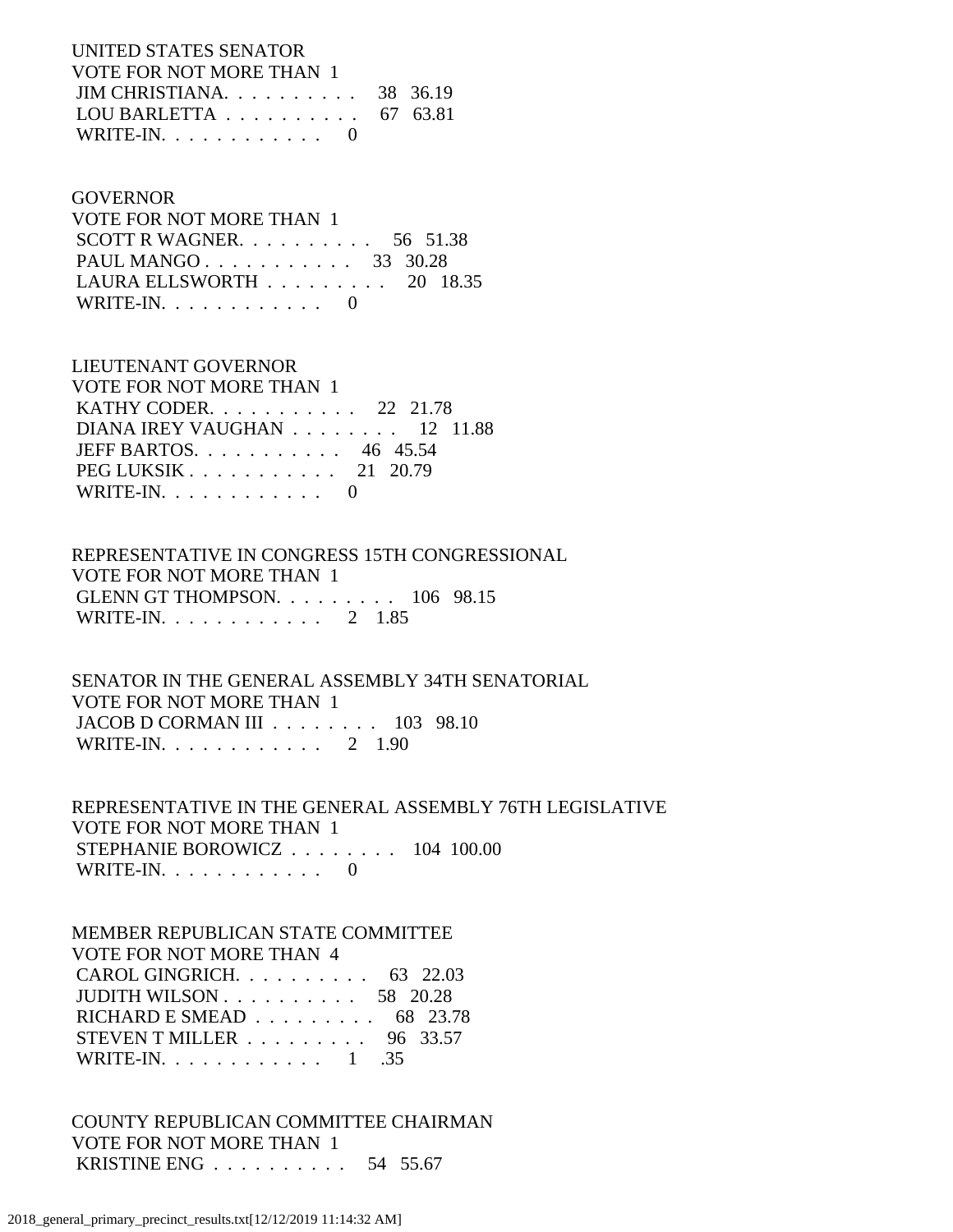DEBORAH DEB FLAVIN . . . . . . . . 43 44.33 WRITE-IN. . . . . . . . . . . . 0

 COUNTY REPUBLICAN COMMITTEE VICE CHAIR VOTE FOR NOT MORE THAN 1 RUSSELL P BROOKS . . . . . . . . . 99 99.00 WRITE-IN. . . . . . . . . . . . 1 1.00

## PRECINCT REPORT CENTRE COUNTY, PENNSYLVANIA OFFICIAL RUN DATE:06/04/18 GENERAL PRIMARY RUN TIME:09:34 AM MAY 15, 2018 **STATISTICS**

0040 40 BURNSIDE

### VOTES PERCENT

| REGISTERED VOTERS - TOTAL 243            |       |  |
|------------------------------------------|-------|--|
| REGISTERED VOTERS - DEMOCRATIC 83 34.16  |       |  |
| REGISTERED VOTERS - REPUBLICAN 160 65.84 |       |  |
| BALLOTS CAST - TOTAL. 64                 |       |  |
| BALLOTS CAST - DEMOCRATIC 23 35.94       |       |  |
| BALLOTS CAST - REPUBLICAN 41 64.06       |       |  |
| VOTER TURNOUT - TOTAL 26.34              |       |  |
| VOTER TURNOUT - DEMOCRATIC 27.71         |       |  |
| VOTER TURNOUT - REPUBLICAN.              | 25.63 |  |

\*\*\*\*\*\*\*\*\*\* (DEMOCRATIC) \*\*\*\*\*\*\*\*\*\*

UNITED STATES SENATOR

| VOTE FOR NOT MORE THAN 1                             |  |
|------------------------------------------------------|--|
| BOB CASEY JR $\ldots \ldots \ldots \ldots 22$ 100.00 |  |
| WRITE-IN. $\ldots$ 0                                 |  |

### **GOVERNOR**

| VOTE FOR NOT MORE THAN 1 |  |
|--------------------------|--|
| TOM WOLF. 20 100.00      |  |
| WRITE-IN. $\ldots$       |  |

# LIEUTENANT GOVERNOR

| VOTE FOR NOT MORE THAN 1                            |  |
|-----------------------------------------------------|--|
| KATHI COZZONE $\ldots \ldots \ldots \ldots 5$ 25.00 |  |
| JOHN FETTERMAN. $\ldots$ 8 40.00                    |  |
| MIKE STACK 3 15.00                                  |  |
| RAY SOSA. 1 5.00                                    |  |
| NINA AHMAD $3\quad 15.00$                           |  |
| WRITE-IN. $\ldots$ 0                                |  |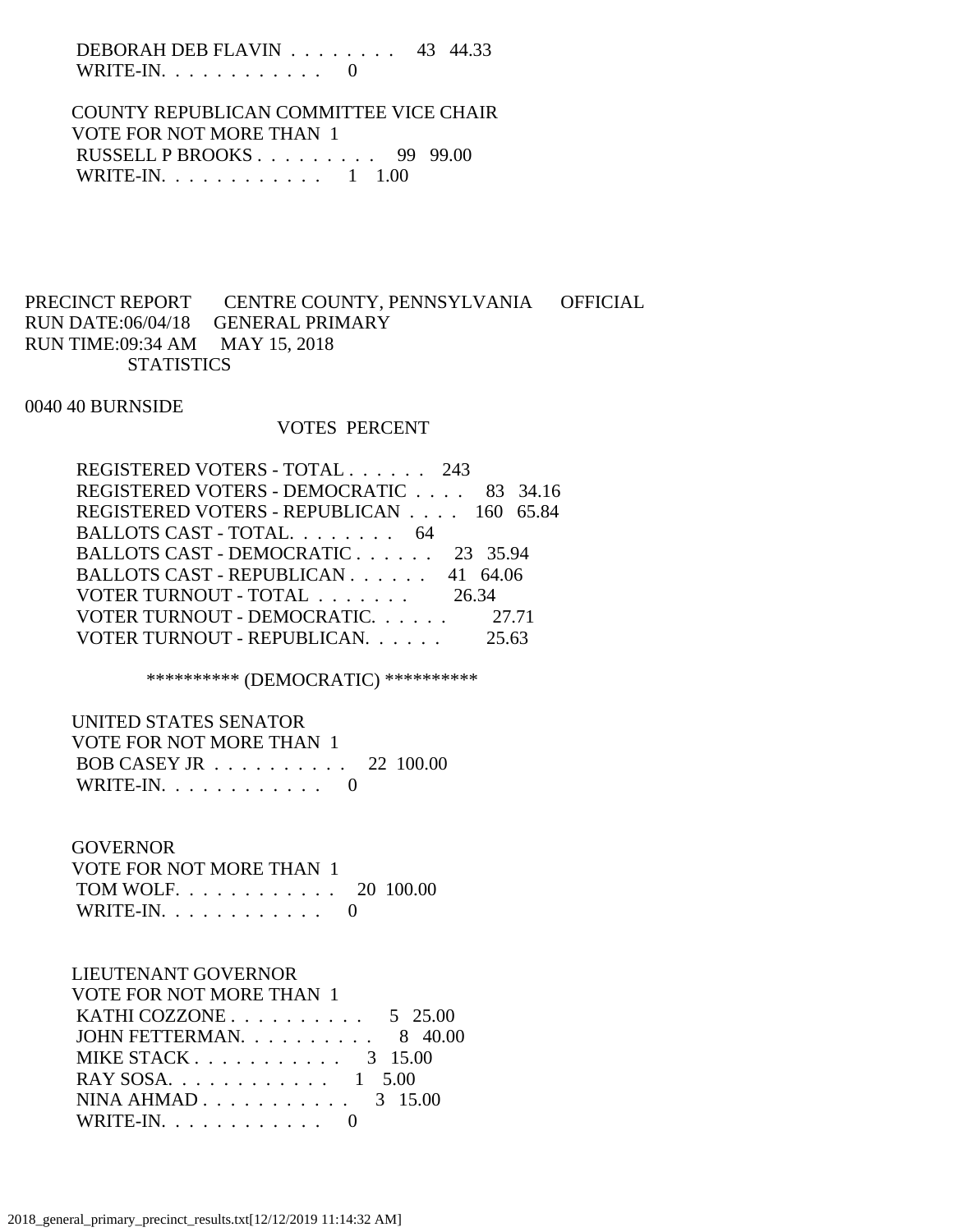REPRESENTATIVE IN CONGRESS 15TH CONGRESSIONAL VOTE FOR NOT MORE THAN 1 SUSAN BOSER. . . . . . . . . . . 4 18.18 WADE JODUN . . . . . . . . . . . 18 81.82 WRITE-IN.  $\ldots$  . . . . . . . . 0

 SENATOR IN THE GENERAL ASSEMBLY 34TH SENATORIAL VOTE FOR NOT MORE THAN 1 EZRA NANES . . . . . . . . . . . 19 100.00 WRITE-IN. . . . . . . . . . . . 0

 REPRESENTATIVE IN THE GENERAL ASSEMBLY 76TH LEGISLATIVE VOTE FOR NOT MORE THAN 1 MIKE HANNA . . . . . . . . . . . 22 100.00 WRITE-IN. . . . . . . . . . . . 0

 MEMBER DEMOCRATIC STATE COMMITTEE VOTE FOR NOT MORE THAN 3 JOANNE TOSTI-VASEY . . . . . . . . 13 32.50 LAURA SHADLE . . . . . . . . . . 10 25.00 DAVID LOMISON . . . . . . . . . . 17 42.50 WRITE-IN. . . . . . . . . . . . 0

 DEMOCRATIC COMMITTEE PERSON 40 BURNSIDE (PREC-0040) VOTE FOR NOT MORE THAN 2 WRITE-IN. . . . . . . . . . . . 2 100.00

\*\*\*\*\*\*\*\*\*\*\*\* (REPUBLICAN) \*\*\*\*\*\*\*\*\*\*\*

| UNITED STATES SENATOR                               |  |
|-----------------------------------------------------|--|
| VOTE FOR NOT MORE THAN 1                            |  |
| JIM CHRISTIANA. $\ldots$ 18 47.37                   |  |
| LOU BARLETTA $\ldots \ldots \ldots \ldots$ 20 52.63 |  |
| WRITE-IN. $\ldots$ 0                                |  |

#### GOVERNOR

| VOTE FOR NOT MORE THAN 1                       |  |  |
|------------------------------------------------|--|--|
| SCOTT R WAGNER. 25 62.50                       |  |  |
| PAUL MANGO 8 20.00                             |  |  |
| LAURA ELLSWORTH $\ldots \ldots \ldots$ 7 17.50 |  |  |
| WRITE-IN. $\ldots$ 0                           |  |  |

 LIEUTENANT GOVERNOR VOTE FOR NOT MORE THAN 1 KATHY CODER. . . . . . . . . . . 4 10.81 DIANA IREY VAUGHAN . . . . . . . . 1 2.70 JEFF BARTOS. . . . . . . . . . . 23 62.16 PEG LUKSIK . . . . . . . . . . . 9 24.32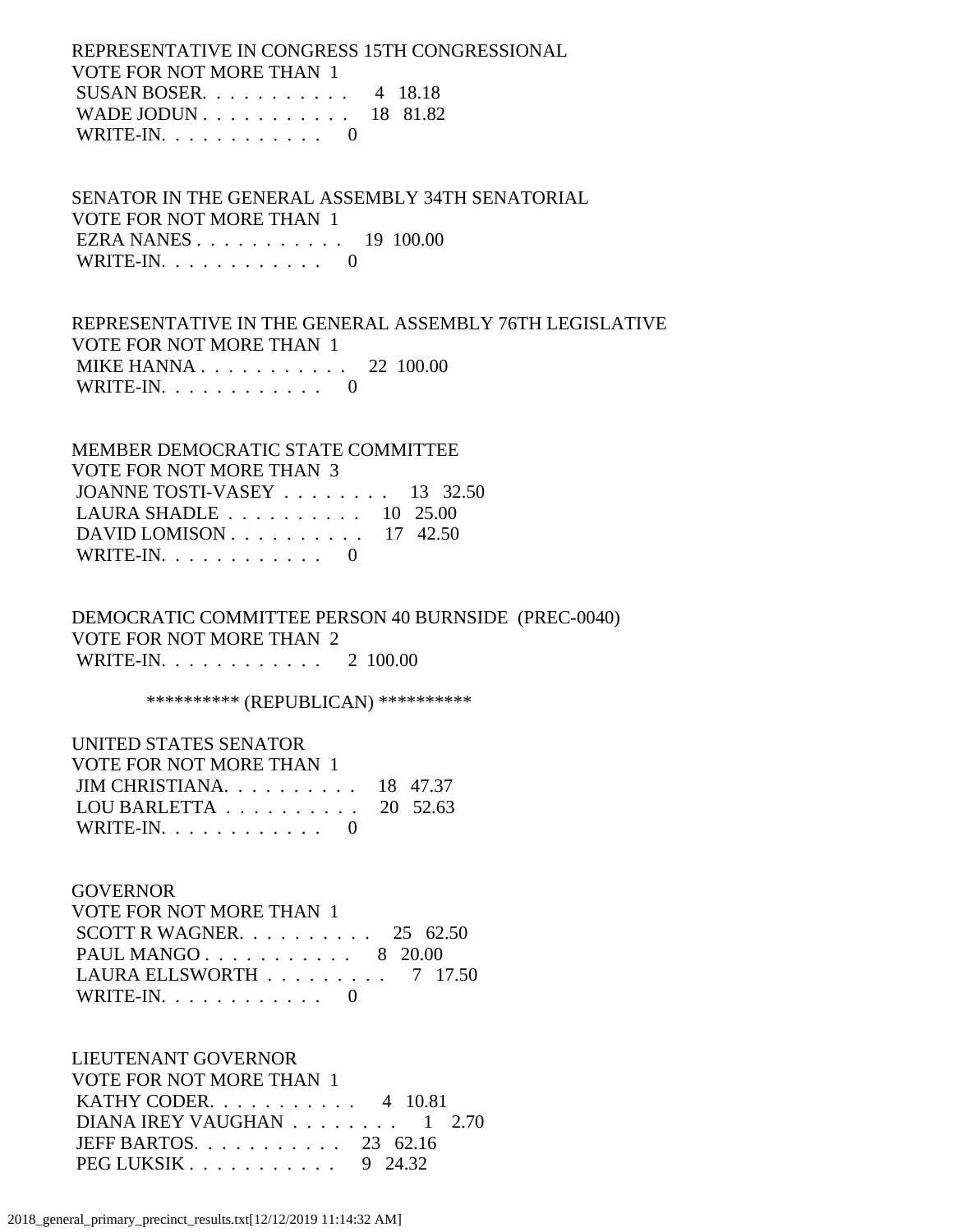WRITE-IN. . . . . . . . . . . . 0

 REPRESENTATIVE IN CONGRESS 15TH CONGRESSIONAL VOTE FOR NOT MORE THAN 1 GLENN GT THOMPSON. . . . . . . . . 37 100.00 WRITE-IN.  $\ldots$  . . . . . . . . 0

 SENATOR IN THE GENERAL ASSEMBLY 34TH SENATORIAL VOTE FOR NOT MORE THAN 1 JACOB D CORMAN III . . . . . . . . 34 97.14 WRITE-IN. . . . . . . . . . . . 1 2.86

 REPRESENTATIVE IN THE GENERAL ASSEMBLY 76TH LEGISLATIVE VOTE FOR NOT MORE THAN 1 STEPHANIE BOROWICZ . . . . . . . . 39 100.00 WRITE-IN.  $\ldots$  . . . . . . . . . 0

 MEMBER REPUBLICAN STATE COMMITTEE VOTE FOR NOT MORE THAN 4 CAROL GINGRICH. . . . . . . . . . 25 23.81 JUDITH WILSON . . . . . . . . . . 26 24.76 RICHARD E SMEAD . . . . . . . . . 26 24.76 STEVEN T MILLER . . . . . . . . . 27 25.71 WRITE-IN. . . . . . . . . . . . 1 .95

 COUNTY REPUBLICAN COMMITTEE CHAIRMAN VOTE FOR NOT MORE THAN 1 KRISTINE ENG . . . . . . . . . . 18 48.65 DEBORAH DEB FLAVIN . . . . . . . . 19 51.35 WRITE-IN. . . . . . . . . . . . 0

 COUNTY REPUBLICAN COMMITTEE VICE CHAIR VOTE FOR NOT MORE THAN 1 RUSSELL P BROOKS . . . . . . . . . 33 100.00 WRITE-IN. . . . . . . . . . . . 0

PRECINCT REPORT CENTRE COUNTY, PENNSYLVANIA OFFICIAL RUN DATE:06/04/18 GENERAL PRIMARY RUN TIME:09:34 AM MAY 15, 2018 **STATISTICS** 

0041 41 COLLEGE NORTH

VOTES PERCENT

REGISTERED VOTERS - TOTAL . . . . . . 2243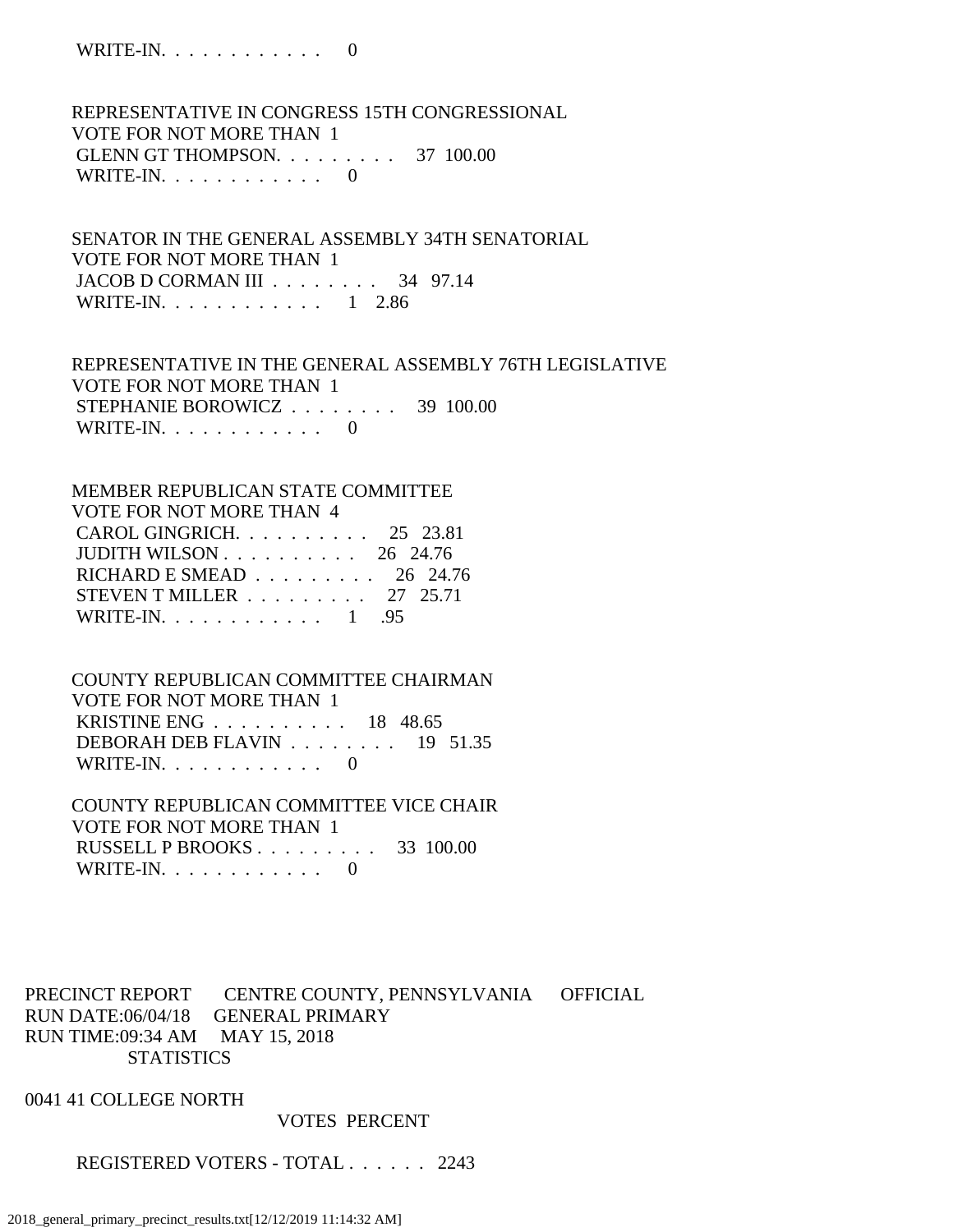| REGISTERED VOTERS - DEMOCRATIC 1144 51.00          |       |
|----------------------------------------------------|-------|
| REGISTERED VOTERS - REPUBLICAN 1099 49.00          |       |
| BALLOTS CAST - TOTAL. 541                          |       |
| BALLOTS CAST - DEMOCRATIC 289 53.42                |       |
| BALLOTS CAST - REPUBLICAN 252 46.58                |       |
| VOTER TURNOUT - TOTAL $\ldots \ldots \ldots$ 24.12 |       |
| VOTER TURNOUT - DEMOCRATIC.                        | 25.26 |
| VOTER TURNOUT - REPUBLICAN.                        | 22.93 |
|                                                    |       |

\*\*\*\*\*\*\*\*\*\* (DEMOCRATIC) \*\*\*\*\*\*\*\*\*\*

 UNITED STATES SENATOR VOTE FOR NOT MORE THAN 1 BOB CASEY JR . . . . . . . . . . 274 100.00 WRITE-IN. . . . . . . . . . . . 0

#### **GOVERNOR**

| VOTE FOR NOT MORE THAN 1  |  |
|---------------------------|--|
| TOM WOLF. 269 99.63       |  |
| WRITE-IN. $\ldots$ 1 . 37 |  |

#### LIEUTENANT GOVERNOR

| VOTE FOR NOT MORE THAN 1                          |  |
|---------------------------------------------------|--|
| KATHI COZZONE $\ldots$ $\ldots$ $\ldots$ 52 19.12 |  |
| JOHN FETTERMAN. 131 48.16                         |  |
| MIKE STACK $20$ 7.35                              |  |
| RAY SOSA 11 4.04                                  |  |
| NINA AHMAD 58 21.32                               |  |
| WRITE-IN. $\ldots$ 0                              |  |

 REPRESENTATIVE IN CONGRESS 12TH CONGRESSIONAL VOTE FOR NOT MORE THAN 1 JUDY HERSCHEL . . . . . . . . . . 41 14.34 MARC FRIEDENBERG . . . . . . . . . 245 85.66 WRITE-IN. . . . . . . . . . . . 0

 SENATOR IN THE GENERAL ASSEMBLY 34TH SENATORIAL VOTE FOR NOT MORE THAN 1 EZRA NANES . . . . . . . . . . . 268 100.00 WRITE-IN. . . . . . . . . . . . 0

 REPRESENTATIVE IN THE GENERAL ASSEMBLY 171ST LEGISLATIVE VOTE FOR NOT MORE THAN 1 ERIN MCCRACKEN. . . . . . . . . . 265 100.00 WRITE-IN.  $\ldots$  . . . . . . . . 0

 MEMBER DEMOCRATIC STATE COMMITTEE VOTE FOR NOT MORE THAN 3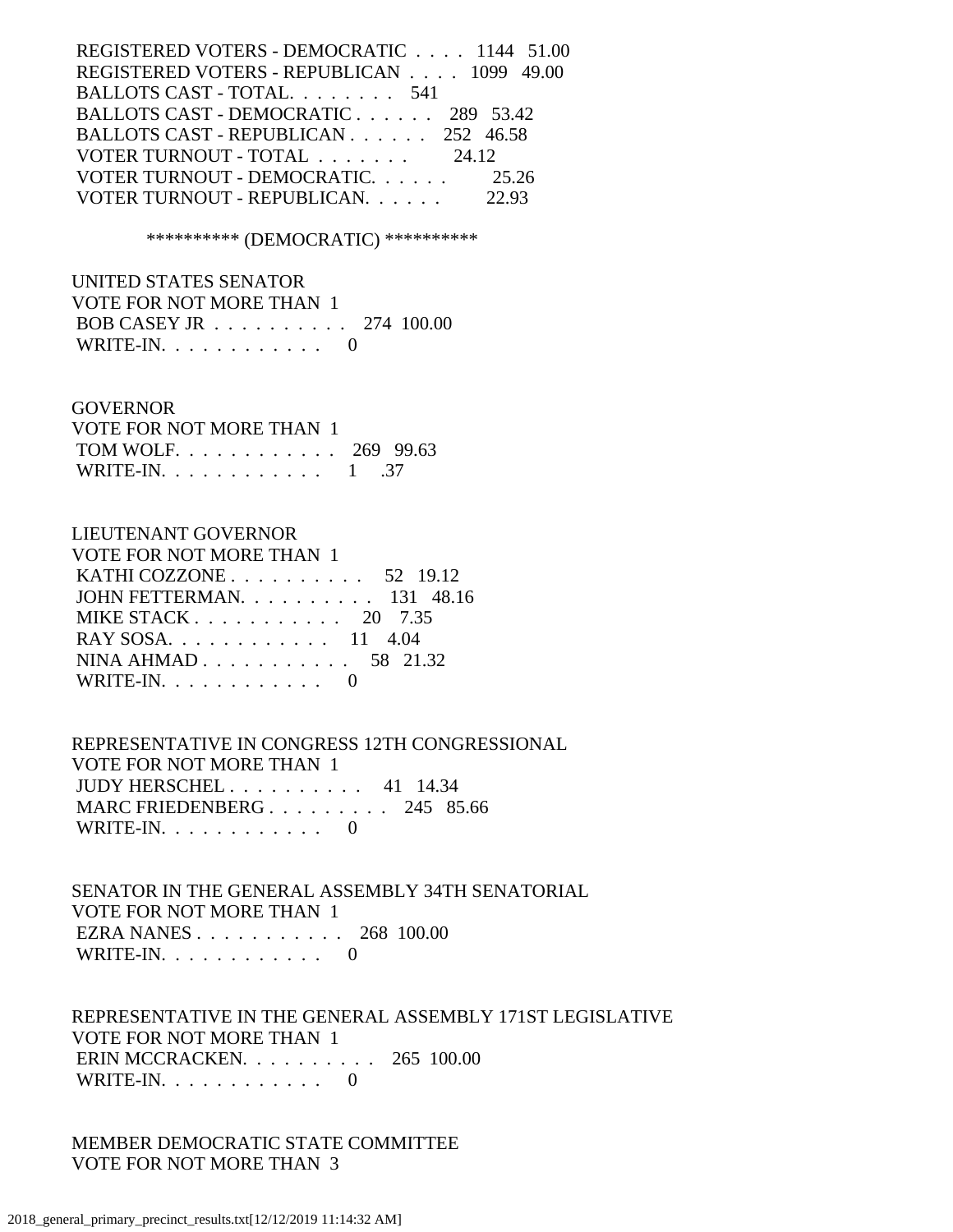| JOANNE TOSTI-VASEY 213 33.02     |  |
|----------------------------------|--|
| LAURA SHADLE 228 35.35           |  |
| DAVID LOMISON $\ldots$ 204 31.63 |  |
| WRITE-IN. $\ldots$ 0             |  |

 DEMOCRATIC COMMITTEE PERSON 41 COLLEGE NORTH (PREC-0041 VOTE FOR NOT MORE THAN 2 WRITE-IN. . . . . . . . . . . . 20 100.00

\*\*\*\*\*\*\*\*\*\*\* (REPUBLICAN) \*\*\*\*\*\*\*\*\*\*\*

| UNITED STATES SENATOR                         |  |
|-----------------------------------------------|--|
| VOTE FOR NOT MORE THAN 1                      |  |
| JIM CHRISTIANA. $\ldots$ 86 37.23             |  |
| LOU BARLETTA $\ldots \ldots \ldots 145$ 62.77 |  |
| WRITE-IN. $\ldots$ 0                          |  |

### GOVERNOR

| VOTE FOR NOT MORE THAN 1                        |  |
|-------------------------------------------------|--|
| SCOTT R WAGNER. $\ldots$ 109 43.78              |  |
| PAUL MANGO 84 33.73                             |  |
| LAURA ELLSWORTH $\ldots \ldots \ldots$ 54 21.69 |  |
| WRITE-IN. $\ldots$ 2 .80                        |  |

### LIEUTENANT GOVERNOR

| VOTE FOR NOT MORE THAN 1       |
|--------------------------------|
| KATHY CODER. 56 24.56          |
| DIANA IREY VAUGHAN 28 12.28    |
| JEFF BARTOS. $\ldots$ 97 42.54 |
| PEG LUKSIK $\ldots$ 46 20.18   |
| WRITE-IN. $\ldots$ 1 .44       |
|                                |

 REPRESENTATIVE IN CONGRESS 12TH CONGRESSIONAL VOTE FOR NOT MORE THAN 1 DOUG MCLINKO . . . . . . . . . . 85 36.80 TOM MARINO . . . . . . . . . . . 144 62.34 WRITE-IN. . . . . . . . . . . . . 2 .87

 SENATOR IN THE GENERAL ASSEMBLY 34TH SENATORIAL VOTE FOR NOT MORE THAN 1 JACOB D CORMAN III . . . . . . . . 218 98.20 WRITE-IN. . . . . . . . . . . . 4 1.80

 REPRESENTATIVE IN THE GENERAL ASSEMBLY 171ST LEGISLATIVE VOTE FOR NOT MORE THAN 1 KERRY A BENNINGHOFF . . . . . . . . 229 99.57 WRITE-IN. . . . . . . . . . . . 1 .43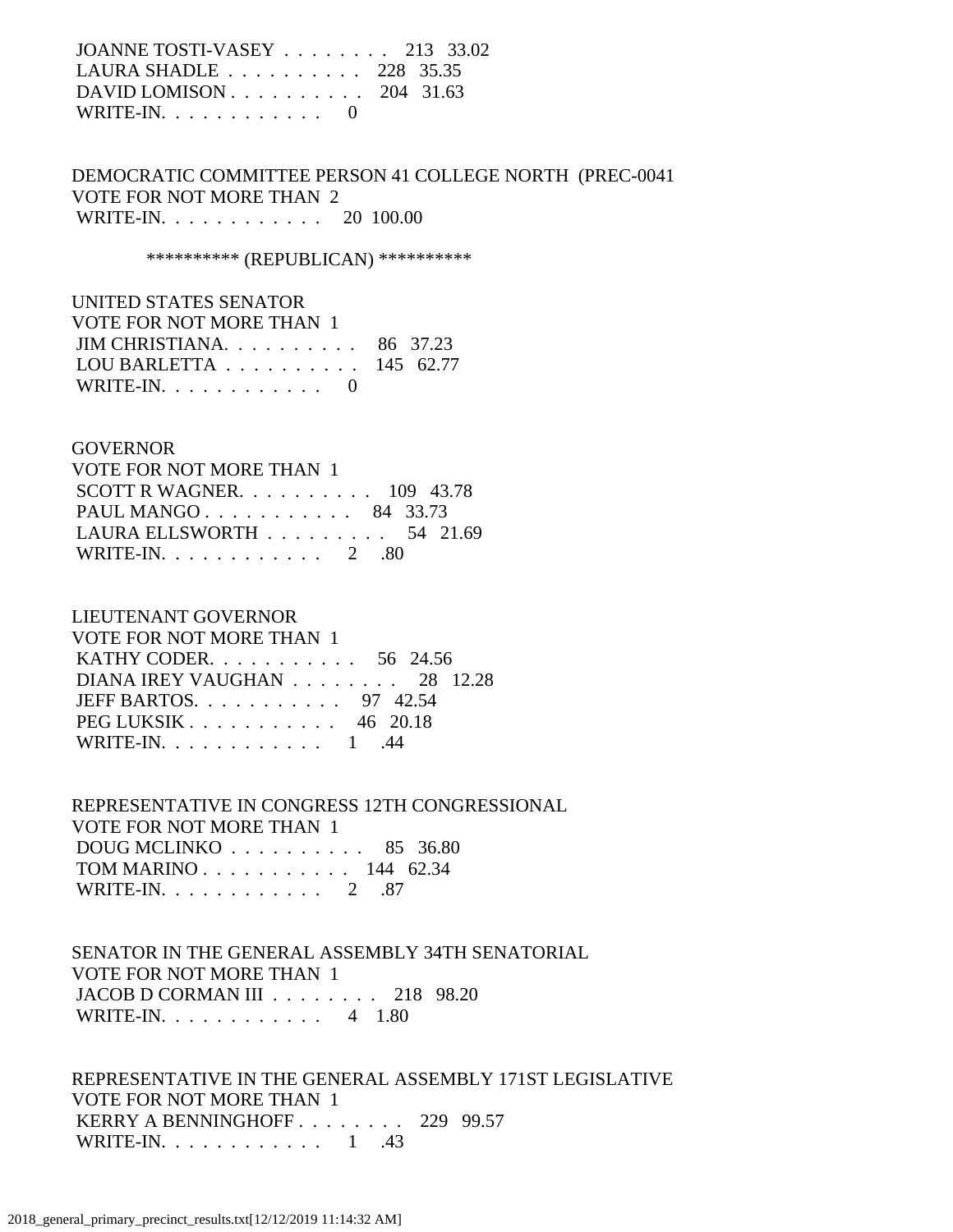MEMBER REPUBLICAN STATE COMMITTEE VOTE FOR NOT MORE THAN 4 CAROL GINGRICH. . . . . . . . . . 151 24.43 JUDITH WILSON . . . . . . . . . . 158 25.57 RICHARD E SMEAD . . . . . . . . . 154 24.92 STEVEN T MILLER . . . . . . . . . 155 25.08 WRITE-IN.  $\ldots$  . . . . . . . . . 0

 COUNTY REPUBLICAN COMMITTEE CHAIRMAN VOTE FOR NOT MORE THAN 1 KRISTINE ENG . . . . . . . . . . 131 56.22 DEBORAH DEB FLAVIN . . . . . . . . 102 43.78 WRITE-IN.  $\ldots$  . . . . . . . . . 0

 COUNTY REPUBLICAN COMMITTEE VICE CHAIR VOTE FOR NOT MORE THAN 1 RUSSELL P BROOKS . . . . . . . . . 203 100.00 WRITE-IN.  $\ldots$  . . . . . . . . 0

PRECINCT REPORT CENTRE COUNTY, PENNSYLVANIA OFFICIAL RUN DATE:06/04/18 GENERAL PRIMARY RUN TIME:09:34 AM MAY 15, 2018 **STATISTICS** 

0042 42 COLLEGE SOUTH

#### VOTES PERCENT

 REGISTERED VOTERS - TOTAL . . . . . . 1695 REGISTERED VOTERS - DEMOCRATIC . . . . 786 46.37 REGISTERED VOTERS - REPUBLICAN . . . . 909 53.63 BALLOTS CAST - TOTAL. . . . . . . . . 544 BALLOTS CAST - DEMOCRATIC . . . . . . 272 50.00 BALLOTS CAST - REPUBLICAN . . . . . . 272 50.00 VOTER TURNOUT - TOTAL . . . . . . . 32.09 VOTER TURNOUT - DEMOCRATIC. . . . . . 34.61 VOTER TURNOUT - REPUBLICAN. . . . . . 29.92

\*\*\*\*\*\*\*\*\*\* (DEMOCRATIC) \*\*\*\*\*\*\*\*\*\*

 UNITED STATES SENATOR VOTE FOR NOT MORE THAN 1 BOB CASEY JR . . . . . . . . . . 261 99.62 WRITE-IN. . . . . . . . . . . . 1 .38

 GOVERNOR VOTE FOR NOT MORE THAN 1 TOM WOLF. . . . . . . . . . . . 256 99.61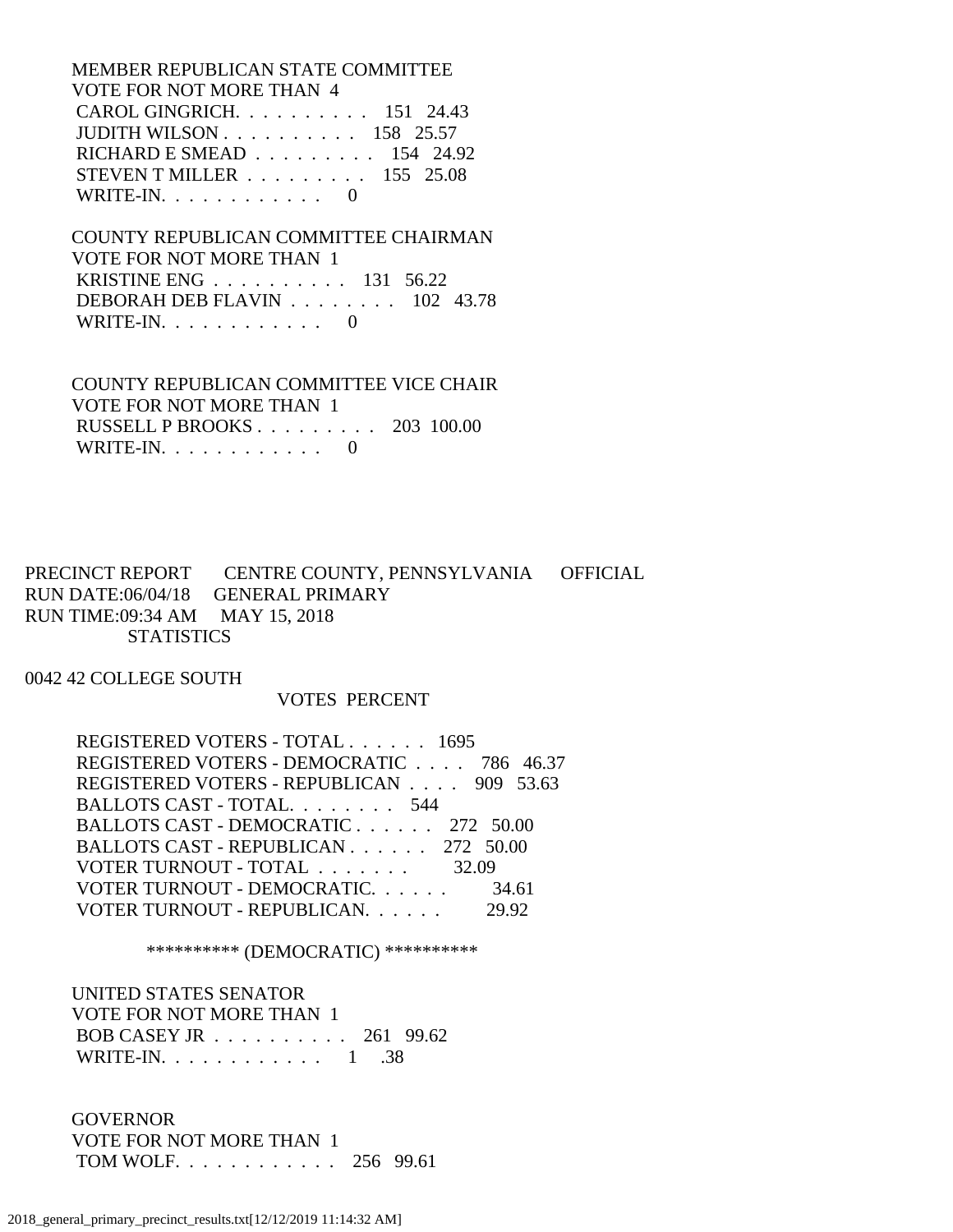WRITE-IN. . . . . . . . . . . . 1 .39

 LIEUTENANT GOVERNOR VOTE FOR NOT MORE THAN 1 KATHI COZZONE . . . . . . . . . . 43 16.73 JOHN FETTERMAN. . . . . . . . . . 105 40.86 MIKE STACK . . . . . . . . . . . 24 9.34 RAY SOSA. . . . . . . . . . . . 4 1.56 NINA AHMAD . . . . . . . . . . . 81 31.52 WRITE-IN. . . . . . . . . . . . 0

 REPRESENTATIVE IN CONGRESS 12TH CONGRESSIONAL VOTE FOR NOT MORE THAN 1 JUDY HERSCHEL . . . . . . . . . . 30 11.19 MARC FRIEDENBERG . . . . . . . . . 238 88.81 WRITE-IN.  $\ldots$  . . . . . . . . . 0

 SENATOR IN THE GENERAL ASSEMBLY 34TH SENATORIAL VOTE FOR NOT MORE THAN 1 EZRA NANES . . . . . . . . . . . 255 100.00 WRITE-IN.  $\ldots$  . . . . . . . . 0

 REPRESENTATIVE IN THE GENERAL ASSEMBLY 171ST LEGISLATIVE VOTE FOR NOT MORE THAN 1 ERIN MCCRACKEN. . . . . . . . . . 244 99.59 WRITE-IN.  $\ldots$  . . . . . . . . . 1 .41

 MEMBER DEMOCRATIC STATE COMMITTEE VOTE FOR NOT MORE THAN 3 JOANNE TOSTI-VASEY . . . . . . . . 192 32.99 LAURA SHADLE . . . . . . . . . . 214 36.77 DAVID LOMISON . . . . . . . . . . 173 29.73 WRITE-IN. . . . . . . . . . . . . 3 .52

 DEMOCRATIC COMMITTEE PERSON 42 COLLEGE SOUTH (PREC-0042 VOTE FOR NOT MORE THAN 2 WRITE-IN. . . . . . . . . . . . 30 100.00

\*\*\*\*\*\*\*\*\*\*\* (REPUBLICAN) \*\*\*\*\*\*\*\*\*\*\*

 UNITED STATES SENATOR VOTE FOR NOT MORE THAN 1 JIM CHRISTIANA. . . . . . . . . . 102 39.38 LOU BARLETTA . . . . . . . . . . 156 60.23 WRITE-IN. . . . . . . . . . . . 1 .39

GOVERNOR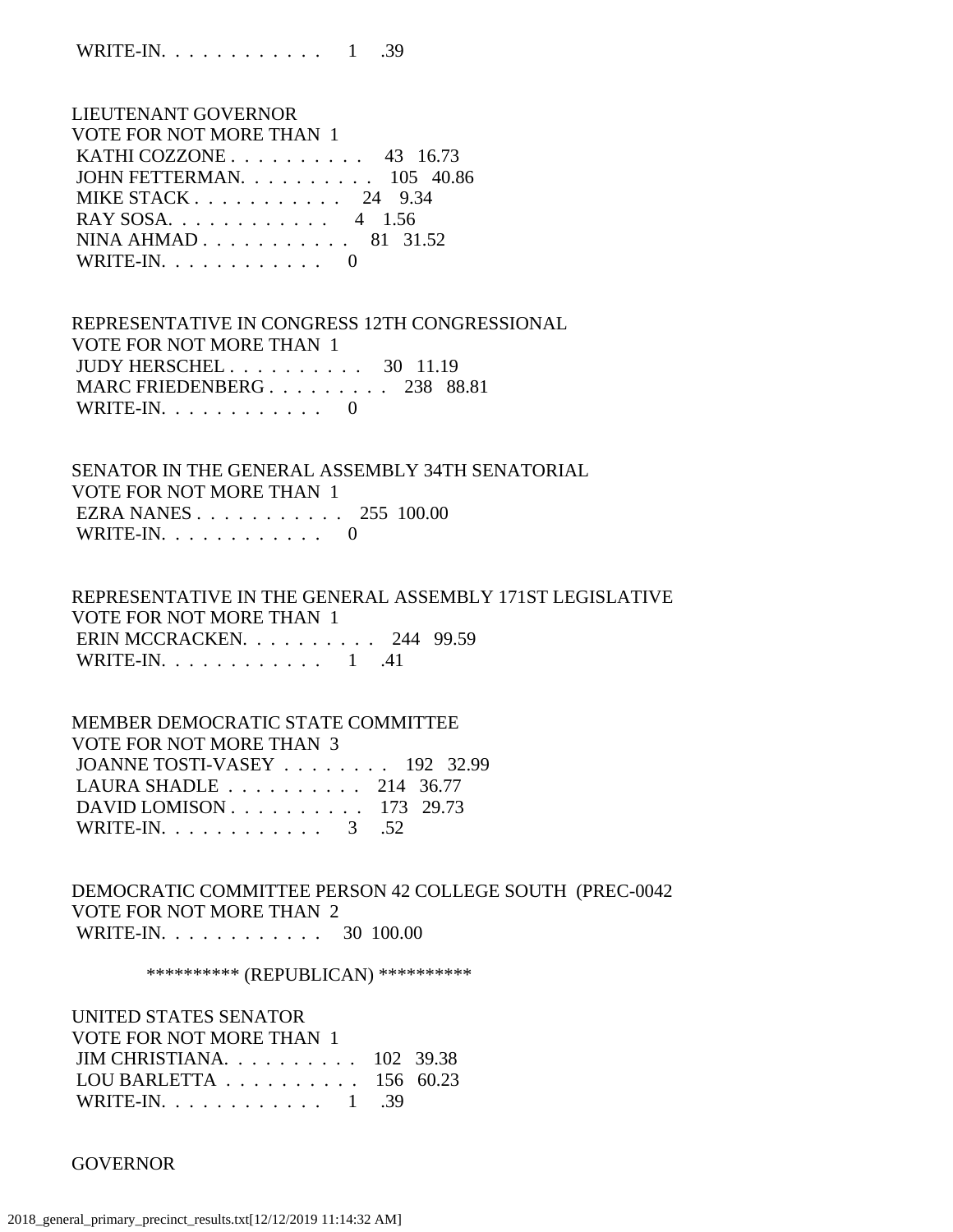VOTE FOR NOT MORE THAN 1 SCOTT R WAGNER. . . . . . . . . . 120 44.44 PAUL MANGO . . . . . . . . . . . 78 28.89 LAURA ELLSWORTH . . . . . . . . . 72 26.67 WRITE-IN.  $\ldots$  . . . . . . . . . 0

# LIEUTENANT GOVERNOR

| VOTE FOR NOT MORE THAN 1        |  |
|---------------------------------|--|
| KATHY CODER. $\ldots$ 52 20.16  |  |
| DIANA IREY VAUGHAN 37 14.34     |  |
| JEFF BARTOS. $\ldots$ 125 48.45 |  |
| PEG LUKSIK 44 17.05             |  |
| WRITE-IN. $\ldots$ 0            |  |

 REPRESENTATIVE IN CONGRESS 12TH CONGRESSIONAL VOTE FOR NOT MORE THAN 1 DOUG MCLINKO . . . . . . . . . . 89 35.60 TOM MARINO . . . . . . . . . . . 161 64.40 WRITE-IN. . . . . . . . . . . . 0

# SENATOR IN THE GENERAL ASSEMBLY 34TH SENATORIAL VOTE FOR NOT MORE THAN 1 JACOB D CORMAN III . . . . . . . . 249 99.20 WRITE-IN. . . . . . . . . . . . 2 .80

 REPRESENTATIVE IN THE GENERAL ASSEMBLY 171ST LEGISLATIVE VOTE FOR NOT MORE THAN 1 KERRY A BENNINGHOFF . . . . . . . . 250 99.21 WRITE-IN. . . . . . . . . . . . 2 .79

 MEMBER REPUBLICAN STATE COMMITTEE VOTE FOR NOT MORE THAN 4 CAROL GINGRICH. . . . . . . . . . 161 23.71 JUDITH WILSON . . . . . . . . . . 189 27.84 RICHARD E SMEAD . . . . . . . . . 169 24.89 STEVEN T MILLER . . . . . . . . . 160 23.56 WRITE-IN.  $\ldots$  . . . . . . . . 0

# COUNTY REPUBLICAN COMMITTEE CHAIRMAN VOTE FOR NOT MORE THAN 1 KRISTINE ENG . . . . . . . . . . 134 52.76 DEBORAH DEB FLAVIN . . . . . . . . 120 47.24

WRITE-IN.  $\ldots$  . . . . . . . . 0

 COUNTY REPUBLICAN COMMITTEE VICE CHAIR VOTE FOR NOT MORE THAN 1 RUSSELL P BROOKS . . . . . . . . . 218 100.00 WRITE-IN. . . . . . . . . . . . 0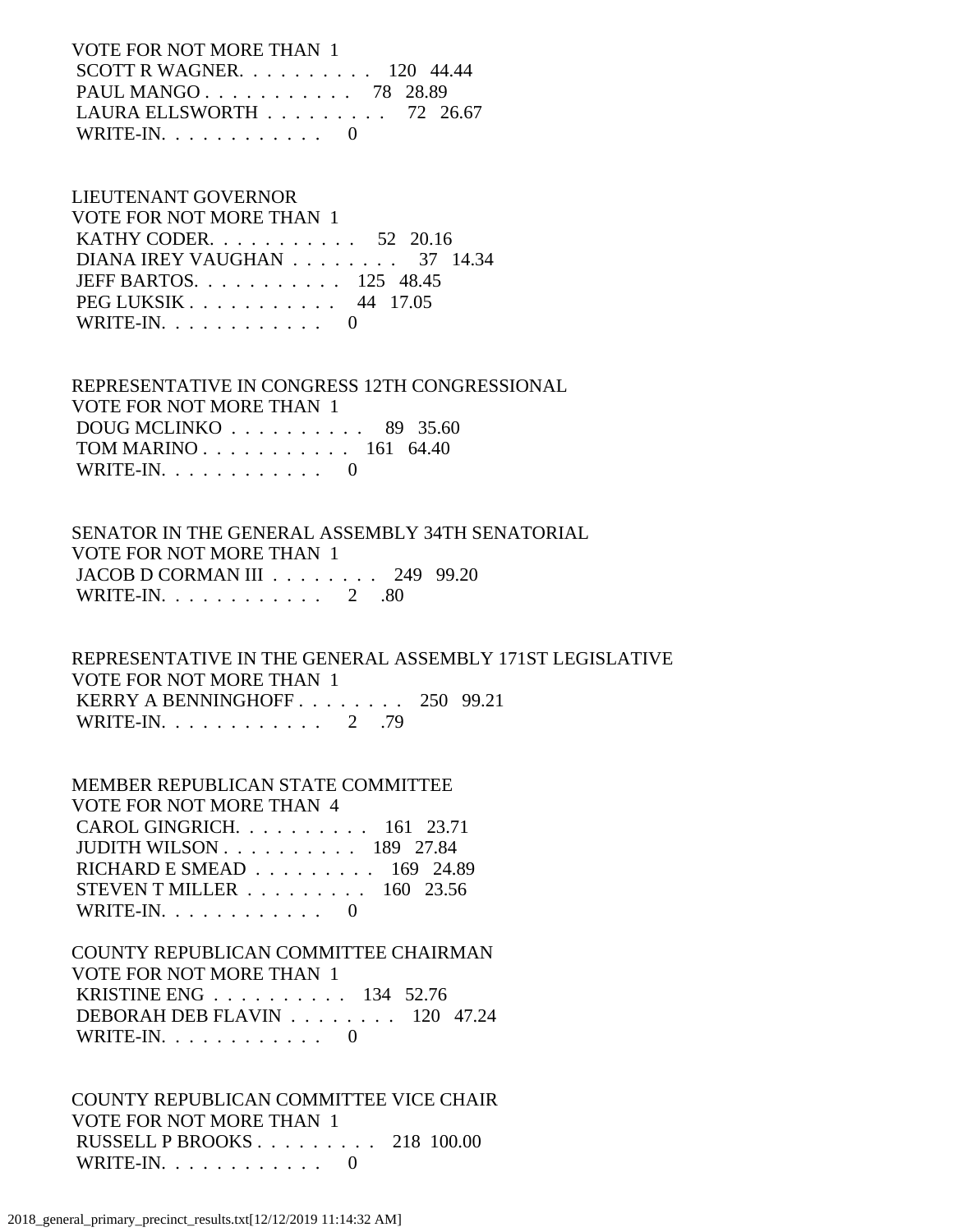PRECINCT REPORT CENTRE COUNTY, PENNSYLVANIA OFFICIAL RUN DATE:06/04/18 GENERAL PRIMARY RUN TIME:09:34 AM MAY 15, 2018 **STATISTICS** 

#### 0043 43 COLLEGE EAST

#### VOTES PERCENT

 REGISTERED VOTERS - TOTAL . . . . . . 1517 REGISTERED VOTERS - DEMOCRATIC . . . . 848 55.90 REGISTERED VOTERS - REPUBLICAN . . . . 669 44.10 BALLOTS CAST - TOTAL. . . . . . . . 444 BALLOTS CAST - DEMOCRATIC . . . . . . 276 62.16 BALLOTS CAST - REPUBLICAN . . . . . . 168 37.84 VOTER TURNOUT - TOTAL . . . . . . . 29.27 VOTER TURNOUT - DEMOCRATIC. . . . . . 32.55 VOTER TURNOUT - REPUBLICAN. . . . . . 25.11

\*\*\*\*\*\*\*\*\*\* (DEMOCRATIC) \*\*\*\*\*\*\*\*\*\*

 UNITED STATES SENATOR VOTE FOR NOT MORE THAN 1 BOB CASEY JR . . . . . . . . . . 264 99.62 WRITE-IN. . . . . . . . . . . . 1 .38

#### **GOVERNOR**

| VOTE FOR NOT MORE THAN 1 |  |
|--------------------------|--|
| TOM WOLF 260 99.24       |  |
| WRITE-IN. $\ldots$ 2 .76 |  |

LIEUTENANT GOVERNOR

#### VOTE FOR NOT MORE THAN 1

| KATHI COZZONE $\ldots$ $\ldots$ $\ldots$ 40 15.87       |  |
|---------------------------------------------------------|--|
| JOHN FETTERMAN. 97 38.49                                |  |
| MIKE STACK $\ldots$ $\ldots$ $\ldots$ $\ldots$ 26 10.32 |  |
| RAY SOSA. 8 3.17                                        |  |
| NINA AHMAD 81 32.14                                     |  |
| WRITE-IN. $\ldots$ 0                                    |  |
|                                                         |  |

 REPRESENTATIVE IN CONGRESS 12TH CONGRESSIONAL VOTE FOR NOT MORE THAN 1 JUDY HERSCHEL . . . . . . . . . . 30 10.91 MARC FRIEDENBERG . . . . . . . . . 245 89.09 WRITE-IN. . . . . . . . . . . . 0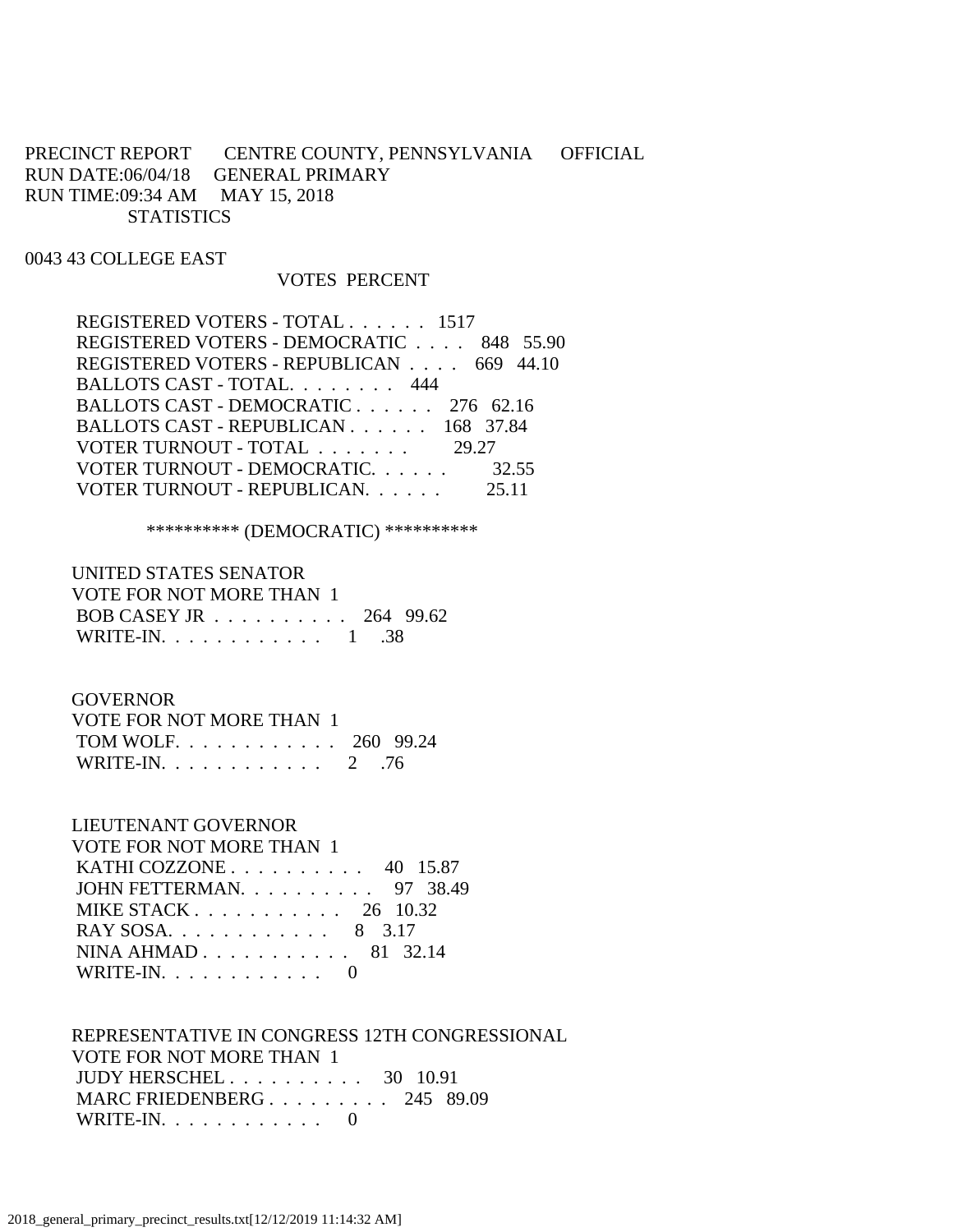# SENATOR IN THE GENERAL ASSEMBLY 34TH SENATORIAL VOTE FOR NOT MORE THAN 1 EZRA NANES . . . . . . . . . . . 257 100.00 WRITE-IN.  $\ldots$  . . . . . . . . 0

 REPRESENTATIVE IN THE GENERAL ASSEMBLY 171ST LEGISLATIVE VOTE FOR NOT MORE THAN 1 ERIN MCCRACKEN. . . . . . . . . . 254 99.61 WRITE-IN. . . . . . . . . . . . . 1 .39

 MEMBER DEMOCRATIC STATE COMMITTEE VOTE FOR NOT MORE THAN 3 JOANNE TOSTI-VASEY . . . . . . . . 198 34.55 LAURA SHADLE . . . . . . . . . . 208 36.30 DAVID LOMISON . . . . . . . . . . 166 28.97 WRITE-IN. . . . . . . . . . . . . 1 .17

 DEMOCRATIC COMMITTEE PERSON 43 COLLEGE EAST (PREC-0043) VOTE FOR NOT MORE THAN 2 WRITE-IN. . . . . . . . . . . . 20 100.00

\*\*\*\*\*\*\*\*\*\*\* (REPUBLICAN) \*\*\*\*\*\*\*\*\*\*\*

## UNITED STATES SENATOR

| VOTE FOR NOT MORE THAN 1                            |  |
|-----------------------------------------------------|--|
| JIM CHRISTIANA. $\ldots$ 64 39.75                   |  |
| LOU BARLETTA $\ldots \ldots \ldots \ldots$ 95 59.01 |  |
| WRITE-IN. 2 1.24                                    |  |

#### GOVERNOR

| VOTE FOR NOT MORE THAN 1          |  |  |
|-----------------------------------|--|--|
| SCOTT R WAGNER. $\ldots$ 81 49.09 |  |  |
| PAUL MANGO 46 27.88               |  |  |
| LAURA ELLSWORTH 37 22.42          |  |  |
| WRITE-IN. $\ldots$ 1 .61          |  |  |

#### LIEUTENANT GOVERNOR

| VOTE FOR NOT MORE THAN 1   |  |
|----------------------------|--|
| KATHY CODER. 33 21.57      |  |
| DIANA IREY VAUGHAN 14 9.15 |  |
| JEFF BARTOS. 57 37.25      |  |
| PEG LUKSIK 48 31.37        |  |
| WRITE-IN. 1 .65            |  |

 REPRESENTATIVE IN CONGRESS 12TH CONGRESSIONAL VOTE FOR NOT MORE THAN 1 DOUG MCLINKO . . . . . . . . . . 55 34.59 TOM MARINO . . . . . . . . . . . 102 64.15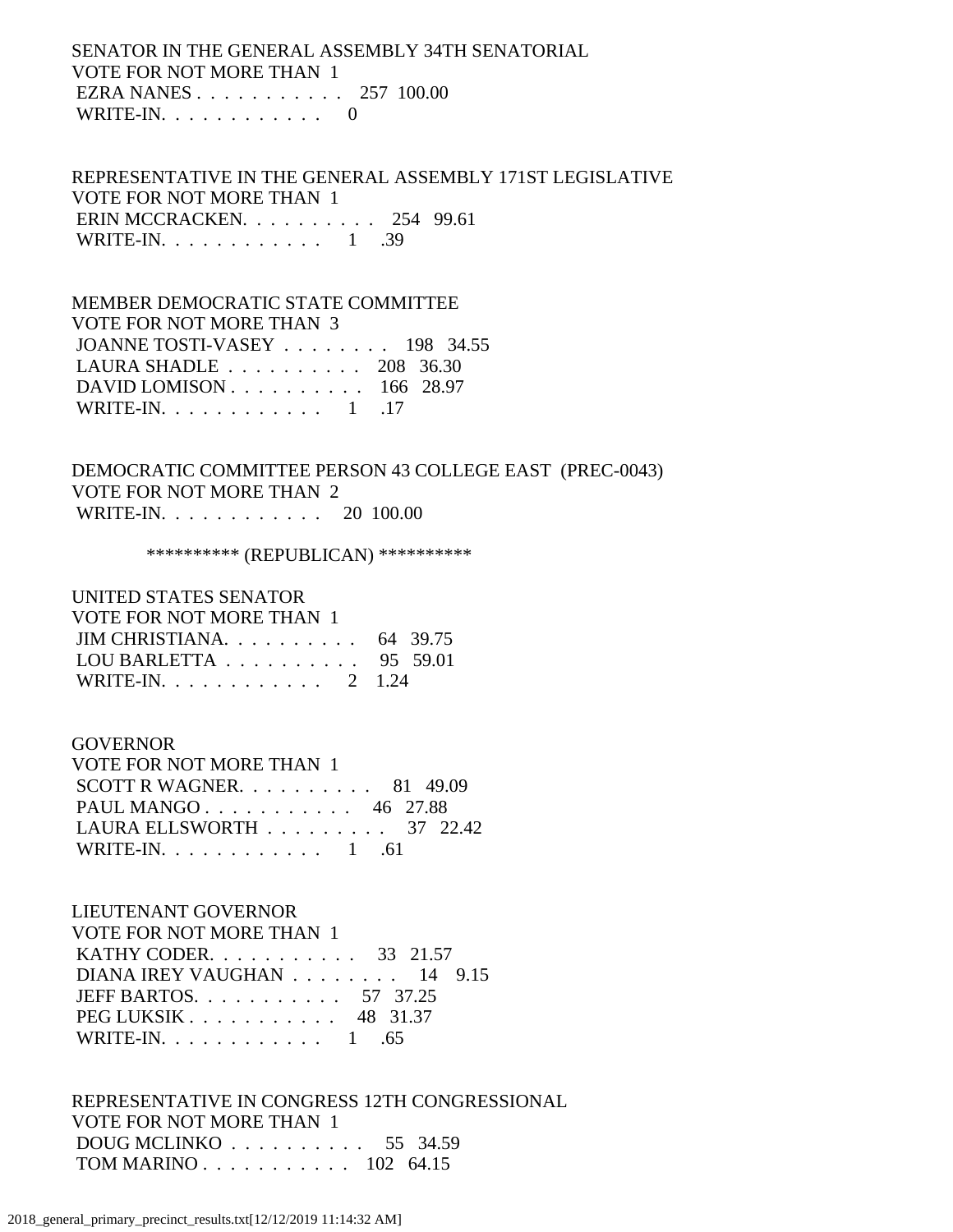WRITE-IN. . . . . . . . . . . . 2 1.26

 SENATOR IN THE GENERAL ASSEMBLY 34TH SENATORIAL VOTE FOR NOT MORE THAN 1 JACOB D CORMAN III . . . . . . . . 150 99.34 WRITE-IN. . . . . . . . . . . . 1 .66

 REPRESENTATIVE IN THE GENERAL ASSEMBLY 171ST LEGISLATIVE VOTE FOR NOT MORE THAN 1 KERRY A BENNINGHOFF . . . . . . . . 156 99.36 WRITE-IN.  $\ldots$  . . . . . . . . . 1 .64

## MEMBER REPUBLICAN STATE COMMITTEE VOTE FOR NOT MORE THAN 4 CAROL GINGRICH. . . . . . . . . . 119 25.98 JUDITH WILSON . . . . . . . . . . 117 25.55 RICHARD E SMEAD . . . . . . . . . 108 23.58 STEVEN T MILLER . . . . . . . . . 113 24.67 WRITE-IN.  $\ldots$  . . . . . . . . . 1 . 22

 COUNTY REPUBLICAN COMMITTEE CHAIRMAN VOTE FOR NOT MORE THAN 1 KRISTINE ENG . . . . . . . . . . 64 41.03 DEBORAH DEB FLAVIN . . . . . . . . 92 58.97 WRITE-IN.  $\ldots$  . . . . . . . . . 0

 COUNTY REPUBLICAN COMMITTEE VICE CHAIR VOTE FOR NOT MORE THAN 1 RUSSELL P BROOKS . . . . . . . . . 139 99.29 WRITE-IN. . . . . . . . . . . . 1 .71

PRECINCT REPORT CENTRE COUNTY, PENNSYLVANIA OFFICIAL RUN DATE:06/04/18 GENERAL PRIMARY RUN TIME:09:34 AM MAY 15, 2018 **STATISTICS** 

0044 44 COLLEGE WEST

#### VOTES PERCENT

 REGISTERED VOTERS - TOTAL . . . . . . 1103 REGISTERED VOTERS - DEMOCRATIC . . . . 601 54.49 REGISTERED VOTERS - REPUBLICAN . . . . 502 45.51 BALLOTS CAST - TOTAL. . . . . . . . 134 BALLOTS CAST - DEMOCRATIC . . . . . . 98 73.13 BALLOTS CAST - REPUBLICAN . . . . . . 36 26.87 VOTER TURNOUT - TOTAL . . . . . . . 12.15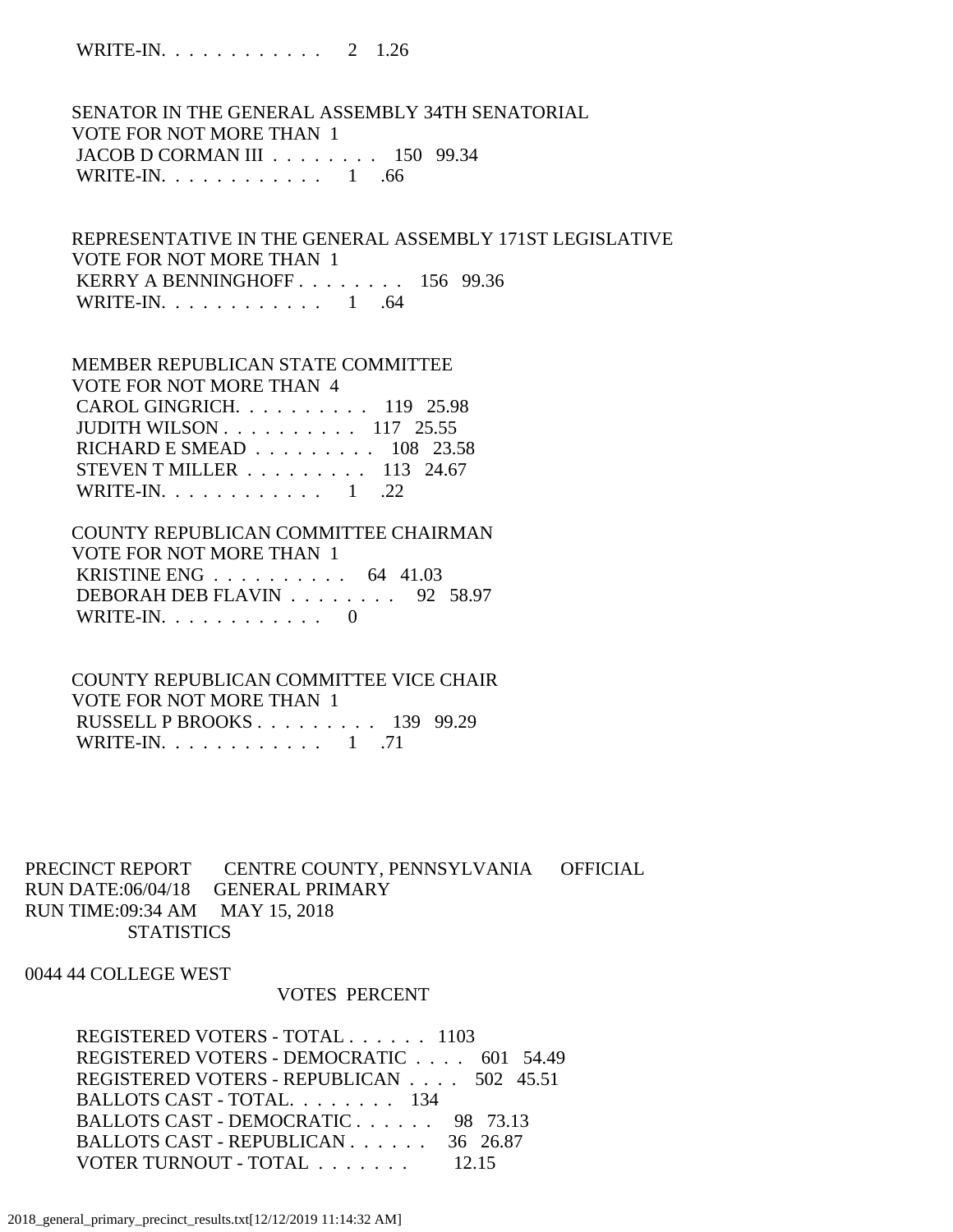## VOTER TURNOUT - DEMOCRATIC. . . . . . 16.31 VOTER TURNOUT - REPUBLICAN. . . . . . 7.17

\*\*\*\*\*\*\*\*\*\* (DEMOCRATIC) \*\*\*\*\*\*\*\*\*\*

 UNITED STATES SENATOR VOTE FOR NOT MORE THAN 1 BOB CASEY JR . . . . . . . . . . 91 100.00 WRITE-IN. . . . . . . . . . . . 0

### **GOVERNOR**

 VOTE FOR NOT MORE THAN 1 TOM WOLF. . . . . . . . . . . . 93 100.00 WRITE-IN.  $\ldots$  . . . . . . . . 0

### LIEUTENANT GOVERNOR

| VOTE FOR NOT MORE THAN 1                          |  |
|---------------------------------------------------|--|
| KATHI COZZONE $\ldots$ $\ldots$ $\ldots$ 16 17.98 |  |
| JOHN FETTERMAN. $\ldots$ 41 46.07                 |  |
| MIKE STACK 6 6.74                                 |  |
| RAY SOSA 2 2.25                                   |  |
| NINA AHMAD 24 26.97                               |  |
| WRITE-IN. $\ldots$ 0                              |  |

 REPRESENTATIVE IN CONGRESS 12TH CONGRESSIONAL VOTE FOR NOT MORE THAN 1 JUDY HERSCHEL . . . . . . . . . . 12 12.37 MARC FRIEDENBERG . . . . . . . . . 85 87.63 WRITE-IN.  $\ldots$  . . . . . . . . . 0

 SENATOR IN THE GENERAL ASSEMBLY 34TH SENATORIAL VOTE FOR NOT MORE THAN 1 EZRA NANES . . . . . . . . . . . 90 100.00 WRITE-IN. . . . . . . . . . . . 0

 REPRESENTATIVE IN THE GENERAL ASSEMBLY 171ST LEGISLATIVE VOTE FOR NOT MORE THAN 1 ERIN MCCRACKEN. . . . . . . . . . 91 100.00 WRITE-IN. . . . . . . . . . . . 0

## MEMBER DEMOCRATIC STATE COMMITTEE VOTE FOR NOT MORE THAN 3 JOANNE TOSTI-VASEY . . . . . . . . 72 33.49 LAURA SHADLE . . . . . . . . . . 78 36.28 DAVID LOMISON . . . . . . . . . . . 64 29.77 WRITE-IN. . . . . . . . . . . . 1 .47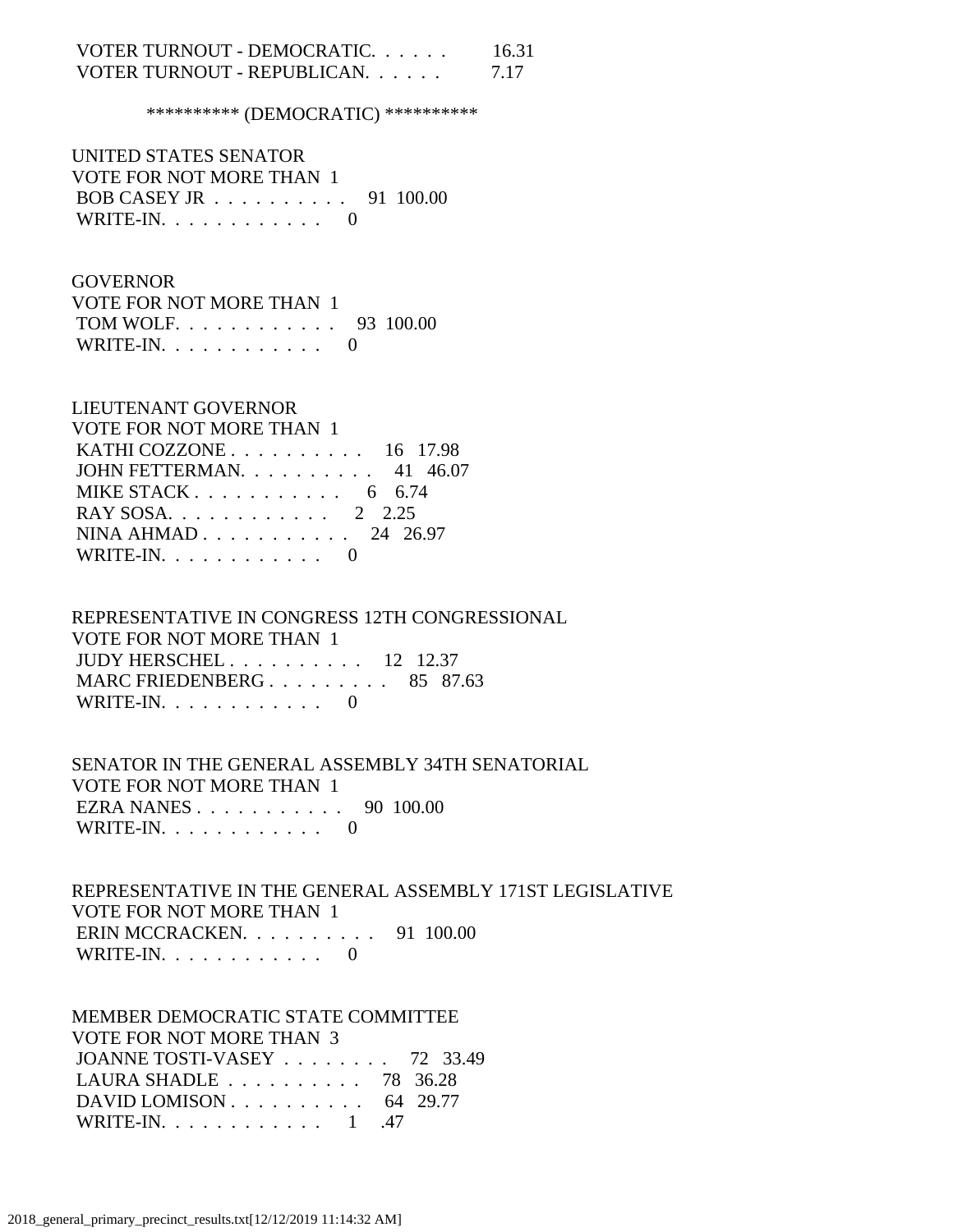### DEMOCRATIC COMMITTEE PERSON 44 COLLEGE WEST (PREC-0044) VOTE FOR NOT MORE THAN 2 WRITE-IN. . . . . . . . . . . . 32 100.00

\*\*\*\*\*\*\*\*\*\* (REPUBLICAN) \*\*\*\*\*\*\*\*\*\*

# UNITED STATES SENATOR VOTE FOR NOT MORE THAN 1 JIM CHRISTIANA. . . . . . . . . . 13 39.39 LOU BARLETTA . . . . . . . . . . 20 60.61 WRITE-IN. . . . . . . . . . . . 0

#### GOVERNOR

| VOTE FOR NOT MORE THAN 1                        |  |
|-------------------------------------------------|--|
| SCOTT R WAGNER. $\ldots$ 12 34.29               |  |
| PAUL MANGO 9 25.71                              |  |
| LAURA ELLSWORTH $\ldots \ldots \ldots 14$ 40.00 |  |
| WRITE-IN. $\ldots$ 0                            |  |

#### LIEUTENANT GOVERNOR

| VOTE FOR NOT MORE THAN 1       |  |
|--------------------------------|--|
| <b>KATHY CODER.</b> 9 29.03    |  |
| DIANA IREY VAUGHAN 3 9.68      |  |
| JEFF BARTOS. $\ldots$ 13 41.94 |  |
| PEG LUKSIK 6 19.35             |  |
| WRITE-IN. $\ldots$ 0           |  |

### REPRESENTATIVE IN CONGRESS 12TH CONGRESSIONAL VOTE FOR NOT MORE THAN 1 DOUG MCLINKO . . . . . . . . . . 13 40.63 TOM MARINO . . . . . . . . . . . 19 59.38 WRITE-IN.  $\ldots$  . . . . . . . . . 0

 SENATOR IN THE GENERAL ASSEMBLY 34TH SENATORIAL VOTE FOR NOT MORE THAN 1 JACOB D CORMAN III . . . . . . . . 31 96.88 WRITE-IN. . . . . . . . . . . . 1 3.13

# REPRESENTATIVE IN THE GENERAL ASSEMBLY 171ST LEGISLATIVE VOTE FOR NOT MORE THAN 1 KERRY A BENNINGHOFF . . . . . . . . 32 94.12 WRITE-IN. . . . . . . . . . . . . 2 5.88

 MEMBER REPUBLICAN STATE COMMITTEE VOTE FOR NOT MORE THAN 4 CAROL GINGRICH. . . . . . . . . . 19 23.75 JUDITH WILSON . . . . . . . . . . 22 27.50 RICHARD E SMEAD . . . . . . . . . 20 25.00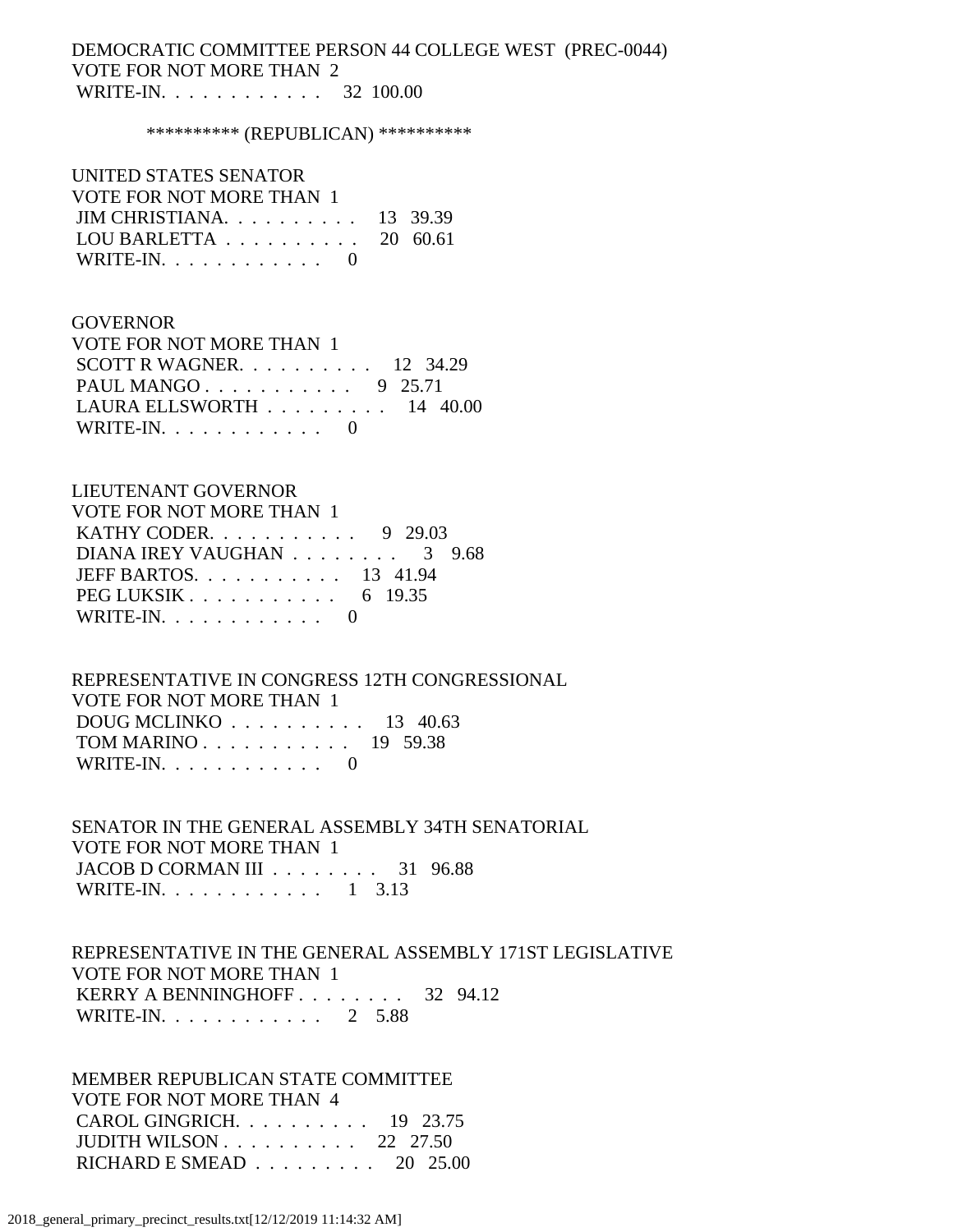STEVEN T MILLER . . . . . . . . . 19 23.75 WRITE-IN.  $\ldots$  . . . . . . . . 0

 COUNTY REPUBLICAN COMMITTEE CHAIRMAN VOTE FOR NOT MORE THAN 1 KRISTINE ENG . . . . . . . . . . 17 60.71 DEBORAH DEB FLAVIN . . . . . . . . 11 39.29 WRITE-IN.  $\ldots$  . . . . . . . . . 0

 COUNTY REPUBLICAN COMMITTEE VICE CHAIR VOTE FOR NOT MORE THAN 1 RUSSELL P BROOKS . . . . . . . . . 25 100.00 WRITE-IN. . . . . . . . . . . . 0

# PRECINCT REPORT CENTRE COUNTY, PENNSYLVANIA OFFICIAL RUN DATE:06/04/18 GENERAL PRIMARY RUN TIME:09:34 AM MAY 15, 2018 **STATISTICS**

### 0045 45 CURTIN NORTH

#### VOTES PERCENT

| REGISTERED VOTERS - TOTAL 49            |         |
|-----------------------------------------|---------|
| REGISTERED VOTERS - DEMOCRATIC 36 73.47 |         |
| REGISTERED VOTERS - REPUBLICAN 13 26.53 |         |
| BALLOTS CAST - TOTAL 21                 |         |
| BALLOTS CAST - DEMOCRATIC 15 71.43      |         |
| BALLOTS CAST - REPUBLICAN               | 6 28.57 |
| VOTER TURNOUT - TOTAL                   | 42.86   |
| VOTER TURNOUT - DEMOCRATIC.             | 41.67   |
| VOTER TURNOUT - REPUBLICAN.             | 46 15   |

\*\*\*\*\*\*\*\*\*\* (DEMOCRATIC) \*\*\*\*\*\*\*\*\*\*

 UNITED STATES SENATOR VOTE FOR NOT MORE THAN 1 BOB CASEY JR . . . . . . . . . . 14 100.00 WRITE-IN. . . . . . . . . . . . 0

 GOVERNOR VOTE FOR NOT MORE THAN 1 TOM WOLF. . . . . . . . . . . . 14 100.00 WRITE-IN. . . . . . . . . . . . 0

 LIEUTENANT GOVERNOR VOTE FOR NOT MORE THAN 1 KATHI COZZONE . . . . . . . . . . 5 38.46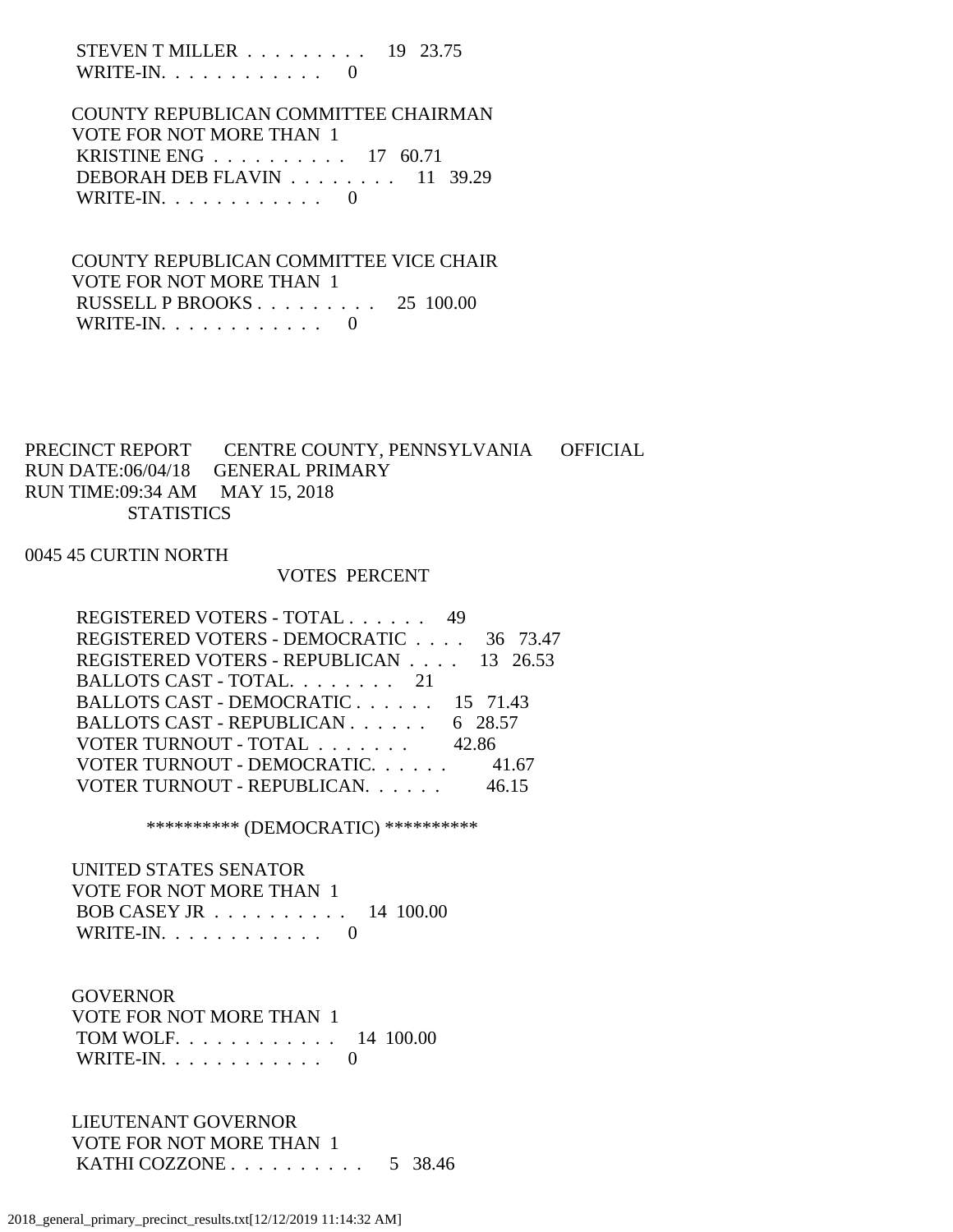| JOHN FETTERMAN. $\ldots$ 8 61.54                |  |
|-------------------------------------------------|--|
| MIKE STACK $\ldots \ldots \ldots \ldots \ldots$ |  |
|                                                 |  |
| NINA AHMAD $0$                                  |  |
| WRITE-IN. $\ldots$ 0                            |  |

### REPRESENTATIVE IN CONGRESS 15TH CONGRESSIONAL VOTE FOR NOT MORE THAN 1 SUSAN BOSER. . . . . . . . . . . 2 14.29 WADE JODUN . . . . . . . . . . . 12 85.71 WRITE-IN. . . . . . . . . . . . 0

 SENATOR IN THE GENERAL ASSEMBLY 34TH SENATORIAL VOTE FOR NOT MORE THAN 1 EZRA NANES . . . . . . . . . . . 14 100.00 WRITE-IN.  $\ldots$  . . . . . . . . 0

## REPRESENTATIVE IN THE GENERAL ASSEMBLY 76TH LEGISLATIVE VOTE FOR NOT MORE THAN 1 MIKE HANNA . . . . . . . . . . . . 13 92.86 WRITE-IN. . . . . . . . . . . . 1 7.14

# MEMBER DEMOCRATIC STATE COMMITTEE VOTE FOR NOT MORE THAN 3 JOANNE TOSTI-VASEY . . . . . . . . 11 30.56 LAURA SHADLE . . . . . . . . . . 11 30.56 DAVID LOMISON . . . . . . . . . . 14 38.89 WRITE-IN.  $\ldots$  . . . . . . . . . 0

 DEMOCRATIC COMMITTEE PERSON 45 CURTIN NORTH (PREC-0045) VOTE FOR NOT MORE THAN 2 WESLEY LOMISON. . . . . . . . . . 14 48.28 MARYOLIVE LOMISON. . . . . . . . . 15 51.72 WRITE-IN. . . . . . . . . . . . 0

\*\*\*\*\*\*\*\*\*\*\* (REPUBLICAN) \*\*\*\*\*\*\*\*\*\*\*

| UNITED STATES SENATOR                              |  |
|----------------------------------------------------|--|
| VOTE FOR NOT MORE THAN 1                           |  |
| JIM CHRISTIANA $1\quad 16.67$                      |  |
| LOU BARLETTA $\ldots \ldots \ldots \ldots$ 5 83.33 |  |
| WRITE-IN. $\ldots$ 0                               |  |

**GOVERNOR**  VOTE FOR NOT MORE THAN 1 SCOTT R WAGNER.  $\ldots$  . . . . . . . 1 16.67 PAUL MANGO . . . . . . . . . . . . 3 50.00 LAURA ELLSWORTH . . . . . . . . . 2 33.33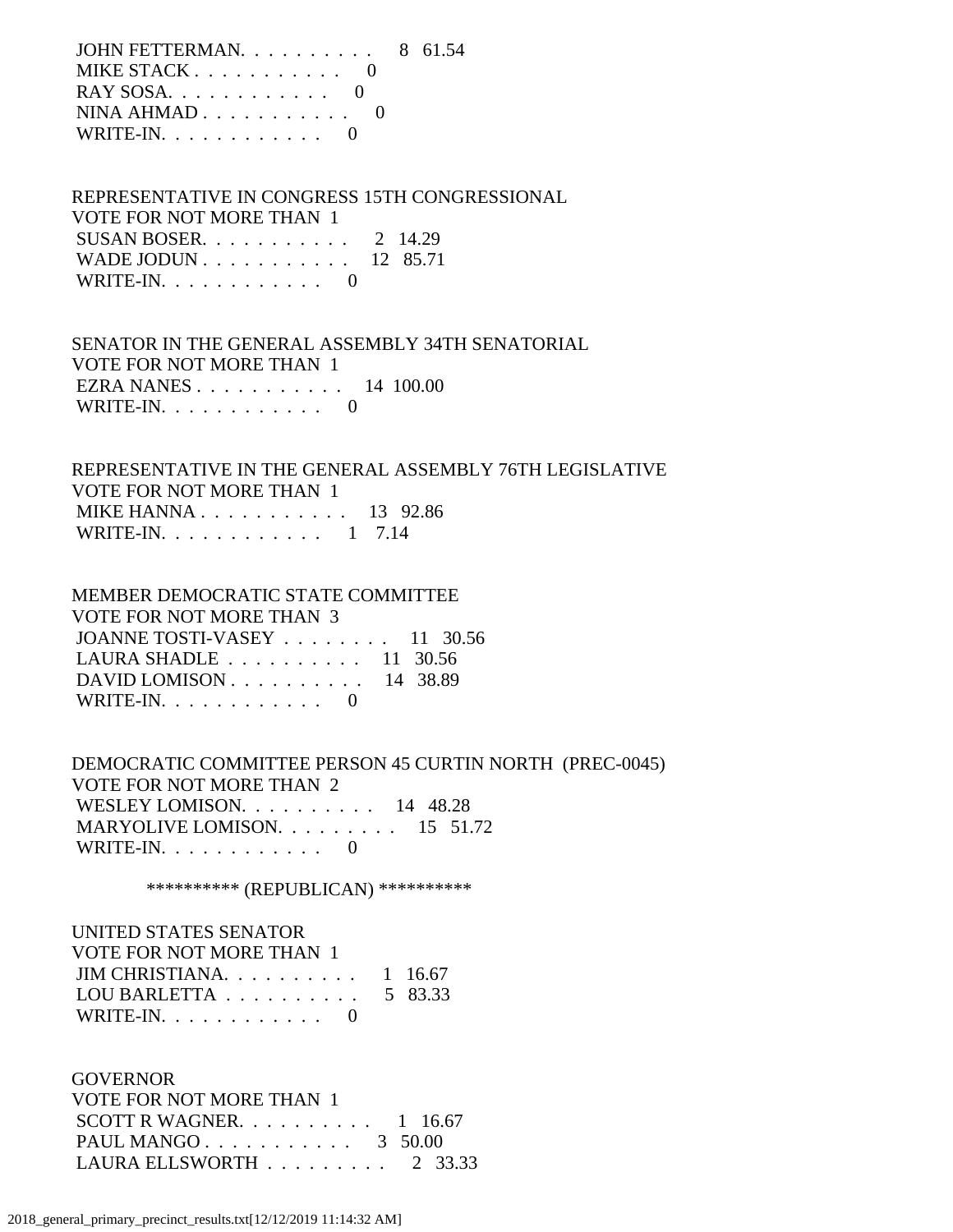LIEUTENANT GOVERNOR VOTE FOR NOT MORE THAN 1 KATHY CODER. . . . . . . . . . . 1 16.67 DIANA IREY VAUGHAN . . . . . . . . 2 33.33 JEFF BARTOS. . . . . . . . . . . 2 33.33 PEG LUKSIK . . . . . . . . . . . 1 16.67 WRITE-IN. . . . . . . . . . . . 0

 REPRESENTATIVE IN CONGRESS 15TH CONGRESSIONAL VOTE FOR NOT MORE THAN 1 GLENN GT THOMPSON. . . . . . . . . . 6 100.00 WRITE-IN.  $\ldots$  . . . . . . . . 0

 SENATOR IN THE GENERAL ASSEMBLY 34TH SENATORIAL VOTE FOR NOT MORE THAN 1 JACOB D CORMAN III . . . . . . . . 6 100.00 WRITE-IN.  $\ldots$  . . . . . . . . 0

 REPRESENTATIVE IN THE GENERAL ASSEMBLY 76TH LEGISLATIVE VOTE FOR NOT MORE THAN 1 STEPHANIE BOROWICZ . . . . . . . . . 6 100.00 WRITE-IN.  $\ldots$  . . . . . . . . 0

## MEMBER REPUBLICAN STATE COMMITTEE VOTE FOR NOT MORE THAN 4 CAROL GINGRICH. . . . . . . . . . 5 27.78 JUDITH WILSON . . . . . . . . . . 3 16.67 RICHARD E SMEAD  $\ldots \ldots \ldots \ldots$  5 27.78 STEVEN T MILLER  $\ldots \ldots \ldots \ldots 5$  27.78 WRITE-IN.  $\ldots$  . . . . . . . . 0

 COUNTY REPUBLICAN COMMITTEE CHAIRMAN VOTE FOR NOT MORE THAN 1 KRISTINE ENG . . . . . . . . . . 4 66.67 DEBORAH DEB FLAVIN . . . . . . . . 2 33.33 WRITE-IN. . . . . . . . . . . . 0

## COUNTY REPUBLICAN COMMITTEE VICE CHAIR VOTE FOR NOT MORE THAN 1 RUSSELL P BROOKS  $\ldots$  . . . . . . . . 6 100.00 WRITE-IN. . . . . . . . . . . . 0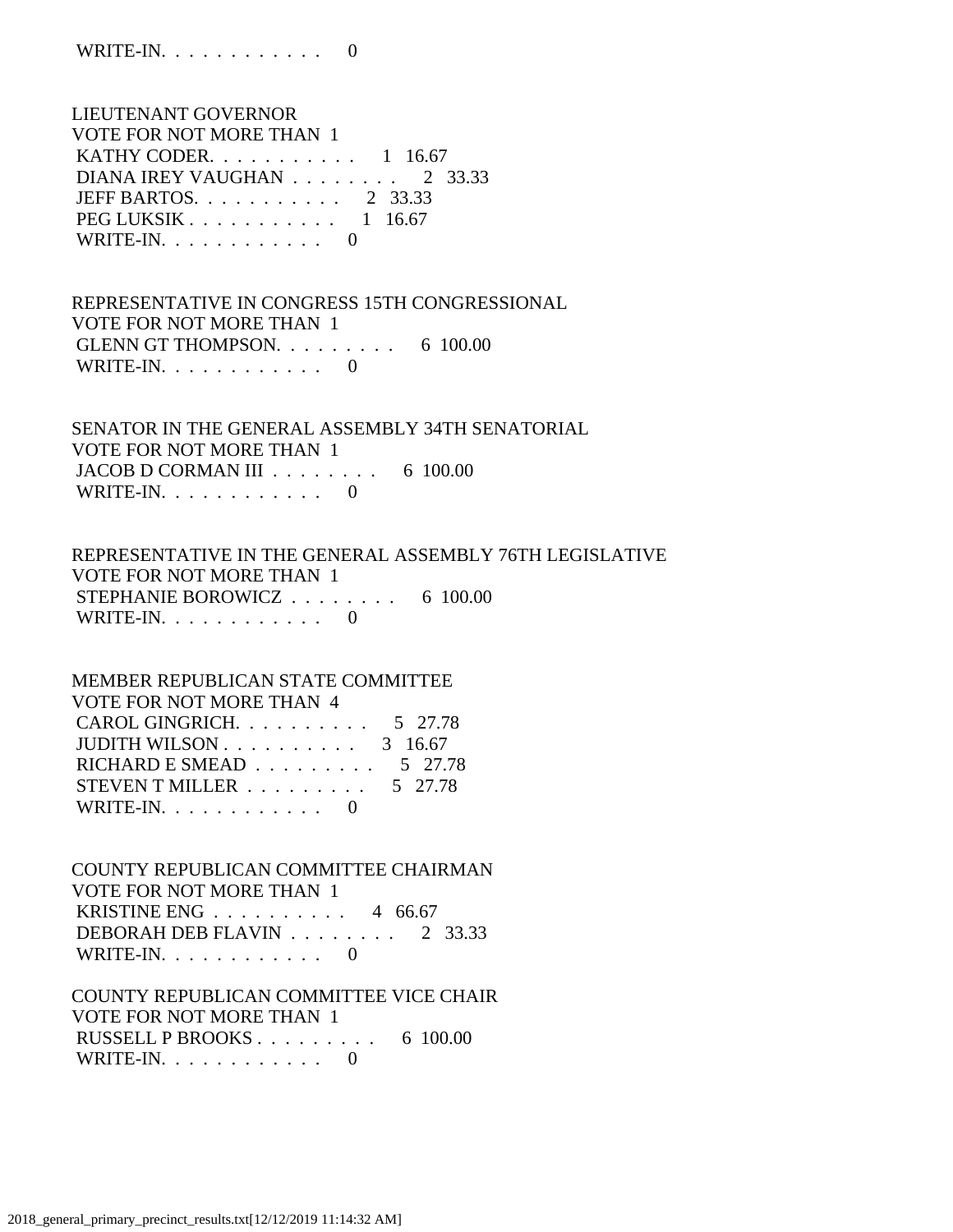# PRECINCT REPORT CENTRE COUNTY, PENNSYLVANIA OFFICIAL RUN DATE:06/04/18 GENERAL PRIMARY RUN TIME:09:34 AM MAY 15, 2018 **STATISTICS**

#### 0046 46 CURTIN SOUTH

#### VOTES PERCENT

| REGISTERED VOTERS - TOTAL 235            |          |
|------------------------------------------|----------|
| REGISTERED VOTERS - DEMOCRATIC 118 50.21 |          |
| REGISTERED VOTERS - REPUBLICAN 117 49.79 |          |
| BALLOTS CAST - TOTAL. 51                 |          |
| BALLOTS CAST - DEMOCRATIC                | 23 45.10 |
| BALLOTS CAST - REPUBLICAN 28 54.90       |          |
| VOTER TURNOUT - TOTAL 21.70              |          |
| VOTER TURNOUT - DEMOCRATIC.              | 19.49    |
| VOTER TURNOUT - REPUBLICAN.              |          |
|                                          |          |

### \*\*\*\*\*\*\*\*\*\* (DEMOCRATIC) \*\*\*\*\*\*\*\*\*\*

| UNITED STATES SENATOR                                |  |
|------------------------------------------------------|--|
| VOTE FOR NOT MORE THAN 1                             |  |
| BOB CASEY JR $\ldots \ldots \ldots \ldots 17$ 100.00 |  |
| WRITE-IN. $\ldots$ 0                                 |  |

### GOVERNOR

| VOTE FOR NOT MORE THAN 1 |  |
|--------------------------|--|
| TOM WOLF. 14 100.00      |  |
| WRITE-IN. $\ldots$ 0     |  |

## LIEUTENANT GOVERNOR

| VOTE FOR NOT MORE THAN 1                         |  |
|--------------------------------------------------|--|
| KATHI COZZONE $\ldots$ $\ldots$ $\ldots$ 4 21.05 |  |
| JOHN FETTERMAN. $\ldots$ 9 47.37                 |  |
| MIKE STACK 4 21.05                               |  |
| RAY SOSA. 1 5.26                                 |  |
| NINA AHMAD $1\quad 5.26$                         |  |
| WRITE-IN. $\ldots$ 0                             |  |
|                                                  |  |

## REPRESENTATIVE IN CONGRESS 15TH CONGRESSIONAL VOTE FOR NOT MORE THAN 1 SUSAN BOSER. . . . . . . . . . . 8 40.00 WADE JODUN . . . . . . . . . . . 12 60.00 WRITE-IN. . . . . . . . . . . . 0

 SENATOR IN THE GENERAL ASSEMBLY 34TH SENATORIAL VOTE FOR NOT MORE THAN 1 EZRA NANES . . . . . . . . . . . 17 100.00 WRITE-IN. . . . . . . . . . . . 0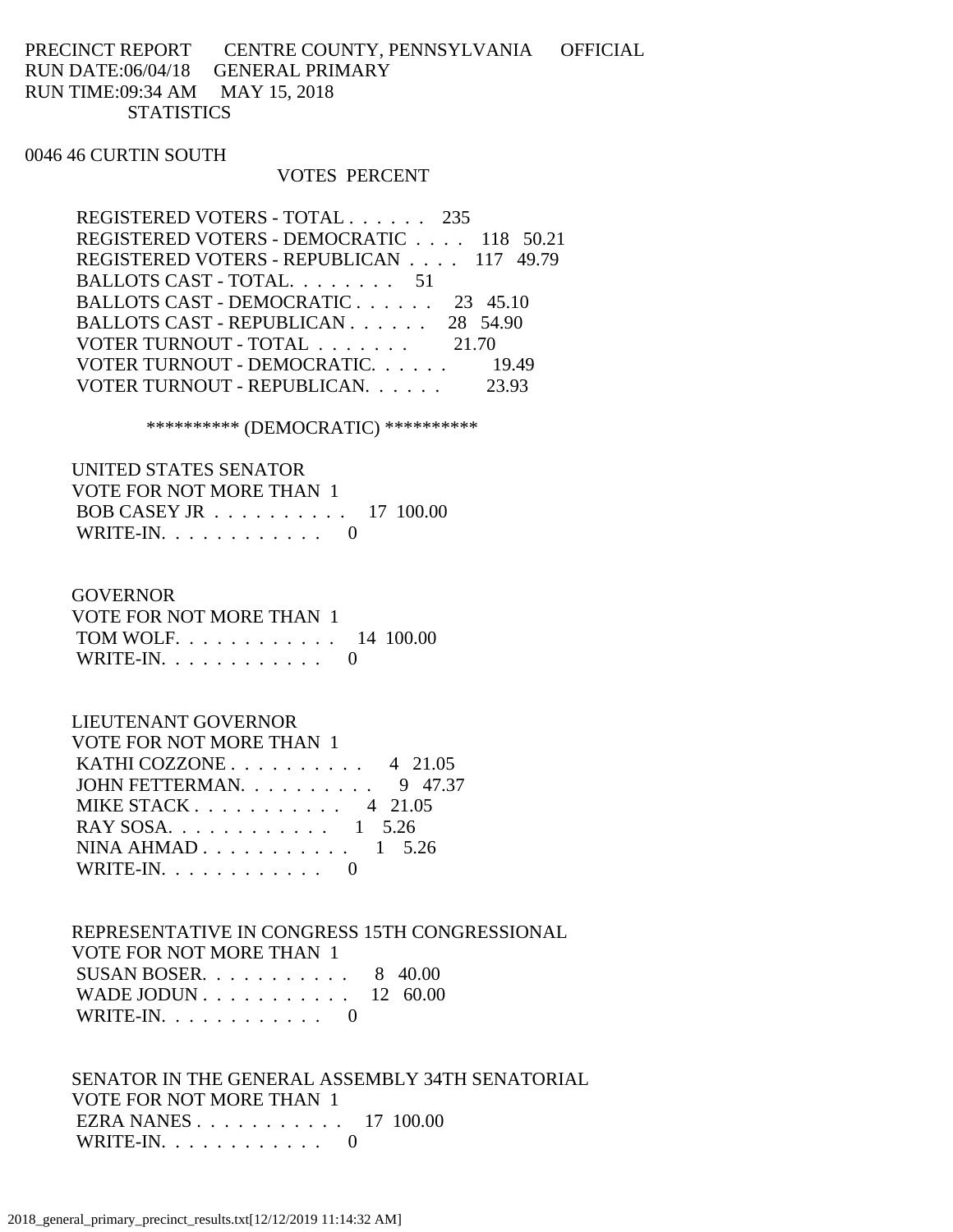# REPRESENTATIVE IN THE GENERAL ASSEMBLY 76TH LEGISLATIVE VOTE FOR NOT MORE THAN 1 MIKE HANNA . . . . . . . . . . . 20 95.24 WRITE-IN. . . . . . . . . . . . 1 4.76

### MEMBER DEMOCRATIC STATE COMMITTEE

| VOTE FOR NOT MORE THAN 3                            |  |
|-----------------------------------------------------|--|
| JOANNE TOSTI-VASEY 12 28.57                         |  |
| LAURA SHADLE $\ldots \ldots \ldots \ldots$ 11 26.19 |  |
| DAVID LOMISON $\ldots$ 19 45.24                     |  |
| WRITE-IN. $\ldots$ 0                                |  |

## DEMOCRATIC COMMITTEE PERSON 46 CURTIN SOUTH (PREC-0046) VOTE FOR NOT MORE THAN 2 DONNA MILLER . . . . . . . . . . 16 50.00 RICK MILLER. . . . . . . . . . . 16 50.00 WRITE-IN. . . . . . . . . . . . 0

\*\*\*\*\*\*\*\*\*\* (REPUBLICAN) \*\*\*\*\*\*\*\*\*\*

#### UNITED STATES SENATOR

| VOTE FOR NOT MORE THAN 1                            |  |
|-----------------------------------------------------|--|
| JIM CHRISTIANA. $\ldots$ . 10 38.46                 |  |
| LOU BARLETTA $\ldots \ldots \ldots \ldots$ 16 61.54 |  |
| WRITE-IN. $\ldots$ 0                                |  |

### GOVERNOR

| VOTE FOR NOT MORE THAN 1                       |  |  |
|------------------------------------------------|--|--|
| SCOTT R WAGNER. $\ldots$ 14 51.85              |  |  |
| PAUL MANGO 9 33.33                             |  |  |
| LAURA ELLSWORTH $\ldots \ldots \ldots$ 4 14.81 |  |  |
| WRITE-IN. $\ldots$ 0                           |  |  |

## LIEUTENANT GOVERNOR

| VOTE FOR NOT MORE THAN 1                          |  |
|---------------------------------------------------|--|
| KATHY CODER. $\ldots$ 2 7.69                      |  |
| DIANA IREY VAUGHAN $\ldots \ldots \ldots$ 3 11.54 |  |
| JEFF BARTOS. $\ldots$ 13 50.00                    |  |
| PEG LUKSIK 8 30.77                                |  |
| WRITE-IN. $\ldots$ 0                              |  |

# REPRESENTATIVE IN CONGRESS 15TH CONGRESSIONAL VOTE FOR NOT MORE THAN 1 GLENN GT THOMPSON. . . . . . . . . 27 100.00 WRITE-IN.  $\ldots$  . . . . . . . . . 0

## SENATOR IN THE GENERAL ASSEMBLY 34TH SENATORIAL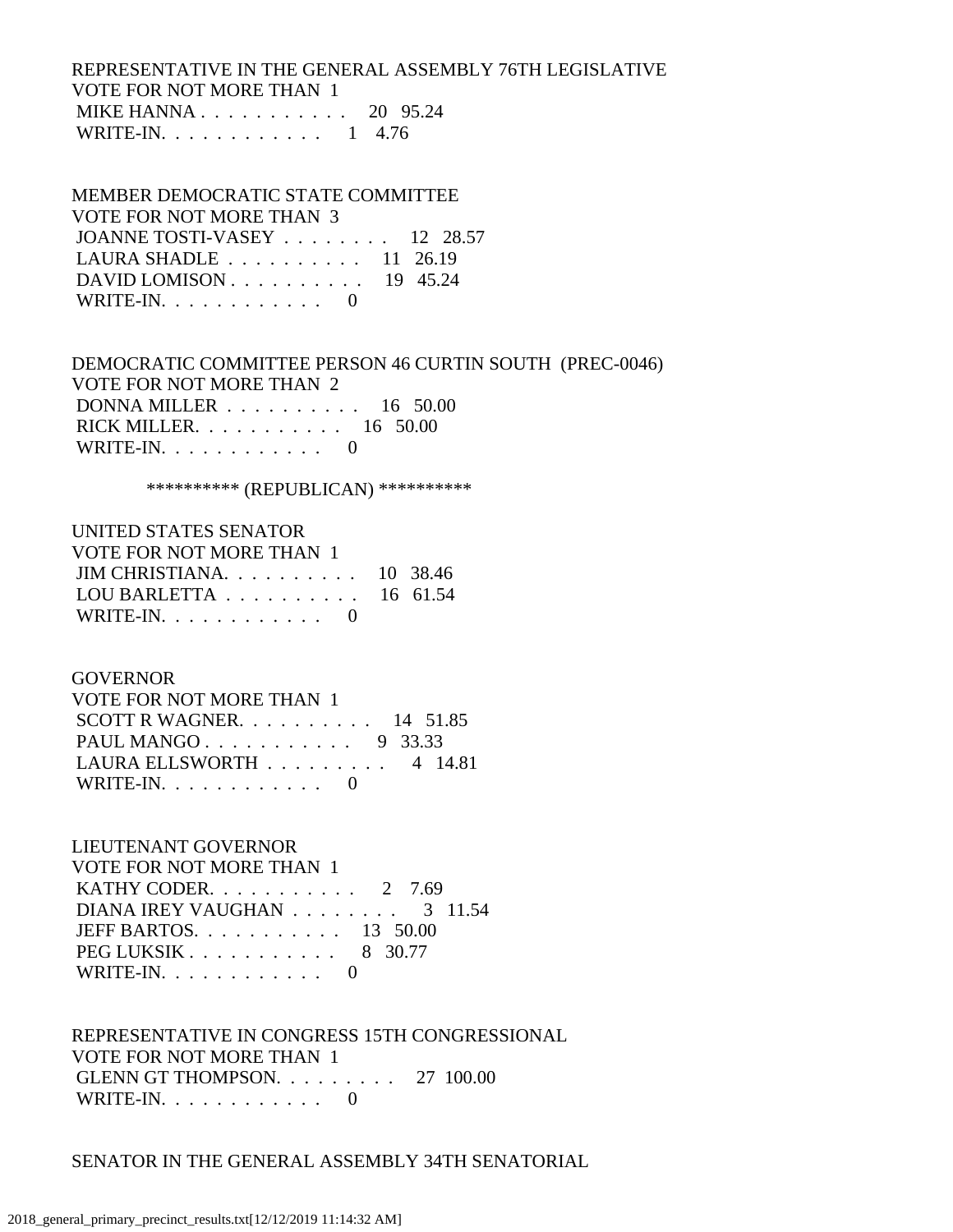VOTE FOR NOT MORE THAN 1 JACOB D CORMAN III . . . . . . . . 25 100.00 WRITE-IN.  $\ldots$  . . . . . . . . . 0

 REPRESENTATIVE IN THE GENERAL ASSEMBLY 76TH LEGISLATIVE VOTE FOR NOT MORE THAN 1 STEPHANIE BOROWICZ . . . . . . . . 25 100.00 WRITE-IN. . . . . . . . . . . . 0

 MEMBER REPUBLICAN STATE COMMITTEE VOTE FOR NOT MORE THAN 4 CAROL GINGRICH. . . . . . . . . . 14 21.88 JUDITH WILSON . . . . . . . . . . 13 20.31 RICHARD E SMEAD . . . . . . . . . 16 25.00 STEVEN T MILLER . . . . . . . . . 21 32.81 WRITE-IN.  $\ldots$  . . . . . . . . 0

 COUNTY REPUBLICAN COMMITTEE CHAIRMAN VOTE FOR NOT MORE THAN 1 KRISTINE ENG . . . . . . . . . . 10 41.67 DEBORAH DEB FLAVIN . . . . . . . . 14 58.33 WRITE-IN.  $\ldots$  . . . . . . . . 0

 COUNTY REPUBLICAN COMMITTEE VICE CHAIR VOTE FOR NOT MORE THAN 1 RUSSELL P BROOKS . . . . . . . . . 26 100.00 WRITE-IN.  $\ldots$  . . . . . . . . 0

PRECINCT REPORT CENTRE COUNTY, PENNSYLVANIA OFFICIAL RUN DATE:06/04/18 GENERAL PRIMARY RUN TIME:09:34 AM MAY 15, 2018 **STATISTICS** 

0047 47 FERGUSON NORTH 1

#### VOTES PERCENT

 REGISTERED VOTERS - TOTAL . . . . . . 1387 REGISTERED VOTERS - DEMOCRATIC . . . . 699 50.40 REGISTERED VOTERS - REPUBLICAN . . . . 688 49.60 BALLOTS CAST - TOTAL. . . . . . . . 412 BALLOTS CAST - DEMOCRATIC . . . . . . 230 55.83 BALLOTS CAST - REPUBLICAN . . . . . . 182 44.17 VOTER TURNOUT - TOTAL . . . . . . . 29.70 VOTER TURNOUT - DEMOCRATIC. . . . . . 32.90 VOTER TURNOUT - REPUBLICAN. . . . . . 26.45

\*\*\*\*\*\*\*\*\*\* (DEMOCRATIC) \*\*\*\*\*\*\*\*\*\*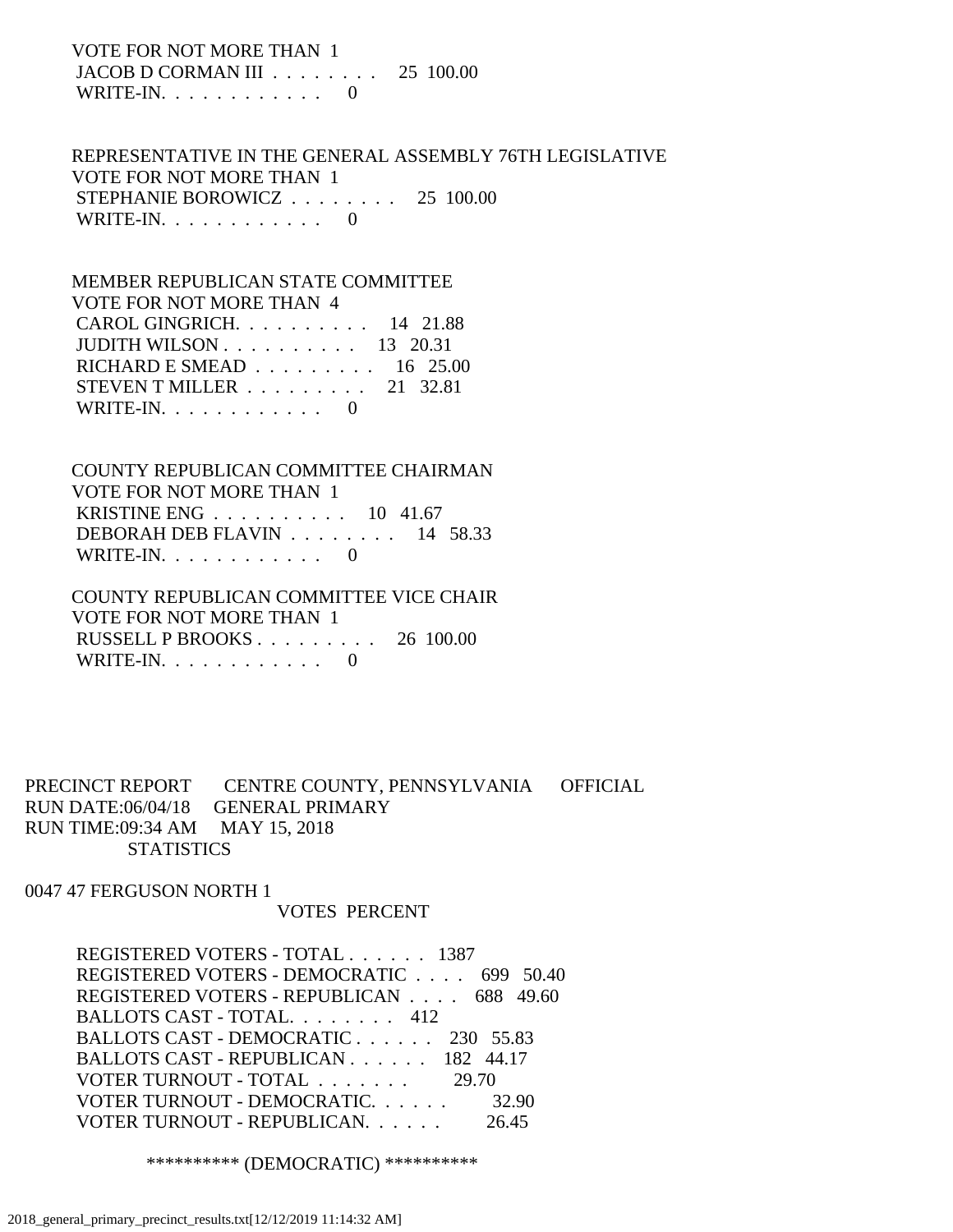UNITED STATES SENATOR VOTE FOR NOT MORE THAN 1 BOB CASEY JR . . . . . . . . . . 219 99.55 WRITE-IN. . . . . . . . . . . . . 1 .45

#### GOVERNOR

| VOTE FOR NOT MORE THAN 1 |  |  |
|--------------------------|--|--|
| TOM WOLF. 216 98.63      |  |  |
| WRITE-IN. 3 1.37         |  |  |

#### LIEUTENANT GOVERNOR

| VOTE FOR NOT MORE THAN 1                          |  |
|---------------------------------------------------|--|
| KATHI COZZONE $\ldots$ $\ldots$ $\ldots$ 43 20.48 |  |
| JOHN FETTERMAN. $\ldots$ 92 43.81                 |  |
| MIKE STACK 22 10.48                               |  |
| RAY SOSA. $\ldots$ 2 .95                          |  |
| NINA AHMAD 51 24.29                               |  |
| WRITE-IN. $\ldots$ 0                              |  |

 REPRESENTATIVE IN CONGRESS 12TH CONGRESSIONAL VOTE FOR NOT MORE THAN 1 JUDY HERSCHEL . . . . . . . . . . 34 15.04 MARC FRIEDENBERG . . . . . . . . . 192 84.96 WRITE-IN. . . . . . . . . . . . 0

 SENATOR IN THE GENERAL ASSEMBLY 34TH SENATORIAL VOTE FOR NOT MORE THAN 1 EZRA NANES . . . . . . . . . . . 220 100.00 WRITE-IN.  $\ldots$  . . . . . . . . 0

 REPRESENTATIVE IN THE GENERAL ASSEMBLY 171ST LEGISLATIVE VOTE FOR NOT MORE THAN 1 ERIN MCCRACKEN. . . . . . . . . . 214 100.00 WRITE-IN. . . . . . . . . . . . 0

 MEMBER DEMOCRATIC STATE COMMITTEE VOTE FOR NOT MORE THAN 3 JOANNE TOSTI-VASEY . . . . . . . . 159 29.89 LAURA SHADLE . . . . . . . . . . 206 38.72 DAVID LOMISON . . . . . . . . . . 162 30.45 WRITE-IN. . . . . . . . . . . . 5 .94

 DEMOCRATIC COMMITTEE PERSON 47 FERGUSON NORTH 1 (PREC-0 VOTE FOR NOT MORE THAN 2 LAURA REDDINGTON . . . . . . . . . 191 53.65 JASON MOSER. . . . . . . . . . . 164 46.07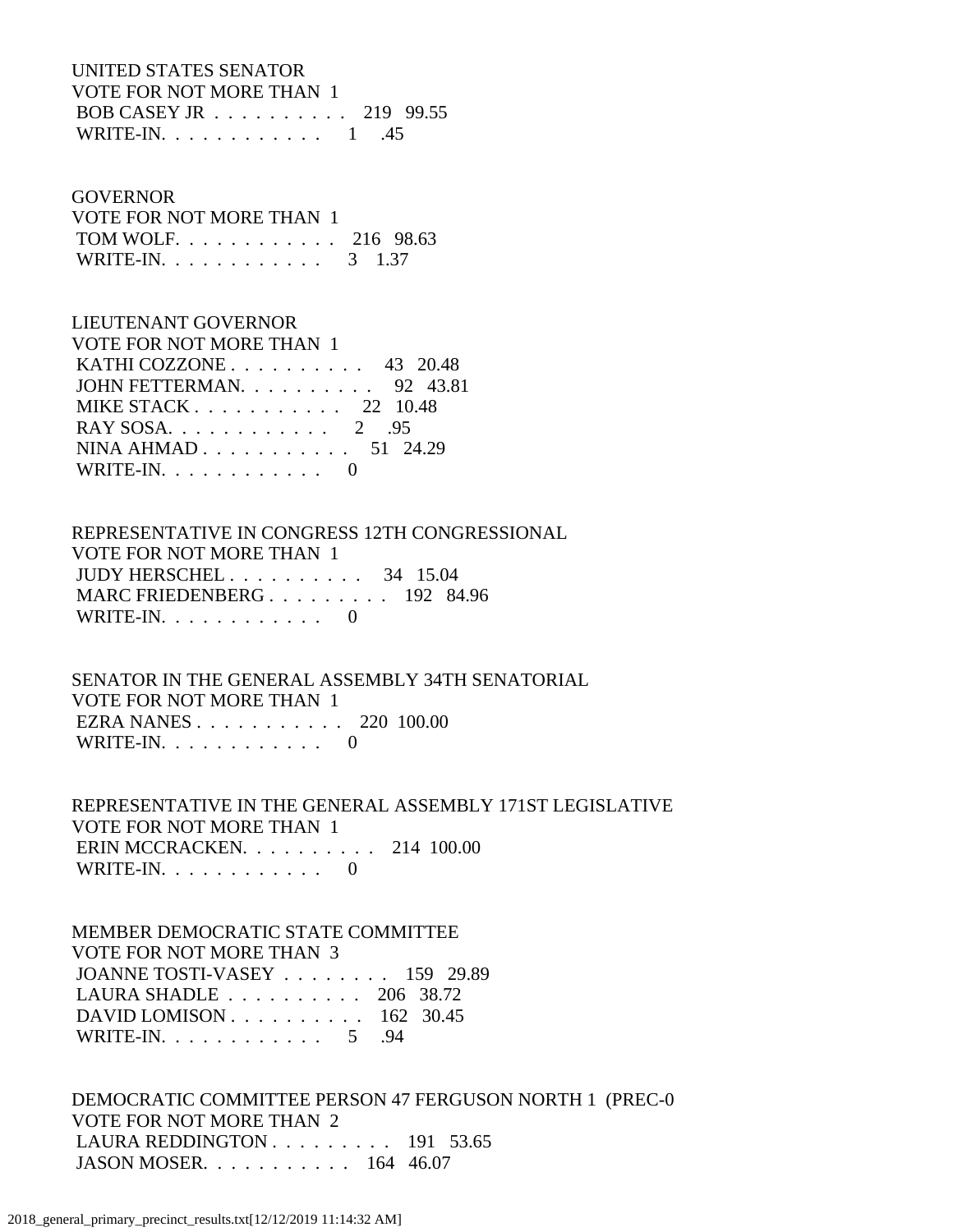## WRITE-IN. . . . . . . . . . . . 1 .28

#### \*\*\*\*\*\*\*\*\*\*\* (REPUBLICAN) \*\*\*\*\*\*\*\*\*\*\*

| UNITED STATES SENATOR                                |  |
|------------------------------------------------------|--|
| VOTE FOR NOT MORE THAN 1                             |  |
| JIM CHRISTIANA. $\ldots$ 53 30.46                    |  |
| LOU BARLETTA $\ldots \ldots \ldots \ldots$ 119 68.39 |  |
| WRITE-IN. 2 1.15                                     |  |

#### **GOVERNOR**

| VOTE FOR NOT MORE THAN 1          |  |  |
|-----------------------------------|--|--|
| SCOTT R WAGNER. $\ldots$ 81 45.76 |  |  |
| PAUL MANGO 51 28.81               |  |  |
| LAURA ELLSWORTH 43 24.29          |  |  |
| WRITE-IN. 2 1.13                  |  |  |

#### LIEUTENANT GOVERNOR

| <b>VOTE FOR NOT MORE THAN 1</b>                   |
|---------------------------------------------------|
| KATHY CODER. $\ldots$ 32 19.16                    |
| DIANA IREY VAUGHAN $\ldots \ldots \ldots 16$ 9.58 |
| JEFF BARTOS. $\ldots$ 80 47.90                    |
| PEG LUKSIK 38 22.75                               |
| WRITE-IN. 1 .60                                   |

## REPRESENTATIVE IN CONGRESS 12TH CONGRESSIONAL VOTE FOR NOT MORE THAN 1 DOUG MCLINKO . . . . . . . . . . 58 34.73 TOM MARINO . . . . . . . . . . . 106 63.47 WRITE-IN. . . . . . . . . . . . . 3 1.80

### SENATOR IN THE GENERAL ASSEMBLY 34TH SENATORIAL VOTE FOR NOT MORE THAN 1 JACOB D CORMAN III . . . . . . . . 161 98.17 WRITE-IN. . . . . . . . . . . . 3 1.83

## REPRESENTATIVE IN THE GENERAL ASSEMBLY 171ST LEGISLATIVE VOTE FOR NOT MORE THAN 1 KERRY A BENNINGHOFF . . . . . . . . 162 98.18 WRITE-IN. . . . . . . . . . . . . 3 1.82

 MEMBER REPUBLICAN STATE COMMITTEE VOTE FOR NOT MORE THAN 4 CAROL GINGRICH. . . . . . . . . . 118 25.38 JUDITH WILSON . . . . . . . . . . 121 26.02 RICHARD E SMEAD . . . . . . . . . 118 25.38 STEVEN T MILLER . . . . . . . . . 106 22.80 WRITE-IN. . . . . . . . . . . . 2 .43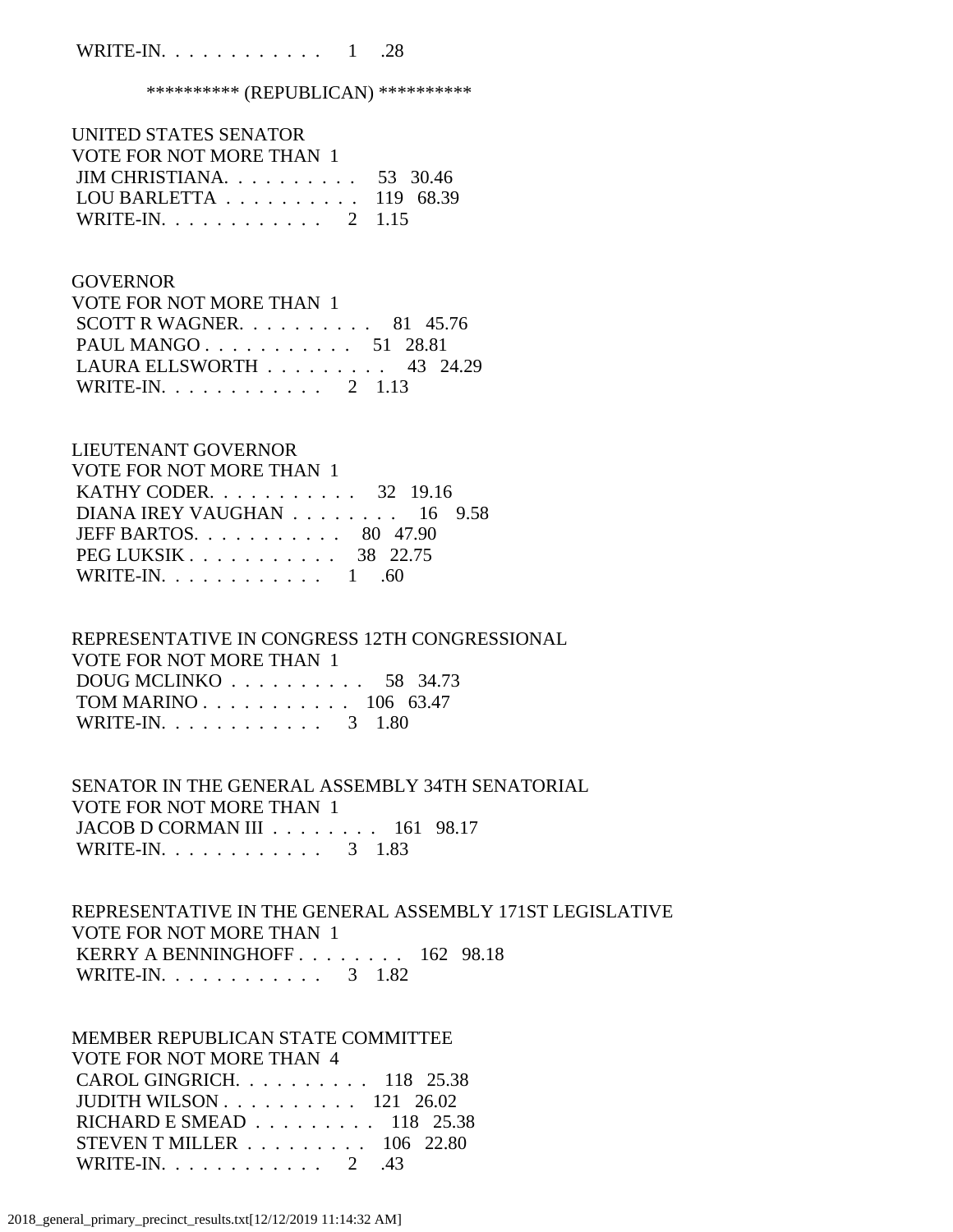COUNTY REPUBLICAN COMMITTEE CHAIRMAN VOTE FOR NOT MORE THAN 1 KRISTINE ENG . . . . . . . . . . 81 52.94 DEBORAH DEB FLAVIN . . . . . . . . 71 46.41 WRITE-IN. . . . . . . . . . . . 1 .65

 COUNTY REPUBLICAN COMMITTEE VICE CHAIR VOTE FOR NOT MORE THAN 1 RUSSELL P BROOKS . . . . . . . . . 141 98.60 WRITE-IN. . . . . . . . . . . . 2 1.40

# PRECINCT REPORT CENTRE COUNTY, PENNSYLVANIA OFFICIAL RUN DATE:06/04/18 GENERAL PRIMARY RUN TIME:09:34 AM MAY 15, 2018 **STATISTICS**

### 0048 48 FERGUSON NORTH 2

#### VOTES PERCENT

| REGISTERED VOTERS - TOTAL 1109           |  |
|------------------------------------------|--|
| REGISTERED VOTERS - DEMOCRATIC 659 59.42 |  |
| REGISTERED VOTERS - REPUBLICAN 450 40.58 |  |
| BALLOTS CAST - TOTAL. 235                |  |
| BALLOTS CAST - DEMOCRATIC 145 61.70      |  |
| BALLOTS CAST - REPUBLICAN 90 38.30       |  |
| VOTER TURNOUT - TOTAL 21.19              |  |
| VOTER TURNOUT - DEMOCRATIC 22.00         |  |
| VOTER TURNOUT - REPUBLICAN.              |  |
|                                          |  |

\*\*\*\*\*\*\*\*\*\* (DEMOCRATIC) \*\*\*\*\*\*\*\*\*\*

#### UNITED STATES SENATOR

| VOTE FOR NOT MORE THAN 1 |  |
|--------------------------|--|
| BOB CASEY JR 138 99.28   |  |
| WRITE-IN. $\ldots$ 1 .72 |  |

#### GOVERNOR

| VOTE FOR NOT MORE THAN 1  |  |
|---------------------------|--|
| TOM WOLF. 138 98.57       |  |
| WRITE-IN. $\ldots$ 2 1.43 |  |

### LIEUTENANT GOVERNOR

 VOTE FOR NOT MORE THAN 1 KATHI COZZONE . . . . . . . . . . 23 16.55 JOHN FETTERMAN. . . . . . . . . . 66 47.48 MIKE STACK . . . . . . . . . . . 13 9.35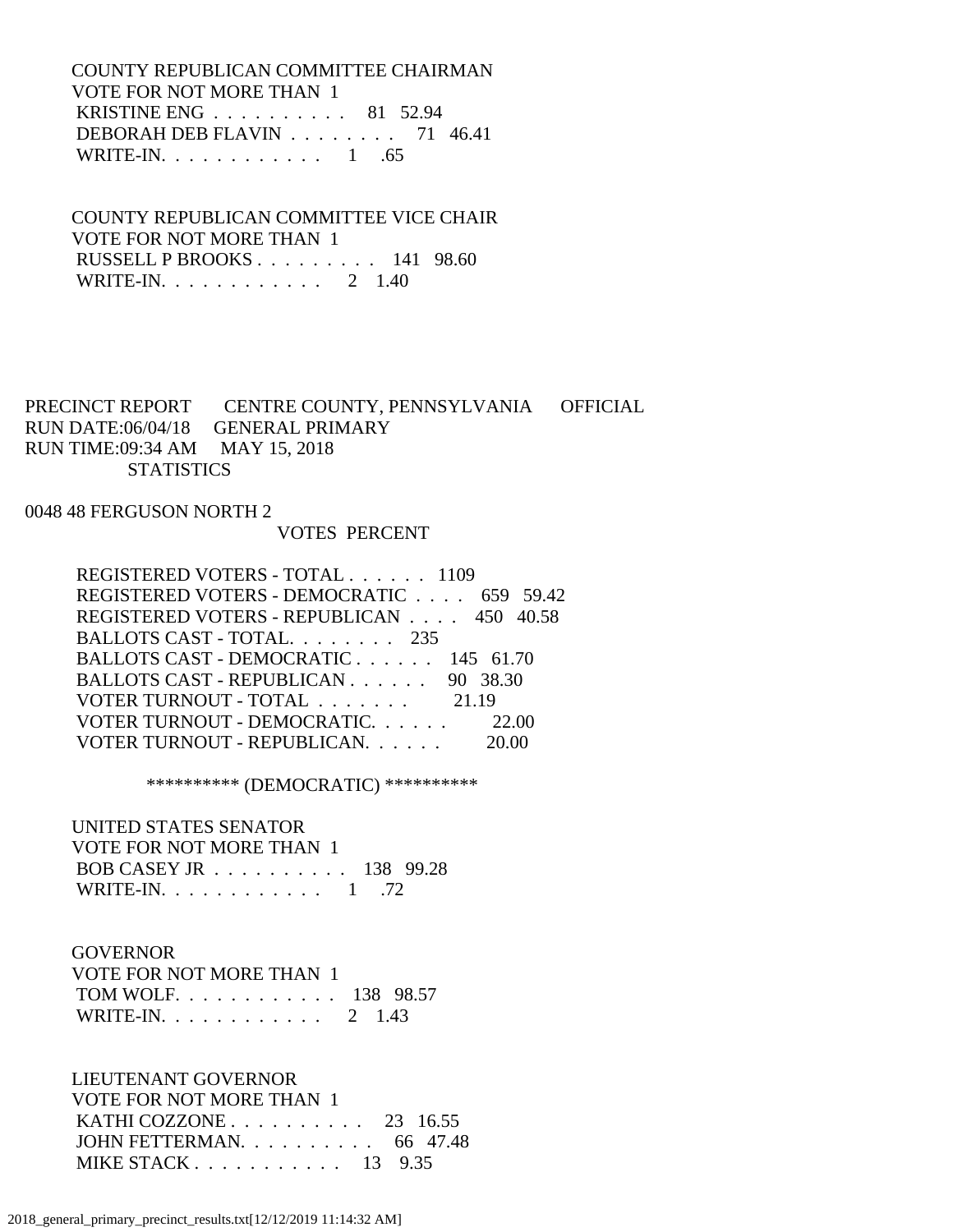| RAY SOSA. $\ldots$ . 1 .72 |  |  |
|----------------------------|--|--|
| NINA AHMAD 36 25.90        |  |  |
| WRITE-IN. $\ldots$ 0       |  |  |

 REPRESENTATIVE IN CONGRESS 12TH CONGRESSIONAL VOTE FOR NOT MORE THAN 1 JUDY HERSCHEL . . . . . . . . . . 26 18.06 MARC FRIEDENBERG . . . . . . . . . 118 81.94 WRITE-IN.  $\ldots$  . . . . . . . . . 0

 SENATOR IN THE GENERAL ASSEMBLY 34TH SENATORIAL VOTE FOR NOT MORE THAN 1 EZRA NANES . . . . . . . . . . . 141 99.30 WRITE-IN.  $\ldots$  . . . . . . . . . 1 .70

 REPRESENTATIVE IN THE GENERAL ASSEMBLY 81ST LEGISLATIVE VOTE FOR NOT MORE THAN 1 RICK ROGERS. . . . . . . . . . . 129 99.23 WRITE-IN. . . . . . . . . . . . 1 .77

#### MEMBER DEMOCRATIC STATE COMMITTEE

 VOTE FOR NOT MORE THAN 3 JOANNE TOSTI-VASEY . . . . . . . . 110 31.25 LAURA SHADLE . . . . . . . . . . 133 37.78 DAVID LOMISON . . . . . . . . . . 108 30.68 WRITE-IN. . . . . . . . . . . . 1 .28

## DEMOCRATIC COMMITTEE PERSON 48 FERGUSON NORTH 2 (PREC-0 VOTE FOR NOT MORE THAN 2 CRAIG ROSE . . . . . . . . . . . 107 45.15 CARLA ROSER-JONES. . . . . . . . . 129 54.43 WRITE-IN. . . . . . . . . . . . 1 .42

\*\*\*\*\*\*\*\*\*\* (REPUBLICAN) \*\*\*\*\*\*\*\*\*\*

| UNITED STATES SENATOR                               |  |
|-----------------------------------------------------|--|
| VOTE FOR NOT MORE THAN 1                            |  |
| JIM CHRISTIANA. $\ldots$ 29 32.95                   |  |
| LOU BARLETTA $\ldots \ldots \ldots \ldots 58$ 65.91 |  |
| WRITE-IN. 1 1.14                                    |  |

#### GOVERNOR

| <b>VOTE FOR NOT MORE THAN 1</b>                 |  |  |
|-------------------------------------------------|--|--|
| SCOTT R WAGNER. $\ldots$ 36 40.00               |  |  |
| PAUL MANGO 37 41.11                             |  |  |
| LAURA ELLSWORTH $\ldots \ldots \ldots 16$ 17.78 |  |  |
| WRITE-IN. 1 1.11                                |  |  |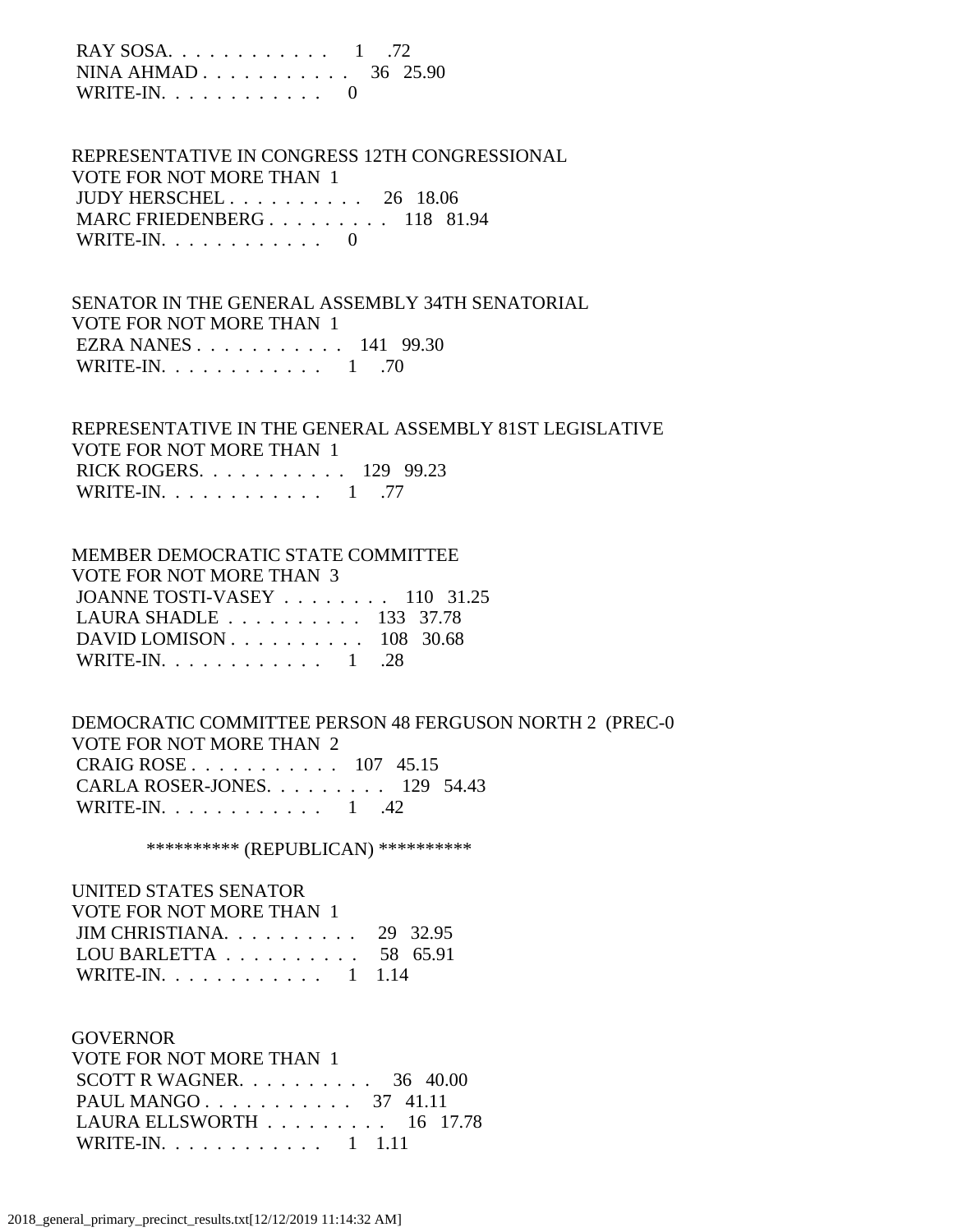LIEUTENANT GOVERNOR VOTE FOR NOT MORE THAN 1 KATHY CODER. . . . . . . . . . . 24 31.17 DIANA IREY VAUGHAN . . . . . . . . 9 11.69 JEFF BARTOS. . . . . . . . . . . 30 38.96 PEG LUKSIK . . . . . . . . . . . 14 18.18 WRITE-IN. . . . . . . . . . . . 0

 REPRESENTATIVE IN CONGRESS 12TH CONGRESSIONAL VOTE FOR NOT MORE THAN 1 DOUG MCLINKO . . . . . . . . . . 34 40.96 TOM MARINO . . . . . . . . . . . 49 59.04 WRITE-IN.  $\ldots$  . . . . . . . . 0

 SENATOR IN THE GENERAL ASSEMBLY 34TH SENATORIAL VOTE FOR NOT MORE THAN 1 JACOB D CORMAN III . . . . . . . . 75 100.00 WRITE-IN. . . . . . . . . . . . 0

 REPRESENTATIVE IN THE GENERAL ASSEMBLY 81ST LEGISLATIVE VOTE FOR NOT MORE THAN 1 RICH IRVIN . . . . . . . . . . . 77 100.00 WRITE-IN.  $\ldots$  . . . . . . . . 0

 MEMBER REPUBLICAN STATE COMMITTEE VOTE FOR NOT MORE THAN 4 CAROL GINGRICH. . . . . . . . . . 54 24.55 JUDITH WILSON . . . . . . . . . . 57 25.91 RICHARD E SMEAD . . . . . . . . . 55 25.00 STEVEN T MILLER . . . . . . . . . 52 23.64 WRITE-IN. . . . . . . . . . . . 2 .91

 COUNTY REPUBLICAN COMMITTEE CHAIRMAN VOTE FOR NOT MORE THAN 1 KRISTINE ENG . . . . . . . . . . 49 64.47 DEBORAH DEB FLAVIN . . . . . . . . 27 35.53 WRITE-IN.  $\ldots$  . . . . . . . . 0

 COUNTY REPUBLICAN COMMITTEE VICE CHAIR VOTE FOR NOT MORE THAN 1 RUSSELL P BROOKS . . . . . . . . . 70 100.00 WRITE-IN.  $\ldots$  . . . . . . . . 0

PRECINCT REPORT CENTRE COUNTY, PENNSYLVANIA OFFICIAL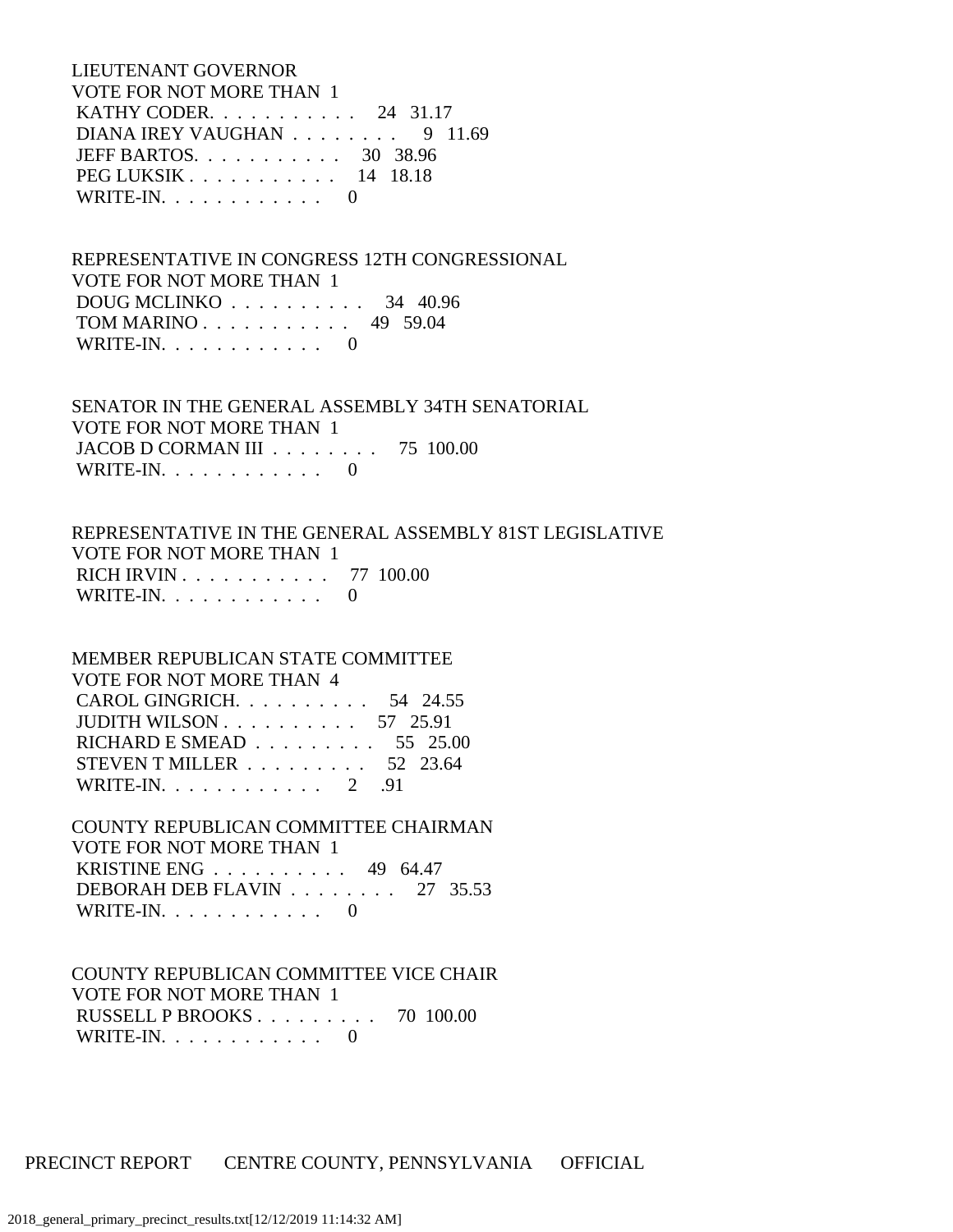# RUN DATE:06/04/18 GENERAL PRIMARY RUN TIME:09:34 AM MAY 15, 2018 **STATISTICS**

### 0049 49 FERGUSON NORTHEAST 1 VOTES PERCENT

| REGISTERED VOTERS - DEMOCRATIC 1128 61.88<br>REGISTERED VOTERS - REPUBLICAN 695 38.12<br>BALLOTS CAST - TOTAL. 286<br>BALLOTS CAST - DEMOCRATIC 181 63.29<br>BALLOTS CAST - REPUBLICAN 105 36.71<br>VOTER TURNOUT - TOTAL 15.69<br>VOTER TURNOUT - DEMOCRATIC. 16.05<br>15 11 | REGISTERED VOTERS - TOTAL 1823 |
|-------------------------------------------------------------------------------------------------------------------------------------------------------------------------------------------------------------------------------------------------------------------------------|--------------------------------|
|                                                                                                                                                                                                                                                                               |                                |
|                                                                                                                                                                                                                                                                               |                                |
|                                                                                                                                                                                                                                                                               |                                |
|                                                                                                                                                                                                                                                                               |                                |
|                                                                                                                                                                                                                                                                               |                                |
|                                                                                                                                                                                                                                                                               |                                |
|                                                                                                                                                                                                                                                                               |                                |
|                                                                                                                                                                                                                                                                               | VOTER TURNOUT - REPUBLICAN.    |

\*\*\*\*\*\*\*\*\*\* (DEMOCRATIC) \*\*\*\*\*\*\*\*\*\*

# UNITED STATES SENATOR VOTE FOR NOT MORE THAN 1 BOB CASEY JR . . . . . . . . . . 172 98.85 WRITE-IN. . . . . . . . . . . . 2 1.15

#### GOVERNOR

| VOTE FOR NOT MORE THAN 1 |  |
|--------------------------|--|
| TOM WOLF $172$ 100.00    |  |
| WRITE-IN. $\ldots$ 0     |  |

# LIEUTENANT GOVERNOR

| VOTE FOR NOT MORE THAN 1                          |
|---------------------------------------------------|
| KATHI COZZONE $\ldots$ $\ldots$ $\ldots$ 30 17.14 |
| JOHN FETTERMAN. 82 46.86                          |
| MIKE STACK $13$ 7.43                              |
| RAY SOSA. 3 1.71                                  |
| NINA AHMAD 47 26.86                               |
| WRITE-IN. $\ldots$ 0                              |

 REPRESENTATIVE IN CONGRESS 12TH CONGRESSIONAL VOTE FOR NOT MORE THAN 1 JUDY HERSCHEL . . . . . . . . . . 34 19.10 MARC FRIEDENBERG . . . . . . . . . 143 80.34 WRITE-IN. . . . . . . . . . . . 1 .56

 SENATOR IN THE GENERAL ASSEMBLY 34TH SENATORIAL VOTE FOR NOT MORE THAN 1 EZRA NANES . . . . . . . . . . . 173 100.00 WRITE-IN.  $\ldots$  . . . . . . . . . 0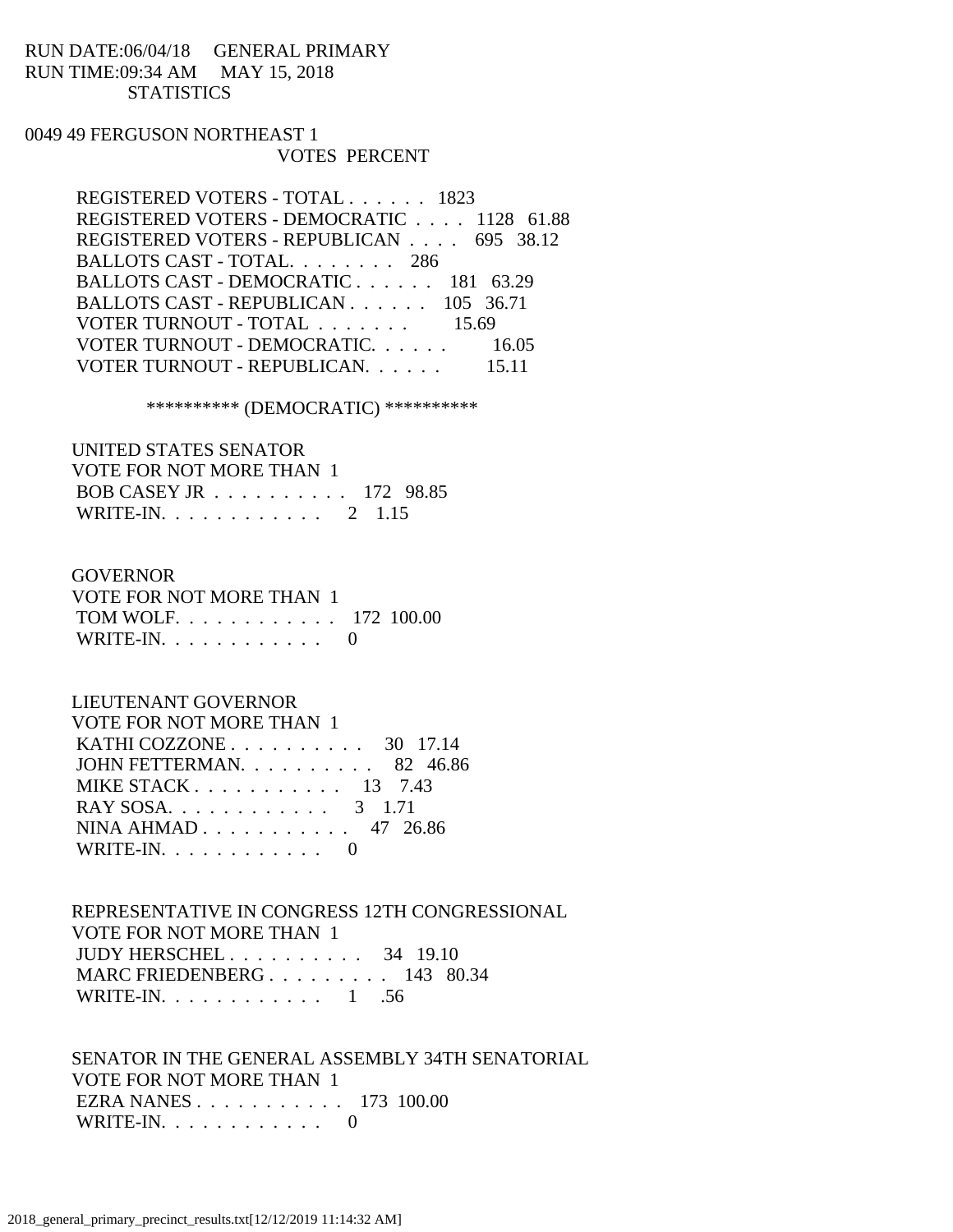## REPRESENTATIVE IN THE GENERAL ASSEMBLY 77TH LEGISLATIVE VOTE FOR NOT MORE THAN 1 H SCOTT CONKLIN . . . . . . . . . 97 98.98 WRITE-IN. . . . . . . . . . . . 1 1.02

 REPRESENTATIVE IN THE GENERAL ASSEMBLY 81ST LEGISLATIVE VOTE FOR NOT MORE THAN 1 RICK ROGERS. . . . . . . . . . . 68 98.55 WRITE-IN. . . . . . . . . . . . 1 1.45

 MEMBER DEMOCRATIC STATE COMMITTEE VOTE FOR NOT MORE THAN 3 JOANNE TOSTI-VASEY . . . . . . . . 150 33.04 LAURA SHADLE . . . . . . . . . . 159 35.02 DAVID LOMISON . . . . . . . . . . 144 31.72 WRITE-IN.  $\ldots$  . . . . . . . . . 1 .22

 DEMOCRATIC COMMITTEE PERSON 49 FERGUSON NORTHEAST 1 (PR VOTE FOR NOT MORE THAN 2 SUSAN WERNER . . . . . . . . . . 156 50.98 MARION SCHWARTZ . . . . . . . . . 149 48.69 WRITE-IN. . . . . . . . . . . . 1 .33

\*\*\*\*\*\*\*\*\*\*\* (REPUBLICAN) \*\*\*\*\*\*\*\*\*\*\*

 UNITED STATES SENATOR  $\overline{v}$  For  $\overline{v}$   $\overline{v}$   $\overline{v}$   $\overline{v}$   $\overline{v}$   $\overline{v}$   $\overline{v}$   $\overline{v}$   $\overline{v}$   $\overline{v}$   $\overline{v}$   $\overline{v}$   $\overline{v}$   $\overline{v}$   $\overline{v}$   $\overline{v}$   $\overline{v}$   $\overline{v}$   $\overline{v}$   $\overline{v}$   $\overline{v}$   $\overline{v}$   $\overline{v}$ 

| VOTE FOR NOT MORE THAN T                            |  |
|-----------------------------------------------------|--|
| JIM CHRISTIANA. $\ldots$ 35 37.63                   |  |
| LOU BARLETTA $\ldots \ldots \ldots \ldots$ 58 62.37 |  |
| WRITE-IN. $\ldots$ 0                                |  |

GOVERNOR

| VOTE FOR NOT MORE THAN 1                        |  |  |
|-------------------------------------------------|--|--|
| SCOTT R WAGNER. $\ldots$ 37 37.37               |  |  |
| PAUL MANGO 34 34.34                             |  |  |
| LAURA ELLSWORTH $\ldots \ldots \ldots$ 28 28.28 |  |  |
| WRITE-IN. $\ldots$ 0                            |  |  |

 LIEUTENANT GOVERNOR VOTE FOR NOT MORE THAN 1 KATHY CODER. . . . . . . . . . . 17 17.17 DIANA IREY VAUGHAN . . . . . . . . 11 11.11 JEFF BARTOS. . . . . . . . . . . 48 48.48 PEG LUKSIK . . . . . . . . . . . 22 22.22 WRITE-IN. . . . . . . . . . . . 1 1.01

 REPRESENTATIVE IN CONGRESS 12TH CONGRESSIONAL VOTE FOR NOT MORE THAN 1 DOUG MCLINKO . . . . . . . . . . 35 36.46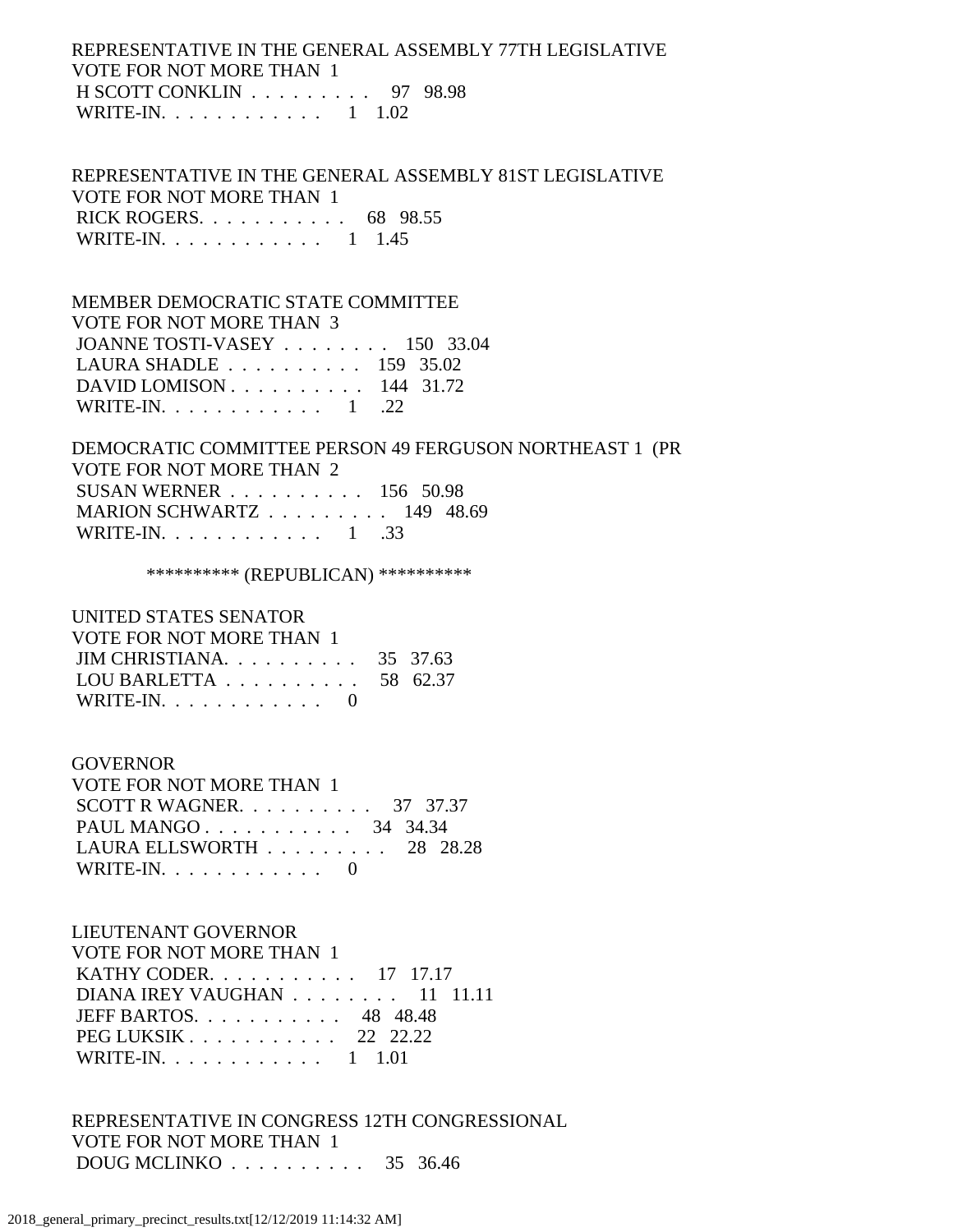TOM MARINO . . . . . . . . . . . 61 63.54 WRITE-IN.  $\ldots$  . . . . . . . . 0

 SENATOR IN THE GENERAL ASSEMBLY 34TH SENATORIAL VOTE FOR NOT MORE THAN 1 JACOB D CORMAN III . . . . . . . . 89 100.00 WRITE-IN.  $\ldots$  . . . . . . . . . 0

 REPRESENTATIVE IN THE GENERAL ASSEMBLY 77TH LEGISLATIVE VOTE FOR NOT MORE THAN 1 WRITE-IN. . . . . . . . . . . . 4 100.00

 REPRESENTATIVE IN THE GENERAL ASSEMBLY 81ST LEGISLATIVE VOTE FOR NOT MORE THAN 1 RICH IRVIN . . . . . . . . . . . 42 95.45 WRITE-IN. . . . . . . . . . . . 2 4.55

 MEMBER REPUBLICAN STATE COMMITTEE VOTE FOR NOT MORE THAN 4 CAROL GINGRICH. . . . . . . . . . 64 24.90 JUDITH WILSON . . . . . . . . . . 65 25.29 RICHARD E SMEAD . . . . . . . . . 63 24.51 STEVEN T MILLER . . . . . . . . . 65 25.29 WRITE-IN.  $\ldots$  . . . . . . . . 0

 COUNTY REPUBLICAN COMMITTEE CHAIRMAN VOTE FOR NOT MORE THAN 1 KRISTINE ENG . . . . . . . . . . 55 62.50 DEBORAH DEB FLAVIN . . . . . . . . 33 37.50 WRITE-IN.  $\ldots$  . . . . . . . . . 0

 COUNTY REPUBLICAN COMMITTEE VICE CHAIR VOTE FOR NOT MORE THAN 1 RUSSELL P BROOKS . . . . . . . . . 82 100.00 WRITE-IN. . . . . . . . . . . . 0

PRECINCT REPORT CENTRE COUNTY, PENNSYLVANIA OFFICIAL RUN DATE:06/04/18 GENERAL PRIMARY RUN TIME:09:34 AM MAY 15, 2018 **STATISTICS** 

0050 50 FERGUSON NORTHEAST 2 VOTES PERCENT

REGISTERED VOTERS - TOTAL . . . . . . 1088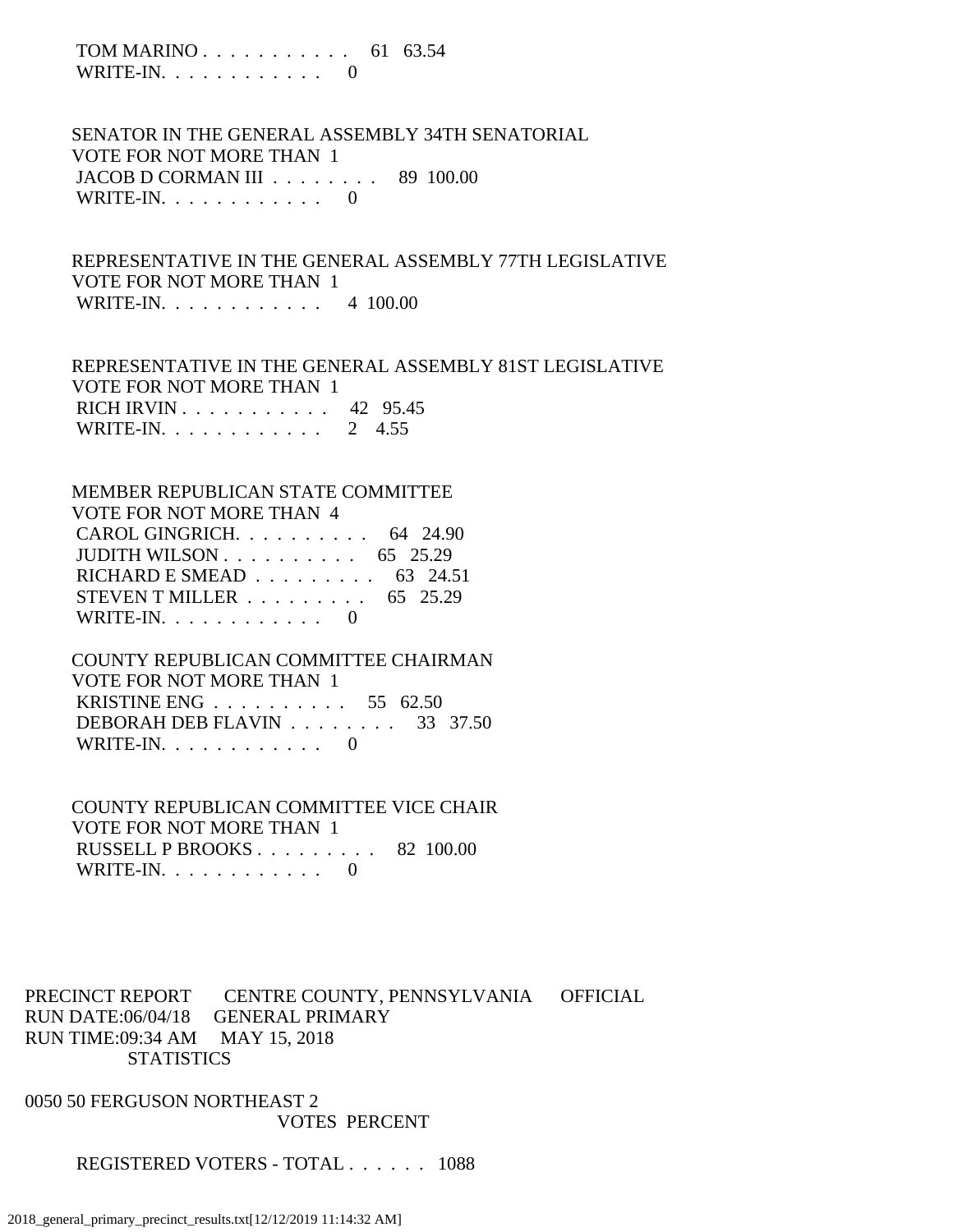| REGISTERED VOTERS - DEMOCRATIC 739 67.92 |       |
|------------------------------------------|-------|
| REGISTERED VOTERS - REPUBLICAN 349 32.08 |       |
| BALLOTS CAST - TOTAL. 186                |       |
| BALLOTS CAST - DEMOCRATIC 127 68.28      |       |
| BALLOTS CAST - REPUBLICAN 59 31.72       |       |
| VOTER TURNOUT - TOTAL 17.10              |       |
| VOTER TURNOUT - DEMOCRATIC 17.19         |       |
| VOTER TURNOUT - REPUBLICAN.              | 16.91 |
|                                          |       |

\*\*\*\*\*\*\*\*\*\* (DEMOCRATIC) \*\*\*\*\*\*\*\*\*\*

 UNITED STATES SENATOR VOTE FOR NOT MORE THAN 1 BOB CASEY JR . . . . . . . . . . 123 100.00 WRITE-IN.  $\ldots$  . . . . . . . . 0

#### GOVERNOR

| VOTE FOR NOT MORE THAN 1 |  |
|--------------------------|--|
| TOM WOLF. 125 100.00     |  |
| WRITE-IN. $\ldots$ 0     |  |

### LIEUTENANT GOVERNOR

| VOTE FOR NOT MORE THAN 1 |  |
|--------------------------|--|
| KATHI COZZONE 19 15.57   |  |
| JOHN FETTERMAN. 44 36.07 |  |
| MIKE STACK 12 9.84       |  |
| RAY SOSA. 4 3.28         |  |
| NINA AHMAD 41 33.61      |  |
| WRITE-IN. 2 1.64         |  |

 REPRESENTATIVE IN CONGRESS 12TH CONGRESSIONAL VOTE FOR NOT MORE THAN 1 JUDY HERSCHEL . . . . . . . . . . 18 14.29 MARC FRIEDENBERG . . . . . . . . . 108 85.71 WRITE-IN. . . . . . . . . . . . 0

 SENATOR IN THE GENERAL ASSEMBLY 34TH SENATORIAL VOTE FOR NOT MORE THAN 1 EZRA NANES . . . . . . . . . . . 125 100.00 WRITE-IN. . . . . . . . . . . . 0

 REPRESENTATIVE IN THE GENERAL ASSEMBLY 77TH LEGISLATIVE VOTE FOR NOT MORE THAN 1 H SCOTT CONKLIN . . . . . . . . . 120 98.36 WRITE-IN. . . . . . . . . . . . 2 1.64

 MEMBER DEMOCRATIC STATE COMMITTEE VOTE FOR NOT MORE THAN 3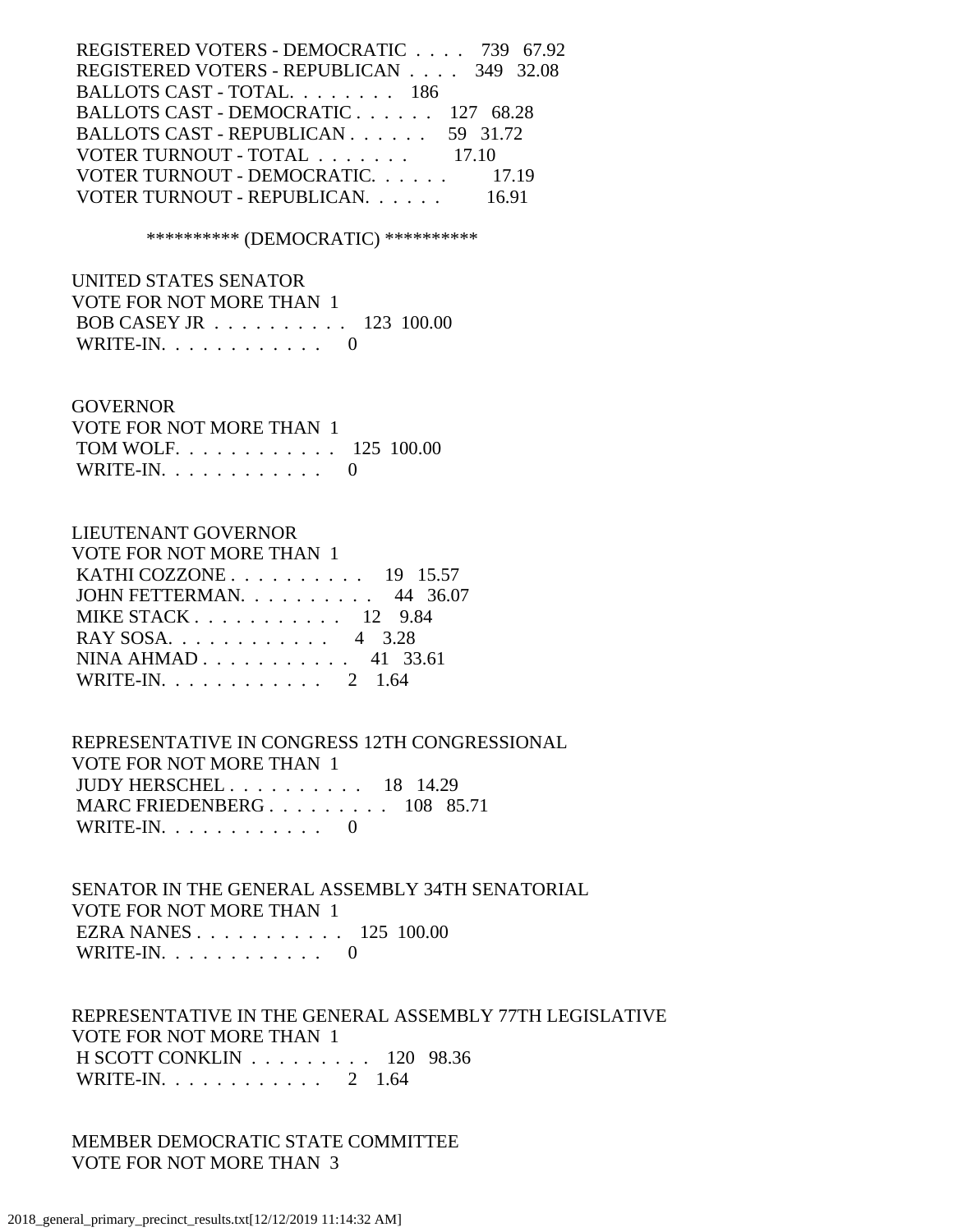JOANNE TOSTI-VASEY . . . . . . . . 101 32.17 LAURA SHADLE . . . . . . . . . . 115 36.62 DAVID LOMISON . . . . . . . . . . 98 31.21 WRITE-IN.  $\ldots$  . . . . . . . . 0

 DEMOCRATIC COMMITTEE PERSON 50 FERGUSON NORTHEAST 2 (PR VOTE FOR NOT MORE THAN 2 PATTY STEPHENS. . . . . . . . . . 106 49.53 JOY VINCENT-KILLIAN . . . . . . . . 107 50.00 WRITE-IN. . . . . . . . . . . . 1 .47

\*\*\*\*\*\*\*\*\*\* (REPUBLICAN) \*\*\*\*\*\*\*\*\*\*

 UNITED STATES SENATOR VOTE FOR NOT MORE THAN 1 JIM CHRISTIANA. . . . . . . . . . 20 33.90 LOU BARLETTA . . . . . . . . . . 39 66.10 WRITE-IN.  $\ldots$  . . . . . . . . . 0

#### GOVERNOR

| VOTE FOR NOT MORE THAN 1                        |  |  |
|-------------------------------------------------|--|--|
| SCOTT R WAGNER. $\ldots$ 26 44.07               |  |  |
| PAUL MANGO 22 37.29                             |  |  |
| LAURA ELLSWORTH $\ldots \ldots \ldots 11$ 18.64 |  |  |
| WRITE-IN. $\ldots$ 0                            |  |  |

#### LIEUTENANT GOVERNOR

| VOTE FOR NOT MORE THAN 1             |  |
|--------------------------------------|--|
| <b>KATHY CODER.</b> 7 12.50          |  |
| DIANA IREY VAUGHAN $\ldots$ 11 19.64 |  |
| JEFF BARTOS. $\ldots$ , 24 42.86     |  |
| PEG LUKSIK $\ldots$ 14 25.00         |  |
| WRITE-IN. $\ldots$ 0                 |  |

 REPRESENTATIVE IN CONGRESS 12TH CONGRESSIONAL VOTE FOR NOT MORE THAN 1 DOUG MCLINKO . . . . . . . . . . 17 29.31 TOM MARINO . . . . . . . . . . . 41 70.69 WRITE-IN. . . . . . . . . . . . 0

 SENATOR IN THE GENERAL ASSEMBLY 34TH SENATORIAL VOTE FOR NOT MORE THAN 1 JACOB D CORMAN III . . . . . . . . 53 100.00 WRITE-IN.  $\ldots$  . . . . . . . . 0

 REPRESENTATIVE IN THE GENERAL ASSEMBLY 77TH LEGISLATIVE VOTE FOR NOT MORE THAN 1 WRITE-IN. . . . . . . . . . . . 7 100.00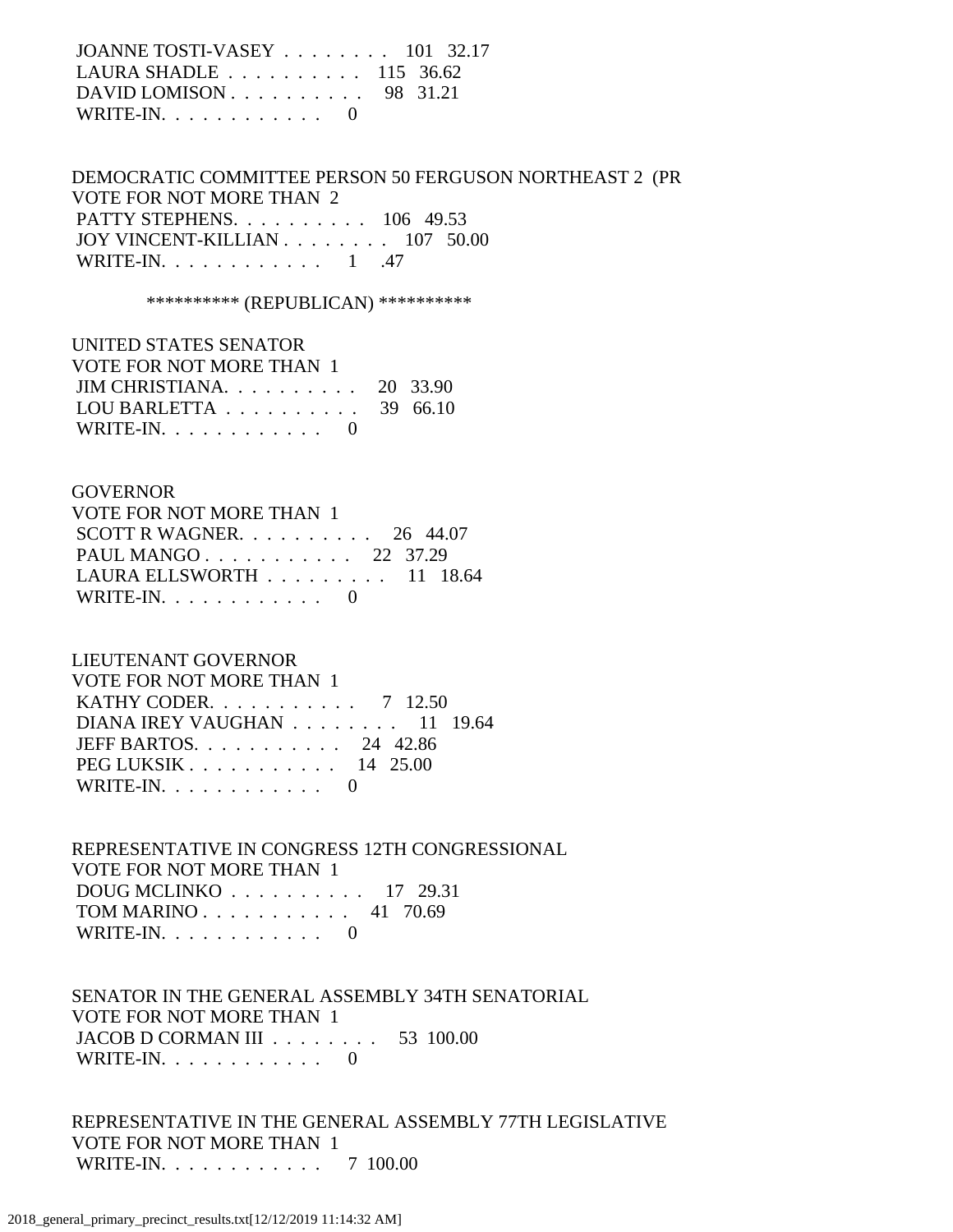MEMBER REPUBLICAN STATE COMMITTEE VOTE FOR NOT MORE THAN 4 CAROL GINGRICH. . . . . . . . . . 36 23.53 JUDITH WILSON . . . . . . . . . . 40 26.14 RICHARD E SMEAD . . . . . . . . . 38 24.84 STEVEN T MILLER . . . . . . . . . 39 25.49 WRITE-IN.  $\ldots$  . . . . . . . . 0

 COUNTY REPUBLICAN COMMITTEE CHAIRMAN VOTE FOR NOT MORE THAN 1 KRISTINE ENG . . . . . . . . . . 31 57.41 DEBORAH DEB FLAVIN . . . . . . . . 23 42.59 WRITE-IN.  $\ldots$  . . . . . . . . 0

 COUNTY REPUBLICAN COMMITTEE VICE CHAIR VOTE FOR NOT MORE THAN 1 RUSSELL P BROOKS . . . . . . . . . 48 100.00 WRITE-IN.  $\ldots$  . . . . . . . . 0

PRECINCT REPORT CENTRE COUNTY, PENNSYLVANIA OFFICIAL RUN DATE:06/04/18 GENERAL PRIMARY RUN TIME:09:34 AM MAY 15, 2018 **STATISTICS** 

0051 51 FERGUSON EAST

VOTES PERCENT

 REGISTERED VOTERS - TOTAL . . . . . . 1201 REGISTERED VOTERS - DEMOCRATIC . . . . 577 48.04 REGISTERED VOTERS - REPUBLICAN . . . . 624 51.96 BALLOTS CAST - TOTAL. . . . . . . . 390 BALLOTS CAST - DEMOCRATIC . . . . . . 219 56.15 BALLOTS CAST - REPUBLICAN . . . . . . 171 43.85 VOTER TURNOUT - TOTAL . . . . . . . 32.47 VOTER TURNOUT - DEMOCRATIC. . . . . . 37.95 VOTER TURNOUT - REPUBLICAN. . . . . . 27.40

\*\*\*\*\*\*\*\*\*\* (DEMOCRATIC) \*\*\*\*\*\*\*\*\*\*

 UNITED STATES SENATOR VOTE FOR NOT MORE THAN 1 BOB CASEY JR . . . . . . . . . . 213 100.00 WRITE-IN. . . . . . . . . . . . 0

 GOVERNOR VOTE FOR NOT MORE THAN 1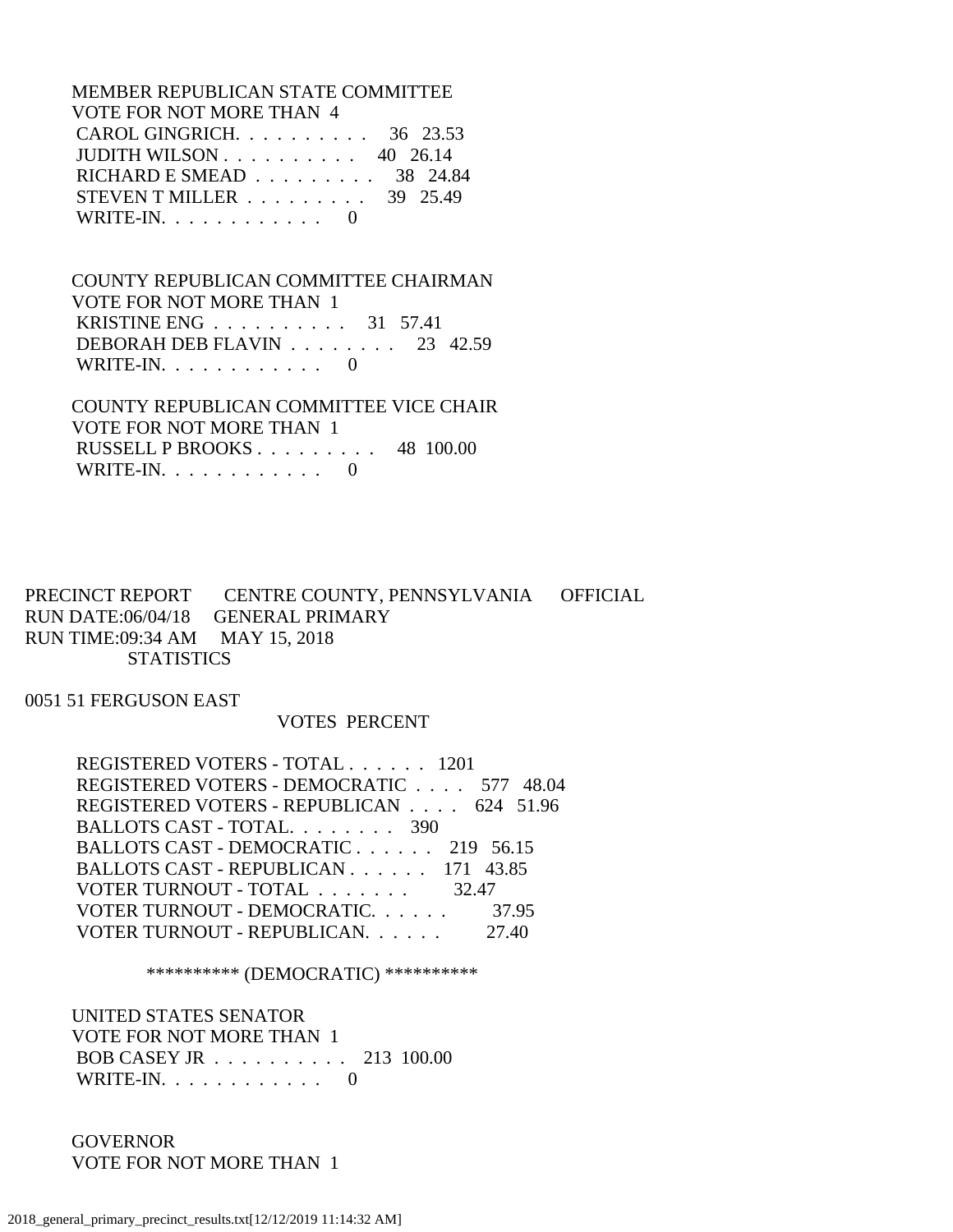TOM WOLF. . . . . . . . . . . . 207 100.00 WRITE-IN.  $\ldots$  . . . . . . . . 0

# LIEUTENANT GOVERNOR VOTE FOR NOT MORE THAN 1 KATHI COZZONE . . . . . . . . . . 30 14.63 JOHN FETTERMAN. . . . . . . . . . 83 40.49 MIKE STACK . . . . . . . . . . . 31 15.12 RAY SOSA. . . . . . . . . . . . 8 3.90 NINA AHMAD . . . . . . . . . . . 53 25.85 WRITE-IN.  $\ldots$  . . . . . . . . . 0

 REPRESENTATIVE IN CONGRESS 12TH CONGRESSIONAL VOTE FOR NOT MORE THAN 1 JUDY HERSCHEL . . . . . . . . . . 19 8.92 MARC FRIEDENBERG . . . . . . . . . 194 91.08 WRITE-IN. . . . . . . . . . . . 0

 SENATOR IN THE GENERAL ASSEMBLY 34TH SENATORIAL VOTE FOR NOT MORE THAN 1 EZRA NANES . . . . . . . . . . . 210 100.00 WRITE-IN.  $\ldots$  . . . . . . . . 0

 REPRESENTATIVE IN THE GENERAL ASSEMBLY 171ST LEGISLATIVE VOTE FOR NOT MORE THAN 1 ERIN MCCRACKEN. . . . . . . . . . 209 100.00 WRITE-IN.  $\ldots$  . . . . . . . . 0

 MEMBER DEMOCRATIC STATE COMMITTEE VOTE FOR NOT MORE THAN 3 JOANNE TOSTI-VASEY . . . . . . . . 149 30.10 LAURA SHADLE . . . . . . . . . . 200 40.40 DAVID LOMISON . . . . . . . . . . 146 29.49 WRITE-IN.  $\ldots$  . . . . . . . . 0

 DEMOCRATIC COMMITTEE PERSON 51 FERGUSON EAST (PREC-0051 VOTE FOR NOT MORE THAN 2 STEVE POWER. . . . . . . . . . . 187 87.79 WRITE-IN. . . . . . . . . . . . 26 12.21

\*\*\*\*\*\*\*\*\*\*\* (REPUBLICAN) \*\*\*\*\*\*\*\*\*\*\*

 UNITED STATES SENATOR VOTE FOR NOT MORE THAN 1 JIM CHRISTIANA. . . . . . . . . . 69 42.07 LOU BARLETTA . . . . . . . . . . 91 55.49 WRITE-IN. . . . . . . . . . . . 4 2.44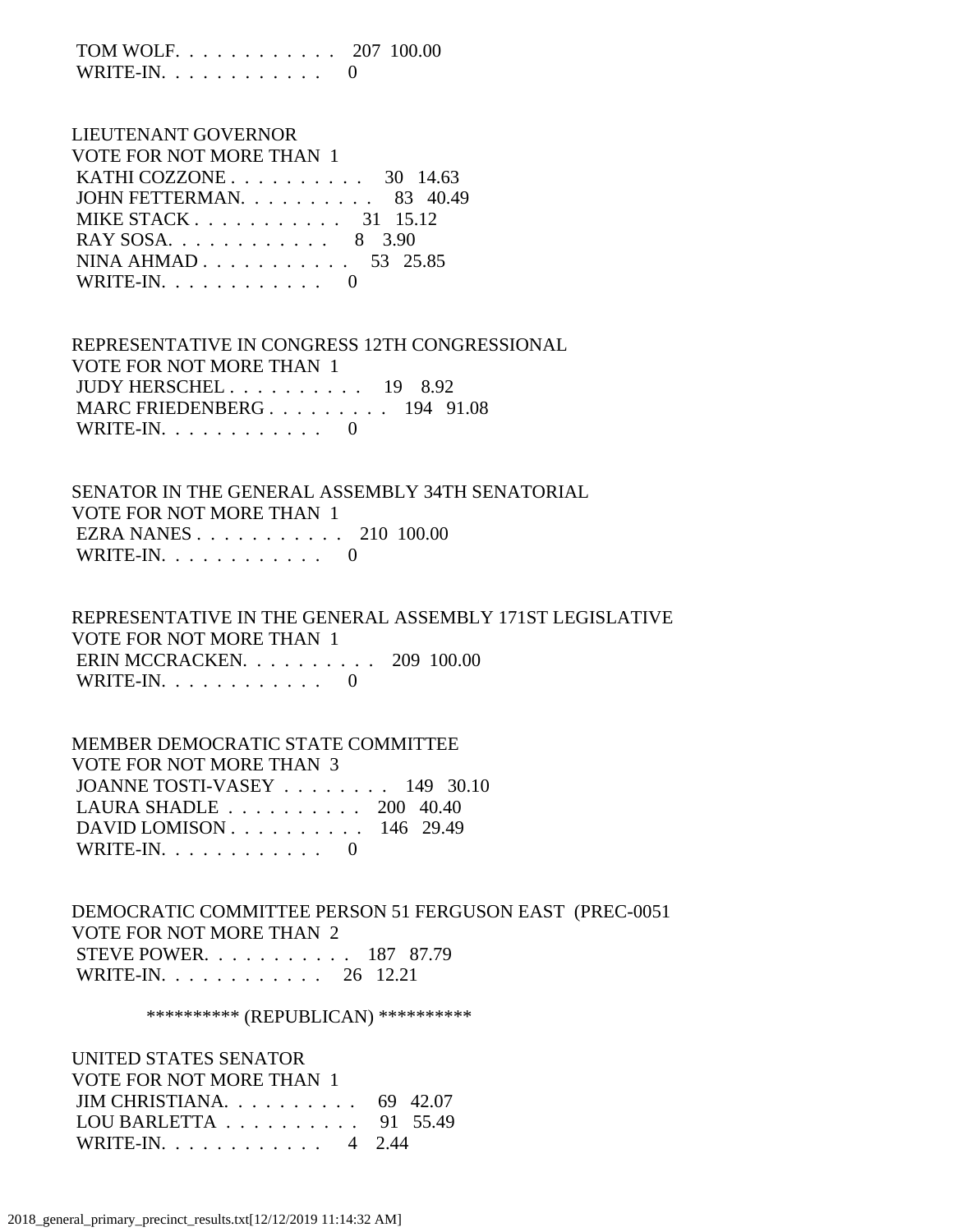GOVERNOR

| VOTE FOR NOT MORE THAN 1                        |  |
|-------------------------------------------------|--|
| SCOTT R WAGNER. $\ldots$ 75 44.38               |  |
| PAUL MANGO 44 26.04                             |  |
| LAURA ELLSWORTH $\ldots \ldots \ldots$ 47 27.81 |  |
| WRITE-IN. 3 1.78                                |  |

 LIEUTENANT GOVERNOR VOTE FOR NOT MORE THAN 1 KATHY CODER. . . . . . . . . . . 40 24.54 DIANA IREY VAUGHAN . . . . . . . . 14 8.59 JEFF BARTOS. . . . . . . . . . . 83 50.92 PEG LUKSIK . . . . . . . . . . . 23 14.11 WRITE-IN. . . . . . . . . . . . 3 1.84

 REPRESENTATIVE IN CONGRESS 12TH CONGRESSIONAL VOTE FOR NOT MORE THAN 1 DOUG MCLINKO . . . . . . . . . . 62 37.80 TOM MARINO . . . . . . . . . . . 100 60.98 WRITE-IN. . . . . . . . . . . . 2 1.22

 SENATOR IN THE GENERAL ASSEMBLY 34TH SENATORIAL VOTE FOR NOT MORE THAN 1 JACOB D CORMAN III . . . . . . . . 155 96.27 WRITE-IN. . . . . . . . . . . . . 6 3.73

 REPRESENTATIVE IN THE GENERAL ASSEMBLY 171ST LEGISLATIVE VOTE FOR NOT MORE THAN 1 KERRY A BENNINGHOFF . . . . . . . . 159 98.15 WRITE-IN. . . . . . . . . . . . . 3 1.85

 MEMBER REPUBLICAN STATE COMMITTEE VOTE FOR NOT MORE THAN 4 CAROL GINGRICH. . . . . . . . . . 112 25.00 JUDITH WILSON . . . . . . . . . . 121 27.01 RICHARD E SMEAD . . . . . . . . . 109 24.33 STEVEN T MILLER . . . . . . . . . 102 22.77 WRITE-IN. . . . . . . . . . . . 4 .89

 COUNTY REPUBLICAN COMMITTEE CHAIRMAN VOTE FOR NOT MORE THAN 1 KRISTINE ENG . . . . . . . . . . 97 62.18 DEBORAH DEB FLAVIN . . . . . . . . 57 36.54 WRITE-IN. . . . . . . . . . . . 2 1.28

 COUNTY REPUBLICAN COMMITTEE VICE CHAIR VOTE FOR NOT MORE THAN 1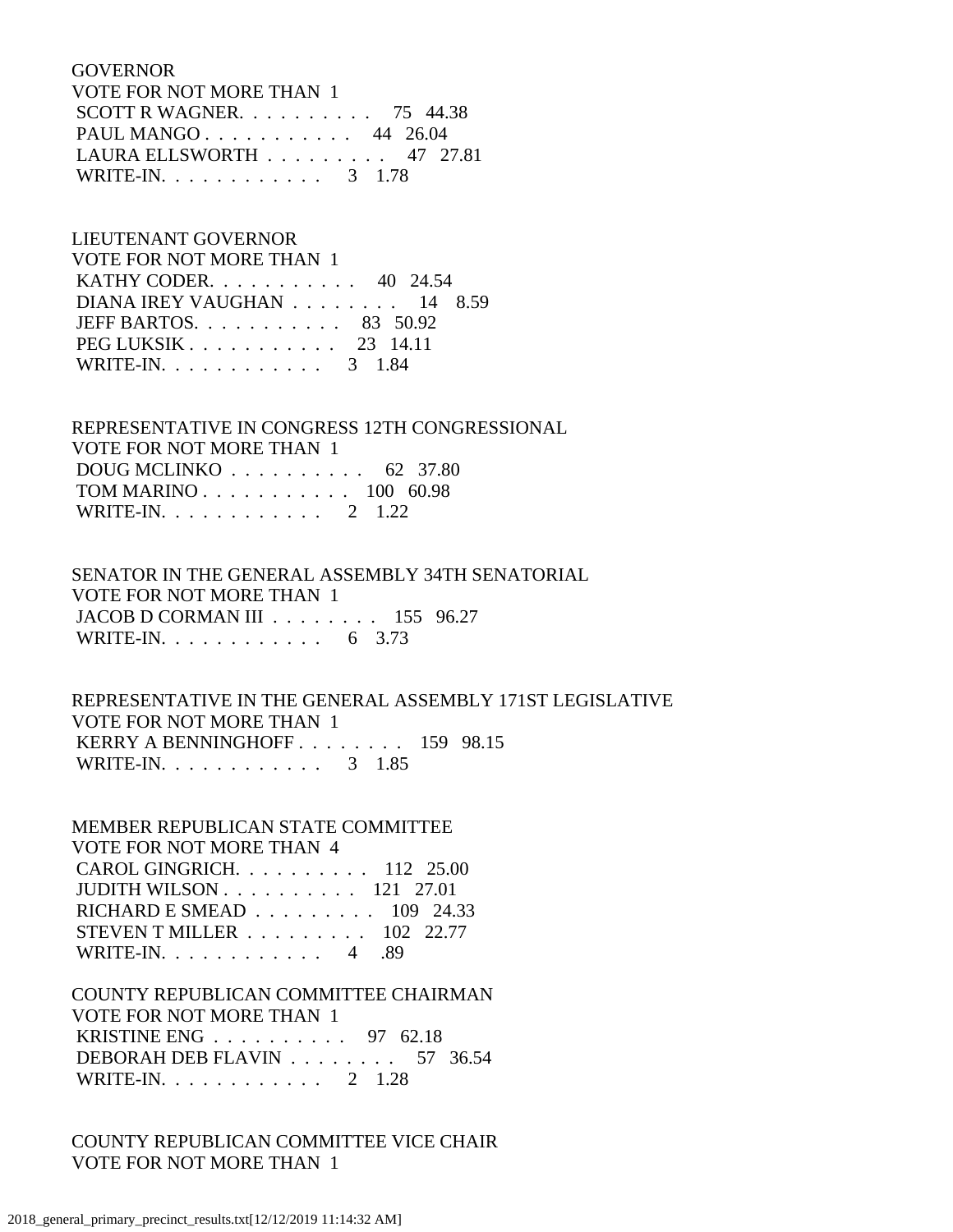### RUSSELL P BROOKS . . . . . . . . . 148 98.01 WRITE-IN. . . . . . . . . . . . . 3 1.99

# PRECINCT REPORT CENTRE COUNTY, PENNSYLVANIA OFFICIAL RUN DATE:06/04/18 GENERAL PRIMARY RUN TIME:09:34 AM MAY 15, 2018 **STATISTICS**

### 0052 52 FERGUSON WEST

#### VOTES PERCENT

| REGISTERED VOTERS - TOTAL 1048           |       |
|------------------------------------------|-------|
| REGISTERED VOTERS - DEMOCRATIC 401 38.26 |       |
| REGISTERED VOTERS - REPUBLICAN 647 61.74 |       |
| BALLOTS CAST - TOTAL. 341                |       |
| BALLOTS CAST - DEMOCRATIC 144 42.23      |       |
| BALLOTS CAST - REPUBLICAN 197 57.77      |       |
| VOTER TURNOUT - TOTAL 32.54              |       |
| VOTER TURNOUT - DEMOCRATIC.              | 35.91 |
| VOTER TURNOUT - REPUBLICAN.              | 30.45 |
|                                          |       |

# \*\*\*\*\*\*\*\*\*\* (DEMOCRATIC) \*\*\*\*\*\*\*\*\*\*

## UNITED STATES SENATOR

| VOTE FOR NOT MORE THAN 1 |  |
|--------------------------|--|
| BOB CASEY JR 136 99.27   |  |
| WRITE-IN. $\ldots$ 1 .73 |  |

#### GOVERNOR

| VOTE FOR NOT MORE THAN 1  |  |
|---------------------------|--|
| TOM WOLF. 135 97.12       |  |
| WRITE-IN. $\ldots$ 4 2.88 |  |

## LIEUTENANT GOVERNOR

| VOTE FOR NOT MORE THAN 1                             |
|------------------------------------------------------|
| KATHI COZZONE $\ldots \ldots \ldots \ldots 27$ 20.00 |
| JOHN FETTERMAN. $\ldots$ 59 43.70                    |
| MIKE STACK $12$ 8.89                                 |
| RAY SOSA. 4 2.96                                     |
| NINA AHMAD 32 23.70                                  |
| WRITE-IN. 1 .74                                      |

## REPRESENTATIVE IN CONGRESS 12TH CONGRESSIONAL VOTE FOR NOT MORE THAN 1 JUDY HERSCHEL . . . . . . . . . . 9 6.29 MARC FRIEDENBERG . . . . . . . . . 133 93.01 WRITE-IN. . . . . . . . . . . . 1 .70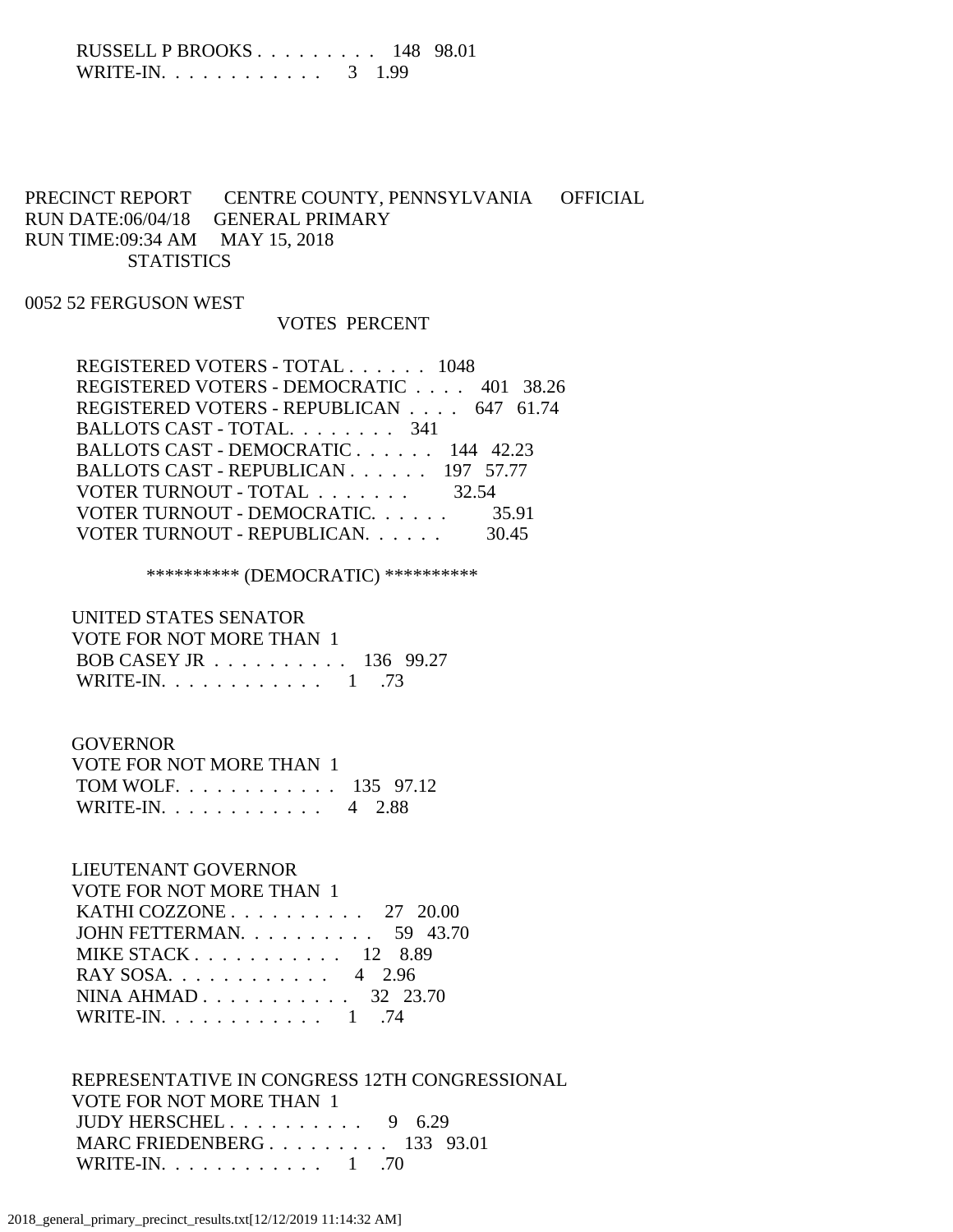## SENATOR IN THE GENERAL ASSEMBLY 34TH SENATORIAL VOTE FOR NOT MORE THAN 1 EZRA NANES . . . . . . . . . . . 135 99.26 WRITE-IN. . . . . . . . . . . . 1 .74

 REPRESENTATIVE IN THE GENERAL ASSEMBLY 81ST LEGISLATIVE VOTE FOR NOT MORE THAN 1 RICK ROGERS. . . . . . . . . . . 129 99.23 WRITE-IN. . . . . . . . . . . . 1 .77

#### MEMBER DEMOCRATIC STATE COMMITTEE

 VOTE FOR NOT MORE THAN 3 JOANNE TOSTI-VASEY . . . . . . . . 106 31.93 LAURA SHADLE . . . . . . . . . . 127 38.25 DAVID LOMISON . . . . . . . . . . 99 29.82 WRITE-IN.  $\ldots$  . . . . . . . . . 0

 DEMOCRATIC COMMITTEE PERSON 52 FERGUSON WEST (PREC-0052 VOTE FOR NOT MORE THAN 2 ED CONKLIN . . . . . . . . . . . 116 50.43 ANDREW MCKINNON . . . . . . . . . 114 49.57 WRITE-IN.  $\ldots$  . . . . . . . . 0

\*\*\*\*\*\*\*\*\*\*\* (REPUBLICAN) \*\*\*\*\*\*\*\*\*\*\*

| UNITED STATES SENATOR                                |  |
|------------------------------------------------------|--|
| VOTE FOR NOT MORE THAN 1                             |  |
| JIM CHRISTIANA $65$ 35.14                            |  |
| LOU BARLETTA $\ldots \ldots \ldots \ldots$ 120 64.86 |  |
| WRITE-IN. $\ldots$ 0                                 |  |

#### GOVERNOR

 VOTE FOR NOT MORE THAN 1 SCOTT R WAGNER. . . . . . . . . . 111 56.35 PAUL MANGO . . . . . . . . . . . 44 22.34 LAURA ELLSWORTH . . . . . . . . . 41 20.81 WRITE-IN. . . . . . . . . . . . 1 .51

#### LIEUTENANT GOVERNOR

 VOTE FOR NOT MORE THAN 1 KATHY CODER. . . . . . . . . . . 30 15.87 DIANA IREY VAUGHAN . . . . . . . . 24 12.70 JEFF BARTOS. . . . . . . . . . . 83 43.92 PEG LUKSIK . . . . . . . . . . . 52 27.51 WRITE-IN. . . . . . . . . . . . 0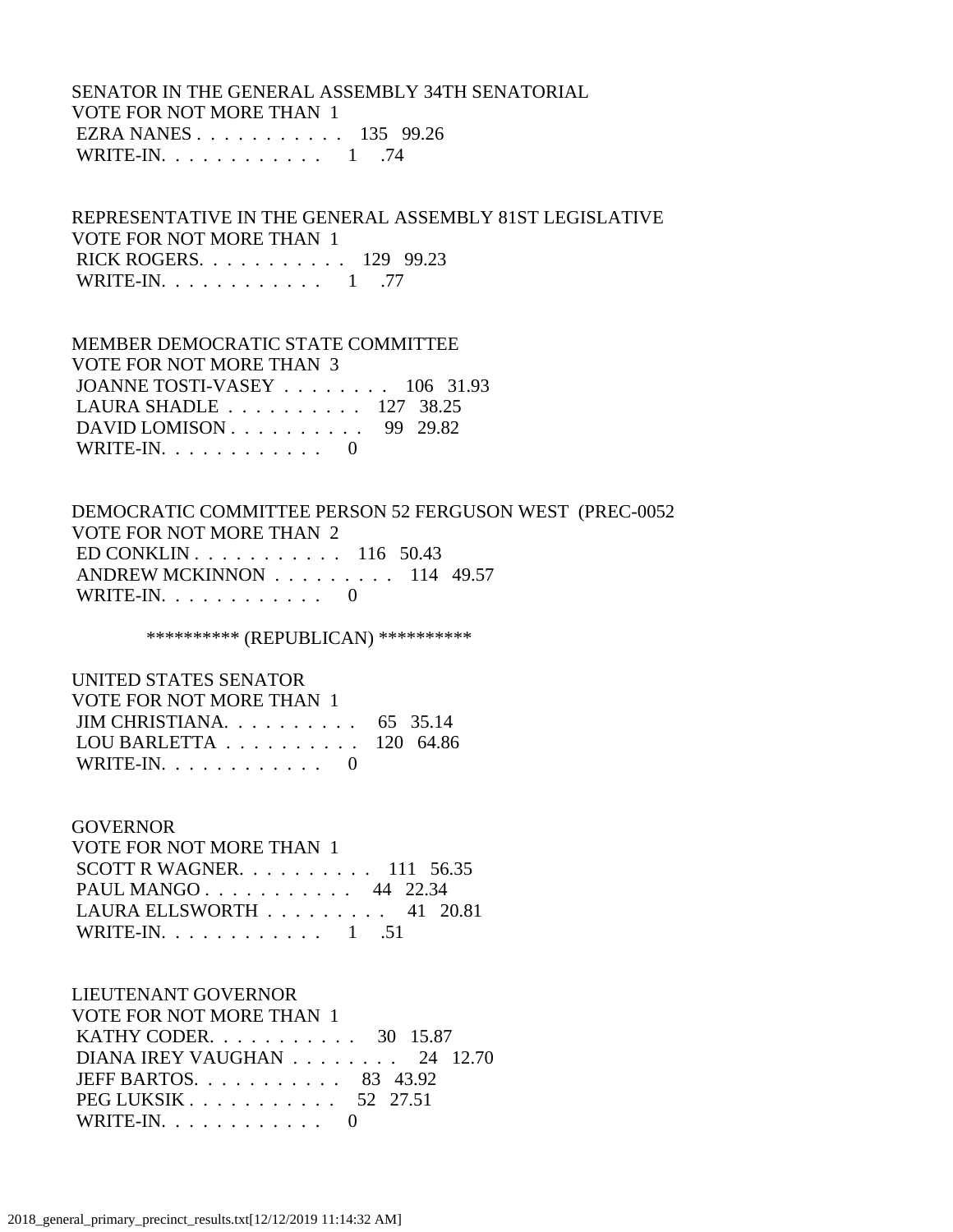REPRESENTATIVE IN CONGRESS 12TH CONGRESSIONAL VOTE FOR NOT MORE THAN 1 DOUG MCLINKO . . . . . . . . . . 67 35.64 TOM MARINO . . . . . . . . . . . 120 63.83 WRITE-IN. . . . . . . . . . . . 1 .53

 SENATOR IN THE GENERAL ASSEMBLY 34TH SENATORIAL VOTE FOR NOT MORE THAN 1 JACOB D CORMAN III . . . . . . . . 183 99.46 WRITE-IN. . . . . . . . . . . . . 1 .54

 REPRESENTATIVE IN THE GENERAL ASSEMBLY 81ST LEGISLATIVE VOTE FOR NOT MORE THAN 1 RICH IRVIN . . . . . . . . . . . 181 99.45 WRITE-IN. . . . . . . . . . . . 1 .55

 MEMBER REPUBLICAN STATE COMMITTEE VOTE FOR NOT MORE THAN 4 CAROL GINGRICH. . . . . . . . . . 129 25.80 JUDITH WILSON . . . . . . . . . . 127 25.40 RICHARD E SMEAD . . . . . . . . . 125 25.00 STEVEN T MILLER . . . . . . . . . 118 23.60 WRITE-IN. . . . . . . . . . . . 1 .20

# COUNTY REPUBLICAN COMMITTEE CHAIRMAN VOTE FOR NOT MORE THAN 1 KRISTINE ENG . . . . . . . . . . 78 44.57 DEBORAH DEB FLAVIN . . . . . . . . 97 55.43

WRITE-IN.  $\ldots$  . . . . . . . . . 0

 COUNTY REPUBLICAN COMMITTEE VICE CHAIR VOTE FOR NOT MORE THAN 1 RUSSELL P BROOKS . . . . . . . . . 159 98.15 WRITE-IN. . . . . . . . . . . . 3 1.85

PRECINCT REPORT CENTRE COUNTY, PENNSYLVANIA OFFICIAL RUN DATE:06/04/18 GENERAL PRIMARY RUN TIME:09:34 AM MAY 15, 2018 **STATISTICS** 

0053 53 GREGG

#### VOTES PERCENT

 REGISTERED VOTERS - TOTAL . . . . . . 1237 REGISTERED VOTERS - DEMOCRATIC . . . . 500 40.42 REGISTERED VOTERS - REPUBLICAN . . . . 737 59.58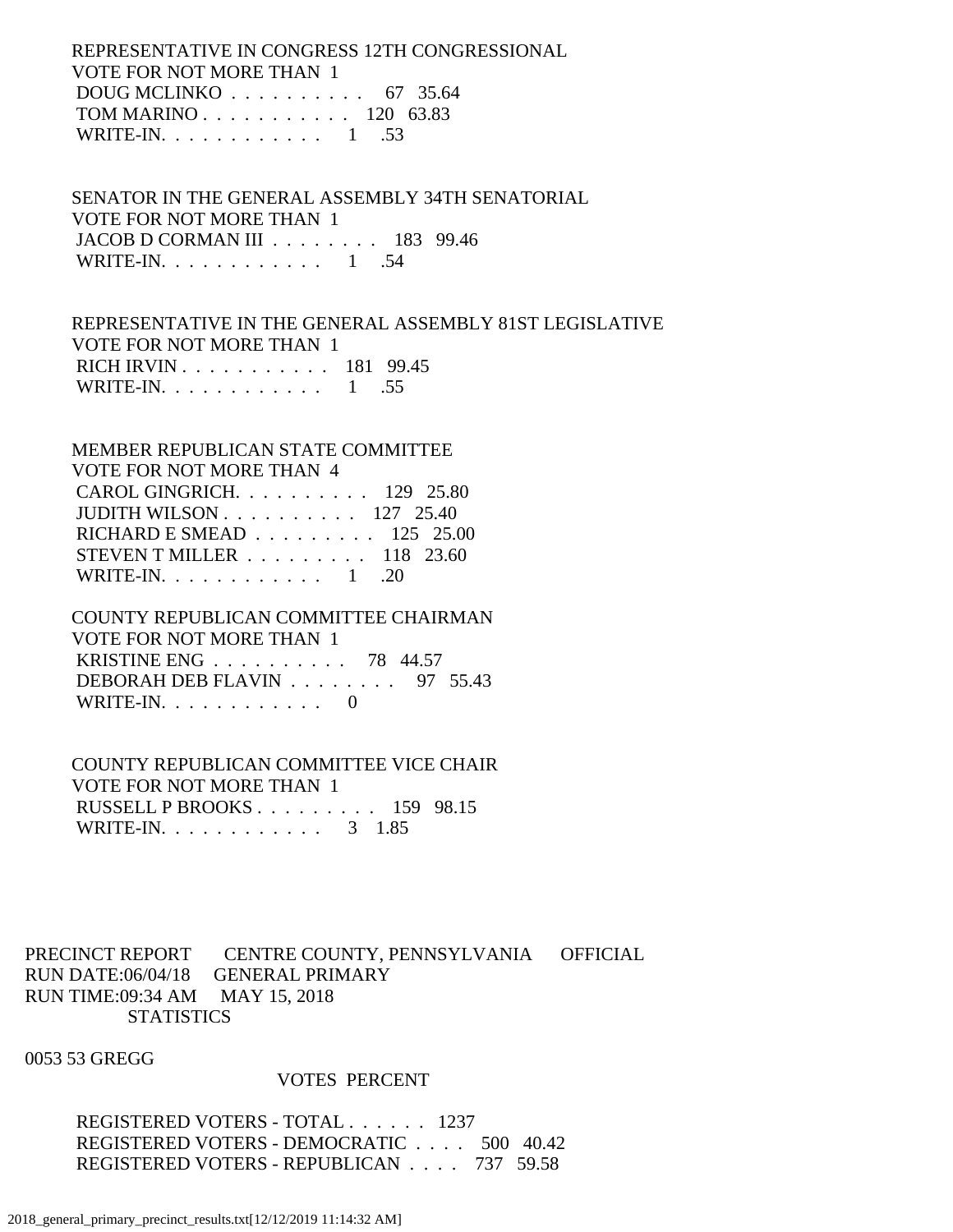| BALLOTS CAST - TOTAL. 333                          |       |
|----------------------------------------------------|-------|
| BALLOTS CAST - DEMOCRATIC 143 42.94                |       |
| BALLOTS CAST - REPUBLICAN 190 57.06                |       |
| VOTER TURNOUT - TOTAL $\ldots \ldots \ldots$ 26.92 |       |
| VOTER TURNOUT - DEMOCRATIC.                        | 28.60 |
| VOTER TURNOUT - REPUBLICAN.                        | 25.78 |
|                                                    |       |

#### \*\*\*\*\*\*\*\*\*\* (DEMOCRATIC) \*\*\*\*\*\*\*\*\*\*

 UNITED STATES SENATOR VOTE FOR NOT MORE THAN 1 BOB CASEY JR . . . . . . . . . . 131 97.76 WRITE-IN. . . . . . . . . . . . . 3 2.24

#### GOVERNOR

| VOTE FOR NOT MORE THAN 1 |  |
|--------------------------|--|
| TOM WOLF. 121 93.80      |  |
| WRITE-IN. 8 6.20         |  |

#### LIEUTENANT GOVERNOR

| VOTE FOR NOT MORE THAN 1                          |  |
|---------------------------------------------------|--|
| KATHI COZZONE $\ldots$ $\ldots$ $\ldots$ 26 18.98 |  |
| JOHN FETTERMAN. $\ldots$ 64 46.72                 |  |
| MIKE STACK 13 9.49                                |  |
| RAY SOSA. 6 4.38                                  |  |
| NINA AHMAD 28 20.44                               |  |
| WRITE-IN. $\ldots$ 0                              |  |

## REPRESENTATIVE IN CONGRESS 12TH CONGRESSIONAL VOTE FOR NOT MORE THAN 1 JUDY HERSCHEL . . . . . . . . . . 36 25.90 MARC FRIEDENBERG . . . . . . . . . 102 73.38 WRITE-IN. . . . . . . . . . . . . 1 .72

 SENATOR IN THE GENERAL ASSEMBLY 34TH SENATORIAL VOTE FOR NOT MORE THAN 1 EZRA NANES . . . . . . . . . . . 128 96.97 WRITE-IN. . . . . . . . . . . . 4 3.03

## REPRESENTATIVE IN THE GENERAL ASSEMBLY 171ST LEGISLATIVE VOTE FOR NOT MORE THAN 1 ERIN MCCRACKEN. . . . . . . . . . 130 94.89 WRITE-IN. . . . . . . . . . . . 7 5.11

 MEMBER DEMOCRATIC STATE COMMITTEE VOTE FOR NOT MORE THAN 3 JOANNE TOSTI-VASEY . . . . . . . . 93 32.18 LAURA SHADLE . . . . . . . . . . 106 36.68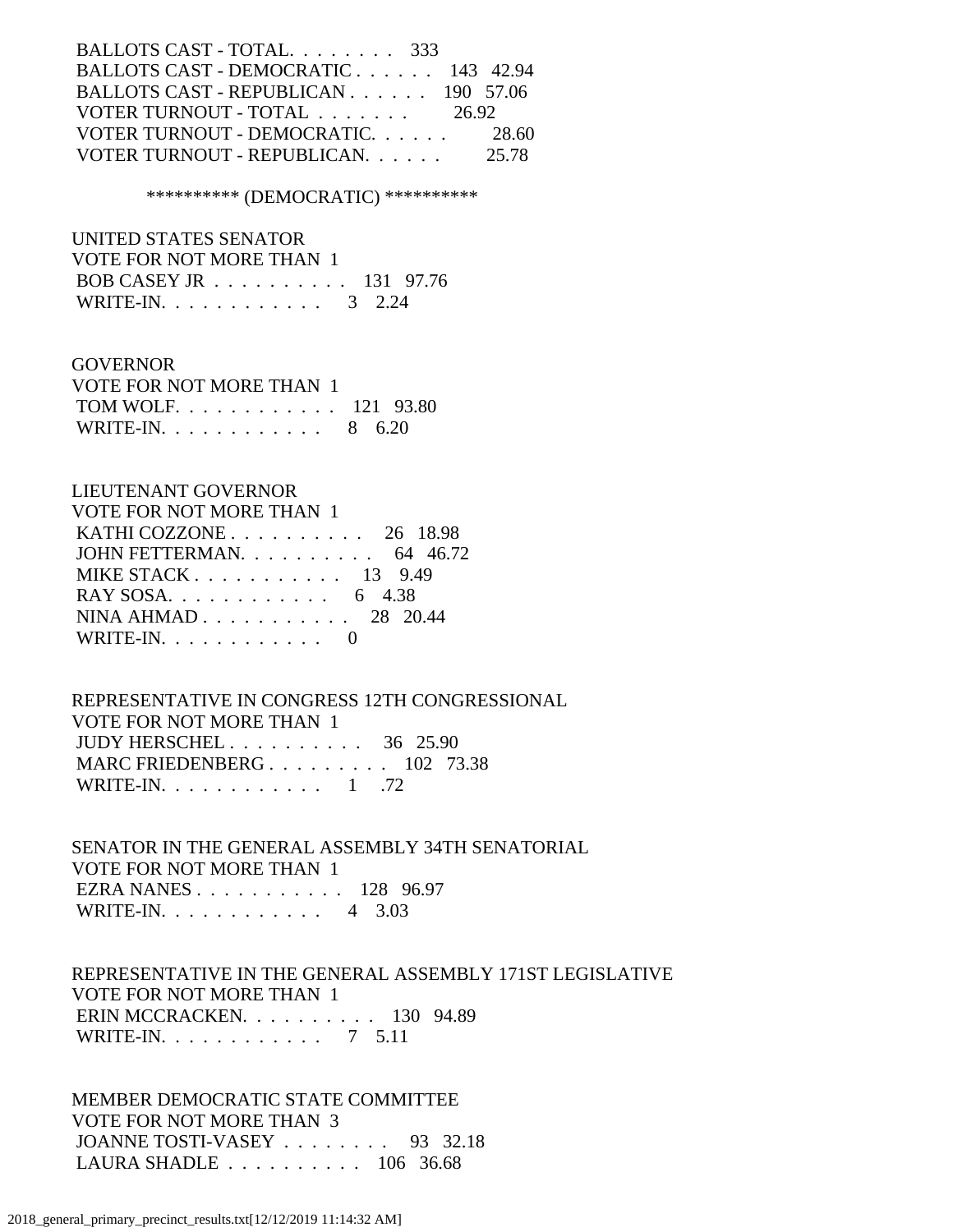DAVID LOMISON . . . . . . . . . . 88 30.45 WRITE-IN. . . . . . . . . . . . 2 .69

 DEMOCRATIC COMMITTEE PERSON 53 GREGG (PREC-0053) VOTE FOR NOT MORE THAN 2 DONALD ALBERTSON . . . . . . . . . 121 96.03 WRITE-IN. . . . . . . . . . . . 5 3.97

\*\*\*\*\*\*\*\*\*\*\* (REPUBLICAN) \*\*\*\*\*\*\*\*\*\*\*

 UNITED STATES SENATOR VOTE FOR NOT MORE THAN 1 JIM CHRISTIANA. . . . . . . . . . 70 39.77 LOU BARLETTA . . . . . . . . . . 104 59.09 WRITE-IN. . . . . . . . . . . . 2 1.14

#### **GOVERNOR**

| VOTE FOR NOT MORE THAN 1                        |  |  |
|-------------------------------------------------|--|--|
| SCOTT R WAGNER. $\ldots$ 99 53.23               |  |  |
| PAUL MANGO 54 29.03                             |  |  |
| LAURA ELLSWORTH $\ldots \ldots \ldots$ 32 17.20 |  |  |
| WRITE-IN. 1 .54                                 |  |  |

### LIEUTENANT GOVERNOR

| <b>VOTE FOR NOT MORE THAN 1</b>                    |
|----------------------------------------------------|
| KATHY CODER. $\ldots$ 32 18.08                     |
| DIANA IREY VAUGHAN $\ldots \ldots \ldots$ 23 12.99 |
| JEFF BARTOS. $\ldots$ 90 50.85                     |
| $PEG LUKSIK 31 17.51$                              |
| WRITE-IN. 1 .56                                    |

 REPRESENTATIVE IN CONGRESS 12TH CONGRESSIONAL VOTE FOR NOT MORE THAN 1

| DOUG MCLINKO $\ldots \ldots \ldots \ldots 57$ 32.02 |  |  |  |  |  |  |
|-----------------------------------------------------|--|--|--|--|--|--|
| TOM MARINO 119 66.85                                |  |  |  |  |  |  |
| WRITE-IN. 2 $1.12$                                  |  |  |  |  |  |  |

 SENATOR IN THE GENERAL ASSEMBLY 34TH SENATORIAL VOTE FOR NOT MORE THAN 1 JACOB D CORMAN III . . . . . . . . 171 99.42 WRITE-IN. . . . . . . . . . . . . 1 .58

 REPRESENTATIVE IN THE GENERAL ASSEMBLY 171ST LEGISLATIVE VOTE FOR NOT MORE THAN 1 KERRY A BENNINGHOFF . . . . . . . . 178 99.44 WRITE-IN.  $\ldots$  . . . . . . . . . 1 .56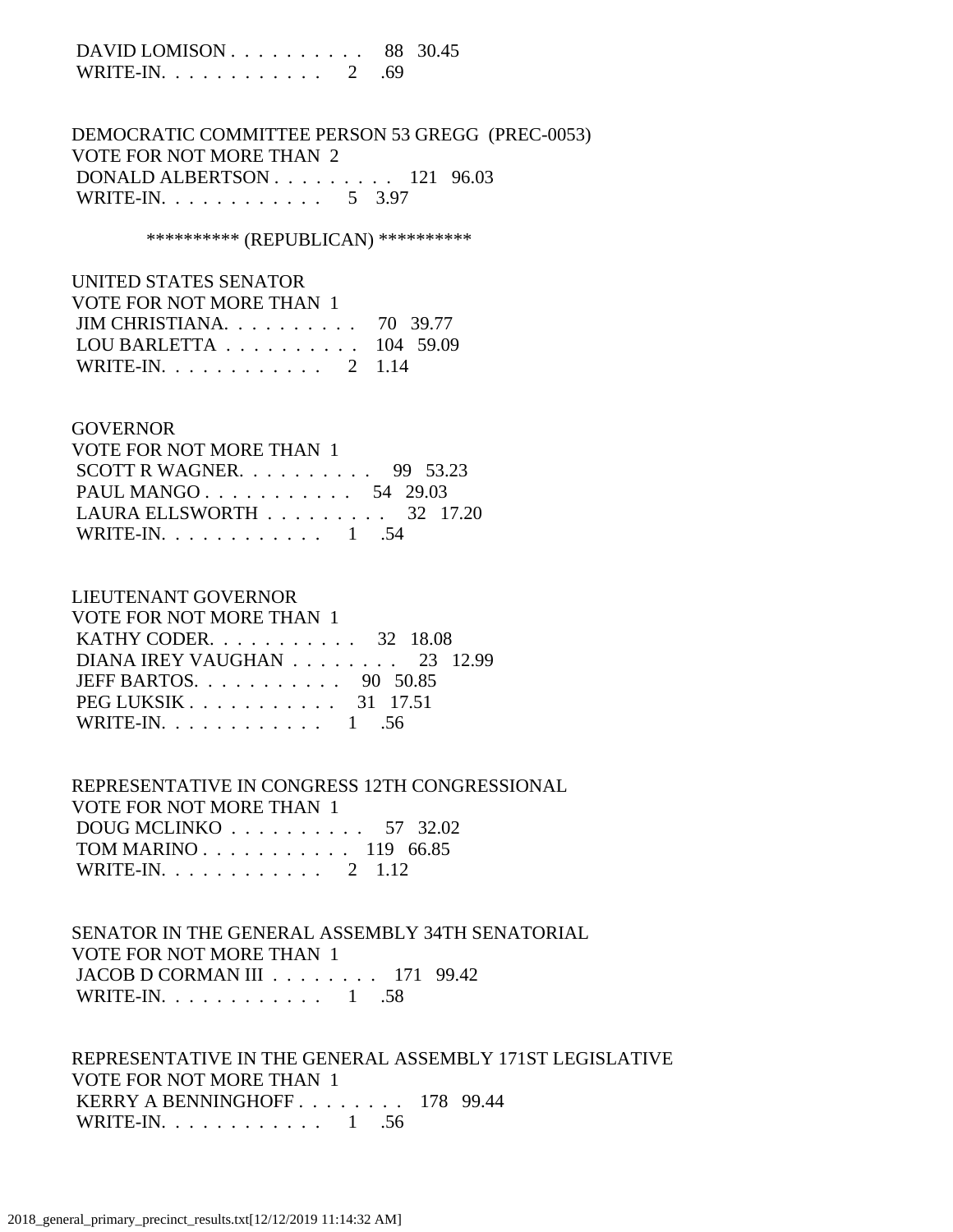MEMBER REPUBLICAN STATE COMMITTEE VOTE FOR NOT MORE THAN 4 CAROL GINGRICH. . . . . . . . . . 151 32.83 JUDITH WILSON . . . . . . . . . . 98 21.30 RICHARD E SMEAD . . . . . . . . . 99 21.52 STEVEN T MILLER . . . . . . . . . 109 23.70 WRITE-IN. . . . . . . . . . . . . 3 .65

 COUNTY REPUBLICAN COMMITTEE CHAIRMAN VOTE FOR NOT MORE THAN 1 KRISTINE ENG . . . . . . . . . . 112 66.67 DEBORAH DEB FLAVIN . . . . . . . . 56 33.33 WRITE-IN. . . . . . . . . . . . 0

 COUNTY REPUBLICAN COMMITTEE VICE CHAIR VOTE FOR NOT MORE THAN 1 RUSSELL P BROOKS . . . . . . . . . 159 98.76 WRITE-IN. . . . . . . . . . . . 2 1.24

PRECINCT REPORT CENTRE COUNTY, PENNSYLVANIA OFFICIAL RUN DATE:06/04/18 GENERAL PRIMARY RUN TIME:09:34 AM MAY 15, 2018 **STATISTICS** 

0054 54 HAINES

#### VOTES PERCENT

| REGISTERED VOTERS - TOTAL 605            |       |
|------------------------------------------|-------|
| REGISTERED VOTERS - DEMOCRATIC 253 41.82 |       |
| REGISTERED VOTERS - REPUBLICAN 352 58.18 |       |
| BALLOTS CAST - TOTAL. 174                |       |
| BALLOTS CAST - DEMOCRATIC 88 50.57       |       |
| BALLOTS CAST - REPUBLICAN 86 49.43       |       |
| VOTER TURNOUT - TOTAL                    | 28.76 |
| VOTER TURNOUT - DEMOCRATIC.              | 34.78 |
| VOTER TURNOUT - REPUBLICAN.              | 24.43 |

\*\*\*\*\*\*\*\*\*\* (DEMOCRATIC) \*\*\*\*\*\*\*\*\*\*

 UNITED STATES SENATOR VOTE FOR NOT MORE THAN 1 BOB CASEY JR . . . . . . . . . . 84 100.00 WRITE-IN.  $\ldots$  . . . . . . . . 0

 GOVERNOR VOTE FOR NOT MORE THAN 1 TOM WOLF. . . . . . . . . . . . 80 100.00 WRITE-IN. . . . . . . . . . . . 0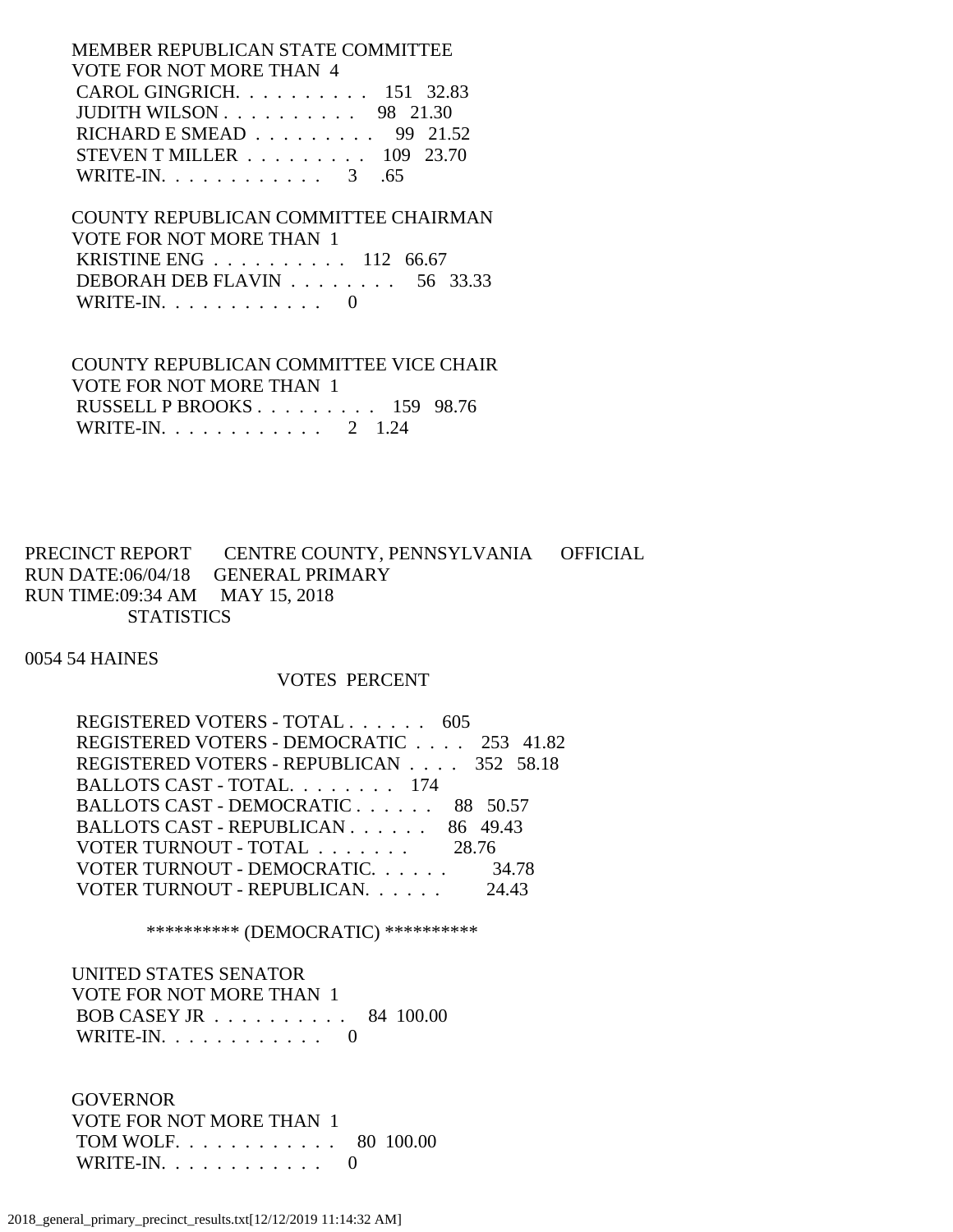LIEUTENANT GOVERNOR VOTE FOR NOT MORE THAN 1 KATHI COZZONE . . . . . . . . . . 15 18.75 JOHN FETTERMAN. . . . . . . . . . 32 40.00 MIKE STACK . . . . . . . . . . . 15 18.75 RAY SOSA. . . . . . . . . . . . . 0 NINA AHMAD . . . . . . . . . . . 18 22.50 WRITE-IN.  $\ldots$  . . . . . . . . 0

 REPRESENTATIVE IN CONGRESS 12TH CONGRESSIONAL VOTE FOR NOT MORE THAN 1 JUDY HERSCHEL . . . . . . . . . . 17 20.48 MARC FRIEDENBERG . . . . . . . . . 66 79.52 WRITE-IN.  $\ldots$  . . . . . . . . . 0

 SENATOR IN THE GENERAL ASSEMBLY 34TH SENATORIAL VOTE FOR NOT MORE THAN 1 EZRA NANES . . . . . . . . . . . 77 100.00 WRITE-IN. . . . . . . . . . . . 0

 REPRESENTATIVE IN THE GENERAL ASSEMBLY 76TH LEGISLATIVE VOTE FOR NOT MORE THAN 1 MIKE HANNA . . . . . . . . . . . 78 100.00 WRITE-IN.  $\ldots$  . . . . . . . . 0

## MEMBER DEMOCRATIC STATE COMMITTEE VOTE FOR NOT MORE THAN 3 JOANNE TOSTI-VASEY . . . . . . . . 65 32.50 LAURA SHADLE . . . . . . . . . . 66 33.00 DAVID LOMISON . . . . . . . . . . . 68 34.00

WRITE-IN. . . . . . . . . . . . 1 .50

 DEMOCRATIC COMMITTEE PERSON 54 HAINES (PREC-0054) VOTE FOR NOT MORE THAN 2 DEBRA C IMMEL . . . . . . . . . . 77 53.10 JEREMY STEVEN BREON . . . . . . . . 68 46.90 WRITE-IN.  $\ldots$  . . . . . . . . 0

\*\*\*\*\*\*\*\*\*\*\* (REPUBLICAN) \*\*\*\*\*\*\*\*\*\*\*

 UNITED STATES SENATOR VOTE FOR NOT MORE THAN 1 JIM CHRISTIANA. . . . . . . . . . 33 41.77 LOU BARLETTA . . . . . . . . . . 46 58.23 WRITE-IN. . . . . . . . . . . . 0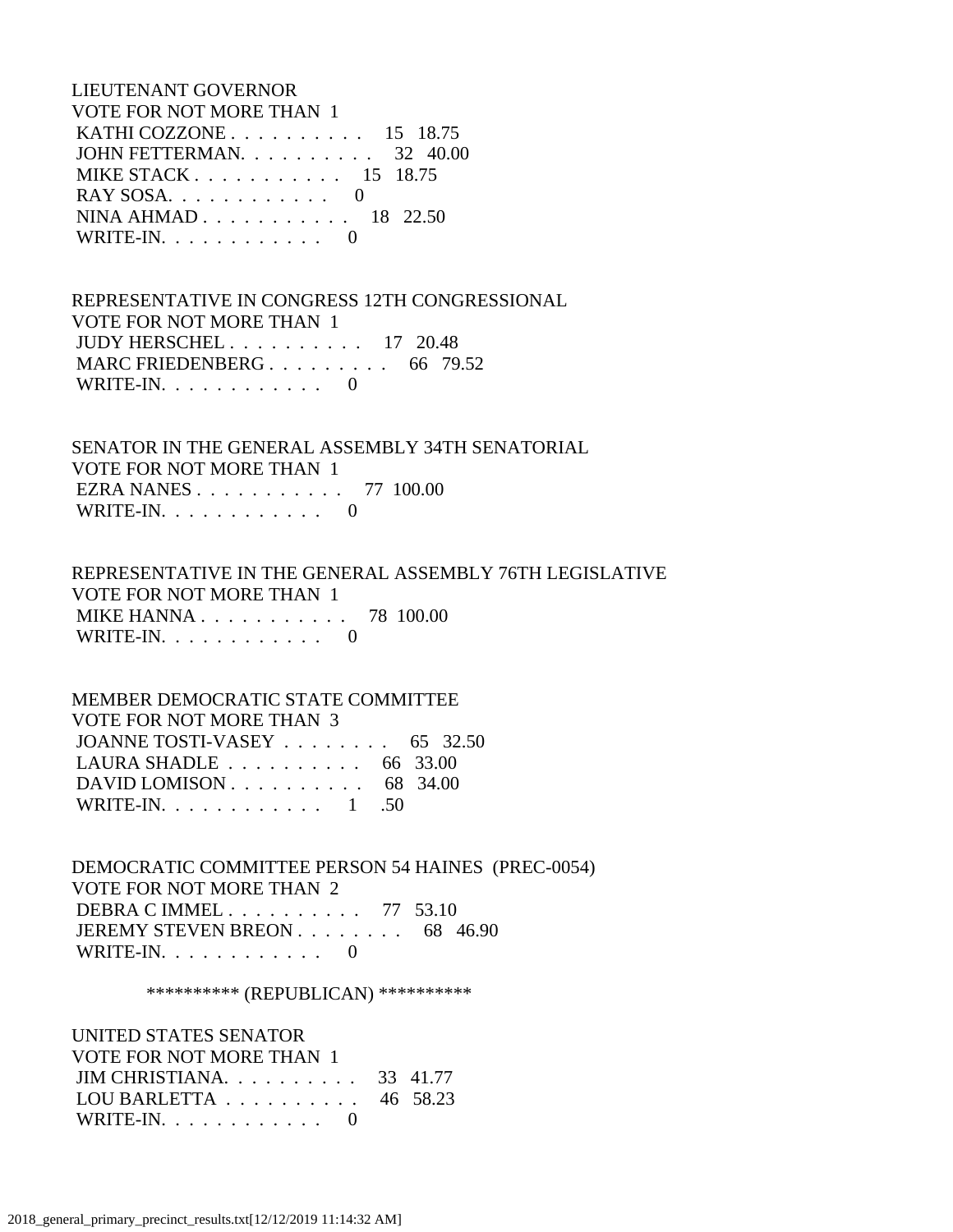**GOVERNOR**  VOTE FOR NOT MORE THAN 1 SCOTT R WAGNER. . . . . . . . . . 54 65.85 PAUL MANGO . . . . . . . . . . . 18 21.95 LAURA ELLSWORTH . . . . . . . . . 10 12.20 WRITE-IN.  $\ldots$  . . . . . . . . 0

# LIEUTENANT GOVERNOR

| VOTE FOR NOT MORE THAN 1                                |  |
|---------------------------------------------------------|--|
| <b>KATHY CODER.</b> 10 12.35                            |  |
| DIANA IREY VAUGHAN $\ldots \ldots \ldots 13$ 16.05      |  |
| JEFF BARTOS. $\ldots$ 38 46.91                          |  |
| PEG LUKSIK $\ldots$ $\ldots$ $\ldots$ $\ldots$ 20 24.69 |  |
| WRITE-IN. $\ldots$ 0                                    |  |

## REPRESENTATIVE IN CONGRESS 12TH CONGRESSIONAL VOTE FOR NOT MORE THAN 1 DOUG MCLINKO . . . . . . . . . . 26 33.77 TOM MARINO . . . . . . . . . . . 51 66.23

WRITE-IN.  $\ldots$  . . . . . . . . 0

## SENATOR IN THE GENERAL ASSEMBLY 34TH SENATORIAL VOTE FOR NOT MORE THAN 1 JACOB D CORMAN III . . . . . . . . 79 100.00 WRITE-IN.  $\ldots$  . . . . . . . . 0

 REPRESENTATIVE IN THE GENERAL ASSEMBLY 76TH LEGISLATIVE VOTE FOR NOT MORE THAN 1 STEPHANIE BOROWICZ . . . . . . . . 67 98.53 WRITE-IN. . . . . . . . . . . . 1 1.47

## MEMBER REPUBLICAN STATE COMMITTEE VOTE FOR NOT MORE THAN 4 CAROL GINGRICH. . . . . . . . . . 69 31.08 JUDITH WILSON . . . . . . . . . . 53 23.87 RICHARD E SMEAD . . . . . . . . . 47 21.17 STEVEN T MILLER . . . . . . . . . 53 23.87 WRITE-IN. . . . . . . . . . . . 0

## COUNTY REPUBLICAN COMMITTEE CHAIRMAN VOTE FOR NOT MORE THAN 1 KRISTINE ENG . . . . . . . . . . 33 42.86 DEBORAH DEB FLAVIN . . . . . . . . 44 57.14 WRITE-IN. . . . . . . . . . . . 0

# COUNTY REPUBLICAN COMMITTEE VICE CHAIR VOTE FOR NOT MORE THAN 1 RUSSELL P BROOKS . . . . . . . . . 74 100.00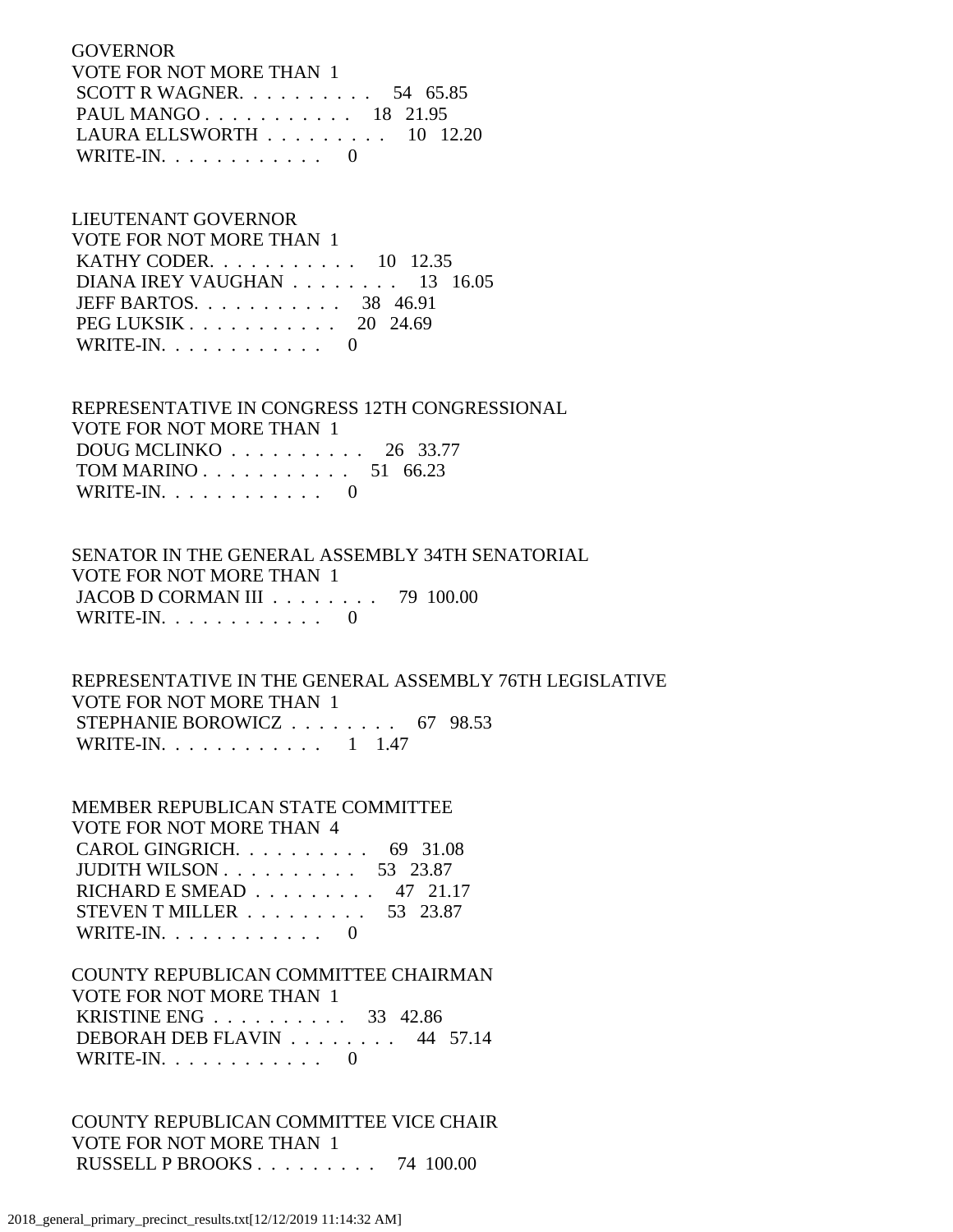# PRECINCT REPORT CENTRE COUNTY, PENNSYLVANIA OFFICIAL RUN DATE:06/04/18 GENERAL PRIMARY RUN TIME:09:34 AM MAY 15, 2018 **STATISTICS**

#### 0055 55 HALFMOON PROPER

### VOTES PERCENT

 REGISTERED VOTERS - TOTAL . . . . . . 698 REGISTERED VOTERS - DEMOCRATIC . . . . 267 38.25 REGISTERED VOTERS - REPUBLICAN . . . . 431 61.75 BALLOTS CAST - TOTAL. . . . . . . . 173 BALLOTS CAST - DEMOCRATIC . . . . . . 75 43.35 BALLOTS CAST - REPUBLICAN . . . . . . 98 56.65 VOTER TURNOUT - TOTAL . . . . . . . 24.79 VOTER TURNOUT - DEMOCRATIC. . . . . . 28.09 VOTER TURNOUT - REPUBLICAN. . . . . . 22.74

\*\*\*\*\*\*\*\*\*\* (DEMOCRATIC) \*\*\*\*\*\*\*\*\*\*

# UNITED STATES SENATOR VOTE FOR NOT MORE THAN 1 BOB CASEY JR . . . . . . . . . . 69 98.57 WRITE-IN. . . . . . . . . . . . 1 1.43

#### GOVERNOR

| VOTE FOR NOT MORE THAN 1 |  |
|--------------------------|--|
| TOM WOLF 68 95.77        |  |
| WRITE-IN. 3 4.23         |  |

## LIEUTENANT GOVERNOR

#### VOTE FOR NOT MORE THAN 1

| KATHI COZZONE $\ldots$ 19 27.14   |  |
|-----------------------------------|--|
| JOHN FETTERMAN. $\ldots$ 32 45.71 |  |
| MIKE STACK $3 \quad 4.29$         |  |
| RAY SOSA. 2 2.86                  |  |
| NINA AHMAD 13 18.57               |  |
| WRITE-IN. 1 1.43                  |  |
|                                   |  |

# REPRESENTATIVE IN CONGRESS 12TH CONGRESSIONAL VOTE FOR NOT MORE THAN 1

| JUDY HERSCHEL $4 \quad 8.16$ |  |  |
|------------------------------|--|--|
| MARC FRIEDENBERG 43 87.76    |  |  |
| WRITE-IN. $\ldots$ 2 4.08    |  |  |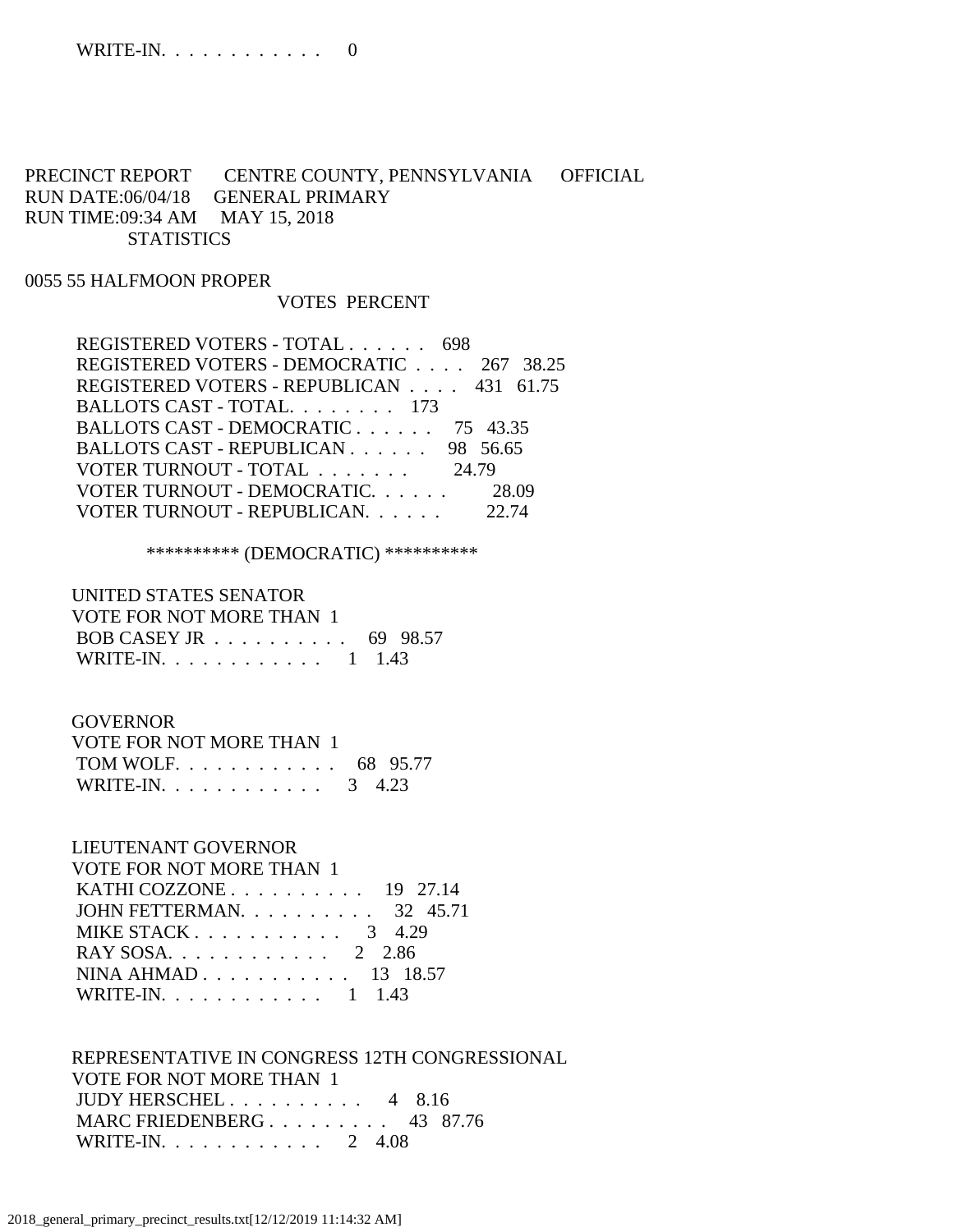REPRESENTATIVE IN CONGRESS 15TH CONGRESSIONAL VOTE FOR NOT MORE THAN 1 SUSAN BOSER. . . . . . . . . . . 6 28.57 WADE JODUN . . . . . . . . . . . 15 71.43 WRITE-IN. . . . . . . . . . . . 0

 SENATOR IN THE GENERAL ASSEMBLY 34TH SENATORIAL VOTE FOR NOT MORE THAN 1 EZRA NANES . . . . . . . . . . . 65 100.00 WRITE-IN. . . . . . . . . . . . 0

 REPRESENTATIVE IN THE GENERAL ASSEMBLY 81ST LEGISLATIVE VOTE FOR NOT MORE THAN 1 RICK ROGERS. . . . . . . . . . . 65 98.48 WRITE-IN. . . . . . . . . . . . 1 1.52

 MEMBER DEMOCRATIC STATE COMMITTEE VOTE FOR NOT MORE THAN 3 JOANNE TOSTI-VASEY . . . . . . . . 48 32.65 LAURA SHADLE . . . . . . . . . . 59 40.14 DAVID LOMISON . . . . . . . . . . 40 27.21 WRITE-IN.  $\ldots$  . . . . . . . . . 0

 DEMOCRATIC COMMITTEE PERSON 55 HALFMOON PROPER (PREC-00 VOTE FOR NOT MORE THAN 2 WRITE-IN. . . . . . . . . . . . 2 100.00

\*\*\*\*\*\*\*\*\*\*\* (REPUBLICAN) \*\*\*\*\*\*\*\*\*\*\*

| UNITED STATES SENATOR                               |  |
|-----------------------------------------------------|--|
| VOTE FOR NOT MORE THAN 1                            |  |
| JIM CHRISTIANA $37 \quad 40.22$                     |  |
| LOU BARLETTA $\ldots \ldots \ldots \ldots 53$ 57.61 |  |
| WRITE-IN. 2 2.17                                    |  |

#### **GOVERNOR**

| VOTE FOR NOT MORE THAN 1                        |  |  |
|-------------------------------------------------|--|--|
| SCOTT R WAGNER. $\ldots$ 50 51.55               |  |  |
| PAUL MANGO 25 25.77                             |  |  |
| LAURA ELLSWORTH $\ldots \ldots \ldots 21$ 21.65 |  |  |
| WRITE-IN. 1 1.03                                |  |  |

 LIEUTENANT GOVERNOR VOTE FOR NOT MORE THAN 1 KATHY CODER. . . . . . . . . . . 17 18.48 DIANA IREY VAUGHAN . . . . . . . . 14 15.22 JEFF BARTOS. . . . . . . . . . . 49 53.26 PEG LUKSIK . . . . . . . . . . . 12 13.04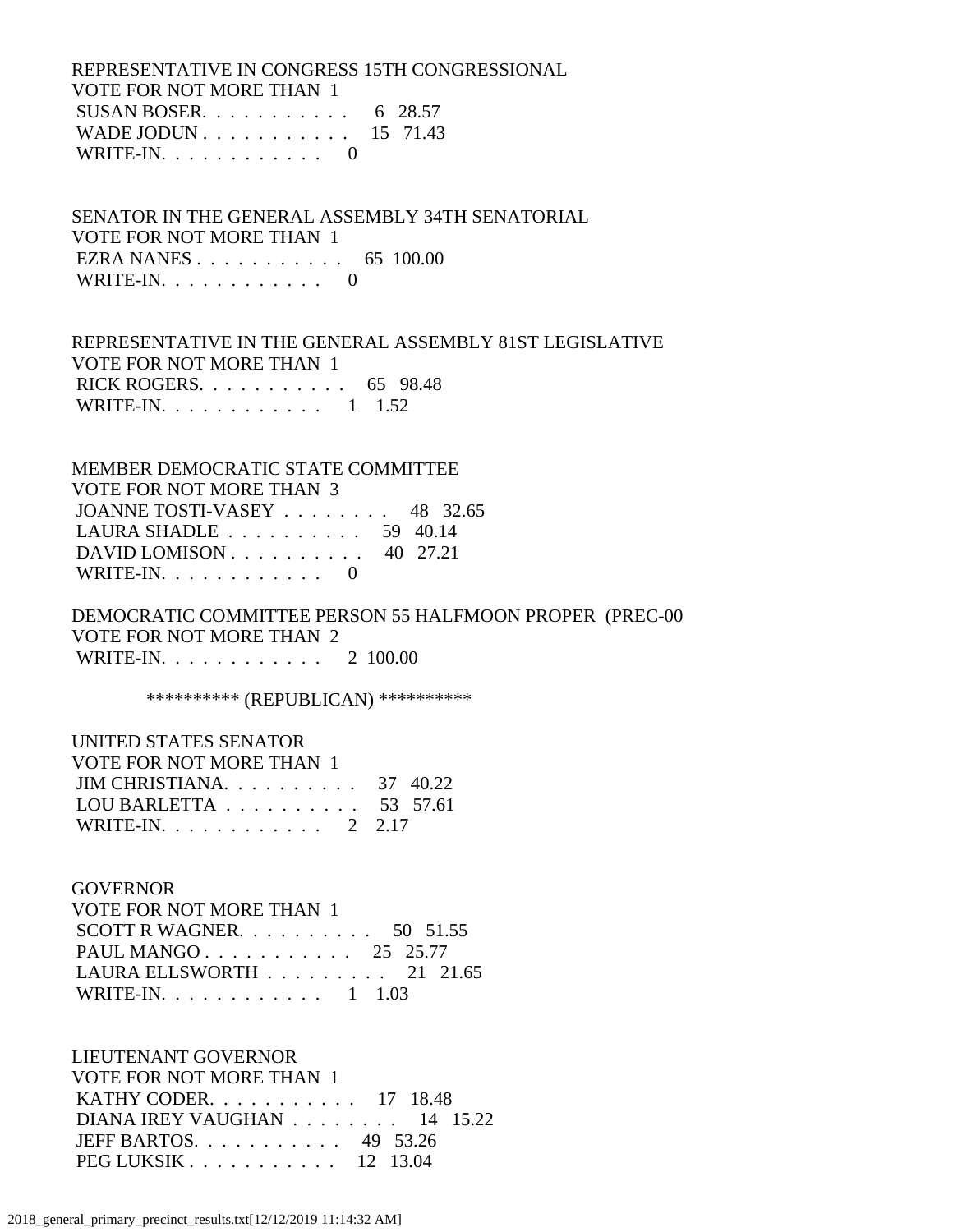REPRESENTATIVE IN CONGRESS 12TH CONGRESSIONAL VOTE FOR NOT MORE THAN 1 DOUG MCLINKO . . . . . . . . . . 25 44.64 TOM MARINO . . . . . . . . . . . 31 55.36 WRITE-IN. . . . . . . . . . . . 0

 REPRESENTATIVE IN CONGRESS 15TH CONGRESSIONAL VOTE FOR NOT MORE THAN 1 GLENN GT THOMPSON. . . . . . . . . 33 97.06 WRITE-IN. . . . . . . . . . . . 1 2.94

 SENATOR IN THE GENERAL ASSEMBLY 34TH SENATORIAL VOTE FOR NOT MORE THAN 1 JACOB D CORMAN III . . . . . . . . 90 97.83 WRITE-IN. . . . . . . . . . . . 2 2.17

 REPRESENTATIVE IN THE GENERAL ASSEMBLY 81ST LEGISLATIVE VOTE FOR NOT MORE THAN 1 RICH IRVIN . . . . . . . . . . . 90 100.00 WRITE-IN.  $\ldots$  . . . . . . . . . 0

 MEMBER REPUBLICAN STATE COMMITTEE VOTE FOR NOT MORE THAN 4 CAROL GINGRICH. . . . . . . . . . 65 23.47 JUDITH WILSON . . . . . . . . . . 67 24.19 RICHARD E SMEAD . . . . . . . . . 75 27.08 STEVEN T MILLER . . . . . . . . . 70 25.27 WRITE-IN. . . . . . . . . . . . 0

 COUNTY REPUBLICAN COMMITTEE CHAIRMAN VOTE FOR NOT MORE THAN 1 KRISTINE ENG . . . . . . . . . . 57 67.06 DEBORAH DEB FLAVIN . . . . . . . . 28 32.94 WRITE-IN. . . . . . . . . . . . 0

 COUNTY REPUBLICAN COMMITTEE VICE CHAIR VOTE FOR NOT MORE THAN 1 RUSSELL P BROOKS . . . . . . . . . 80 100.00 WRITE-IN. . . . . . . . . . . . 0

PRECINCT REPORT CENTRE COUNTY, PENNSYLVANIA OFFICIAL RUN DATE:06/04/18 GENERAL PRIMARY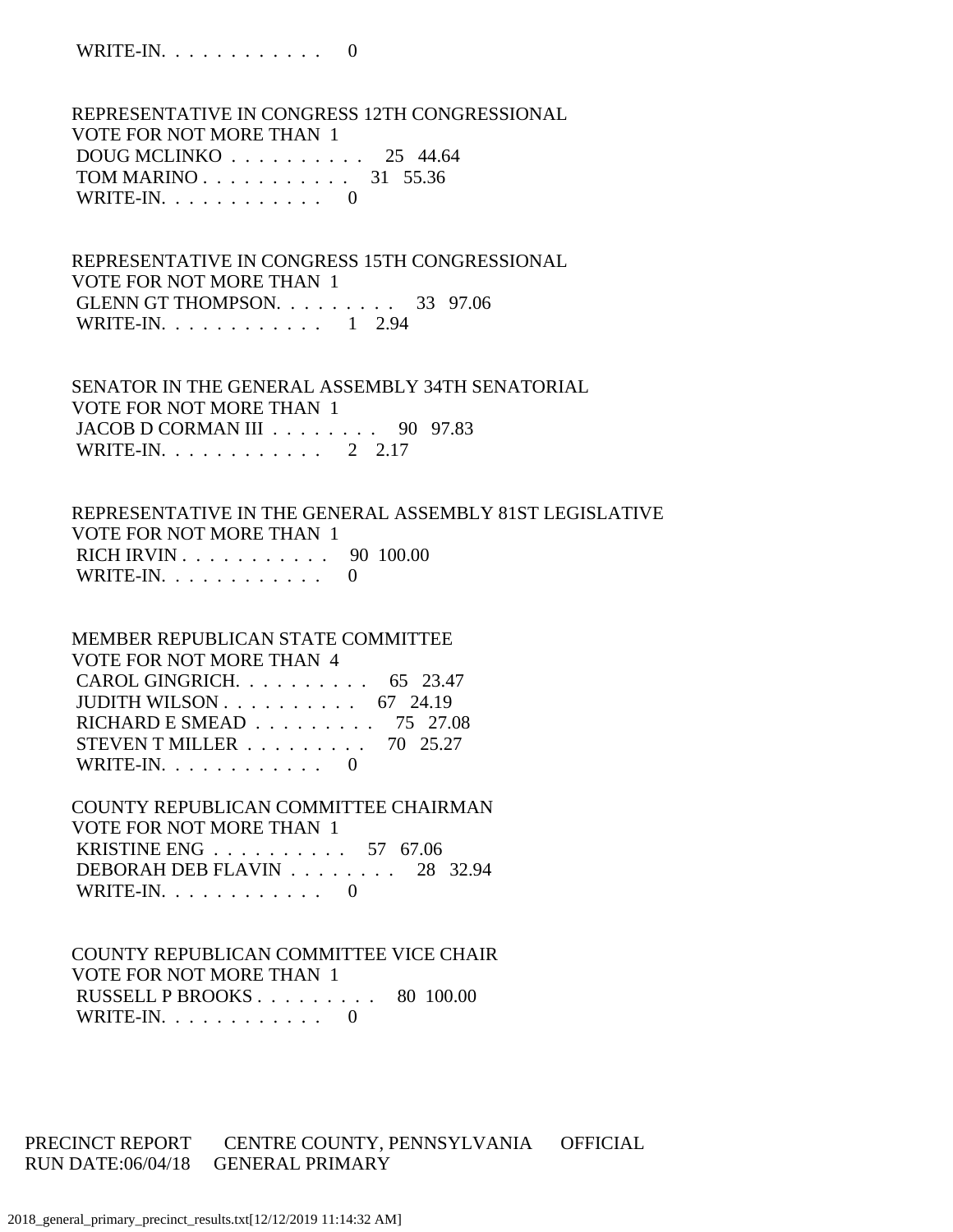### RUN TIME:09:34 AM MAY 15, 2018 **STATISTICS**

### 0056 56 HARRIS EAST

### VOTES PERCENT

| REGISTERED VOTERS - TOTAL 2094            |       |
|-------------------------------------------|-------|
| REGISTERED VOTERS - DEMOCRATIC 963 45.99  |       |
| REGISTERED VOTERS - REPUBLICAN 1131 54.01 |       |
| BALLOTS CAST - TOTAL. 572                 |       |
| BALLOTS CAST - DEMOCRATIC 298 52.10       |       |
| BALLOTS CAST - REPUBLICAN 274 47.90       |       |
| VOTER TURNOUT - TOTAL 27.32               |       |
| VOTER TURNOUT - DEMOCRATIC.               | 30.94 |
| VOTER TURNOUT - REPUBLICAN.<br>24.23      |       |

\*\*\*\*\*\*\*\*\*\* (DEMOCRATIC) \*\*\*\*\*\*\*\*\*\*

| UNITED STATES SENATOR    |  |
|--------------------------|--|
| VOTE FOR NOT MORE THAN 1 |  |
| BOB CASEY JR 289 99.66   |  |
| WRITE-IN. $\ldots$ 1 34  |  |

#### GOVERNOR

| VOTE FOR NOT MORE THAN 1 |  |
|--------------------------|--|
| TOM WOLF. 285 100.00     |  |
| WRITE-IN. $\ldots$ 0     |  |

### LIEUTENANT GOVERNOR

| VOTE FOR NOT MORE THAN 1   |  |
|----------------------------|--|
| KATHI COZZONE 56 19.65     |  |
| JOHN FETTERMAN. 86 30.18   |  |
| MIKE STACK $18 \quad 6.32$ |  |
| RAY SOSA. 5 1.75           |  |
| NINA AHMAD $120$ 42.11     |  |
| WRITE-IN. $\ldots$ 0       |  |

 REPRESENTATIVE IN CONGRESS 12TH CONGRESSIONAL VOTE FOR NOT MORE THAN 1 JUDY HERSCHEL . . . . . . . . . . 51 17.35 MARC FRIEDENBERG . . . . . . . . . 243 82.65 WRITE-IN.  $\ldots$  . . . . . . . . . 0

 SENATOR IN THE GENERAL ASSEMBLY 34TH SENATORIAL VOTE FOR NOT MORE THAN 1 EZRA NANES . . . . . . . . . . . 279 99.64 WRITE-IN. . . . . . . . . . . . 1 .36

### REPRESENTATIVE IN THE GENERAL ASSEMBLY 171ST LEGISLATIVE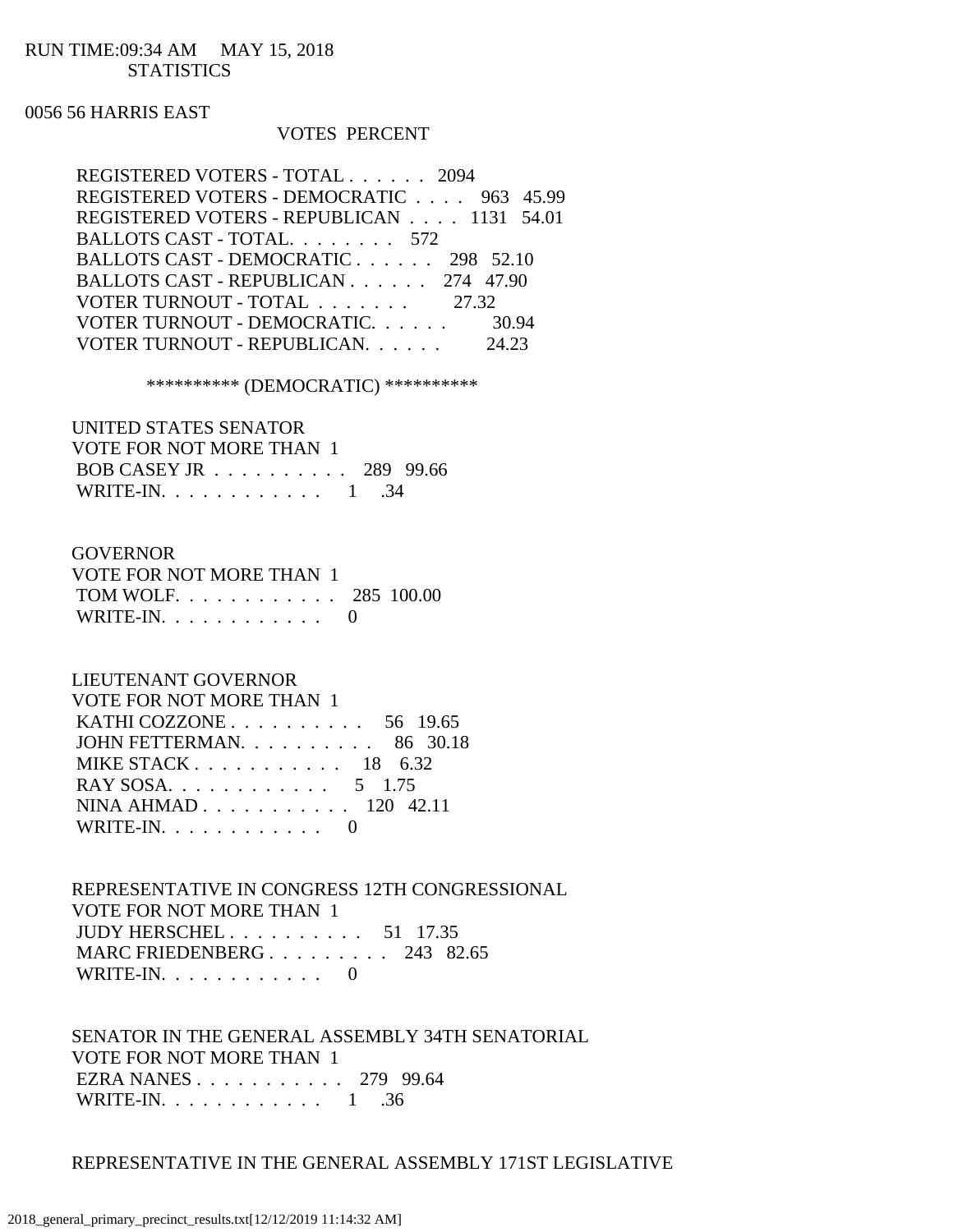# VOTE FOR NOT MORE THAN 1 ERIN MCCRACKEN. . . . . . . . . . 276 99.64

WRITE-IN. . . . . . . . . . . . . 1 .36

# MEMBER DEMOCRATIC STATE COMMITTEE

| VOTE FOR NOT MORE THAN 3                             |  |  |
|------------------------------------------------------|--|--|
| JOANNE TOSTI-VASEY 221 33.64                         |  |  |
| LAURA SHADLE $\ldots \ldots \ldots \ldots$ 231 35.16 |  |  |
| DAVID LOMISON $\ldots$ 201 30.59                     |  |  |
| WRITE-IN. $\ldots$ 4 .61                             |  |  |

# DEMOCRATIC COMMITTEE PERSON 56 HARRIS EAST (PREC-0056) VOTE FOR NOT MORE THAN 2 DIANNE GREGG . . . . . . . . . . 225 50.00 SUSAN HAMMERSTEDT. . . . . . . . . 216 48.00 WRITE-IN. . . . . . . . . . . . 9 2.00

\*\*\*\*\*\*\*\*\*\*\* (REPUBLICAN) \*\*\*\*\*\*\*\*\*\*\*

| UNITED STATES SENATOR                                |  |
|------------------------------------------------------|--|
| VOTE FOR NOT MORE THAN 1                             |  |
| JIM CHRISTIANA. $\ldots$ 77 29.96                    |  |
| LOU BARLETTA $\ldots \ldots \ldots \ldots 175$ 68.09 |  |
| WRITE-IN. 5 1.95                                     |  |

# GOVERNOR

| VOTE FOR NOT MORE THAN 1                               |  |  |
|--------------------------------------------------------|--|--|
| SCOTT R WAGNER. $\ldots$ 126 47.19                     |  |  |
| PAUL MANGO 83 31.09                                    |  |  |
| LAURA ELLSWORTH $\ldots \ldots \ldots \ldots$ 55 20.60 |  |  |
| WRITE-IN. 3 1.12                                       |  |  |

# LIEUTENANT GOVERNOR

| VOTE FOR NOT MORE THAN 1                           |  |
|----------------------------------------------------|--|
| KATHY CODER. 44 17.74                              |  |
| DIANA IREY VAUGHAN $\ldots \ldots \ldots$ 35 14.11 |  |
| JEFF BARTOS. 120 48.39                             |  |
| PEG LUKSIK 44 17.74                                |  |
| WRITE-IN. 5 2.02                                   |  |

# REPRESENTATIVE IN CONGRESS 12TH CONGRESSIONAL VOTE FOR NOT MORE THAN 1 DOUG MCLINKO . . . . . . . . . . 101 39.61 TOM MARINO . . . . . . . . . . . 149 58.43

WRITE-IN. . . . . . . . . . . . 5 1.96

# SENATOR IN THE GENERAL ASSEMBLY 34TH SENATORIAL VOTE FOR NOT MORE THAN 1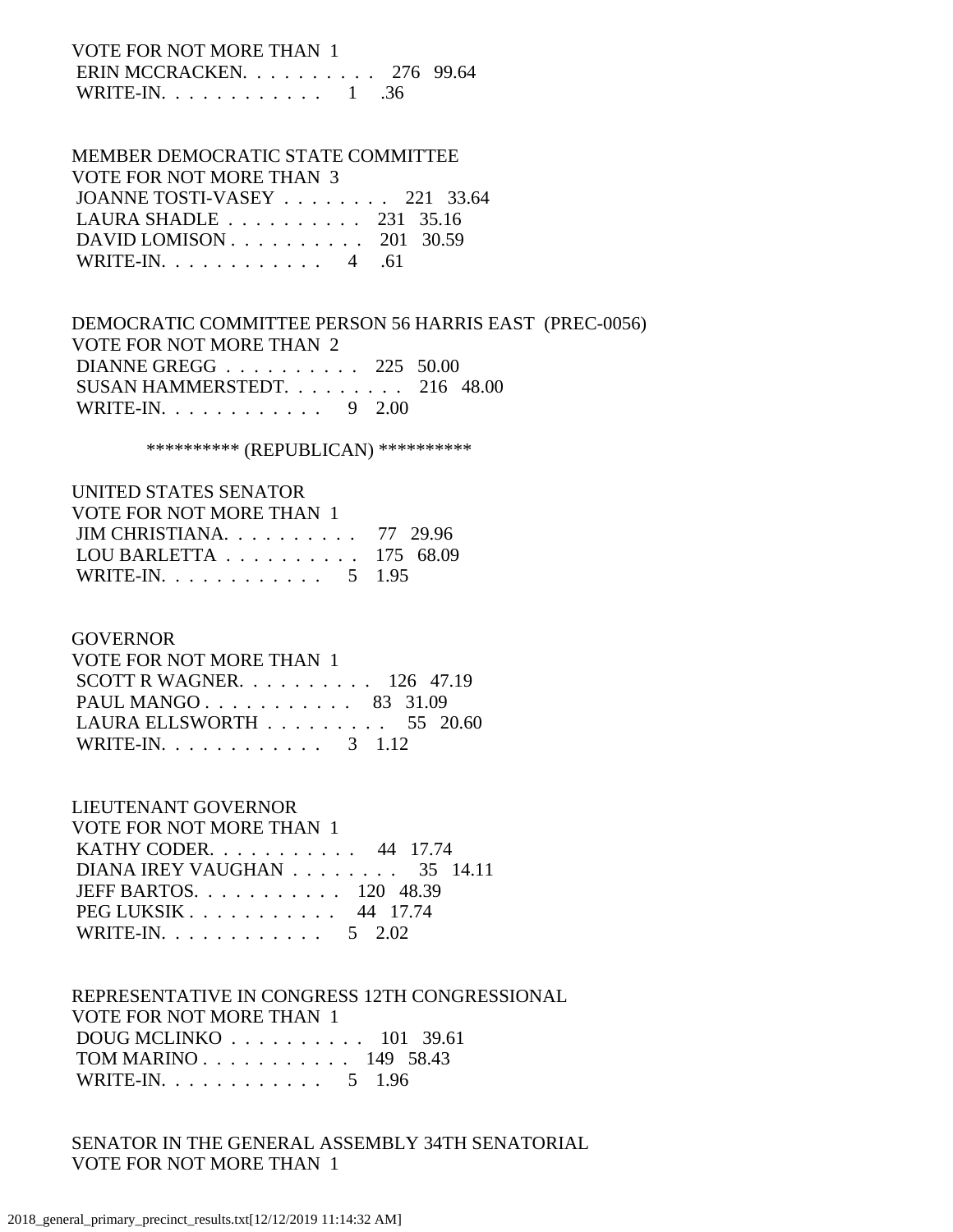JACOB D CORMAN III . . . . . . . . 250 98.43 WRITE-IN. . . . . . . . . . . . 4 1.57

 REPRESENTATIVE IN THE GENERAL ASSEMBLY 171ST LEGISLATIVE VOTE FOR NOT MORE THAN 1 KERRY A BENNINGHOFF . . . . . . . . 252 98.82 WRITE-IN. . . . . . . . . . . . . 3 1.18

 MEMBER REPUBLICAN STATE COMMITTEE VOTE FOR NOT MORE THAN 4 CAROL GINGRICH. . . . . . . . . . 188 24.64 JUDITH WILSON . . . . . . . . . . 223 29.23 RICHARD E SMEAD . . . . . . . . . 176 23.07 STEVEN T MILLER . . . . . . . . . 172 22.54 WRITE-IN. . . . . . . . . . . . 4 .52

 COUNTY REPUBLICAN COMMITTEE CHAIRMAN VOTE FOR NOT MORE THAN 1 KRISTINE ENG . . . . . . . . . . 148 58.50 DEBORAH DEB FLAVIN . . . . . . . . 103 40.71 WRITE-IN. . . . . . . . . . . . 2 .79

 COUNTY REPUBLICAN COMMITTEE VICE CHAIR VOTE FOR NOT MORE THAN 1 RUSSELL P BROOKS . . . . . . . . . 227 100.00 WRITE-IN. . . . . . . . . . . . 0

PRECINCT REPORT CENTRE COUNTY, PENNSYLVANIA OFFICIAL RUN DATE:06/04/18 GENERAL PRIMARY RUN TIME:09:34 AM MAY 15, 2018 **STATISTICS** 

0057 57 HARRIS WEST

### VOTES PERCENT

 REGISTERED VOTERS - TOTAL . . . . . . 1749 REGISTERED VOTERS - DEMOCRATIC . . . . 870 49.74 REGISTERED VOTERS - REPUBLICAN . . . . 879 50.26 BALLOTS CAST - TOTAL. . . . . . . . 534 BALLOTS CAST - DEMOCRATIC . . . . . . 303 56.74 BALLOTS CAST - REPUBLICAN . . . . . . 231 43.26 VOTER TURNOUT - TOTAL . . . . . . . . 30.53 VOTER TURNOUT - DEMOCRATIC. . . . . . 34.83 VOTER TURNOUT - REPUBLICAN. . . . . . 26.28

\*\*\*\*\*\*\*\*\*\* (DEMOCRATIC) \*\*\*\*\*\*\*\*\*\*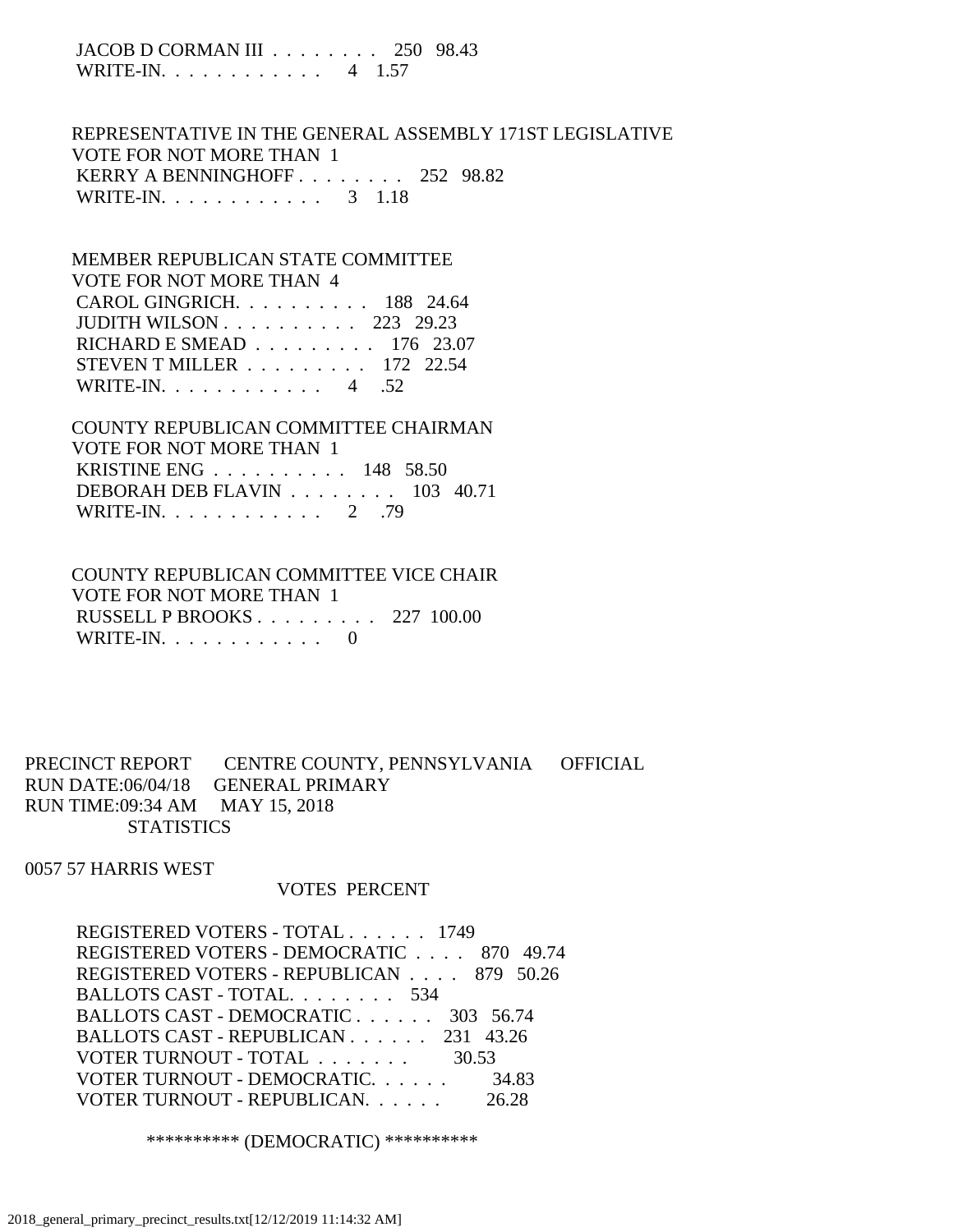UNITED STATES SENATOR VOTE FOR NOT MORE THAN 1 BOB CASEY JR . . . . . . . . . . 287 99.65 WRITE-IN. . . . . . . . . . . . 1 .35

### GOVERNOR

| VOTE FOR NOT MORE THAN 1 |  |
|--------------------------|--|
| TOM WOLF 290 100.00      |  |
| WRITE-IN. $\ldots$ 0     |  |

# LIEUTENANT GOVERNOR

| VOTE FOR NOT MORE THAN 1                             |
|------------------------------------------------------|
| KATHI COZZONE $\ldots \ldots \ldots \ldots$ 37 13.60 |
| JOHN FETTERMAN. $\ldots$ 92 33.82                    |
| MIKE STACK $22\quad 8.09$                            |
| RAY SOSA. $\ldots$ 2 .74                             |
| NINA AHMAD 119 43.75                                 |
| WRITE-IN. $\ldots$ 0                                 |
|                                                      |

# REPRESENTATIVE IN CONGRESS 12TH CONGRESSIONAL VOTE FOR NOT MORE THAN 1 JUDY HERSCHEL . . . . . . . . . . 46 15.44 MARC FRIEDENBERG . . . . . . . . . 252 84.56 WRITE-IN. . . . . . . . . . . . 0

 SENATOR IN THE GENERAL ASSEMBLY 34TH SENATORIAL VOTE FOR NOT MORE THAN 1 EZRA NANES . . . . . . . . . . . 275 100.00 WRITE-IN.  $\ldots$  . . . . . . . . . 0

 REPRESENTATIVE IN THE GENERAL ASSEMBLY 171ST LEGISLATIVE VOTE FOR NOT MORE THAN 1 ERIN MCCRACKEN. . . . . . . . . . 285 99.65 WRITE-IN. . . . . . . . . . . . 1 .35

# MEMBER DEMOCRATIC STATE COMMITTEE VOTE FOR NOT MORE THAN 3 JOANNE TOSTI-VASEY . . . . . . . . 218 33.80 LAURA SHADLE . . . . . . . . . . 231 35.81 DAVID LOMISON . . . . . . . . . . 191 29.61 WRITE-IN. . . . . . . . . . . . . 5 .78

 DEMOCRATIC COMMITTEE PERSON 57 HARRIS WEST (PREC-0057) VOTE FOR NOT MORE THAN 2 JENNIFER WAGNER . . . . . . . . . 208 46.02 ERIN WISE FISHER . . . . . . . . . 197 43.58 WRITE-IN. . . . . . . . . . . . 47 10.40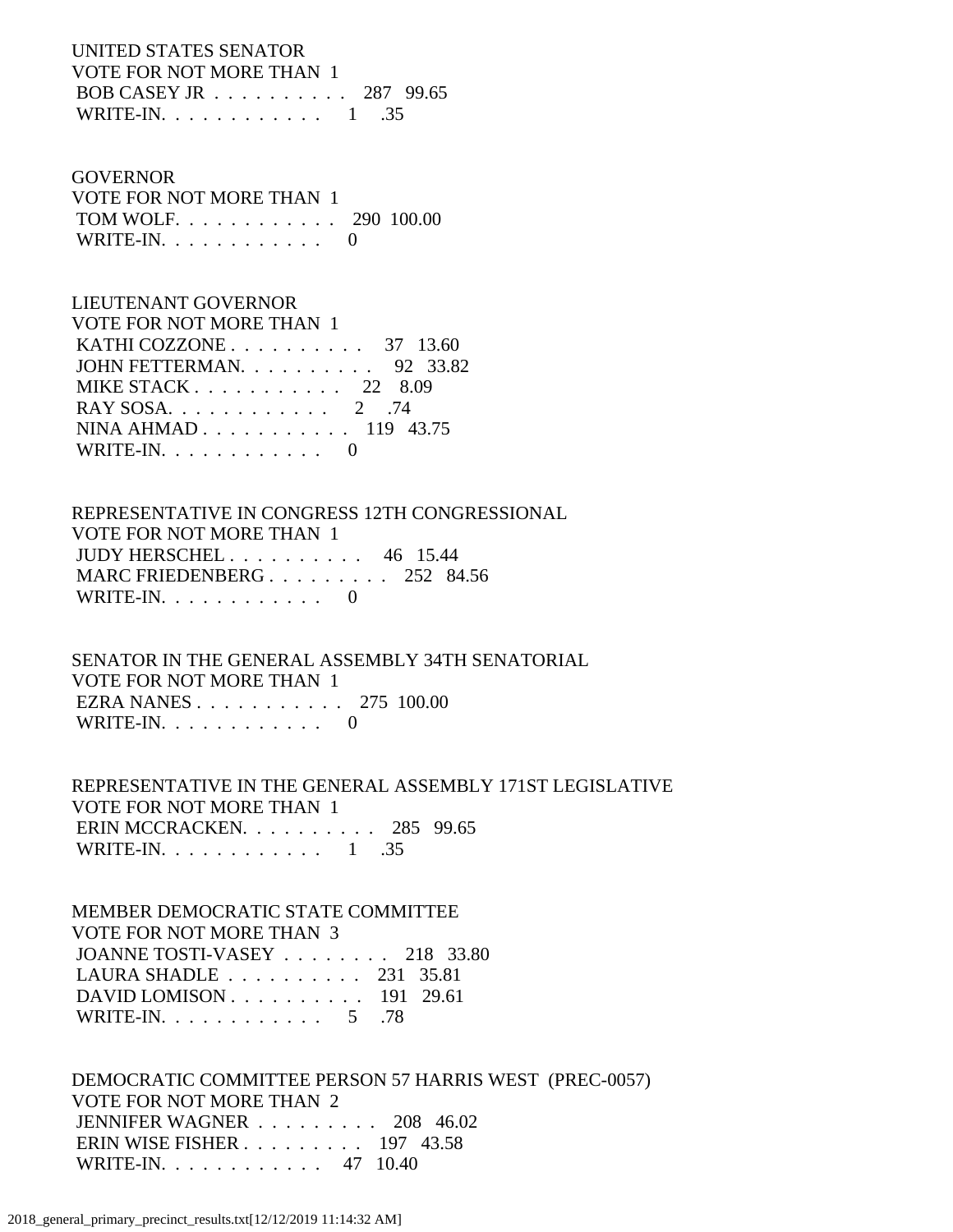| UNITED STATES SENATOR                         |  |
|-----------------------------------------------|--|
| VOTE FOR NOT MORE THAN 1                      |  |
| JIM CHRISTIANA. $\ldots$ 74 36.10             |  |
| LOU BARLETTA $\ldots \ldots \ldots 131$ 63.90 |  |
| WRITE-IN. $\ldots$ 0                          |  |

### GOVERNOR

| VOTE FOR NOT MORE THAN 1           |  |  |
|------------------------------------|--|--|
| SCOTT R WAGNER. $\ldots$ 111 49.78 |  |  |
| PAUL MANGO 67 30.04                |  |  |
| LAURA ELLSWORTH $\ldots$ 43 19.28  |  |  |
| WRITE-IN. $\ldots$ 2 .90           |  |  |

### LIEUTENANT GOVERNOR

| VOTE FOR NOT MORE THAN 1         |  |
|----------------------------------|--|
| KATHY CODER. $\ldots$ 38 18.72   |  |
| DIANA IREY VAUGHAN 24 11.82      |  |
| JEFF BARTOS. $\ldots$ , 96 47.29 |  |
| PEG LUKSIK $\ldots$ 45 22.17     |  |
| WRITE-IN. $\ldots$ 0             |  |

# REPRESENTATIVE IN CONGRESS 12TH CONGRESSIONAL VOTE FOR NOT MORE THAN 1 DOUG MCLINKO . . . . . . . . . . 77 36.84 TOM MARINO . . . . . . . . . . . 130 62.20 WRITE-IN. . . . . . . . . . . . 2 .96

# SENATOR IN THE GENERAL ASSEMBLY 34TH SENATORIAL VOTE FOR NOT MORE THAN 1 JACOB D CORMAN III . . . . . . . . 198 99.50 WRITE-IN. . . . . . . . . . . . 1 .50

# REPRESENTATIVE IN THE GENERAL ASSEMBLY 171ST LEGISLATIVE VOTE FOR NOT MORE THAN 1 KERRY A BENNINGHOFF . . . . . . . . 207 99.52 WRITE-IN. . . . . . . . . . . . . 1 .48

#### MEMBER REPUBLICAN STATE COMMITTEE VOTE FOR NOT MORE THAN 4

| YULETUN INJI MUJINE HIAD T |                                                      |
|----------------------------|------------------------------------------------------|
|                            | CAROL GINGRICH. 133 22.62                            |
|                            | JUDITH WILSON $\ldots$ $\ldots$ $\ldots$ 178 30.27   |
|                            | RICHARD E SMEAD $\ldots \ldots \ldots$ 139 23.64     |
|                            | STEVEN T MILLER $\ldots$ $\ldots$ $\ldots$ 138 23.47 |
| WRITE-IN. $\ldots$ 0       |                                                      |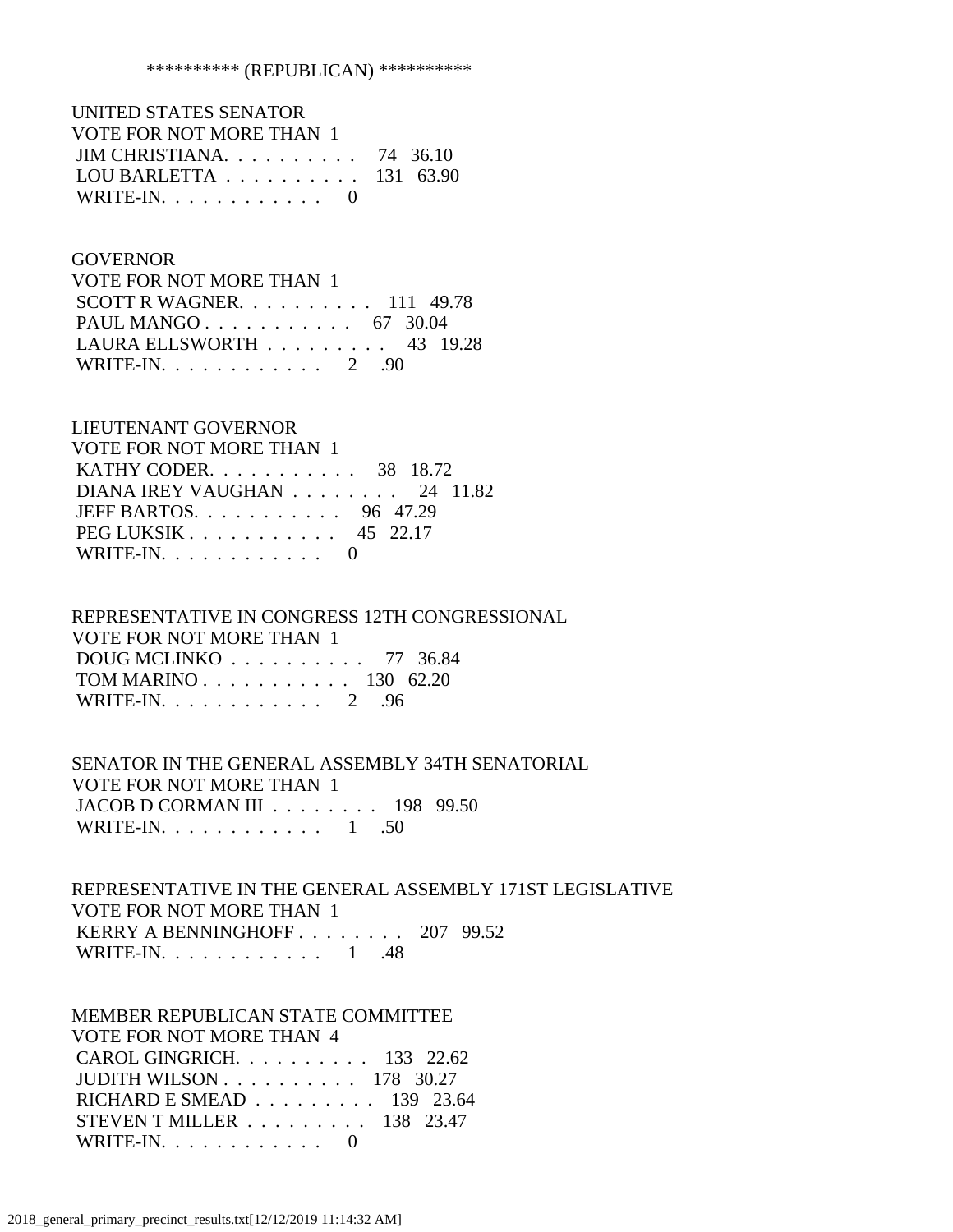COUNTY REPUBLICAN COMMITTEE CHAIRMAN VOTE FOR NOT MORE THAN 1 KRISTINE ENG . . . . . . . . . . 101 50.00 DEBORAH DEB FLAVIN . . . . . . . . 99 49.01 WRITE-IN. . . . . . . . . . . . . 2 .99

 COUNTY REPUBLICAN COMMITTEE VICE CHAIR VOTE FOR NOT MORE THAN 1 RUSSELL P BROOKS . . . . . . . . . 182 98.91 WRITE-IN. . . . . . . . . . . . 2 1.09

PRECINCT REPORT CENTRE COUNTY, PENNSYLVANIA OFFICIAL RUN DATE:06/04/18 GENERAL PRIMARY RUN TIME:09:34 AM MAY 15, 2018 **STATISTICS** 

0058 58 HOWARD TWP

### VOTES PERCENT

| REGISTERED VOTERS - DEMOCRATIC 177 34.10 |
|------------------------------------------|
|                                          |
| REGISTERED VOTERS - REPUBLICAN 342 65.90 |
| BALLOTS CAST - TOTAL. 151                |
| BALLOTS CAST - DEMOCRATIC 49 32.45       |
| BALLOTS CAST - REPUBLICAN 102 67.55      |
| VOTER TURNOUT - TOTAL 29.09              |
| VOTER TURNOUT - DEMOCRATIC. 27.68        |
| VOTER TURNOUT - REPUBLICAN.<br>29.82     |

\*\*\*\*\*\*\*\*\*\* (DEMOCRATIC) \*\*\*\*\*\*\*\*\*\*

 UNITED STATES SENATOR VOTE FOR NOT MORE THAN 1 BOB CASEY JR . . . . . . . . . . 46 97.87 WRITE-IN. . . . . . . . . . . . 1 2.13

### GOVERNOR

| VOTE FOR NOT MORE THAN 1 |  |
|--------------------------|--|
| TOM WOLF 40 95.24        |  |
| WRITE-IN. 2 4.76         |  |

 LIEUTENANT GOVERNOR VOTE FOR NOT MORE THAN 1 KATHI COZZONE . . . . . . . . . . 10 23.81 JOHN FETTERMAN. . . . . . . . . . 22 52.38 MIKE STACK . . . . . . . . . . . 4 9.52 RAY SOSA. . . . . . . . . . . . . 3 7.14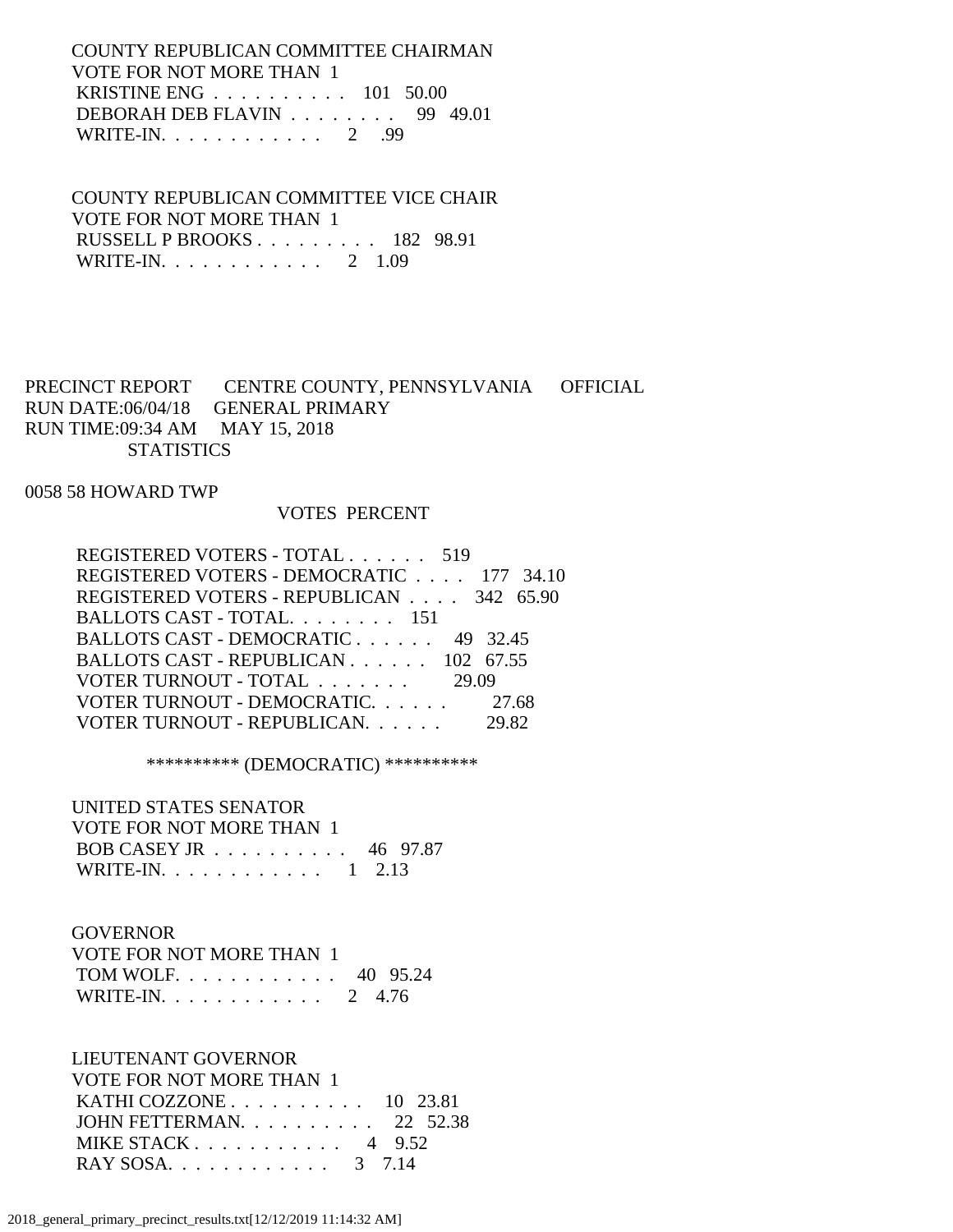NINA AHMAD . . . . . . . . . . . 3 7.14 WRITE-IN.  $\ldots$  . . . . . . . . 0

 REPRESENTATIVE IN CONGRESS 15TH CONGRESSIONAL VOTE FOR NOT MORE THAN 1 SUSAN BOSER. . . . . . . . . . . 13 27.66 WADE JODUN . . . . . . . . . . . . 34 72.34 WRITE-IN.  $\ldots$  . . . . . . . . 0

 SENATOR IN THE GENERAL ASSEMBLY 34TH SENATORIAL VOTE FOR NOT MORE THAN 1 EZRA NANES . . . . . . . . . . . 44 97.78 WRITE-IN. . . . . . . . . . . . 1 2.22

 REPRESENTATIVE IN THE GENERAL ASSEMBLY 76TH LEGISLATIVE VOTE FOR NOT MORE THAN 1 MIKE HANNA . . . . . . . . . . . 44 100.00 WRITE-IN. . . . . . . . . . . . 0

 MEMBER DEMOCRATIC STATE COMMITTEE  $V$ OTE FOR NOT MORE THAN  $\sim$ 

| VOTE FOR NOT MORE THAN 3                             |  |
|------------------------------------------------------|--|
| JOANNE TOSTI-VASEY 30 32.26                          |  |
| LAURA SHADLE $\ldots \ldots \ldots \ldots$ 26 27.96  |  |
| DAVID LOMISON $\ldots \ldots \ldots \ldots$ 37 39.78 |  |
| WRITE-IN. $\ldots$ 0                                 |  |

 DEMOCRATIC COMMITTEE PERSON 58 HOWARD TWP (PREC-0058) VOTE FOR NOT MORE THAN 2 WRITE-IN.  $\ldots$  . . . . . . . . . 0

\*\*\*\*\*\*\*\*\*\* (REPUBLICAN) \*\*\*\*\*\*\*\*\*\*

 UNITED STATES SENATOR VOTE FOR NOT MORE THAN 1 JIM CHRISTIANA. . . . . . . . . . 40 43.48 LOU BARLETTA . . . . . . . . . . 52 56.52 WRITE-IN. . . . . . . . . . . . 0

 GOVERNOR VOTE FOR NOT MORE THAN 1 SCOTT R WAGNER. . . . . . . . . . 59 59.00 PAUL MANGO . . . . . . . . . . . 21 21.00 LAURA ELLSWORTH . . . . . . . . . 20 20.00 WRITE-IN. . . . . . . . . . . . 0

 LIEUTENANT GOVERNOR VOTE FOR NOT MORE THAN 1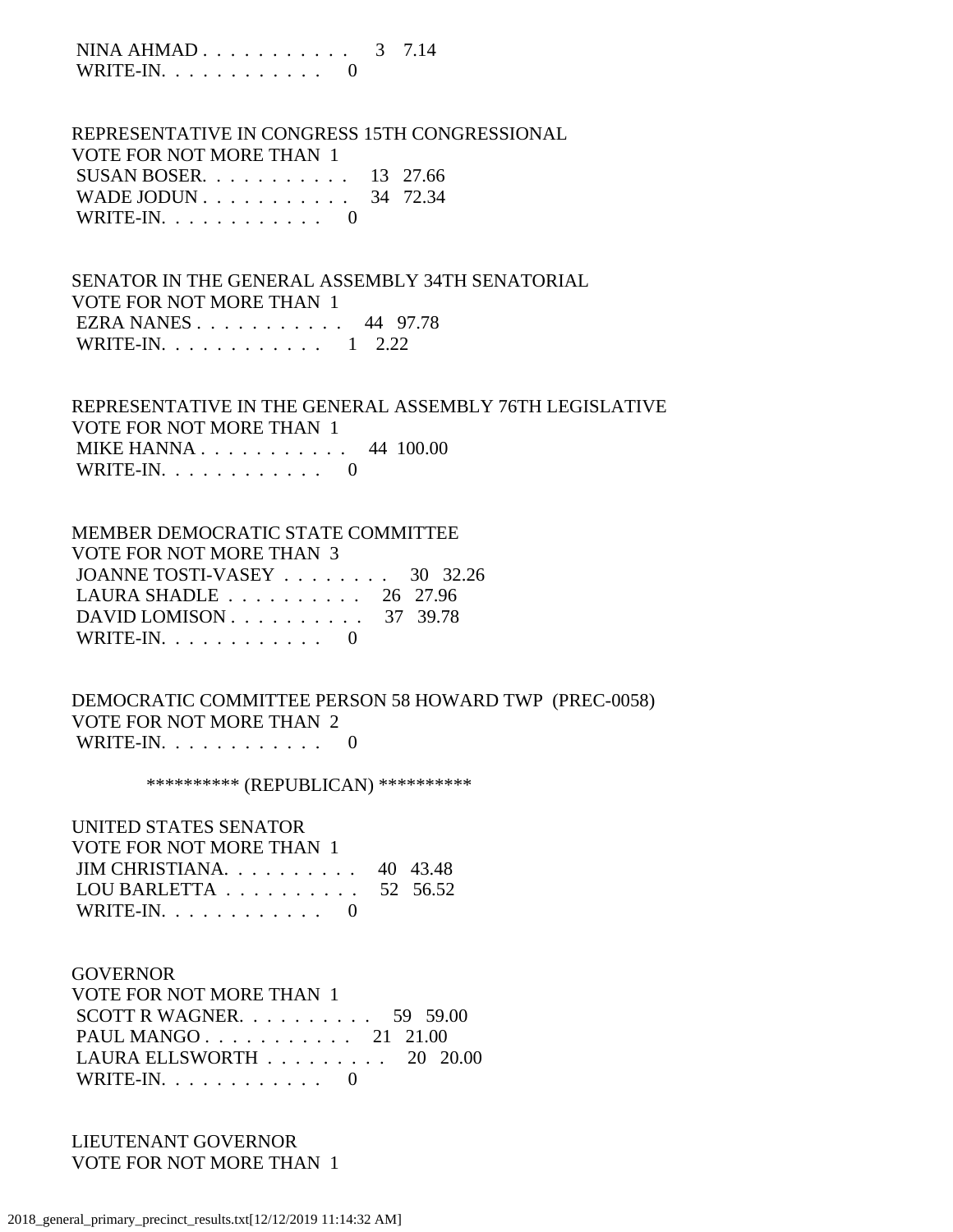KATHY CODER. . . . . . . . . . . 22 25.00 DIANA IREY VAUGHAN . . . . . . . . 7 7.95 JEFF BARTOS. . . . . . . . . . . 49 55.68 PEG LUKSIK . . . . . . . . . . . 10 11.36 WRITE-IN.  $\ldots$  . . . . . . . . 0

 REPRESENTATIVE IN CONGRESS 15TH CONGRESSIONAL VOTE FOR NOT MORE THAN 1 GLENN GT THOMPSON. . . . . . . . . 98 100.00 WRITE-IN.  $\ldots$  . . . . . . . . . 0

 SENATOR IN THE GENERAL ASSEMBLY 34TH SENATORIAL VOTE FOR NOT MORE THAN 1 JACOB D CORMAN III . . . . . . . . 91 100.00 WRITE-IN.  $\ldots$  . . . . . . . . . 0

 REPRESENTATIVE IN THE GENERAL ASSEMBLY 76TH LEGISLATIVE VOTE FOR NOT MORE THAN 1 STEPHANIE BOROWICZ . . . . . . . . 84 97.67 WRITE-IN. . . . . . . . . . . . 2 2.33

#### MEMBER REPUBLICAN STATE COMMITTEE VOTE FOR NOT MORE THAN 4  $C$  A<sub>DO</sub> C<sub>NO</sub> C<sub>NO</sub> C<sub>NO</sub> C<sub>OO</sub> 24.21

| CAROL GINGRICH. $\ldots$ $\ldots$ $\ldots$ . $62$ 24.31 |  |
|---------------------------------------------------------|--|
| JUDITH WILSON $\ldots \ldots \ldots \ldots 53$ 20.78    |  |
| RICHARD E SMEAD $\ldots \ldots \ldots$ 63 24.71         |  |
| STEVEN T MILLER $\ldots \ldots \ldots \ldots$ 76 29.80  |  |
| WRITE-IN. 1 .39                                         |  |

 COUNTY REPUBLICAN COMMITTEE CHAIRMAN VOTE FOR NOT MORE THAN 1 KRISTINE ENG . . . . . . . . . . 60 67.42 DEBORAH DEB FLAVIN . . . . . . . . 29 32.58 WRITE-IN.  $\ldots$  . . . . . . . . 0

 COUNTY REPUBLICAN COMMITTEE VICE CHAIR VOTE FOR NOT MORE THAN 1 RUSSELL P BROOKS . . . . . . . . . 81 98.78 WRITE-IN. . . . . . . . . . . . 1 1.22

PRECINCT REPORT CENTRE COUNTY, PENNSYLVANIA OFFICIAL RUN DATE:06/04/18 GENERAL PRIMARY RUN TIME:09:34 AM MAY 15, 2018 **STATISTICS**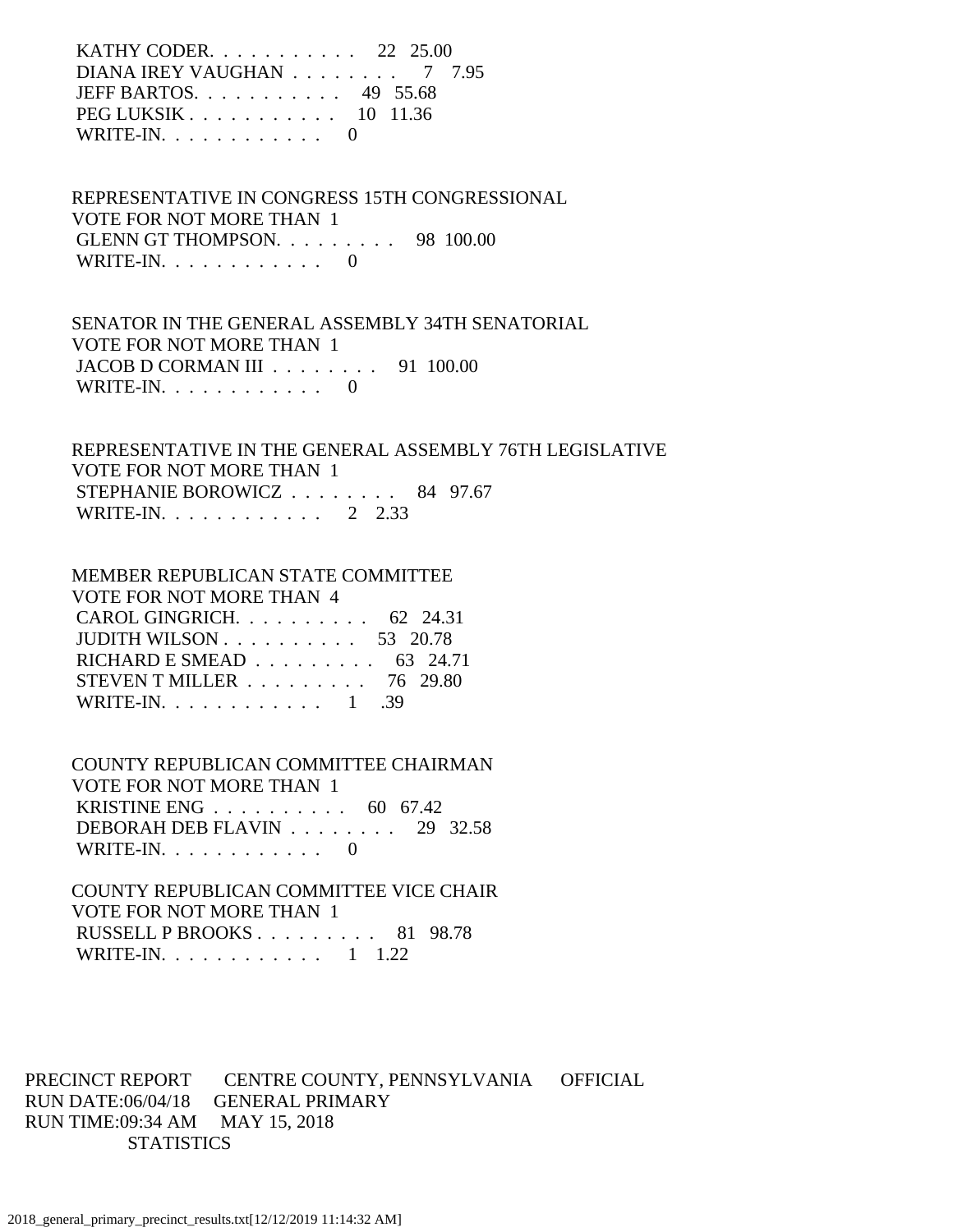### 0059 59 HUSTON

# VOTES PERCENT

| REGISTERED VOTERS - TOTAL 800            |       |
|------------------------------------------|-------|
| REGISTERED VOTERS - DEMOCRATIC 233 29.13 |       |
| REGISTERED VOTERS - REPUBLICAN 567 70.88 |       |
| BALLOTS CAST - TOTAL. 215                |       |
| BALLOTS CAST - DEMOCRATIC 56 26.05       |       |
| BALLOTS CAST - REPUBLICAN 159 73.95      |       |
| VOTER TURNOUT - TOTAL                    | 26.88 |
| VOTER TURNOUT - DEMOCRATIC 24.03         |       |
| VOTER TURNOUT - REPUBLICAN.              |       |
|                                          |       |

\*\*\*\*\*\*\*\*\*\* (DEMOCRATIC) \*\*\*\*\*\*\*\*\*\*

| UNITED STATES SENATOR    |  |
|--------------------------|--|
| VOTE FOR NOT MORE THAN 1 |  |
| BOB CASEY JR 48 97.96    |  |
| WRITE-IN. 1 2.04         |  |

## **GOVERNOR**

| VOTE FOR NOT MORE THAN 1  |  |
|---------------------------|--|
| TOM WOLF 49 96.08         |  |
| WRITE-IN. $\ldots$ 2 3.92 |  |

# LIEUTENANT GOVERNOR

| <b>VOTE FOR NOT MORE THAN 1</b>   |
|-----------------------------------|
| KATHI COZZONE $\ldots$ 11 22.00   |
| JOHN FETTERMAN. $\ldots$ 21 42.00 |
| MIKE STACK $3\quad 6.00$          |
| RAY SOSA. 4 8.00                  |
| NINA AHMAD 10 20.00               |
| WRITE-IN. 1 2.00                  |
|                                   |

# REPRESENTATIVE IN CONGRESS 15TH CONGRESSIONAL VOTE FOR NOT MORE THAN 1 SUSAN BOSER. . . . . . . . . . . 21 41.18 WADE JODUN . . . . . . . . . . . . 30 58.82

| WRITE-IN. $\ldots$ |  |  |  |  |  |  |
|--------------------|--|--|--|--|--|--|
|                    |  |  |  |  |  |  |

## SENATOR IN THE GENERAL ASSEMBLY 34TH SENATORIAL VOTE FOR NOT MORE THAN 1 EZRA NANES . . . . . . . . . . . 49 100.00 WRITE-IN. . . . . . . . . . . . 0

 REPRESENTATIVE IN THE GENERAL ASSEMBLY 77TH LEGISLATIVE VOTE FOR NOT MORE THAN 1 H SCOTT CONKLIN . . . . . . . . . 50 96.15 WRITE-IN. . . . . . . . . . . . 2 3.85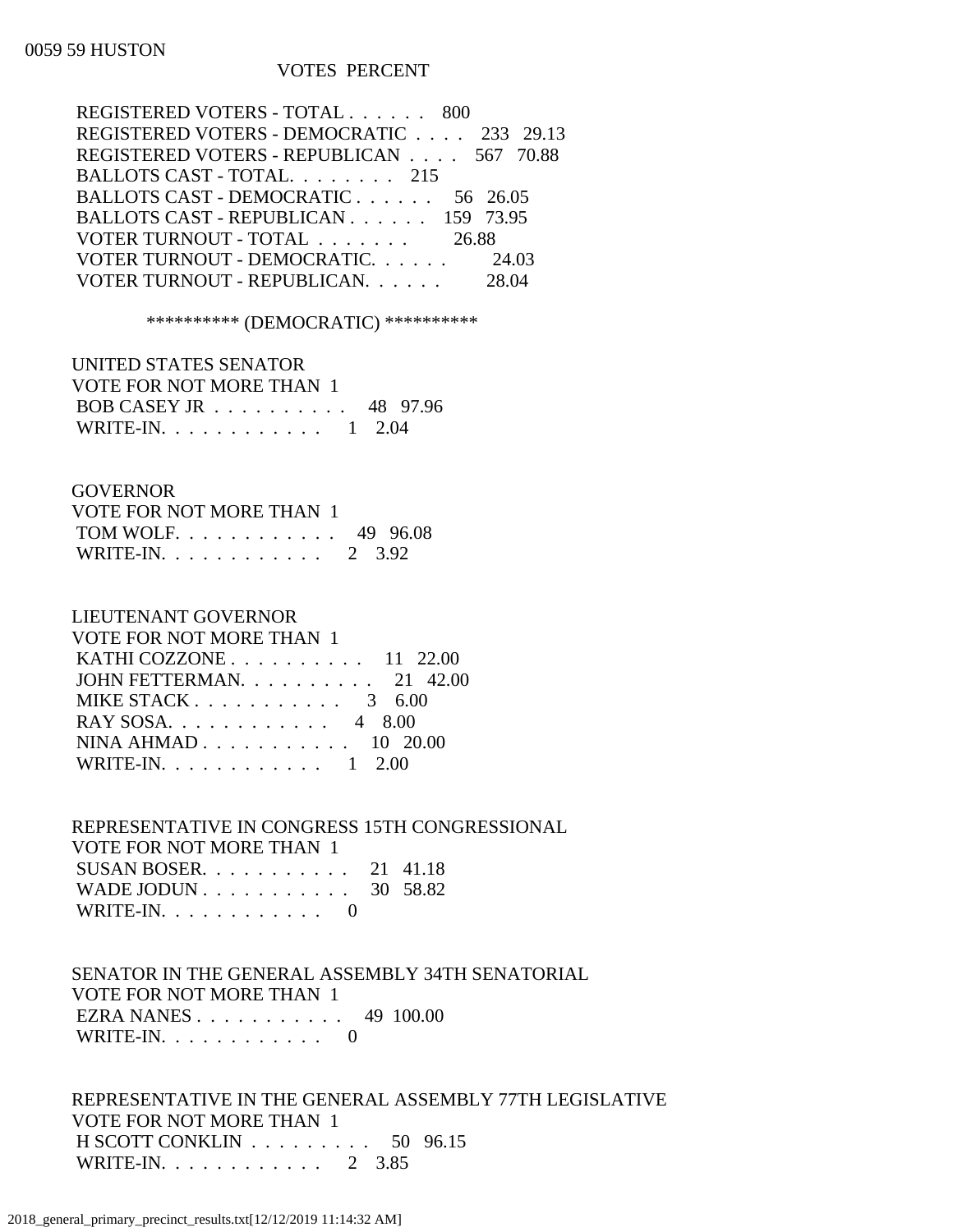MEMBER DEMOCRATIC STATE COMMITTEE VOTE FOR NOT MORE THAN 3 JOANNE TOSTI-VASEY . . . . . . . . 32 29.91 LAURA SHADLE . . . . . . . . . . 37 34.58 DAVID LOMISON . . . . . . . . . . . 36 33.64 WRITE-IN. . . . . . . . . . . . 2 1.87

 DEMOCRATIC COMMITTEE PERSON 59 HUSTON (PREC-0059) VOTE FOR NOT MORE THAN 2 MARGARET SWOBODA . . . . . . . . . 48 97.96 WRITE-IN. . . . . . . . . . . . 1 2.04

\*\*\*\*\*\*\*\*\*\* (REPUBLICAN) \*\*\*\*\*\*\*\*\*\*

### UNITED STATES SENATOR

| VOTE FOR NOT MORE THAN 1                            |  |
|-----------------------------------------------------|--|
| JIM CHRISTIANA 62 46.62                             |  |
| LOU BARLETTA $\ldots \ldots \ldots \ldots$ 69 51.88 |  |
| WRITE-IN. 2 1.50                                    |  |

### **GOVERNOR**

| VOTE FOR NOT MORE THAN 1                        |  |  |
|-------------------------------------------------|--|--|
| SCOTT R WAGNER. $\ldots$ 92 59.35               |  |  |
| PAUL MANGO $40$ 25.81                           |  |  |
| LAURA ELLSWORTH $\ldots \ldots \ldots 21$ 13.55 |  |  |
| WRITE-IN. 2 1.29                                |  |  |

### LIEUTENANT GOVERNOR

| VOTE FOR NOT MORE THAN 1                                |  |
|---------------------------------------------------------|--|
| <b>KATHY CODER.</b> 19 13.38                            |  |
| DIANA IREY VAUGHAN 17 11.97                             |  |
| JEFF BARTOS. 88 61.97                                   |  |
| PEG LUKSIK $\ldots$ $\ldots$ $\ldots$ $\ldots$ 18 12.68 |  |
| WRITE-IN. $\ldots$ 0                                    |  |

 REPRESENTATIVE IN CONGRESS 15TH CONGRESSIONAL VOTE FOR NOT MORE THAN 1 GLENN GT THOMPSON. . . . . . . . . 136 97.84 WRITE-IN. . . . . . . . . . . . 3 2.16

 SENATOR IN THE GENERAL ASSEMBLY 34TH SENATORIAL VOTE FOR NOT MORE THAN 1 JACOB D CORMAN III . . . . . . . . 142 99.30 WRITE-IN. . . . . . . . . . . . . 1 .70

### REPRESENTATIVE IN THE GENERAL ASSEMBLY 77TH LEGISLATIVE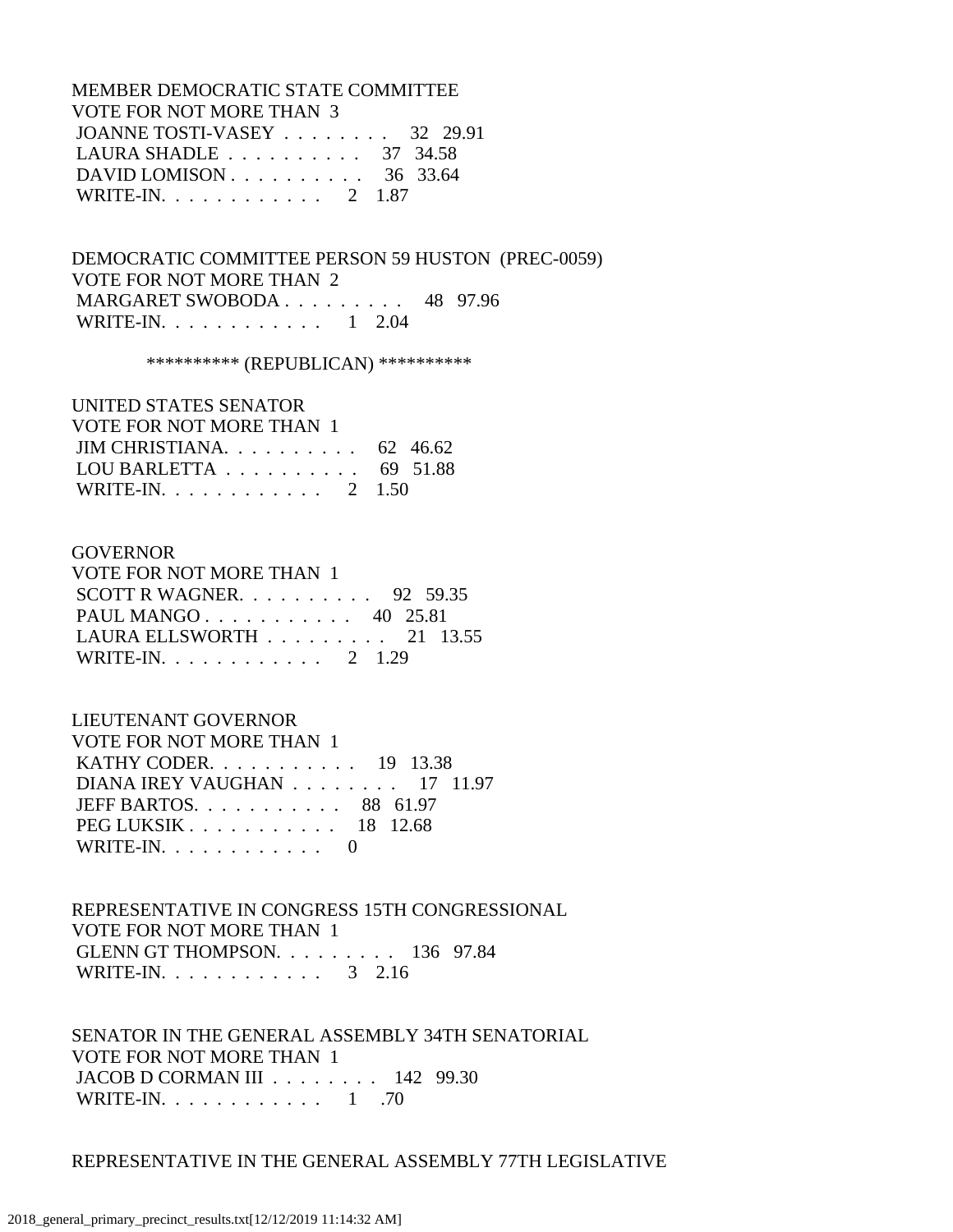### VOTE FOR NOT MORE THAN 1 WRITE-IN. . . . . . . . . . . . 16 100.00

#### MEMBER REPUBLICAN STATE COMMITTEE VOTE FOR NOT MORE THAN 4

| VOI'E FOR NOT MORE THAN 4                         |  |
|---------------------------------------------------|--|
| CAROL GINGRICH. $\ldots$ 92 25.34                 |  |
| JUDITH WILSON $\ldots$ $\ldots$ $\ldots$ 87 23.97 |  |
| RICHARD E SMEAD $\ldots \ldots \ldots$ 86 23.69   |  |
| STEVEN T MILLER $\ldots \ldots \ldots$ 98 27.00   |  |
| WRITE-IN. $\ldots$ 0                              |  |

## COUNTY REPUBLICAN COMMITTEE CHAIRMAN VOTE FOR NOT MORE THAN 1 KRISTINE ENG . . . . . . . . . . 89 68.99 DEBORAH DEB FLAVIN . . . . . . . . 40 31.01 WRITE-IN. . . . . . . . . . . . 0

 COUNTY REPUBLICAN COMMITTEE VICE CHAIR VOTE FOR NOT MORE THAN 1 RUSSELL P BROOKS . . . . . . . . . 121 100.00 WRITE-IN. . . . . . . . . . . . 0

### PRECINCT REPORT CENTRE COUNTY, PENNSYLVANIA OFFICIAL RUN DATE:06/04/18 GENERAL PRIMARY RUN TIME:09:34 AM MAY 15, 2018 **STATISTICS**

0060 60 LIBERTY

# VOTES PERCENT

| REGISTERED VOTERS - DEMOCRATIC 383 41.95 |
|------------------------------------------|
| REGISTERED VOTERS - REPUBLICAN 530 58.05 |
|                                          |
|                                          |
|                                          |
|                                          |
|                                          |
|                                          |
|                                          |

### \*\*\*\*\*\*\*\*\*\* (DEMOCRATIC) \*\*\*\*\*\*\*\*\*\*

 UNITED STATES SENATOR VOTE FOR NOT MORE THAN 1 BOB CASEY JR . . . . . . . . . . 74 98.67 WRITE-IN. . . . . . . . . . . . 1 1.33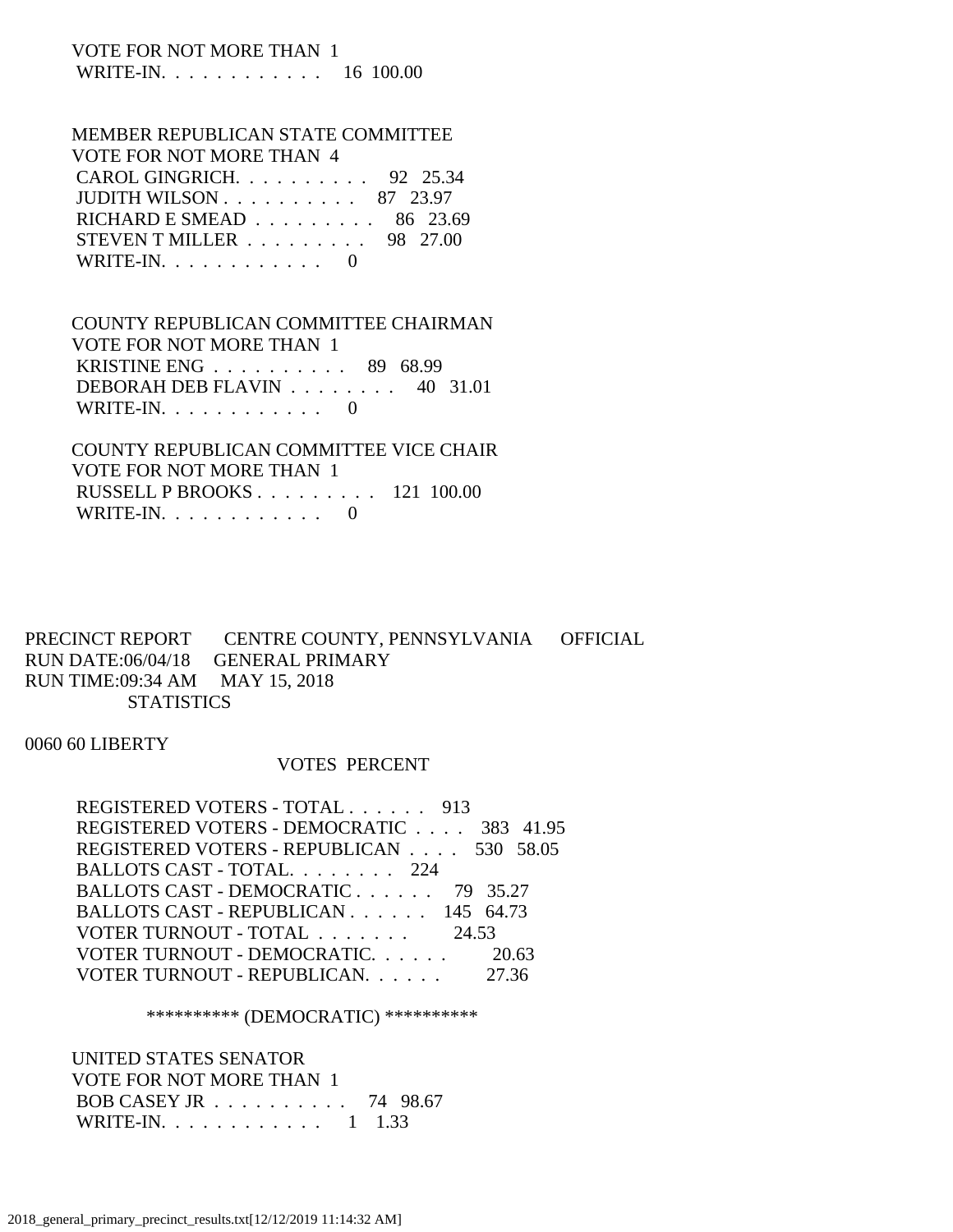GOVERNOR VOTE FOR NOT MORE THAN 1 TOM WOLF. . . . . . . . . . . . 70 94.59 WRITE-IN. . . . . . . . . . . . 4 5.41

# LIEUTENANT GOVERNOR

| VOTE FOR NOT MORE THAN 1                          |  |
|---------------------------------------------------|--|
| KATHI COZZONE $\ldots$ $\ldots$ $\ldots$ 13 18.06 |  |
| JOHN FETTERMAN. $\ldots$ 31 43.06                 |  |
| MIKE STACK 14 19.44                               |  |
| RAY SOSA. 8 11.11                                 |  |
| NINA AHMAD 4 $5.56$                               |  |
| WRITE-IN. 2 2.78                                  |  |

 REPRESENTATIVE IN CONGRESS 15TH CONGRESSIONAL VOTE FOR NOT MORE THAN 1 SUSAN BOSER. . . . . . . . . . . 9 11.84

| WADE JODUN 67 88.16 |  |
|---------------------|--|
| WRITE-IN. $\ldots$  |  |

### SENATOR IN THE GENERAL ASSEMBLY 34TH SENATORIAL VOTE FOR NOT MORE THAN 1 EZRA NANES . . . . . . . . . . . 71 100.00 WRITE-IN.  $\ldots$  . . . . . . . . 0

 REPRESENTATIVE IN THE GENERAL ASSEMBLY 76TH LEGISLATIVE VOTE FOR NOT MORE THAN 1 MIKE HANNA . . . . . . . . . . . 70 97.22 WRITE-IN. . . . . . . . . . . . 2 2.78

 MEMBER DEMOCRATIC STATE COMMITTEE VOTE FOR NOT MORE THAN 3 JOANNE TOSTI-VASEY . . . . . . . . 43 30.07 LAURA SHADLE . . . . . . . . . . 35 24.48 DAVID LOMISON . . . . . . . . . . . 65 45.45 WRITE-IN. . . . . . . . . . . . 0

 DEMOCRATIC COMMITTEE PERSON 60 LIBERTY (PREC-0060) VOTE FOR NOT MORE THAN 2 WRITE-IN. . . . . . . . . . . . 1 100.00

\*\*\*\*\*\*\*\*\*\* (REPUBLICAN) \*\*\*\*\*\*\*\*\*\*

 UNITED STATES SENATOR VOTE FOR NOT MORE THAN 1 JIM CHRISTIANA. . . . . . . . . . 57 42.22 LOU BARLETTA . . . . . . . . . . 78 57.78 WRITE-IN. . . . . . . . . . . . 0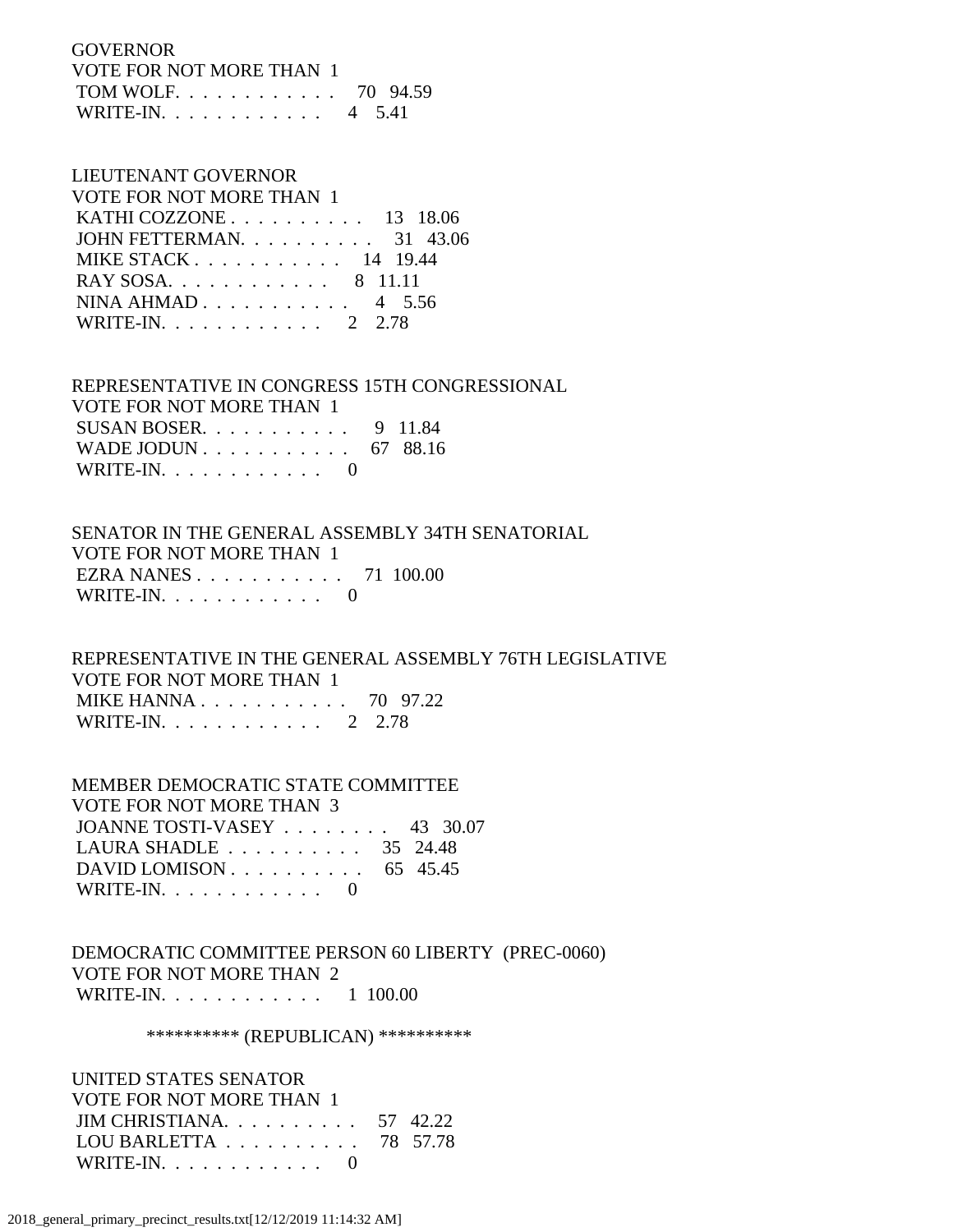GOVERNOR VOTE FOR NOT MORE THAN 1 SCOTT R WAGNER. . . . . . . . . . 77 53.85 PAUL MANGO . . . . . . . . . . . 48 33.57 LAURA ELLSWORTH . . . . . . . . . 17 11.89 WRITE-IN. . . . . . . . . . . . . 1 .70

# LIEUTENANT GOVERNOR VOTE FOR NOT MORE THAN 1 KATHY CODER. . . . . . . . . . . 28 20.90 DIANA IREY VAUGHAN . . . . . . . . 17 12.69 JEFF BARTOS. . . . . . . . . . . 68 50.75 PEG LUKSIK . . . . . . . . . . . 21 15.67 WRITE-IN. . . . . . . . . . . . 0

 REPRESENTATIVE IN CONGRESS 15TH CONGRESSIONAL VOTE FOR NOT MORE THAN 1 GLENN GT THOMPSON. . . . . . . . . 128 98.46 WRITE-IN. . . . . . . . . . . . 2 1.54

 SENATOR IN THE GENERAL ASSEMBLY 34TH SENATORIAL VOTE FOR NOT MORE THAN 1 JACOB D CORMAN III . . . . . . . . 124 99.20 WRITE-IN.  $\ldots$  . . . . . . . . . 1 .80

# REPRESENTATIVE IN THE GENERAL ASSEMBLY 76TH LEGISLATIVE VOTE FOR NOT MORE THAN 1 STEPHANIE BOROWICZ . . . . . . . . 129 100.00 WRITE-IN.  $\ldots$  . . . . . . . . 0

 MEMBER REPUBLICAN STATE COMMITTEE VOTE FOR NOT MORE THAN 4 CAROL GINGRICH. . . . . . . . . . 86 24.64 JUDITH WILSON . . . . . . . . . . 77 22.06 RICHARD E SMEAD . . . . . . . . . 90 25.79 STEVEN T MILLER . . . . . . . . . 96 27.51 WRITE-IN.  $\ldots$  . . . . . . . . 0

 COUNTY REPUBLICAN COMMITTEE CHAIRMAN VOTE FOR NOT MORE THAN 1 KRISTINE ENG . . . . . . . . . . 75 61.98 DEBORAH DEB FLAVIN . . . . . . . . 46 38.02 WRITE-IN. . . . . . . . . . . . 0

 COUNTY REPUBLICAN COMMITTEE VICE CHAIR VOTE FOR NOT MORE THAN 1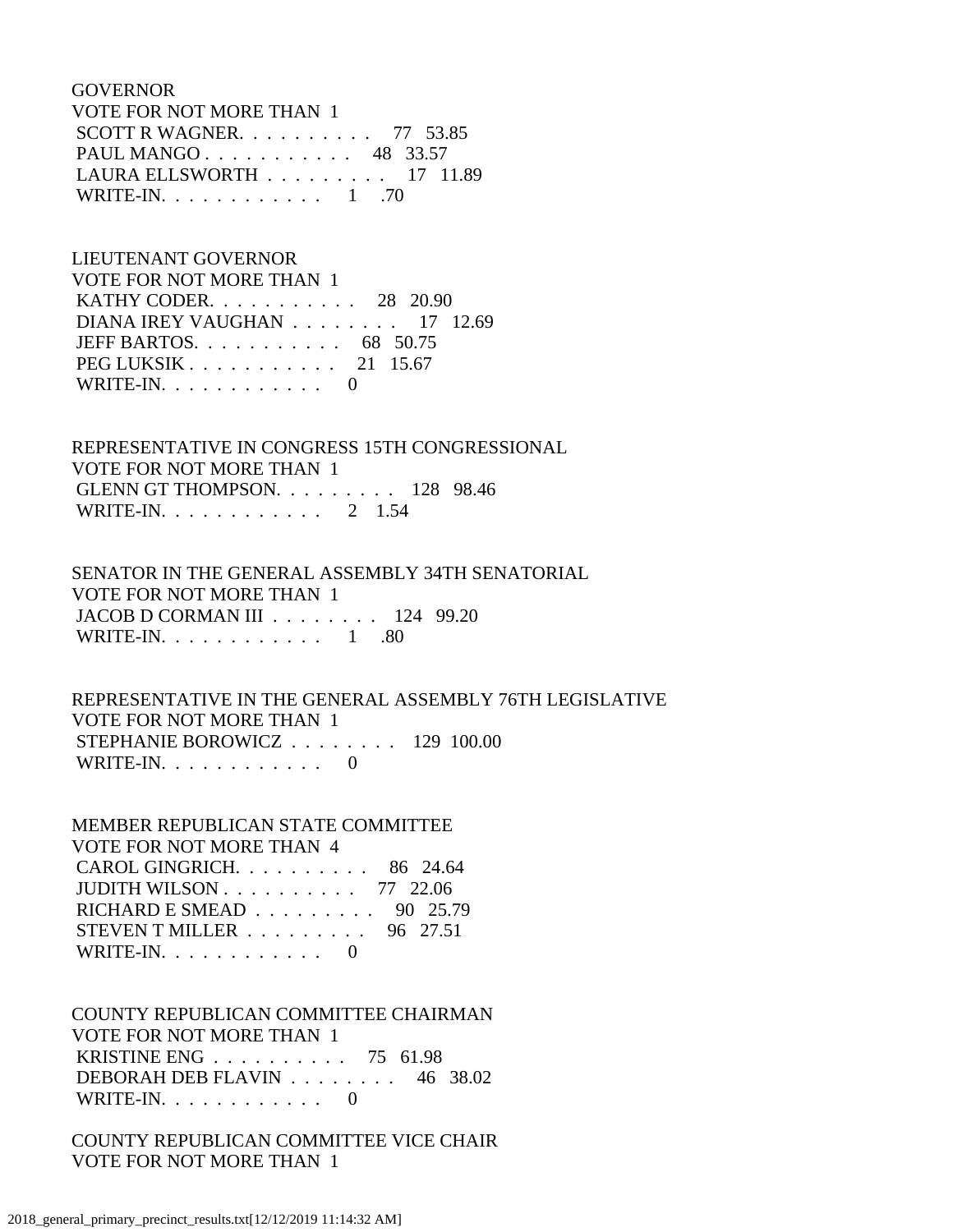### RUSSELL P BROOKS . . . . . . . . . 118 100.00 WRITE-IN.  $\ldots$  . . . . . . . . . 0

# PRECINCT REPORT CENTRE COUNTY, PENNSYLVANIA OFFICIAL RUN DATE:06/04/18 GENERAL PRIMARY RUN TIME:09:34 AM MAY 15, 2018 **STATISTICS**

0061 61 MARION

### VOTES PERCENT

| REGISTERED VOTERS - TOTAL 573            |          |
|------------------------------------------|----------|
| REGISTERED VOTERS - DEMOCRATIC 199 34.73 |          |
| REGISTERED VOTERS - REPUBLICAN 374 65.27 |          |
| BALLOTS CAST - TOTAL. 120                |          |
| BALLOTS CAST - DEMOCRATIC                | 38 31.67 |
| BALLOTS CAST - REPUBLICAN 82 68.33       |          |
| VOTER TURNOUT - TOTAL 20.94              |          |
| VOTER TURNOUT - DEMOCRATIC. 19.10        |          |
| VOTER TURNOUT - REPUBLICAN.              | 21.93    |

# \*\*\*\*\*\*\*\*\*\* (DEMOCRATIC) \*\*\*\*\*\*\*\*\*\*

| UNITED STATES SENATOR    |  |
|--------------------------|--|
| VOTE FOR NOT MORE THAN 1 |  |
| BOB CASEY JR 32 100.00   |  |
| WRITE-IN. $\ldots$ 0     |  |

### **GOVERNOR**

| VOTE FOR NOT MORE THAN 1 |  |
|--------------------------|--|
| TOM WOLF. 34 100.00      |  |
| WRITE-IN. $\ldots$ 0     |  |

# LIEUTENANT GOVERNOR

| VOTE FOR NOT MORE THAN 1                              |  |
|-------------------------------------------------------|--|
| KATHI COZZONE $\ldots$ 10 27.78                       |  |
| JOHN FETTERMAN. $\ldots$ 17 47.22                     |  |
| MIKE STACK $\ldots$ $\ldots$ $\ldots$ $\ldots$ 2 5.56 |  |
| RAY SOSA. 1 2.78                                      |  |
| NINA AHMAD 6 16.67                                    |  |
| WRITE-IN. $\ldots$ 0                                  |  |

#### REPRESENTATIVE IN CONGRESS 15TH CONGRESSIONAL VOTE FOR NOT MORE THAN 1

| VOIE FOR NOT MORE THAN T       |  |
|--------------------------------|--|
| SUSAN BOSER. $\ldots$ 14 38.89 |  |
| WADE JODUN $22\;61.11$         |  |
| WRITE-IN. $\ldots$ 0           |  |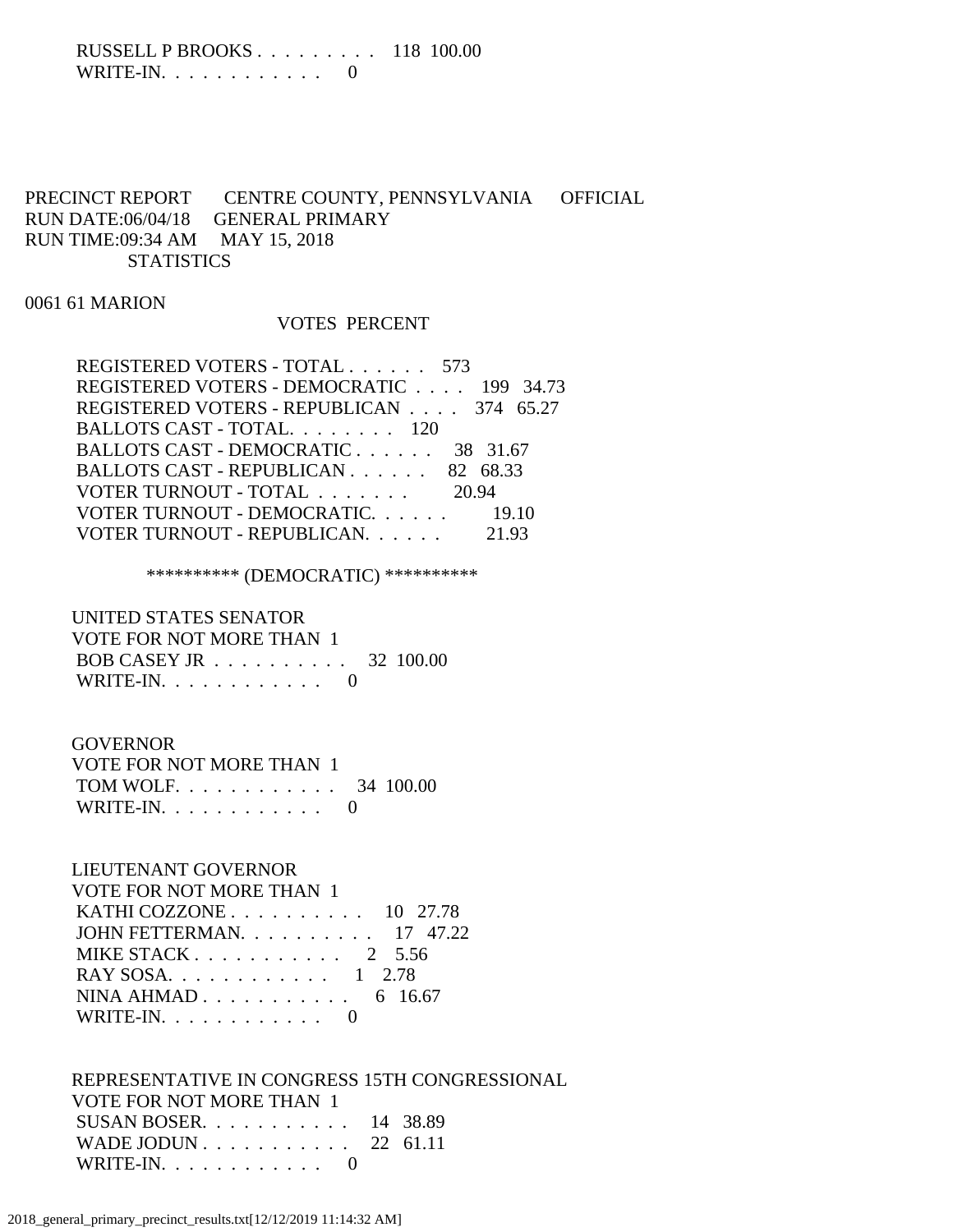### SENATOR IN THE GENERAL ASSEMBLY 34TH SENATORIAL VOTE FOR NOT MORE THAN 1 EZRA NANES . . . . . . . . . . . 34 100.00 WRITE-IN.  $\ldots$  . . . . . . . . 0

 REPRESENTATIVE IN THE GENERAL ASSEMBLY 76TH LEGISLATIVE VOTE FOR NOT MORE THAN 1 MIKE HANNA . . . . . . . . . . . 33 100.00 WRITE-IN. . . . . . . . . . . . 0

### MEMBER DEMOCRATIC STATE COMMITTEE

 VOTE FOR NOT MORE THAN 3 JOANNE TOSTI-VASEY . . . . . . . . 23 31.94 LAURA SHADLE . . . . . . . . . . 20 27.78 DAVID LOMISON . . . . . . . . . . 29 40.28 WRITE-IN.  $\ldots$  . . . . . . . . . 0

## DEMOCRATIC COMMITTEE PERSON 61 MARION (PREC-0061) VOTE FOR NOT MORE THAN 2 WRITE-IN. . . . . . . . . . . . . 5 100.00

\*\*\*\*\*\*\*\*\*\*\* (REPUBLICAN) \*\*\*\*\*\*\*\*\*\*\*

 UNITED STATES SENATOR VOTE FOR NOT MORE THAN 1 JIM CHRISTIANA. . . . . . . . . . 29 39.19 LOU BARLETTA . . . . . . . . . . 45 60.81 WRITE-IN.  $\ldots$  . . . . . . . . 0

### GOVERNOR

 VOTE FOR NOT MORE THAN 1 SCOTT R WAGNER. . . . . . . . . . 37 46.25 PAUL MANGO . . . . . . . . . . . 26 32.50 LAURA ELLSWORTH . . . . . . . . . 17 21.25 WRITE-IN.  $\ldots$  . . . . . . . . 0

# LIEUTENANT GOVERNOR

| VOTE FOR NOT MORE THAN 1                                |  |
|---------------------------------------------------------|--|
| <b>KATHY CODER.</b> 8 11.59                             |  |
| DIANA IREY VAUGHAN $\ldots \ldots \ldots$ 7 10.14       |  |
| JEFF BARTOS. $\ldots$ , 44 63.77                        |  |
| PEG LUKSIK $\ldots$ $\ldots$ $\ldots$ $\ldots$ 10 14.49 |  |
| WRITE-IN. $\ldots$ 0                                    |  |

 REPRESENTATIVE IN CONGRESS 15TH CONGRESSIONAL VOTE FOR NOT MORE THAN 1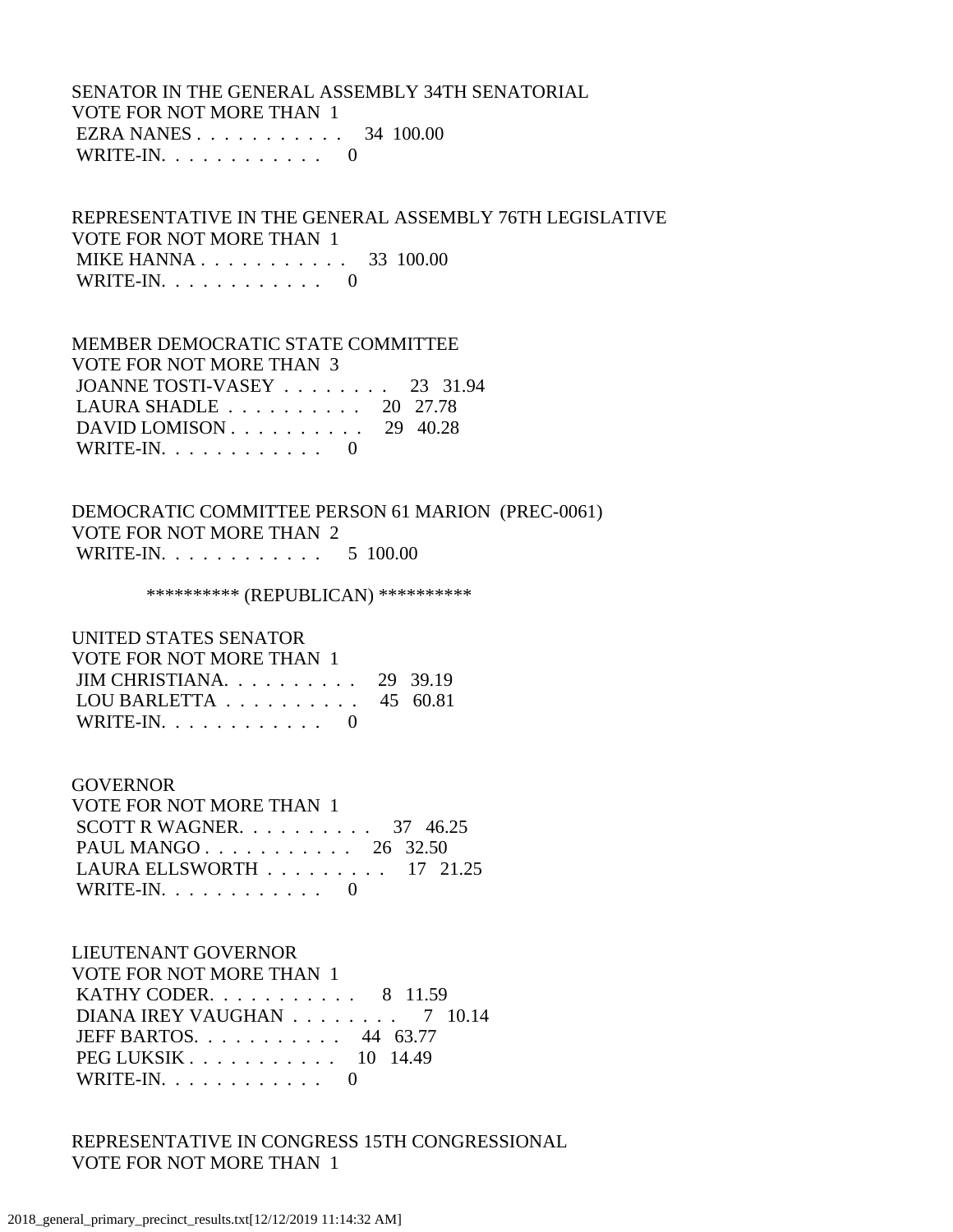GLENN GT THOMPSON. . . . . . . . . 78 98.73 WRITE-IN. . . . . . . . . . . . 1 1.27

 SENATOR IN THE GENERAL ASSEMBLY 34TH SENATORIAL VOTE FOR NOT MORE THAN 1 JACOB D CORMAN III . . . . . . . . 75 98.68 WRITE-IN. . . . . . . . . . . . 1 1.32

 REPRESENTATIVE IN THE GENERAL ASSEMBLY 76TH LEGISLATIVE VOTE FOR NOT MORE THAN 1 STEPHANIE BOROWICZ . . . . . . . . 74 98.67 WRITE-IN. . . . . . . . . . . . 1 1.33

#### MEMBER REPUBLICAN STATE COMMITTEE VOTE FOR NOT MORE THAN 4

| CAROL GINGRICH. $\ldots$ . 41 21.93                    |  |
|--------------------------------------------------------|--|
| JUDITH WILSON $\ldots \ldots \ldots \ldots$ 41 21.93   |  |
| RICHARD E SMEAD $\ldots$ 48 25.67                      |  |
| STEVEN T MILLER $\ldots \ldots \ldots \ldots$ 53 28.34 |  |
| WRITE-IN. 4 2.14                                       |  |

# COUNTY REPUBLICAN COMMITTEE CHAIRMAN VOTE FOR NOT MORE THAN 1

 KRISTINE ENG . . . . . . . . . . 38 53.52 DEBORAH DEB FLAVIN . . . . . . . . 33 46.48 WRITE-IN.  $\ldots$  . . . . . . . . . 0

# COUNTY REPUBLICAN COMMITTEE VICE CHAIR VOTE FOR NOT MORE THAN 1 RUSSELL P BROOKS . . . . . . . . . 68 100.00 WRITE-IN. . . . . . . . . . . . 0

PRECINCT REPORT CENTRE COUNTY, PENNSYLVANIA OFFICIAL RUN DATE:06/04/18 GENERAL PRIMARY RUN TIME:09:34 AM MAY 15, 2018 **STATISTICS** 

0062 62 MILES EAST

### VOTES PERCENT

 REGISTERED VOTERS - TOTAL . . . . . . 396 REGISTERED VOTERS - DEMOCRATIC . . . . 156 39.39 REGISTERED VOTERS - REPUBLICAN . . . . 240 60.61 BALLOTS CAST - TOTAL. . . . . . . . 109 BALLOTS CAST - DEMOCRATIC . . . . . . 45 41.28 BALLOTS CAST - REPUBLICAN . . . . . . 64 58.72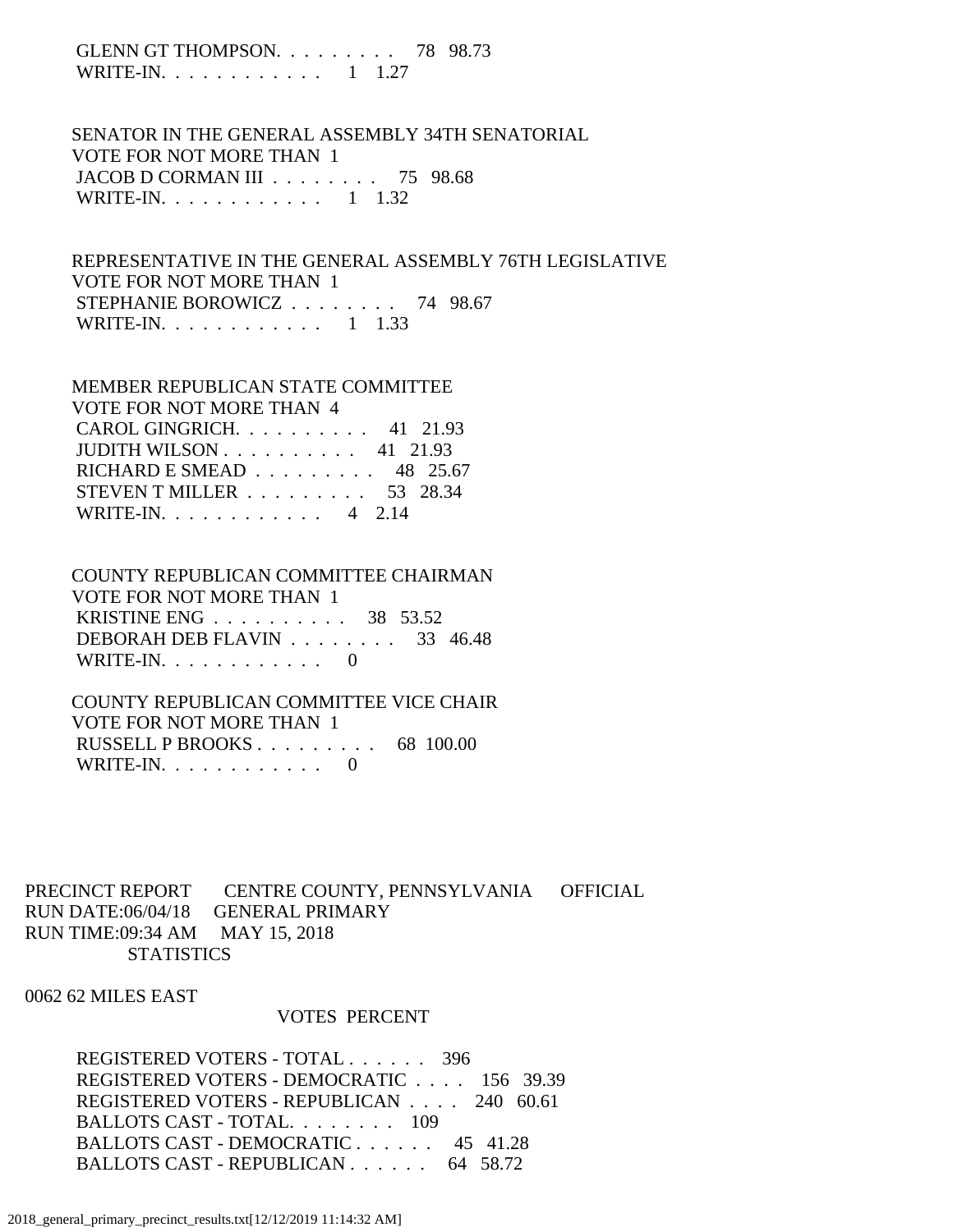# VOTER TURNOUT - TOTAL . . . . . . . 27.53 VOTER TURNOUT - DEMOCRATIC. . . . . . 28.85 VOTER TURNOUT - REPUBLICAN. . . . . . 26.67

\*\*\*\*\*\*\*\*\*\* (DEMOCRATIC) \*\*\*\*\*\*\*\*\*\*

 UNITED STATES SENATOR VOTE FOR NOT MORE THAN 1 BOB CASEY JR . . . . . . . . . . 41 97.62 WRITE-IN. . . . . . . . . . . . 1 2.38

### GOVERNOR

| VOTE FOR NOT MORE THAN 1 |  |  |
|--------------------------|--|--|
| TOM WOLF 37 94.87        |  |  |
| WRITE-IN. 2 $5.13$       |  |  |

### LIEUTENANT GOVERNOR

| <b>VOTE FOR NOT MORE THAN 1</b>              |  |
|----------------------------------------------|--|
| KATHI COZZONE $\ldots \ldots \ldots$ 9 21.95 |  |
| JOHN FETTERMAN. 16 39.02                     |  |
| MIKE STACK 4 9.76                            |  |
| RAY SOSA. 4 9.76                             |  |
| NINA AHMAD 7 17.07                           |  |
| WRITE-IN. 1 2.44                             |  |

# REPRESENTATIVE IN CONGRESS 12TH CONGRESSIONAL VOTE FOR NOT MORE THAN 1 JUDY HERSCHEL . . . . . . . . . . 7 15.91 MARC FRIEDENBERG . . . . . . . . . 36 81.82

WRITE-IN. . . . . . . . . . . . 1 2.27

### SENATOR IN THE GENERAL ASSEMBLY 34TH SENATORIAL VOTE FOR NOT MORE THAN 1 EZRA NANES . . . . . . . . . . . 39 95.12 WRITE-IN. . . . . . . . . . . . 2 4.88

### REPRESENTATIVE IN THE GENERAL ASSEMBLY 76TH LEGISLATIVE VOTE FOR NOT MORE THAN 1 MIKE HANNA . . . . . . . . . . . 40 93.02 WRITE-IN. . . . . . . . . . . . . 3 6.98

 MEMBER DEMOCRATIC STATE COMMITTEE VOTE FOR NOT MORE THAN 3 JOANNE TOSTI-VASEY . . . . . . . . 27 31.76 LAURA SHADLE . . . . . . . . . . 29 34.12 DAVID LOMISON . . . . . . . . . . 25 29.41 WRITE-IN. . . . . . . . . . . . 4 4.71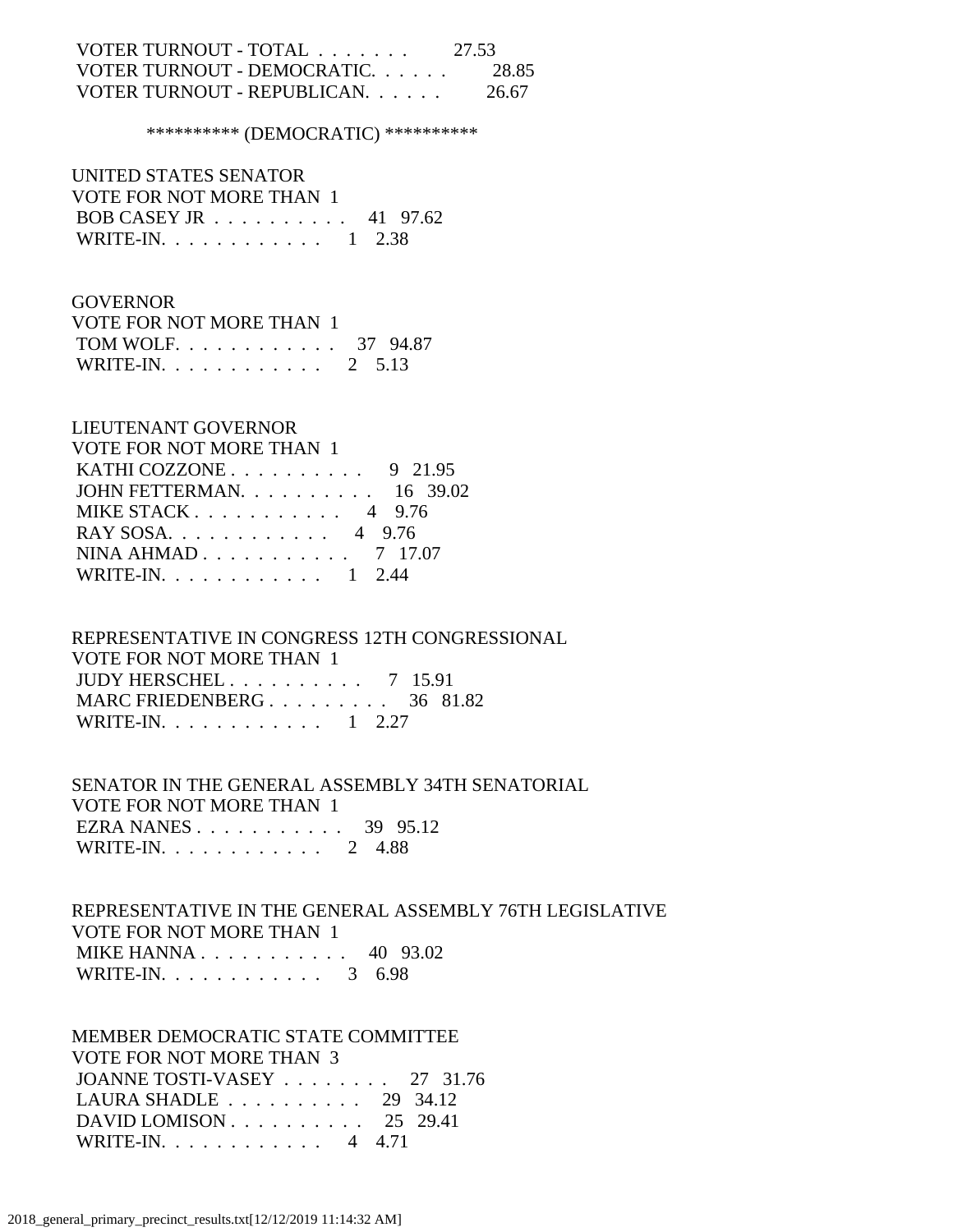# DEMOCRATIC COMMITTEE PERSON 62 MILES EAST (PREC-0062) VOTE FOR NOT MORE THAN 2 WRITE-IN. . . . . . . . . . . . 4 100.00

#### \*\*\*\*\*\*\*\*\*\*\* (REPUBLICAN) \*\*\*\*\*\*\*\*\*\*\*

# UNITED STATES SENATOR

| VOTE FOR NOT MORE THAN 1                     |  |
|----------------------------------------------|--|
| JIM CHRISTIANA 32 51.61                      |  |
| LOU BARLETTA $\ldots \ldots \ldots 29$ 46.77 |  |
| WRITE-IN. 1 1.61                             |  |

### **GOVERNOR**

| VOTE FOR NOT MORE THAN 1                        |  |  |
|-------------------------------------------------|--|--|
| SCOTT R WAGNER. $\ldots$ 29 46.03               |  |  |
| PAUL MANGO 18 28.57                             |  |  |
| LAURA ELLSWORTH $\ldots \ldots \ldots 15$ 23.81 |  |  |
| WRITE-IN. 1 1.59                                |  |  |

### LIEUTENANT GOVERNOR

| <b>VOTE FOR NOT MORE THAN 1</b> |  |  |
|---------------------------------|--|--|
| KATHY CODER. 14 23.33           |  |  |
| DIANA IREY VAUGHAN 4 6.67       |  |  |
| JEFF BARTOS. $\ldots$ 25 41.67  |  |  |
| PEG LUKSIK $\ldots$ 16 26.67    |  |  |
| WRITE-IN. 1 1.67                |  |  |

# REPRESENTATIVE IN CONGRESS 12TH CONGRESSIONAL VOTE FOR NOT MORE THAN 1 DOUG MCLINKO . . . . . . . . . . 22 36.07 TOM MARINO . . . . . . . . . . . . 38 62.30 WRITE-IN. . . . . . . . . . . . 1 1.64

 SENATOR IN THE GENERAL ASSEMBLY 34TH SENATORIAL VOTE FOR NOT MORE THAN 1 JACOB D CORMAN III . . . . . . . . 55 98.21 WRITE-IN. . . . . . . . . . . . 1 1.79

# REPRESENTATIVE IN THE GENERAL ASSEMBLY 76TH LEGISLATIVE VOTE FOR NOT MORE THAN 1 STEPHANIE BOROWICZ . . . . . . . . 55 98.21 WRITE-IN. . . . . . . . . . . . 1 1.79

 MEMBER REPUBLICAN STATE COMMITTEE VOTE FOR NOT MORE THAN 4 CAROL GINGRICH. . . . . . . . . . 40 25.64 JUDITH WILSON . . . . . . . . . . 34 21.79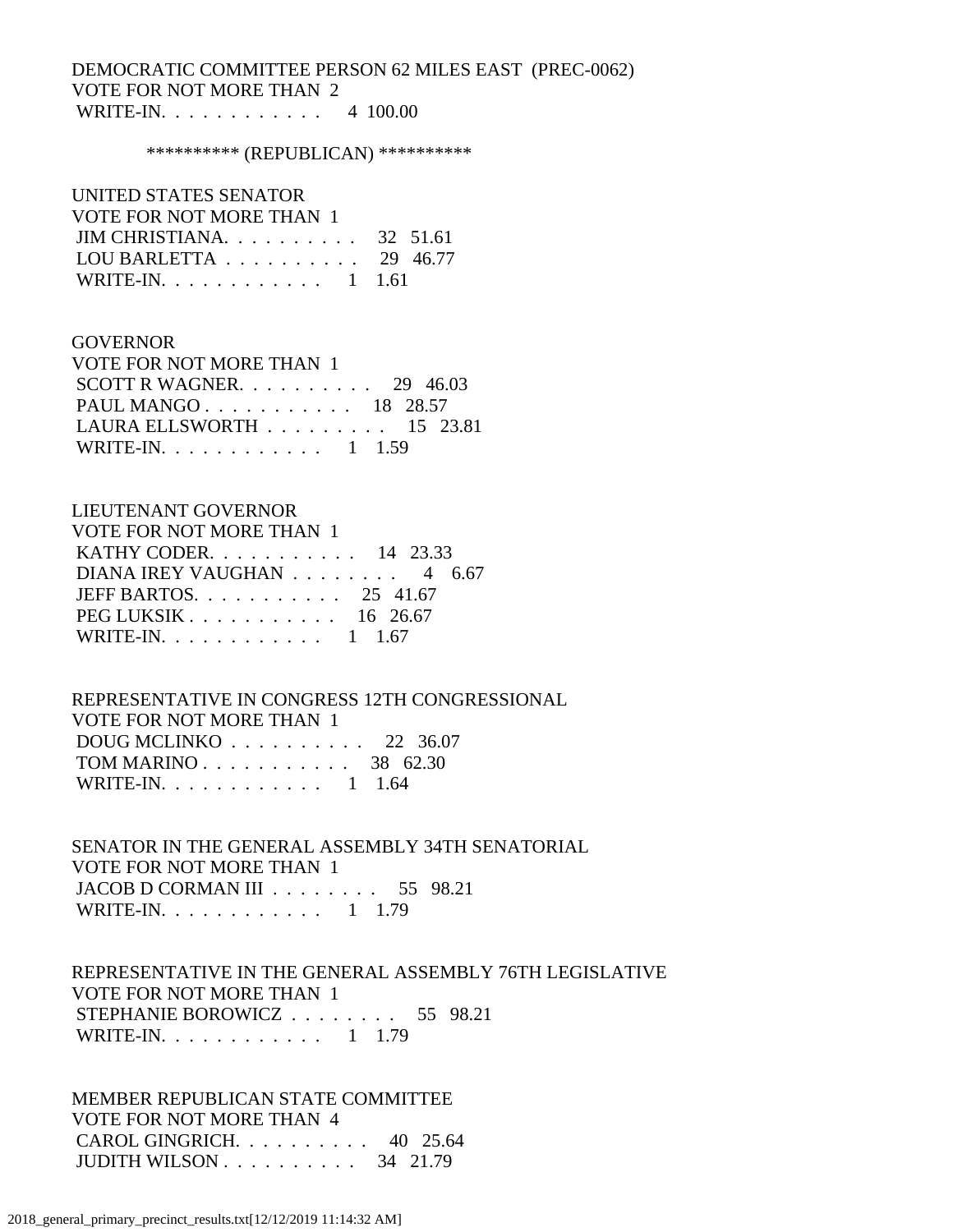RICHARD E SMEAD . . . . . . . . . 42 26.92 STEVEN T MILLER . . . . . . . . . 35 22.44 WRITE-IN. . . . . . . . . . . . . 5 3.21

 COUNTY REPUBLICAN COMMITTEE CHAIRMAN VOTE FOR NOT MORE THAN 1 KRISTINE ENG . . . . . . . . . . 27 50.00 DEBORAH DEB FLAVIN . . . . . . . . 26 48.15 WRITE-IN. . . . . . . . . . . . 1 1.85

 COUNTY REPUBLICAN COMMITTEE VICE CHAIR VOTE FOR NOT MORE THAN 1 RUSSELL P BROOKS . . . . . . . . . 50 96.15 WRITE-IN. . . . . . . . . . . . 2 3.85

PRECINCT REPORT CENTRE COUNTY, PENNSYLVANIA OFFICIAL RUN DATE:06/04/18 GENERAL PRIMARY RUN TIME:09:34 AM MAY 15, 2018 **STATISTICS** 

0063 63 MILES WEST

### VOTES PERCENT

| REGISTERED VOTERS - TOTAL 174            |       |
|------------------------------------------|-------|
| REGISTERED VOTERS - DEMOCRATIC 55 31.61  |       |
| REGISTERED VOTERS - REPUBLICAN 119 68.39 |       |
| BALLOTS CAST - TOTAL. 46                 |       |
| BALLOTS CAST - DEMOCRATIC 14 30.43       |       |
| BALLOTS CAST - REPUBLICAN 32 69.57       |       |
| VOTER TURNOUT - TOTAL 26.44              |       |
| VOTER TURNOUT - DEMOCRATIC.              | 25.45 |
| VOTER TURNOUT - REPUBLICAN.              | 26.89 |

\*\*\*\*\*\*\*\*\*\* (DEMOCRATIC) \*\*\*\*\*\*\*\*\*\*

 UNITED STATES SENATOR VOTE FOR NOT MORE THAN 1 BOB CASEY JR . . . . . . . . . . 12 100.00 WRITE-IN. . . . . . . . . . . . 0

**GOVERNOR**  VOTE FOR NOT MORE THAN 1 TOM WOLF. . . . . . . . . . . . 11 100.00 WRITE-IN. . . . . . . . . . . . 0

 LIEUTENANT GOVERNOR VOTE FOR NOT MORE THAN 1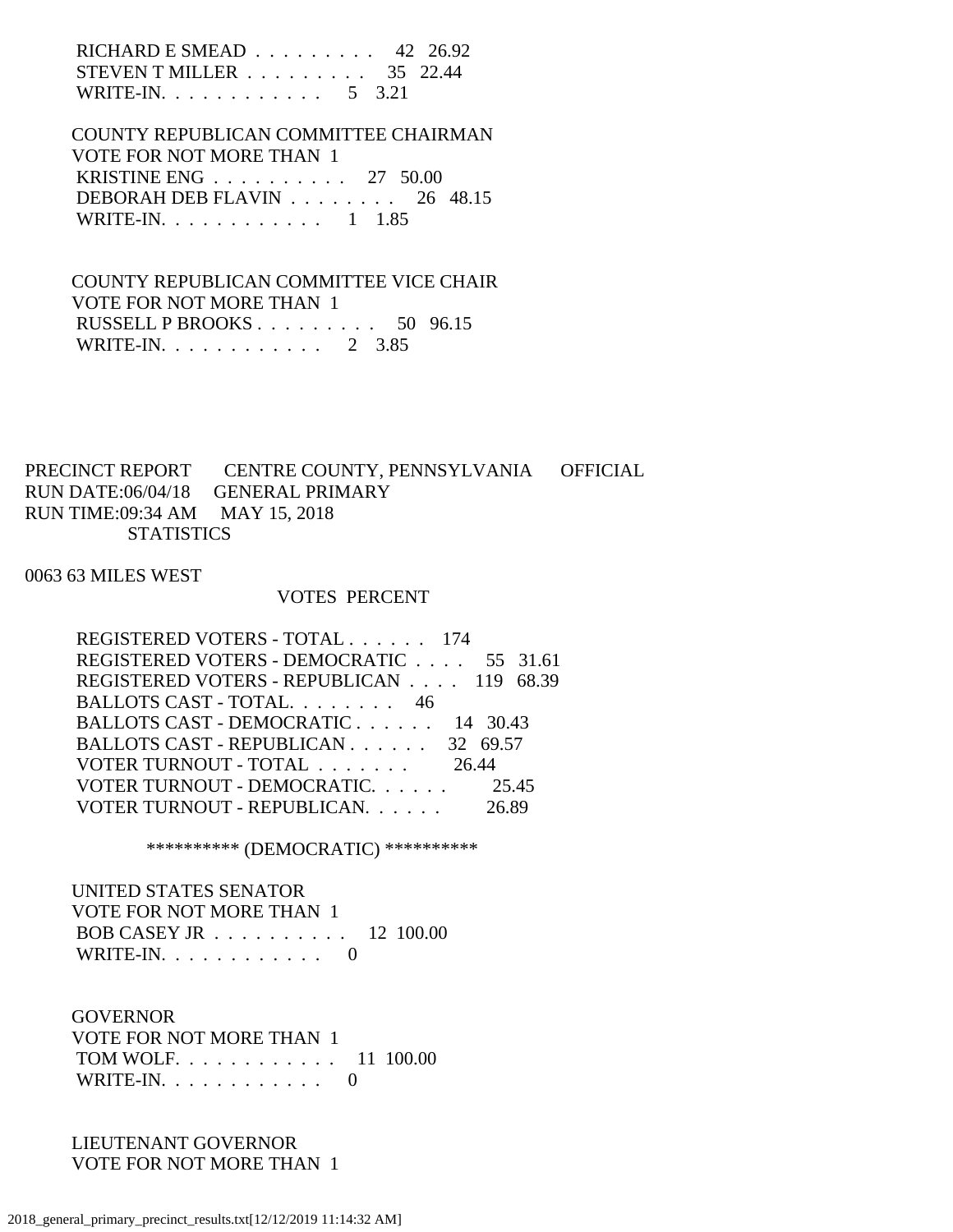| JOHN FETTERMAN. 7 50.00                        |
|------------------------------------------------|
|                                                |
| MIKE STACK $1 \quad 7.14$                      |
| $RAY$ SOSA, $\ldots$ , $\ldots$ , $\ldots$ , 0 |
| NINA AHMAD $2 \t14.29$                         |
| WRITE-IN. $\ldots$ 0                           |

 REPRESENTATIVE IN CONGRESS 12TH CONGRESSIONAL VOTE FOR NOT MORE THAN 1 JUDY HERSCHEL . . . . . . . . . . 3 21.43 MARC FRIEDENBERG . . . . . . . . . 11 78.57 WRITE-IN.  $\ldots$  . . . . . . . . 0

 SENATOR IN THE GENERAL ASSEMBLY 34TH SENATORIAL VOTE FOR NOT MORE THAN 1 EZRA NANES . . . . . . . . . . . 14 100.00 WRITE-IN. . . . . . . . . . . . 0

 REPRESENTATIVE IN THE GENERAL ASSEMBLY 76TH LEGISLATIVE VOTE FOR NOT MORE THAN 1 MIKE HANNA . . . . . . . . . . . 14 100.00 WRITE-IN.  $\ldots$  . . . . . . . . 0

 MEMBER DEMOCRATIC STATE COMMITTEE VOTE FOR NOT MORE THAN 3 JOANNE TOSTI-VASEY . . . . . . . . 9 39.13 LAURA SHADLE . . . . . . . . . . 7 30.43 DAVID LOMISON . . . . . . . . . . . 6 26.09 WRITE-IN. . . . . . . . . . . . 1 4.35

 DEMOCRATIC COMMITTEE PERSON 63 MILES WEST (PREC-0063) VOTE FOR NOT MORE THAN 2 WRITE-IN. . . . . . . . . . . . 3 100.00

\*\*\*\*\*\*\*\*\*\*\* (REPUBLICAN) \*\*\*\*\*\*\*\*\*\*\*

# UNITED STATES SENATOR VOTE FOR NOT MORE THAN 1 JIM CHRISTIANA. . . . . . . . . . 19 63.33 LOU BARLETTA . . . . . . . . . . 11 36.67 WRITE-IN. . . . . . . . . . . . 0

 GOVERNOR VOTE FOR NOT MORE THAN 1 SCOTT R WAGNER. . . . . . . . . . 17 53.13 PAUL MANGO . . . . . . . . . . . 10 31.25 LAURA ELLSWORTH . . . . . . . . . 5 15.63 WRITE-IN. . . . . . . . . . . . 0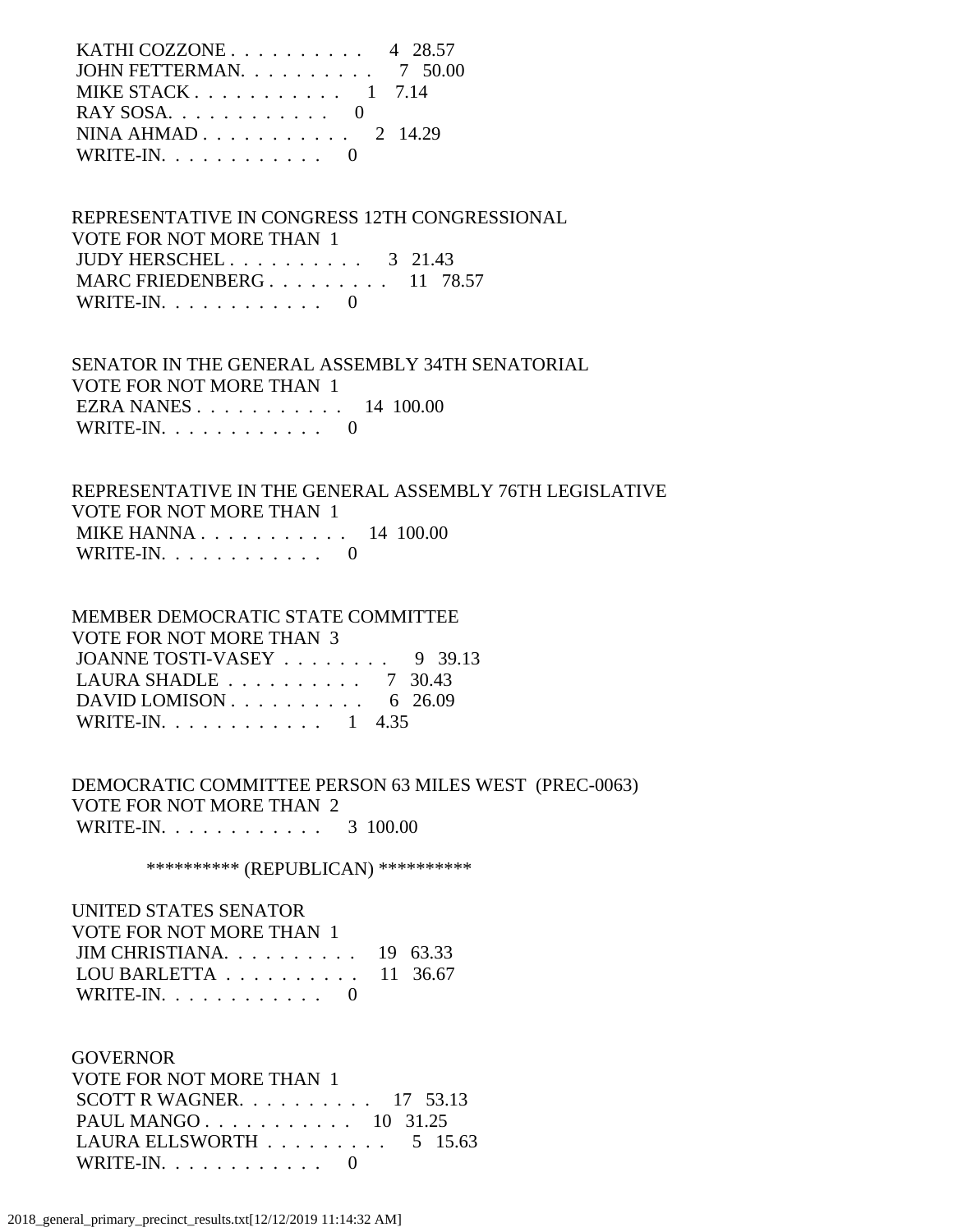LIEUTENANT GOVERNOR VOTE FOR NOT MORE THAN 1 KATHY CODER. . . . . . . . . . . . 6 20.69 DIANA IREY VAUGHAN . . . . . . . . 4 13.79 JEFF BARTOS. . . . . . . . . . . 16 55.17 PEG LUKSIK . . . . . . . . . . . . 3 10.34 WRITE-IN.  $\ldots$  . . . . . . . . 0

 REPRESENTATIVE IN CONGRESS 12TH CONGRESSIONAL VOTE FOR NOT MORE THAN 1 DOUG MCLINKO . . . . . . . . . . 12 40.00 TOM MARINO . . . . . . . . . . . 18 60.00 WRITE-IN. . . . . . . . . . . . 0

 SENATOR IN THE GENERAL ASSEMBLY 34TH SENATORIAL VOTE FOR NOT MORE THAN 1 JACOB D CORMAN III . . . . . . . . 31 100.00 WRITE-IN.  $\ldots$  . . . . . . . . 0

 REPRESENTATIVE IN THE GENERAL ASSEMBLY 76TH LEGISLATIVE VOTE FOR NOT MORE THAN 1 STEPHANIE BOROWICZ . . . . . . . . 26 100.00 WRITE-IN.  $\ldots$  . . . . . . . . 0

# MEMBER REPUBLICAN STATE COMMITTEE VOTE FOR NOT MORE THAN 4 CAROL GINGRICH. . . . . . . . . . 26 33.33 JUDITH WILSON . . . . . . . . . . 15 19.23 RICHARD E SMEAD . . . . . . . . . 20 25.64 STEVEN T MILLER . . . . . . . . . 17 21.79 WRITE-IN. . . . . . . . . . . . 0

 COUNTY REPUBLICAN COMMITTEE CHAIRMAN VOTE FOR NOT MORE THAN 1 KRISTINE ENG . . . . . . . . . . 18 62.07 DEBORAH DEB FLAVIN . . . . . . . . 11 37.93 WRITE-IN. . . . . . . . . . . . 0

# COUNTY REPUBLICAN COMMITTEE VICE CHAIR VOTE FOR NOT MORE THAN 1 RUSSELL P BROOKS . . . . . . . . . 26 100.00 WRITE-IN. . . . . . . . . . . . 0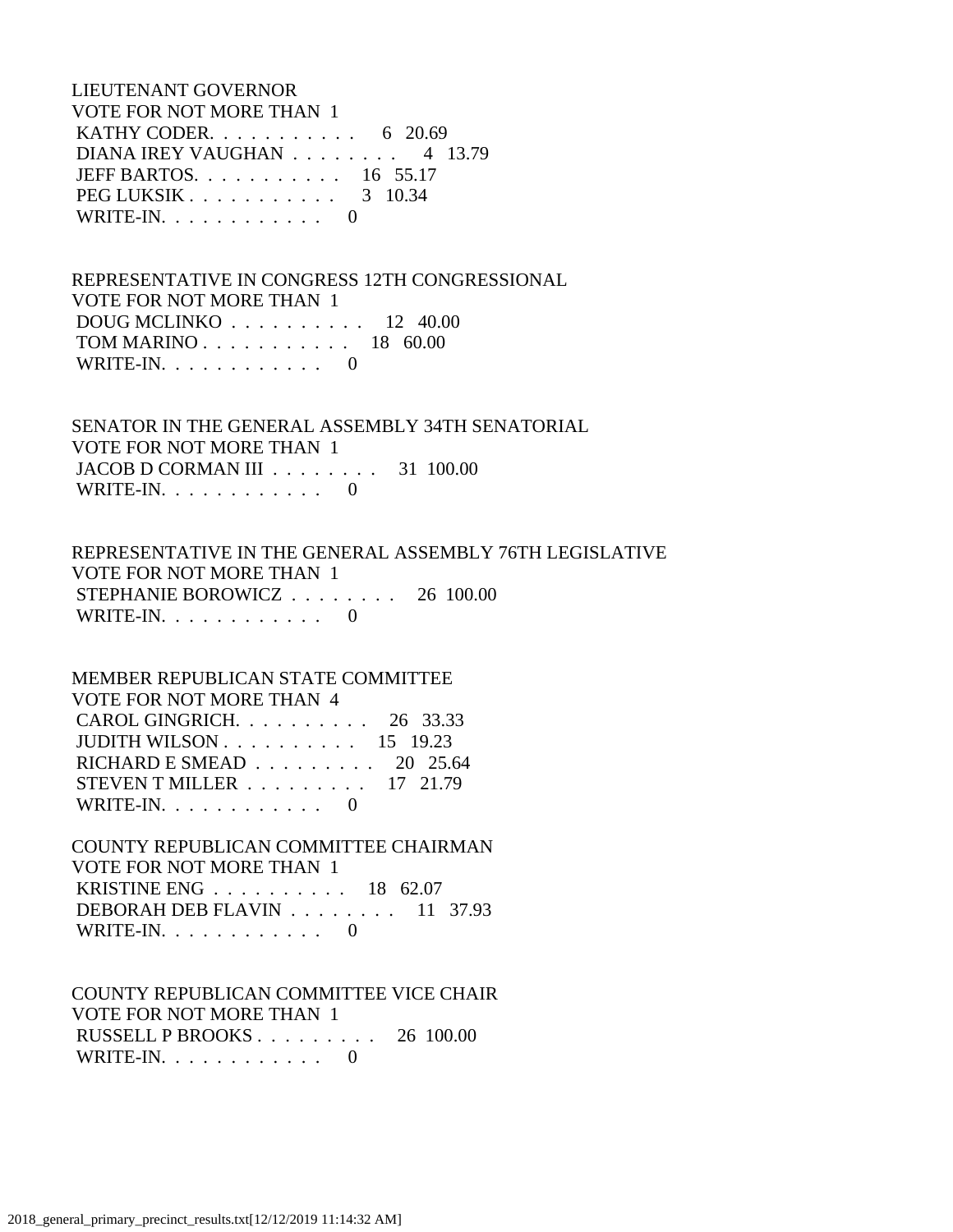PRECINCT REPORT CENTRE COUNTY, PENNSYLVANIA OFFICIAL RUN DATE:06/04/18 GENERAL PRIMARY RUN TIME:09:34 AM MAY 15, 2018 **STATISTICS** 

0064 64 PATTON NORTH 1

#### VOTES PERCENT

 REGISTERED VOTERS - TOTAL . . . . . . 2210 REGISTERED VOTERS - DEMOCRATIC . . . . 1266 57.29 REGISTERED VOTERS - REPUBLICAN . . . . 944 42.71 BALLOTS CAST - TOTAL. . . . . . . . 427 BALLOTS CAST - DEMOCRATIC . . . . . . 229 53.63 BALLOTS CAST - REPUBLICAN . . . . . . 198 46.37 VOTER TURNOUT - TOTAL . . . . . . . 19.32 VOTER TURNOUT - DEMOCRATIC. . . . . . 18.09 VOTER TURNOUT - REPUBLICAN. . . . . . 20.97

\*\*\*\*\*\*\*\*\*\* (DEMOCRATIC) \*\*\*\*\*\*\*\*\*\*

 UNITED STATES SENATOR VOTE FOR NOT MORE THAN 1 BOB CASEY JR . . . . . . . . . . 223 100.00 WRITE-IN. . . . . . . . . . . . 0

#### GOVERNOR

 VOTE FOR NOT MORE THAN 1 TOM WOLF. . . . . . . . . . . . 219 99.55 WRITE-IN. . . . . . . . . . . . 1 .45

### LIEUTENANT GOVERNOR

| VOTE FOR NOT MORE THAN 1                          |  |
|---------------------------------------------------|--|
| KATHI COZZONE $\ldots$ $\ldots$ $\ldots$ 37 17.13 |  |
| JOHN FETTERMAN 88 40.74                           |  |
| MIKE STACK $13 \quad 6.02$                        |  |
| RAY SOSA. 3 1.39                                  |  |
| NINA AHMAD 74 34.26                               |  |
| WRITE-IN. $\ldots$ 1 .46                          |  |

 REPRESENTATIVE IN CONGRESS 15TH CONGRESSIONAL VOTE FOR NOT MORE THAN 1 SUSAN BOSER. . . . . . . . . . . 92 41.63 WADE JODUN . . . . . . . . . . . 129 58.37 WRITE-IN. . . . . . . . . . . . 0

 SENATOR IN THE GENERAL ASSEMBLY 34TH SENATORIAL VOTE FOR NOT MORE THAN 1 EZRA NANES . . . . . . . . . . . 219 100.00 WRITE-IN. . . . . . . . . . . . 0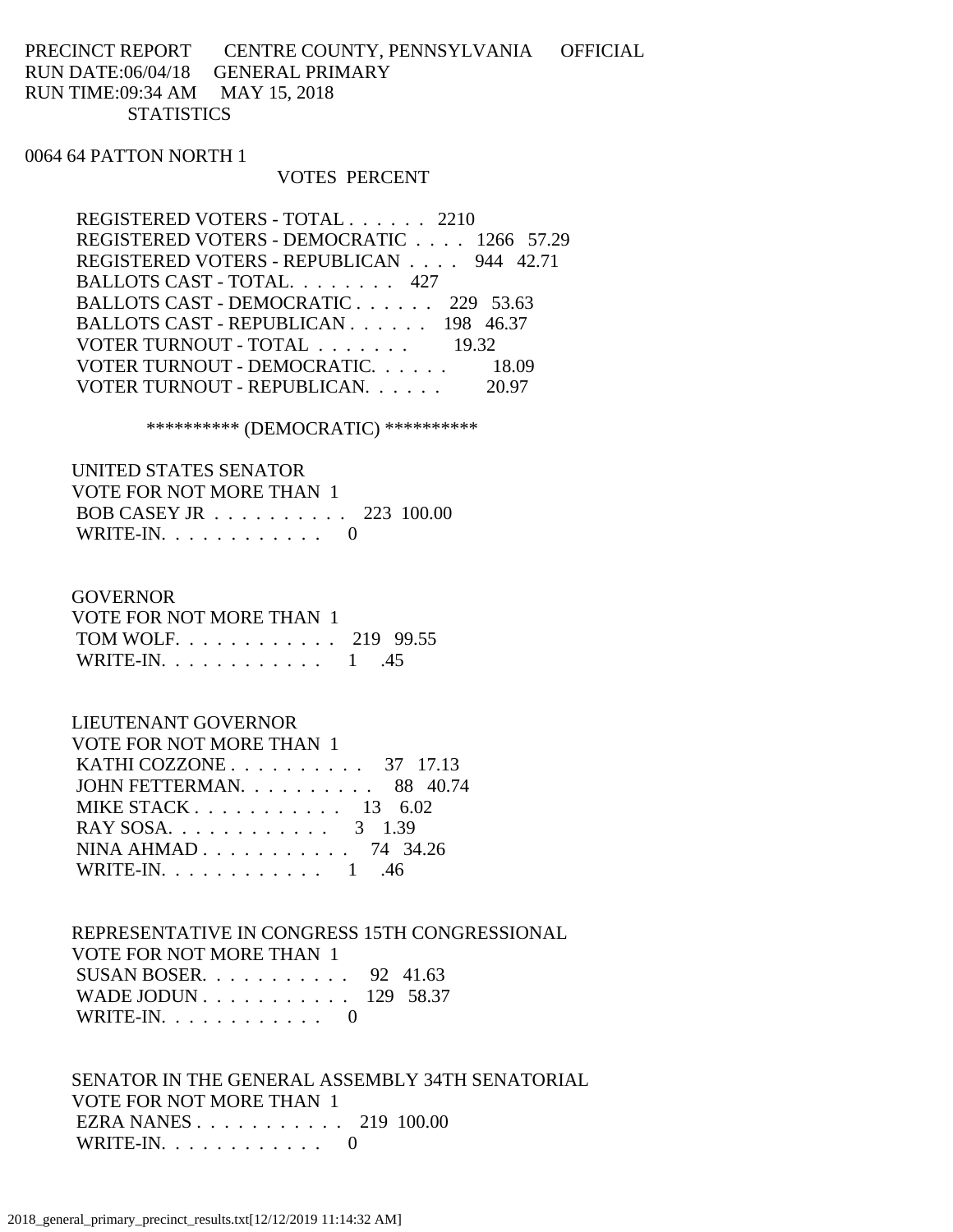REPRESENTATIVE IN THE GENERAL ASSEMBLY 77TH LEGISLATIVE VOTE FOR NOT MORE THAN 1 H SCOTT CONKLIN . . . . . . . . . 215 100.00 WRITE-IN. . . . . . . . . . . . 0

### MEMBER DEMOCRATIC STATE COMMITTEE VOTE FOR NOT MORE THAN 3 JOANNE TOSTI-VASEY . . . . . . . . 186 33.94 LAURA SHADLE . . . . . . . . . . 192 35.04 DAVID LOMISON . . . . . . . . . . 170 31.02 WRITE-IN.  $\ldots$  . . . . . . . . 0

 DEMOCRATIC COMMITTEE PERSON 64 PATTON NORTH 1 (PREC-006 VOTE FOR NOT MORE THAN 2 TAMARA A DOWNSBROUGH. . . . . . . . 172 46.74 MARY M DUPUIS . . . . . . . . . . 196 53.26 WRITE-IN. . . . . . . . . . . . 0

\*\*\*\*\*\*\*\*\*\* (REPUBLICAN) \*\*\*\*\*\*\*\*\*\*

### UNITED STATES SENATOR

| VOTE FOR NOT MORE THAN 1                             |  |
|------------------------------------------------------|--|
| JIM CHRISTIANA $67 \quad 36.41$                      |  |
| LOU BARLETTA $\ldots \ldots \ldots \ldots 115$ 62.50 |  |
| WRITE-IN. 2 1.09                                     |  |

### GOVERNOR

| VOTE FOR NOT MORE THAN 1                        |  |
|-------------------------------------------------|--|
| SCOTT R WAGNER. $\ldots$ 84 43.08               |  |
| PAUL MANGO 64 32.82                             |  |
| LAURA ELLSWORTH $\ldots \ldots \ldots$ 46 23.59 |  |
| WRITE-IN. 1 .51                                 |  |

# LIEUTENANT GOVERNOR

| VOTE FOR NOT MORE THAN 1                                |  |
|---------------------------------------------------------|--|
| KATHY CODER. $\ldots$ 71 38.80                          |  |
| DIANA IREY VAUGHAN $\ldots$ 24 13.11                    |  |
| JEFF BARTOS. $\ldots$ 67 36.61                          |  |
| PEG LUKSIK $\ldots$ $\ldots$ $\ldots$ $\ldots$ 20 10.93 |  |
| WRITE-IN. 1 .55                                         |  |

 REPRESENTATIVE IN CONGRESS 15TH CONGRESSIONAL VOTE FOR NOT MORE THAN 1 GLENN GT THOMPSON. . . . . . . . . 170 98.84 WRITE-IN. . . . . . . . . . . . 2 1.16

### SENATOR IN THE GENERAL ASSEMBLY 34TH SENATORIAL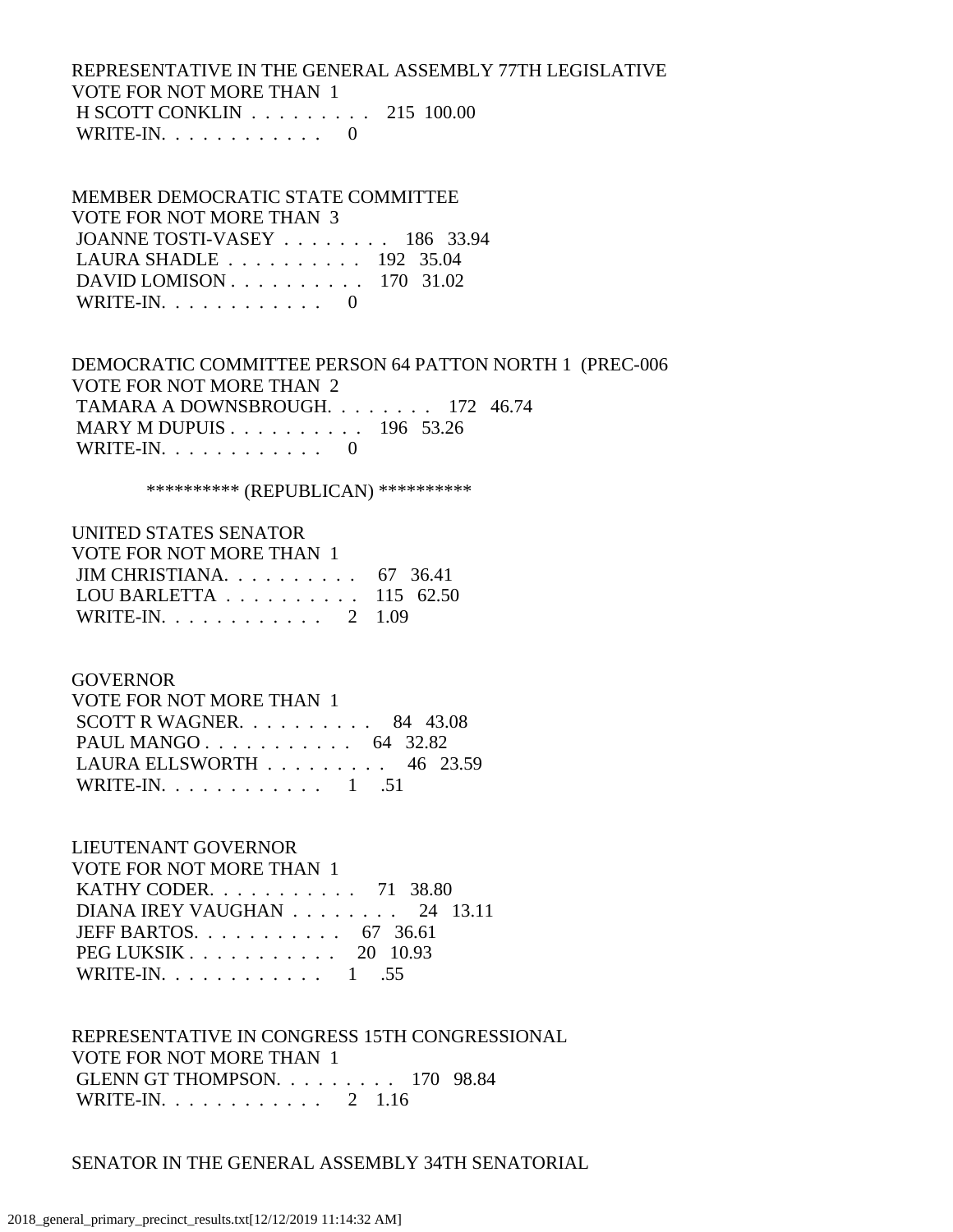# VOTE FOR NOT MORE THAN 1 JACOB D CORMAN III . . . . . . . . 171 97.71 WRITE-IN. . . . . . . . . . . . 4 2.29

 REPRESENTATIVE IN THE GENERAL ASSEMBLY 77TH LEGISLATIVE VOTE FOR NOT MORE THAN 1 WRITE-IN. . . . . . . . . . . . 17 100.00

 MEMBER REPUBLICAN STATE COMMITTEE VOTE FOR NOT MORE THAN 4 CAROL GINGRICH. . . . . . . . . . 129 23.50 JUDITH WILSON . . . . . . . . . . 140 25.50 RICHARD E SMEAD . . . . . . . . . 136 24.77 STEVEN T MILLER . . . . . . . . . 137 24.95 WRITE-IN. . . . . . . . . . . . 7 1.28

 COUNTY REPUBLICAN COMMITTEE CHAIRMAN VOTE FOR NOT MORE THAN 1 KRISTINE ENG . . . . . . . . . . 81 43.78 DEBORAH DEB FLAVIN . . . . . . . . 104 56.22 WRITE-IN. . . . . . . . . . . . 0

### COUNTY REPUBLICAN COMMITTEE VICE CHAIR VOTE FOR NOT MORE THAN 1 RUSSELL P BROOKS . . . . . . . . . 159 100.00 WRITE-IN. . . . . . . . . . . . 0

# PRECINCT REPORT CENTRE COUNTY, PENNSYLVANIA OFFICIAL RUN DATE:06/04/18 GENERAL PRIMARY RUN TIME:09:34 AM MAY 15, 2018 **STATISTICS**

0065 65 PATTON NORTH 2

### VOTES PERCENT

 REGISTERED VOTERS - TOTAL . . . . . . 1893 REGISTERED VOTERS - DEMOCRATIC . . . . 837 44.22 REGISTERED VOTERS - REPUBLICAN . . . . 1056 55.78 BALLOTS CAST - TOTAL. . . . . . . . 448 BALLOTS CAST - DEMOCRATIC . . . . . . 236 52.68 BALLOTS CAST - REPUBLICAN . . . . . . 212 47.32 VOTER TURNOUT - TOTAL . . . . . . . 23.67 VOTER TURNOUT - DEMOCRATIC. . . . . . 28.20 VOTER TURNOUT - REPUBLICAN. . . . . . 20.08

\*\*\*\*\*\*\*\*\*\* (DEMOCRATIC) \*\*\*\*\*\*\*\*\*\*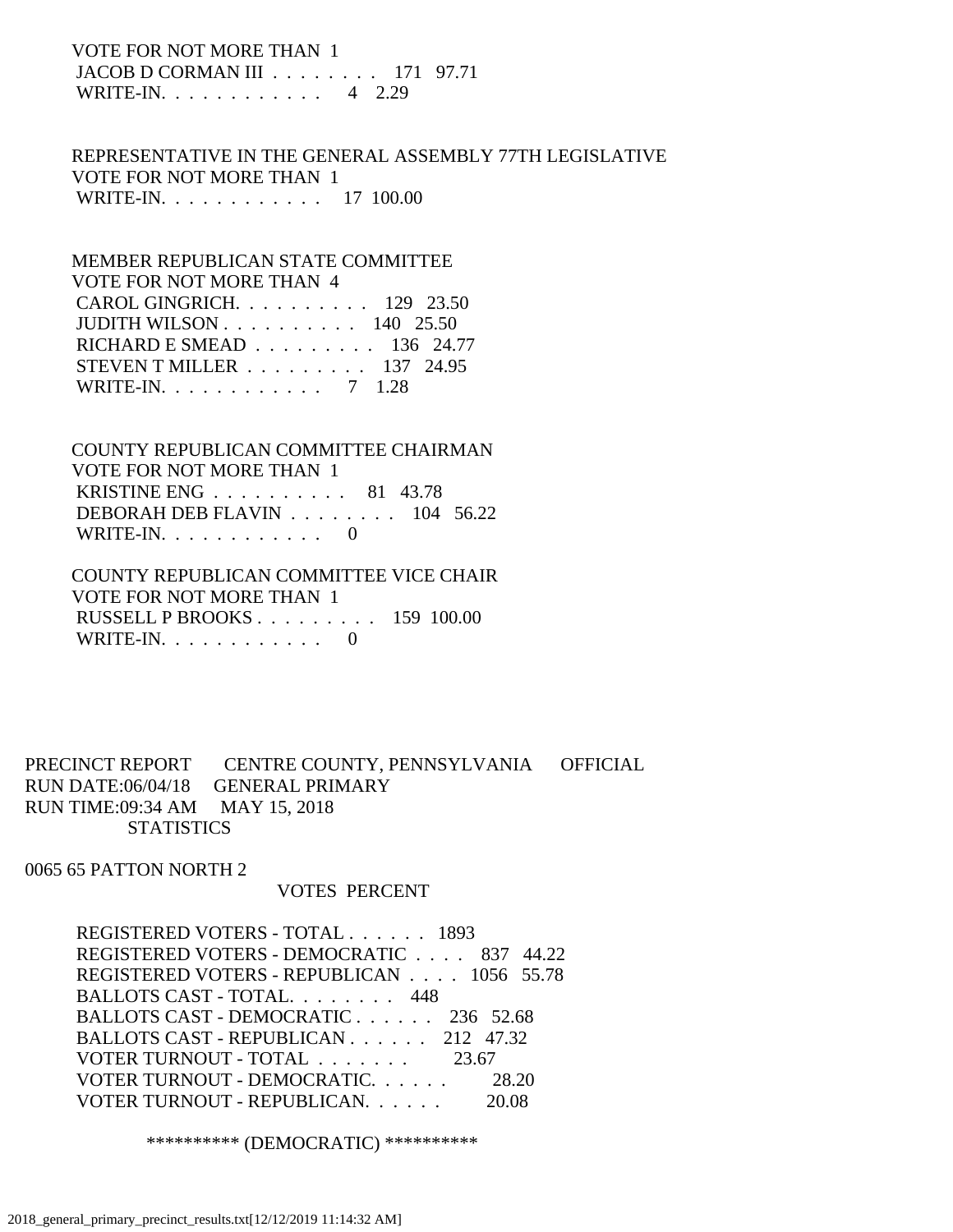UNITED STATES SENATOR VOTE FOR NOT MORE THAN 1 BOB CASEY JR . . . . . . . . . . 224 100.00 WRITE-IN.  $\ldots$  . . . . . . . . 0

### GOVERNOR

| VOTE FOR NOT MORE THAN 1 |  |
|--------------------------|--|
| TOM WOLF 225 100.00      |  |
| WRITE-IN. $\ldots$ 0     |  |

# LIEUTENANT GOVERNOR

| <b>VOTE FOR NOT MORE THAN 1</b>                      |  |
|------------------------------------------------------|--|
| KATHI COZZONE $\ldots \ldots \ldots \ldots$ 37 17.29 |  |
| JOHN FETTERMAN. 73 34.11                             |  |
| MIKE STACK $21$ 9.81                                 |  |
| RAY SOSA. 11 5.14                                    |  |
| NINA AHMAD 72 33.64                                  |  |
| WRITE-IN. $\ldots$ 0                                 |  |

# REPRESENTATIVE IN CONGRESS 15TH CONGRESSIONAL VOTE FOR NOT MORE THAN 1 SUSAN BOSER. . . . . . . . . . . 83 37.90 WADE JODUN . . . . . . . . . . . 136 62.10 WRITE-IN.  $\ldots$  . . . . . . . . 0

 SENATOR IN THE GENERAL ASSEMBLY 34TH SENATORIAL VOTE FOR NOT MORE THAN 1 EZRA NANES . . . . . . . . . . . 217 100.00 WRITE-IN.  $\ldots$  . . . . . . . . 0

### REPRESENTATIVE IN THE GENERAL ASSEMBLY 81ST LEGISLATIVE VOTE FOR NOT MORE THAN 1 RICK ROGERS. . . . . . . . . . . 198 99.50 WRITE-IN. . . . . . . . . . . . . 1 .50

# MEMBER DEMOCRATIC STATE COMMITTEE

 VOTE FOR NOT MORE THAN 3 JOANNE TOSTI-VASEY . . . . . . . . 171 31.61 LAURA SHADLE . . . . . . . . . . 198 36.60 DAVID LOMISON . . . . . . . . . . 168 31.05

WRITE-IN. . . . . . . . . . . . 4 .74

 DEMOCRATIC COMMITTEE PERSON 65 PATTON NORTH 2 (PREC-006 VOTE FOR NOT MORE THAN 2 ERIC DOBERSTEIN . . . . . . . . . 163 45.28 MINDY HANES. . . . . . . . . . . 194 53.89 WRITE-IN. . . . . . . . . . . . . 3 .83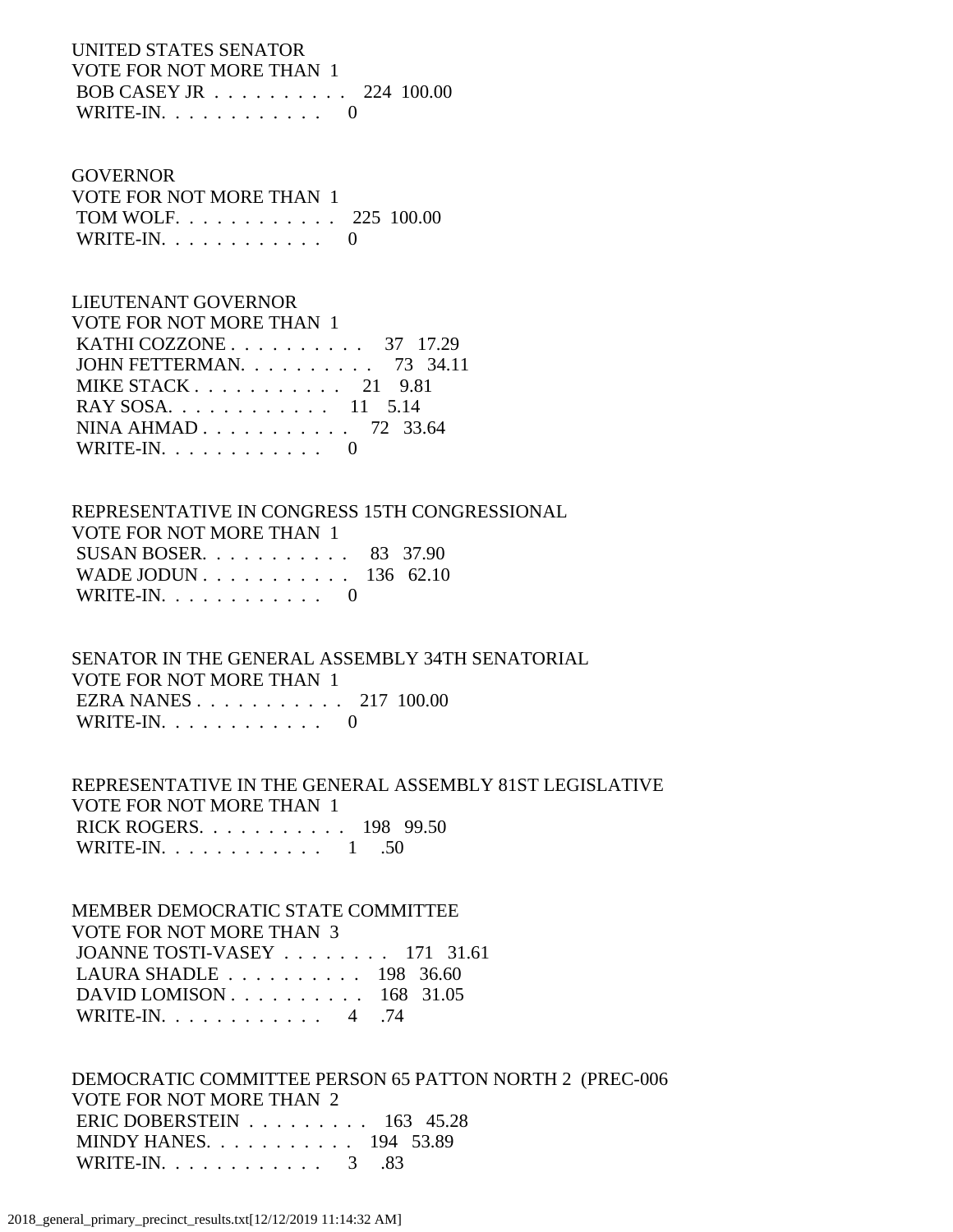| UNITED STATES SENATOR                                |  |
|------------------------------------------------------|--|
| VOTE FOR NOT MORE THAN 1                             |  |
| JIM CHRISTIANA. $\ldots$ 77 40.10                    |  |
| LOU BARLETTA $\ldots \ldots \ldots \ldots 115$ 59.90 |  |
| WRITE-IN. $\ldots$ 0                                 |  |

### GOVERNOR

| VOTE FOR NOT MORE THAN 1           |  |  |
|------------------------------------|--|--|
| SCOTT R WAGNER. $\ldots$ 110 53.66 |  |  |
| PAUL MANGO 52 25.37                |  |  |
| LAURA ELLSWORTH $\ldots$ 43 20.98  |  |  |
| WRITE-IN. $\ldots$ 0               |  |  |

### LIEUTENANT GOVERNOR

| VOTE FOR NOT MORE THAN 1                                |  |
|---------------------------------------------------------|--|
| KATHY CODER. 34 17.71                                   |  |
| DIANA IREY VAUGHAN 28 14.58                             |  |
| JEFF BARTOS. $\ldots$ 100 52.08                         |  |
| PEG LUKSIK $\ldots$ $\ldots$ $\ldots$ $\ldots$ 30 15.63 |  |
| WRITE-IN. $\ldots$ 0                                    |  |

# REPRESENTATIVE IN CONGRESS 15TH CONGRESSIONAL VOTE FOR NOT MORE THAN 1 GLENN GT THOMPSON. . . . . . . . . 180 98.36 WRITE-IN. . . . . . . . . . . . . 3 1.64

# SENATOR IN THE GENERAL ASSEMBLY 34TH SENATORIAL VOTE FOR NOT MORE THAN 1 JACOB D CORMAN III . . . . . . . . 184 97.35 WRITE-IN. . . . . . . . . . . . . 5 2.65

## REPRESENTATIVE IN THE GENERAL ASSEMBLY 81ST LEGISLATIVE VOTE FOR NOT MORE THAN 1 RICH IRVIN . . . . . . . . . . . 167 99.40 WRITE-IN. . . . . . . . . . . . . 1 .60

### MEMBER REPUBLICAN STATE COMMITTEE

| <b>VOTE FOR NOT MORE THAN 4</b>                    |  |
|----------------------------------------------------|--|
| CAROL GINGRICH. $\ldots$ 130 24.57                 |  |
| JUDITH WILSON $\ldots$ $\ldots$ $\ldots$ 141 26.65 |  |
| RICHARD E SMEAD 136 25.71                          |  |
| STEVEN T MILLER $\ldots \ldots \ldots 120$ 22.68   |  |
| WRITE-IN. $\ldots$ 2 .38                           |  |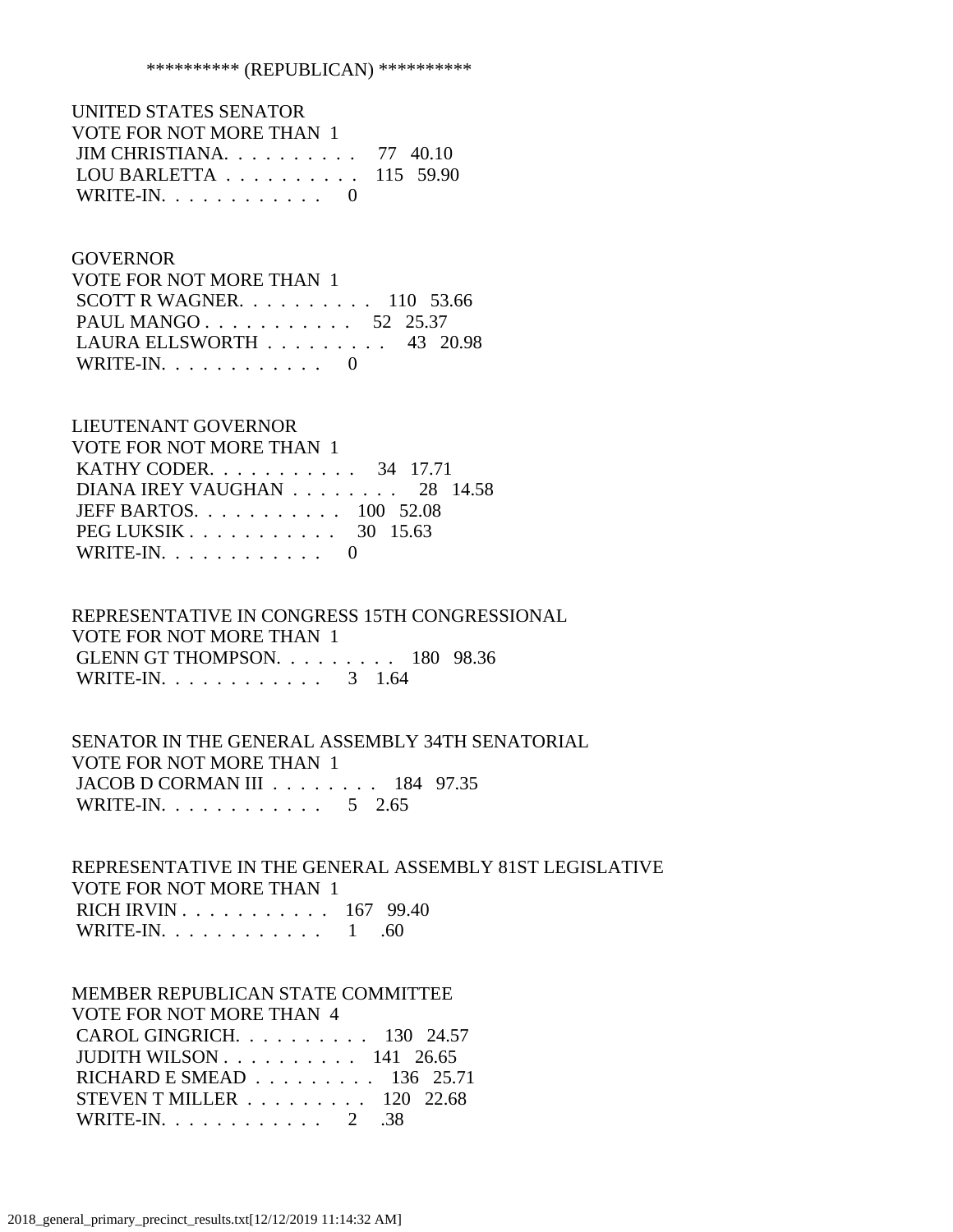COUNTY REPUBLICAN COMMITTEE CHAIRMAN VOTE FOR NOT MORE THAN 1 KRISTINE ENG . . . . . . . . . . 127 67.20 DEBORAH DEB FLAVIN . . . . . . . . 61 32.28 WRITE-IN. . . . . . . . . . . . . 1 .53

 COUNTY REPUBLICAN COMMITTEE VICE CHAIR VOTE FOR NOT MORE THAN 1 RUSSELL P BROOKS . . . . . . . . . 166 100.00 WRITE-IN.  $\ldots$  . . . . . . . . . 0

PRECINCT REPORT CENTRE COUNTY, PENNSYLVANIA OFFICIAL RUN DATE:06/04/18 GENERAL PRIMARY RUN TIME:09:34 AM MAY 15, 2018 **STATISTICS** 

0066 66 PATTON SOUTH 1

### VOTES PERCENT

| REGISTERED VOTERS - TOTAL 787            |       |
|------------------------------------------|-------|
| REGISTERED VOTERS - DEMOCRATIC 485 61.63 |       |
| REGISTERED VOTERS - REPUBLICAN 302 38.37 |       |
| BALLOTS CAST - TOTAL 232                 |       |
| BALLOTS CAST - DEMOCRATIC 160 68.97      |       |
| BALLOTS CAST - REPUBLICAN 72 31.03       |       |
| VOTER TURNOUT - TOTAL 29.48              |       |
| VOTER TURNOUT - DEMOCRATIC.              | 32.99 |
| VOTER TURNOUT - REPUBLICAN.              |       |

\*\*\*\*\*\*\*\*\*\* (DEMOCRATIC) \*\*\*\*\*\*\*\*\*\*

 UNITED STATES SENATOR VOTE FOR NOT MORE THAN 1 BOB CASEY JR . . . . . . . . . . 156 100.00 WRITE-IN.  $\ldots$  . . . . . . . . . 0

#### GOVERNOR

| VOTE FOR NOT MORE THAN 1 |  |
|--------------------------|--|
| TOM WOLF. 158 100.00     |  |
| WRITE-IN. $\ldots$ 0     |  |

LIEUTENANT GOVERNOR

| <b>VOTE FOR NOT MORE THAN 1</b>                      |  |
|------------------------------------------------------|--|
| KATHI COZZONE $\ldots$ $\ldots$ $\ldots$ 26 16.67    |  |
| JOHN FETTERMAN. $\ldots$ 69 44.23                    |  |
| MIKE STACK $\ldots$ , $\ldots$ , $\ldots$ , 17 10.90 |  |
| RAY SOSA 2 1.28                                      |  |
| NINA AHMAD 42 26.92                                  |  |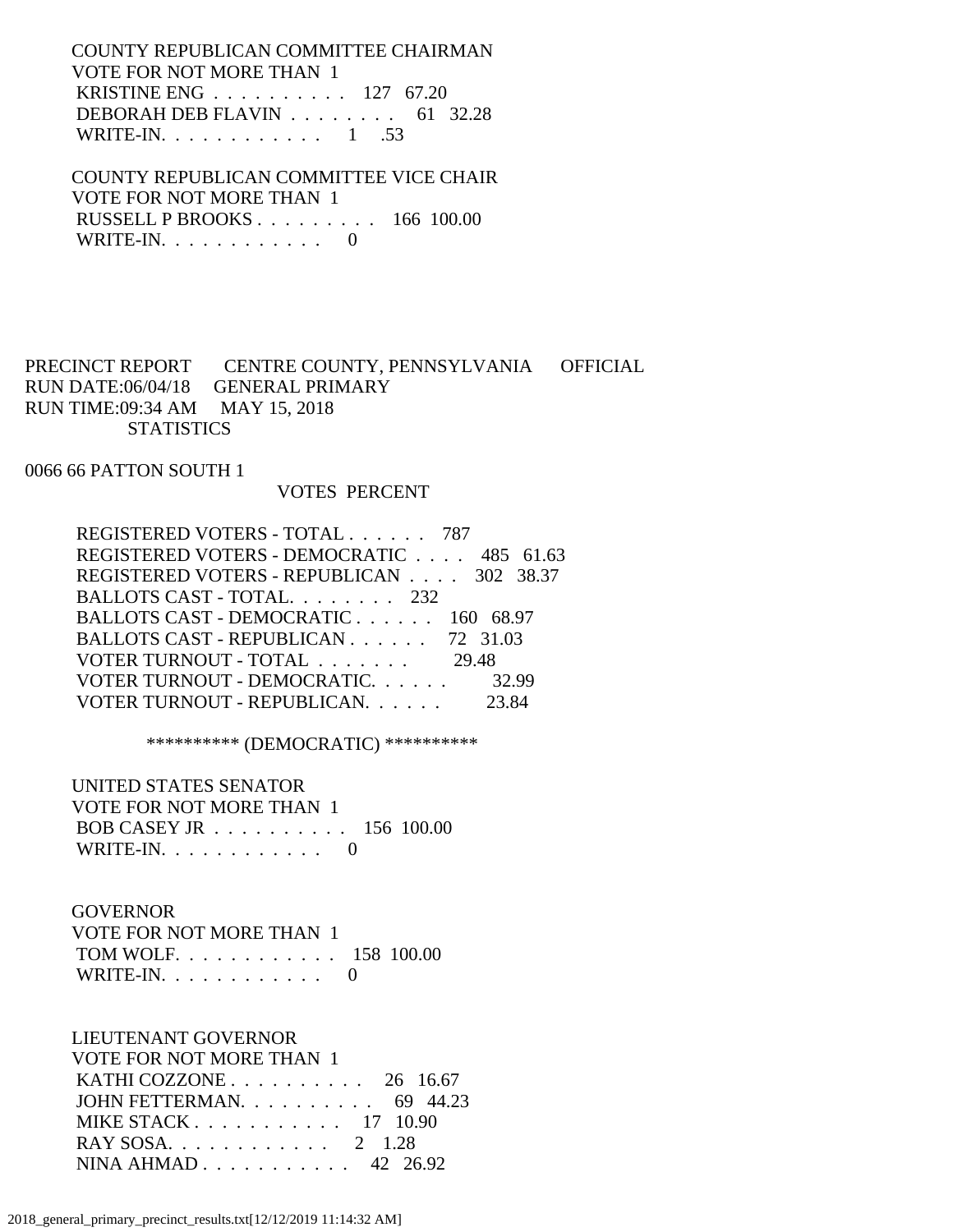REPRESENTATIVE IN CONGRESS 15TH CONGRESSIONAL VOTE FOR NOT MORE THAN 1 SUSAN BOSER. . . . . . . . . . . 61 38.61 WADE JODUN . . . . . . . . . . . 97 61.39 WRITE-IN.  $\ldots$  . . . . . . . . . 0

 SENATOR IN THE GENERAL ASSEMBLY 34TH SENATORIAL VOTE FOR NOT MORE THAN 1 EZRA NANES . . . . . . . . . . . 157 100.00 WRITE-IN.  $\ldots$  . . . . . . . . . 0

 REPRESENTATIVE IN THE GENERAL ASSEMBLY 81ST LEGISLATIVE VOTE FOR NOT MORE THAN 1 RICK ROGERS. . . . . . . . . . . 144 100.00 WRITE-IN. . . . . . . . . . . . 0

 MEMBER DEMOCRATIC STATE COMMITTEE VOTE FOR NOT MORE THAN 3 JOANNE TOSTI-VASEY . . . . . . . . 131 34.29 LAURA SHADLE . . . . . . . . . . 136 35.60 DAVID LOMISON . . . . . . . . . . 115 30.10 WRITE-IN. . . . . . . . . . . . 0

 DEMOCRATIC COMMITTEE PERSON 66 PATTON SOUTH 1 (PREC-006 VOTE FOR NOT MORE THAN 2 RUTH A MAHARG . . . . . . . . . . 138 98.57 WRITE-IN. . . . . . . . . . . . 2 1.43

\*\*\*\*\*\*\*\*\*\*\* (REPUBLICAN) \*\*\*\*\*\*\*\*\*\*\*

UNITED STATES SENATOR

| VOTE FOR NOT MORE THAN 1                     |  |
|----------------------------------------------|--|
| JIM CHRISTIANA. $\ldots$ 28 40.00            |  |
| LOU BARLETTA $\ldots \ldots \ldots$ 42 60.00 |  |
| WRITE-IN. $\ldots$ 0                         |  |

 GOVERNOR VOTE FOR NOT MORE THAN 1 SCOTT R WAGNER. . . . . . . . . . 30 41.67 PAUL MANGO . . . . . . . . . . . 24 33.33 LAURA ELLSWORTH . . . . . . . . . 18 25.00 WRITE-IN.  $\ldots$  . . . . . . . . . 0

 LIEUTENANT GOVERNOR VOTE FOR NOT MORE THAN 1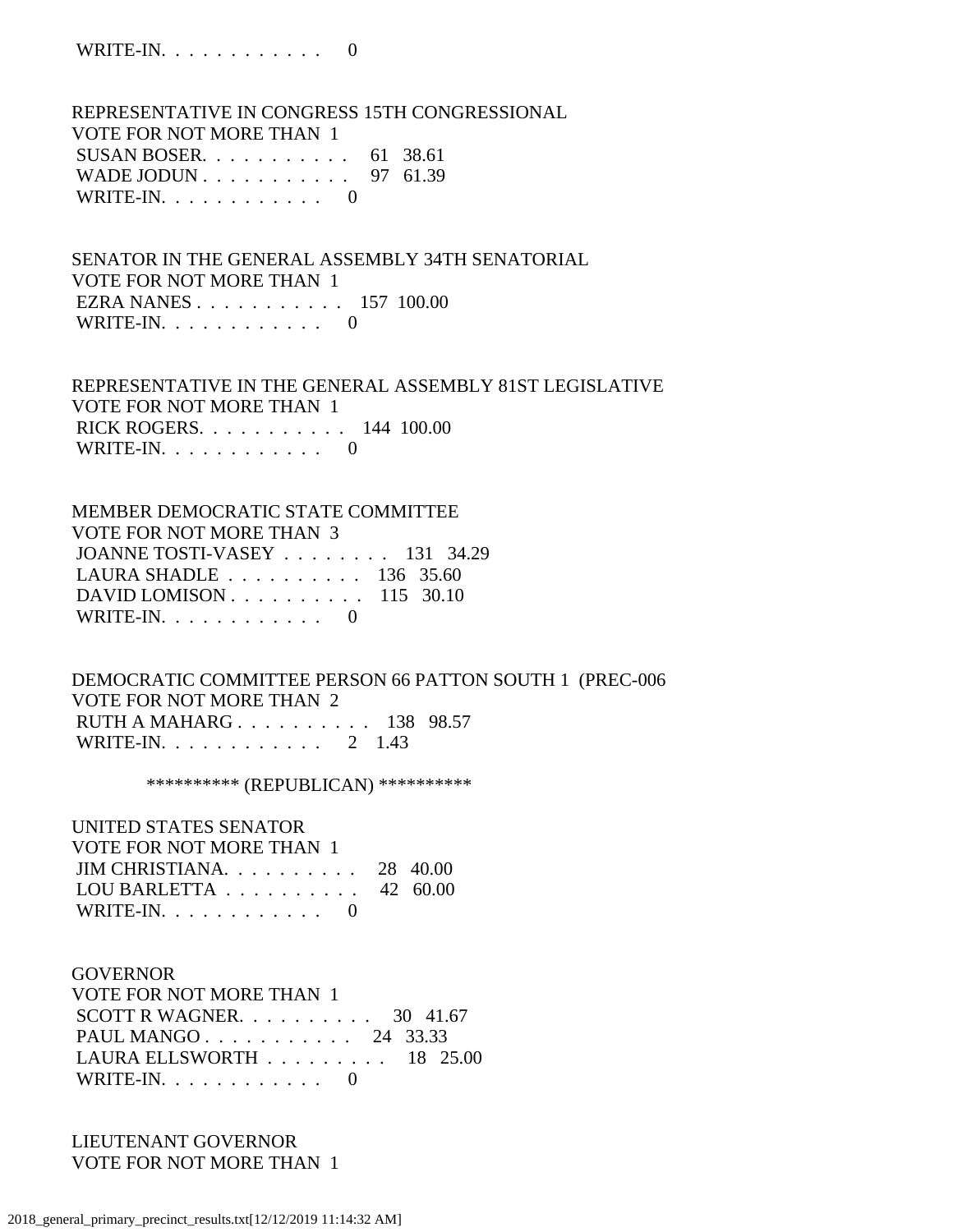KATHY CODER. . . . . . . . . . . 13 20.00 DIANA IREY VAUGHAN . . . . . . . . 20 30.77 JEFF BARTOS. . . . . . . . . . . 21 32.31 PEG LUKSIK . . . . . . . . . . . 11 16.92 WRITE-IN.  $\ldots$  . . . . . . . . 0

 REPRESENTATIVE IN CONGRESS 15TH CONGRESSIONAL VOTE FOR NOT MORE THAN 1 GLENN GT THOMPSON. . . . . . . . . 63 98.44 WRITE-IN. . . . . . . . . . . . 1 1.56

 SENATOR IN THE GENERAL ASSEMBLY 34TH SENATORIAL VOTE FOR NOT MORE THAN 1 JACOB D CORMAN III . . . . . . . . 65 100.00 WRITE-IN.  $\ldots$  . . . . . . . . . 0

 REPRESENTATIVE IN THE GENERAL ASSEMBLY 81ST LEGISLATIVE VOTE FOR NOT MORE THAN 1 RICH IRVIN . . . . . . . . . . . 62 100.00 WRITE-IN.  $\ldots$  . . . . . . . . 0

### MEMBER REPUBLICAN STATE COMMITTEE

| VOTE FOR NOT MORE THAN 4                               |  |
|--------------------------------------------------------|--|
| CAROL GINGRICH. $\ldots$ 52 25.37                      |  |
| JUDITH WILSON $\ldots \ldots \ldots \ldots 53$ 25.85   |  |
| RICHARD E SMEAD $\ldots \ldots \ldots$ 48 23.41        |  |
| STEVEN T MILLER $\ldots \ldots \ldots \ldots$ 50 24.39 |  |
| WRITE-IN. $\ldots$ 2 .98                               |  |

 COUNTY REPUBLICAN COMMITTEE CHAIRMAN VOTE FOR NOT MORE THAN 1 KRISTINE ENG . . . . . . . . . . 38 55.88 DEBORAH DEB FLAVIN . . . . . . . . 30 44.12 WRITE-IN.  $\ldots$  . . . . . . . . 0

 COUNTY REPUBLICAN COMMITTEE VICE CHAIR VOTE FOR NOT MORE THAN 1 RUSSELL P BROOKS . . . . . . . . . 64 100.00 WRITE-IN. . . . . . . . . . . . 0

PRECINCT REPORT CENTRE COUNTY, PENNSYLVANIA OFFICIAL RUN DATE:06/04/18 GENERAL PRIMARY RUN TIME:09:34 AM MAY 15, 2018 **STATISTICS**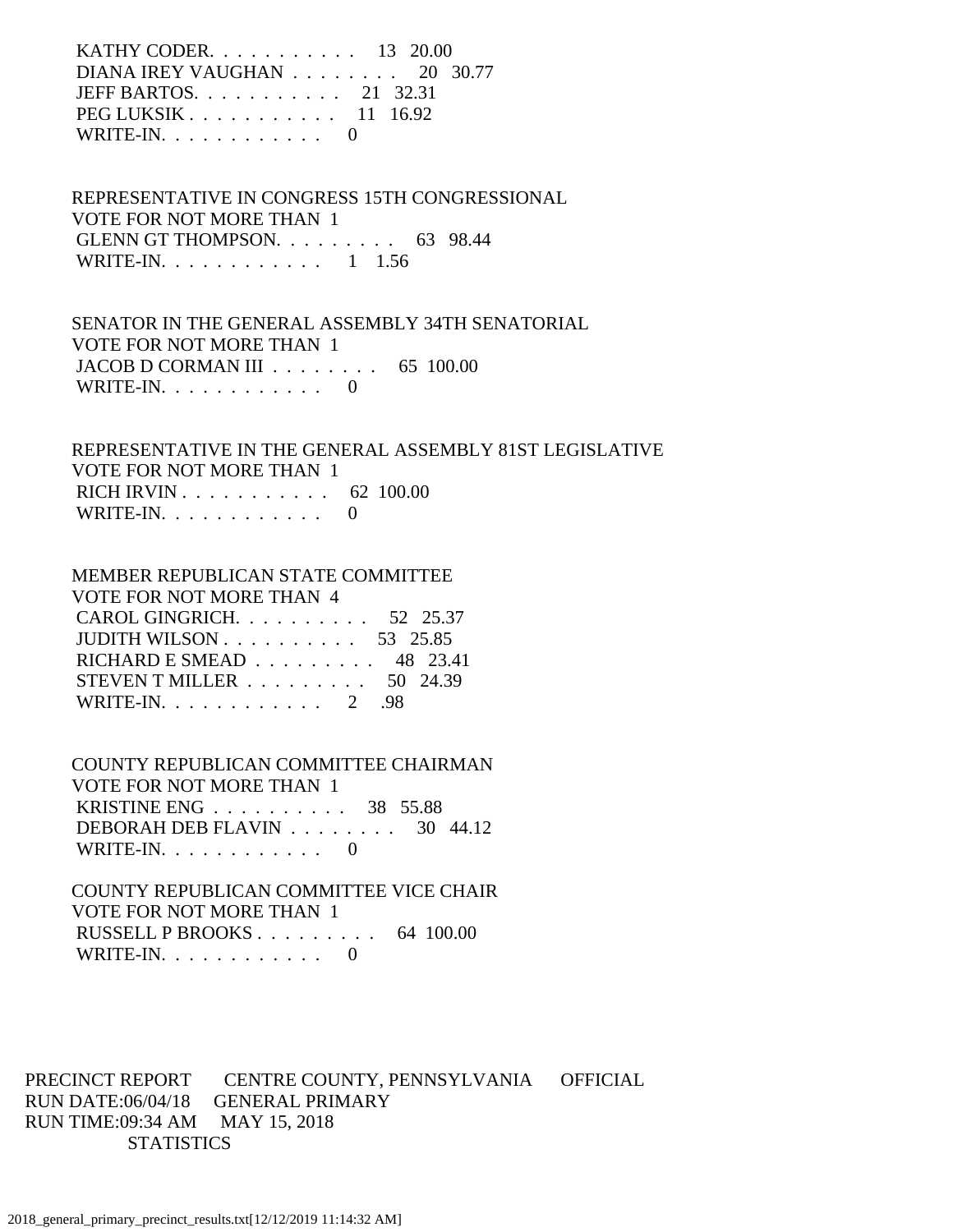### 0067 67 PATTON SOUTH 2

### VOTES PERCENT

| REGISTERED VOTERS - TOTAL 1814            |
|-------------------------------------------|
| REGISTERED VOTERS - DEMOCRATIC 1255 69.18 |
| REGISTERED VOTERS - REPUBLICAN 559 30.82  |
| BALLOTS CAST - TOTAL 192                  |
| BALLOTS CAST - DEMOCRATIC 126 65.63       |
| BALLOTS CAST - REPUBLICAN 66 34.38        |
| VOTER TURNOUT - TOTAL 10.58               |
| VOTER TURNOUT - DEMOCRATIC 10.04          |
| VOTER TURNOUT - REPUBLICAN.<br>11.81      |
|                                           |

\*\*\*\*\*\*\*\*\*\* (DEMOCRATIC) \*\*\*\*\*\*\*\*\*\*

| UNITED STATES SENATOR                         |  |
|-----------------------------------------------|--|
| VOTE FOR NOT MORE THAN 1                      |  |
| BOB CASEY JR $\ldots \ldots \ldots 120$ 99.17 |  |
| WRITE-IN. $\ldots$ 1 .83                      |  |

### GOVERNOR

| VOTE FOR NOT MORE THAN 1 |  |  |
|--------------------------|--|--|
| TOM WOLF. 119 97.54      |  |  |
| WRITE-IN. 3 2.46         |  |  |

### LIEUTENANT GOVERNOR

| VOTE FOR NOT MORE THAN 1                          |
|---------------------------------------------------|
| KATHI COZZONE $\ldots$ $\ldots$ $\ldots$ 24 19.51 |
| JOHN FETTERMAN. 49 39.84                          |
| MIKE STACK $118.94$                               |
| $RAY$ SOSA. 0                                     |
| NINA AHMAD 39 31.71                               |
| WRITE-IN. $\ldots$ 0                              |
|                                                   |

### REPRESENTATIVE IN CONGRESS 15TH CONGRESSIONAL VOTE FOR NOT MORE THAN 1 SUSAN BOSER. . . . . . . . . . . 53 42.40 WADE JODUN . . . . . . . . . . . 72 57.60 WRITE-IN.  $\ldots$  . . . . . . . . . 0

# SENATOR IN THE GENERAL ASSEMBLY 34TH SENATORIAL VOTE FOR NOT MORE THAN 1 EZRA NANES . . . . . . . . . . . 111 97.37 WRITE-IN. . . . . . . . . . . . . 3 2.63

 REPRESENTATIVE IN THE GENERAL ASSEMBLY 77TH LEGISLATIVE VOTE FOR NOT MORE THAN 1 H SCOTT CONKLIN . . . . . . . . . 110 97.35 WRITE-IN. . . . . . . . . . . . . 3 2.65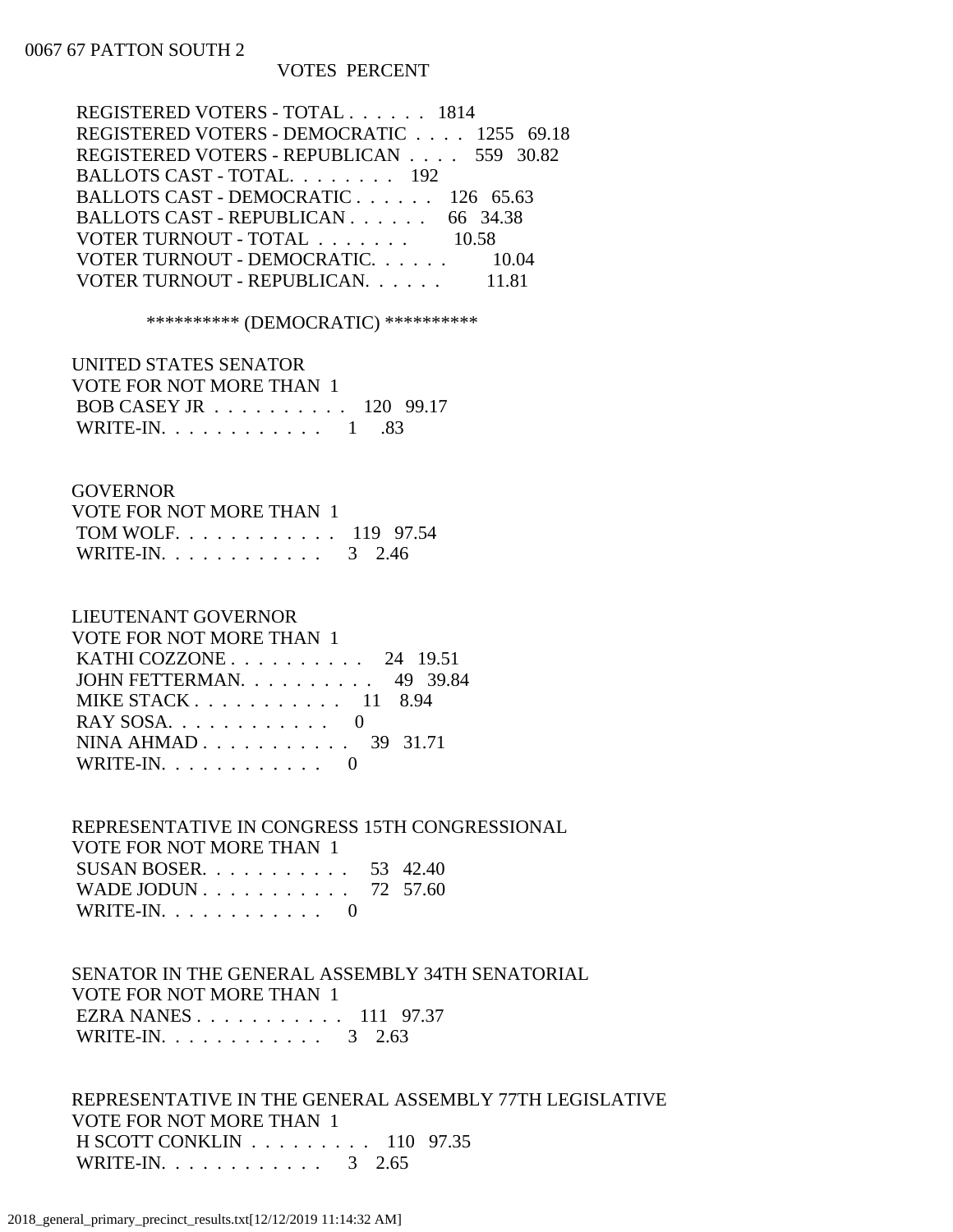MEMBER DEMOCRATIC STATE COMMITTEE VOTE FOR NOT MORE THAN 3 JOANNE TOSTI-VASEY . . . . . . . . 87 33.21 LAURA SHADLE . . . . . . . . . . 95 36.26 DAVID LOMISON . . . . . . . . . . 77 29.39 WRITE-IN. . . . . . . . . . . . . 3 1.15

 DEMOCRATIC COMMITTEE PERSON 67 PATTON SOUTH 2 (PREC-006 VOTE FOR NOT MORE THAN 2 PATRICIA A MONTEITH . . . . . . . . 112 94.12 WRITE-IN. . . . . . . . . . . . 7 5.88

\*\*\*\*\*\*\*\*\*\* (REPUBLICAN) \*\*\*\*\*\*\*\*\*\*

# UNITED STATES SENATOR

| VOTE FOR NOT MORE THAN 1                            |  |
|-----------------------------------------------------|--|
| $JIM$ CHRISTIANA 31 48.44                           |  |
| LOU BARLETTA $\ldots \ldots \ldots \ldots$ 33 51.56 |  |
| WRITE-IN. $\ldots$ 0                                |  |

### GOVERNOR

| <b>VOTE FOR NOT MORE THAN 1</b>                 |  |  |
|-------------------------------------------------|--|--|
| SCOTT R WAGNER. $\ldots$ 27 40.91               |  |  |
| PAUL MANGO 22 33.33                             |  |  |
| LAURA ELLSWORTH $\ldots \ldots \ldots 17$ 25.76 |  |  |
| WRITE-IN. $\ldots$ 0                            |  |  |

### LIEUTENANT GOVERNOR

| VOTE FOR NOT MORE THAN 1                                |  |
|---------------------------------------------------------|--|
| <b>KATHY CODER.</b> 12 19.35                            |  |
| DIANA IREY VAUGHAN $\ldots \ldots \ldots$ 9 14.52       |  |
| JEFF BARTOS. $\ldots$ 29 46.77                          |  |
| PEG LUKSIK $\ldots$ $\ldots$ $\ldots$ $\ldots$ 12 19.35 |  |
| WRITE-IN. $\ldots$ 0                                    |  |

 REPRESENTATIVE IN CONGRESS 15TH CONGRESSIONAL VOTE FOR NOT MORE THAN 1 GLENN GT THOMPSON. . . . . . . . . 55 93.22 WRITE-IN. . . . . . . . . . . . 4 6.78

 SENATOR IN THE GENERAL ASSEMBLY 34TH SENATORIAL VOTE FOR NOT MORE THAN 1 JACOB D CORMAN III . . . . . . . . 55 96.49 WRITE-IN. . . . . . . . . . . . 2 3.51

### REPRESENTATIVE IN THE GENERAL ASSEMBLY 77TH LEGISLATIVE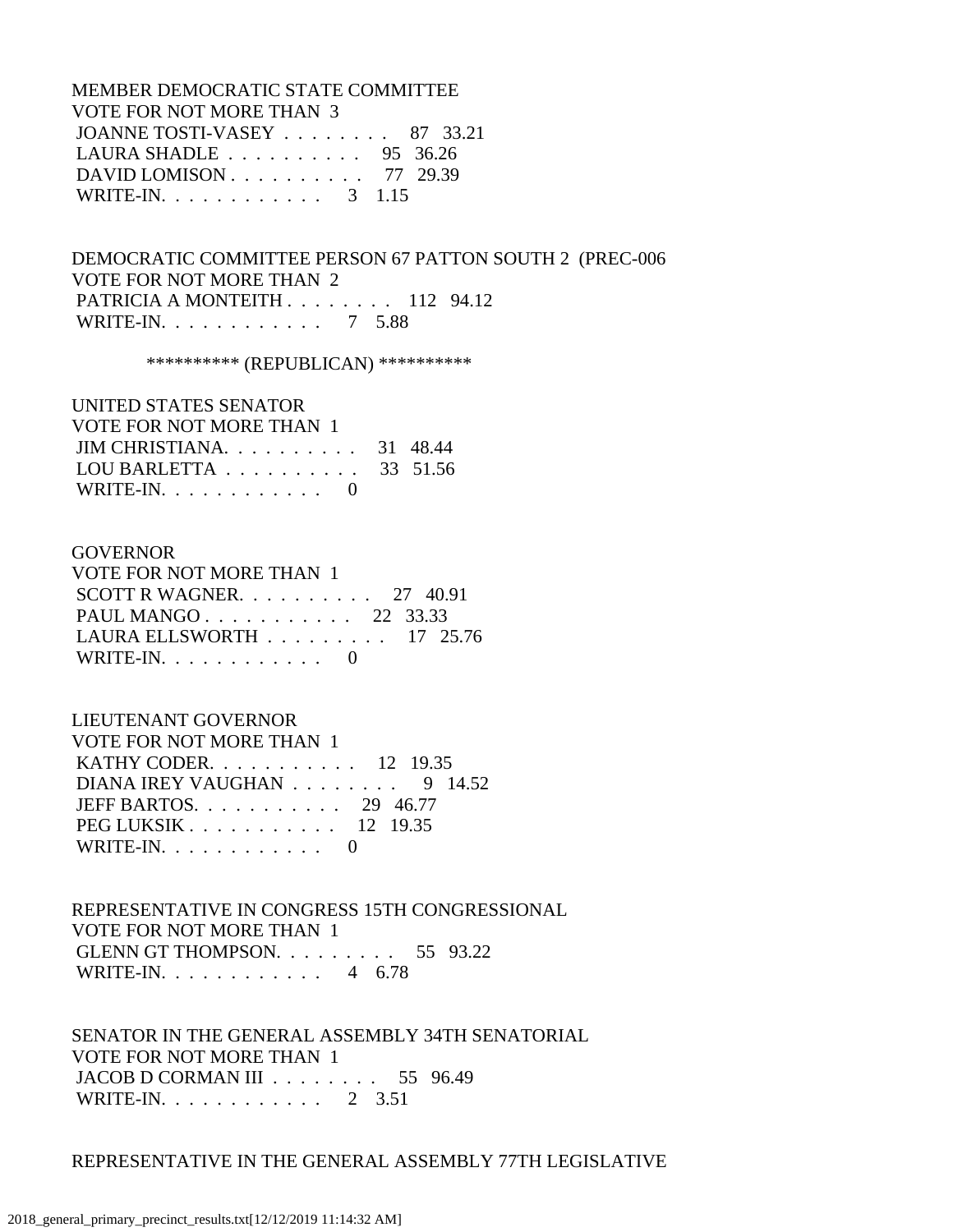### VOTE FOR NOT MORE THAN 1 WRITE-IN. . . . . . . . . . . . 14 100.00

# MEMBER REPUBLICAN STATE COMMITTEE

| VOTE FOR NOT MORE THAN 4                          |  |
|---------------------------------------------------|--|
| CAROL GINGRICH. 42 24.56                          |  |
| JUDITH WILSON $\ldots$ $\ldots$ $\ldots$ 42 24.56 |  |
| RICHARD E SMEAD $\ldots \ldots \ldots$ 42 24.56   |  |
| STEVEN T MILLER $\ldots \ldots \ldots$ 43 25.15   |  |
| WRITE-IN. 2 1.17                                  |  |

## COUNTY REPUBLICAN COMMITTEE CHAIRMAN VOTE FOR NOT MORE THAN 1 KRISTINE ENG . . . . . . . . . . 33 61.11 DEBORAH DEB FLAVIN . . . . . . . . 20 37.04 WRITE-IN. . . . . . . . . . . . 1 1.85

 COUNTY REPUBLICAN COMMITTEE VICE CHAIR VOTE FOR NOT MORE THAN 1 RUSSELL P BROOKS . . . . . . . . . 48 97.96 WRITE-IN. . . . . . . . . . . . 1 2.04

### PRECINCT REPORT CENTRE COUNTY, PENNSYLVANIA OFFICIAL RUN DATE:06/04/18 GENERAL PRIMARY RUN TIME:09:34 AM MAY 15, 2018 **STATISTICS**

0068 68 PATTON SOUTH 3

# VOTES PERCENT

| REGISTERED VOTERS - TOTAL 1677            |
|-------------------------------------------|
| REGISTERED VOTERS - DEMOCRATIC 1021 60.88 |
| REGISTERED VOTERS - REPUBLICAN 656 39.12  |
| BALLOTS CAST - TOTAL 487                  |
| BALLOTS CAST - DEMOCRATIC 319 65.50       |
| BALLOTS CAST - REPUBLICAN 168 34.50       |
| VOTER TURNOUT - TOTAL 29.04               |
| VOTER TURNOUT - DEMOCRATIC<br>31.24       |
| VOTER TURNOUT - REPUBLICAN.<br>25.61      |

### \*\*\*\*\*\*\*\*\*\* (DEMOCRATIC) \*\*\*\*\*\*\*\*\*\*

 UNITED STATES SENATOR VOTE FOR NOT MORE THAN 1 BOB CASEY JR . . . . . . . . . . 311 99.68 WRITE-IN. . . . . . . . . . . . 1 .32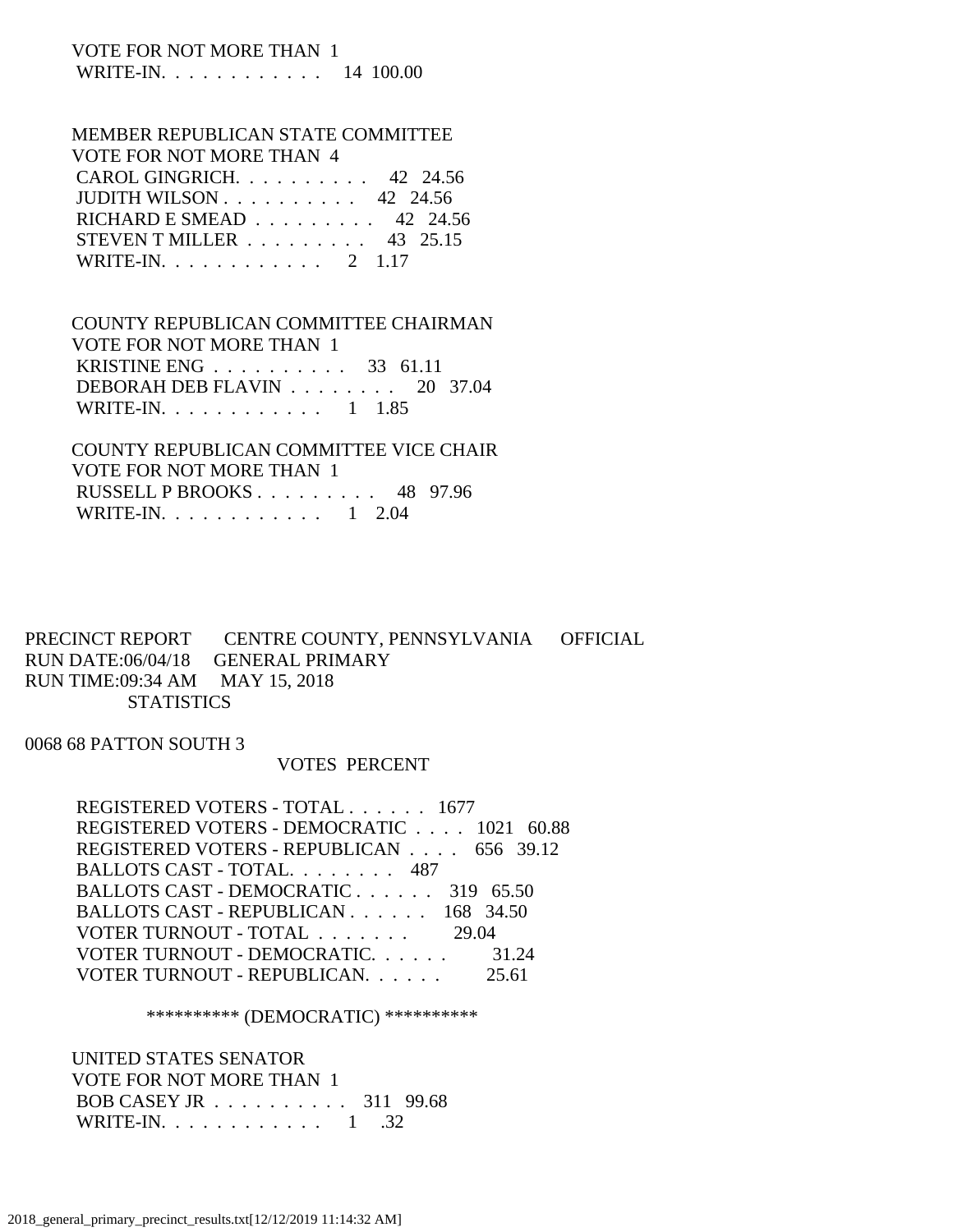GOVERNOR VOTE FOR NOT MORE THAN 1 TOM WOLF. . . . . . . . . . . . 309 100.00 WRITE-IN.  $\ldots$  . . . . . . . . 0

#### LIEUTENANT GOVERNOR VOTE FOR NOT MORE THAN 1

| VOTE FOR NOT MORE THAN T                          |
|---------------------------------------------------|
| KATHI COZZONE $\ldots$ $\ldots$ $\ldots$ 39 12.87 |
| JOHN FETTERMAN. 153 50.50                         |
| MIKE STACK $24$ 7.92                              |
| RAY SOSA. $\ldots$ 2 .66                          |
| NINA AHMAD 85 28.05                               |
| WRITE-IN. $\ldots$ 0                              |

 REPRESENTATIVE IN CONGRESS 15TH CONGRESSIONAL VOTE FOR NOT MORE THAN 1 SUSAN BOSER. . . . . . . . . . . 133 42.90 WADE JODUN . . . . . . . . . . . 177 57.10 WRITE-IN. . . . . . . . . . . . 0

# SENATOR IN THE GENERAL ASSEMBLY 34TH SENATORIAL VOTE FOR NOT MORE THAN 1 EZRA NANES . . . . . . . . . . . 304 99.35 WRITE-IN. . . . . . . . . . . . 2 .65

 REPRESENTATIVE IN THE GENERAL ASSEMBLY 81ST LEGISLATIVE VOTE FOR NOT MORE THAN 1 RICK ROGERS. . . . . . . . . . . 278 99.64 WRITE-IN. . . . . . . . . . . . 1 .36

 MEMBER DEMOCRATIC STATE COMMITTEE VOTE FOR NOT MORE THAN 3 JOANNE TOSTI-VASEY . . . . . . . . 249 32.46 LAURA SHADLE . . . . . . . . . . 271 35.33 DAVID LOMISON . . . . . . . . . . 241 31.42 WRITE-IN. . . . . . . . . . . . . 6 .78

 DEMOCRATIC COMMITTEE PERSON 68 PATTON SOUTH 3 (PREC-006 VOTE FOR NOT MORE THAN 2 BETSY WHITMAN . . . . . . . . . . 289 79.18 WRITE-IN. . . . . . . . . . . . 76 20.82

\*\*\*\*\*\*\*\*\*\*\* (REPUBLICAN) \*\*\*\*\*\*\*\*\*\*\*

 UNITED STATES SENATOR VOTE FOR NOT MORE THAN 1 JIM CHRISTIANA. . . . . . . . . . 58 36.02 LOU BARLETTA . . . . . . . . . . 98 60.87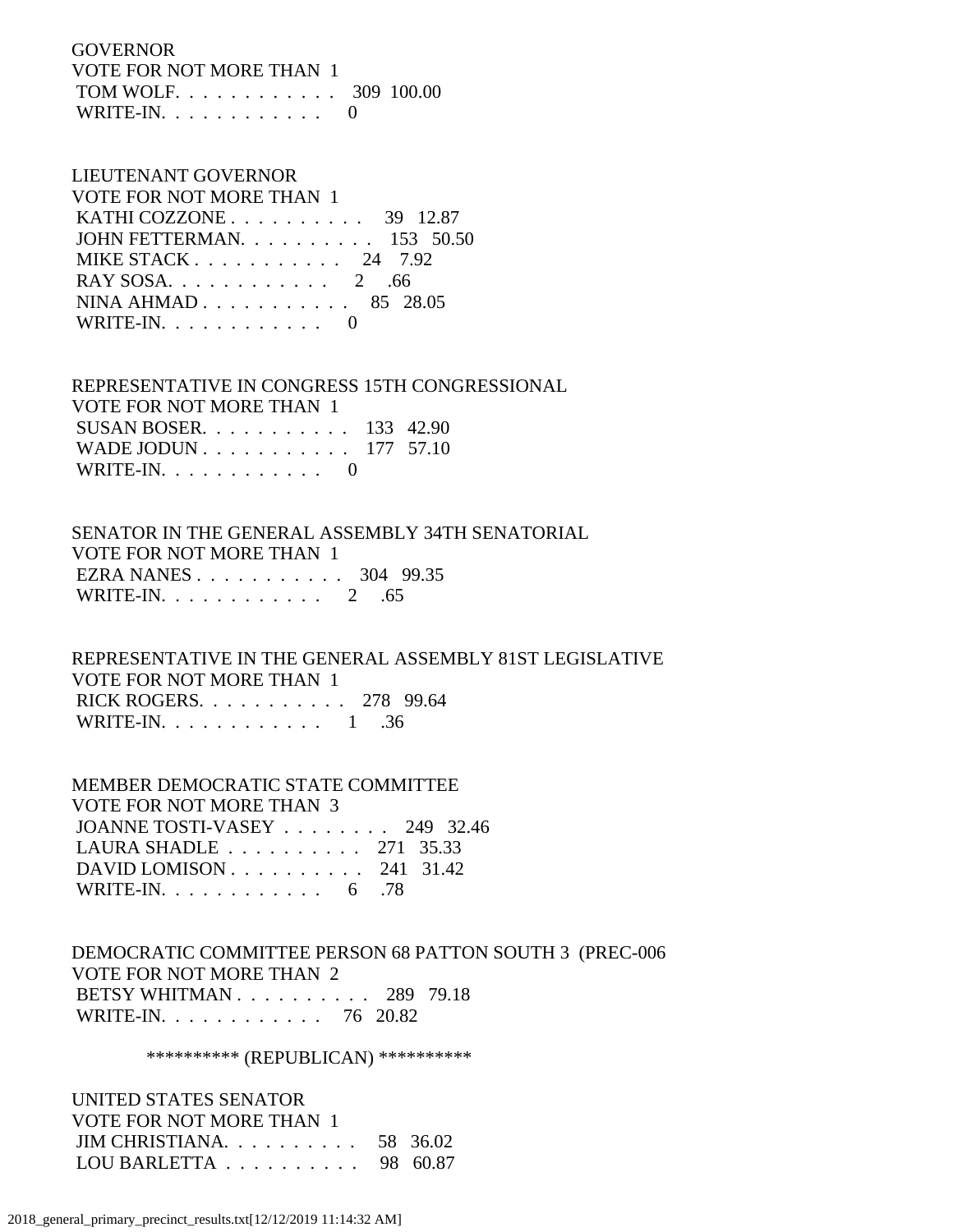GOVERNOR VOTE FOR NOT MORE THAN 1 SCOTT R WAGNER. . . . . . . . . . 59 35.54 PAUL MANGO . . . . . . . . . . . 53 31.93 LAURA ELLSWORTH . . . . . . . . . 50 30.12 WRITE-IN. . . . . . . . . . . . 4 2.41

 LIEUTENANT GOVERNOR VOTE FOR NOT MORE THAN 1 KATHY CODER. . . . . . . . . . . 35 21.74 DIANA IREY VAUGHAN . . . . . . . . 31 19.25 JEFF BARTOS. . . . . . . . . . . 55 34.16 PEG LUKSIK . . . . . . . . . . . . . 37 22.98 WRITE-IN. . . . . . . . . . . . 3 1.86

 REPRESENTATIVE IN CONGRESS 15TH CONGRESSIONAL VOTE FOR NOT MORE THAN 1 GLENN GT THOMPSON. . . . . . . . . 143 95.33 WRITE-IN. . . . . . . . . . . . 7 4.67

 SENATOR IN THE GENERAL ASSEMBLY 34TH SENATORIAL VOTE FOR NOT MORE THAN 1 JACOB D CORMAN III . . . . . . . . 146 96.05 WRITE-IN. . . . . . . . . . . . 6 3.95

 REPRESENTATIVE IN THE GENERAL ASSEMBLY 81ST LEGISLATIVE VOTE FOR NOT MORE THAN 1 RICH IRVIN . . . . . . . . . . . 148 96.73 WRITE-IN. . . . . . . . . . . . . 5 3.27

 MEMBER REPUBLICAN STATE COMMITTEE VOTE FOR NOT MORE THAN 4 CAROL GINGRICH. . . . . . . . . . 115 24.84 JUDITH WILSON . . . . . . . . . . 117 25.27 RICHARD E SMEAD . . . . . . . . . 110 23.76 STEVEN T MILLER . . . . . . . . . 113 24.41 WRITE-IN. . . . . . . . . . . . 8 1.73

 COUNTY REPUBLICAN COMMITTEE CHAIRMAN VOTE FOR NOT MORE THAN 1 KRISTINE ENG . . . . . . . . . . 70 48.28 DEBORAH DEB FLAVIN . . . . . . . . 72 49.66 WRITE-IN. . . . . . . . . . . . . 3 2.07

COUNTY REPUBLICAN COMMITTEE VICE CHAIR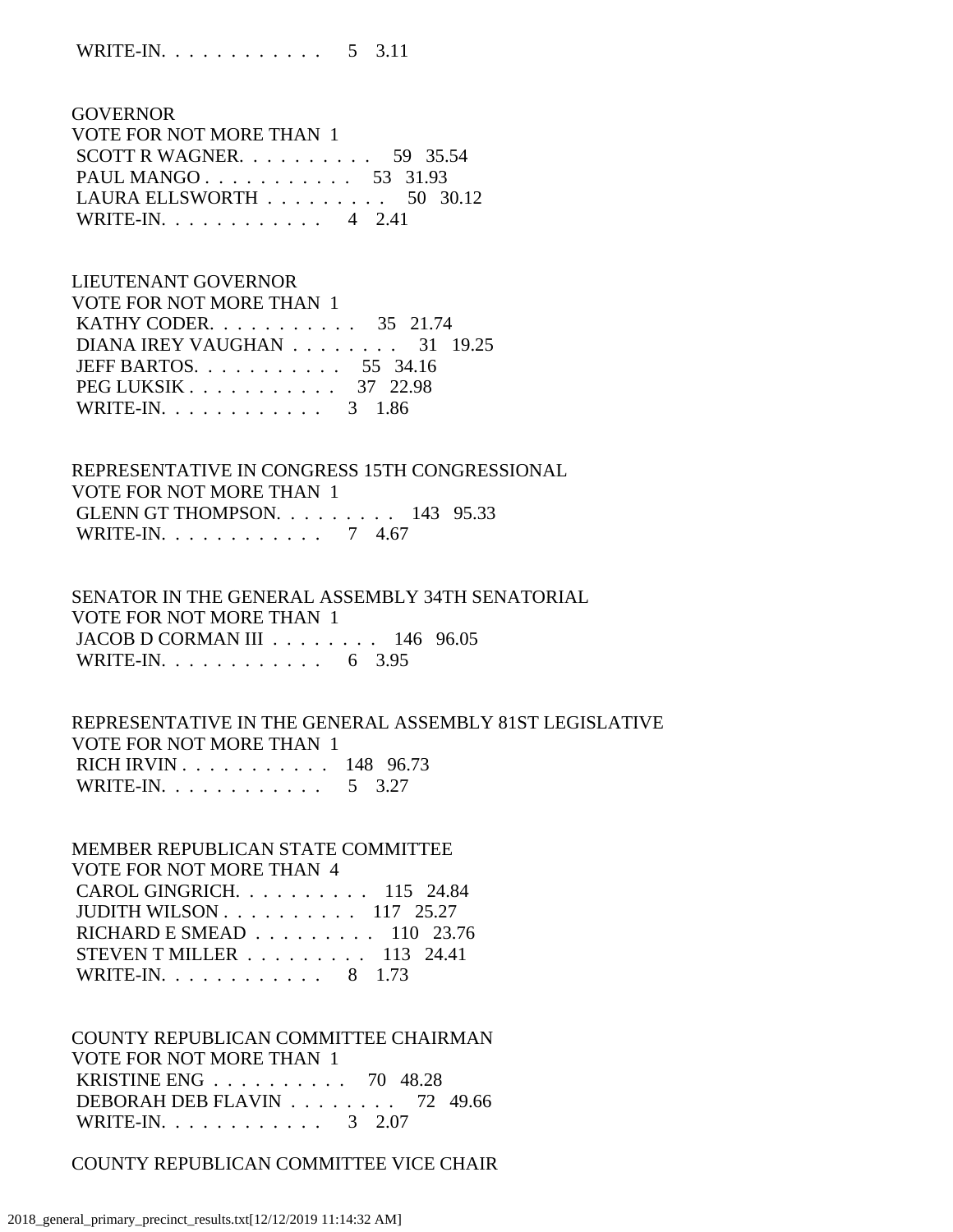VOTE FOR NOT MORE THAN 1 RUSSELL P BROOKS . . . . . . . . . 135 98.54 WRITE-IN. . . . . . . . . . . . 2 1.46

# PRECINCT REPORT CENTRE COUNTY, PENNSYLVANIA OFFICIAL RUN DATE:06/04/18 GENERAL PRIMARY RUN TIME:09:34 AM MAY 15, 2018 **STATISTICS**

0069 69 PENN

### VOTES PERCENT

| REGISTERED VOTERS - TOTAL 552            |       |
|------------------------------------------|-------|
| REGISTERED VOTERS - DEMOCRATIC 205 37.14 |       |
| REGISTERED VOTERS - REPUBLICAN 347 62.86 |       |
| BALLOTS CAST - TOTAL. 158                |       |
| BALLOTS CAST - DEMOCRATIC 79 50.00       |       |
| BALLOTS CAST - REPUBLICAN 79 50.00       |       |
| VOTER TURNOUT - TOTAL                    | 28.62 |
| VOTER TURNOUT - DEMOCRATIC.              | 38.54 |
| VOTER TURNOUT - REPUBLICAN.              | 22.77 |

\*\*\*\*\*\*\*\*\*\* (DEMOCRATIC) \*\*\*\*\*\*\*\*\*\*

 UNITED STATES SENATOR VOTE FOR NOT MORE THAN 1 BOB CASEY JR . . . . . . . . . . 70 97.22 WRITE-IN. . . . . . . . . . . . 2 2.78

# GOVERNOR VOTE FOR NOT MORE THAN 1 TOM WOLF. . . . . . . . . . . . 66 95.65 WRITE-IN. . . . . . . . . . . . . 3 4.35

# LIEUTENANT GOVERNOR VOTE FOR NOT MORE THAN 1 KATHI COZZONE . . . . . . . . . . 15 20.00 JOHN FETTERMAN. . . . . . . . . . 39 52.00 MIKE STACK . . . . . . . . . . . . 3 4.00 RAY SOSA. . . . . . . . . . . . . 3 4.00 NINA AHMAD . . . . . . . . . . . 14 18.67 WRITE-IN. . . . . . . . . . . . 1 1.33

 REPRESENTATIVE IN CONGRESS 12TH CONGRESSIONAL VOTE FOR NOT MORE THAN 1 JUDY HERSCHEL . . . . . . . . . . 14 17.95 MARC FRIEDENBERG . . . . . . . . . . 64 82.05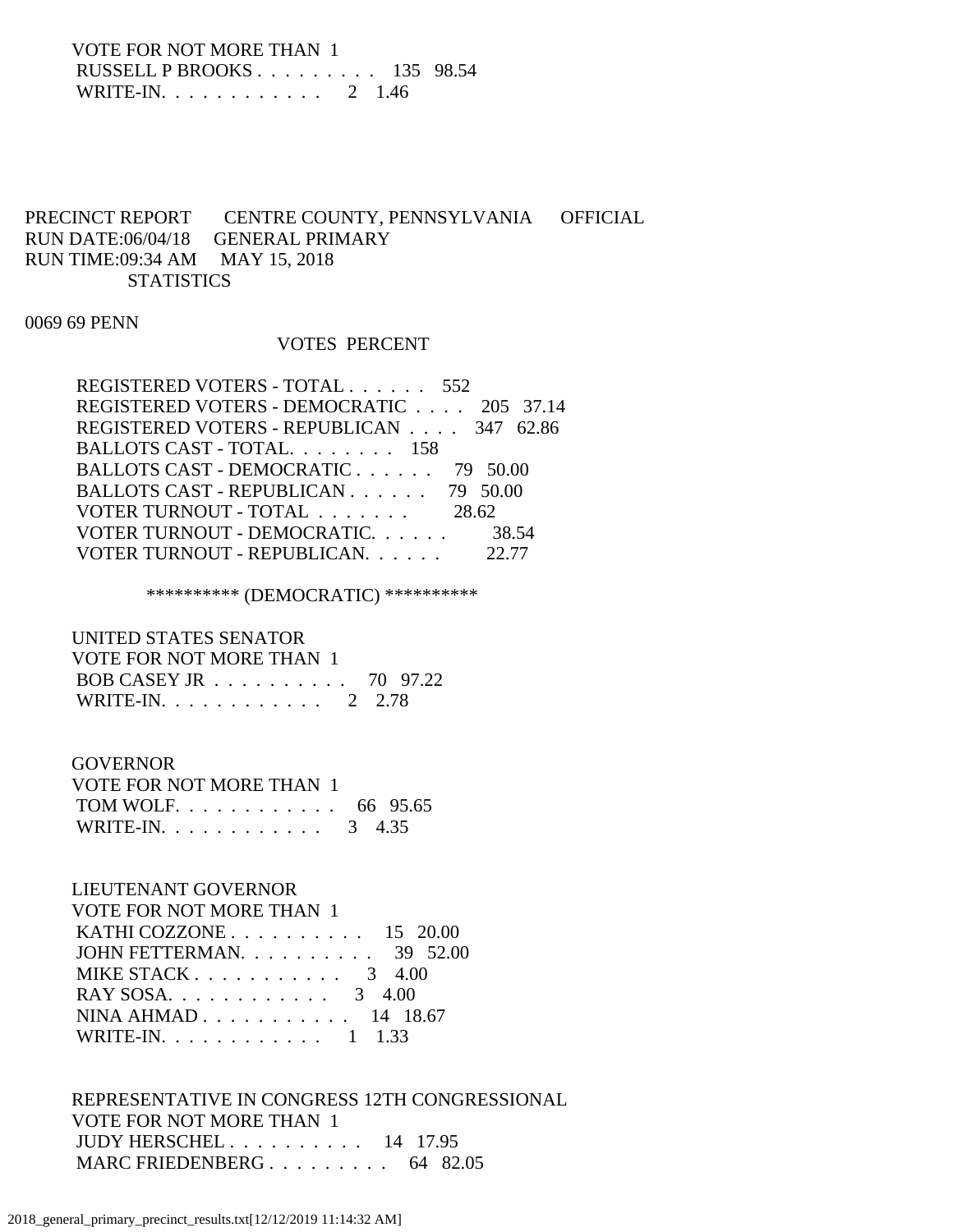# SENATOR IN THE GENERAL ASSEMBLY 34TH SENATORIAL VOTE FOR NOT MORE THAN 1 EZRA NANES . . . . . . . . . . . 71 98.61 WRITE-IN. . . . . . . . . . . . 1 1.39

# REPRESENTATIVE IN THE GENERAL ASSEMBLY 171ST LEGISLATIVE VOTE FOR NOT MORE THAN 1 ERIN MCCRACKEN. . . . . . . . . . 64 95.52 WRITE-IN. . . . . . . . . . . . . 3 4.48

# MEMBER DEMOCRATIC STATE COMMITTEE VOTE FOR NOT MORE THAN 3 JOANNE TOSTI-VASEY . . . . . . . . 53 34.19 LAURA SHADLE . . . . . . . . . . 52 33.55 DAVID LOMISON . . . . . . . . . . 47 30.32 WRITE-IN. . . . . . . . . . . . 3 1.94

# DEMOCRATIC COMMITTEE PERSON 69 PENN (PREC-0069) VOTE FOR NOT MORE THAN 2 WRITE-IN. . . . . . . . . . . . 17 100.00

\*\*\*\*\*\*\*\*\*\* (REPUBLICAN) \*\*\*\*\*\*\*\*\*\*

#### UNITED STATES SENATOR

| VOTE FOR NOT MORE THAN 1                     |  |
|----------------------------------------------|--|
| JIM CHRISTIANA. $\ldots$ 29 39.19            |  |
| LOU BARLETTA $\ldots \ldots \ldots$ 45 60.81 |  |
| WRITE-IN. $\ldots$ 0                         |  |

#### GOVERNOR

 VOTE FOR NOT MORE THAN 1 SCOTT R WAGNER.  $\ldots$  . . . . . . . 37 46.84 PAUL MANGO . . . . . . . . . . . 32 40.51 LAURA ELLSWORTH . . . . . . . . . 10 12.66 WRITE-IN.  $\ldots$  . . . . . . . . . 0

# LIEUTENANT GOVERNOR

 VOTE FOR NOT MORE THAN 1 KATHY CODER. . . . . . . . . . . 11 14.47 DIANA IREY VAUGHAN  $\ldots$  . . . . . . . 5 6.58 JEFF BARTOS. . . . . . . . . . . 42 55.26 PEG LUKSIK . . . . . . . . . . . 18 23.68 WRITE-IN.  $\ldots$  . . . . . . . . . 0

# REPRESENTATIVE IN CONGRESS 12TH CONGRESSIONAL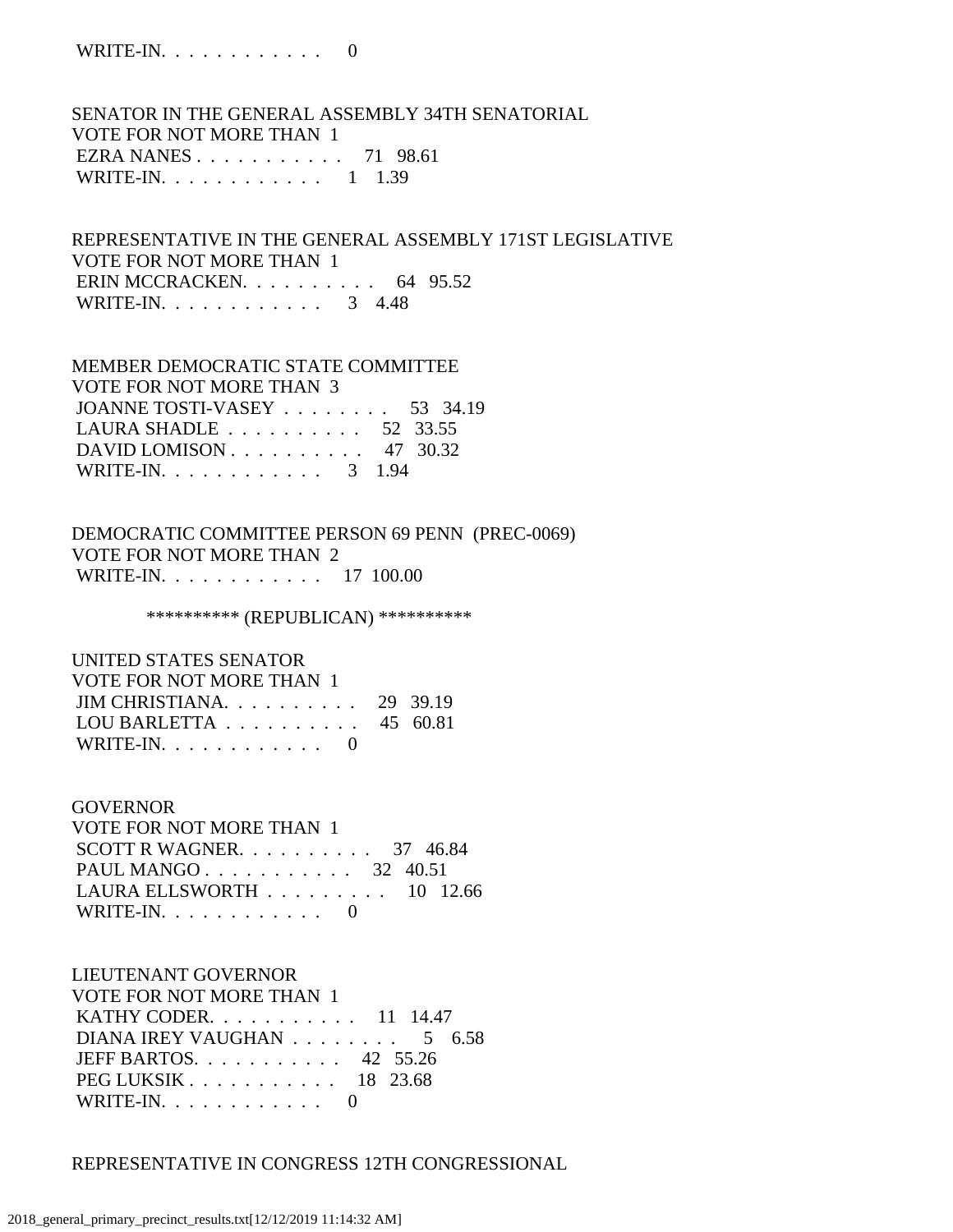VOTE FOR NOT MORE THAN 1 DOUG MCLINKO . . . . . . . . . . 22 30.14 TOM MARINO . . . . . . . . . . . 51 69.86 WRITE-IN.  $\ldots$  . . . . . . . . 0

 SENATOR IN THE GENERAL ASSEMBLY 34TH SENATORIAL VOTE FOR NOT MORE THAN 1 JACOB D CORMAN III . . . . . . . . 75 100.00 WRITE-IN.  $\ldots$  . . . . . . . . . 0

 REPRESENTATIVE IN THE GENERAL ASSEMBLY 171ST LEGISLATIVE VOTE FOR NOT MORE THAN 1 KERRY A BENNINGHOFF . . . . . . . . 76 100.00 WRITE-IN.  $\ldots$  . . . . . . . . 0

| MEMBER REPUBLICAN STATE COMMITTEE                      |  |
|--------------------------------------------------------|--|
| <b>VOTE FOR NOT MORE THAN 4</b>                        |  |
| CAROL GINGRICH. 55 27.23                               |  |
| JUDITH WILSON $\ldots$ $\ldots$ $\ldots$ 46 22.77      |  |
| RICHARD E SMEAD $\ldots \ldots \ldots \ldots$ 51 25.25 |  |
| STEVEN T MILLER $\ldots \ldots \ldots \ldots$ 50 24.75 |  |
| WRITE-IN. $\ldots$ 0                                   |  |

 COUNTY REPUBLICAN COMMITTEE CHAIRMAN VOTE FOR NOT MORE THAN 1 KRISTINE ENG . . . . . . . . . . 44 65.67 DEBORAH DEB FLAVIN . . . . . . . . 23 34.33 WRITE-IN.  $\ldots$  . . . . . . . . . 0

 COUNTY REPUBLICAN COMMITTEE VICE CHAIR VOTE FOR NOT MORE THAN 1 RUSSELL P BROOKS . . . . . . . . . 69 100.00 WRITE-IN. . . . . . . . . . . . 0

PRECINCT REPORT CENTRE COUNTY, PENNSYLVANIA OFFICIAL RUN DATE:06/04/18 GENERAL PRIMARY RUN TIME:09:34 AM MAY 15, 2018 **STATISTICS** 

0070 70 POTTER NORTH

#### VOTES PERCENT

REGISTERED VOTERS - TOTAL . . . . . . 876 REGISTERED VOTERS - DEMOCRATIC . . . . 309 35.27 REGISTERED VOTERS - REPUBLICAN . . . . 567 64.73 BALLOTS CAST - TOTAL. . . . . . . . 189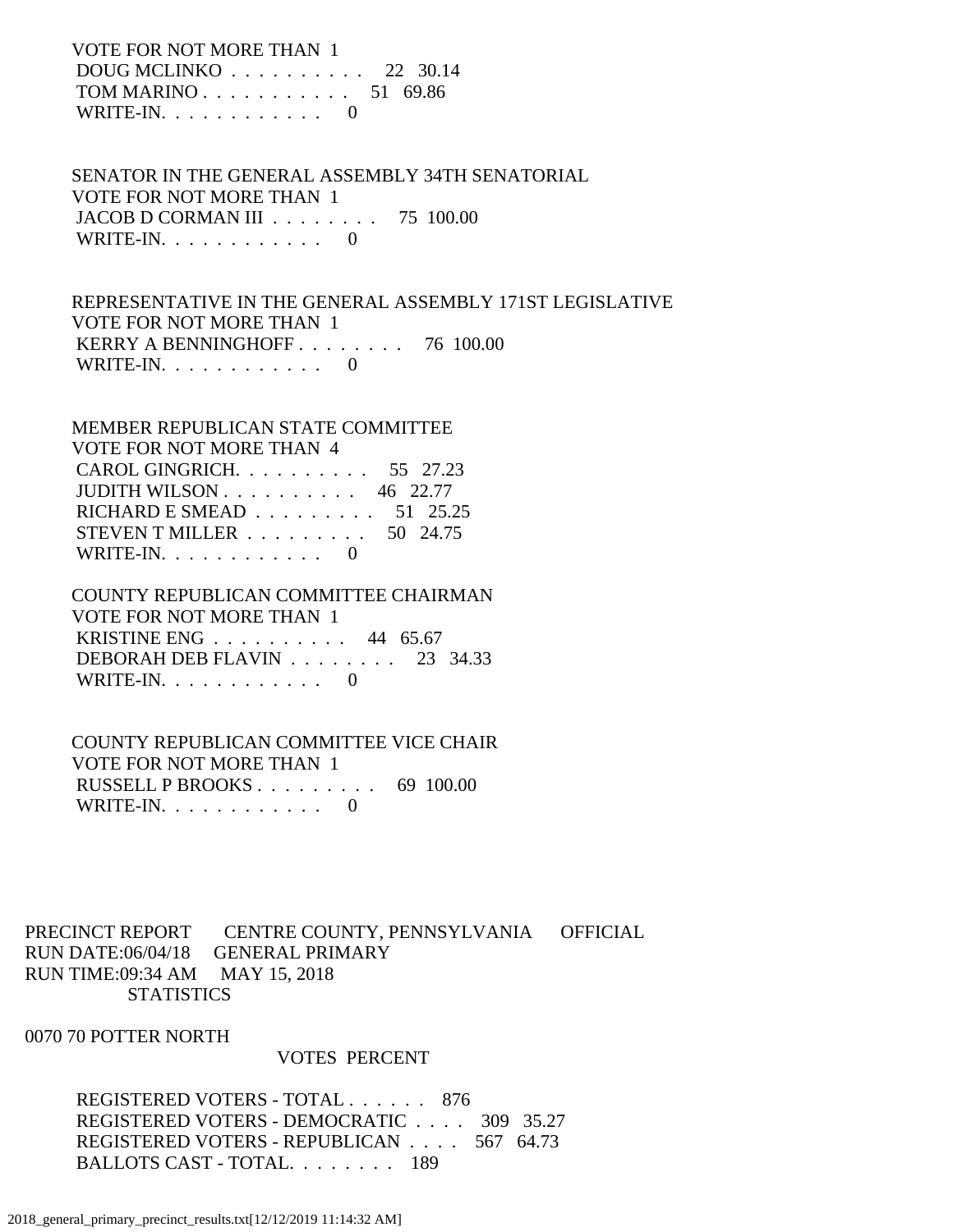| BALLOTS CAST - DEMOCRATIC 67 35.45  |       |
|-------------------------------------|-------|
| BALLOTS CAST - REPUBLICAN 122 64.55 |       |
| VOTER TURNOUT - TOTAL 21.58         |       |
| VOTER TURNOUT - DEMOCRATIC          | 21.68 |
| VOTER TURNOUT - REPUBLICAN.         | 21.52 |

#### \*\*\*\*\*\*\*\*\*\* (DEMOCRATIC) \*\*\*\*\*\*\*\*\*\*

 UNITED STATES SENATOR VOTE FOR NOT MORE THAN 1 BOB CASEY JR . . . . . . . . . . 64 98.46 WRITE-IN. . . . . . . . . . . . 1 1.54

 GOVERNOR VOTE FOR NOT MORE THAN 1 TOM WOLF. . . . . . . . . . . . 59 96.72 WRITE-IN. . . . . . . . . . . . 2 3.28

| LIEUTENANT GOVERNOR             |
|---------------------------------|
| VOTE FOR NOT MORE THAN 1        |
| KATHI COZZONE $\ldots$ 16 26.23 |
| JOHN FETTERMAN 27 44.26         |
| MIKE STACK 9 14.75              |
| RAY SOSA. 1 1.64                |
| NINA AHMAD $8$ 13.11            |
| WRITE-IN. $\ldots$ 0            |

 REPRESENTATIVE IN CONGRESS 12TH CONGRESSIONAL VOTE FOR NOT MORE THAN 1 JUDY HERSCHEL . . . . . . . . . . 17 25.37 MARC FRIEDENBERG . . . . . . . . . 50 74.63 WRITE-IN. . . . . . . . . . . . 0

 SENATOR IN THE GENERAL ASSEMBLY 34TH SENATORIAL VOTE FOR NOT MORE THAN 1 EZRA NANES . . . . . . . . . . . 60 100.00 WRITE-IN. . . . . . . . . . . . 0

 REPRESENTATIVE IN THE GENERAL ASSEMBLY 171ST LEGISLATIVE VOTE FOR NOT MORE THAN 1 ERIN MCCRACKEN. . . . . . . . . . 57 96.61 WRITE-IN. . . . . . . . . . . . 2 3.39

 MEMBER DEMOCRATIC STATE COMMITTEE VOTE FOR NOT MORE THAN 3 JOANNE TOSTI-VASEY . . . . . . . . 47 34.56 LAURA SHADLE . . . . . . . . . . 45 33.09 DAVID LOMISON . . . . . . . . . . 43 31.62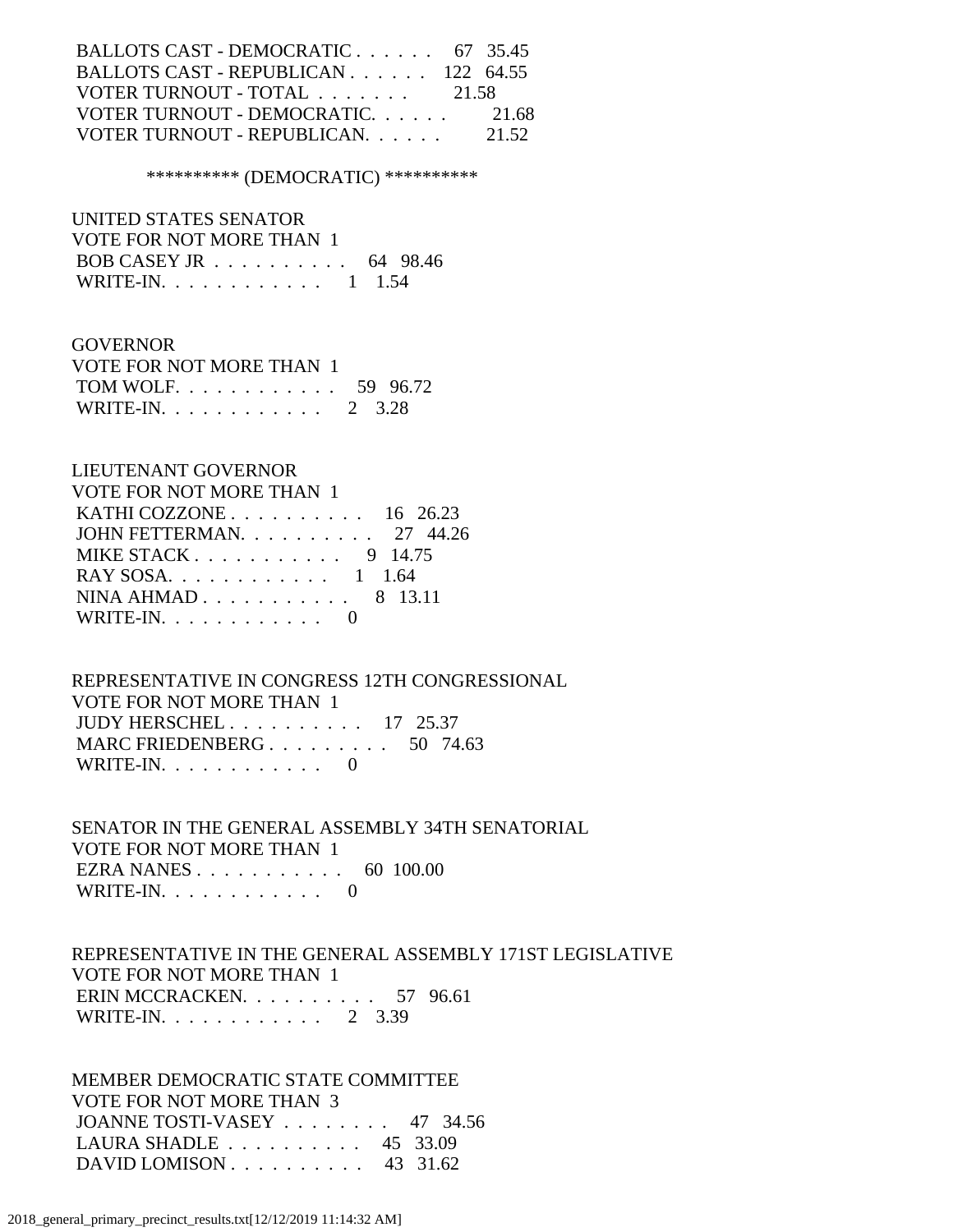DEMOCRATIC COMMITTEE PERSON 70 POTTER NORTH (PREC-0070) VOTE FOR NOT MORE THAN 2 WRITE-IN. . . . . . . . . . . . 0

#### \*\*\*\*\*\*\*\*\*\*\* (REPUBLICAN) \*\*\*\*\*\*\*\*\*\*\*

 UNITED STATES SENATOR VOTE FOR NOT MORE THAN 1 JIM CHRISTIANA. . . . . . . . . . 51 45.54 LOU BARLETTA . . . . . . . . . . 61 54.46 WRITE-IN. . . . . . . . . . . . 0

#### **GOVERNOR**

| VOTE FOR NOT MORE THAN 1                        |  |  |
|-------------------------------------------------|--|--|
| SCOTT R WAGNER. $\ldots$ 49 41.53               |  |  |
| PAUL MANGO 30 25.42                             |  |  |
| LAURA ELLSWORTH $\ldots \ldots \ldots$ 39 33.05 |  |  |
| WRITE-IN. $\ldots$ 0                            |  |  |

#### LIEUTENANT GOVERNOR

| VOTE FOR NOT MORE THAN 1       |  |  |
|--------------------------------|--|--|
| KATHY CODER. $\ldots$ 20 18.02 |  |  |
| DIANA IREY VAUGHAN 11 9.91     |  |  |
| JEFF BARTOS. $\ldots$ 57 51.35 |  |  |
| PEG LUKSIK 23 20.72            |  |  |
| WRITE-IN. $\ldots$ 0           |  |  |

 REPRESENTATIVE IN CONGRESS 12TH CONGRESSIONAL VOTE FOR NOT MORE THAN 1 DOUG MCLINKO . . . . . . . . . . 40 35.09 TOM MARINO . . . . . . . . . . . 74 64.91 WRITE-IN. . . . . . . . . . . . 0

 SENATOR IN THE GENERAL ASSEMBLY 34TH SENATORIAL VOTE FOR NOT MORE THAN 1 JACOB D CORMAN III . . . . . . . . 114 99.13 WRITE-IN. . . . . . . . . . . . 1 .87

 REPRESENTATIVE IN THE GENERAL ASSEMBLY 171ST LEGISLATIVE VOTE FOR NOT MORE THAN 1 KERRY A BENNINGHOFF . . . . . . . . 111 98.23 WRITE-IN. . . . . . . . . . . . 2 1.77

 MEMBER REPUBLICAN STATE COMMITTEE VOTE FOR NOT MORE THAN 4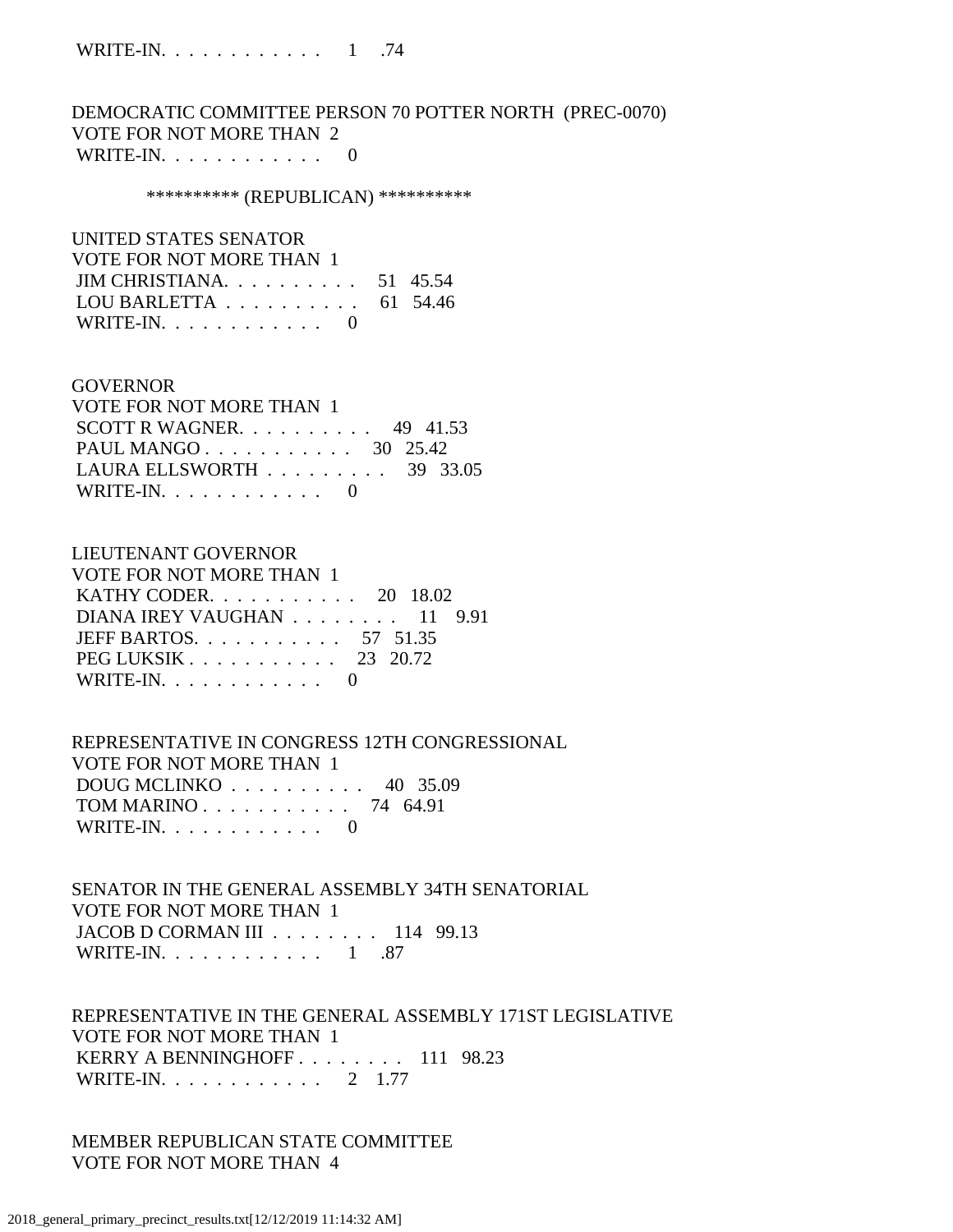| CAROL GINGRICH. $\ldots$ 95 27.22                 |  |
|---------------------------------------------------|--|
| JUDITH WILSON $\ldots$ $\ldots$ $\ldots$ 87 24.93 |  |
| RICHARD E SMEAD $\ldots \ldots \ldots$ 86 24.64   |  |
| STEVEN T MILLER $\ldots \ldots \ldots$ 79 22.64   |  |
| WRITE-IN. 2 .57                                   |  |

 COUNTY REPUBLICAN COMMITTEE CHAIRMAN VOTE FOR NOT MORE THAN 1 KRISTINE ENG . . . . . . . . . . 65 57.52 DEBORAH DEB FLAVIN . . . . . . . . 48 42.48 WRITE-IN. . . . . . . . . . . . 0

 COUNTY REPUBLICAN COMMITTEE VICE CHAIR VOTE FOR NOT MORE THAN 1 RUSSELL P BROOKS . . . . . . . . . 106 98.15 WRITE-IN. . . . . . . . . . . . 2 1.85

PRECINCT REPORT CENTRE COUNTY, PENNSYLVANIA OFFICIAL RUN DATE:06/04/18 GENERAL PRIMARY RUN TIME:09:34 AM MAY 15, 2018 **STATISTICS** 

0071 71 POTTER SOUTH

#### VOTES PERCENT

| REGISTERED VOTERS - TOTAL 1270           |       |
|------------------------------------------|-------|
| REGISTERED VOTERS - DEMOCRATIC 459 36.14 |       |
| REGISTERED VOTERS - REPUBLICAN 811 63.86 |       |
| BALLOTS CAST - TOTAL. 317                |       |
| BALLOTS CAST - DEMOCRATIC 121 38.17      |       |
| BALLOTS CAST - REPUBLICAN 196 61.83      |       |
| VOTER TURNOUT - TOTAL 24.96              |       |
| VOTER TURNOUT - DEMOCRATIC. 26.36        |       |
| VOTER TURNOUT - REPUBLICAN.              | 24.17 |
|                                          |       |

\*\*\*\*\*\*\*\*\*\* (DEMOCRATIC) \*\*\*\*\*\*\*\*\*\*

| UNITED STATES SENATOR                                |  |
|------------------------------------------------------|--|
| VOTE FOR NOT MORE THAN 1                             |  |
| BOB CASEY JR $\ldots \ldots \ldots \ldots 109$ 97.32 |  |
| WRITE-IN. 3 2.68                                     |  |

 GOVERNOR VOTE FOR NOT MORE THAN 1 TOM WOLF. . . . . . . . . . . . 112 95.73 WRITE-IN. . . . . . . . . . . . . 5 4.27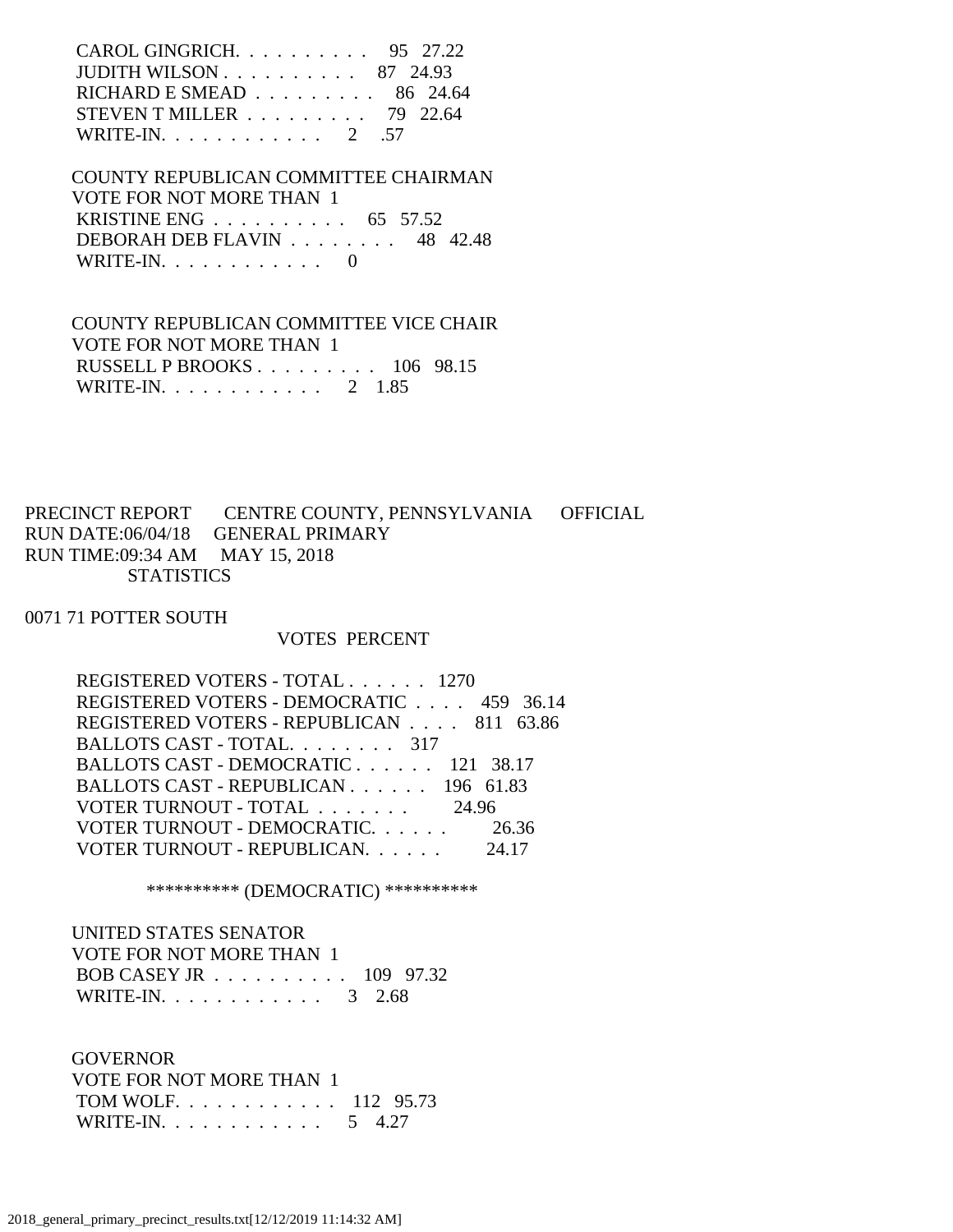LIEUTENANT GOVERNOR VOTE FOR NOT MORE THAN 1 KATHI COZZONE . . . . . . . . . . 26 24.07 JOHN FETTERMAN. . . . . . . . . . 49 45.37 MIKE STACK . . . . . . . . . . . 6 5.56 RAY SOSA. . . . . . . . . . . . 2 1.85 NINA AHMAD . . . . . . . . . . . 24 22.22 WRITE-IN. . . . . . . . . . . . 1 .93

 REPRESENTATIVE IN CONGRESS 12TH CONGRESSIONAL VOTE FOR NOT MORE THAN 1 JUDY HERSCHEL . . . . . . . . . . 24 20.69 MARC FRIEDENBERG . . . . . . . . . 91 78.45 WRITE-IN. . . . . . . . . . . . 1 .86

 SENATOR IN THE GENERAL ASSEMBLY 34TH SENATORIAL VOTE FOR NOT MORE THAN 1 EZRA NANES . . . . . . . . . . . 105 98.13 WRITE-IN. . . . . . . . . . . . 2 1.87

 REPRESENTATIVE IN THE GENERAL ASSEMBLY 171ST LEGISLATIVE VOTE FOR NOT MORE THAN 1 ERIN MCCRACKEN. . . . . . . . . . 105 96.33 WRITE-IN. . . . . . . . . . . . 4 3.67

 MEMBER DEMOCRATIC STATE COMMITTEE VOTE FOR NOT MORE THAN 3 JOANNE TOSTI-VASEY . . . . . . . . 84 33.20 LAURA SHADLE . . . . . . . . . . 88 34.78 DAVID LOMISON . . . . . . . . . . 75 29.64 WRITE-IN. . . . . . . . . . . . . 6 2.37

 DEMOCRATIC COMMITTEE PERSON 71 POTTER SOUTH (PREC-0071) VOTE FOR NOT MORE THAN 2 WRITE-IN. . . . . . . . . . . . 7 100.00

\*\*\*\*\*\*\*\*\*\*\* (REPUBLICAN) \*\*\*\*\*\*\*\*\*\*\*

 UNITED STATES SENATOR VOTE FOR NOT MORE THAN 1 JIM CHRISTIANA. . . . . . . . . . 58 31.35 LOU BARLETTA . . . . . . . . . . 125 67.57 WRITE-IN. . . . . . . . . . . . 2 1.08

 GOVERNOR VOTE FOR NOT MORE THAN 1 SCOTT R WAGNER. . . . . . . . . . 129 66.15 PAUL MANGO . . . . . . . . . . . 35 17.95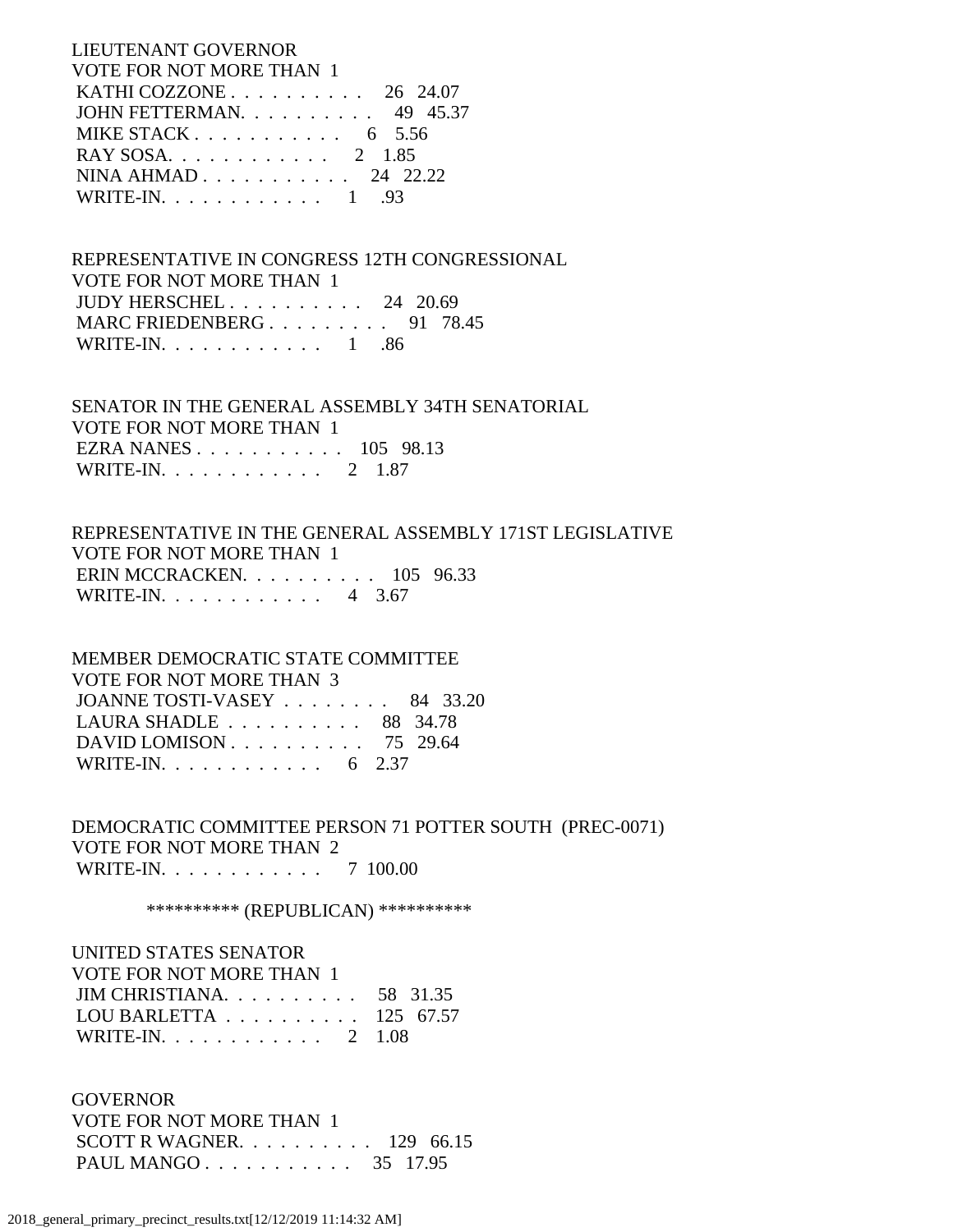LAURA ELLSWORTH . . . . . . . . . 30 15.38 WRITE-IN.  $\ldots$  . . . . . . . . . 1 .51

# LIEUTENANT GOVERNOR VOTE FOR NOT MORE THAN 1 KATHY CODER. . . . . . . . . . . 22 11.83 DIANA IREY VAUGHAN . . . . . . . . 27 14.52 JEFF BARTOS. . . . . . . . . . . 106 56.99 PEG LUKSIK . . . . . . . . . . . 31 16.67 WRITE-IN.  $\ldots$  . . . . . . . . . 0

 REPRESENTATIVE IN CONGRESS 12TH CONGRESSIONAL VOTE FOR NOT MORE THAN 1 DOUG MCLINKO . . . . . . . . . . 104 54.74 TOM MARINO . . . . . . . . . . . 83 43.68 WRITE-IN. . . . . . . . . . . . 3 1.58

 SENATOR IN THE GENERAL ASSEMBLY 34TH SENATORIAL VOTE FOR NOT MORE THAN 1 JACOB D CORMAN III . . . . . . . . 168 97.67 WRITE-IN. . . . . . . . . . . . 4 2.33

 REPRESENTATIVE IN THE GENERAL ASSEMBLY 171ST LEGISLATIVE VOTE FOR NOT MORE THAN 1 KERRY A BENNINGHOFF . . . . . . . . 174 98.86 WRITE-IN. . . . . . . . . . . . 2 1.14

 MEMBER REPUBLICAN STATE COMMITTEE VOTE FOR NOT MORE THAN 4 CAROL GINGRICH. . . . . . . . . . 146 28.63 JUDITH WILSON . . . . . . . . . . 123 24.12 RICHARD E SMEAD . . . . . . . . . 121 23.73 STEVEN T MILLER . . . . . . . . . 120 23.53 WRITE-IN.  $\ldots$  . . . . . . . . 0

 COUNTY REPUBLICAN COMMITTEE CHAIRMAN VOTE FOR NOT MORE THAN 1 KRISTINE ENG . . . . . . . . . . 143 79.01 DEBORAH DEB FLAVIN . . . . . . . . 37 20.44 WRITE-IN. . . . . . . . . . . . 1 .55

 COUNTY REPUBLICAN COMMITTEE VICE CHAIR VOTE FOR NOT MORE THAN 1 RUSSELL P BROOKS . . . . . . . . . 155 98.10 WRITE-IN. . . . . . . . . . . . . 3 1.90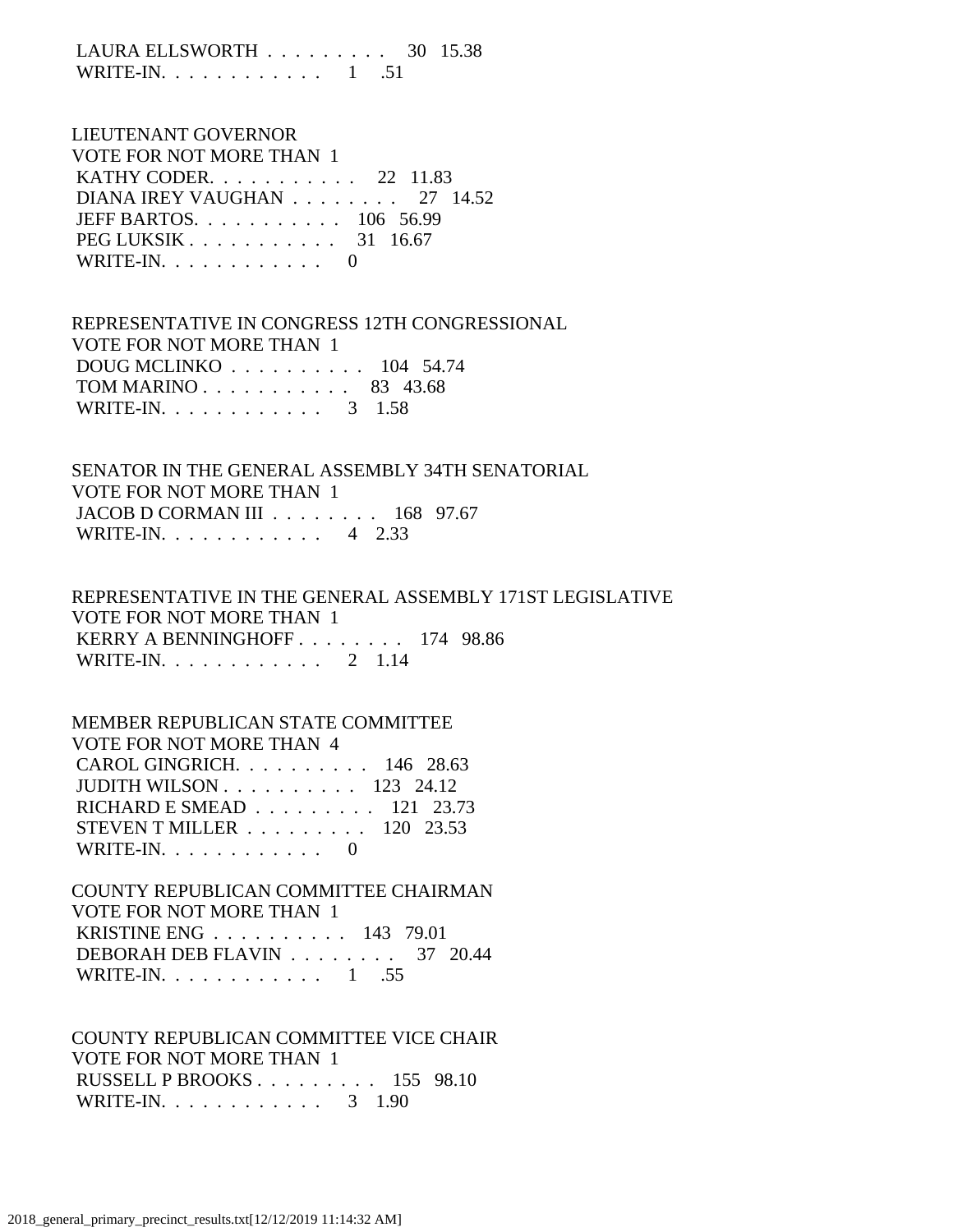PRECINCT REPORT CENTRE COUNTY, PENNSYLVANIA OFFICIAL RUN DATE:06/04/18 GENERAL PRIMARY RUN TIME:09:34 AM MAY 15, 2018 **STATISTICS** 

#### 0072 72 RUSH NORTH

#### VOTES PERCENT

| REGISTERED VOTERS - TOTAL 1124           |       |
|------------------------------------------|-------|
| REGISTERED VOTERS - DEMOCRATIC 421 37.46 |       |
| REGISTERED VOTERS - REPUBLICAN 703 62.54 |       |
| BALLOTS CAST - TOTAL. 310                |       |
| BALLOTS CAST - DEMOCRATIC 110 35.48      |       |
| BALLOTS CAST - REPUBLICAN 200 64.52      |       |
| VOTER TURNOUT - TOTAL 27.58              |       |
| VOTER TURNOUT - DEMOCRATIC 26.13         |       |
| VOTER TURNOUT - REPUBLICAN.              | 28.45 |

\*\*\*\*\*\*\*\*\*\* (DEMOCRATIC) \*\*\*\*\*\*\*\*\*\*

| UNITED STATES SENATOR    |  |
|--------------------------|--|
| VOTE FOR NOT MORE THAN 1 |  |
| BOB CASEY JR 94 95.92    |  |
| WRITE-IN. 4 4.08         |  |

#### **GOVERNOR**

| VOTE FOR NOT MORE THAN 1 |  |
|--------------------------|--|
| TOM WOLF. 88 92.63       |  |
| WRITE-IN. 7 7.37         |  |

## LIEUTENANT GOVERNOR

| VOTE FOR NOT MORE THAN 1          |  |
|-----------------------------------|--|
| KATHI COZZONE $\ldots$ 20 21.05   |  |
| JOHN FETTERMAN. $\ldots$ 43 45.26 |  |
| MIKE STACK 8 8.42                 |  |
| RAY SOSA 8 8.42                   |  |
| NINA AHMAD $16$ 16.84             |  |
| WRITE-IN. $\ldots$ 0              |  |

 REPRESENTATIVE IN CONGRESS 15TH CONGRESSIONAL VOTE FOR NOT MORE THAN 1 SUSAN BOSER. . . . . . . . . . . 33 32.67 WADE JODUN . . . . . . . . . . . . 67 66.34 WRITE-IN. . . . . . . . . . . . 1 .99

 SENATOR IN THE GENERAL ASSEMBLY 34TH SENATORIAL VOTE FOR NOT MORE THAN 1 EZRA NANES . . . . . . . . . . . 98 98.99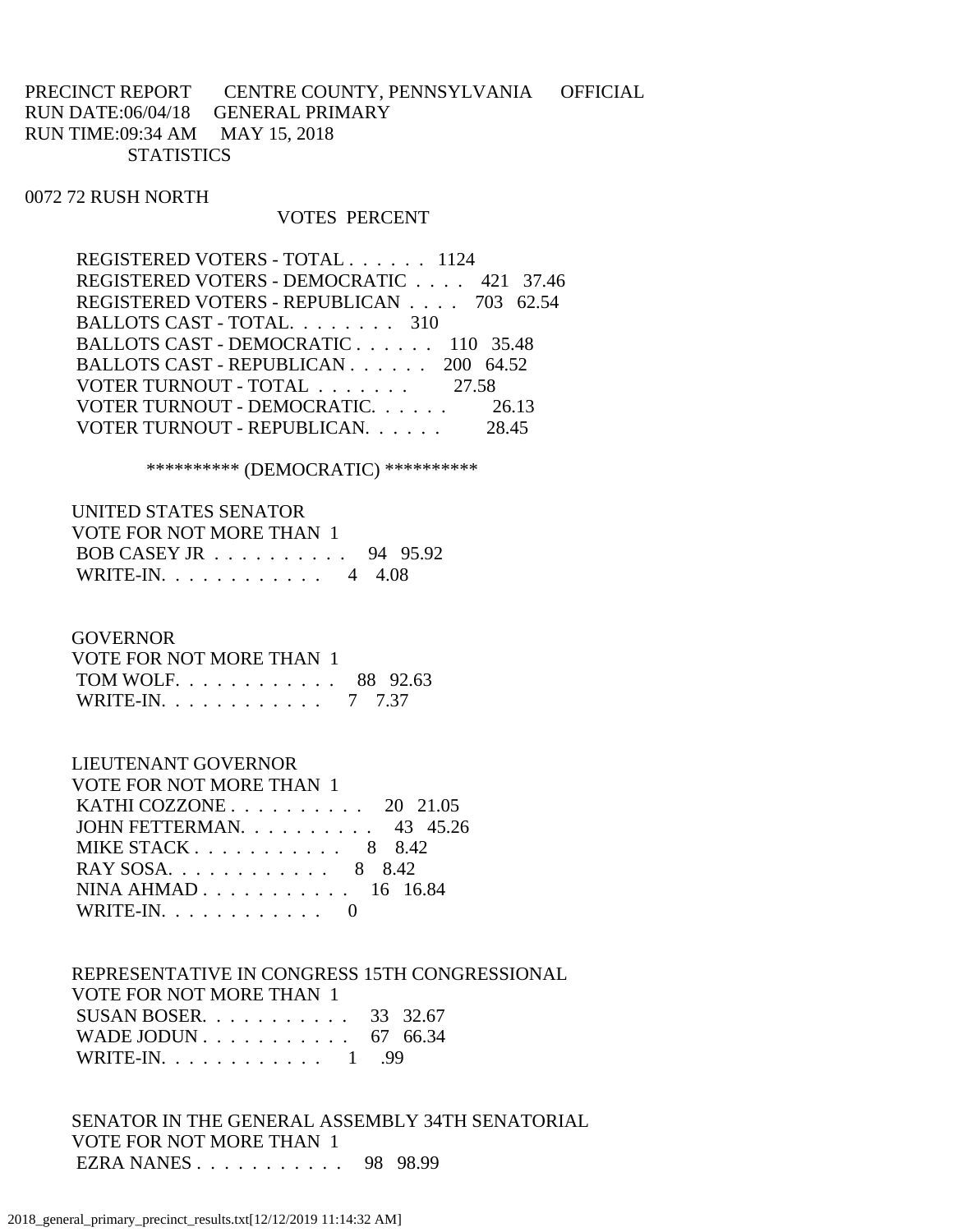REPRESENTATIVE IN THE GENERAL ASSEMBLY 77TH LEGISLATIVE VOTE FOR NOT MORE THAN 1 H SCOTT CONKLIN . . . . . . . . . 106 98.15 WRITE-IN. . . . . . . . . . . . 2 1.85

# MEMBER DEMOCRATIC STATE COMMITTEE VOTE FOR NOT MORE THAN 3 JOANNE TOSTI-VASEY . . . . . . . . 71 35.50 LAURA SHADLE . . . . . . . . . . 58 29.00 DAVID LOMISON . . . . . . . . . . 70 35.00 WRITE-IN. . . . . . . . . . . . 1 .50

# DEMOCRATIC COMMITTEE PERSON 72 RUSH NORTH (PREC-0072) VOTE FOR NOT MORE THAN 2 WRITE-IN. . . . . . . . . . . . . 7 100.00

\*\*\*\*\*\*\*\*\*\*\* (REPUBLICAN) \*\*\*\*\*\*\*\*\*\*\*

# UNITED STATES SENATOR VOTE FOR NOT MORE THAN 1 JIM CHRISTIANA. . . . . . . . . . 94 51.09 LOU BARLETTA . . . . . . . . . . 85 46.20 WRITE-IN. . . . . . . . . . . . . 5 2.72

#### **GOVERNOR**

| VOTE FOR NOT MORE THAN 1                        |  |  |
|-------------------------------------------------|--|--|
| SCOTT R WAGNER. $\ldots$ 115 58.38              |  |  |
| PAUL MANGO 34 17.26                             |  |  |
| LAURA ELLSWORTH $\ldots \ldots \ldots$ 46 23.35 |  |  |
| WRITE-IN. 2 1.02                                |  |  |

# LIEUTENANT GOVERNOR

| <b>VOTE FOR NOT MORE THAN 1</b>                         |  |
|---------------------------------------------------------|--|
| <b>KATHY CODER.</b> 31 16.23                            |  |
| DIANA IREY VAUGHAN 8 4.19                               |  |
| JEFF BARTOS. 104 54.45                                  |  |
| PEG LUKSIK $\ldots$ $\ldots$ $\ldots$ $\ldots$ 47 24.61 |  |
| WRITE-IN. 1 .52                                         |  |

# REPRESENTATIVE IN CONGRESS 15TH CONGRESSIONAL VOTE FOR NOT MORE THAN 1 GLENN GT THOMPSON. . . . . . . . . 178 96.74 WRITE-IN. . . . . . . . . . . . . 6 3.26

## SENATOR IN THE GENERAL ASSEMBLY 34TH SENATORIAL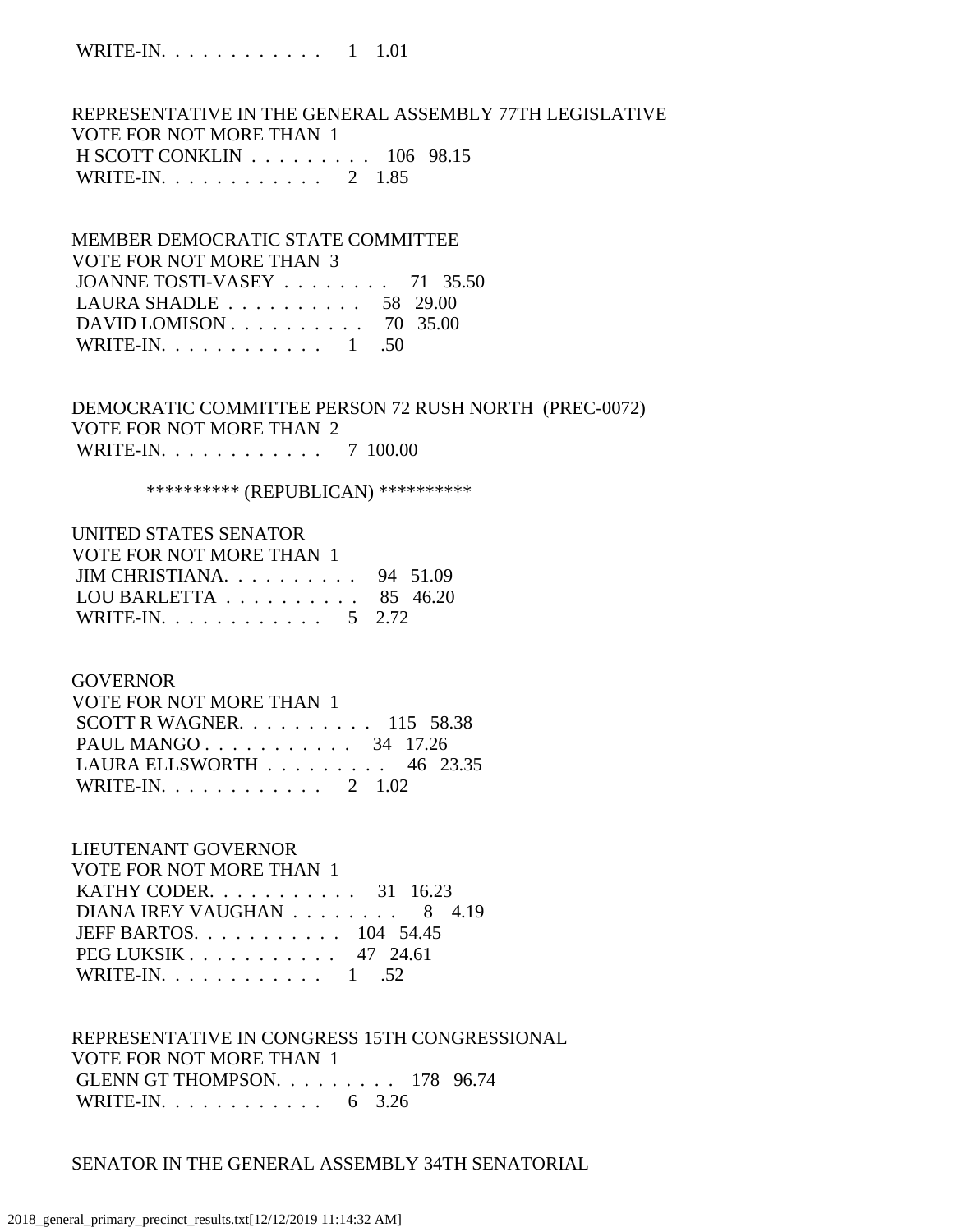VOTE FOR NOT MORE THAN 1 JACOB D CORMAN III . . . . . . . . 172 96.63 WRITE-IN. . . . . . . . . . . . . 6 3.37

 REPRESENTATIVE IN THE GENERAL ASSEMBLY 77TH LEGISLATIVE VOTE FOR NOT MORE THAN 1 WRITE-IN. . . . . . . . . . . . 69 100.00

 MEMBER REPUBLICAN STATE COMMITTEE VOTE FOR NOT MORE THAN 4 CAROL GINGRICH. . . . . . . . . . 112 23.68 JUDITH WILSON . . . . . . . . . . 107 22.62 RICHARD E SMEAD . . . . . . . . . 114 24.10 STEVEN T MILLER . . . . . . . . . 133 28.12 WRITE-IN. . . . . . . . . . . . 7 1.48

 COUNTY REPUBLICAN COMMITTEE CHAIRMAN VOTE FOR NOT MORE THAN 1 KRISTINE ENG . . . . . . . . . . 122 68.93 DEBORAH DEB FLAVIN . . . . . . . . 54 30.51 WRITE-IN. . . . . . . . . . . . 1 .56

 COUNTY REPUBLICAN COMMITTEE VICE CHAIR VOTE FOR NOT MORE THAN 1 RUSSELL P BROOKS . . . . . . . . . 158 98.75 WRITE-IN. . . . . . . . . . . . 2 1.25

PRECINCT REPORT CENTRE COUNTY, PENNSYLVANIA OFFICIAL RUN DATE:06/04/18 GENERAL PRIMARY RUN TIME:09:34 AM MAY 15, 2018 **STATISTICS** 

0073 73 RUSH SOUTH

#### VOTES PERCENT

 REGISTERED VOTERS - TOTAL . . . . . . 224 REGISTERED VOTERS - DEMOCRATIC . . . . 81 36.16 REGISTERED VOTERS - REPUBLICAN . . . . 143 63.84 BALLOTS CAST - TOTAL. . . . . . . . 79 BALLOTS CAST - DEMOCRATIC . . . . . . 28 35.44 BALLOTS CAST - REPUBLICAN . . . . . . 51 64.56 VOTER TURNOUT - TOTAL . . . . . . . . 35.27 VOTER TURNOUT - DEMOCRATIC. . . . . . 34.57 VOTER TURNOUT - REPUBLICAN. . . . . . 35.66

\*\*\*\*\*\*\*\*\*\* (DEMOCRATIC) \*\*\*\*\*\*\*\*\*\*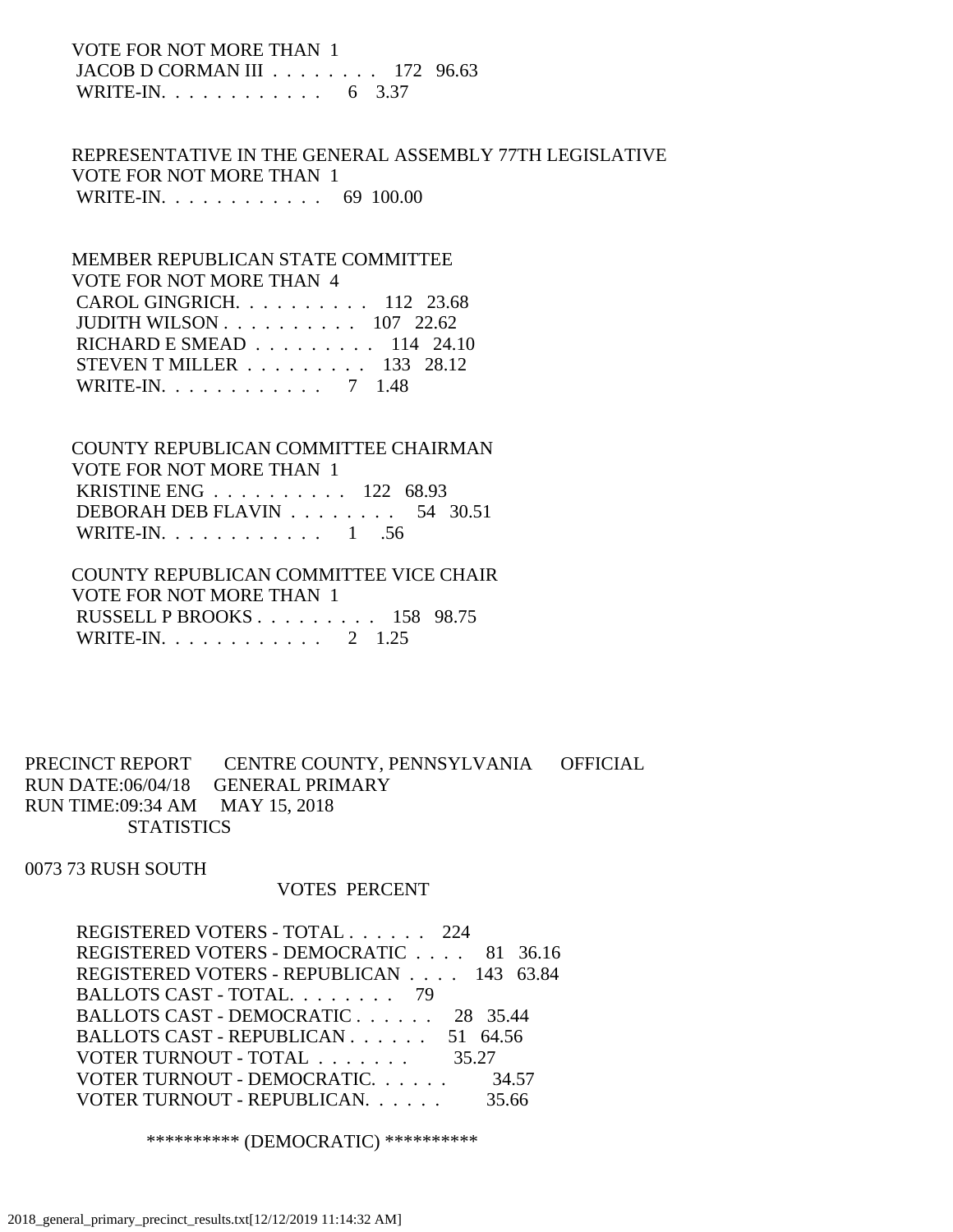# UNITED STATES SENATOR VOTE FOR NOT MORE THAN 1 BOB CASEY JR . . . . . . . . . . 22 91.67 WRITE-IN. . . . . . . . . . . . 2 8.33

#### GOVERNOR

| VOTE FOR NOT MORE THAN 1 |  |
|--------------------------|--|
| TOM WOLF. 21 91.30       |  |
| WRITE-IN. 2 8.70         |  |

# LIEUTENANT GOVERNOR

| VOTE FOR NOT MORE THAN 1         |
|----------------------------------|
| KATHI COZZONE $\ldots$ 15 55.56  |
| JOHN FETTERMAN. $\ldots$ 6 22.22 |
| MIKE STACK $1 \quad 3.70$        |
| RAY SOSA. 4 14.81                |
| NINA AHMAD $1 \quad 3.70$        |
| WRITE-IN. $\ldots$ 0             |
|                                  |

# REPRESENTATIVE IN CONGRESS 15TH CONGRESSIONAL VOTE FOR NOT MORE THAN 1 SUSAN BOSER. . . . . . . . . . . 9 32.14 WADE JODUN . . . . . . . . . . . 19 67.86 WRITE-IN. . . . . . . . . . . . 0

 SENATOR IN THE GENERAL ASSEMBLY 34TH SENATORIAL VOTE FOR NOT MORE THAN 1 EZRA NANES . . . . . . . . . . . 22 95.65 WRITE-IN. . . . . . . . . . . . . 1 4.35

# REPRESENTATIVE IN THE GENERAL ASSEMBLY 77TH LEGISLATIVE VOTE FOR NOT MORE THAN 1 H SCOTT CONKLIN . . . . . . . . . 23 92.00 WRITE-IN. . . . . . . . . . . . 2 8.00

### MEMBER DEMOCRATIC STATE COMMITTEE VOTE FOR NOT MORE THAN 3

| JOANNE TOSTI-VASEY $\ldots$ 19 35.19                |  |
|-----------------------------------------------------|--|
| LAURA SHADLE $\ldots \ldots \ldots \ldots$ 17 31.48 |  |
| DAVID LOMISON $\ldots$ 17 31.48                     |  |
| WRITE-IN. 1 1.85                                    |  |

# DEMOCRATIC COMMITTEE PERSON 73 RUSH SOUTH (PREC-0073) VOTE FOR NOT MORE THAN 2 WRITE-IN. . . . . . . . . . . . 3 100.00

\*\*\*\*\*\*\*\*\*\*\* (REPUBLICAN) \*\*\*\*\*\*\*\*\*\*\*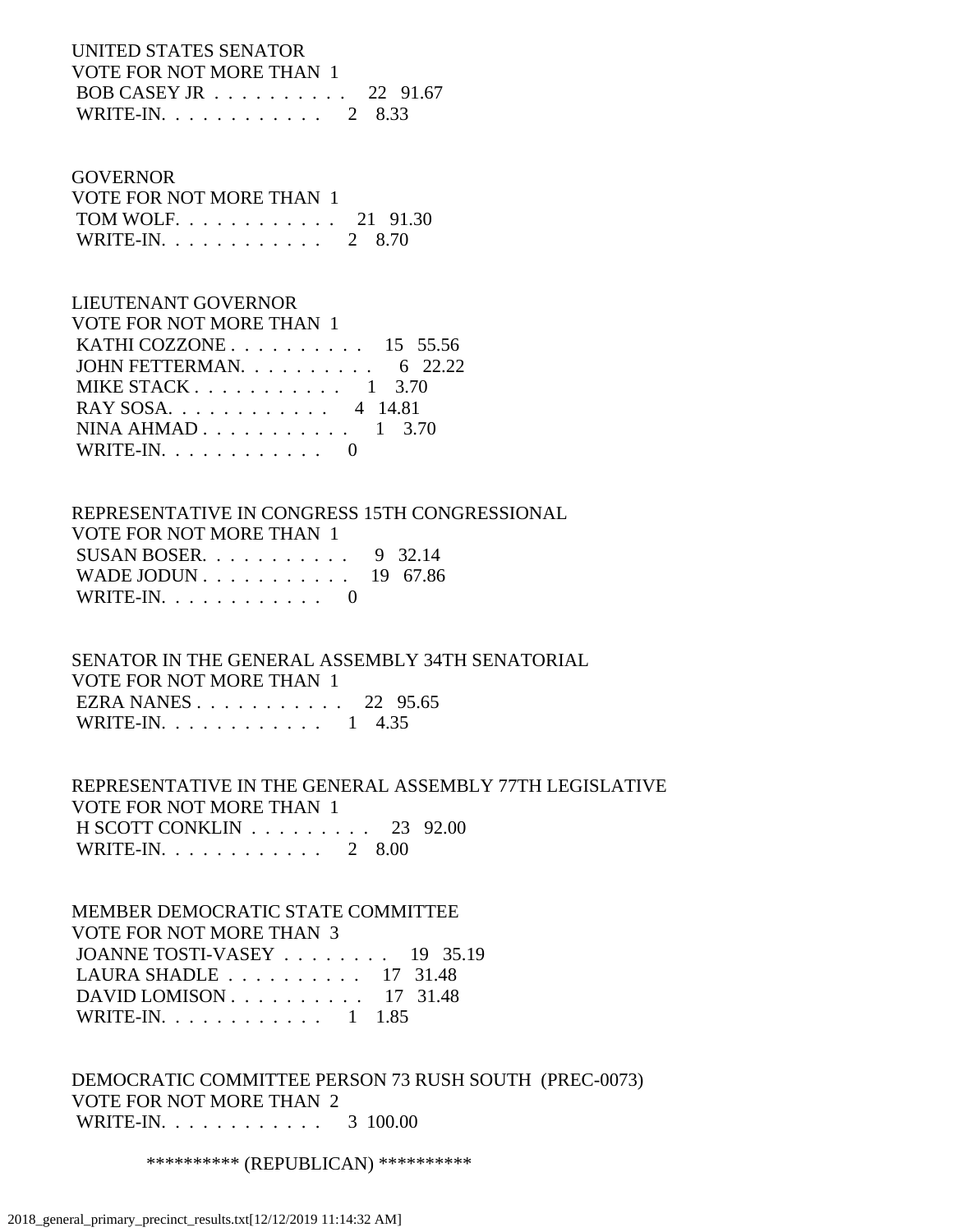UNITED STATES SENATOR VOTE FOR NOT MORE THAN 1 JIM CHRISTIANA. . . . . . . . . . 23 51.11 LOU BARLETTA . . . . . . . . . . 22 48.89 WRITE-IN.  $\ldots$  . . . . . . . . 0

#### GOVERNOR

| VOTE FOR NOT MORE THAN 1          |  |
|-----------------------------------|--|
| SCOTT R WAGNER. $\ldots$ 27 55.10 |  |
| PAUL MANGO 8 16.33                |  |
| LAURA ELLSWORTH $\ldots$ 14 28.57 |  |
| WRITE-IN. $\ldots$ 0              |  |

# LIEUTENANT GOVERNOR

| VOTE FOR NOT MORE THAN 1       |  |  |  |
|--------------------------------|--|--|--|
| <b>KATHY CODER.</b> 9 18.37    |  |  |  |
| DIANA IREY VAUGHAN 4 8.16      |  |  |  |
| JEFF BARTOS. $\ldots$ 20 40.82 |  |  |  |
| $PEG LUKSIK 15 30.61$          |  |  |  |
| WRITE-IN. 1 2.04               |  |  |  |

# REPRESENTATIVE IN CONGRESS 15TH CONGRESSIONAL

 VOTE FOR NOT MORE THAN 1 GLENN GT THOMPSON. . . . . . . . . 47 100.00 WRITE-IN. . . . . . . . . . . . 0

### SENATOR IN THE GENERAL ASSEMBLY 34TH SENATORIAL VOTE FOR NOT MORE THAN 1 JACOB D CORMAN III . . . . . . . . 45 100.00 WRITE-IN.  $\ldots$  . . . . . . . . 0

 REPRESENTATIVE IN THE GENERAL ASSEMBLY 77TH LEGISLATIVE VOTE FOR NOT MORE THAN 1 WRITE-IN. . . . . . . . . . . . 7 100.00

# MEMBER REPUBLICAN STATE COMMITTEE VOTE FOR NOT MORE THAN 4 CAROL GINGRICH. . . . . . . . . . 28 23.93 JUDITH WILSON . . . . . . . . . . 25 21.37 RICHARD E SMEAD . . . . . . . . . 30 25.64 STEVEN T MILLER . . . . . . . . . 34 29.06 WRITE-IN. . . . . . . . . . . . 0

 COUNTY REPUBLICAN COMMITTEE CHAIRMAN VOTE FOR NOT MORE THAN 1 KRISTINE ENG . . . . . . . . . . 28 59.57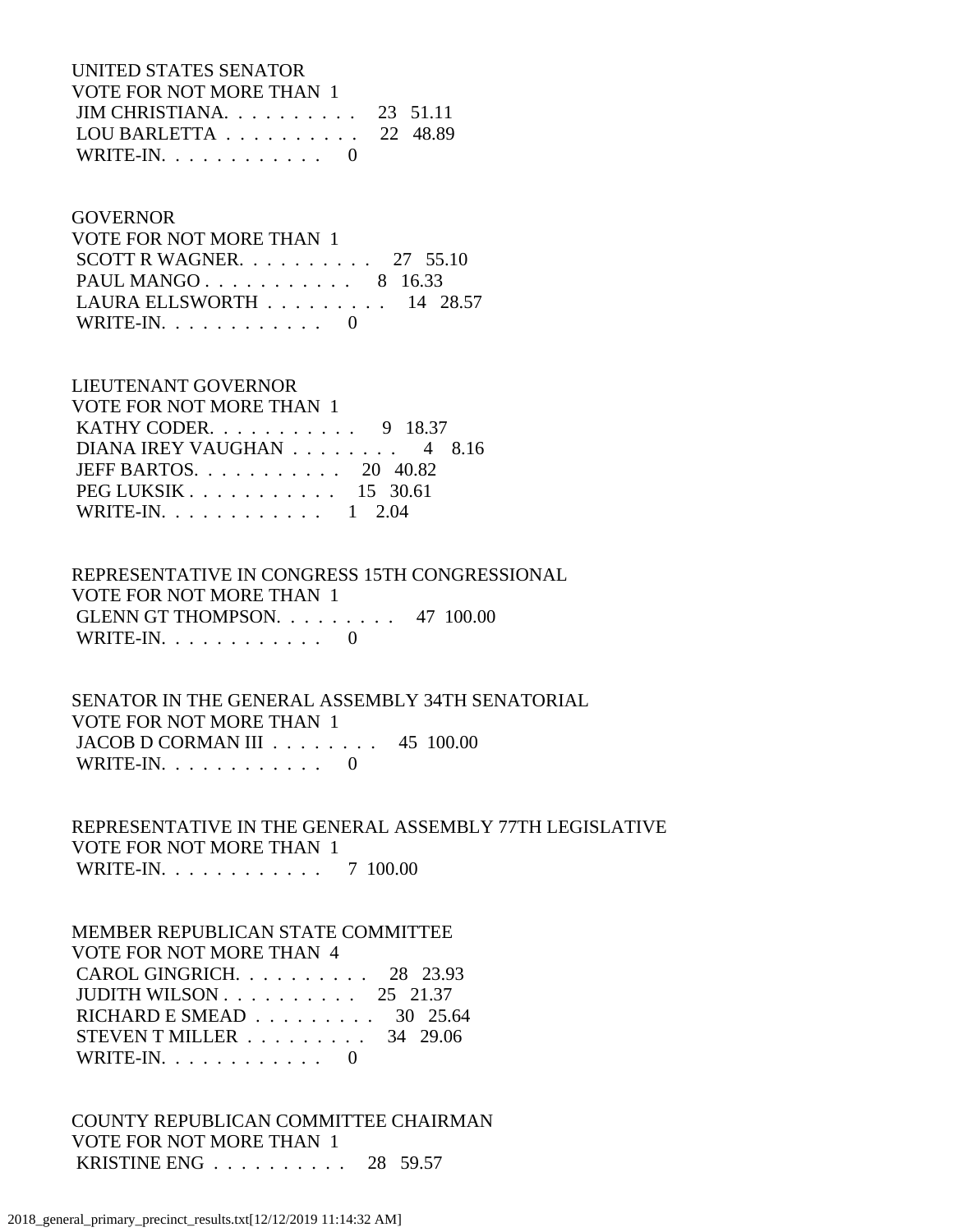DEBORAH DEB FLAVIN . . . . . . . . 19 40.43 WRITE-IN.  $\ldots$  . . . . . . . . . 0

 COUNTY REPUBLICAN COMMITTEE VICE CHAIR VOTE FOR NOT MORE THAN 1 RUSSELL P BROOKS . . . . . . . . . 43 100.00 WRITE-IN. . . . . . . . . . . . 0

# PRECINCT REPORT CENTRE COUNTY, PENNSYLVANIA OFFICIAL RUN DATE:06/04/18 GENERAL PRIMARY RUN TIME:09:34 AM MAY 15, 2018 **STATISTICS**

0074 74 RUSH EAST

#### VOTES PERCENT

| REGISTERED VOTERS - TOTAL 116           |         |
|-----------------------------------------|---------|
| REGISTERED VOTERS - DEMOCRATIC 63 54.31 |         |
| REGISTERED VOTERS - REPUBLICAN 53 45.69 |         |
| BALLOTS CAST - TOTAL 22                 |         |
| BALLOTS CAST - DEMOCRATIC 14 63.64      |         |
| BALLOTS CAST - REPUBLICAN               | 8 36.36 |
| VOTER TURNOUT - TOTAL                   | 18.97   |
| VOTER TURNOUT - DEMOCRATIC.             | 22.22   |
| VOTER TURNOUT - REPUBLICAN.             |         |

\*\*\*\*\*\*\*\*\*\* (DEMOCRATIC) \*\*\*\*\*\*\*\*\*\*

 UNITED STATES SENATOR VOTE FOR NOT MORE THAN 1 BOB CASEY JR . . . . . . . . . . 11 100.00 WRITE-IN.  $\ldots$  . . . . . . . . . 0

### **GOVERNOR**

| VOTE FOR NOT MORE THAN 1 |  |
|--------------------------|--|
| TOM WOLF. 12 100.00      |  |
| WRITE-IN. $\ldots$ 0     |  |

#### LIEUTENANT GOVERNOR VOTE FOR NOT MORE THAN 1

| VOIEFOR NOT MORE THAN T          |  |
|----------------------------------|--|
| KATHI COZZONE $\ldots$ 4 30.77   |  |
| JOHN FETTERMAN. $\ldots$ 4 30.77 |  |
| MIKE STACK 2 15.38               |  |
|                                  |  |
| NINA AHMAD $3\quad 23.08$        |  |
| WRITE-IN. $\ldots$ 0             |  |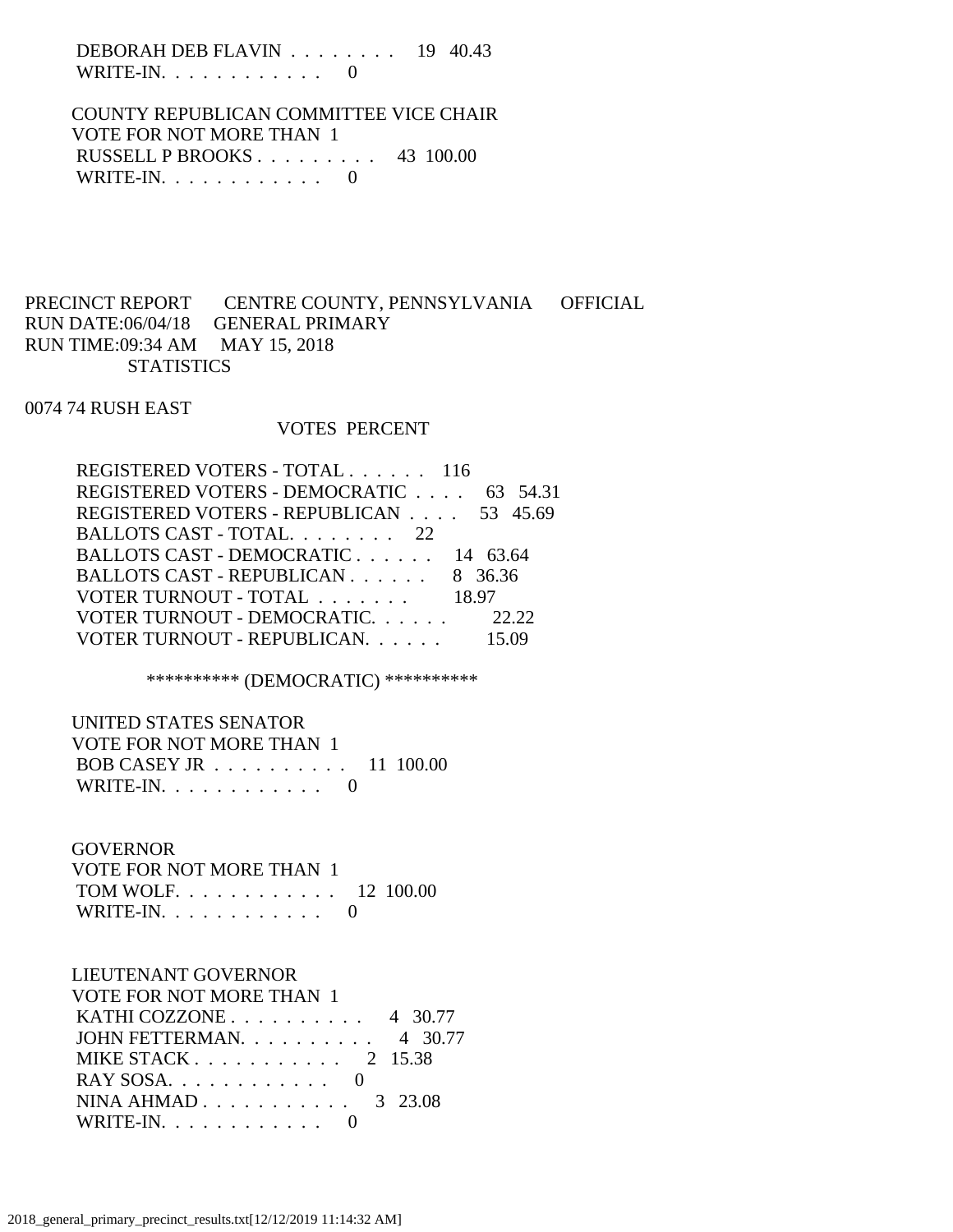REPRESENTATIVE IN CONGRESS 15TH CONGRESSIONAL VOTE FOR NOT MORE THAN 1 SUSAN BOSER.  $\ldots$  . . . . . . . . 1 8.33 WADE JODUN . . . . . . . . . . . 11 91.67 WRITE-IN. . . . . . . . . . . . 0

 SENATOR IN THE GENERAL ASSEMBLY 34TH SENATORIAL VOTE FOR NOT MORE THAN 1 EZRA NANES . . . . . . . . . . . 12 100.00 WRITE-IN. . . . . . . . . . . . 0

 REPRESENTATIVE IN THE GENERAL ASSEMBLY 77TH LEGISLATIVE VOTE FOR NOT MORE THAN 1 H SCOTT CONKLIN . . . . . . . . . 13 100.00 WRITE-IN.  $\ldots$  . . . . . . . . . 0

 MEMBER DEMOCRATIC STATE COMMITTEE VOTE FOR NOT MORE THAN 3 JOANNE TOSTI-VASEY . . . . . . . . 7 29.17 LAURA SHADLE . . . . . . . . . . 8 33.33 DAVID LOMISON . . . . . . . . . . 9 37.50 WRITE-IN.  $\ldots$  . . . . . . . . 0

 DEMOCRATIC COMMITTEE PERSON 74 RUSH EAST (PREC-0074) VOTE FOR NOT MORE THAN 2 WRITE-IN. . . . . . . . . . . . 0

\*\*\*\*\*\*\*\*\*\*\*\* (REPUBLICAN) \*\*\*\*\*\*\*\*\*\*\*

| UNITED STATES SENATOR                              |  |
|----------------------------------------------------|--|
| VOTE FOR NOT MORE THAN 1                           |  |
| JIM CHRISTIANA 5 62.50                             |  |
| LOU BARLETTA $\ldots \ldots \ldots \ldots$ 3 37.50 |  |
| WRITE-IN. $\ldots$                                 |  |

#### **GOVERNOR**

| VOTE FOR NOT MORE THAN 1                       |  |
|------------------------------------------------|--|
| SCOTT R WAGNER. $\ldots$ 4 50.00               |  |
| PAUL MANGO $1 \quad 12.50$                     |  |
| LAURA ELLSWORTH $\ldots \ldots \ldots$ 3 37.50 |  |
| WRITE-IN. $\ldots$ 0                           |  |

 LIEUTENANT GOVERNOR VOTE FOR NOT MORE THAN 1 KATHY CODER. . . . . . . . . . . 2 25.00 DIANA IREY VAUGHAN . . . . . . . . 2 25.00 JEFF BARTOS. . . . . . . . . . . 3 37.50 PEG LUKSIK . . . . . . . . . . . 1 12.50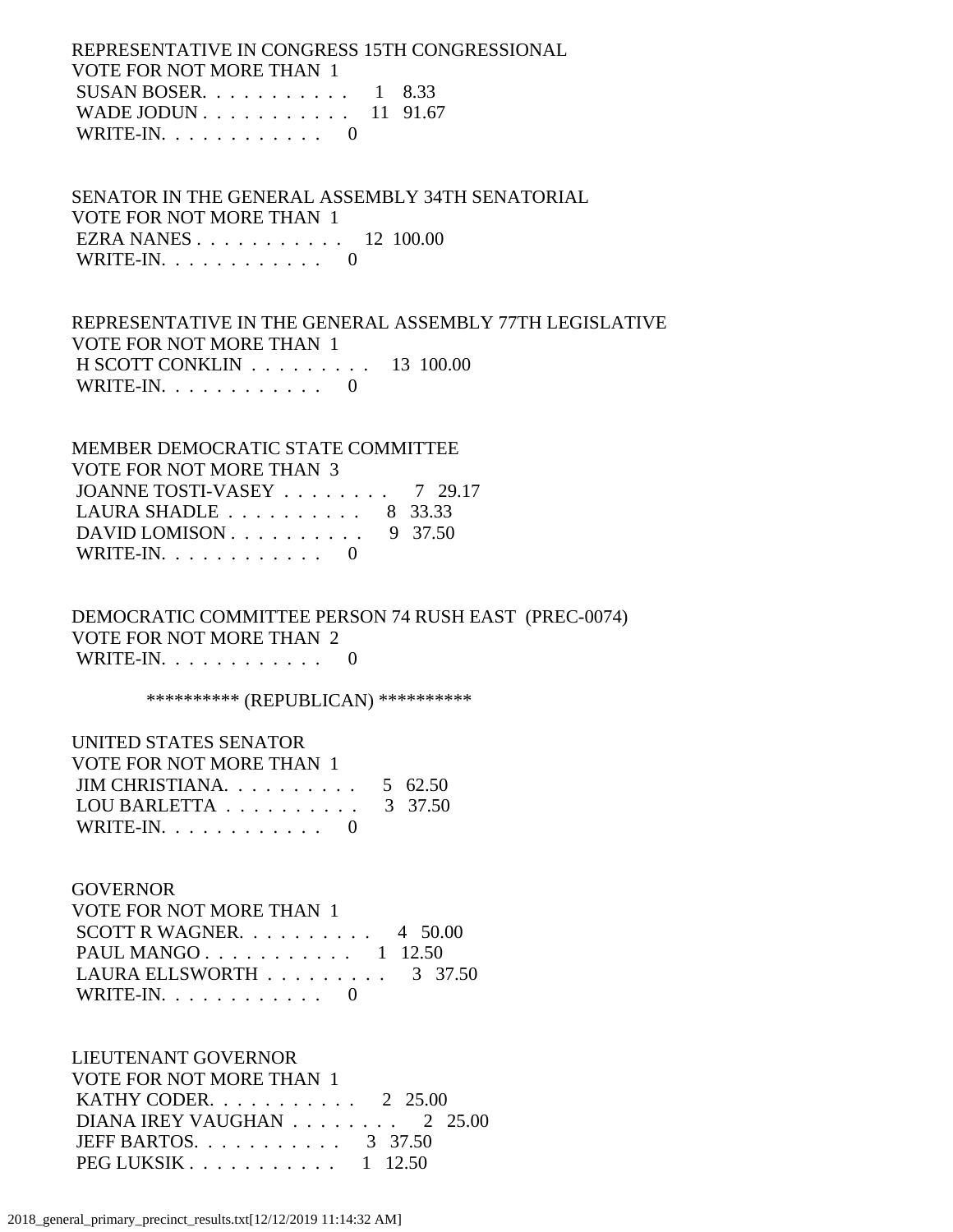WRITE-IN. . . . . . . . . . . . 0

 REPRESENTATIVE IN CONGRESS 15TH CONGRESSIONAL VOTE FOR NOT MORE THAN 1 GLENN GT THOMPSON. . . . . . . . . 8 100.00 WRITE-IN.  $\ldots$  . . . . . . . . . 0

 SENATOR IN THE GENERAL ASSEMBLY 34TH SENATORIAL VOTE FOR NOT MORE THAN 1 JACOB D CORMAN III . . . . . . . . 8 100.00 WRITE-IN.  $\ldots$  . . . . . . . . 0

 REPRESENTATIVE IN THE GENERAL ASSEMBLY 77TH LEGISLATIVE VOTE FOR NOT MORE THAN 1 WRITE-IN. . . . . . . . . . . . 1 100.00

 MEMBER REPUBLICAN STATE COMMITTEE VOTE FOR NOT MORE THAN 4 CAROL GINGRICH. . . . . . . . . . 3 20.00 JUDITH WILSON . . . . . . . . . . 4 26.67 RICHARD E SMEAD  $\ldots \ldots \ldots \ldots$  4 26.67 STEVEN T MILLER  $\ldots$  . . . . . . . 4 26.67 WRITE-IN. . . . . . . . . . . . 0

 COUNTY REPUBLICAN COMMITTEE CHAIRMAN VOTE FOR NOT MORE THAN 1 KRISTINE ENG . . . . . . . . . . 4 50.00 DEBORAH DEB FLAVIN . . . . . . . . 4 50.00 WRITE-IN.  $\ldots$  . . . . . . . . . 0

 COUNTY REPUBLICAN COMMITTEE VICE CHAIR VOTE FOR NOT MORE THAN 1 RUSSELL P BROOKS . . . . . . . . . 8 100.00 WRITE-IN.  $\ldots$  . . . . . . . . 0

PRECINCT REPORT CENTRE COUNTY, PENNSYLVANIA OFFICIAL RUN DATE:06/04/18 GENERAL PRIMARY RUN TIME:09:34 AM MAY 15, 2018 **STATISTICS** 

0075 75 RUSH WEST

#### VOTES PERCENT

 REGISTERED VOTERS - TOTAL . . . . . . 402 REGISTERED VOTERS - DEMOCRATIC . . . . 148 36.82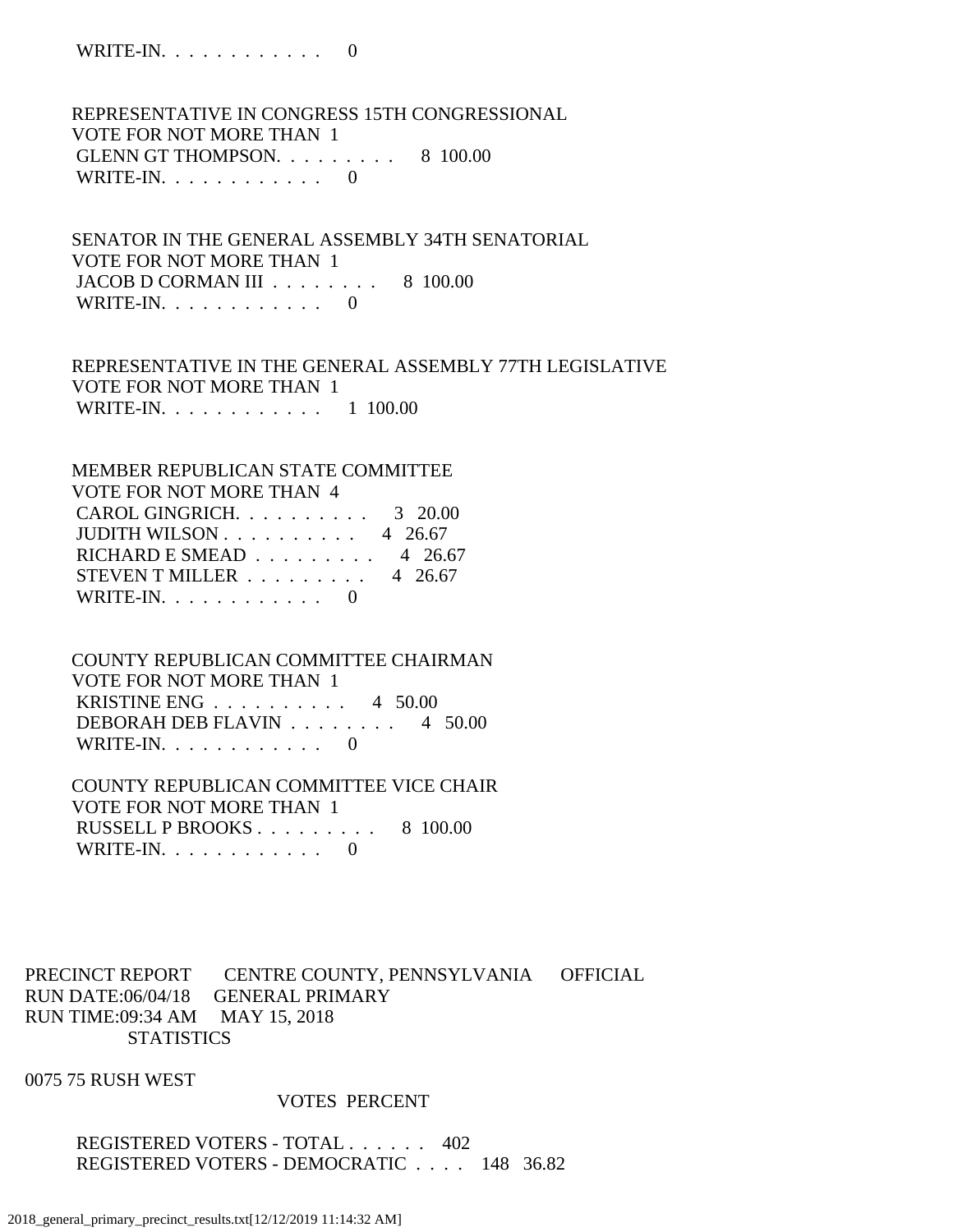| REGISTERED VOTERS - REPUBLICAN 254 63.18 |       |
|------------------------------------------|-------|
| BALLOTS CAST - TOTAL. 104                |       |
| BALLOTS CAST - DEMOCRATIC 32 30.77       |       |
| BALLOTS CAST - REPUBLICAN 72 69.23       |       |
| VOTER TURNOUT - TOTAL                    | 25.87 |
| VOTER TURNOUT - DEMOCRATIC.              | 21.62 |
| VOTER TURNOUT - REPUBLICAN.              | 28.35 |
|                                          |       |

\*\*\*\*\*\*\*\*\*\* (DEMOCRATIC) \*\*\*\*\*\*\*\*\*\*

 UNITED STATES SENATOR VOTE FOR NOT MORE THAN 1 BOB CASEY JR . . . . . . . . . . 28 100.00 WRITE-IN. . . . . . . . . . . . 0

#### GOVERNOR

| VOTE FOR NOT MORE THAN 1 |  |
|--------------------------|--|
| TOM WOLF. 25 89.29       |  |
| WRITE-IN. 3 10.71        |  |

# LIEUTENANT GOVERNOR

| <b>VOTE FOR NOT MORE THAN 1</b>                     |
|-----------------------------------------------------|
| KATHI COZZONE $\ldots \ldots \ldots \ldots$ 9 31.03 |
| JOHN FETTERMAN. 16 55.17                            |
| MIKE STACK $\ldots$ $\ldots$ $\ldots$ $\ldots$ 0    |
| RAY SOSA 2 6.90                                     |
| NINA AHMAD $2, 6.90$                                |
| WRITE-IN. $\ldots$ 0                                |
|                                                     |

 REPRESENTATIVE IN CONGRESS 15TH CONGRESSIONAL VOTE FOR NOT MORE THAN 1 SUSAN BOSER. . . . . . . . . . . 9 32.14 WADE JODUN . . . . . . . . . . . 19 67.86 WRITE-IN. . . . . . . . . . . . 0

 SENATOR IN THE GENERAL ASSEMBLY 34TH SENATORIAL VOTE FOR NOT MORE THAN 1 EZRA NANES . . . . . . . . . . . 27 100.00 WRITE-IN. . . . . . . . . . . . 0

 REPRESENTATIVE IN THE GENERAL ASSEMBLY 77TH LEGISLATIVE VOTE FOR NOT MORE THAN 1 H SCOTT CONKLIN . . . . . . . . . 31 100.00 WRITE-IN.  $\ldots$  . . . . . . . . . 0

 MEMBER DEMOCRATIC STATE COMMITTEE VOTE FOR NOT MORE THAN 3 JOANNE TOSTI-VASEY . . . . . . . . 18 33.33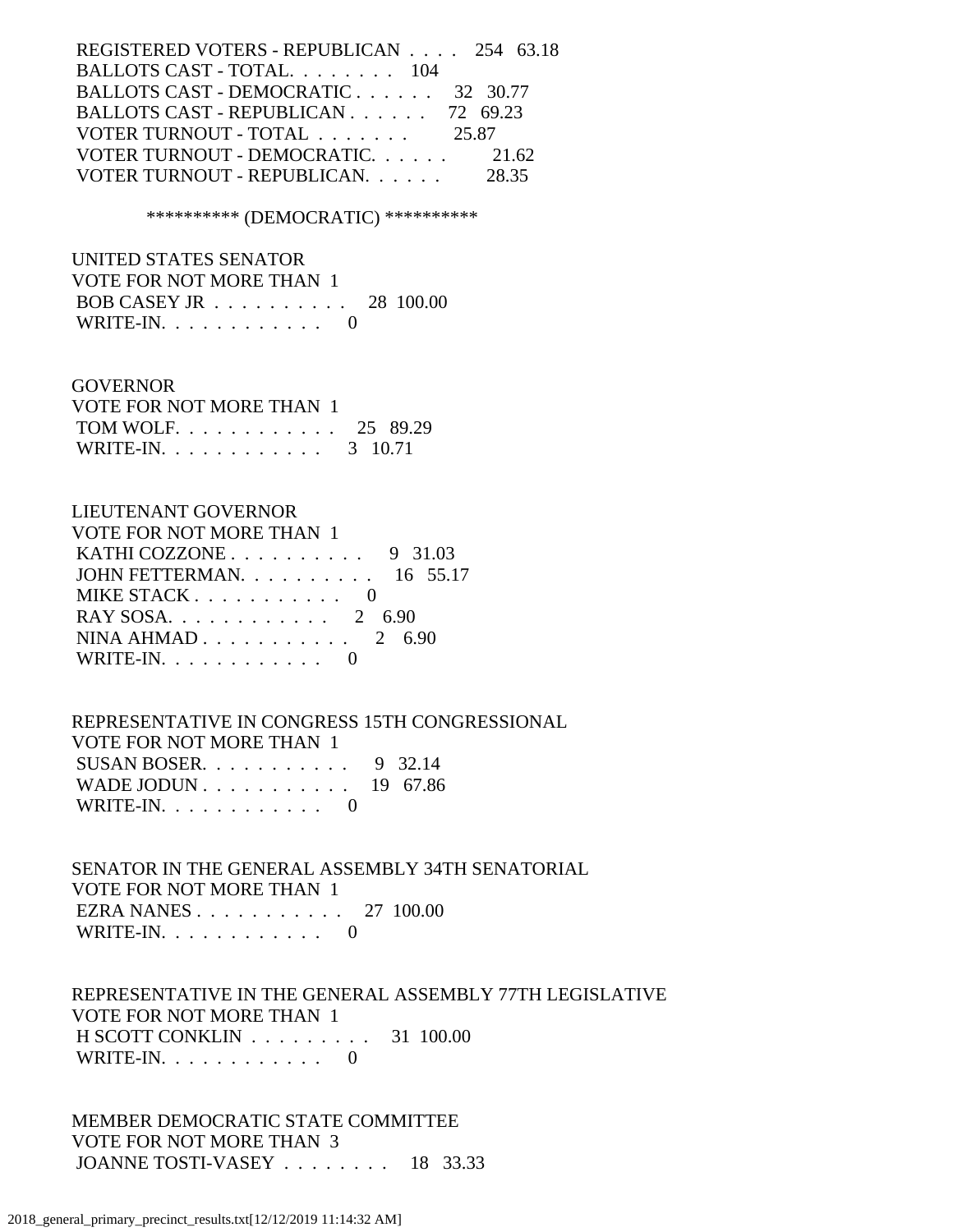| LAURA SHADLE $\ldots \ldots \ldots \ldots$ 18 33.33 |  |
|-----------------------------------------------------|--|
| DAVID LOMISON $\ldots$ 18 33.33                     |  |
| WRITE-IN. $\ldots$ 0                                |  |

 DEMOCRATIC COMMITTEE PERSON 75 RUSH WEST (PREC-0075) VOTE FOR NOT MORE THAN 2 WRITE-IN. . . . . . . . . . . . 0

\*\*\*\*\*\*\*\*\*\*\* (REPUBLICAN) \*\*\*\*\*\*\*\*\*\*\*

 UNITED STATES SENATOR VOTE FOR NOT MORE THAN 1 JIM CHRISTIANA. . . . . . . . . . 37 53.62 LOU BARLETTA . . . . . . . . . . 32 46.38 WRITE-IN.  $\ldots$  . . . . . . . . . 0

#### **GOVERNOR**

| VOTE FOR NOT MORE THAN 1                        |  |  |
|-------------------------------------------------|--|--|
| SCOTT R WAGNER. $\ldots$ 34 47.89               |  |  |
| PAUL MANGO 20 28.17                             |  |  |
| LAURA ELLSWORTH $\ldots \ldots \ldots 17$ 23.94 |  |  |
| WRITE-IN. $\ldots$ 0                            |  |  |

## LIEUTENANT GOVERNOR

| VOTE FOR NOT MORE THAN 1                          |  |
|---------------------------------------------------|--|
| KATHY CODER. $\ldots$ 13 18.84                    |  |
| DIANA IREY VAUGHAN $\ldots \ldots \ldots$ 8 11.59 |  |
| JEFF BARTOS. $\ldots$ 36 52.17                    |  |
| $PEG LUKSIK 12 17.39$                             |  |
| WRITE-IN. $\ldots$ 0                              |  |

 REPRESENTATIVE IN CONGRESS 15TH CONGRESSIONAL VOTE FOR NOT MORE THAN 1 GLENN GT THOMPSON. . . . . . . . . 68 97.14 WRITE-IN. . . . . . . . . . . . 2 2.86

 SENATOR IN THE GENERAL ASSEMBLY 34TH SENATORIAL VOTE FOR NOT MORE THAN 1 JACOB D CORMAN III . . . . . . . . 67 100.00 WRITE-IN.  $\ldots$  . . . . . . . . . 0

 REPRESENTATIVE IN THE GENERAL ASSEMBLY 77TH LEGISLATIVE VOTE FOR NOT MORE THAN 1 WRITE-IN. . . . . . . . . . . . 24 100.00

 MEMBER REPUBLICAN STATE COMMITTEE VOTE FOR NOT MORE THAN 4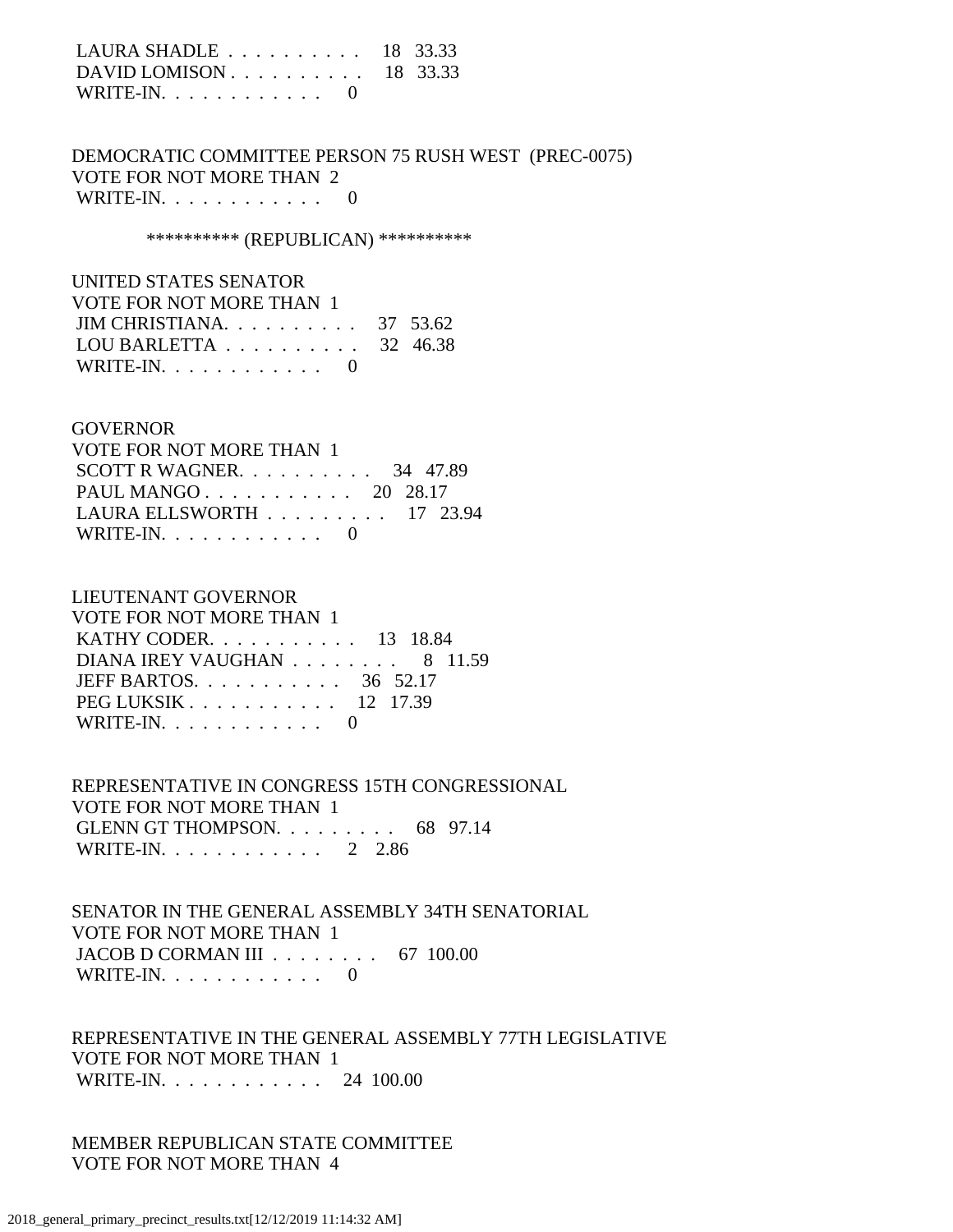| CAROL GINGRICH. $\ldots$ 42 22.46                    |  |
|------------------------------------------------------|--|
| JUDITH WILSON $\ldots \ldots \ldots \ldots$ 45 24.06 |  |
| RICHARD E SMEAD $\ldots \ldots \ldots$ 44 23.53      |  |
| STEVEN T MILLER $\ldots \ldots \ldots 56$ 29.95      |  |
| WRITE-IN. $\ldots$ , 0                               |  |

 COUNTY REPUBLICAN COMMITTEE CHAIRMAN VOTE FOR NOT MORE THAN 1 KRISTINE ENG . . . . . . . . . . 44 63.77 DEBORAH DEB FLAVIN . . . . . . . . 25 36.23 WRITE-IN.  $\ldots$  . . . . . . . . . 0

 COUNTY REPUBLICAN COMMITTEE VICE CHAIR VOTE FOR NOT MORE THAN 1 RUSSELL P BROOKS . . . . . . . . . 66 100.00 WRITE-IN. . . . . . . . . . . . 0

PRECINCT REPORT CENTRE COUNTY, PENNSYLVANIA OFFICIAL RUN DATE:06/04/18 GENERAL PRIMARY RUN TIME:09:34 AM MAY 15, 2018 **STATISTICS** 

0076 76 SNOW SHOE EAST

#### VOTES PERCENT

| REGISTERED VOTERS - TOTAL 653            |       |
|------------------------------------------|-------|
| REGISTERED VOTERS - DEMOCRATIC 360 55.13 |       |
| REGISTERED VOTERS - REPUBLICAN 293 44.87 |       |
| BALLOTS CAST - TOTAL. 153                |       |
| BALLOTS CAST - DEMOCRATIC 83 54.25       |       |
| BALLOTS CAST - REPUBLICAN 70 45.75       |       |
| VOTER TURNOUT - TOTAL                    | 23.43 |
| VOTER TURNOUT - DEMOCRATIC. 23.06        |       |
| VOTER TURNOUT - REPUBLICAN.              | 23.89 |

\*\*\*\*\*\*\*\*\*\* (DEMOCRATIC) \*\*\*\*\*\*\*\*\*\*

| UNITED STATES SENATOR    |  |
|--------------------------|--|
| VOTE FOR NOT MORE THAN 1 |  |
| BOB CASEY JR 75 98.68    |  |
| WRITE-IN. 1 1.32         |  |

**GOVERNOR**  VOTE FOR NOT MORE THAN 1 TOM WOLF. . . . . . . . . . . . 60 93.75 WRITE-IN. . . . . . . . . . . . 4 6.25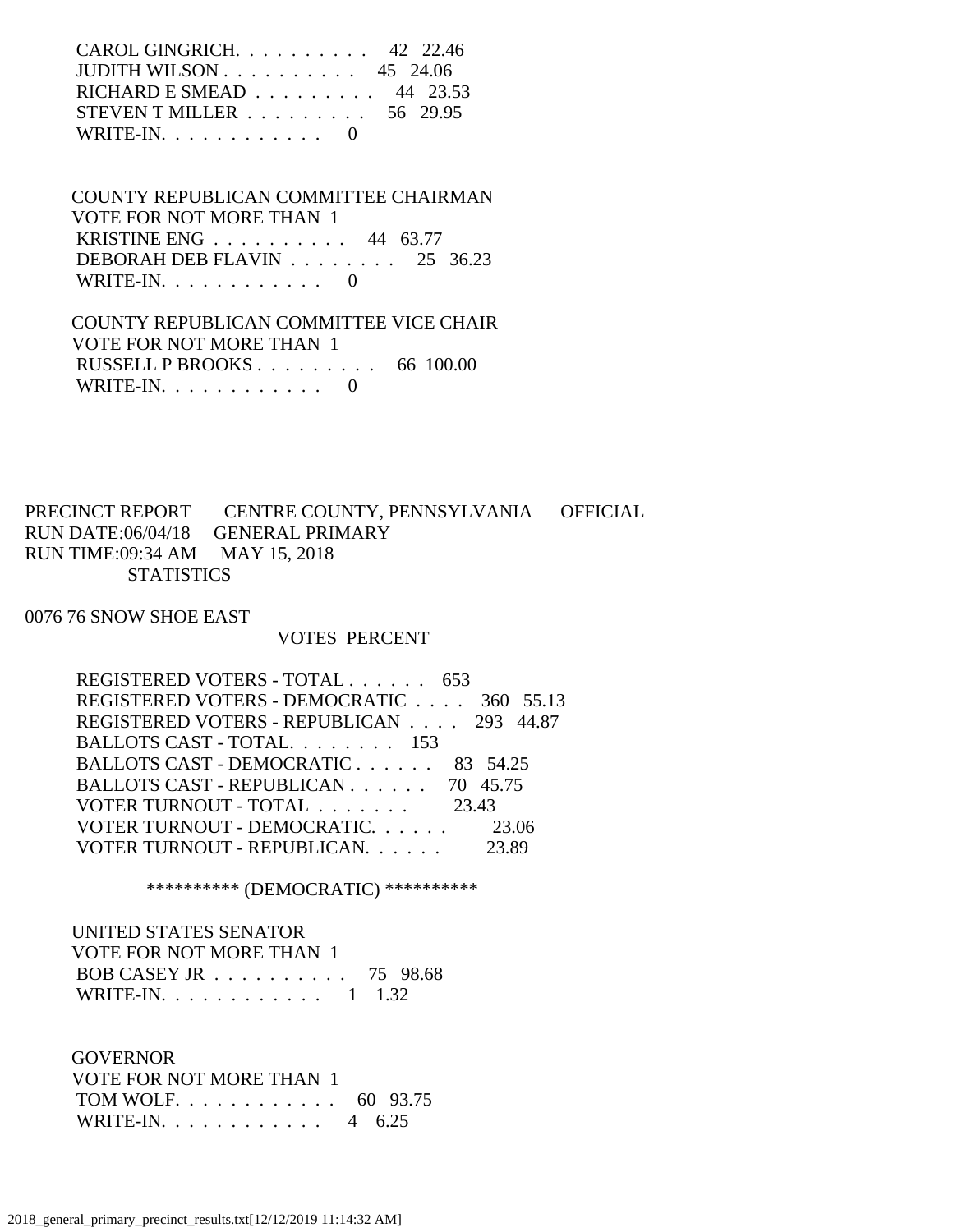LIEUTENANT GOVERNOR VOTE FOR NOT MORE THAN 1 KATHI COZZONE . . . . . . . . . . 17 22.97 JOHN FETTERMAN. . . . . . . . . . 29 39.19 MIKE STACK . . . . . . . . . . . 14 18.92 RAY SOSA. . . . . . . . . . . . 10 13.51 NINA AHMAD . . . . . . . . . . . 2 2.70 WRITE-IN. . . . . . . . . . . . 2 2.70

 REPRESENTATIVE IN CONGRESS 15TH CONGRESSIONAL VOTE FOR NOT MORE THAN 1 SUSAN BOSER. . . . . . . . . . . 19 24.68 WADE JODUN . . . . . . . . . . . 57 74.03 WRITE-IN. . . . . . . . . . . . 1 1.30

 SENATOR IN THE GENERAL ASSEMBLY 34TH SENATORIAL VOTE FOR NOT MORE THAN 1 EZRA NANES . . . . . . . . . . . 70 97.22 WRITE-IN. . . . . . . . . . . . 2 2.78

 REPRESENTATIVE IN THE GENERAL ASSEMBLY 76TH LEGISLATIVE VOTE FOR NOT MORE THAN 1 MIKE HANNA . . . . . . . . . . . 79 100.00 WRITE-IN.  $\ldots$  . . . . . . . . . 0

 MEMBER DEMOCRATIC STATE COMMITTEE VOTE FOR NOT MORE THAN 3 JOANNE TOSTI-VASEY . . . . . . . . 38 26.76 LAURA SHADLE . . . . . . . . . . 34 23.94 DAVID LOMISON . . . . . . . . . . . 65 45.77 WRITE-IN. . . . . . . . . . . . 5 3.52

 DEMOCRATIC COMMITTEE PERSON 76 SNOW SHOE EAST (PREC-007 VOTE FOR NOT MORE THAN 2 WRITE-IN. . . . . . . . . . . . . 5 100.00

\*\*\*\*\*\*\*\*\*\*\* (REPUBLICAN) \*\*\*\*\*\*\*\*\*\*\*

 UNITED STATES SENATOR VOTE FOR NOT MORE THAN 1 JIM CHRISTIANA. . . . . . . . . . 25 39.06 LOU BARLETTA . . . . . . . . . . 39 60.94 WRITE-IN.  $\ldots$  . . . . . . . . 0

 GOVERNOR VOTE FOR NOT MORE THAN 1 SCOTT R WAGNER. . . . . . . . . . 46 66.67 PAUL MANGO . . . . . . . . . . . 12 17.39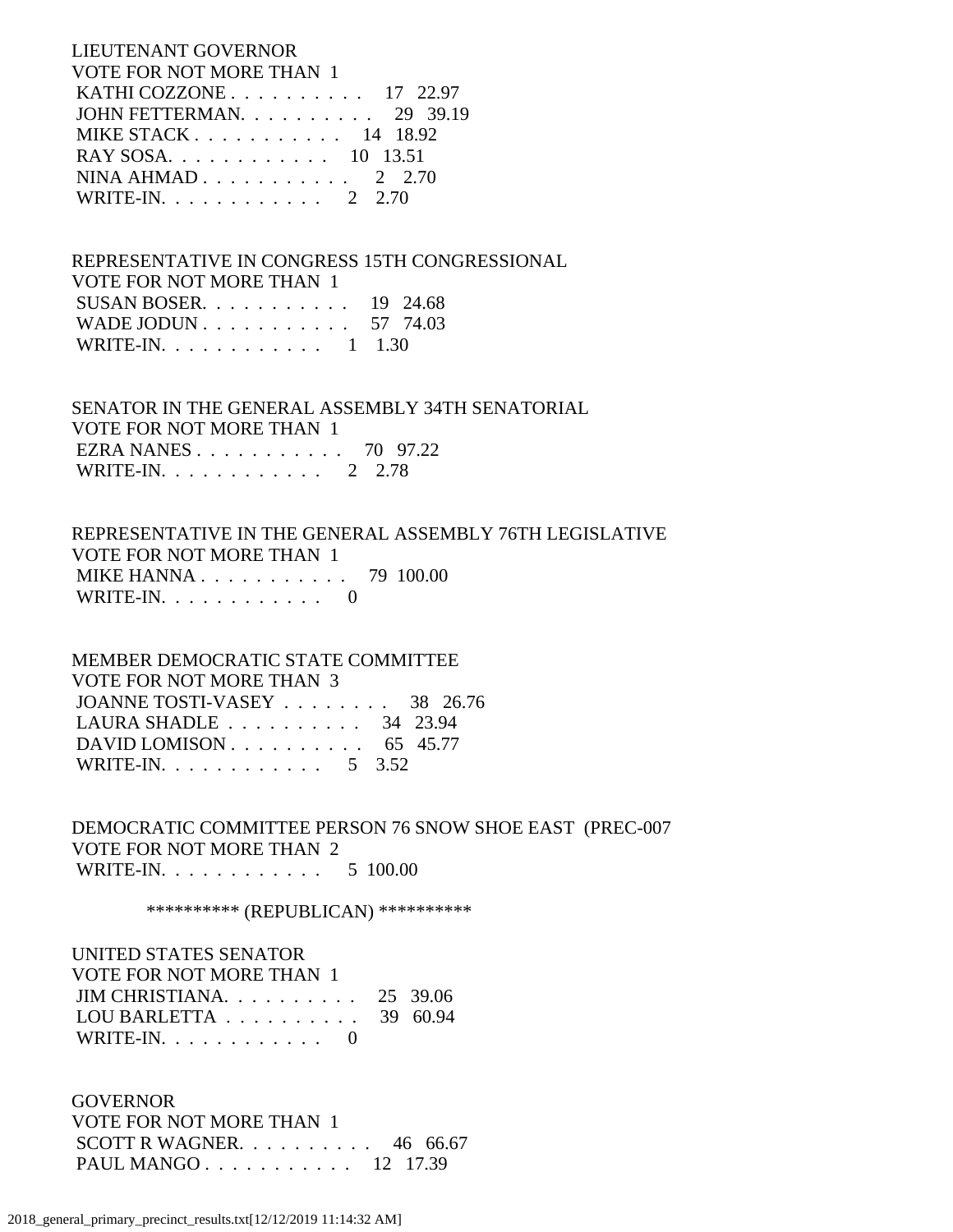LAURA ELLSWORTH . . . . . . . . . 11 15.94 WRITE-IN.  $\ldots$  . . . . . . . . 0

# LIEUTENANT GOVERNOR VOTE FOR NOT MORE THAN 1 KATHY CODER. . . . . . . . . . . 13 20.31 DIANA IREY VAUGHAN . . . . . . . . 4 6.25 JEFF BARTOS. . . . . . . . . . . 36 56.25 PEG LUKSIK . . . . . . . . . . . 11 17.19 WRITE-IN.  $\ldots$  . . . . . . . . 0

 REPRESENTATIVE IN CONGRESS 15TH CONGRESSIONAL VOTE FOR NOT MORE THAN 1 GLENN GT THOMPSON. . . . . . . . . 68 100.00 WRITE-IN.  $\ldots$  . . . . . . . . . 0

 SENATOR IN THE GENERAL ASSEMBLY 34TH SENATORIAL VOTE FOR NOT MORE THAN 1 JACOB D CORMAN III . . . . . . . . 63 98.44 WRITE-IN. . . . . . . . . . . . 1 1.56

# REPRESENTATIVE IN THE GENERAL ASSEMBLY 76TH LEGISLATIVE VOTE FOR NOT MORE THAN 1 STEPHANIE BOROWICZ . . . . . . . . 60 98.36 WRITE-IN. . . . . . . . . . . . 1 1.64

#### MEMBER REPUBLICAN STATE COMMITTEE

| VOTE FOR NOT MORE THAN 4                             |  |
|------------------------------------------------------|--|
| CAROL GINGRICH. 48 24.37                             |  |
| JUDITH WILSON $\ldots \ldots \ldots \ldots$ 40 20.30 |  |
| RICHARD E SMEAD $\ldots$ 48 24.37                    |  |
| STEVEN T MILLER $\ldots \ldots \ldots$ 61 30.96      |  |
| WRITE-IN. $\ldots$ 0                                 |  |

 COUNTY REPUBLICAN COMMITTEE CHAIRMAN VOTE FOR NOT MORE THAN 1 KRISTINE ENG . . . . . . . . . . 28 44.44 DEBORAH DEB FLAVIN . . . . . . . . 35 55.56 WRITE-IN.  $\ldots$  . . . . . . . . . 0

 COUNTY REPUBLICAN COMMITTEE VICE CHAIR VOTE FOR NOT MORE THAN 1 RUSSELL P BROOKS . . . . . . . . . 62 100.00 WRITE-IN.  $\ldots$  . . . . . . . . . 0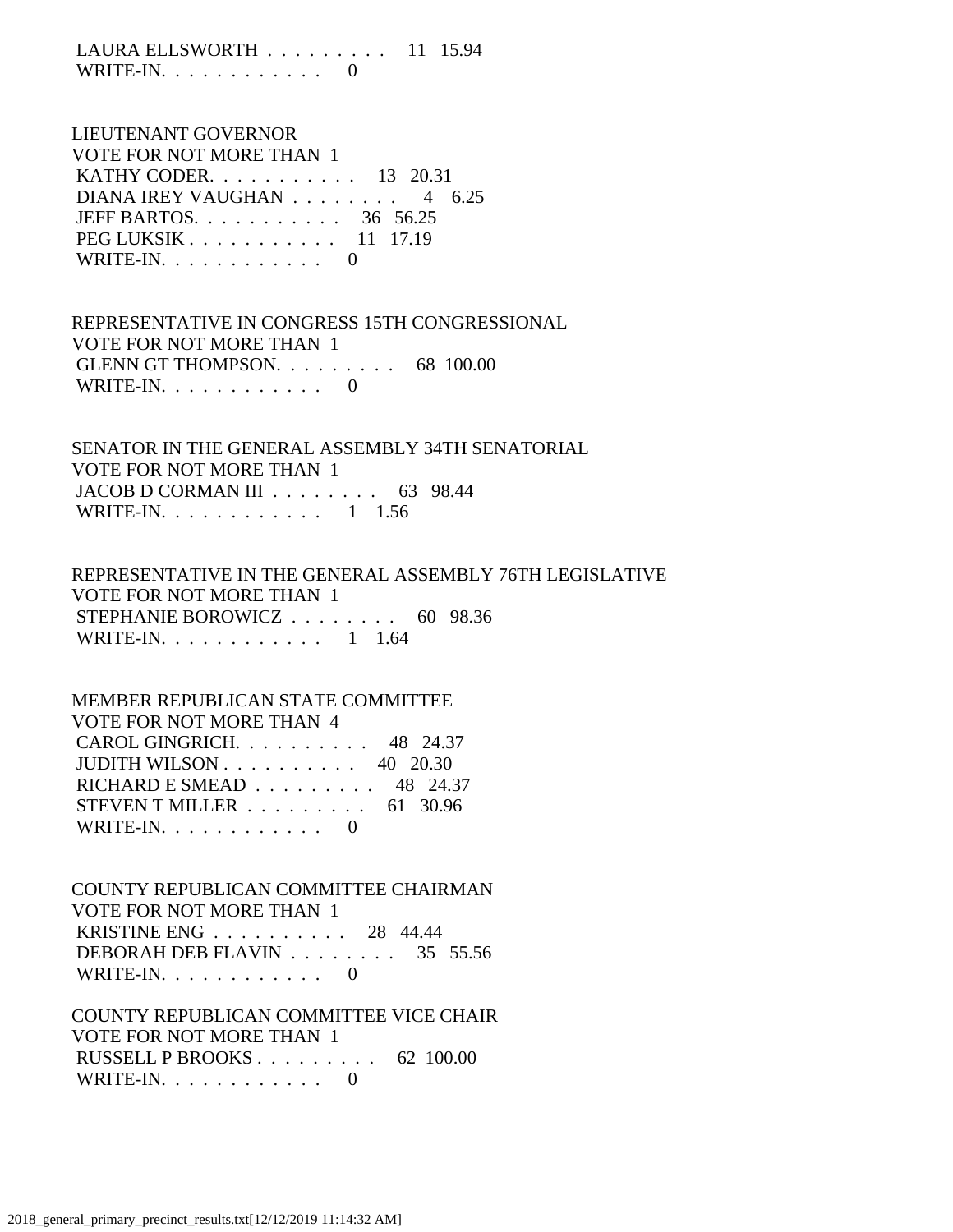# PRECINCT REPORT CENTRE COUNTY, PENNSYLVANIA OFFICIAL RUN DATE:06/04/18 GENERAL PRIMARY RUN TIME:09:34 AM MAY 15, 2018 **STATISTICS**

#### 0077 77 SNOW SHOE WEST

#### VOTES PERCENT

| REGISTERED VOTERS - TOTAL 326                 |       |
|-----------------------------------------------|-------|
| REGISTERED VOTERS - DEMOCRATIC 172 52.76      |       |
| REGISTERED VOTERS - REPUBLICAN 154 47.24      |       |
| BALLOTS CAST - TOTAL. 92                      |       |
| BALLOTS CAST - DEMOCRATIC 43 46.74            |       |
| BALLOTS CAST - REPUBLICAN $\ldots$ , 49 53.26 |       |
| VOTER TURNOUT - TOTAL 28.22                   |       |
| VOTER TURNOUT - DEMOCRATIC                    | 25.00 |
| VOTER TURNOUT - REPUBLICAN.                   | 31.82 |

\*\*\*\*\*\*\*\*\*\* (DEMOCRATIC) \*\*\*\*\*\*\*\*\*\*

| UNITED STATES SENATOR    |  |
|--------------------------|--|
| VOTE FOR NOT MORE THAN 1 |  |
| BOB CASEY JR 37 100.00   |  |
| WRITE-IN. $\ldots$ 0     |  |

#### **GOVERNOR**

| VOTE FOR NOT MORE THAN 1 |  |
|--------------------------|--|
| TOM WOLF. 31 91.18       |  |
| WRITE-IN. 3 8.82         |  |

#### LIEUTENANT GOVERNOR

| VOTE FOR NOT MORE THAN 1                         |
|--------------------------------------------------|
| KATHI COZZONE $\ldots$ $\ldots$ $\ldots$ 8 21.62 |
| JOHN FETTERMAN. $\ldots$ 20 54.05                |
| MIKE STACK 4 $10.81$                             |
| RAY SOSA. 3 8.11                                 |
| NINA AHMAD $2 \quad 5.41$                        |
| WRITE-IN. $\ldots$ 0                             |
|                                                  |

# REPRESENTATIVE IN CONGRESS 15TH CONGRESSIONAL

 VOTE FOR NOT MORE THAN 1 SUSAN BOSER. . . . . . . . . . . 11 31.43

| 0000 LIV DOULING 11 JI.TJ |  |  |  |  |  |  |  |
|---------------------------|--|--|--|--|--|--|--|
| WADE JODUN 24 68.57       |  |  |  |  |  |  |  |
| WRITE-IN. $\ldots$ 0      |  |  |  |  |  |  |  |

 SENATOR IN THE GENERAL ASSEMBLY 34TH SENATORIAL VOTE FOR NOT MORE THAN 1 EZRA NANES . . . . . . . . . . . 34 100.00 WRITE-IN. . . . . . . . . . . . 0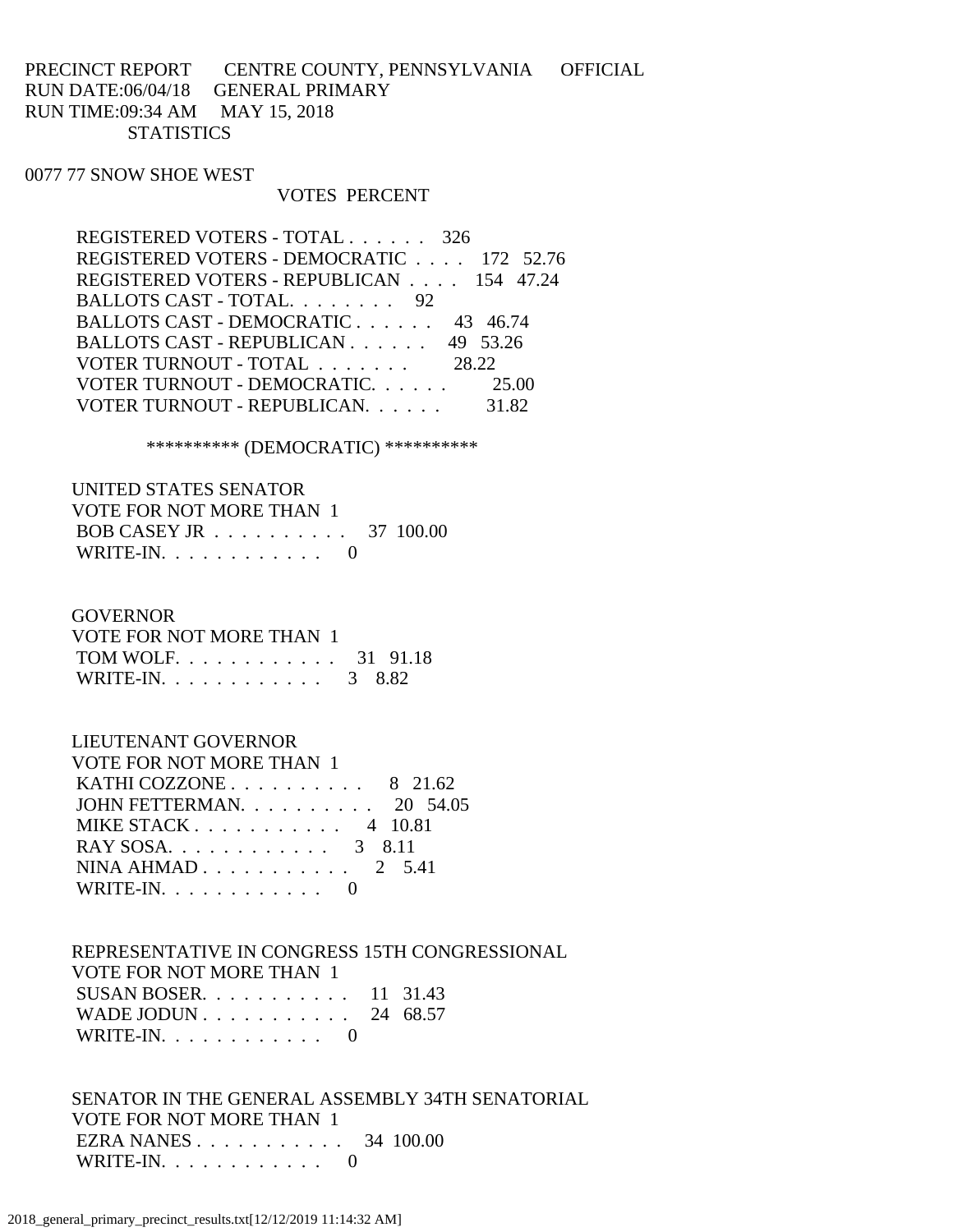# REPRESENTATIVE IN THE GENERAL ASSEMBLY 76TH LEGISLATIVE VOTE FOR NOT MORE THAN 1 MIKE HANNA . . . . . . . . . . . 40 100.00 WRITE-IN. . . . . . . . . . . . 0

 MEMBER DEMOCRATIC STATE COMMITTEE VOTE FOR NOT MORE THAN 3 JOANNE TOSTI-VASEY . . . . . . . . 22 28.95 LAURA SHADLE . . . . . . . . . . 21 27.63 DAVID LOMISON . . . . . . . . . . 33 43.42 WRITE-IN.  $\ldots$  . . . . . . . . . 0

 DEMOCRATIC COMMITTEE PERSON 77 SNOW SHOE WEST (PREC-007 VOTE FOR NOT MORE THAN 2 KATHY PRESLOVICH . . . . . . . . . 32 48.48 RODNEY PRESLOVICH. . . . . . . . . 33 50.00 WRITE-IN. . . . . . . . . . . . 1 1.52

\*\*\*\*\*\*\*\*\*\*\* (REPUBLICAN) \*\*\*\*\*\*\*\*\*\*\*

# UNITED STATES SENATOR

| VOTE FOR NOT MORE THAN 1 |
|--------------------------|
|                          |

| JIM CHRISTIANA. $\ldots$ 14 29.79                   |  |
|-----------------------------------------------------|--|
| LOU BARLETTA $\ldots \ldots \ldots \ldots$ 33 70.21 |  |
| WRITE-IN. $\ldots$ 0                                |  |

#### GOVERNOR

| VOTE FOR NOT MORE THAN 1                       |  |  |
|------------------------------------------------|--|--|
| SCOTT R WAGNER. $\ldots$ 34 73.91              |  |  |
| PAUL MANGO $5\quad 10.87$                      |  |  |
| LAURA ELLSWORTH $\ldots \ldots \ldots$ 7 15.22 |  |  |
| WRITE-IN. $\ldots$ 0                           |  |  |

#### LIEUTENANT GOVERNOR

| VOTE FOR NOT MORE THAN 1                         |
|--------------------------------------------------|
| <b>KATHY CODER.</b> 9 19.57                      |
| DIANA IREY VAUGHAN $\ldots \ldots \ldots 2$ 4.35 |
| JEFF BARTOS. 27 58.70                            |
| PEG LUKSIK 8 17.39                               |
| WRITE-IN. $\ldots$ 0                             |

# REPRESENTATIVE IN CONGRESS 15TH CONGRESSIONAL VOTE FOR NOT MORE THAN 1 GLENN GT THOMPSON. . . . . . . . . 47 97.92 WRITE-IN. . . . . . . . . . . . . 1 2.08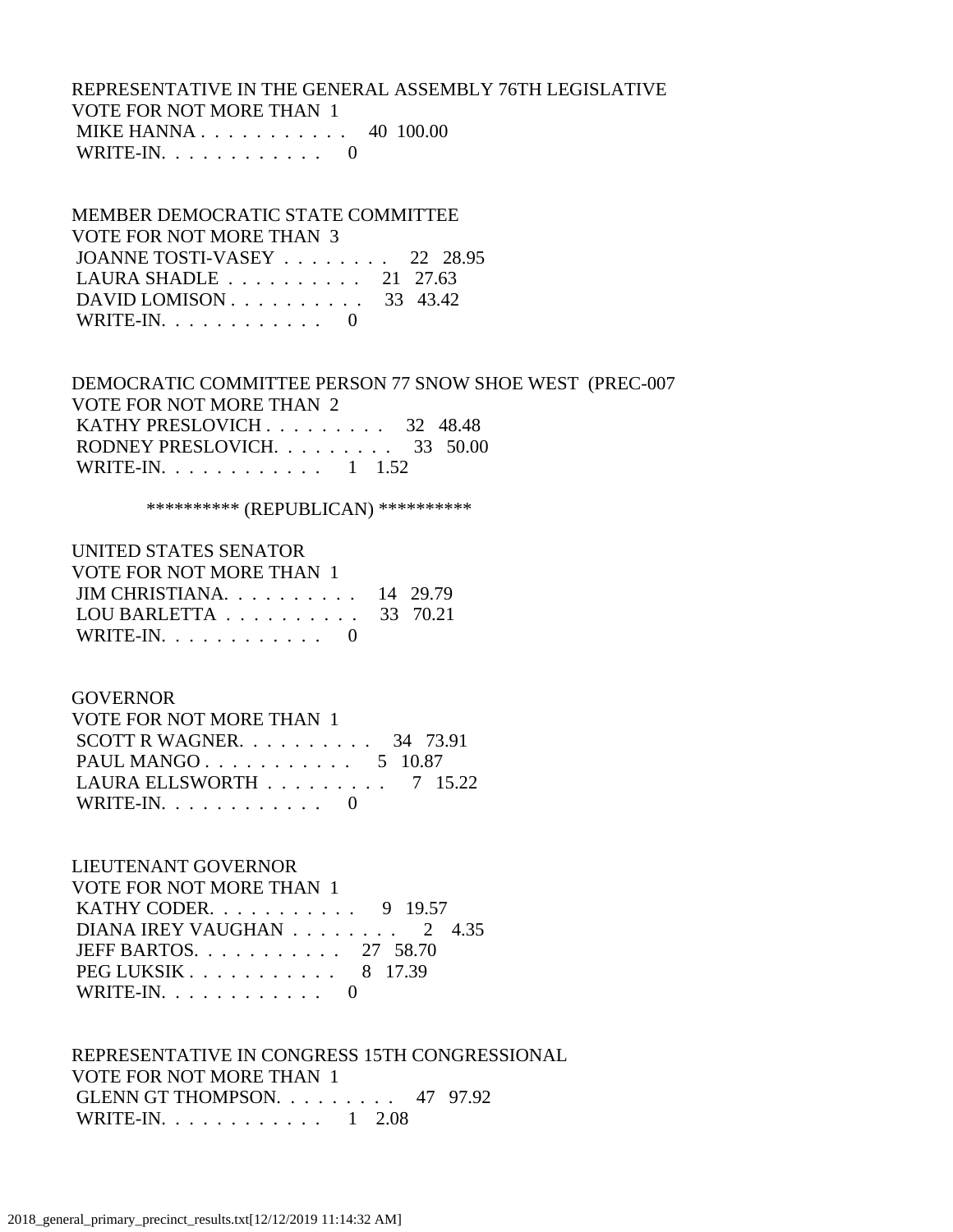# SENATOR IN THE GENERAL ASSEMBLY 34TH SENATORIAL VOTE FOR NOT MORE THAN 1 JACOB D CORMAN III . . . . . . . . 45 100.00 WRITE-IN.  $\ldots$  . . . . . . . . 0

 REPRESENTATIVE IN THE GENERAL ASSEMBLY 76TH LEGISLATIVE VOTE FOR NOT MORE THAN 1 STEPHANIE BOROWICZ . . . . . . . . 39 97.50 WRITE-IN. . . . . . . . . . . . . 1 2.50

# MEMBER REPUBLICAN STATE COMMITTEE VOTE FOR NOT MORE THAN 4 CAROL GINGRICH. . . . . . . . . . 28 22.76 JUDITH WILSON . . . . . . . . . . 25 20.33 RICHARD E SMEAD . . . . . . . . . 30 24.39 STEVEN T MILLER . . . . . . . . . 38 30.89 WRITE-IN. . . . . . . . . . . . 2 1.63

 COUNTY REPUBLICAN COMMITTEE CHAIRMAN VOTE FOR NOT MORE THAN 1 KRISTINE ENG . . . . . . . . . . 28 63.64 DEBORAH DEB FLAVIN . . . . . . . . 16 36.36 WRITE-IN. . . . . . . . . . . . 0

 COUNTY REPUBLICAN COMMITTEE VICE CHAIR VOTE FOR NOT MORE THAN 1 RUSSELL P BROOKS . . . . . . . . . 44 100.00 WRITE-IN.  $\ldots$  . . . . . . . . 0

# PRECINCT REPORT CENTRE COUNTY, PENNSYLVANIA OFFICIAL RUN DATE:06/04/18 GENERAL PRIMARY RUN TIME:09:34 AM MAY 15, 2018 **STATISTICS**

0078 78 SPRING NORTH

#### VOTES PERCENT

 REGISTERED VOTERS - TOTAL . . . . . . 1102 REGISTERED VOTERS - DEMOCRATIC . . . . 444 40.29 REGISTERED VOTERS - REPUBLICAN . . . . 658 59.71 BALLOTS CAST - TOTAL. . . . . . . . 276 BALLOTS CAST - DEMOCRATIC . . . . . . 117 42.39 BALLOTS CAST - REPUBLICAN . . . . . . 159 57.61 VOTER TURNOUT - TOTAL . . . . . . . 25.05 VOTER TURNOUT - DEMOCRATIC. . . . . . 26.35 VOTER TURNOUT - REPUBLICAN. . . . . . 24.16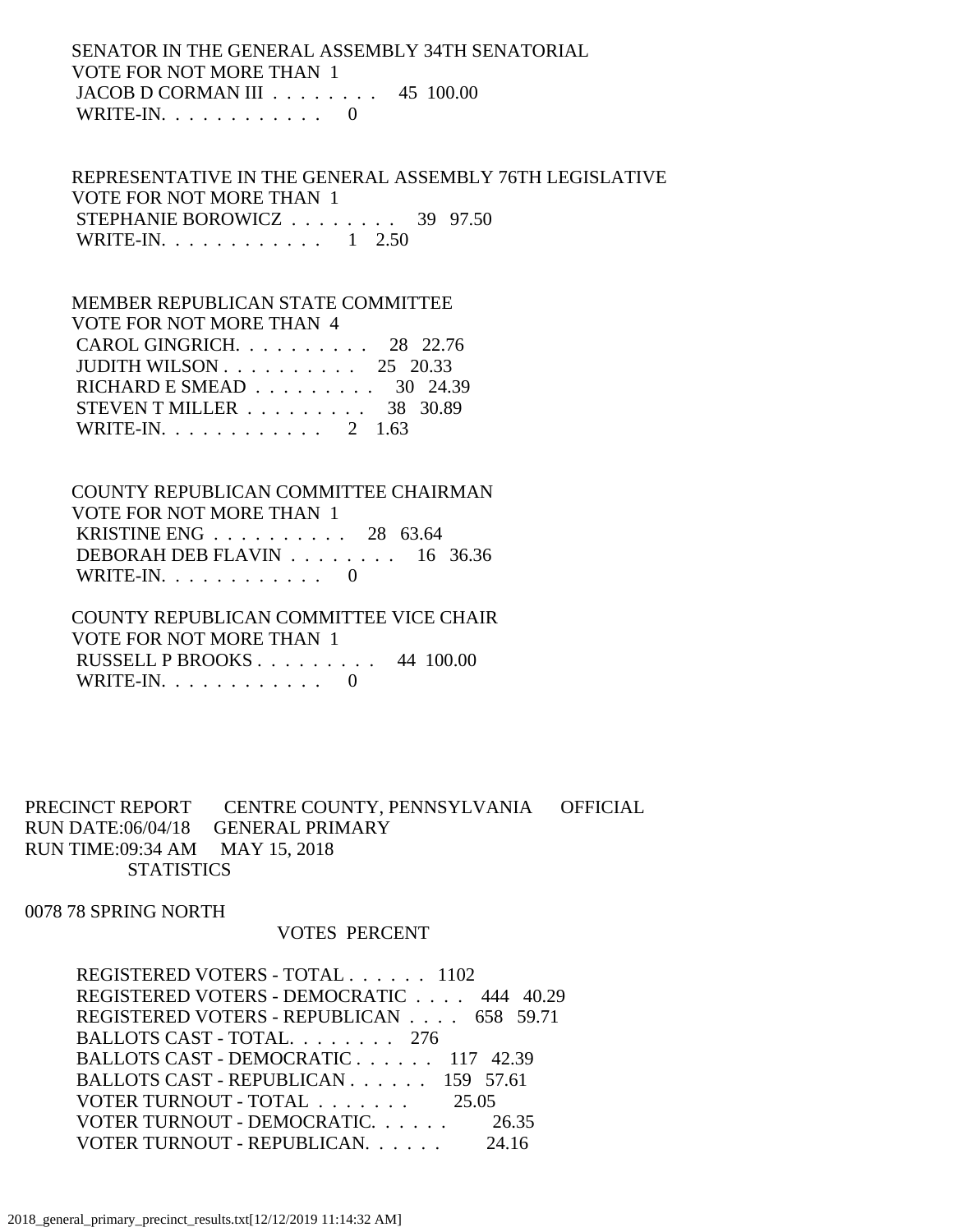#### \*\*\*\*\*\*\*\*\*\* (DEMOCRATIC) \*\*\*\*\*\*\*\*\*\*

 UNITED STATES SENATOR VOTE FOR NOT MORE THAN 1 BOB CASEY JR . . . . . . . . . . 108 100.00 WRITE-IN.  $\ldots$  . . . . . . . . . 0

#### GOVERNOR

| VOTE FOR NOT MORE THAN 1 |  |  |
|--------------------------|--|--|
| TOM WOLF. 104 95.41      |  |  |
| WRITE-IN. 5 4.59         |  |  |

#### LIEUTENANT GOVERNOR

| VOTE FOR NOT MORE THAN 1                             |  |
|------------------------------------------------------|--|
| KATHI COZZONE $\ldots$ $\ldots$ $\ldots$ 29 26.85    |  |
| JOHN FETTERMAN. $\ldots$ 50 46.30                    |  |
| MIKE STACK $\ldots$ , $\ldots$ , $\ldots$ , 11 10.19 |  |
| RAY SOSA. 2 1.85                                     |  |
| NINA AHMAD 15 13.89                                  |  |
| WRITE-IN. 1 .93                                      |  |

#### REPRESENTATIVE IN CONGRESS 15TH CONGRESSIONAL VOTE FOR NOT MORE THAN 1

| VUIE FUR NUI MURE IHAN I       |  |
|--------------------------------|--|
| SUSAN BOSER. $\ldots$ 39 35.14 |  |
| WADE JODUN 71 63.96            |  |
| WRITE-IN. $\ldots$ 1 . 90      |  |

# SENATOR IN THE GENERAL ASSEMBLY 34TH SENATORIAL VOTE FOR NOT MORE THAN 1 EZRA NANES . . . . . . . . . . . 110 99.10 WRITE-IN. . . . . . . . . . . . 1 .90

 REPRESENTATIVE IN THE GENERAL ASSEMBLY 171ST LEGISLATIVE VOTE FOR NOT MORE THAN 1 ERIN MCCRACKEN. . . . . . . . . . 103 99.04 WRITE-IN. . . . . . . . . . . . 1 .96

# MEMBER DEMOCRATIC STATE COMMITTEE VOTE FOR NOT MORE THAN 3 JOANNE TOSTI-VASEY . . . . . . . . 95 36.40 LAURA SHADLE . . . . . . . . . . 76 29.12 DAVID LOMISON . . . . . . . . . . 90 34.48 WRITE-IN. . . . . . . . . . . . 0

 DEMOCRATIC COMMITTEE PERSON 78 SPRING NORTH (PREC-0078) VOTE FOR NOT MORE THAN 2 LYNNE HERITAGE. . . . . . . . . . 94 49.74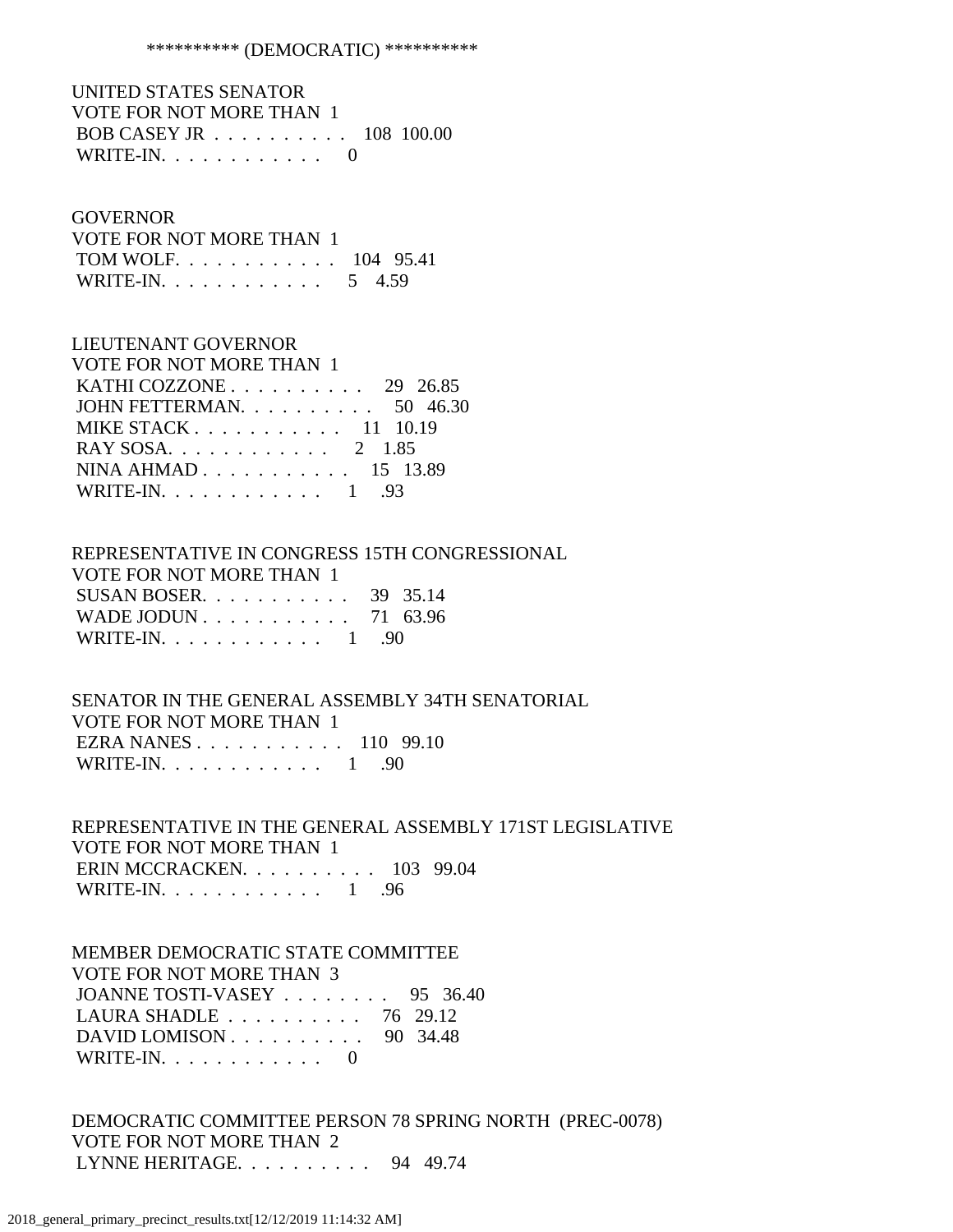BARBARA GALLO . . . . . . . . . . 95 50.26 WRITE-IN. . . . . . . . . . . . 0

\*\*\*\*\*\*\*\*\*\* (REPUBLICAN) \*\*\*\*\*\*\*\*\*\*

| UNITED STATES SENATOR                               |  |
|-----------------------------------------------------|--|
| VOTE FOR NOT MORE THAN 1                            |  |
| JIM CHRISTIANA. $\ldots$ 68 45.95                   |  |
| LOU BARLETTA $\ldots \ldots \ldots \ldots$ 80 54.05 |  |
| WRITE-IN. $\ldots$ 0                                |  |

#### GOVERNOR

| VOTE FOR NOT MORE THAN 1          |  |  |
|-----------------------------------|--|--|
| SCOTT R WAGNER. $\ldots$ 71 45.51 |  |  |
| PAUL MANGO 47 30.13               |  |  |
| LAURA ELLSWORTH 38 24.36          |  |  |
| WRITE-IN. $\ldots$ 0              |  |  |

# LIEUTENANT GOVERNOR

| <b>VOTE FOR NOT MORE THAN 1</b>                    |  |
|----------------------------------------------------|--|
| KATHY CODER. $\ldots$ 29 19.46                     |  |
| DIANA IREY VAUGHAN $\ldots \ldots \ldots 24$ 16.11 |  |
| JEFF BARTOS. $\ldots$ 77 51.68                     |  |
| $PEG LUKSIK 19 12.75$                              |  |
| WRITE-IN. $\ldots$ 0                               |  |

# REPRESENTATIVE IN CONGRESS 15TH CONGRESSIONAL VOTE FOR NOT MORE THAN 1 GLENN GT THOMPSON. . . . . . . . . 139 98.58 WRITE-IN. . . . . . . . . . . . 2 1.42

## SENATOR IN THE GENERAL ASSEMBLY 34TH SENATORIAL VOTE FOR NOT MORE THAN 1 JACOB D CORMAN III . . . . . . . . 145 99.32 WRITE-IN. . . . . . . . . . . . 1 .68

# REPRESENTATIVE IN THE GENERAL ASSEMBLY 171ST LEGISLATIVE VOTE FOR NOT MORE THAN 1 KERRY A BENNINGHOFF . . . . . . . . 152 100.00 WRITE-IN. . . . . . . . . . . . 0

 MEMBER REPUBLICAN STATE COMMITTEE VOTE FOR NOT MORE THAN 4 CAROL GINGRICH. . . . . . . . . . 101 23.93 JUDITH WILSON . . . . . . . . . . 103 24.41 RICHARD E SMEAD . . . . . . . . . 121 28.67 STEVEN T MILLER . . . . . . . . . 96 22.75 WRITE-IN. . . . . . . . . . . . . 1 .24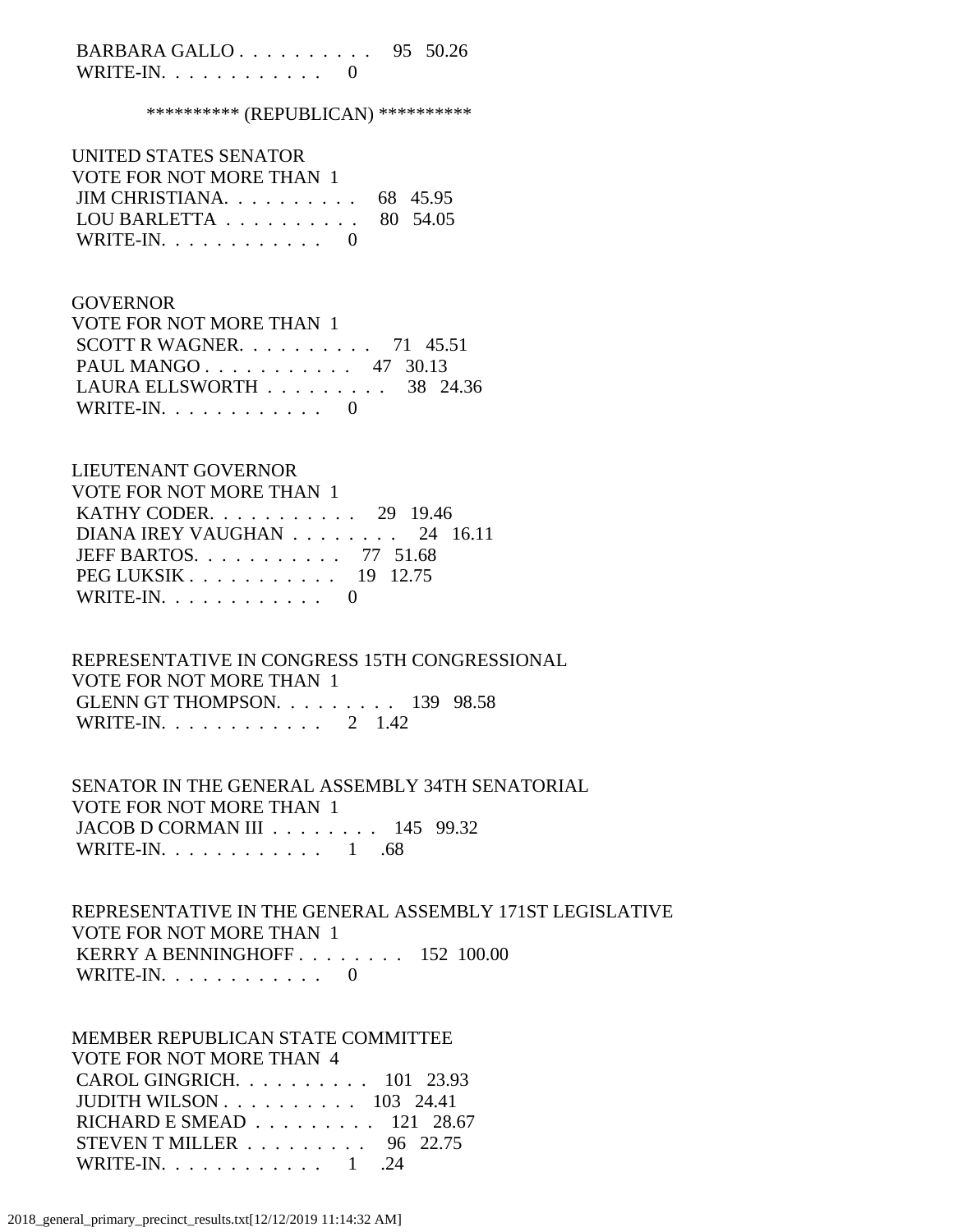COUNTY REPUBLICAN COMMITTEE CHAIRMAN VOTE FOR NOT MORE THAN 1 KRISTINE ENG . . . . . . . . . . 64 43.84 DEBORAH DEB FLAVIN . . . . . . . . 82 56.16 WRITE-IN.  $\ldots$  . . . . . . . . 0

 COUNTY REPUBLICAN COMMITTEE VICE CHAIR VOTE FOR NOT MORE THAN 1 RUSSELL P BROOKS . . . . . . . . . 132 100.00 WRITE-IN. . . . . . . . . . . . 0

# PRECINCT REPORT CENTRE COUNTY, PENNSYLVANIA OFFICIAL RUN DATE:06/04/18 GENERAL PRIMARY RUN TIME:09:34 AM MAY 15, 2018 **STATISTICS**

#### 0079 79 SPRING SOUTH

## VOTES PERCENT

| REGISTERED VOTERS - DEMOCRATIC 354 42.65 |
|------------------------------------------|
|                                          |
| REGISTERED VOTERS - REPUBLICAN 476 57.35 |
| BALLOTS CAST - TOTAL. 190                |
| BALLOTS CAST - DEMOCRATIC 77 40.53       |
| BALLOTS CAST - REPUBLICAN 113 59.47      |
| VOTER TURNOUT - TOTAL 22.89              |
| VOTER TURNOUT - DEMOCRATIC. 21.75        |
| VOTER TURNOUT - REPUBLICAN.<br>23.74     |

\*\*\*\*\*\*\*\*\*\* (DEMOCRATIC) \*\*\*\*\*\*\*\*\*\*

#### UNITED STATES SENATOR

| VOTE FOR NOT MORE THAN 1                            |  |
|-----------------------------------------------------|--|
| BOB CASEY JR $\ldots \ldots \ldots \ldots$ 69 98.57 |  |
| WRITE-IN. 1 1.43                                    |  |

#### GOVERNOR

| VOTE FOR NOT MORE THAN 1 |  |
|--------------------------|--|
| TOM WOLF. 66 97.06       |  |
| WRITE-IN. 2 2.94         |  |

### LIEUTENANT GOVERNOR

| VOTE FOR NOT MORE THAN 1          |  |
|-----------------------------------|--|
| KATHI COZZONE $\ldots$ 17 23.29   |  |
| JOHN FETTERMAN. $\ldots$ 38 52.05 |  |
| MIKE STACK $6 \quad 8.22$         |  |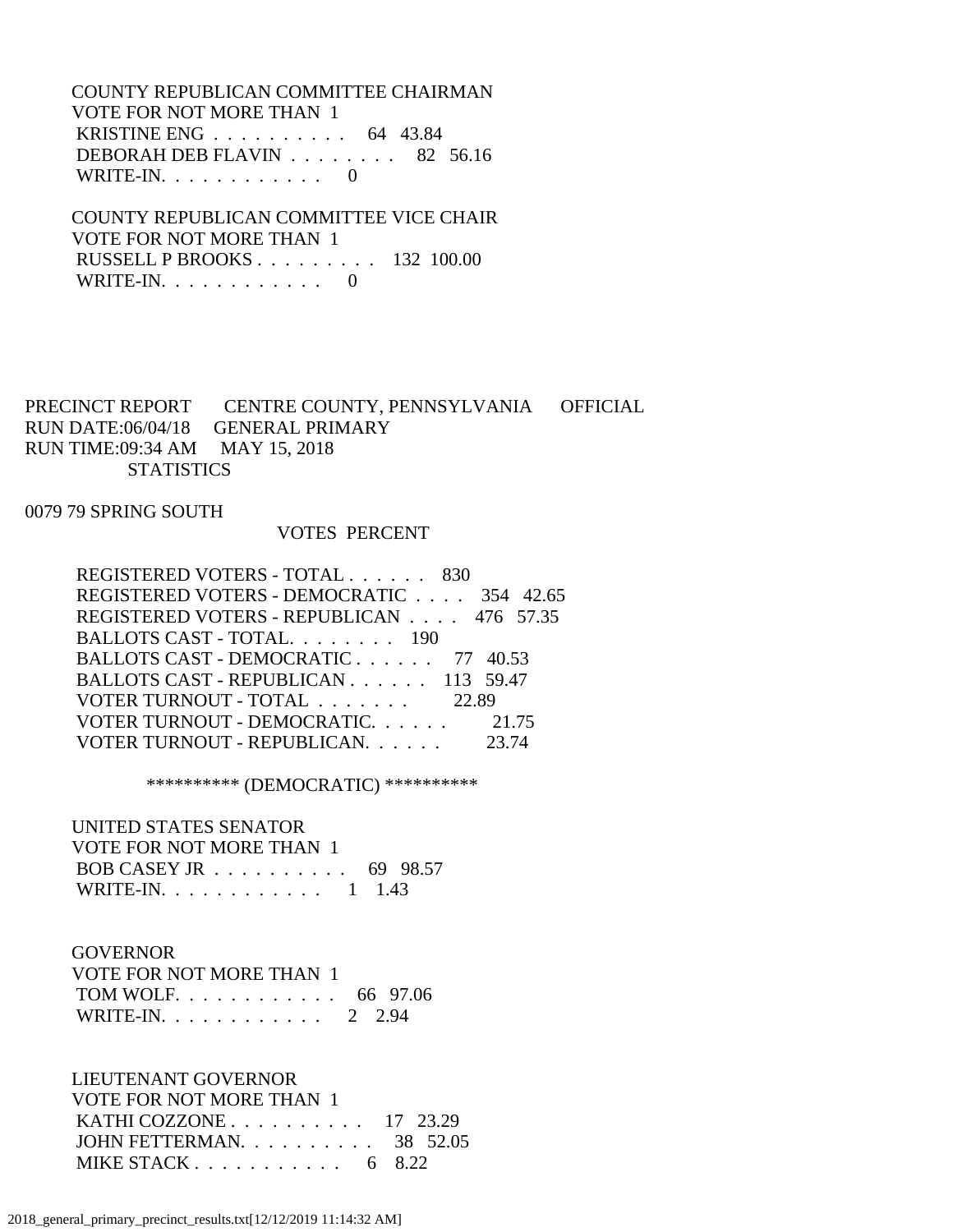| $RAY$ SOSA 3 4.11    |  |
|----------------------|--|
| NINA AHMAD 9 12.33   |  |
| WRITE-IN. $\ldots$ 0 |  |

 REPRESENTATIVE IN CONGRESS 15TH CONGRESSIONAL VOTE FOR NOT MORE THAN 1 SUSAN BOSER. . . . . . . . . . . 20 27.03 WADE JODUN . . . . . . . . . . . 54 72.97 WRITE-IN. . . . . . . . . . . . 0

 SENATOR IN THE GENERAL ASSEMBLY 34TH SENATORIAL VOTE FOR NOT MORE THAN 1 EZRA NANES . . . . . . . . . . . 70 97.22 WRITE-IN. . . . . . . . . . . . 2 2.78

# REPRESENTATIVE IN THE GENERAL ASSEMBLY 171ST LEGISLATIVE VOTE FOR NOT MORE THAN 1 ERIN MCCRACKEN. . . . . . . . . . 70 98.59 WRITE-IN. . . . . . . . . . . . 1 1.41

# MEMBER DEMOCRATIC STATE COMMITTEE VOTE FOR NOT MORE THAN 3 JOANNE TOSTI-VASEY . . . . . . . . 62 33.16 LAURA SHADLE . . . . . . . . . . 55 29.41 DAVID LOMISON . . . . . . . . . . 68 36.36 WRITE-IN. . . . . . . . . . . . 2 1.07

 DEMOCRATIC COMMITTEE PERSON 79 SPRING SOUTH (PREC-0079) VOTE FOR NOT MORE THAN 2 WRITE-IN. . . . . . . . . . . . 12 100.00

\*\*\*\*\*\*\*\*\*\* (REPUBLICAN) \*\*\*\*\*\*\*\*\*\*

#### UNITED STATES SENATOR VOTE FOR NOT MORE THAN 1 JIM CHRISTIANA. . . . . . . . . . 49 47.12

| LOU BARLETTA $\ldots \ldots \ldots \ldots 55$ 52.88 |  |
|-----------------------------------------------------|--|
| WRITE-IN. $\ldots$ 0                                |  |

### GOVERNOR

| VOTE FOR NOT MORE THAN 1                        |  |  |
|-------------------------------------------------|--|--|
| SCOTT R WAGNER. $\ldots$ 47 42.34               |  |  |
| PAUL MANGO 35 31.53                             |  |  |
| LAURA ELLSWORTH $\ldots \ldots \ldots$ 29 26.13 |  |  |
| WRITE-IN. $\ldots$ 0                            |  |  |

#### LIEUTENANT GOVERNOR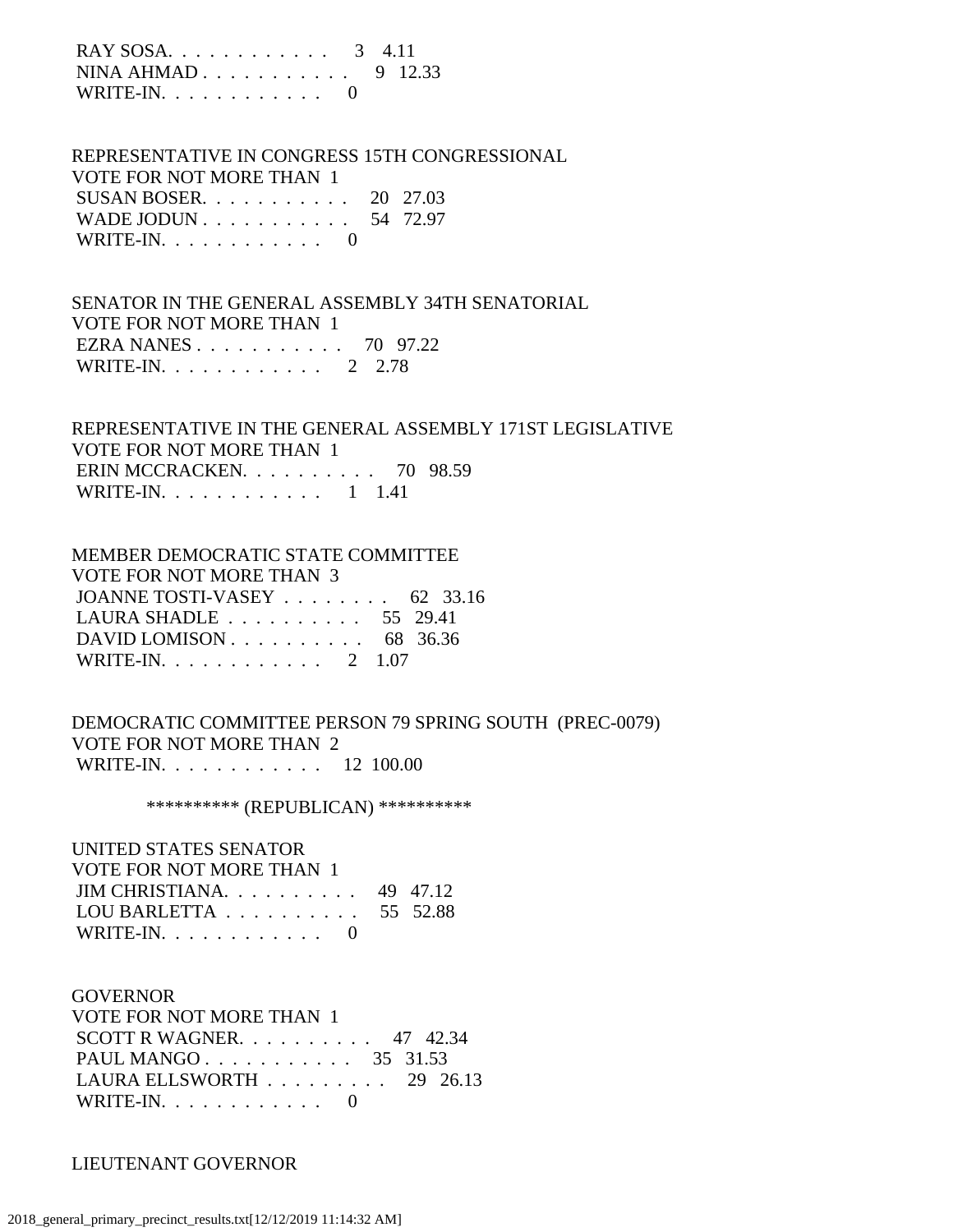VOTE FOR NOT MORE THAN 1 KATHY CODER. . . . . . . . . . . 28 26.67 DIANA IREY VAUGHAN . . . . . . . . 11 10.48 JEFF BARTOS. . . . . . . . . . . 48 45.71 PEG LUKSIK . . . . . . . . . . . 18 17.14 WRITE-IN. . . . . . . . . . . . 0

 REPRESENTATIVE IN CONGRESS 15TH CONGRESSIONAL VOTE FOR NOT MORE THAN 1 GLENN GT THOMPSON. . . . . . . . . 104 98.11 WRITE-IN. . . . . . . . . . . . 2 1.89

 SENATOR IN THE GENERAL ASSEMBLY 34TH SENATORIAL VOTE FOR NOT MORE THAN 1 JACOB D CORMAN III . . . . . . . . 105 96.33 WRITE-IN. . . . . . . . . . . . 4 3.67

 REPRESENTATIVE IN THE GENERAL ASSEMBLY 171ST LEGISLATIVE VOTE FOR NOT MORE THAN 1 KERRY A BENNINGHOFF . . . . . . . . 107 99.07 WRITE-IN. . . . . . . . . . . . 1 .93

 MEMBER REPUBLICAN STATE COMMITTEE VOTE FOR NOT MORE THAN 4 CAROL GINGRICH. . . . . . . . . . 73 23.55 JUDITH WILSON . . . . . . . . . . 68 21.94 RICHARD E SMEAD . . . . . . . . . 88 28.39 STEVEN T MILLER . . . . . . . . . 81 26.13 WRITE-IN.  $\ldots$  . . . . . . . . 0

 COUNTY REPUBLICAN COMMITTEE CHAIRMAN VOTE FOR NOT MORE THAN 1 KRISTINE ENG . . . . . . . . . . 56 57.73 DEBORAH DEB FLAVIN . . . . . . . . 41 42.27 WRITE-IN. . . . . . . . . . . . 0

 COUNTY REPUBLICAN COMMITTEE VICE CHAIR VOTE FOR NOT MORE THAN 1 RUSSELL P BROOKS . . . . . . . . . 101 100.00 WRITE-IN. . . . . . . . . . . . 0

PRECINCT REPORT CENTRE COUNTY, PENNSYLVANIA OFFICIAL RUN DATE:06/04/18 GENERAL PRIMARY RUN TIME:09:34 AM MAY 15, 2018 **STATISTICS**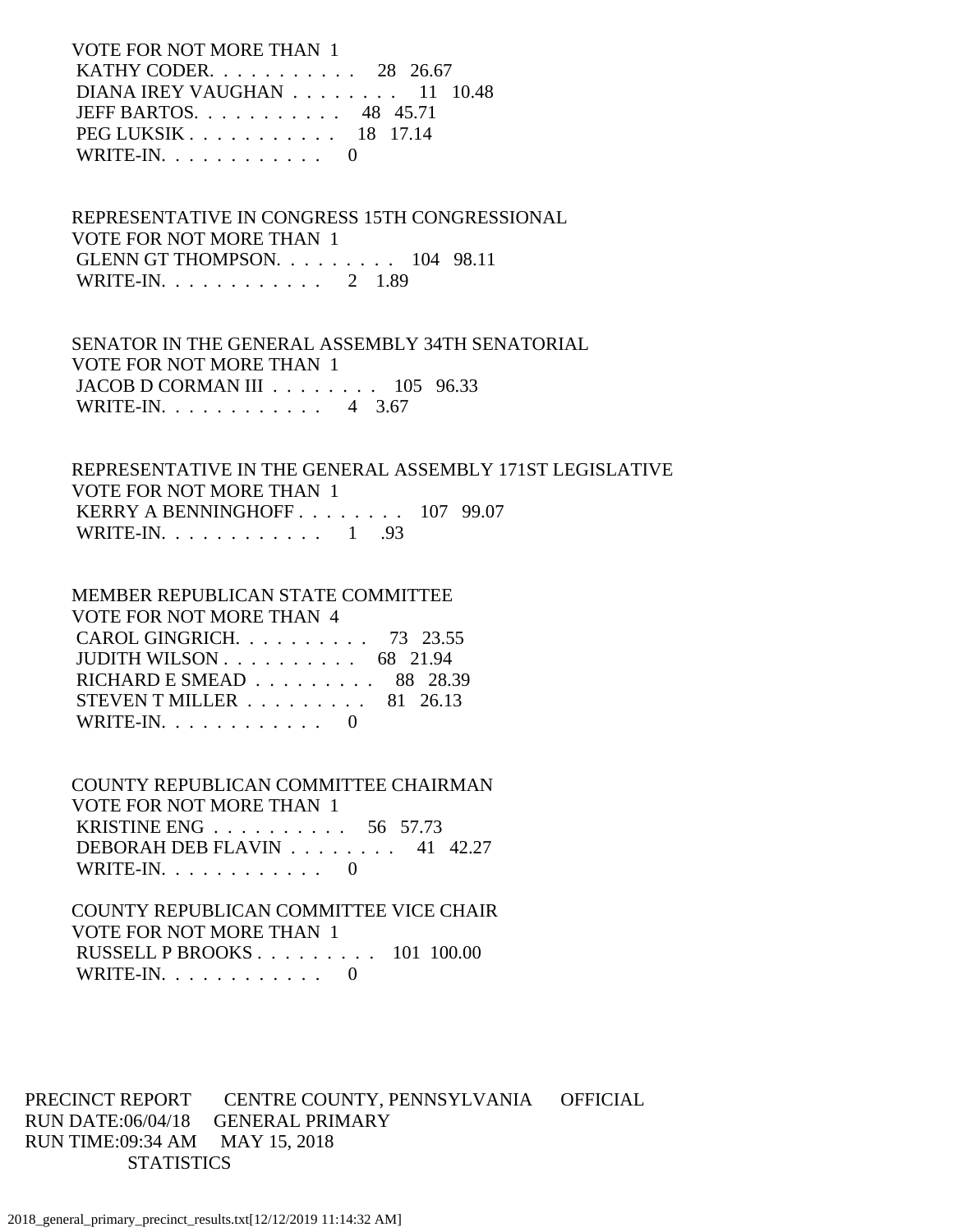# 0080 80 SPRING WEST

#### VOTES PERCENT

| REGISTERED VOTERS - TOTAL 532            |          |
|------------------------------------------|----------|
| REGISTERED VOTERS - DEMOCRATIC 243 45.68 |          |
| REGISTERED VOTERS - REPUBLICAN 289 54.32 |          |
| BALLOTS CAST - TOTAL. 113                |          |
| BALLOTS CAST - DEMOCRATIC                | 59 52.21 |
| BALLOTS CAST - REPUBLICAN 54 47.79       |          |
| VOTER TURNOUT - TOTAL                    | 21.24    |
| VOTER TURNOUT - DEMOCRATIC 24.28         |          |
| VOTER TURNOUT - REPUBLICAN.              |          |

\*\*\*\*\*\*\*\*\*\* (DEMOCRATIC) \*\*\*\*\*\*\*\*\*\*

 UNITED STATES SENATOR VOTE FOR NOT MORE THAN 1 BOB CASEY JR . . . . . . . . . . 53 96.36 WRITE-IN. . . . . . . . . . . . 2 3.64

#### **GOVERNOR**

| VOTE FOR NOT MORE THAN 1 |  |
|--------------------------|--|
| TOM WOLF 50 90.91        |  |
| WRITE-IN. 5 9.09         |  |

#### LIEUTENANT GOVERNOR

| <b>VOTE FOR NOT MORE THAN 1</b>                        |
|--------------------------------------------------------|
| KATHI COZZONE $\ldots$ 17 30.91                        |
| JOHN FETTERMAN. $\ldots$ 21 38.18                      |
| MIKE STACK $\ldots$ $\ldots$ $\ldots$ $\ldots$ 7 12.73 |
| RAY SOSA. 1 1.82                                       |
| NINA AHMAD 9 16.36                                     |
| WRITE-IN. $\ldots$ 0                                   |
|                                                        |

# REPRESENTATIVE IN CONGRESS 15TH CONGRESSIONAL

| VOTE FOR NOT MORE THAN 1       |  |
|--------------------------------|--|
| SUSAN BOSER. $\ldots$ 15 25.86 |  |
| WADE JODUN 43 74.14            |  |
| WRITE-IN. $\ldots$ 0           |  |

# SENATOR IN THE GENERAL ASSEMBLY 34TH SENATORIAL VOTE FOR NOT MORE THAN 1 EZRA NANES . . . . . . . . . . . 57 98.28 WRITE-IN. . . . . . . . . . . . 1 1.72

 REPRESENTATIVE IN THE GENERAL ASSEMBLY 171ST LEGISLATIVE VOTE FOR NOT MORE THAN 1 ERIN MCCRACKEN. . . . . . . . . . 55 100.00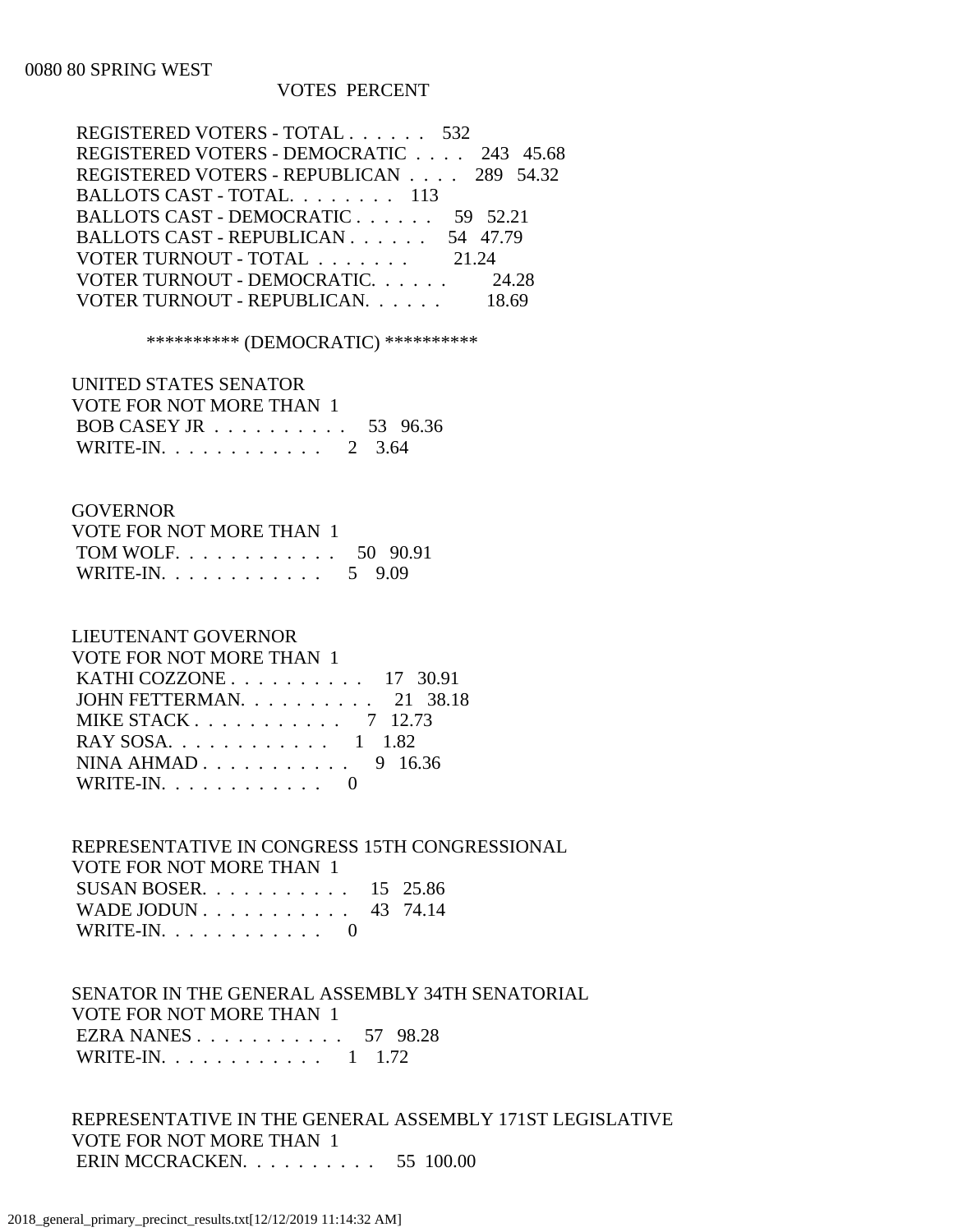# MEMBER DEMOCRATIC STATE COMMITTEE VOTE FOR NOT MORE THAN 3 JOANNE TOSTI-VASEY . . . . . . . . 48 35.82 LAURA SHADLE . . . . . . . . . . 39 29.10 DAVID LOMISON . . . . . . . . . . 47 35.07 WRITE-IN.  $\ldots$  . . . . . . . . . 0

 DEMOCRATIC COMMITTEE PERSON 80 SPRING WEST (PREC-0080) VOTE FOR NOT MORE THAN 2 WRITE-IN. . . . . . . . . . . . 9 100.00

\*\*\*\*\*\*\*\*\*\* (REPUBLICAN) \*\*\*\*\*\*\*\*\*\*

 UNITED STATES SENATOR VOTE FOR NOT MORE THAN 1 JIM CHRISTIANA. . . . . . . . . . 24 48.98 LOU BARLETTA . . . . . . . . . . 25 51.02 WRITE-IN.  $\ldots$  . . . . . . . . . 0

#### GOVERNOR

| VOTE FOR NOT MORE THAN 1                        |  |  |
|-------------------------------------------------|--|--|
| SCOTT R WAGNER. $\ldots$ 22 40.74               |  |  |
| PAUL MANGO 18 33.33                             |  |  |
| LAURA ELLSWORTH $\ldots \ldots \ldots 14$ 25.93 |  |  |
| WRITE-IN. $\ldots$ 0                            |  |  |

LIEUTENANT GOVERNOR

| VOTE FOR NOT MORE THAN 1                               |  |
|--------------------------------------------------------|--|
| <b>KATHY CODER.</b> 10 18.87                           |  |
| DIANA IREY VAUGHAN 8 15.09                             |  |
| JEFF BARTOS. $\ldots$ 26 49.06                         |  |
| PEG LUKSIK $\ldots$ $\ldots$ $\ldots$ $\ldots$ 9 16.98 |  |
| WRITE-IN. $\ldots$ 0                                   |  |

 REPRESENTATIVE IN CONGRESS 15TH CONGRESSIONAL VOTE FOR NOT MORE THAN 1 GLENN GT THOMPSON. . . . . . . . . 51 98.08 WRITE-IN. . . . . . . . . . . . 1 1.92

 SENATOR IN THE GENERAL ASSEMBLY 34TH SENATORIAL VOTE FOR NOT MORE THAN 1 JACOB D CORMAN III . . . . . . . . 52 100.00 WRITE-IN.  $\ldots$  . . . . . . . . . 0

REPRESENTATIVE IN THE GENERAL ASSEMBLY 171ST LEGISLATIVE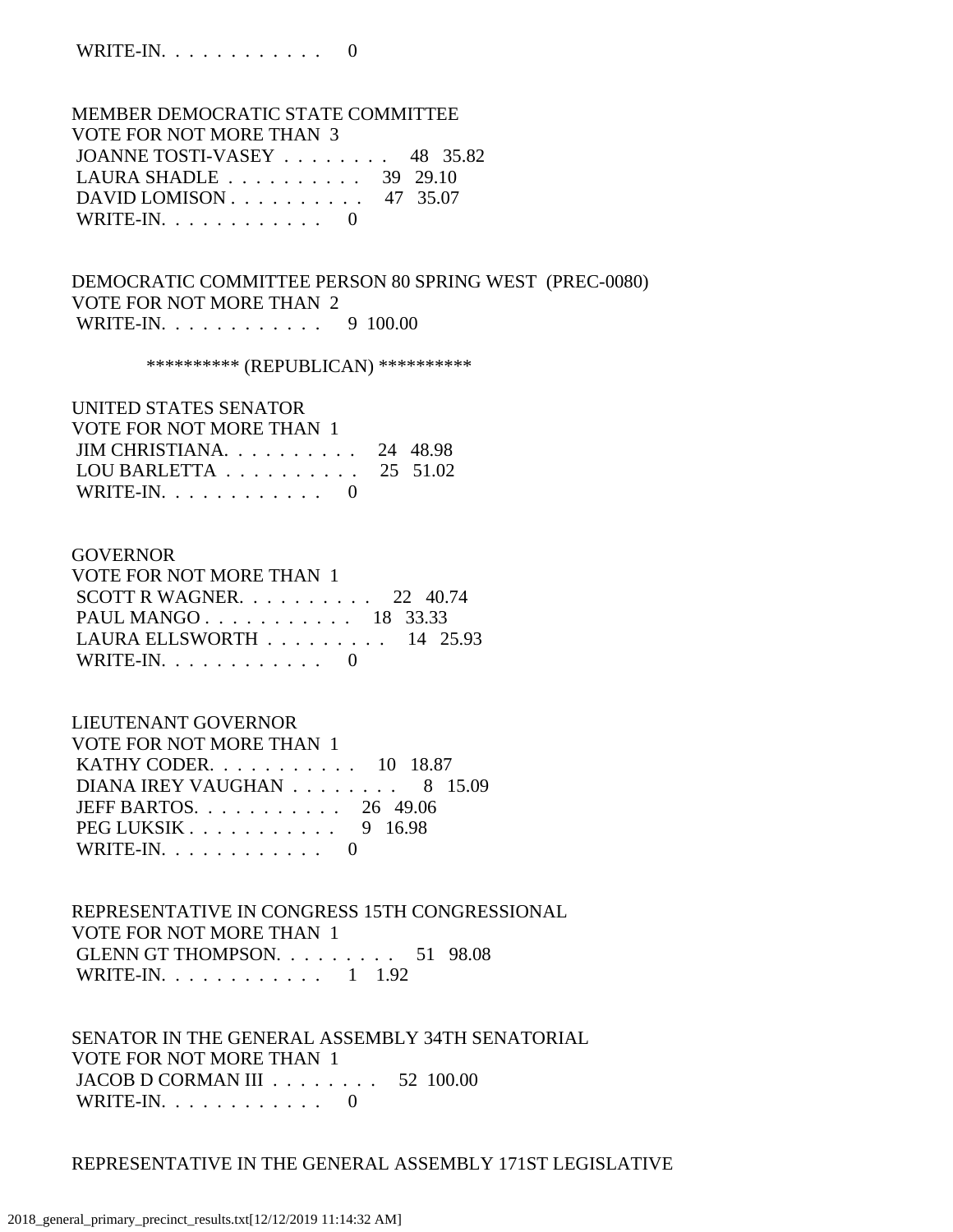# VOTE FOR NOT MORE THAN 1 KERRY A BENNINGHOFF . . . . . . . . 51 100.00 WRITE-IN.  $\ldots$  . . . . . . . . . 0

# MEMBER REPUBLICAN STATE COMMITTEE VOTE FOR NOT MORE THAN 4 CAROL GINGRICH. . . . . . . . . . 32 22.86

| JUDITH WILSON $\ldots$ 27 19.29                 |  |
|-------------------------------------------------|--|
| RICHARD E SMEAD $\ldots \ldots \ldots$ 43 30.71 |  |
| STEVEN T MILLER $\ldots \ldots \ldots$ 37 26.43 |  |
| WRITE-IN. $\ldots$ 1 .71                        |  |

# COUNTY REPUBLICAN COMMITTEE CHAIRMAN VOTE FOR NOT MORE THAN 1 KRISTINE ENG . . . . . . . . . . 28 56.00 DEBORAH DEB FLAVIN . . . . . . . . 22 44.00

WRITE-IN.  $\ldots$  . . . . . . . . . 0

 COUNTY REPUBLICAN COMMITTEE VICE CHAIR VOTE FOR NOT MORE THAN 1 RUSSELL P BROOKS . . . . . . . . . 50 98.04 WRITE-IN. . . . . . . . . . . . 1 1.96

# PRECINCT REPORT CENTRE COUNTY, PENNSYLVANIA OFFICIAL RUN DATE:06/04/18 GENERAL PRIMARY RUN TIME:09:34 AM MAY 15, 2018 **STATISTICS**

0081 81 TAYLOR

# VOTES PERCENT

| REGISTERED VOTERS - TOTAL 468            |  |
|------------------------------------------|--|
| REGISTERED VOTERS - DEMOCRATIC 121 25.85 |  |
| REGISTERED VOTERS - REPUBLICAN 347 74.15 |  |
| BALLOTS CAST - TOTAL. 97                 |  |
| BALLOTS CAST - DEMOCRATIC 21 21.65       |  |
| BALLOTS CAST - REPUBLICAN 76 78.35       |  |
| VOTER TURNOUT - TOTAL<br>20.73           |  |
| VOTER TURNOUT - DEMOCRATIC. 17.36        |  |
| VOTER TURNOUT - REPUBLICAN.              |  |

### \*\*\*\*\*\*\*\*\*\* (DEMOCRATIC) \*\*\*\*\*\*\*\*\*\*

 UNITED STATES SENATOR VOTE FOR NOT MORE THAN 1 BOB CASEY JR . . . . . . . . . . 20 100.00 WRITE-IN. . . . . . . . . . . . 0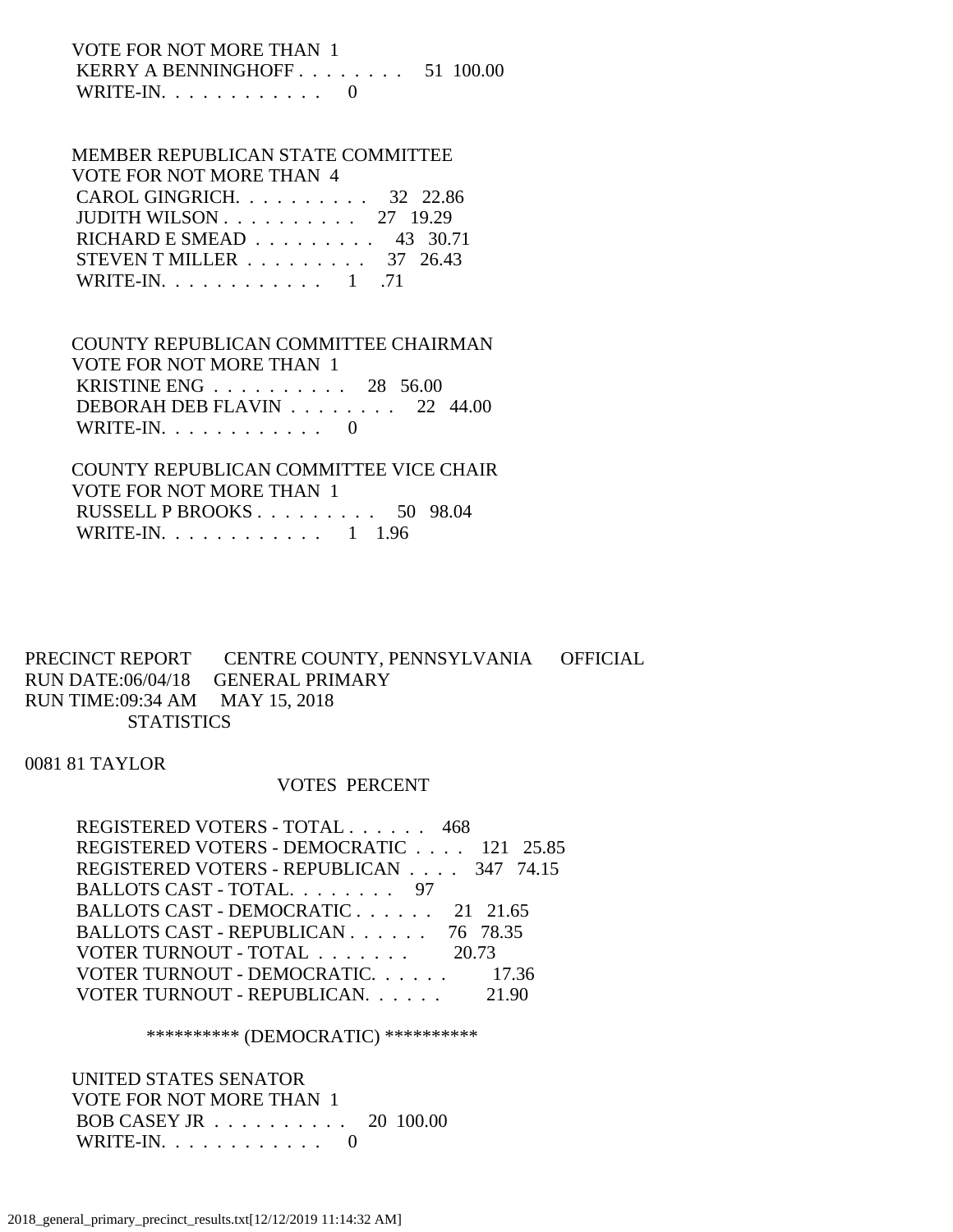#### GOVERNOR

| VOTE FOR NOT MORE THAN 1 |  |
|--------------------------|--|
| TOM WOLF. 19 100.00      |  |
| WRITE-IN. $\ldots$ 0     |  |

#### LIEUTENANT GOVERNOR

| VOTE FOR NOT MORE THAN 1                            |  |
|-----------------------------------------------------|--|
| KATHI COZZONE $\ldots \ldots \ldots \ldots$ 3 15.00 |  |
| JOHN FETTERMAN. $\ldots$ 12 60.00                   |  |
| MIKE STACK $\ldots$ $\ldots$ $\ldots$ $\ldots$ 0    |  |
|                                                     |  |
| NINA AHMAD $5\text{ }25.00$                         |  |
| WRITE-IN. $\ldots$ 0                                |  |
|                                                     |  |

# REPRESENTATIVE IN CONGRESS 15TH CONGRESSIONAL

| VOTE FOR NOT MORE THAN 1       |  |
|--------------------------------|--|
| SUSAN BOSER. $\ldots$ 13 61.90 |  |
| WADE JODUN 8 38.10             |  |
| WRITE-IN. $\ldots$ 0           |  |

# SENATOR IN THE GENERAL ASSEMBLY 34TH SENATORIAL VOTE FOR NOT MORE THAN 1 EZRA NANES . . . . . . . . . . . 20 100.00

| WRITE-IN. $\ldots$ |  |  |
|--------------------|--|--|
|--------------------|--|--|

# REPRESENTATIVE IN THE GENERAL ASSEMBLY 81ST LEGISLATIVE VOTE FOR NOT MORE THAN 1 RICK ROGERS. . . . . . . . . . . 18 100.00 WRITE-IN. . . . . . . . . . . . 0

# MEMBER DEMOCRATIC STATE COMMITTEE VOTE FOR NOT MORE THAN 3 JOANNE TOSTI-VASEY . . . . . . . . 14 31.11 LAURA SHADLE . . . . . . . . . . 16 35.56 DAVID LOMISON . . . . . . . . . . 15 33.33 WRITE-IN.  $\ldots$  . . . . . . . . . 0

# DEMOCRATIC COMMITTEE PERSON 81 TAYLOR (PREC-0081) VOTE FOR NOT MORE THAN 2 WRITE-IN. . . . . . . . . . . . 0

### \*\*\*\*\*\*\*\*\*\* (REPUBLICAN) \*\*\*\*\*\*\*\*\*\*

 UNITED STATES SENATOR VOTE FOR NOT MORE THAN 1 JIM CHRISTIANA. . . . . . . . . . 29 41.43 LOU BARLETTA . . . . . . . . . . 41 58.57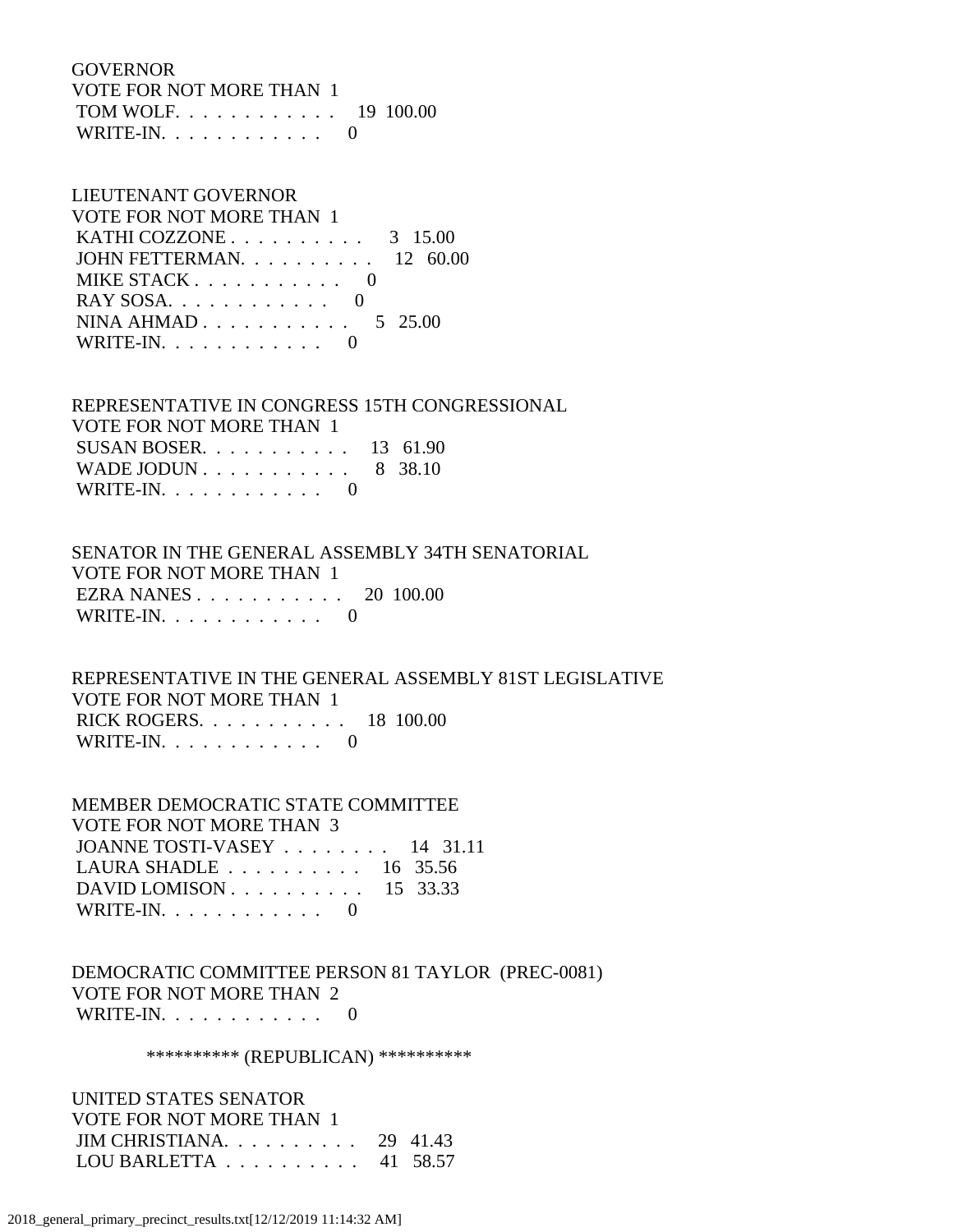GOVERNOR VOTE FOR NOT MORE THAN 1 SCOTT R WAGNER. . . . . . . . . . 45 60.81 PAUL MANGO . . . . . . . . . . . 18 24.32 LAURA ELLSWORTH . . . . . . . . . 11 14.86 WRITE-IN.  $\ldots$  . . . . . . . . . 0

 LIEUTENANT GOVERNOR VOTE FOR NOT MORE THAN 1 KATHY CODER. . . . . . . . . . . 8 10.81 DIANA IREY VAUGHAN . . . . . . . . 5 6.76 JEFF BARTOS. . . . . . . . . . . 50 67.57 PEG LUKSIK . . . . . . . . . . . . . 11 14.86 WRITE-IN.  $\ldots$  . . . . . . . . . 0

 REPRESENTATIVE IN CONGRESS 15TH CONGRESSIONAL VOTE FOR NOT MORE THAN 1 GLENN GT THOMPSON. . . . . . . . . 72 98.63 WRITE-IN. . . . . . . . . . . . 1 1.37

 SENATOR IN THE GENERAL ASSEMBLY 34TH SENATORIAL VOTE FOR NOT MORE THAN 1 JACOB D CORMAN III . . . . . . . . . 69 98.57 WRITE-IN. . . . . . . . . . . . 1 1.43

 REPRESENTATIVE IN THE GENERAL ASSEMBLY 81ST LEGISLATIVE VOTE FOR NOT MORE THAN 1 RICH IRVIN . . . . . . . . . . . 70 97.22 WRITE-IN. . . . . . . . . . . . 2 2.78

 MEMBER REPUBLICAN STATE COMMITTEE VOTE FOR NOT MORE THAN 4 CAROL GINGRICH. . . . . . . . . . 46 22.77 JUDITH WILSON . . . . . . . . . . 49 24.26 RICHARD E SMEAD . . . . . . . . . 50 24.75 STEVEN T MILLER . . . . . . . . . 55 27.23 WRITE-IN. . . . . . . . . . . . 2 .99

 COUNTY REPUBLICAN COMMITTEE CHAIRMAN VOTE FOR NOT MORE THAN 1 KRISTINE ENG . . . . . . . . . . 38 56.72 DEBORAH DEB FLAVIN . . . . . . . . 28 41.79 WRITE-IN. . . . . . . . . . . . 1 1.49

COUNTY REPUBLICAN COMMITTEE VICE CHAIR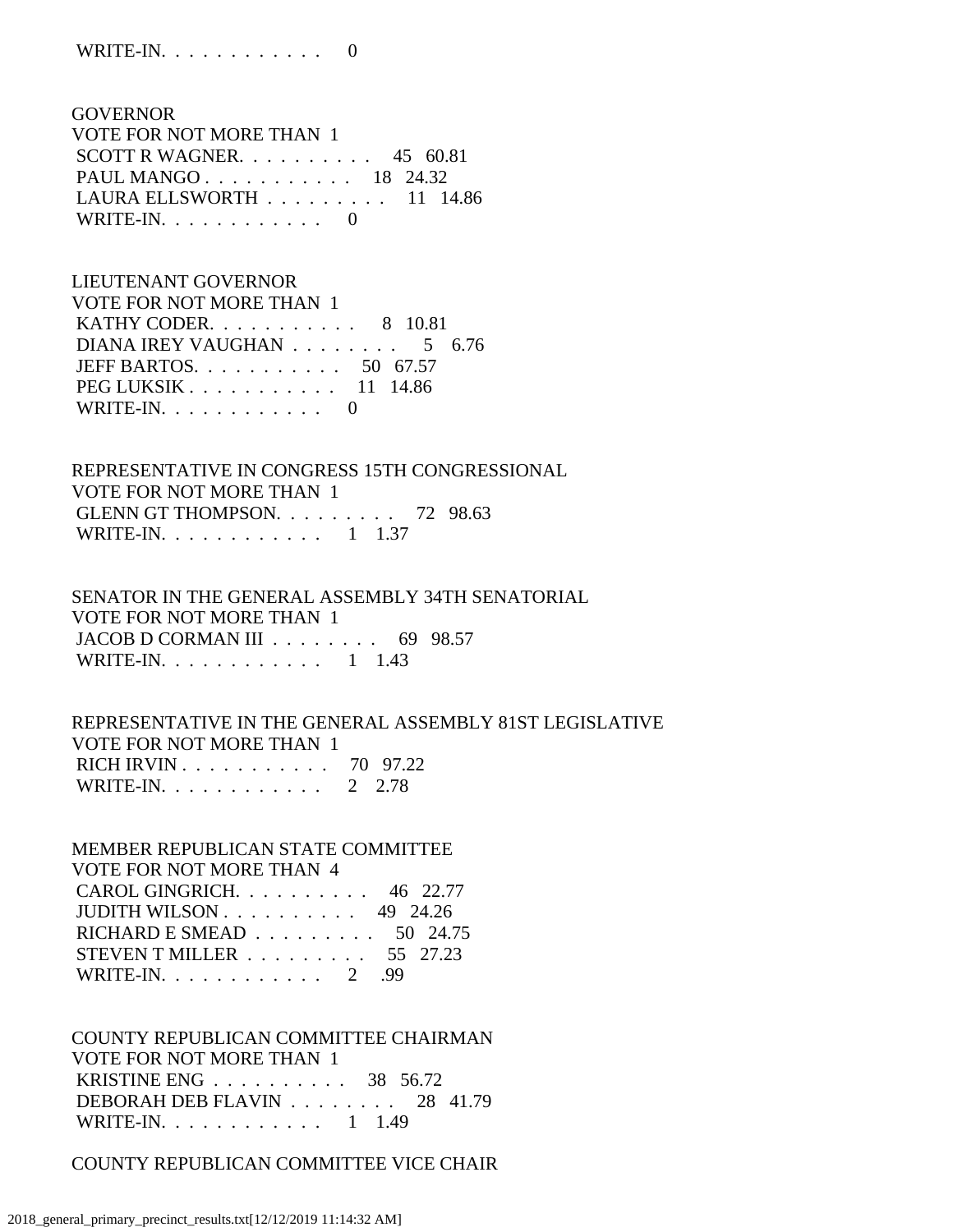VOTE FOR NOT MORE THAN 1 RUSSELL P BROOKS . . . . . . . . . 62 95.38 WRITE-IN. . . . . . . . . . . . . 3 4.62

# PRECINCT REPORT CENTRE COUNTY, PENNSYLVANIA OFFICIAL RUN DATE:06/04/18 GENERAL PRIMARY RUN TIME:09:34 AM MAY 15, 2018 **STATISTICS**

0082 82 UNION

#### VOTES PERCENT

| REGISTERED VOTERS - TOTAL 809            |       |
|------------------------------------------|-------|
| REGISTERED VOTERS - DEMOCRATIC 222 27.44 |       |
| REGISTERED VOTERS - REPUBLICAN 587 72.56 |       |
| BALLOTS CAST - TOTAL 205                 |       |
| BALLOTS CAST - DEMOCRATIC 51 24.88       |       |
| BALLOTS CAST - REPUBLICAN 154 75.12      |       |
| VOTER TURNOUT - TOTAL 25.34              |       |
| VOTER TURNOUT - DEMOCRATIC.              | 22.97 |
| VOTER TURNOUT - REPUBLICAN.              |       |

\*\*\*\*\*\*\*\*\*\* (DEMOCRATIC) \*\*\*\*\*\*\*\*\*\*

 UNITED STATES SENATOR VOTE FOR NOT MORE THAN 1 BOB CASEY JR . . . . . . . . . . 46 100.00 WRITE-IN. . . . . . . . . . . . 0

# **GOVERNOR**

| VOTE FOR NOT MORE THAN 1 |  |
|--------------------------|--|
| TOM WOLF 38 90.48        |  |
| WRITE-IN. 4 $9.52$       |  |

### LIEUTENANT GOVERNOR

| <b>VOTE FOR NOT MORE THAN 1</b>   |  |
|-----------------------------------|--|
| KATHI COZZONE $\ldots$ 11 23.91   |  |
| JOHN FETTERMAN. $\ldots$ 24 52.17 |  |
| MIKE STACK 6 13.04                |  |
| RAY SOSA. 2 4.35                  |  |
| NINA AHMAD $3 \quad 6.52$         |  |
| WRITE-IN. $\ldots$ 0              |  |

# REPRESENTATIVE IN CONGRESS 15TH CONGRESSIONAL VOTE FOR NOT MORE THAN 1 SUSAN BOSER. . . . . . . . . . . 11 22.45 WADE JODUN . . . . . . . . . . . 38 77.55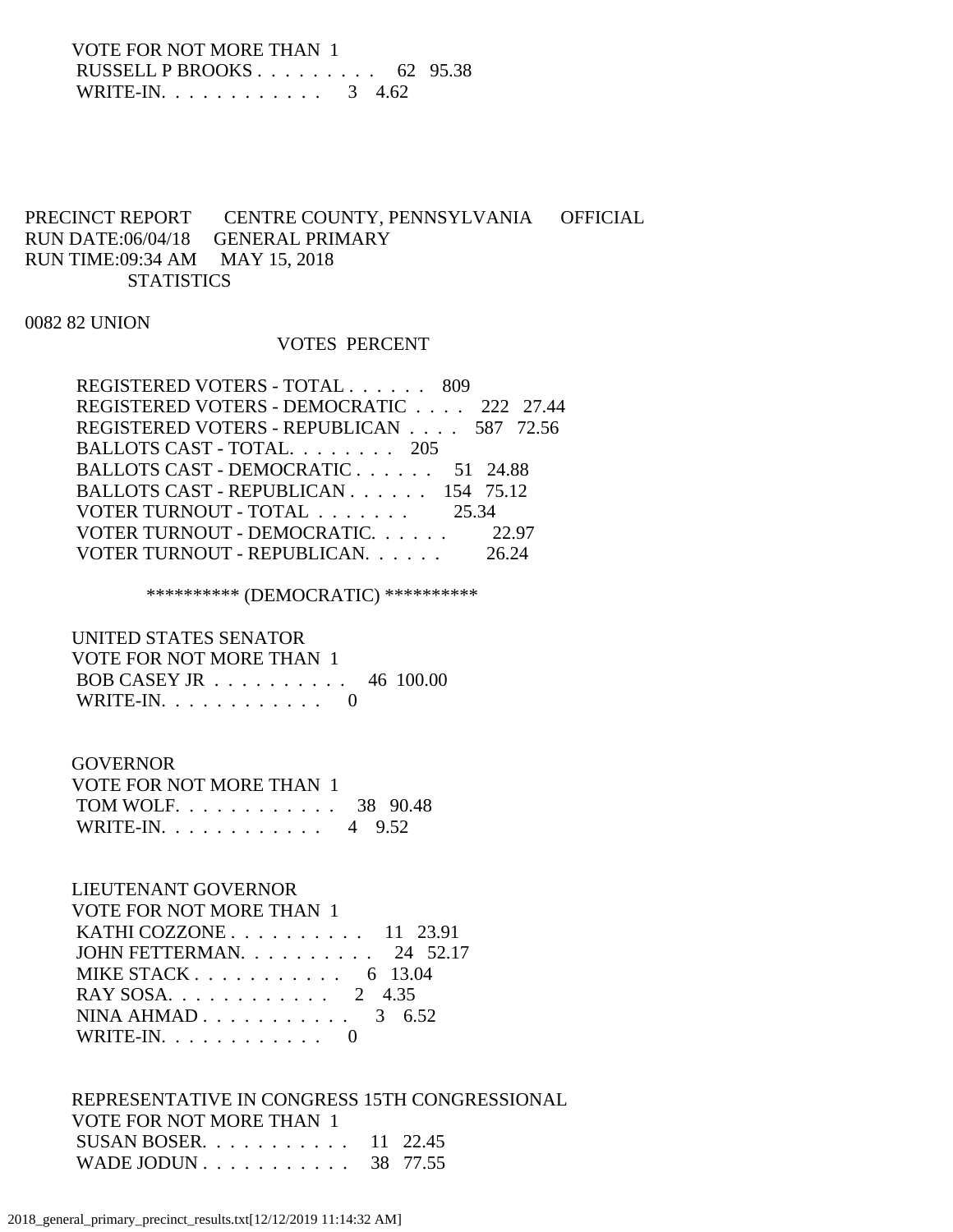WRITE-IN. . . . . . . . . . . . 0

 SENATOR IN THE GENERAL ASSEMBLY 34TH SENATORIAL VOTE FOR NOT MORE THAN 1 EZRA NANES . . . . . . . . . . . 44 100.00 WRITE-IN.  $\ldots$  . . . . . . . . 0

 REPRESENTATIVE IN THE GENERAL ASSEMBLY 76TH LEGISLATIVE VOTE FOR NOT MORE THAN 1 MIKE HANNA . . . . . . . . . . . 47 100.00 WRITE-IN.  $\ldots$  . . . . . . . . 0

# MEMBER DEMOCRATIC STATE COMMITTEE VOTE FOR NOT MORE THAN 3 JOANNE TOSTI-VASEY . . . . . . . . 31 32.29 LAURA SHADLE . . . . . . . . . . 29 30.21 DAVID LOMISON . . . . . . . . . . . 36 37.50 WRITE-IN. . . . . . . . . . . . 0

 DEMOCRATIC COMMITTEE PERSON 82 UNION (PREC-0082) VOTE FOR NOT MORE THAN 2 WRITE-IN. . . . . . . . . . . . 3 100.00

\*\*\*\*\*\*\*\*\*\* (REPUBLICAN) \*\*\*\*\*\*\*\*\*\*

UNITED STATES SENATOR

| VOTE FOR NOT MORE THAN 1                            |  |
|-----------------------------------------------------|--|
| JIM CHRISTIANA. $\ldots$ 56 40.00                   |  |
| LOU BARLETTA $\ldots \ldots \ldots \ldots$ 84 60.00 |  |
| WRITE-IN. $\ldots$ 0                                |  |

#### GOVERNOR

 VOTE FOR NOT MORE THAN 1 SCOTT R WAGNER.  $\ldots$  . . . . . . . 88 57.89 PAUL MANGO . . . . . . . . . . . 44 28.95 LAURA ELLSWORTH . . . . . . . . . 20 13.16 WRITE-IN.  $\ldots$  . . . . . . . . . 0

LIEUTENANT GOVERNOR

 VOTE FOR NOT MORE THAN 1 KATHY CODER. . . . . . . . . . . 30 20.98 DIANA IREY VAUGHAN . . . . . . . . 20 13.99 JEFF BARTOS. . . . . . . . . . . 76 53.15 PEG LUKSIK . . . . . . . . . . . 17 11.89 WRITE-IN.  $\ldots$  . . . . . . . . . 0

REPRESENTATIVE IN CONGRESS 15TH CONGRESSIONAL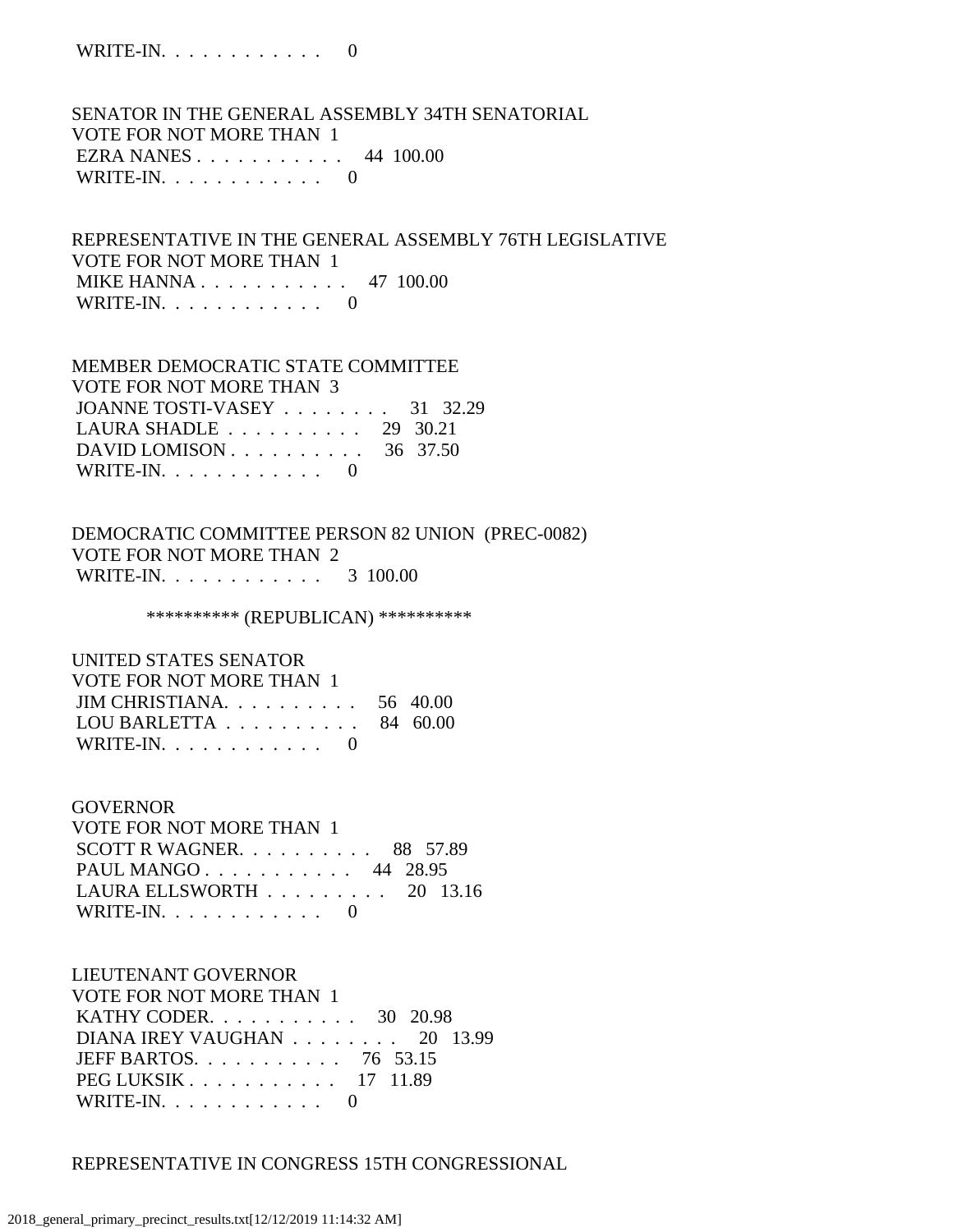VOTE FOR NOT MORE THAN 1 GLENN GT THOMPSON. . . . . . . . . 140 98.59 WRITE-IN. . . . . . . . . . . . 2 1.41

 SENATOR IN THE GENERAL ASSEMBLY 34TH SENATORIAL VOTE FOR NOT MORE THAN 1 JACOB D CORMAN III . . . . . . . . 135 99.26 WRITE-IN. . . . . . . . . . . . 1 .74

 REPRESENTATIVE IN THE GENERAL ASSEMBLY 76TH LEGISLATIVE VOTE FOR NOT MORE THAN 1 STEPHANIE BOROWICZ . . . . . . . . 125 100.00 WRITE-IN.  $\ldots$  . . . . . . . . . 0

| <b>MEMBER REPUBLICAN STATE COMMITTEE</b>             |  |
|------------------------------------------------------|--|
| <b>VOTE FOR NOT MORE THAN 4</b>                      |  |
| CAROL GINGRICH. $\ldots$ 89 23.80                    |  |
| JUDITH WILSON $\ldots \ldots \ldots \ldots$ 81 21.66 |  |
| RICHARD E SMEAD $\ldots \ldots \ldots$ 89 23.80      |  |
| STEVEN T MILLER $\ldots \ldots \ldots 115$ 30.75     |  |
| WRITE-IN. $\ldots$ 0                                 |  |

# COUNTY REPUBLICAN COMMITTEE CHAIRMAN VOTE FOR NOT MORE THAN 1 KRISTINE ENG . . . . . . . . . . 76 58.91 DEBORAH DEB FLAVIN . . . . . . . . 53 41.09 WRITE-IN.  $\ldots$  . . . . . . . . . 0

# COUNTY REPUBLICAN COMMITTEE VICE CHAIR VOTE FOR NOT MORE THAN 1 RUSSELL P BROOKS . . . . . . . . . 121 100.00 WRITE-IN. . . . . . . . . . . . 0

PRECINCT REPORT CENTRE COUNTY, PENNSYLVANIA OFFICIAL RUN DATE:06/04/18 GENERAL PRIMARY RUN TIME:09:34 AM MAY 15, 2018 **STATISTICS** 

# 0083 83 WALKER EAST

#### VOTES PERCENT

 REGISTERED VOTERS - TOTAL . . . . . . 922 REGISTERED VOTERS - DEMOCRATIC . . . . 286 31.02 REGISTERED VOTERS - REPUBLICAN . . . . 636 68.98 BALLOTS CAST - TOTAL. . . . . . . . 219 BALLOTS CAST - DEMOCRATIC . . . . . . 62 28.31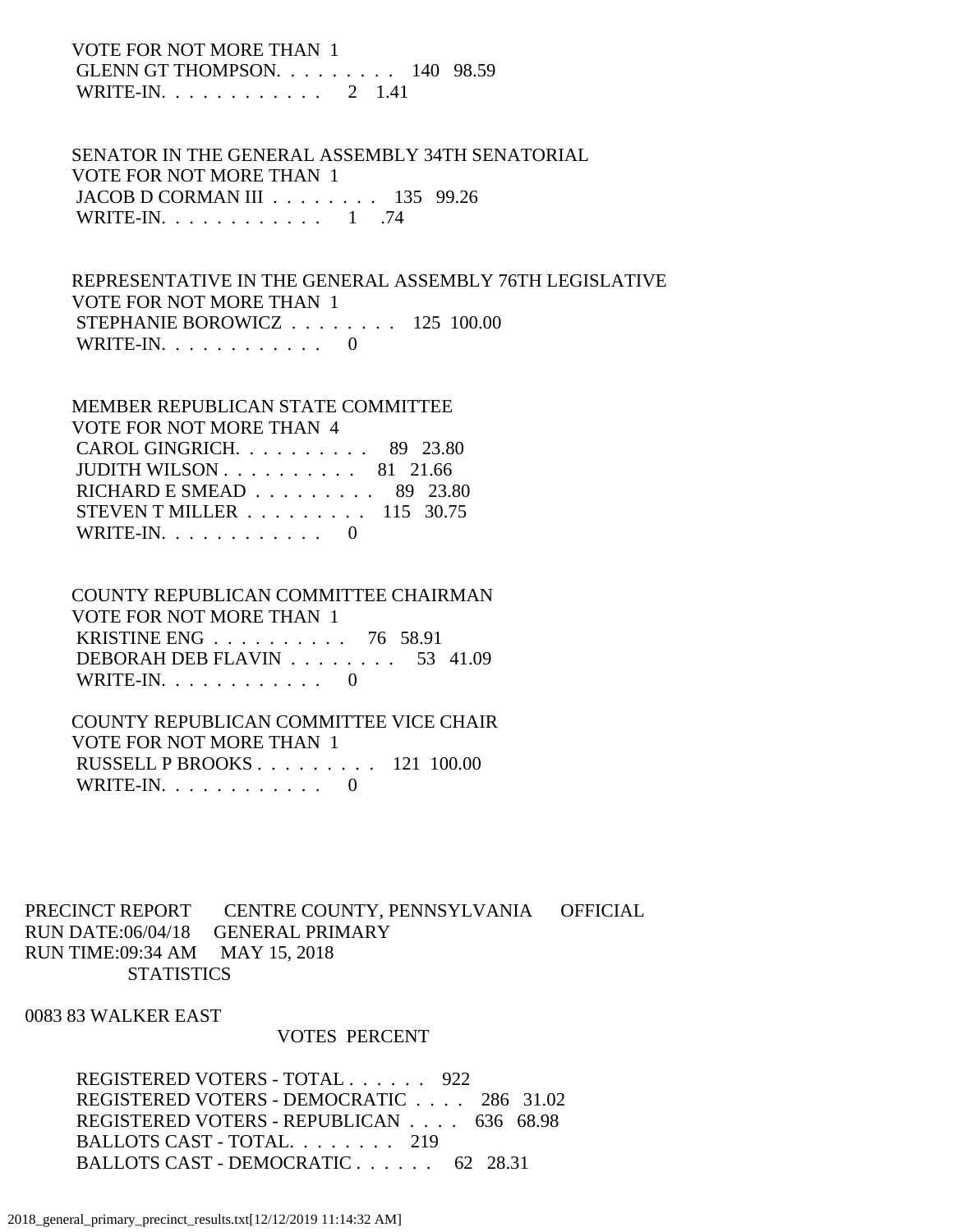| BALLOTS CAST - REPUBLICAN 157 71.69                |       |
|----------------------------------------------------|-------|
| VOTER TURNOUT - TOTAL $\ldots \ldots \ldots$ 23.75 |       |
| VOTER TURNOUT - DEMOCRATIC.                        | 21.68 |
| VOTER TURNOUT - REPUBLICAN                         | 24.69 |

### \*\*\*\*\*\*\*\*\*\* (DEMOCRATIC) \*\*\*\*\*\*\*\*\*\*

 UNITED STATES SENATOR VOTE FOR NOT MORE THAN 1 BOB CASEY JR . . . . . . . . . . 58 100.00 WRITE-IN. . . . . . . . . . . . 0

#### GOVERNOR

| VOTE FOR NOT MORE THAN 1 |  |
|--------------------------|--|
| TOM WOLF 50 92.59        |  |
| WRITE-IN. 4 7.41         |  |

### LIEUTENANT GOVERNOR

| <b>VOTE FOR NOT MORE THAN 1</b>                      |  |
|------------------------------------------------------|--|
| KATHI COZZONE $\ldots \ldots \ldots \ldots$ 19 32.76 |  |
| JOHN FETTERMAN. 20 34.48                             |  |
| MIKE STACK 10 17.24                                  |  |
| RAY SOSA. 4 6.90                                     |  |
| NINA AHMAD $4\quad 6.90$                             |  |
| WRITE-IN. 1 1.72                                     |  |

### REPRESENTATIVE IN CONGRESS 15TH CONGRESSIONAL

| VOTE FOR NOT MORE THAN 1       |  |
|--------------------------------|--|
| SUSAN BOSER. $\ldots$ 10 16.39 |  |
| WADE JODUN 51 83.61            |  |
| WRITE-IN. $\ldots$ 0           |  |

## SENATOR IN THE GENERAL ASSEMBLY 34TH SENATORIAL VOTE FOR NOT MORE THAN 1 EZRA NANES . . . . . . . . . . . 54 100.00 WRITE-IN.  $\ldots$  . . . . . . . . . 0

## REPRESENTATIVE IN THE GENERAL ASSEMBLY 171ST LEGISLATIVE VOTE FOR NOT MORE THAN 1 ERIN MCCRACKEN. . . . . . . . . . 53 100.00 WRITE-IN.  $\ldots$  . . . . . . . . . 0

## MEMBER DEMOCRATIC STATE COMMITTEE VOTE FOR NOT MORE THAN 3 JOANNE TOSTI-VASEY . . . . . . . . 45 33.09 LAURA SHADLE . . . . . . . . . . 41 30.15 DAVID LOMISON . . . . . . . . . . . 50 36.76 WRITE-IN.  $\ldots$  . . . . . . . . . 0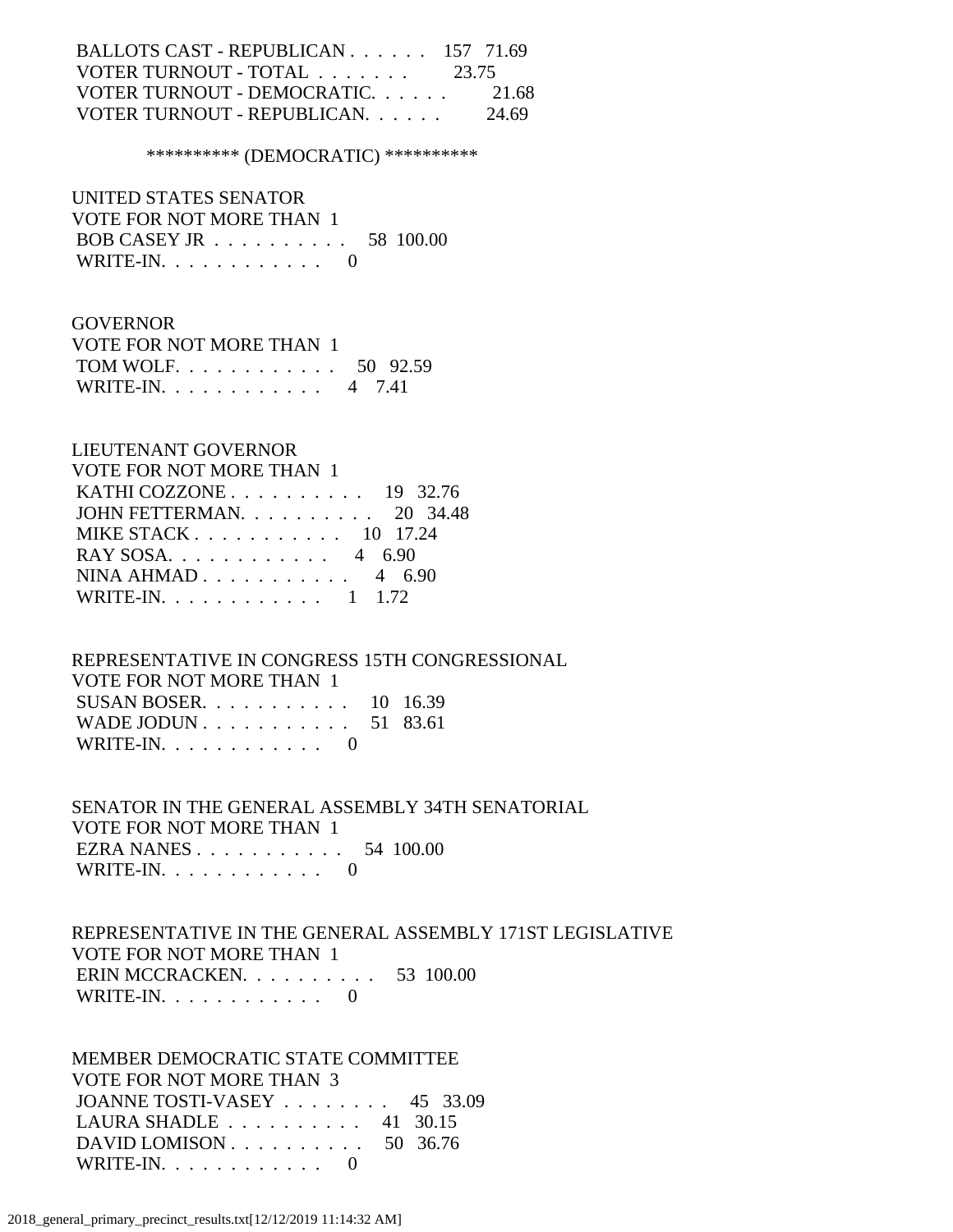## DEMOCRATIC COMMITTEE PERSON 83 WALKER EAST (PREC-0083) VOTE FOR NOT MORE THAN 2 WRITE-IN. . . . . . . . . . . . 8 100.00

#### \*\*\*\*\*\*\*\*\*\*\* (REPUBLICAN) \*\*\*\*\*\*\*\*\*\*\*

### UNITED STATES SENATOR

| VOTE FOR NOT MORE THAN 1                            |  |
|-----------------------------------------------------|--|
| JIM CHRISTIANA. $\ldots$ 53 37.06                   |  |
| LOU BARLETTA $\ldots \ldots \ldots \ldots$ 89 62.24 |  |
| WRITE-IN. 1 .70                                     |  |

#### GOVERNOR

| VOTE FOR NOT MORE THAN 1                        |  |  |
|-------------------------------------------------|--|--|
| SCOTT R WAGNER. $\ldots$ 72 47.68               |  |  |
| PAUL MANGO 44 29.14                             |  |  |
| LAURA ELLSWORTH $\ldots \ldots \ldots$ 35 23.18 |  |  |
| WRITE-IN. $\ldots$ 0                            |  |  |

### LIEUTENANT GOVERNOR

| <b>VOTE FOR NOT MORE THAN 1</b> |
|---------------------------------|
| KATHY CODER. $\ldots$ 30 20.98  |
| DIANA IREY VAUGHAN 22 15.38     |
| JEFF BARTOS. $\ldots$ 66 46.15  |
| $PEG LUKSIK 23 16.08$           |
| WRITE-IN. 2 1.40                |

 REPRESENTATIVE IN CONGRESS 15TH CONGRESSIONAL VOTE FOR NOT MORE THAN 1 GLENN GT THOMPSON. . . . . . . . . 147 100.00 WRITE-IN. . . . . . . . . . . . 0

 SENATOR IN THE GENERAL ASSEMBLY 34TH SENATORIAL VOTE FOR NOT MORE THAN 1 JACOB D CORMAN III . . . . . . . . 143 100.00 WRITE-IN.  $\ldots$  . . . . . . . . . 0

 REPRESENTATIVE IN THE GENERAL ASSEMBLY 171ST LEGISLATIVE VOTE FOR NOT MORE THAN 1 KERRY A BENNINGHOFF . . . . . . . . 141 100.00 WRITE-IN. . . . . . . . . . . . 0

 MEMBER REPUBLICAN STATE COMMITTEE VOTE FOR NOT MORE THAN 4 CAROL GINGRICH. . . . . . . . . . 116 25.78 JUDITH WILSON . . . . . . . . . . 105 23.33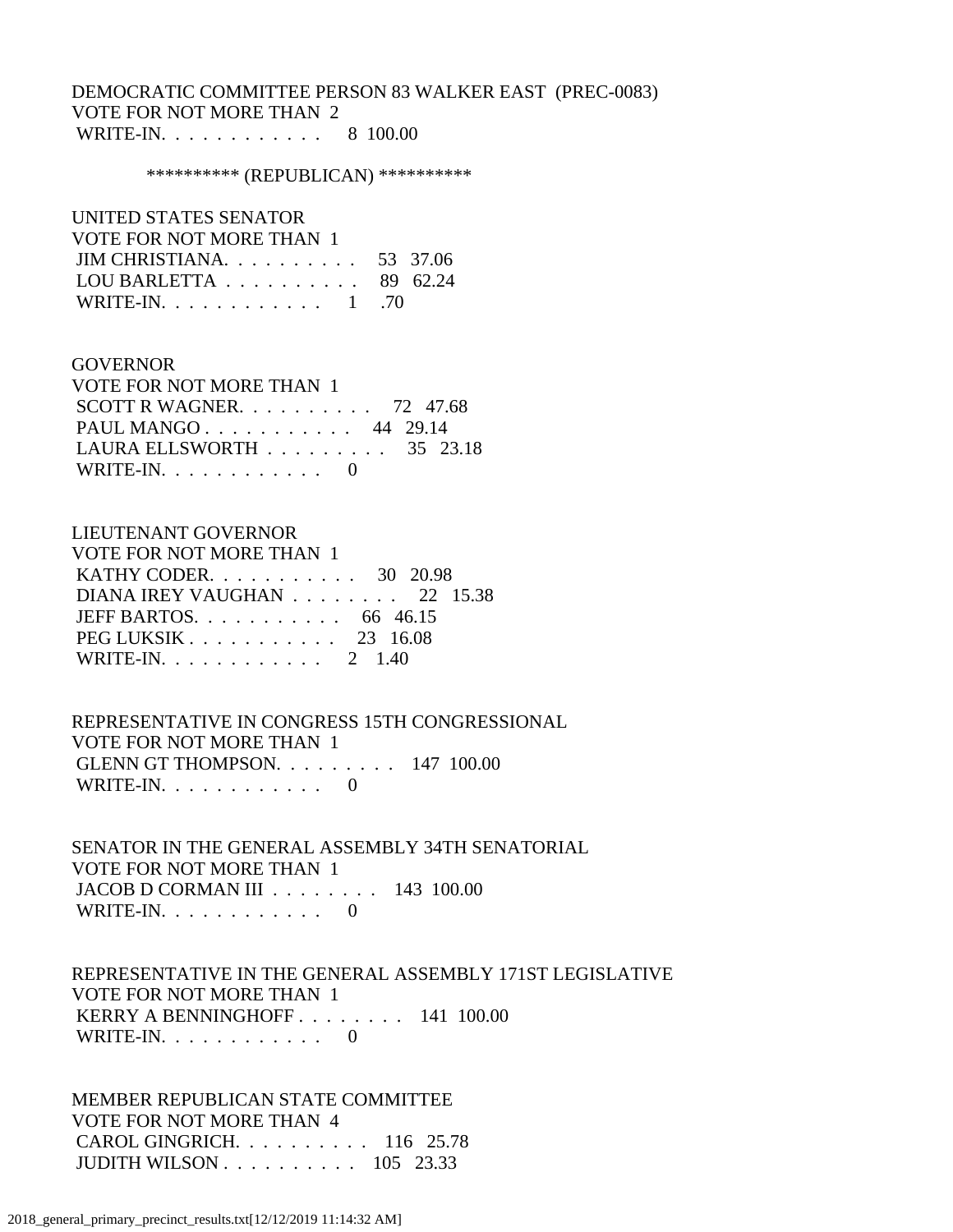| RICHARD E SMEAD $\ldots \ldots \ldots 114$ 25.33 |  |
|--------------------------------------------------|--|
| STEVEN T MILLER $\ldots \ldots \ldots 112$ 24.89 |  |
| WRITE-IN. $\ldots$ 3 .67                         |  |

 COUNTY REPUBLICAN COMMITTEE CHAIRMAN VOTE FOR NOT MORE THAN 1 KRISTINE ENG . . . . . . . . . . 58 43.28 DEBORAH DEB FLAVIN . . . . . . . . 76 56.72 WRITE-IN.  $\ldots$  . . . . . . . . . 0

 COUNTY REPUBLICAN COMMITTEE VICE CHAIR VOTE FOR NOT MORE THAN 1 RUSSELL P BROOKS . . . . . . . . . 135 99.26 WRITE-IN. . . . . . . . . . . . . 1 .74

PRECINCT REPORT CENTRE COUNTY, PENNSYLVANIA OFFICIAL RUN DATE:06/04/18 GENERAL PRIMARY RUN TIME:09:34 AM MAY 15, 2018 **STATISTICS** 

0084 84 WALKER WEST

#### VOTES PERCENT

| REGISTERED VOTERS - TOTAL 1784            |       |
|-------------------------------------------|-------|
| REGISTERED VOTERS - DEMOCRATIC 654 36.66  |       |
| REGISTERED VOTERS - REPUBLICAN 1130 63.34 |       |
| BALLOTS CAST - TOTAL. 375                 |       |
| BALLOTS CAST - DEMOCRATIC 132 35.20       |       |
| BALLOTS CAST - REPUBLICAN 243 64.80       |       |
| VOTER TURNOUT - TOTAL 21.02               |       |
| VOTER TURNOUT - DEMOCRATIC 20.18          |       |
| VOTER TURNOUT - REPUBLICAN.               | 21.50 |
|                                           |       |

\*\*\*\*\*\*\*\*\*\* (DEMOCRATIC) \*\*\*\*\*\*\*\*\*\*

 UNITED STATES SENATOR VOTE FOR NOT MORE THAN 1 BOB CASEY JR . . . . . . . . . . 120 95.24 WRITE-IN. . . . . . . . . . . . . 6 4.76

**GOVERNOR**  VOTE FOR NOT MORE THAN 1 TOM WOLF. . . . . . . . . . . . 113 94.96 WRITE-IN. . . . . . . . . . . . 6 5.04

 LIEUTENANT GOVERNOR VOTE FOR NOT MORE THAN 1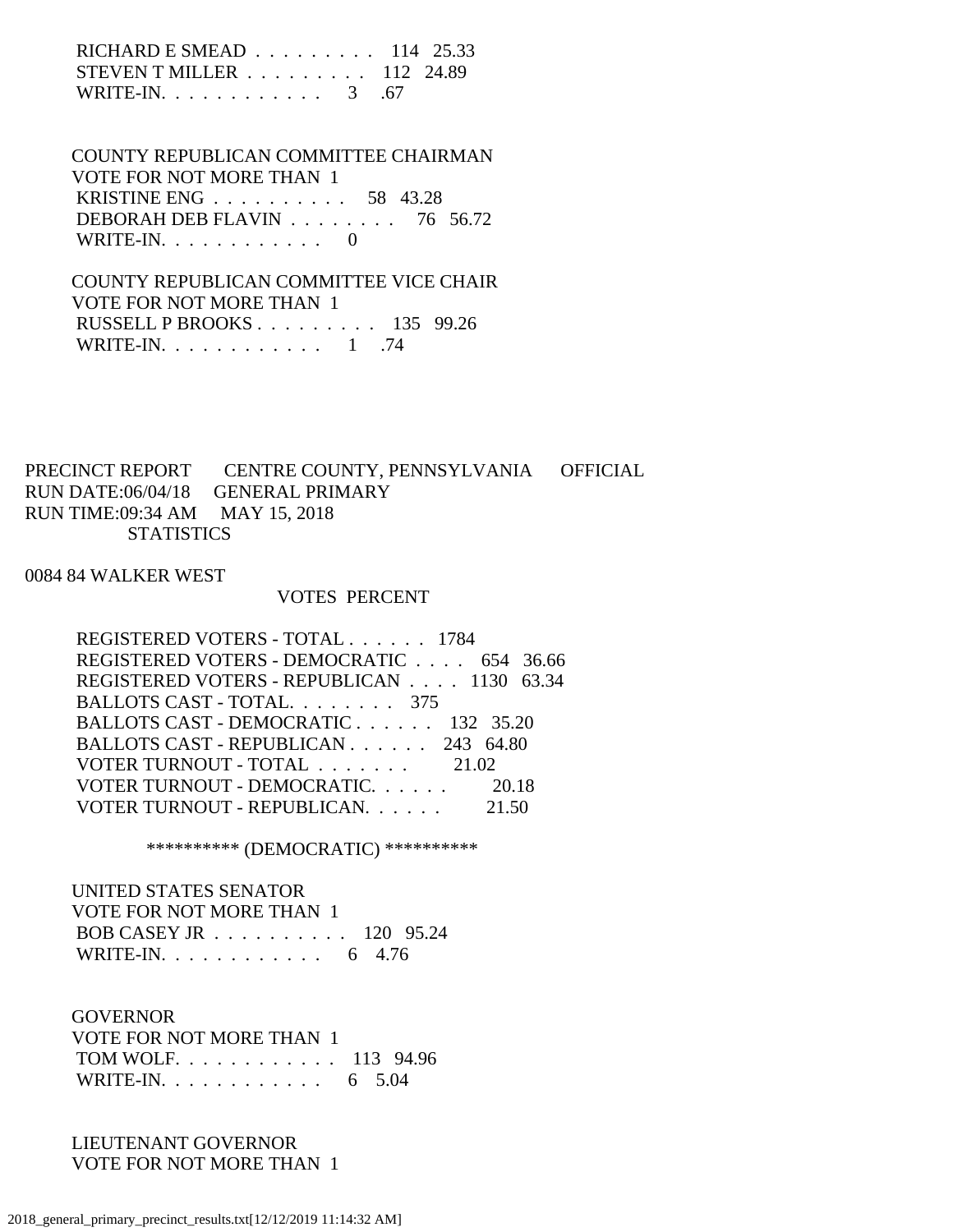| KATHI COZZONE $\ldots$ 35 28.69 |  |  |
|---------------------------------|--|--|
| JOHN FETTERMAN. 40 32.79        |  |  |
| MIKE STACK $27$ 22.13           |  |  |
| RAY SOSA. 5 4.10                |  |  |
| NINA AHMAD $12$ 9.84            |  |  |
| WRITE-IN. 3 2.46                |  |  |
|                                 |  |  |

 REPRESENTATIVE IN CONGRESS 15TH CONGRESSIONAL VOTE FOR NOT MORE THAN 1 SUSAN BOSER. . . . . . . . . . . 40 30.53 WADE JODUN . . . . . . . . . . . 89 67.94 WRITE-IN. . . . . . . . . . . . 2 1.53

 SENATOR IN THE GENERAL ASSEMBLY 34TH SENATORIAL VOTE FOR NOT MORE THAN 1 EZRA NANES . . . . . . . . . . . 126 99.21 WRITE-IN. . . . . . . . . . . . 1 .79

 REPRESENTATIVE IN THE GENERAL ASSEMBLY 171ST LEGISLATIVE VOTE FOR NOT MORE THAN 1 ERIN MCCRACKEN. . . . . . . . . . 123 99.19 WRITE-IN. . . . . . . . . . . . 1 .81

| MEMBER DEMOCRATIC STATE COMMITTEE                   |  |
|-----------------------------------------------------|--|
| <b>VOTE FOR NOT MORE THAN 3</b>                     |  |
| JOANNE TOSTI-VASEY 97 34.64                         |  |
| LAURA SHADLE $\ldots \ldots \ldots \ldots$ 83 29.64 |  |
| DAVID LOMISON $\ldots$ 99 35.36                     |  |
| WRITE-IN. 1 .36                                     |  |

 DEMOCRATIC COMMITTEE PERSON 84 WALKER WEST (PREC-0084) VOTE FOR NOT MORE THAN 2 WRITE-IN. . . . . . . . . . . . 9 100.00

\*\*\*\*\*\*\*\*\*\*\* (REPUBLICAN) \*\*\*\*\*\*\*\*\*\*\*

 UNITED STATES SENATOR VOTE FOR NOT MORE THAN 1 JIM CHRISTIANA. . . . . . . . . . 102 45.74 LOU BARLETTA . . . . . . . . . . 121 54.26 WRITE-IN. . . . . . . . . . . . 0

 GOVERNOR VOTE FOR NOT MORE THAN 1 SCOTT R WAGNER. . . . . . . . . . 119 49.79 PAUL MANGO . . . . . . . . . . . 74 30.96 LAURA ELLSWORTH . . . . . . . . . 46 19.25 WRITE-IN. . . . . . . . . . . . 0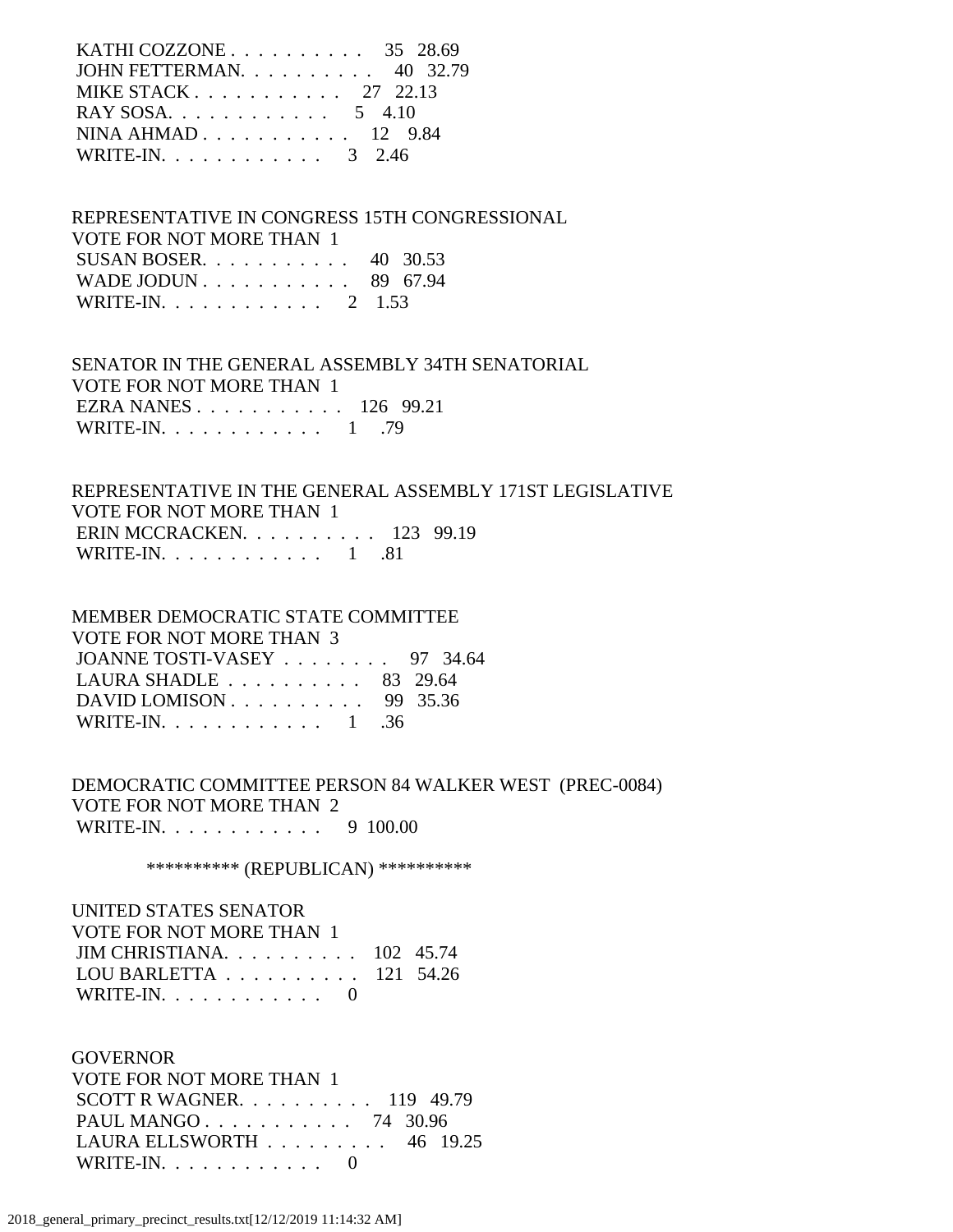LIEUTENANT GOVERNOR VOTE FOR NOT MORE THAN 1 KATHY CODER. . . . . . . . . . . 51 21.70 DIANA IREY VAUGHAN . . . . . . . . 27 11.49 JEFF BARTOS. . . . . . . . . . . 112 47.66 PEG LUKSIK . . . . . . . . . . . 45 19.15 WRITE-IN.  $\ldots$  . . . . . . . . 0

 REPRESENTATIVE IN CONGRESS 15TH CONGRESSIONAL VOTE FOR NOT MORE THAN 1 GLENN GT THOMPSON. . . . . . . . . 220 98.65 WRITE-IN. . . . . . . . . . . . . 3 1.35

 SENATOR IN THE GENERAL ASSEMBLY 34TH SENATORIAL VOTE FOR NOT MORE THAN 1 JACOB D CORMAN III . . . . . . . . 228 100.00 WRITE-IN.  $\ldots$  . . . . . . . . . 0

 REPRESENTATIVE IN THE GENERAL ASSEMBLY 171ST LEGISLATIVE VOTE FOR NOT MORE THAN 1 KERRY A BENNINGHOFF . . . . . . . . 228 99.56 WRITE-IN. . . . . . . . . . . . 1 .44

 MEMBER REPUBLICAN STATE COMMITTEE VOTE FOR NOT MORE THAN 4 CAROL GINGRICH. . . . . . . . . . 157 23.75 JUDITH WILSON . . . . . . . . . . 150 22.69 RICHARD E SMEAD . . . . . . . . . 194 29.35 STEVEN T MILLER . . . . . . . . . 159 24.05 WRITE-IN.  $\ldots$  . . . . . . . . . 1 .15

 COUNTY REPUBLICAN COMMITTEE CHAIRMAN VOTE FOR NOT MORE THAN 1 KRISTINE ENG . . . . . . . . . . 75 32.75 DEBORAH DEB FLAVIN . . . . . . . . 154 67.25 WRITE-IN. . . . . . . . . . . . 0

 COUNTY REPUBLICAN COMMITTEE VICE CHAIR VOTE FOR NOT MORE THAN 1 RUSSELL P BROOKS . . . . . . . . . 209 99.52 WRITE-IN. . . . . . . . . . . . 1 .48

PRECINCT REPORT CENTRE COUNTY, PENNSYLVANIA OFFICIAL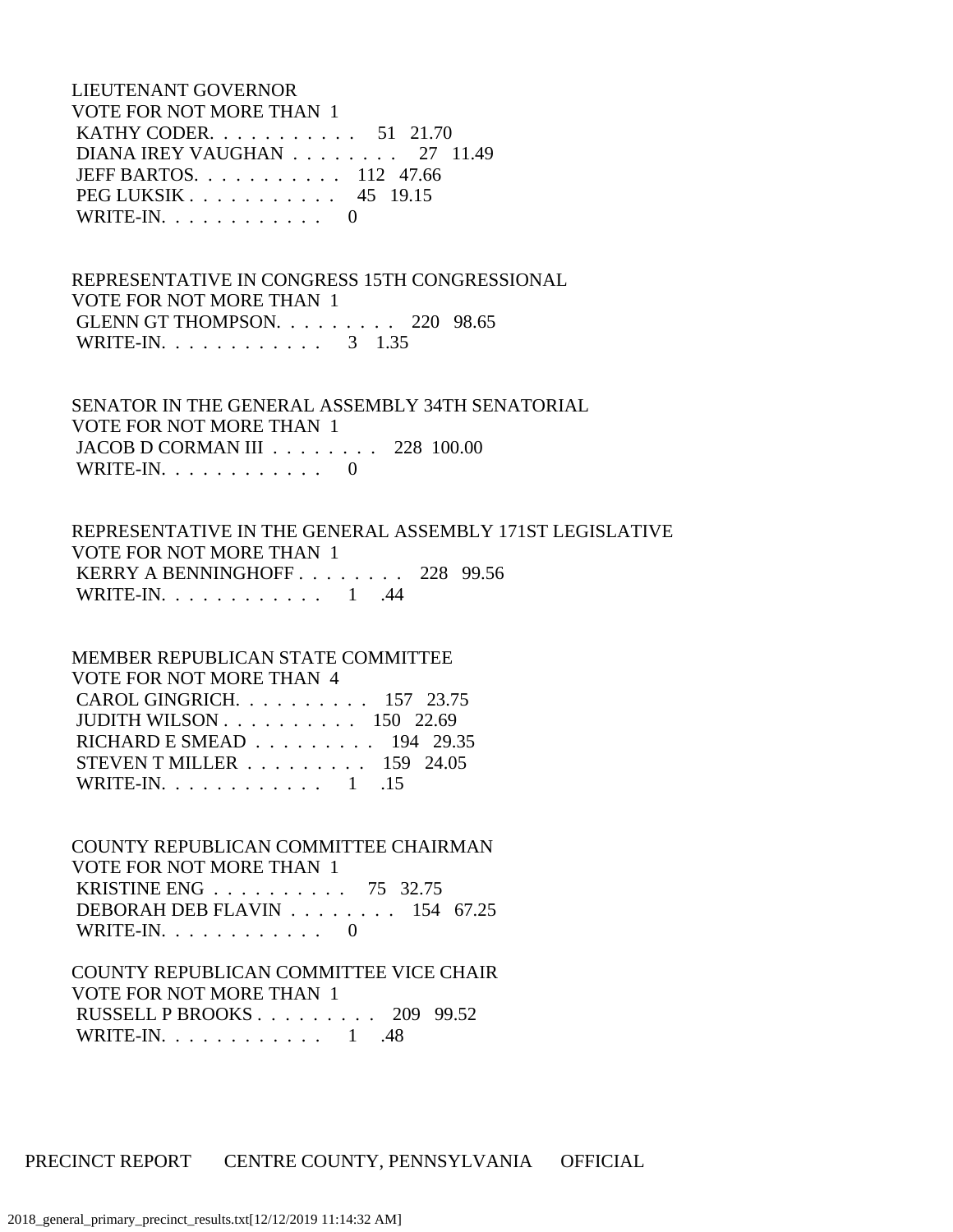## RUN DATE:06/04/18 GENERAL PRIMARY RUN TIME:09:34 AM MAY 15, 2018 **STATISTICS**

### 0085 85 WORTH

### VOTES PERCENT

| REGISTERED VOTERS - TOTAL 464            |       |
|------------------------------------------|-------|
| REGISTERED VOTERS - DEMOCRATIC 135 29.09 |       |
| REGISTERED VOTERS - REPUBLICAN 329 70.91 |       |
| BALLOTS CAST - TOTAL. 133                |       |
| BALLOTS CAST - DEMOCRATIC 31 23.31       |       |
| BALLOTS CAST - REPUBLICAN 102 76.69      |       |
| VOTER TURNOUT - TOTAL 28.66              |       |
| VOTER TURNOUT - DEMOCRATIC 22.96         |       |
| VOTER TURNOUT - REPUBLICAN.              | 31.00 |
|                                          |       |

\*\*\*\*\*\*\*\*\*\* (DEMOCRATIC) \*\*\*\*\*\*\*\*\*\*

 UNITED STATES SENATOR VOTE FOR NOT MORE THAN 1 BOB CASEY JR . . . . . . . . . . 28 100.00 WRITE-IN.  $\ldots$  . . . . . . . . . 0

#### GOVERNOR

| VOTE FOR NOT MORE THAN 1 |  |
|--------------------------|--|
| TOM WOLF 25 100.00       |  |
| WRITE-IN. $\ldots$ 0     |  |

## LIEUTENANT GOVERNOR

| <b>VOTE FOR NOT MORE THAN 1</b>                     |  |
|-----------------------------------------------------|--|
| KATHI COZZONE $\ldots \ldots \ldots \ldots 5$ 16.67 |  |
| JOHN FETTERMAN. $\ldots$ 12 40.00                   |  |
| MIKE STACK 4 13.33                                  |  |
| RAY SOSA. 3 10.00                                   |  |
| NINA AHMAD $6\quad 20.00$                           |  |
| WRITE-IN. $\ldots$ 0                                |  |

 REPRESENTATIVE IN CONGRESS 15TH CONGRESSIONAL VOTE FOR NOT MORE THAN 1 SUSAN BOSER. . . . . . . . . . . 14 46.67 WADE JODUN . . . . . . . . . . . 16 53.33 WRITE-IN.  $\ldots$  . . . . . . . . . 0

 SENATOR IN THE GENERAL ASSEMBLY 34TH SENATORIAL VOTE FOR NOT MORE THAN 1 EZRA NANES . . . . . . . . . . . 30 100.00 WRITE-IN. . . . . . . . . . . . 0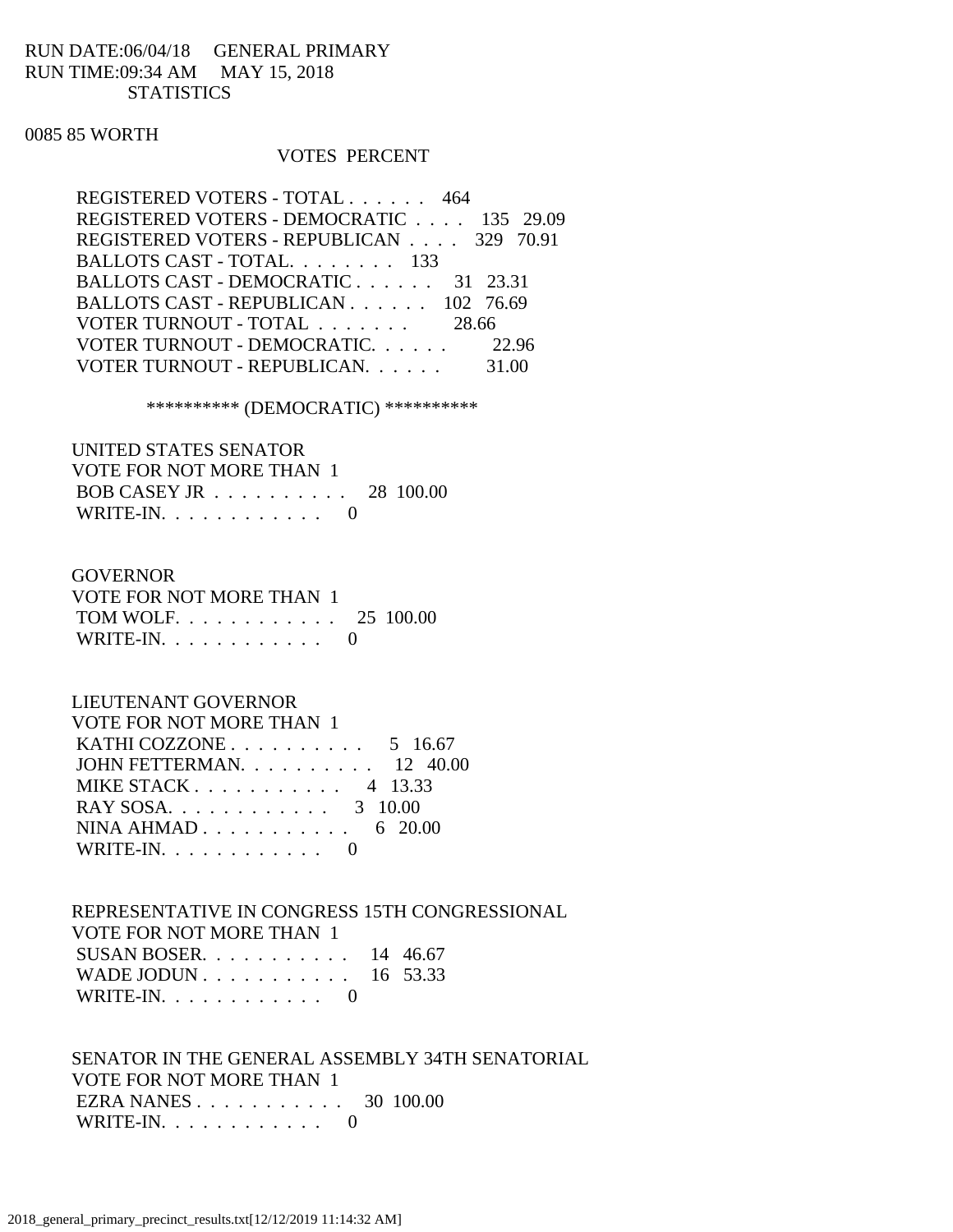## REPRESENTATIVE IN THE GENERAL ASSEMBLY 81ST LEGISLATIVE VOTE FOR NOT MORE THAN 1 RICK ROGERS. . . . . . . . . . . 25 100.00 WRITE-IN.  $\ldots$  . . . . . . . . 0

## MEMBER DEMOCRATIC STATE COMMITTEE VOTE FOR NOT MORE THAN 3 JOANNE TOSTI-VASEY . . . . . . . . 22 34.38 LAURA SHADLE . . . . . . . . . . 21 32.81 DAVID LOMISON . . . . . . . . . . 21 32.81 WRITE-IN.  $\ldots$  . . . . . . . . . 0

 DEMOCRATIC COMMITTEE PERSON 85 WORTH (PREC-0085) VOTE FOR NOT MORE THAN 2 WRITE-IN. . . . . . . . . . . . 0

#### \*\*\*\*\*\*\*\*\*\*\* (REPUBLICAN) \*\*\*\*\*\*\*\*\*\*\*

| UNITED STATES SENATOR                        |  |
|----------------------------------------------|--|
| VOTE FOR NOT MORE THAN 1                     |  |
| JIM CHRISTIANA. $\ldots$ . 48 49.48          |  |
| LOU BARLETTA $\ldots \ldots \ldots$ 49 50.52 |  |
| WRITE-IN. $\ldots$ 0                         |  |

#### GOVERNOR

| VOTE FOR NOT MORE THAN 1                        |  |  |
|-------------------------------------------------|--|--|
| SCOTT R WAGNER. $\ldots$ 62 62.00               |  |  |
| PAUL MANGO 25 25.00                             |  |  |
| LAURA ELLSWORTH $\ldots \ldots \ldots$ 13 13.00 |  |  |
| WRITE-IN. $\ldots$ 0                            |  |  |

#### LIEUTENANT GOVERNOR

| VOTE FOR NOT MORE THAN 1                           |  |
|----------------------------------------------------|--|
| <b>KATHY CODER.</b> $\ldots$ 10 10.31              |  |
| DIANA IREY VAUGHAN $\ldots \ldots \ldots 10$ 10.31 |  |
| JEFF BARTOS. $\ldots$ 62 63.92                     |  |
| PEG LUKSIK $\ldots$ 15 15.46                       |  |
| WRITE-IN. $\ldots$ 0                               |  |

## REPRESENTATIVE IN CONGRESS 15TH CONGRESSIONAL VOTE FOR NOT MORE THAN 1 GLENN GT THOMPSON. . . . . . . . . 94 95.92 WRITE-IN. . . . . . . . . . . . 4 4.08

 SENATOR IN THE GENERAL ASSEMBLY 34TH SENATORIAL VOTE FOR NOT MORE THAN 1 JACOB D CORMAN III . . . . . . . . 93 97.89 WRITE-IN. . . . . . . . . . . . 2 2.11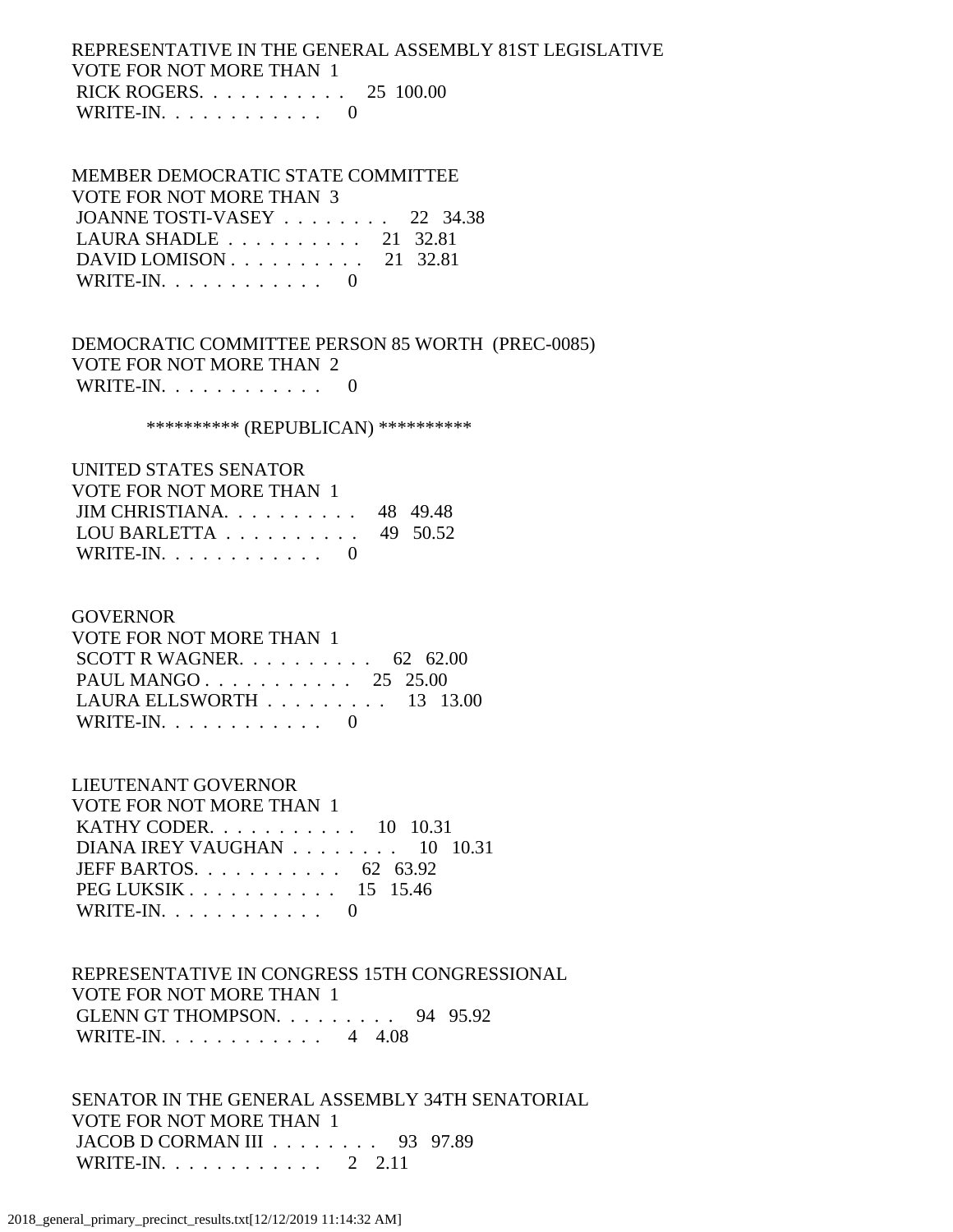## REPRESENTATIVE IN THE GENERAL ASSEMBLY 81ST LEGISLATIVE VOTE FOR NOT MORE THAN 1 RICH IRVIN . . . . . . . . . . . 92 100.00 WRITE-IN.  $\ldots$  . . . . . . . . . 0

 MEMBER REPUBLICAN STATE COMMITTEE VOTE FOR NOT MORE THAN 4 CAROL GINGRICH. . . . . . . . . . 60 25.32 JUDITH WILSON . . . . . . . . . . 53 22.36 RICHARD E SMEAD . . . . . . . . . 57 24.05 STEVEN T MILLER . . . . . . . . . 67 28.27 WRITE-IN.  $\ldots$  . . . . . . . . . 0

 COUNTY REPUBLICAN COMMITTEE CHAIRMAN VOTE FOR NOT MORE THAN 1 KRISTINE ENG . . . . . . . . . . 66 70.97 DEBORAH DEB FLAVIN . . . . . . . . 27 29.03 WRITE-IN.  $\ldots$  . . . . . . . . 0

 COUNTY REPUBLICAN COMMITTEE VICE CHAIR VOTE FOR NOT MORE THAN 1 RUSSELL P BROOKS . . . . . . . . . 88 100.00 WRITE-IN.  $\ldots$  . . . . . . . . 0

PRECINCT REPORT CENTRE COUNTY, PENNSYLVANIA OFFICIAL RUN DATE:06/04/18 GENERAL PRIMARY RUN TIME:09:34 AM MAY 15, 2018 **STATISTICS** 

0086 86 SPRING EAST

### VOTES PERCENT

| REGISTERED VOTERS - TOTAL 1016           |       |
|------------------------------------------|-------|
| REGISTERED VOTERS - DEMOCRATIC 329 32.38 |       |
| REGISTERED VOTERS - REPUBLICAN 687 67.62 |       |
| BALLOTS CAST - TOTAL. 227                |       |
| BALLOTS CAST - DEMOCRATIC 73 32.16       |       |
| BALLOTS CAST - REPUBLICAN 154 67.84      |       |
| VOTER TURNOUT - TOTAL 22.34              |       |
| VOTER TURNOUT - DEMOCRATIC. 22.19        |       |
| VOTER TURNOUT - REPUBLICAN.              | 22.42 |
|                                          |       |

\*\*\*\*\*\*\*\*\*\* (DEMOCRATIC) \*\*\*\*\*\*\*\*\*\*

 UNITED STATES SENATOR VOTE FOR NOT MORE THAN 1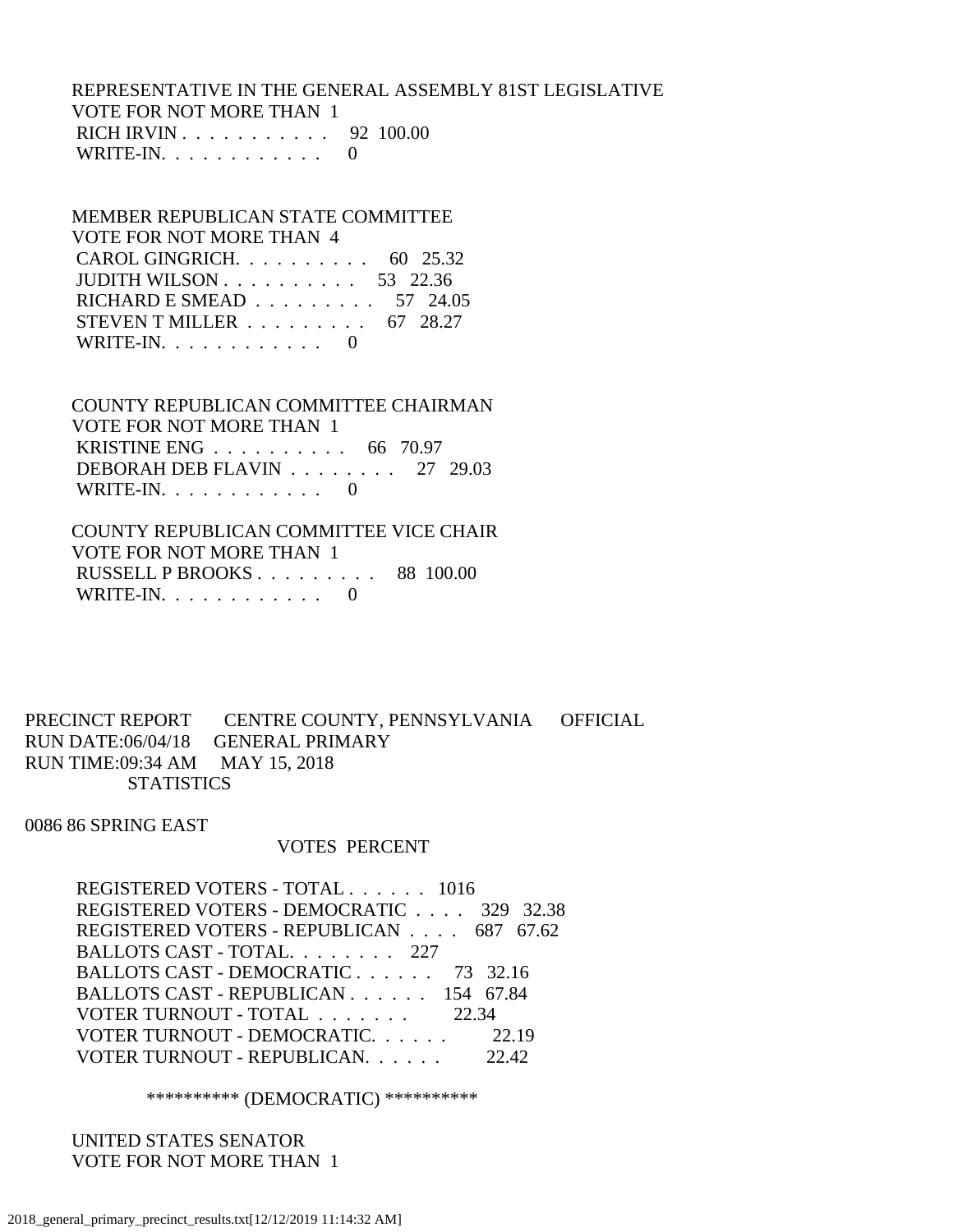BOB CASEY JR . . . . . . . . . . 62 100.00 WRITE-IN.  $\ldots$  . . . . . . . . 0

 GOVERNOR VOTE FOR NOT MORE THAN 1 TOM WOLF. . . . . . . . . . . . 56 91.80 WRITE-IN. . . . . . . . . . . . . 5 8.20

 LIEUTENANT GOVERNOR VOTE FOR NOT MORE THAN 1 KATHI COZZONE . . . . . . . . . . 15 22.73 JOHN FETTERMAN. . . . . . . . . . 30 45.45 MIKE STACK . . . . . . . . . . . 4 6.06 RAY SOSA. . . . . . . . . . . . 9 13.64 NINA AHMAD . . . . . . . . . . . 8 12.12 WRITE-IN.  $\ldots$  . . . . . . . . . 0

 REPRESENTATIVE IN CONGRESS 15TH CONGRESSIONAL VOTE FOR NOT MORE THAN 1 SUSAN BOSER. . . . . . . . . . . 17 25.00 WADE JODUN . . . . . . . . . . . . 51 75.00 WRITE-IN. . . . . . . . . . . . 0

 SENATOR IN THE GENERAL ASSEMBLY 34TH SENATORIAL VOTE FOR NOT MORE THAN 1 EZRA NANES . . . . . . . . . . . 61 100.00 WRITE-IN. . . . . . . . . . . . 0

 REPRESENTATIVE IN THE GENERAL ASSEMBLY 171ST LEGISLATIVE VOTE FOR NOT MORE THAN 1 ERIN MCCRACKEN. . . . . . . . . . 65 100.00 WRITE-IN. . . . . . . . . . . . 0

 MEMBER DEMOCRATIC STATE COMMITTEE VOTE FOR NOT MORE THAN 3 JOANNE TOSTI-VASEY . . . . . . . . 42 31.34 LAURA SHADLE . . . . . . . . . . 36 26.87 DAVID LOMISON . . . . . . . . . . 54 40.30 WRITE-IN. . . . . . . . . . . . 2 1.49

 DEMOCRATIC COMMITTEE PERSON 86 SPRING EAST (PREC-0086) VOTE FOR NOT MORE THAN 2 WRITE-IN. . . . . . . . . . . . 4 100.00

\*\*\*\*\*\*\*\*\*\*\* (REPUBLICAN) \*\*\*\*\*\*\*\*\*\*\*

UNITED STATES SENATOR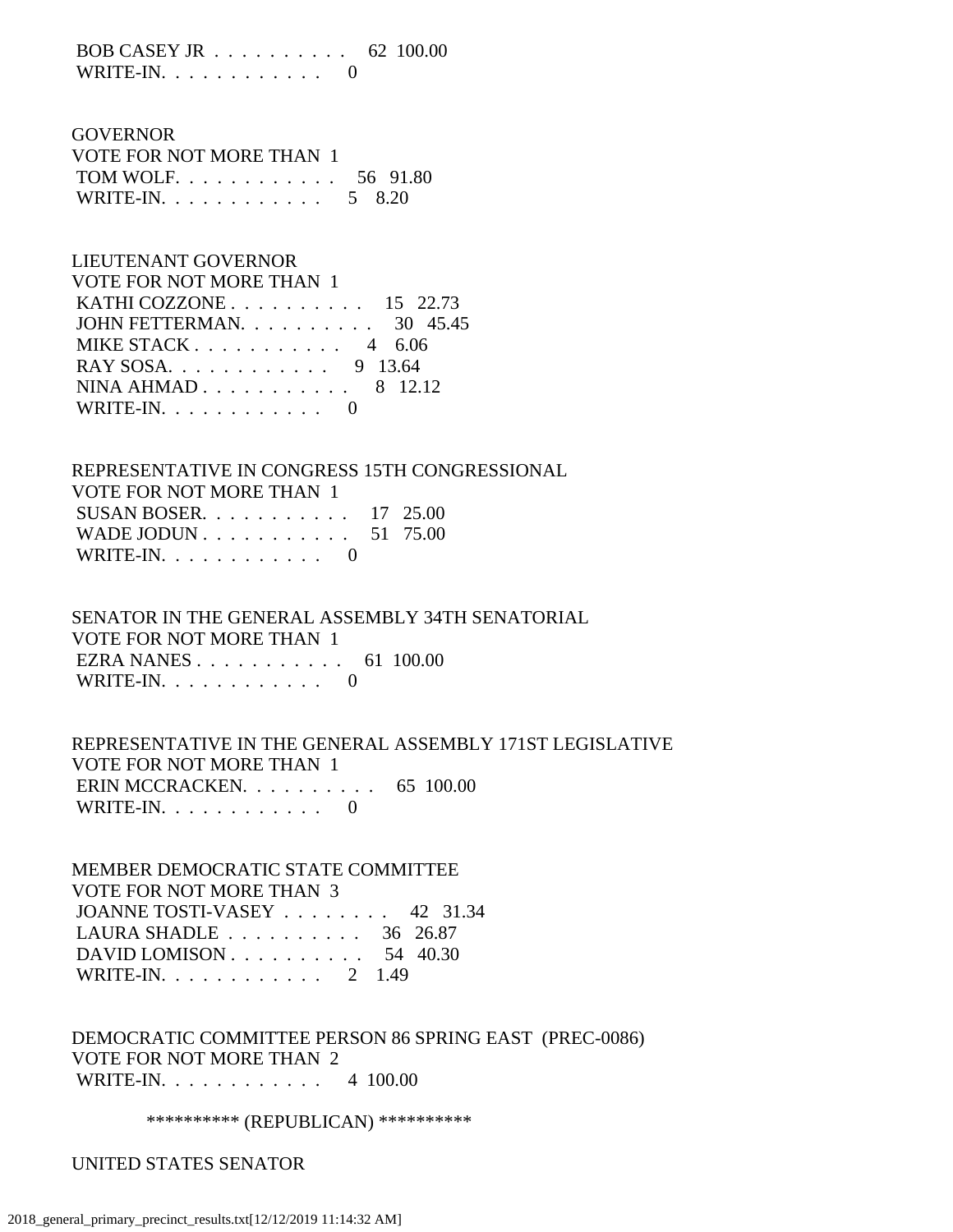VOTE FOR NOT MORE THAN 1 JIM CHRISTIANA. . . . . . . . . . 68 46.90 LOU BARLETTA . . . . . . . . . . 77 53.10 WRITE-IN.  $\ldots$  . . . . . . . . 0

### GOVERNOR

 VOTE FOR NOT MORE THAN 1 SCOTT R WAGNER.  $\ldots$  . . . . . . . 79 51.97 PAUL MANGO . . . . . . . . . . . 37 24.34 LAURA ELLSWORTH . . . . . . . . . 36 23.68 WRITE-IN. . . . . . . . . . . . 0

## LIEUTENANT GOVERNOR

| VOTE FOR NOT MORE THAN 1                                |  |
|---------------------------------------------------------|--|
| KATHY CODER. $\ldots$ 29 20.28                          |  |
| DIANA IREY VAUGHAN 10 6.99                              |  |
| JEFF BARTOS. $\ldots$ 73 51.05                          |  |
| PEG LUKSIK $\ldots$ $\ldots$ $\ldots$ $\ldots$ 31 21.68 |  |
| WRITE-IN. $\ldots$ 0                                    |  |

## REPRESENTATIVE IN CONGRESS 15TH CONGRESSIONAL VOTE FOR NOT MORE THAN 1 GLENN GT THOMPSON. . . . . . . . . 140 99.29 WRITE-IN.  $\ldots$  . . . . . . . . . 1 .71

 SENATOR IN THE GENERAL ASSEMBLY 34TH SENATORIAL VOTE FOR NOT MORE THAN 1 JACOB D CORMAN III . . . . . . . . 139 99.29 WRITE-IN.  $\ldots$  . . . . . . . . . . . 71

 REPRESENTATIVE IN THE GENERAL ASSEMBLY 171ST LEGISLATIVE VOTE FOR NOT MORE THAN 1 KERRY A BENNINGHOFF . . . . . . . . 141 99.30 WRITE-IN. . . . . . . . . . . . . 1 .70

## MEMBER REPUBLICAN STATE COMMITTEE

 VOTE FOR NOT MORE THAN 4 CAROL GINGRICH. . . . . . . . . . 96 24.43 JUDITH WILSON . . . . . . . . . . 84 21.37 RICHARD E SMEAD . . . . . . . . . 116 29.52 STEVEN T MILLER . . . . . . . . . 91 23.16 WRITE-IN. . . . . . . . . . . . 6 1.53

## COUNTY REPUBLICAN COMMITTEE CHAIRMAN VOTE FOR NOT MORE THAN 1 KRISTINE ENG . . . . . . . . . . 67 48.55 DEBORAH DEB FLAVIN . . . . . . . . 70 50.72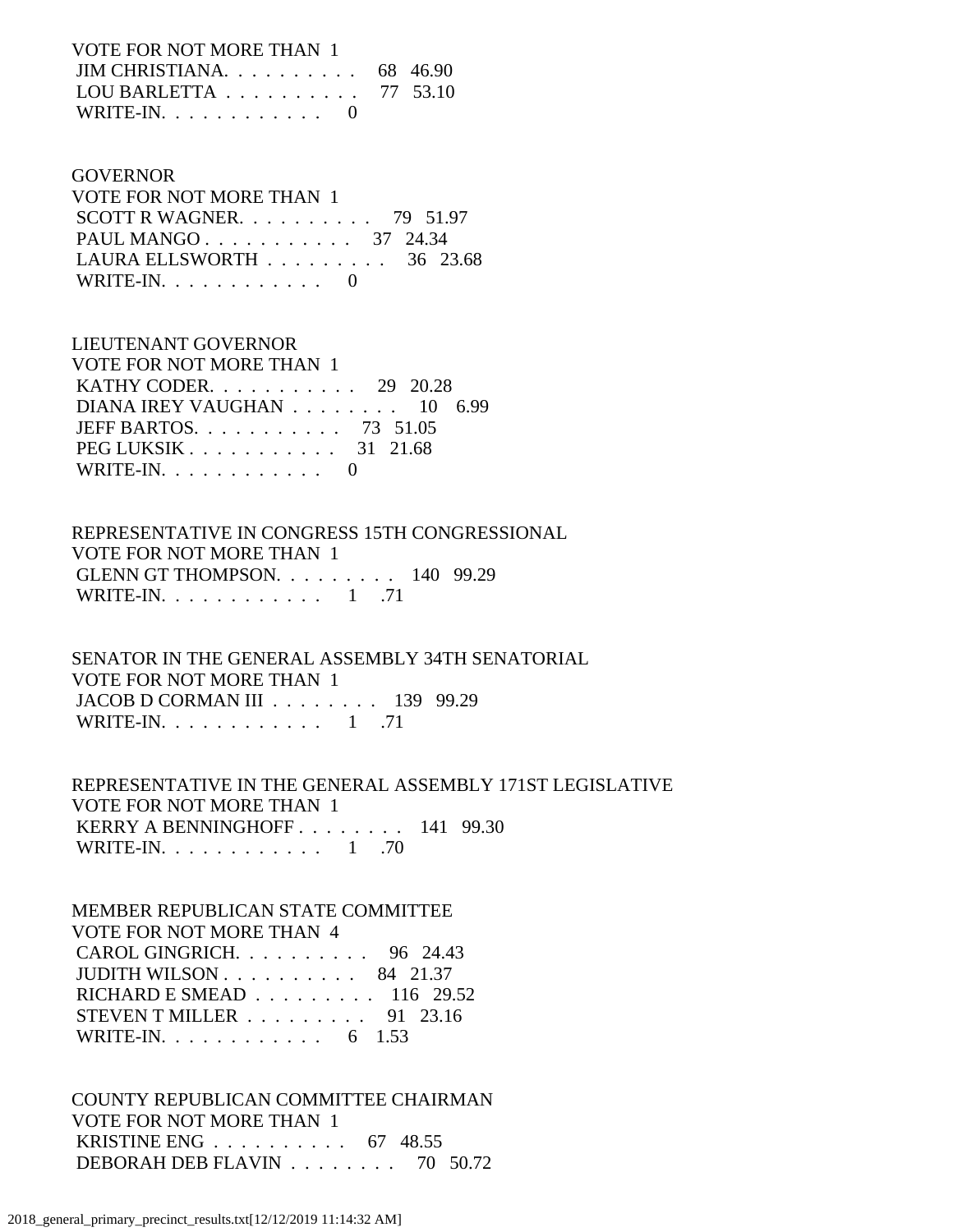WRITE-IN. . . . . . . . . . . . 1 .72

 COUNTY REPUBLICAN COMMITTEE VICE CHAIR VOTE FOR NOT MORE THAN 1 RUSSELL P BROOKS . . . . . . . . . 132 99.25 WRITE-IN. . . . . . . . . . . . . 1 .75

## PRECINCT REPORT CENTRE COUNTY, PENNSYLVANIA OFFICIAL RUN DATE:06/04/18 GENERAL PRIMARY RUN TIME:09:34 AM MAY 15, 2018 **STATISTICS**

### 0087 87 SPRING SOUTHWEST

#### VOTES PERCENT

| REGISTERED VOTERS - TOTAL 988            |       |
|------------------------------------------|-------|
| REGISTERED VOTERS - DEMOCRATIC 395 39.98 |       |
| REGISTERED VOTERS - REPUBLICAN 593 60.02 |       |
| BALLOTS CAST - TOTAL. 204                |       |
| BALLOTS CAST - DEMOCRATIC 96 47.06       |       |
| BALLOTS CAST - REPUBLICAN 108 52.94      |       |
| VOTER TURNOUT - TOTAL 20.65              |       |
| VOTER TURNOUT - DEMOCRATIC.              | 24.30 |
| VOTER TURNOUT - REPUBLICAN.              |       |

\*\*\*\*\*\*\*\*\*\* (DEMOCRATIC) \*\*\*\*\*\*\*\*\*\*

 UNITED STATES SENATOR VOTE FOR NOT MORE THAN 1 BOB CASEY JR . . . . . . . . . . 87 100.00 WRITE-IN. . . . . . . . . . . . 0

#### **GOVERNOR**

| VOTE FOR NOT MORE THAN 1 |  |
|--------------------------|--|
| TOM WOLF 87 98.86        |  |
| WRITE-IN. 1 1.14         |  |

### LIEUTENANT GOVERNOR

| <b>VOTE FOR NOT MORE THAN 1</b>                      |  |
|------------------------------------------------------|--|
| KATHI COZZONE $\ldots \ldots \ldots \ldots 17$ 19.10 |  |
| JOHN FETTERMAN. 53 59.55                             |  |
| MIKE STACK $\ldots$ , $\ldots$ , $\ldots$ , 4 4.49   |  |
| RAY SOSA 2 2.25                                      |  |
| NINA AHMAD $13$ 14.61                                |  |
| WRITE-IN. $\ldots$ 0                                 |  |

### REPRESENTATIVE IN CONGRESS 15TH CONGRESSIONAL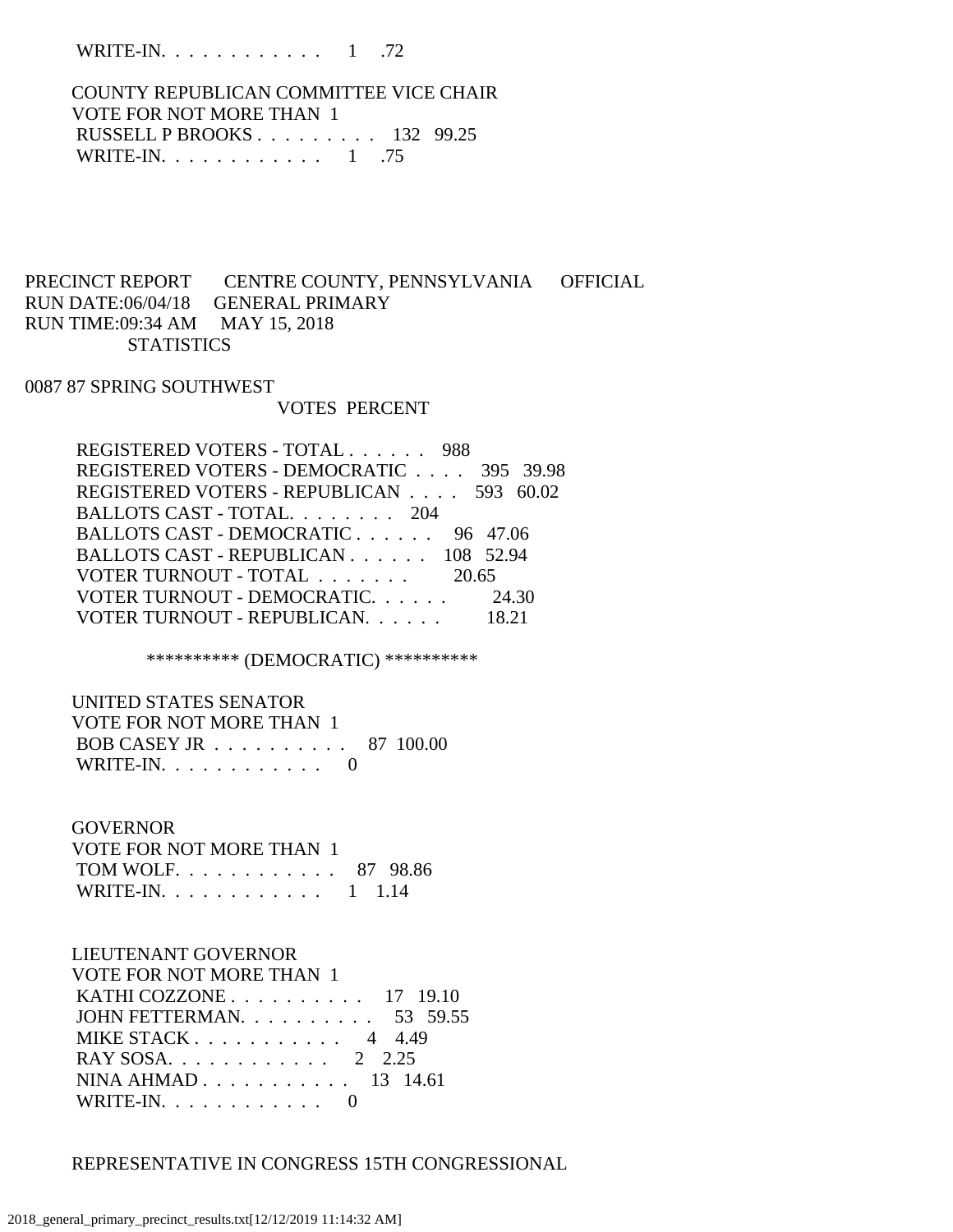VOTE FOR NOT MORE THAN 1

| SUSAN BOSER 26 27.66                                    |  |
|---------------------------------------------------------|--|
| WADE JODUN $\ldots$ $\ldots$ $\ldots$ $\ldots$ 68 72.34 |  |
| WRITE-IN. $\ldots$ 0                                    |  |

 SENATOR IN THE GENERAL ASSEMBLY 34TH SENATORIAL VOTE FOR NOT MORE THAN 1 EZRA NANES . . . . . . . . . . . 87 100.00 WRITE-IN. . . . . . . . . . . . 0

 REPRESENTATIVE IN THE GENERAL ASSEMBLY 171ST LEGISLATIVE VOTE FOR NOT MORE THAN 1 ERIN MCCRACKEN. . . . . . . . . . 91 100.00 WRITE-IN.  $\ldots$  . . . . . . . . 0

| MEMBER DEMOCRATIC STATE COMMITTEE                   |  |
|-----------------------------------------------------|--|
| <b>VOTE FOR NOT MORE THAN 3</b>                     |  |
| JOANNE TOSTI-VASEY 70 35.00                         |  |
| LAURA SHADLE $\ldots \ldots \ldots \ldots$ 60 30.00 |  |
| DAVID LOMISON $\ldots$ 70 35.00                     |  |
| WRITE-IN. $\ldots$ 0                                |  |

 DEMOCRATIC COMMITTEE PERSON 87 SPRING SOUTHWEST (PREC-0 VOTE FOR NOT MORE THAN 2 WRITE-IN. . . . . . . . . . . . 4 100.00

\*\*\*\*\*\*\*\*\*\* (REPUBLICAN) \*\*\*\*\*\*\*\*\*\*

## UNITED STATES SENATOR VOTE FOR NOT MORE THAN 1 JIM CHRISTIANA. . . . . . . . . . 49 54.44 LOU BARLETTA . . . . . . . . . . 41 45.56 WRITE-IN. . . . . . . . . . . . 0

 GOVERNOR VOTE FOR NOT MORE THAN 1 SCOTT R WAGNER. . . . . . . . . . 50 48.08 PAUL MANGO . . . . . . . . . . . 32 30.77 LAURA ELLSWORTH . . . . . . . . . 22 21.15 WRITE-IN. . . . . . . . . . . . 0

 LIEUTENANT GOVERNOR VOTE FOR NOT MORE THAN 1 KATHY CODER. . . . . . . . . . . 16 17.58 DIANA IREY VAUGHAN . . . . . . . . 11 12.09 JEFF BARTOS. . . . . . . . . . . 47 51.65 PEG LUKSIK . . . . . . . . . . . 17 18.68 WRITE-IN. . . . . . . . . . . . 0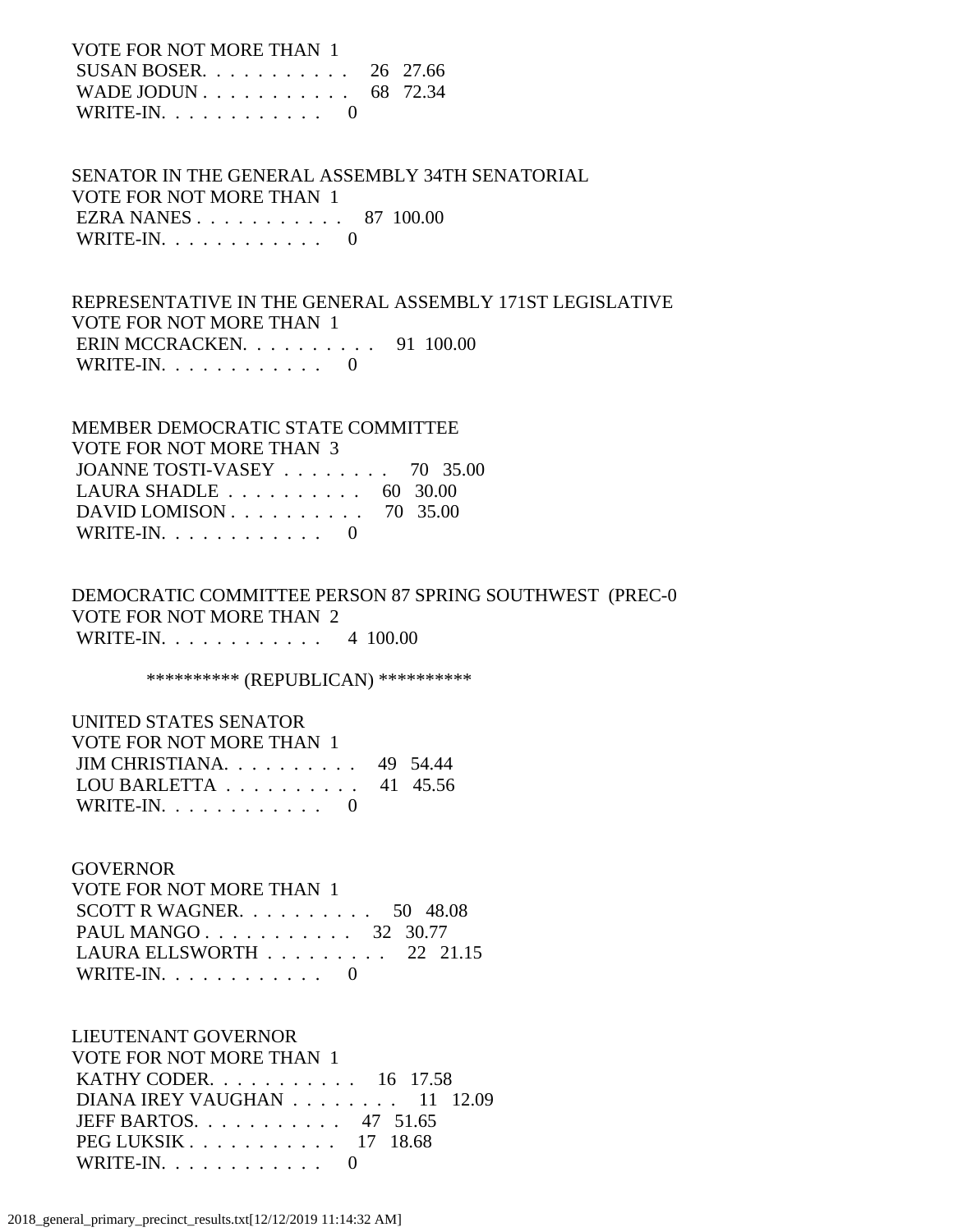## REPRESENTATIVE IN CONGRESS 15TH CONGRESSIONAL VOTE FOR NOT MORE THAN 1 GLENN GT THOMPSON. . . . . . . . . 92 96.84 WRITE-IN. . . . . . . . . . . . . 3 3.16

 SENATOR IN THE GENERAL ASSEMBLY 34TH SENATORIAL VOTE FOR NOT MORE THAN 1 JACOB D CORMAN III . . . . . . . . 89 98.89 WRITE-IN. . . . . . . . . . . . 1 1.11

 REPRESENTATIVE IN THE GENERAL ASSEMBLY 171ST LEGISLATIVE VOTE FOR NOT MORE THAN 1 KERRY A BENNINGHOFF . . . . . . . . 92 97.87 WRITE-IN. . . . . . . . . . . . 2 2.13

## MEMBER REPUBLICAN STATE COMMITTEE VOTE FOR NOT MORE THAN 4 CAROL GINGRICH. . . . . . . . . . 61 23.64 JUDITH WILSON . . . . . . . . . . 63 24.42 RICHARD E SMEAD . . . . . . . . . 70 27.13 STEVEN T MILLER  $\ldots$  . . . . . . . 63 24.42 WRITE-IN. . . . . . . . . . . . 1 .39

## COUNTY REPUBLICAN COMMITTEE CHAIRMAN

 VOTE FOR NOT MORE THAN 1 KRISTINE ENG . . . . . . . . . . 67 73.63 DEBORAH DEB FLAVIN . . . . . . . . 22 24.18 WRITE-IN. . . . . . . . . . . . 2 2.20

## COUNTY REPUBLICAN COMMITTEE VICE CHAIR VOTE FOR NOT MORE THAN 1 RUSSELL P BROOKS . . . . . . . . . 80 97.56 WRITE-IN. . . . . . . . . . . . 2 2.44

## PRECINCT REPORT CENTRE COUNTY, PENNSYLVANIA OFFICIAL RUN DATE:06/04/18 GENERAL PRIMARY RUN TIME:09:34 AM MAY 15, 2018 **STATISTICS**

0088 88 FERGUSON NORTH 3

### VOTES PERCENT

 REGISTERED VOTERS - TOTAL . . . . . . 1041 REGISTERED VOTERS - DEMOCRATIC . . . . 684 65.71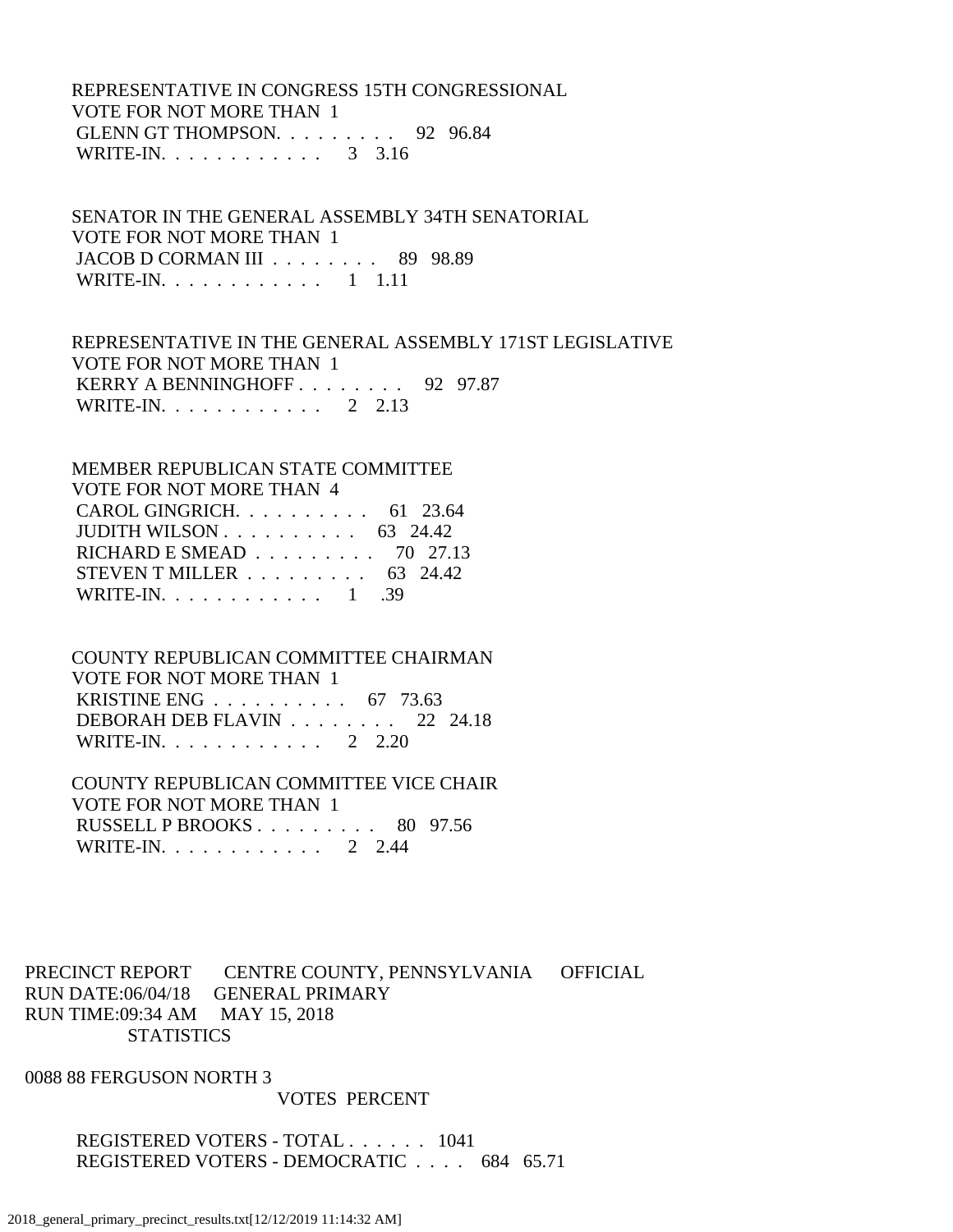REGISTERED VOTERS - REPUBLICAN . . . . 357 34.29 BALLOTS CAST - TOTAL. . . . . . . . 297 BALLOTS CAST - DEMOCRATIC . . . . . . 211 71.04 BALLOTS CAST - REPUBLICAN . . . . . . 86 28.96 VOTER TURNOUT - TOTAL . . . . . . . 28.53 VOTER TURNOUT - DEMOCRATIC. . . . . . . . 30.85 VOTER TURNOUT - REPUBLICAN. . . . . . 24.09

\*\*\*\*\*\*\*\*\*\* (DEMOCRATIC) \*\*\*\*\*\*\*\*\*\*

 UNITED STATES SENATOR VOTE FOR NOT MORE THAN 1 BOB CASEY JR . . . . . . . . . . 204 100.00 WRITE-IN. . . . . . . . . . . . 0

### GOVERNOR

| VOTE FOR NOT MORE THAN 1 |  |
|--------------------------|--|
| TOM WOLF. 200 99.50      |  |
| WRITE-IN. $\ldots$ 1 .50 |  |

### LIEUTENANT GOVERNOR

| VOTE FOR NOT MORE THAN 1                             |  |
|------------------------------------------------------|--|
| KATHI COZZONE $\ldots \ldots \ldots \ldots 27$ 13.50 |  |
| JOHN FETTERMAN. $\ldots$ 84 42.00                    |  |
| MIKE STACK $10$ 5.00                                 |  |
| RAY SOSA. $\ldots$ 4 2.00                            |  |
| NINA AHMAD 75 37.50                                  |  |
| WRITE-IN. $\ldots$ 0                                 |  |

 REPRESENTATIVE IN CONGRESS 12TH CONGRESSIONAL VOTE FOR NOT MORE THAN 1 JUDY HERSCHEL . . . . . . . . . . 15 7.18 MARC FRIEDENBERG . . . . . . . . . 194 92.82 WRITE-IN.  $\ldots$  . . . . . . . . 0

 SENATOR IN THE GENERAL ASSEMBLY 34TH SENATORIAL VOTE FOR NOT MORE THAN 1 EZRA NANES . . . . . . . . . . . 203 100.00 WRITE-IN.  $\ldots$  . . . . . . . . . 0

 REPRESENTATIVE IN THE GENERAL ASSEMBLY 171ST LEGISLATIVE VOTE FOR NOT MORE THAN 1 ERIN MCCRACKEN. . . . . . . . . . 201 100.00 WRITE-IN.  $\ldots$  . . . . . . . . . 0

 MEMBER DEMOCRATIC STATE COMMITTEE VOTE FOR NOT MORE THAN 3 JOANNE TOSTI-VASEY . . . . . . . . 154 31.36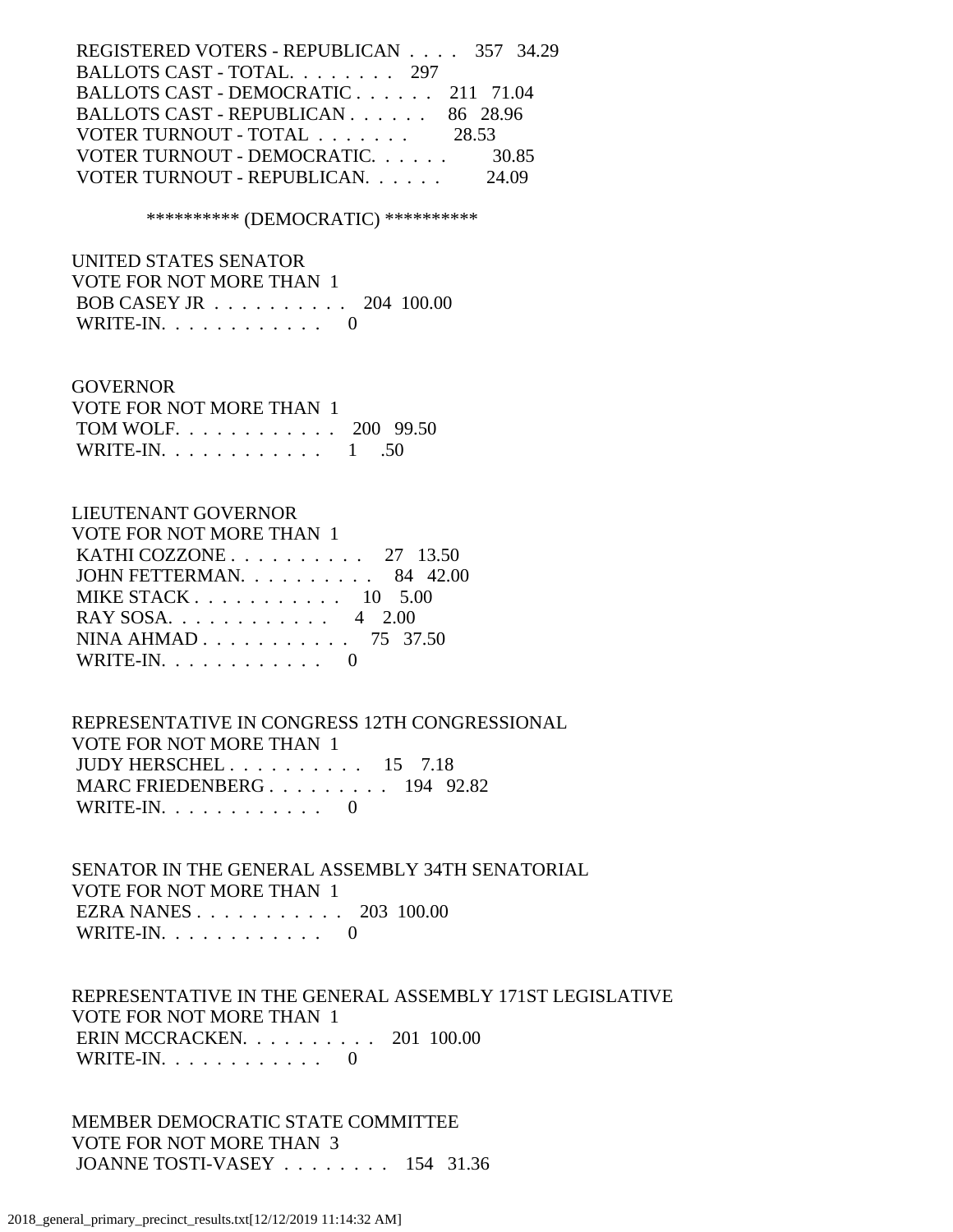| LAURA SHADLE 189 38.49                                      |  |
|-------------------------------------------------------------|--|
| DAVID LOMISON $\ldots$ $\ldots$ $\ldots$ $\ldots$ 147 29.94 |  |
| WRITE-IN. $\ldots$ 1 . 20                                   |  |

 DEMOCRATIC COMMITTEE PERSON 88 FERGUSON NORTH 3 (PREC-0 VOTE FOR NOT MORE THAN 2 JILL GOMEZ . . . . . . . . . . . 200 97.09 WRITE-IN. . . . . . . . . . . . . 6 2.91

\*\*\*\*\*\*\*\*\*\* (REPUBLICAN) \*\*\*\*\*\*\*\*\*\*

| UNITED STATES SENATOR             |          |
|-----------------------------------|----------|
| VOTE FOR NOT MORE THAN 1          |          |
| JIM CHRISTIANA. $\ldots$ 34 41.98 |          |
| LOU BARLETTA                      | 44 54.32 |
| WRITE-IN. 3 3.70                  |          |

### GOVERNOR

| VOTE FOR NOT MORE THAN 1                        |  |  |
|-------------------------------------------------|--|--|
| SCOTT R WAGNER. $\ldots$ 23 27.06               |  |  |
| PAUL MANGO 33 38.82                             |  |  |
| LAURA ELLSWORTH $\ldots \ldots \ldots$ 29 34.12 |  |  |
| WRITE-IN. $\ldots$ 0                            |  |  |

### LIEUTENANT GOVERNOR

| VOTE FOR NOT MORE THAN 1       |  |
|--------------------------------|--|
| KATHY CODER. 18 22.78          |  |
| DIANA IREY VAUGHAN 17 21.52    |  |
| JEFF BARTOS. $\ldots$ 25 31.65 |  |
| PEG LUKSIK 18 22.78            |  |
| WRITE-IN. 1 1.27               |  |

 REPRESENTATIVE IN CONGRESS 12TH CONGRESSIONAL VOTE FOR NOT MORE THAN 1 DOUG MCLINKO . . . . . . . . . . 21 26.58 TOM MARINO . . . . . . . . . . . 57 72.15 WRITE-IN. . . . . . . . . . . . 1 1.27

 SENATOR IN THE GENERAL ASSEMBLY 34TH SENATORIAL VOTE FOR NOT MORE THAN 1 JACOB D CORMAN III . . . . . . . . 78 98.73 WRITE-IN. . . . . . . . . . . . 1 1.27

 REPRESENTATIVE IN THE GENERAL ASSEMBLY 171ST LEGISLATIVE VOTE FOR NOT MORE THAN 1 KERRY A BENNINGHOFF . . . . . . . . 77 96.25 WRITE-IN. . . . . . . . . . . . . 3 3.75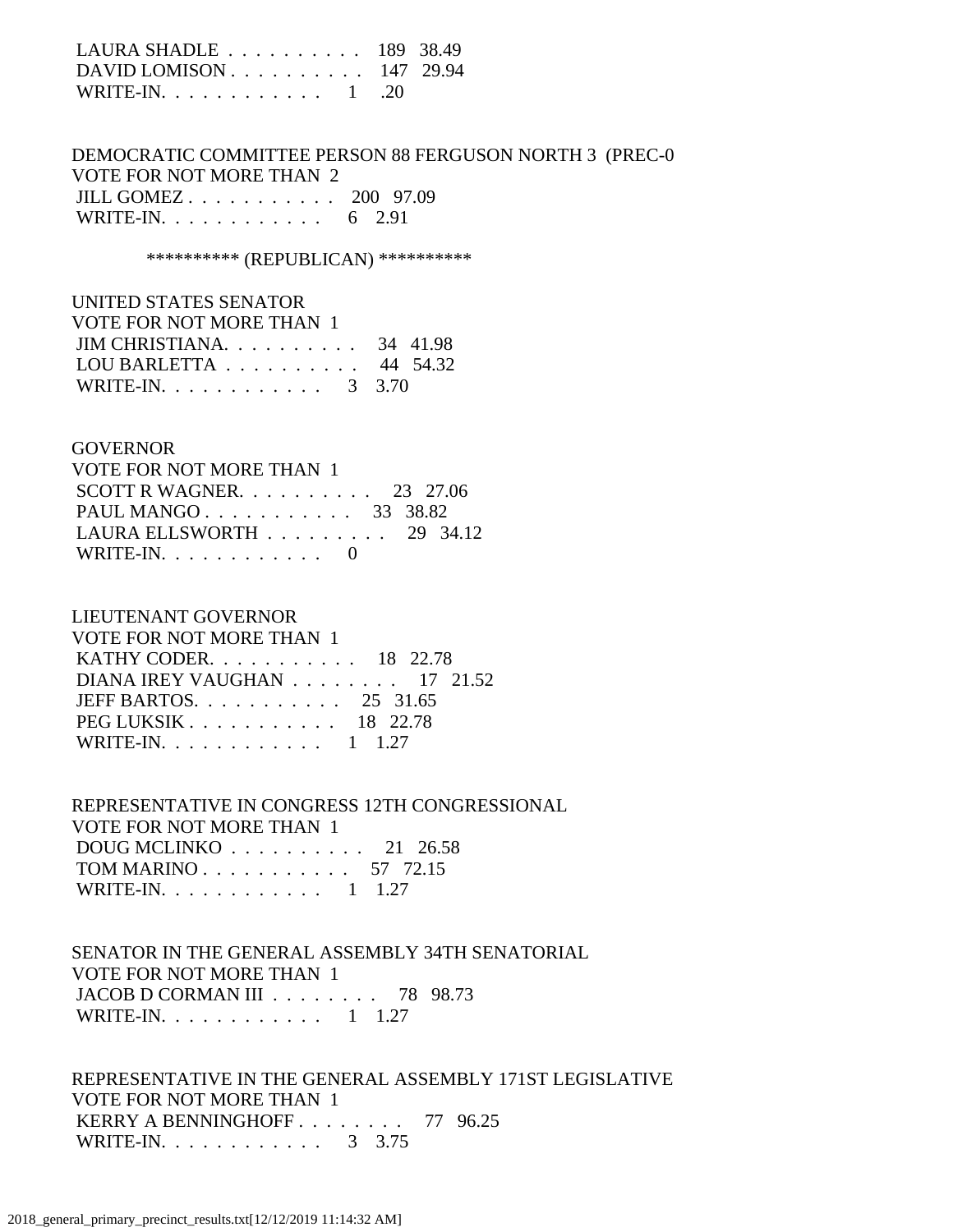MEMBER REPUBLICAN STATE COMMITTEE VOTE FOR NOT MORE THAN 4 CAROL GINGRICH. . . . . . . . . . 62 24.22 JUDITH WILSON . . . . . . . . . . 61 23.83 RICHARD E SMEAD . . . . . . . . . 64 25.00 STEVEN T MILLER . . . . . . . . . 66 25.78 WRITE-IN. . . . . . . . . . . . . 3 1.17

 COUNTY REPUBLICAN COMMITTEE CHAIRMAN VOTE FOR NOT MORE THAN 1 KRISTINE ENG . . . . . . . . . . 31 41.89 DEBORAH DEB FLAVIN . . . . . . . . 43 58.11 WRITE-IN.  $\ldots$  . . . . . . . . . 0

 COUNTY REPUBLICAN COMMITTEE VICE CHAIR VOTE FOR NOT MORE THAN 1 RUSSELL P BROOKS . . . . . . . . . 70 98.59 WRITE-IN. . . . . . . . . . . . 1 1.41

PRECINCT REPORT CENTRE COUNTY, PENNSYLVANIA OFFICIAL RUN DATE:06/04/18 GENERAL PRIMARY RUN TIME:09:34 AM MAY 15, 2018 **STATISTICS** 

0089 89 FERGUSON WEST CENTRAL VOTES PERCENT

> REGISTERED VOTERS - TOTAL . . . . . . 1105 REGISTERED VOTERS - DEMOCRATIC . . . . 587 53.12 REGISTERED VOTERS - REPUBLICAN . . . . 518 46.88 BALLOTS CAST - TOTAL. . . . . . . . 286 BALLOTS CAST - DEMOCRATIC . . . . . . 179 62.59 BALLOTS CAST - REPUBLICAN . . . . . . 107 37.41 VOTER TURNOUT - TOTAL . . . . . . . 25.88 VOTER TURNOUT - DEMOCRATIC. . . . . . 30.49 VOTER TURNOUT - REPUBLICAN. . . . . . 20.66

> > \*\*\*\*\*\*\*\*\*\* (DEMOCRATIC) \*\*\*\*\*\*\*\*\*\*

 UNITED STATES SENATOR VOTE FOR NOT MORE THAN 1 BOB CASEY JR . . . . . . . . . . 172 100.00 WRITE-IN. . . . . . . . . . . . 0

 GOVERNOR VOTE FOR NOT MORE THAN 1 TOM WOLF. . . . . . . . . . . . 169 99.41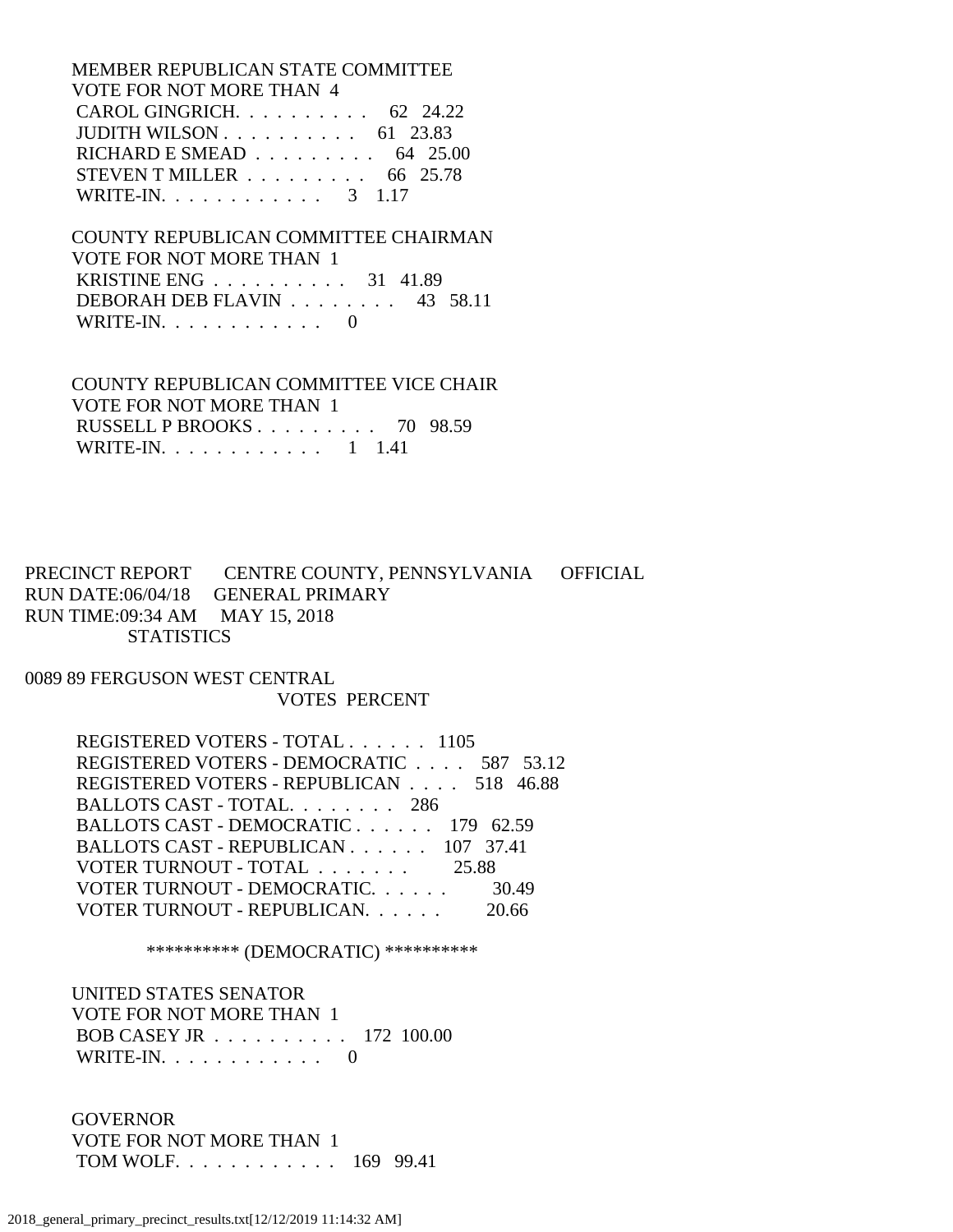WRITE-IN. . . . . . . . . . . . 1 .59

| LIEUTENANT GOVERNOR             |  |
|---------------------------------|--|
| <b>VOTE FOR NOT MORE THAN 1</b> |  |
| KATHI COZZONE $\ldots$ 31 19.14 |  |
| JOHN FETTERMAN. 76 46.91        |  |
| MIKE STACK $11\quad 6.79$       |  |
| RAY SOSA. 6 3.70                |  |
| NINA AHMAD 38 23.46             |  |
| WRITE-IN. $\ldots$ 0            |  |

 REPRESENTATIVE IN CONGRESS 12TH CONGRESSIONAL VOTE FOR NOT MORE THAN 1 JUDY HERSCHEL . . . . . . . . . . 20 11.24 MARC FRIEDENBERG . . . . . . . . . 158 88.76 WRITE-IN. . . . . . . . . . . . 0

 SENATOR IN THE GENERAL ASSEMBLY 34TH SENATORIAL VOTE FOR NOT MORE THAN 1 EZRA NANES . . . . . . . . . . . 174 100.00 WRITE-IN.  $\ldots$  . . . . . . . . 0

 REPRESENTATIVE IN THE GENERAL ASSEMBLY 171ST LEGISLATIVE VOTE FOR NOT MORE THAN 1 ERIN MCCRACKEN. . . . . . . . . . 170 99.42 WRITE-IN.  $\ldots$  . . . . . . . . . 1 .58

 MEMBER DEMOCRATIC STATE COMMITTEE VOTE FOR NOT MORE THAN 3 JOANNE TOSTI-VASEY . . . . . . . . 116 29.67 LAURA SHADLE . . . . . . . . . . 156 39.90 DAVID LOMISON . . . . . . . . . . 114 29.16 WRITE-IN. . . . . . . . . . . . 5 1.28

 DEMOCRATIC COMMITTEE PERSON 89 FERGUSON WEST CENTRAL VOTE FOR NOT MORE THAN 2 RANDALL BITNER. . . . . . . . . . 148 69.81 WRITE-IN. . . . . . . . . . . . . 64 30.19

\*\*\*\*\*\*\*\*\*\*\* (REPUBLICAN) \*\*\*\*\*\*\*\*\*\*\*

 UNITED STATES SENATOR VOTE FOR NOT MORE THAN 1 JIM CHRISTIANA. . . . . . . . . . 38 39.18 LOU BARLETTA . . . . . . . . . . 57 58.76 WRITE-IN. . . . . . . . . . . . 2 2.06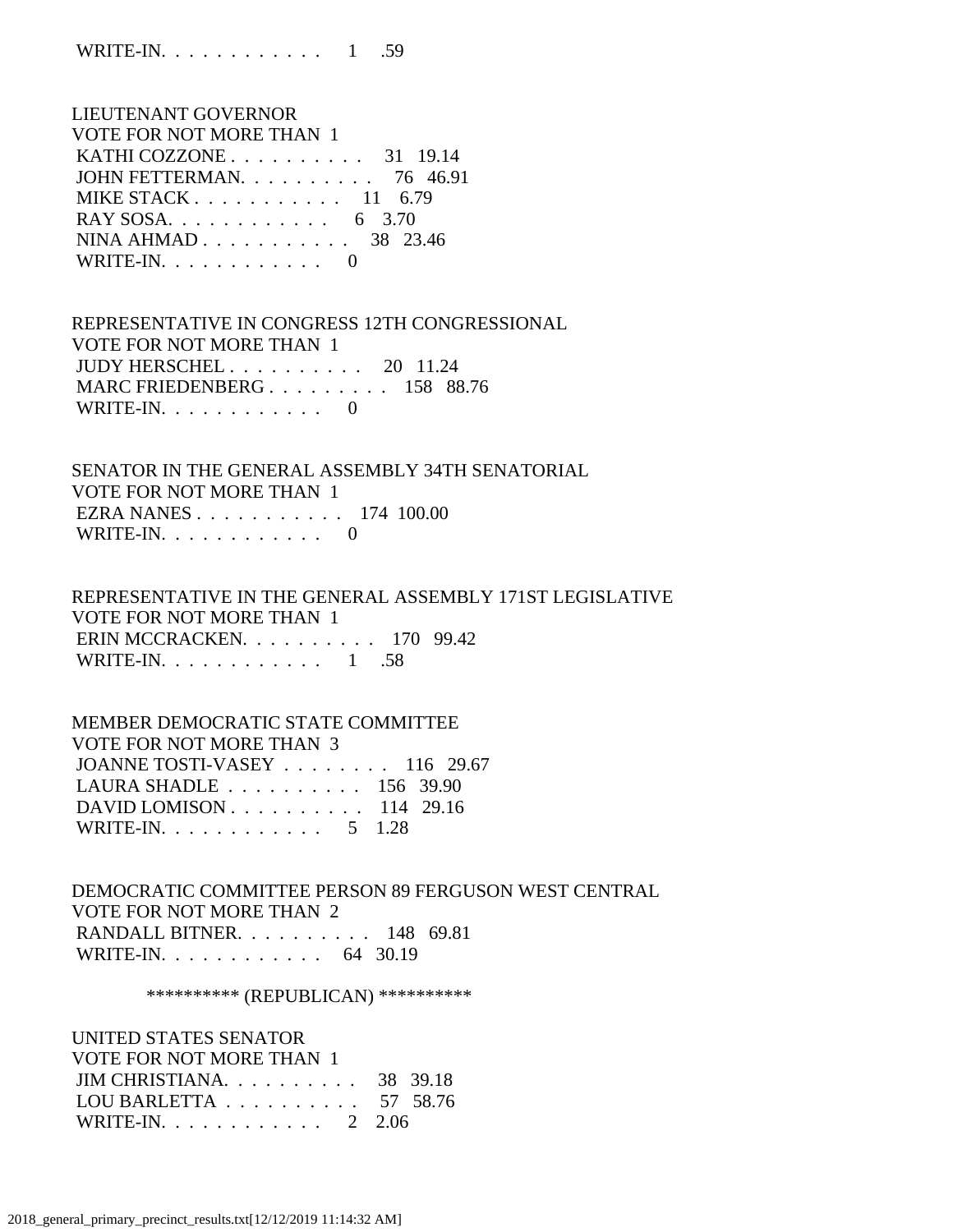**GOVERNOR**  VOTE FOR NOT MORE THAN 1 SCOTT R WAGNER. . . . . . . . . . 50 47.17 PAUL MANGO . . . . . . . . . . . 28 26.42 LAURA ELLSWORTH . . . . . . . . . 27 25.47 WRITE-IN. . . . . . . . . . . . 1 .94

### LIEUTENANT GOVERNOR

| <b>VOTE FOR NOT MORE THAN 1</b>                         |  |
|---------------------------------------------------------|--|
| KATHY CODER. 20 21.74                                   |  |
| DIANA IREY VAUGHAN 22 23.91                             |  |
| JEFF BARTOS. $\ldots$ 38 41.30                          |  |
| PEG LUKSIK $\ldots$ $\ldots$ $\ldots$ $\ldots$ 11 11.96 |  |
| WRITE-IN. 1 1.09                                        |  |

### REPRESENTATIVE IN CONGRESS 12TH CONGRESSIONAL VOTE FOR NOT MORE THAN 1 DOUG MCLINKO . . . . . . . . . . 39 39.80 TOM MARINO . . . . . . . . . . . 58 59.18

| WRITE-IN. $\ldots$ |  |  |  |  |  |  | $1 \quad 1.02$ |
|--------------------|--|--|--|--|--|--|----------------|
|                    |  |  |  |  |  |  |                |

## SENATOR IN THE GENERAL ASSEMBLY 34TH SENATORIAL VOTE FOR NOT MORE THAN 1 JACOB D CORMAN III . . . . . . . . 93 98.94 WRITE-IN. . . . . . . . . . . . 1 1.06

 REPRESENTATIVE IN THE GENERAL ASSEMBLY 171ST LEGISLATIVE VOTE FOR NOT MORE THAN 1 KERRY A BENNINGHOFF . . . . . . . . 96 97.96 WRITE-IN. . . . . . . . . . . . 2 2.04

## MEMBER REPUBLICAN STATE COMMITTEE VOTE FOR NOT MORE THAN 4 CAROL GINGRICH. . . . . . . . . . 61 24.02 JUDITH WILSON . . . . . . . . . . 70 27.56 RICHARD E SMEAD . . . . . . . . . 63 24.80 STEVEN T MILLER . . . . . . . . . 57 22.44 WRITE-IN. . . . . . . . . . . . 3 1.18

## COUNTY REPUBLICAN COMMITTEE CHAIRMAN VOTE FOR NOT MORE THAN 1 KRISTINE ENG . . . . . . . . . . 42 47.73 DEBORAH DEB FLAVIN . . . . . . . . 45 51.14 WRITE-IN. . . . . . . . . . . . 1 1.14

## COUNTY REPUBLICAN COMMITTEE VICE CHAIR VOTE FOR NOT MORE THAN 1 RUSSELL P BROOKS . . . . . . . . . 78 98.73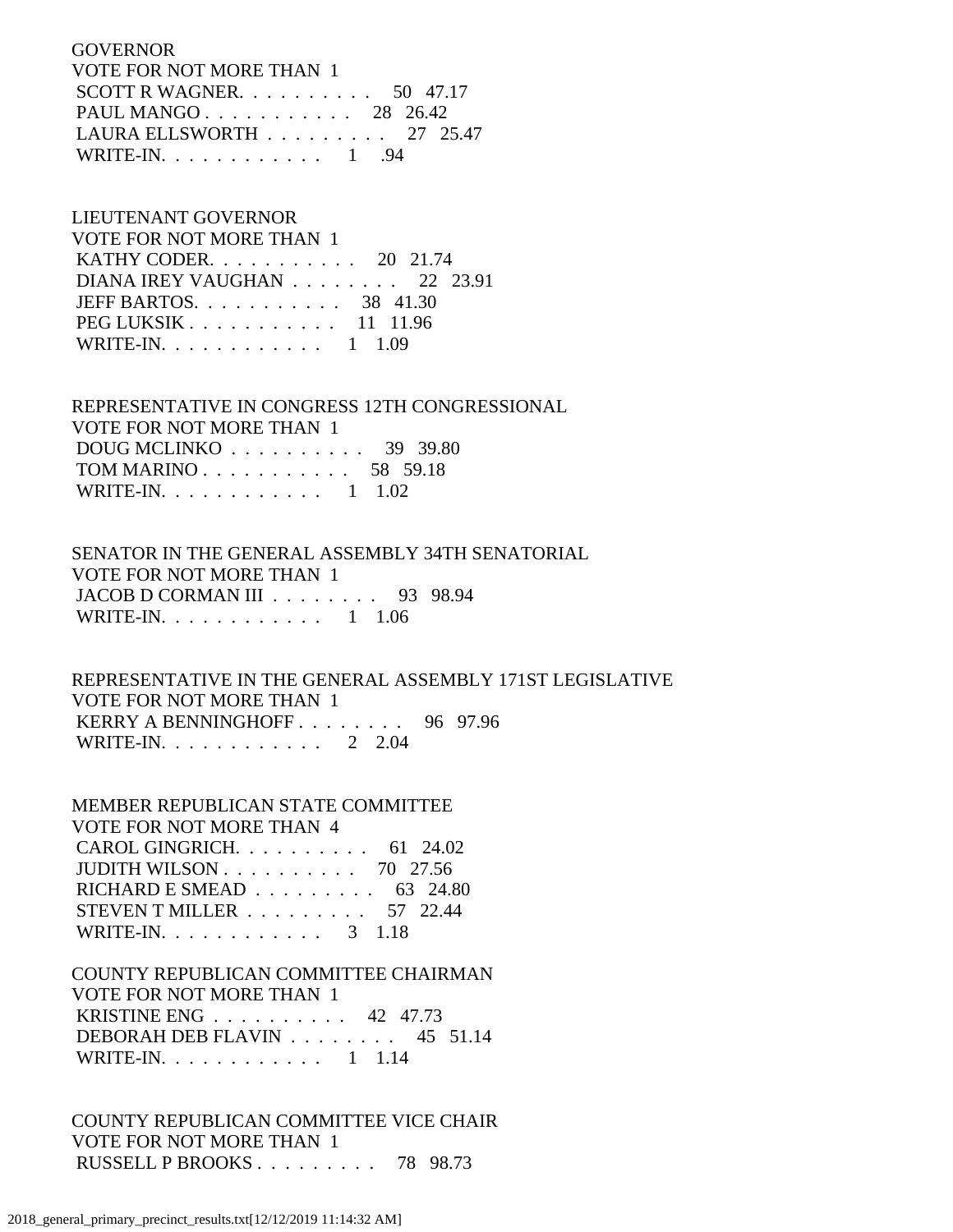## PRECINCT REPORT CENTRE COUNTY, PENNSYLVANIA OFFICIAL RUN DATE:06/04/18 GENERAL PRIMARY RUN TIME:09:34 AM MAY 15, 2018 **STATISTICS**

## 0090 90 HALFMOON EAST CENTRAL VOTES PERCENT

 REGISTERED VOTERS - TOTAL . . . . . . 1014 REGISTERED VOTERS - DEMOCRATIC . . . . 410 40.43 REGISTERED VOTERS - REPUBLICAN . . . . 604 59.57 BALLOTS CAST - TOTAL. . . . . . . . 297 BALLOTS CAST - DEMOCRATIC . . . . . . 133 44.78 BALLOTS CAST - REPUBLICAN . . . . . . 164 55.22 VOTER TURNOUT - TOTAL . . . . . . . 29.29 VOTER TURNOUT - DEMOCRATIC. . . . . . 32.44 VOTER TURNOUT - REPUBLICAN. . . . . . 27.15

\*\*\*\*\*\*\*\*\*\* (DEMOCRATIC) \*\*\*\*\*\*\*\*\*\*

 UNITED STATES SENATOR VOTE FOR NOT MORE THAN 1 BOB CASEY JR . . . . . . . . . . 126 100.00 WRITE-IN.  $\ldots$  . . . . . . . . . 0

### **GOVERNOR**

| VOTE FOR NOT MORE THAN 1 |  |
|--------------------------|--|
| TOM WOLF. 123 100.00     |  |
| WRITE-IN. $\ldots$ 0     |  |

# LIEUTENANT GOVERNOR

#### VOTE FOR NOT MORE THAN 1

| KATHI COZZONE $\ldots$ 23 18.40                         |  |
|---------------------------------------------------------|--|
| JOHN FETTERMAN. $\ldots$ 56 44.80                       |  |
| MIKE STACK $\ldots$ $\ldots$ $\ldots$ $\ldots$ 14 11.20 |  |
| RAY SOSA. 7 5.60                                        |  |
| NINA AHMAD $25\quad 20.00$                              |  |
| WRITE-IN. $\ldots$ 0                                    |  |

 REPRESENTATIVE IN CONGRESS 12TH CONGRESSIONAL VOTE FOR NOT MORE THAN 1 JUDY HERSCHEL . . . . . . . . . . 25 19.23 MARC FRIEDENBERG . . . . . . . . . 105 80.77 WRITE-IN. . . . . . . . . . . . 0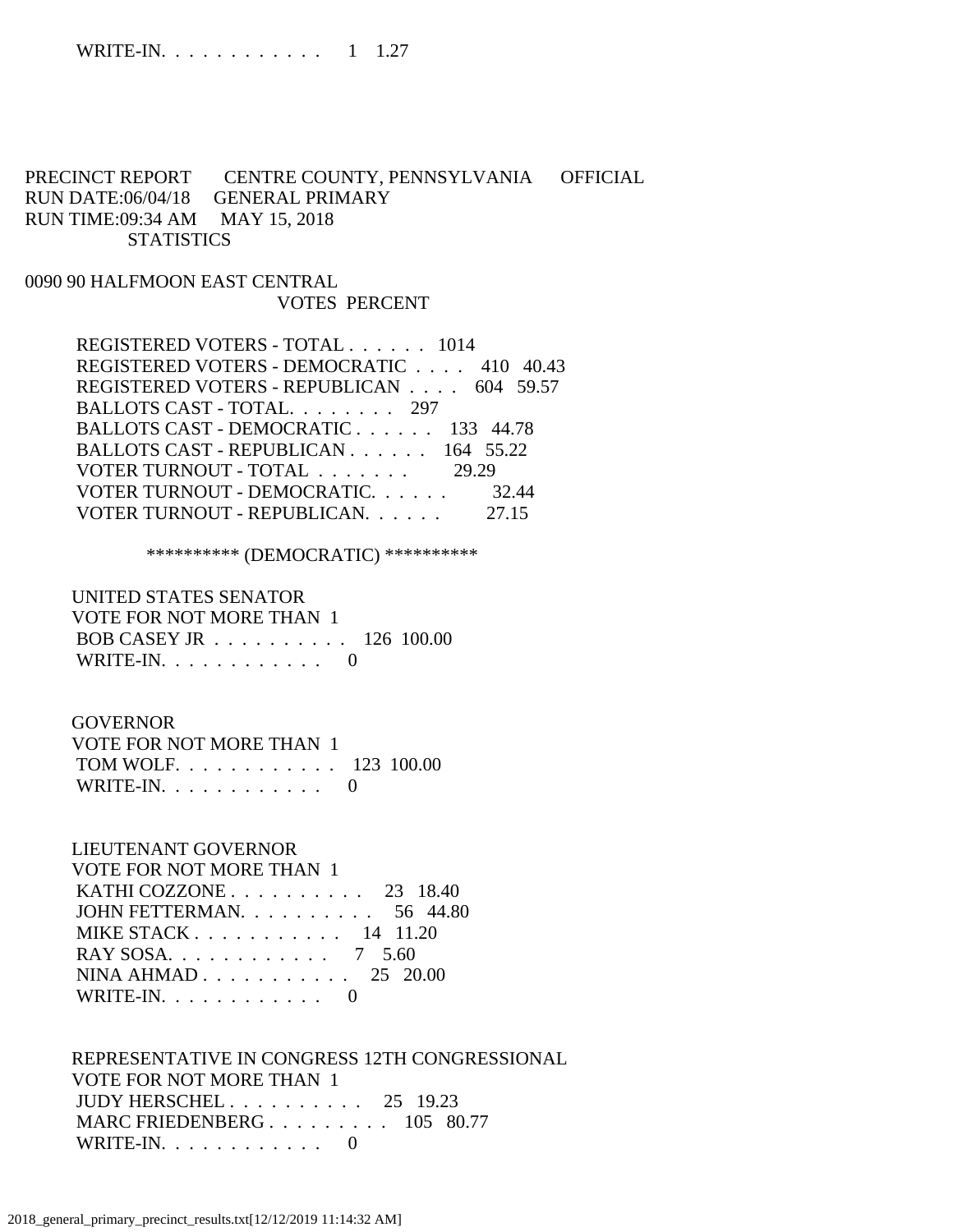REPRESENTATIVE IN CONGRESS 15TH CONGRESSIONAL VOTE FOR NOT MORE THAN 1 SUSAN BOSER.  $\ldots$  . . . . . . . 0 WADE JODUN . . . . . . . . . . . 0 WRITE-IN.  $\ldots$  . . . . . . . . . 0

 SENATOR IN THE GENERAL ASSEMBLY 34TH SENATORIAL VOTE FOR NOT MORE THAN 1 EZRA NANES . . . . . . . . . . . 119 99.17 WRITE-IN. . . . . . . . . . . . 1 .83

 REPRESENTATIVE IN THE GENERAL ASSEMBLY 81ST LEGISLATIVE VOTE FOR NOT MORE THAN 1 RICK ROGERS. . . . . . . . . . . 115 100.00 WRITE-IN.  $\ldots$  . . . . . . . . 0

 MEMBER DEMOCRATIC STATE COMMITTEE VOTE FOR NOT MORE THAN 3 JOANNE TOSTI-VASEY . . . . . . . . 84 30.11 LAURA SHADLE . . . . . . . . . . 106 37.99 DAVID LOMISON . . . . . . . . . . 89 31.90 WRITE-IN.  $\ldots$  . . . . . . . . 0

 DEMOCRATIC COMMITTEE PERSON 90 HALFMOON EAST CENTRAL VOTE FOR NOT MORE THAN 2 WRITE-IN. . . . . . . . . . . . 10 100.00

\*\*\*\*\*\*\*\*\*\*\* (REPUBLICAN) \*\*\*\*\*\*\*\*\*\*\*

| UNITED STATES SENATOR                               |  |
|-----------------------------------------------------|--|
| VOTE FOR NOT MORE THAN 1                            |  |
| JIM CHRISTIANA. $\ldots$ 70 45.75                   |  |
| LOU BARLETTA $\ldots \ldots \ldots \ldots$ 83 54.25 |  |
| WRITE-IN. $\ldots$ 0                                |  |

#### GOVERNOR

 VOTE FOR NOT MORE THAN 1 SCOTT R WAGNER. . . . . . . . . . 63 39.38 PAUL MANGO . . . . . . . . . . . 66 41.25 LAURA ELLSWORTH . . . . . . . . . 31 19.38 WRITE-IN. . . . . . . . . . . . 0

 LIEUTENANT GOVERNOR VOTE FOR NOT MORE THAN 1 **KATHY CODER.** . . . . . . . . . . . 27 18.49 DIANA IREY VAUGHAN . . . . . . . . 30 20.55 JEFF BARTOS. . . . . . . . . . . 56 38.36 PEG LUKSIK . . . . . . . . . . . 33 22.60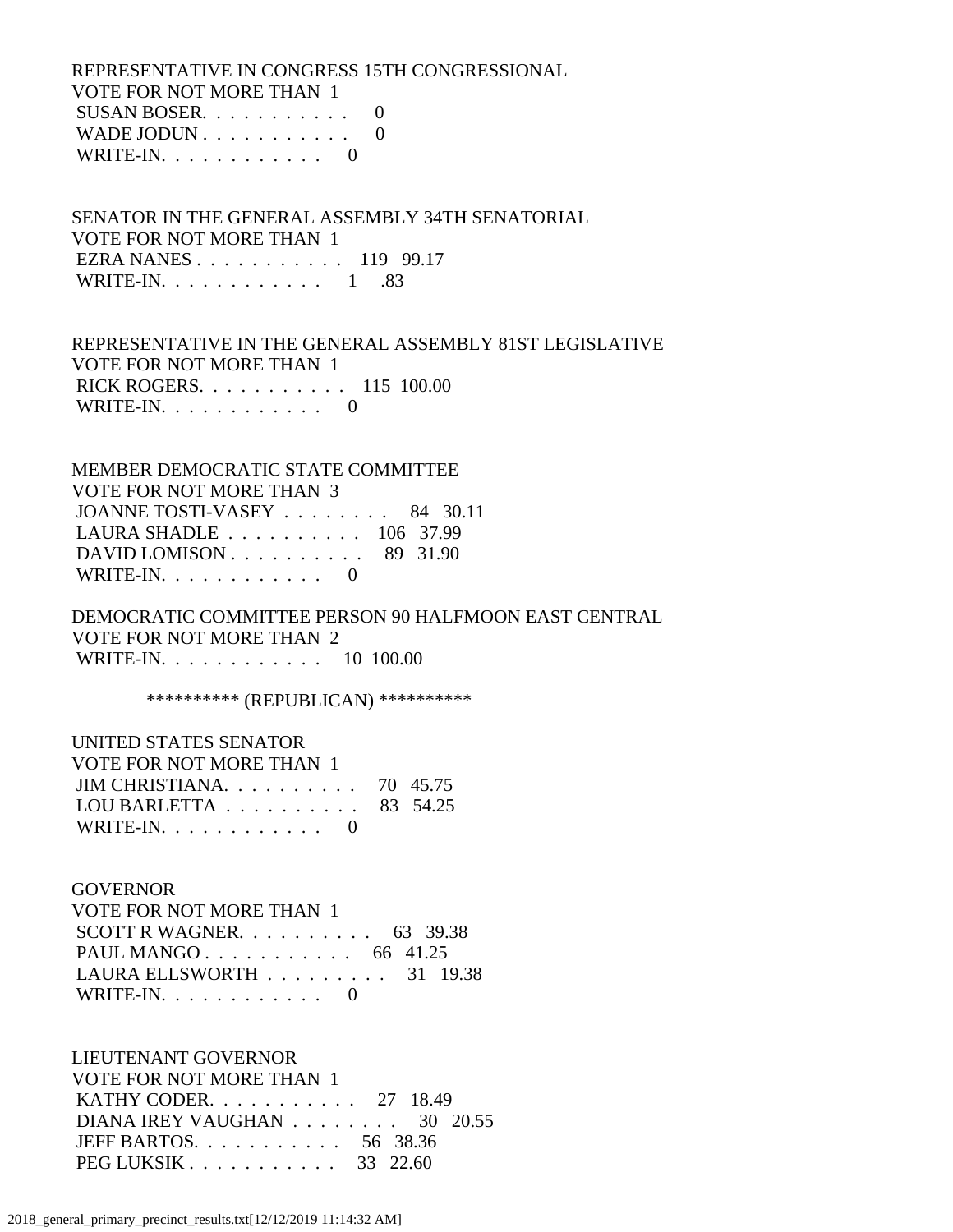REPRESENTATIVE IN CONGRESS 12TH CONGRESSIONAL VOTE FOR NOT MORE THAN 1 DOUG MCLINKO . . . . . . . . . . 50 35.21 TOM MARINO . . . . . . . . . . . 91 64.08 WRITE-IN. . . . . . . . . . . . . 1 .70

 REPRESENTATIVE IN CONGRESS 15TH CONGRESSIONAL VOTE FOR NOT MORE THAN 1 GLENN GT THOMPSON. . . . . . . . . 0 WRITE-IN.  $\ldots$  . . . . . . . . 0

 SENATOR IN THE GENERAL ASSEMBLY 34TH SENATORIAL VOTE FOR NOT MORE THAN 1 JACOB D CORMAN III . . . . . . . . 146 97.33 WRITE-IN. . . . . . . . . . . . 4 2.67

 REPRESENTATIVE IN THE GENERAL ASSEMBLY 81ST LEGISLATIVE VOTE FOR NOT MORE THAN 1 RICH IRVIN . . . . . . . . . . . 133 97.08 WRITE-IN. . . . . . . . . . . . 4 2.92

 MEMBER REPUBLICAN STATE COMMITTEE VOTE FOR NOT MORE THAN 4 CAROL GINGRICH. . . . . . . . . . 111 25.75 JUDITH WILSON . . . . . . . . . . 109 25.29 RICHARD E SMEAD . . . . . . . . . 107 24.83 STEVEN T MILLER . . . . . . . . . 103 23.90 WRITE-IN. . . . . . . . . . . . 1 .23

 COUNTY REPUBLICAN COMMITTEE CHAIRMAN VOTE FOR NOT MORE THAN 1 KRISTINE ENG . . . . . . . . . . 97 67.83 DEBORAH DEB FLAVIN . . . . . . . . 45 31.47 WRITE-IN. . . . . . . . . . . . . 1 .70

 COUNTY REPUBLICAN COMMITTEE VICE CHAIR VOTE FOR NOT MORE THAN 1 RUSSELL P BROOKS . . . . . . . . . 129 98.47 WRITE-IN. . . . . . . . . . . . 2 1.53

PRECINCT REPORT CENTRE COUNTY, PENNSYLVANIA OFFICIAL RUN DATE:06/04/18 GENERAL PRIMARY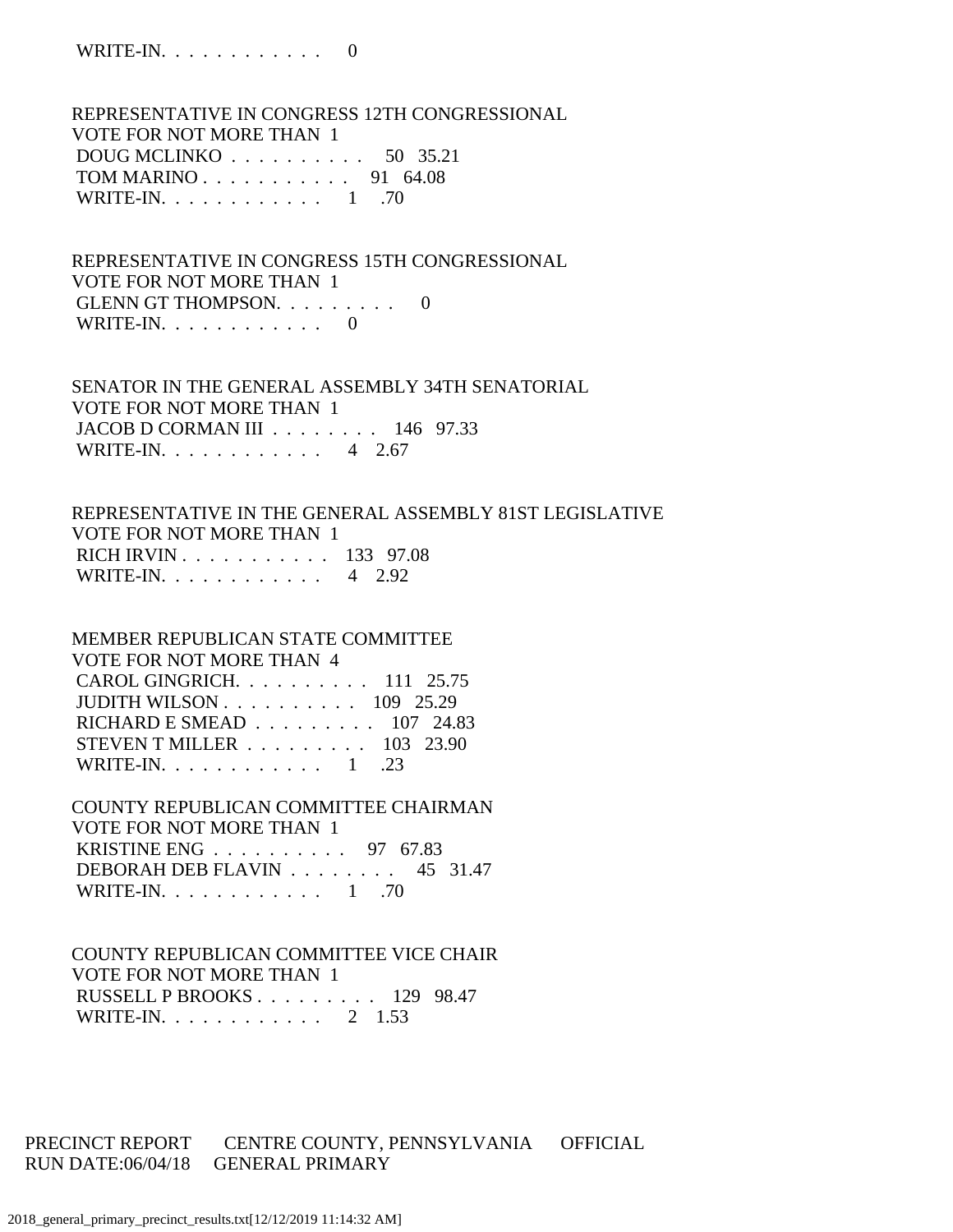### RUN TIME:09:34 AM MAY 15, 2018 **STATISTICS**

## 0091 91 FERGUSON NORTH CENTRAL VOTES PERCENT

| REGISTERED VOTERS - TOTAL 727            |       |
|------------------------------------------|-------|
| REGISTERED VOTERS - DEMOCRATIC 359 49.38 |       |
| REGISTERED VOTERS - REPUBLICAN 368 50.62 |       |
| BALLOTS CAST - TOTAL 227                 |       |
| BALLOTS CAST - DEMOCRATIC 127 55.95      |       |
| BALLOTS CAST - REPUBLICAN 100 44.05      |       |
| VOTER TURNOUT - TOTAL 31.22              |       |
| VOTER TURNOUT - DEMOCRATIC.              | 35.38 |
| VOTER TURNOUT - REPUBLICAN.              | 27.17 |

\*\*\*\*\*\*\*\*\*\* (DEMOCRATIC) \*\*\*\*\*\*\*\*\*\*

| UNITED STATES SENATOR    |  |
|--------------------------|--|
| VOTE FOR NOT MORE THAN 1 |  |
| BOB CASEY JR 123 100.00  |  |
| WRITE-IN. $\ldots$ 0     |  |

### GOVERNOR

| VOTE FOR NOT MORE THAN 1 |  |
|--------------------------|--|
| TOM WOLF. 124 100.00     |  |
| WRITE-IN. $\ldots$ 0     |  |

## LIEUTENANT GOVERNOR

| <b>VOTE FOR NOT MORE THAN 1</b>                   |  |
|---------------------------------------------------|--|
| KATHI COZZONE $\ldots$ $\ldots$ $\ldots$ 16 13.56 |  |
| JOHN FETTERMAN. $\ldots$ 62 52.54                 |  |
| MIKE STACK $7\quad 5.93$                          |  |
| RAY SOSA. 3 2.54                                  |  |
| NINA AHMAD 30 25.42                               |  |
| WRITE-IN. $\ldots$ 0                              |  |

 REPRESENTATIVE IN CONGRESS 12TH CONGRESSIONAL VOTE FOR NOT MORE THAN 1 JUDY HERSCHEL . . . . . . . . . . 21 16.94 MARC FRIEDENBERG . . . . . . . . . 103 83.06 WRITE-IN.  $\ldots$  . . . . . . . . . 0

 SENATOR IN THE GENERAL ASSEMBLY 34TH SENATORIAL VOTE FOR NOT MORE THAN 1 EZRA NANES . . . . . . . . . . . 124 100.00 WRITE-IN.  $\ldots$  . . . . . . . . . 0

### REPRESENTATIVE IN THE GENERAL ASSEMBLY 171ST LEGISLATIVE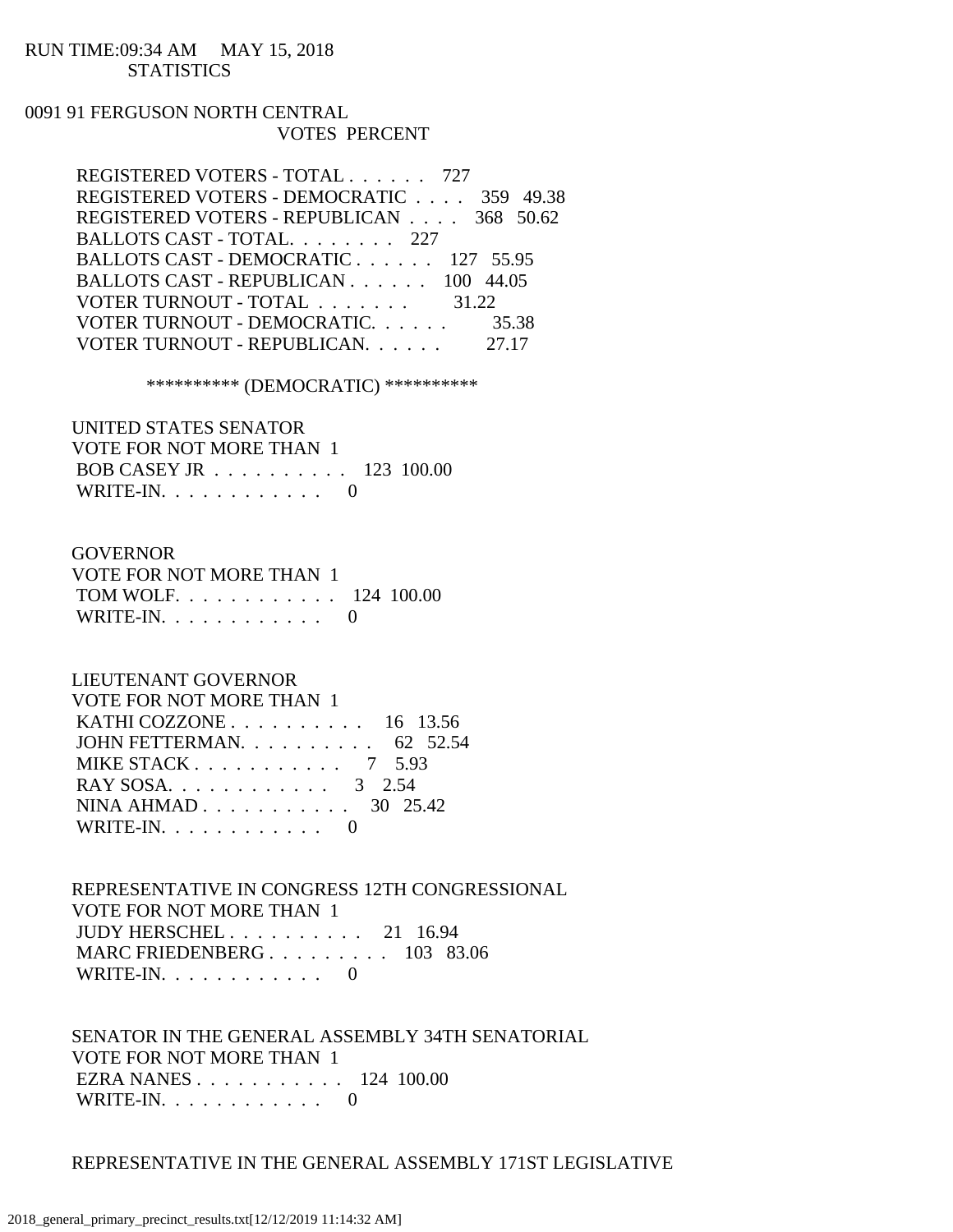VOTE FOR NOT MORE THAN 1 ERIN MCCRACKEN. . . . . . . . . . 123 100.00 WRITE-IN. . . . . . . . . . . . 0

#### MEMBER DEMOCRATIC STATE COMMITTEE VOTE FOR NOT MORE THAN

| VOTE FOR NOT MORE THAN 3                             |  |
|------------------------------------------------------|--|
| JOANNE TOSTI-VASEY $\ldots$ 92 31.62                 |  |
| LAURA SHADLE $\ldots \ldots \ldots \ldots 108$ 37.11 |  |
| DAVID LOMISON $\ldots$ 91 31.27                      |  |
| WRITE-IN. $\ldots$ 0                                 |  |

 DEMOCRATIC COMMITTEE PERSON 91 FERGUSON NORTH CENTRAL VOTE FOR NOT MORE THAN 2 NANCY CHISWICK. . . . . . . . . . 117 59.39 SEAN SHADLE. . . . . . . . . . . 80 40.61 WRITE-IN. . . . . . . . . . . . 0

\*\*\*\*\*\*\*\*\*\*\* (REPUBLICAN) \*\*\*\*\*\*\*\*\*\*\*

| UNITED STATES SENATOR                               |  |
|-----------------------------------------------------|--|
| VOTE FOR NOT MORE THAN 1                            |  |
| JIM CHRISTIANA. $\ldots$ 28 29.79                   |  |
| LOU BARLETTA $\ldots \ldots \ldots \ldots$ 66 70.21 |  |
| WRITE-IN. $\ldots$ 0                                |  |

#### GOVERNOR

| VOTE FOR NOT MORE THAN 1                        |  |  |
|-------------------------------------------------|--|--|
| SCOTT R WAGNER. $\ldots$ 35 35.71               |  |  |
| PAUL MANGO 36 36.73                             |  |  |
| LAURA ELLSWORTH $\ldots \ldots \ldots 27$ 27.55 |  |  |
| WRITE-IN. $\ldots$ 0                            |  |  |

## LIEUTENANT GOVERNOR

| VOTE FOR NOT MORE THAN 1       |
|--------------------------------|
| KATHY CODER. 24 25.81          |
| DIANA IREY VAUGHAN 9 9.68      |
| JEFF BARTOS. $\ldots$ 47 50.54 |
| PEG LUKSIK $12$ 12.90          |
| WRITE-IN. 1 1.08               |

## REPRESENTATIVE IN CONGRESS 12TH CONGRESSIONAL VOTE FOR NOT MORE THAN 1 DOUG MCLINKO . . . . . . . . . . 34 35.42 TOM MARINO . . . . . . . . . . . 62 64.58 WRITE-IN.  $\ldots$  . . . . . . . . 0

 SENATOR IN THE GENERAL ASSEMBLY 34TH SENATORIAL VOTE FOR NOT MORE THAN 1